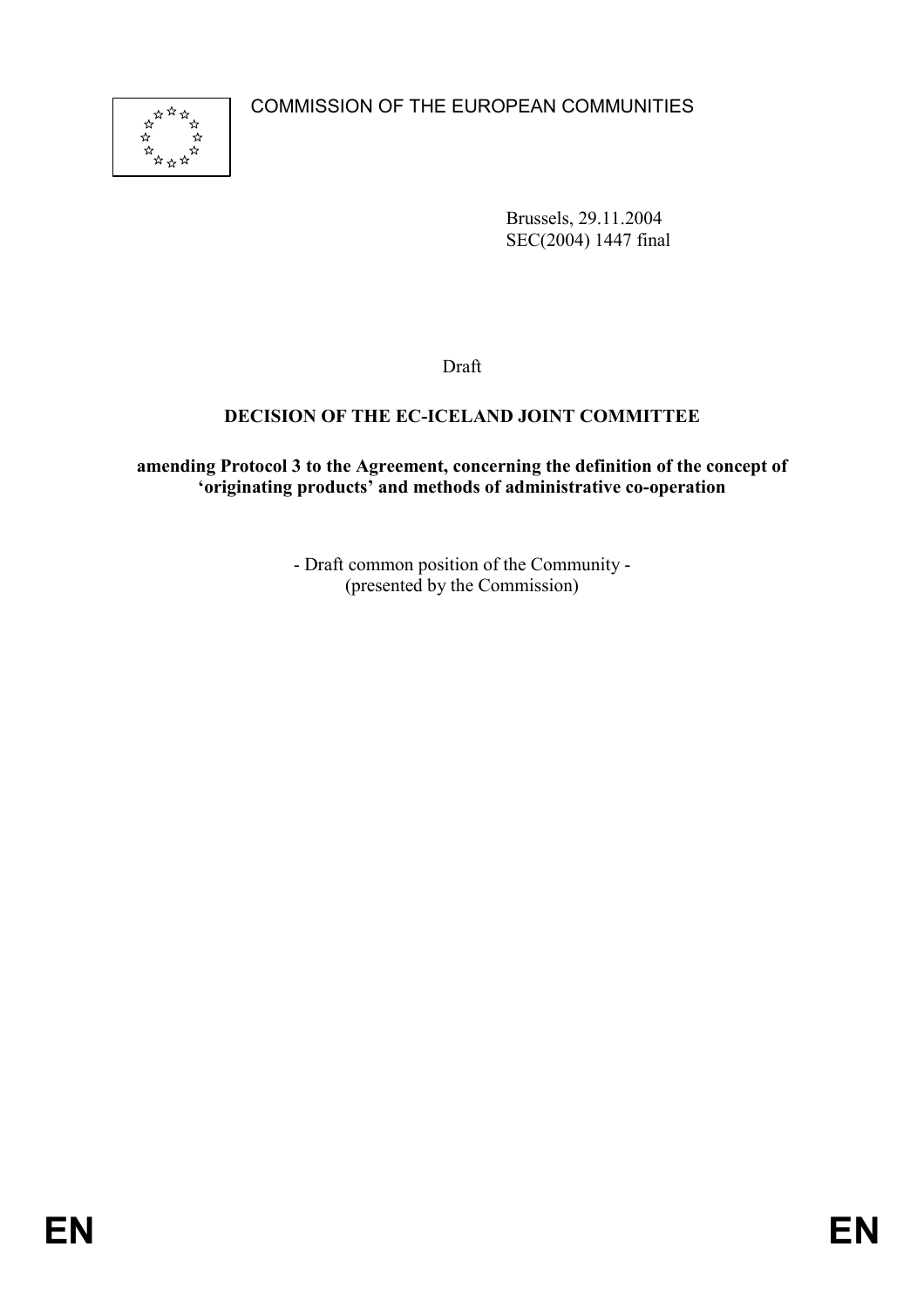## EXPLANATORY MEMORANDUM

- 1. A system of diagonal cumulation of origin has been put in place in 1997 between the Community, Bulgaria, Poland, Hungary, the Czech Republic, the Slovak Republic, Romania, Lithuania, Latvia, Estonia, Slovenia, Iceland, Norway and Switzerland (including Liechtenstein) and extended in 1999 to Turkey.
- 2. At the Euro-med Trade Ministerial Meeting in Toledo of March 2002, it was agreed to extend this system of pan-European cumulation of origin to the Mediterranean partners, as the follow-up of the Barcelona Process launched by Barcelona Declaration adopted on 27 and 28 November 1995.
- 3. At the Euromed Trade Ministerial Meeting in Palermo on 7 July 2003, Ministers endorsed the new Protocol on rules of origin which allows the extension of the pan-European system of cumulation of origin to the Mediterranean countries. Ministers also requested the partners concerned to take the necessary steps to insert the new protocol in their agreements.
- 4. In particular it is necessary to reword articles on cumulation as such but also to introduce new provisions on certification of origin, to harmonise provisions concerning the prohibition of drawback of, or exemption from, customs duties, to harmonise the processing requirements laid down in the protocols for non-originating materials to obtain originating status and to introduce amendments which would make the provisions of all protocols identical.
- 5. Further to the outcome of the EC Faroe Islands/Denmark Joint Committee of the 28 November 2003, it is proposed to also include the Faeroe Islands in the system of pan-Euro-Mediterranean cumulation of origin.
- 6. As the differences in tariff preferences granted by the Community to Turkey on the one hand and to its other European trade partners on the other hand have disappeared, it is proposed to allow also agricultural products originating in Turkey to benefit from the pan-Euro-Mediterranean cumulation of origin.
- 7. Accordingly, in order to introduce pan-Euro-Mediterranean cumulation of origin, the Community has to replace the protocols on rules of origin attached to the free trade agreements with the following countries: Bulgaria, Romania, Iceland, Norway, Switzerland, the Faroe Islands, Turkey, Algeria, Egypt, Israel, Jordan, Lebanon, Morocco, Syria, Tunisia and Palestinian Authority of the West Bank and Gaza Strip as well as the protocol on rules of origin attached to the European Economic Area Agreement. In the case of Syria, the pan-Euro-Mediterranean protocol on rules of origin is inserted in the Euro-Mediterranean Agreement being negotiated.
- 8. The Council is therefore asked to adopt a Community position on the extension of the system of cumulation of origin to Mediterranean partners and to present it to the institutions provided for in each of the agreements concerned.

In the case of Algeria, it is proposed to postpone the presentation of the Community position to the EU-Algeria Association Council until the entry into force of the trade provisions of the Euro-Mediterranean Agreement, signed in Valencia on 22 April 2002.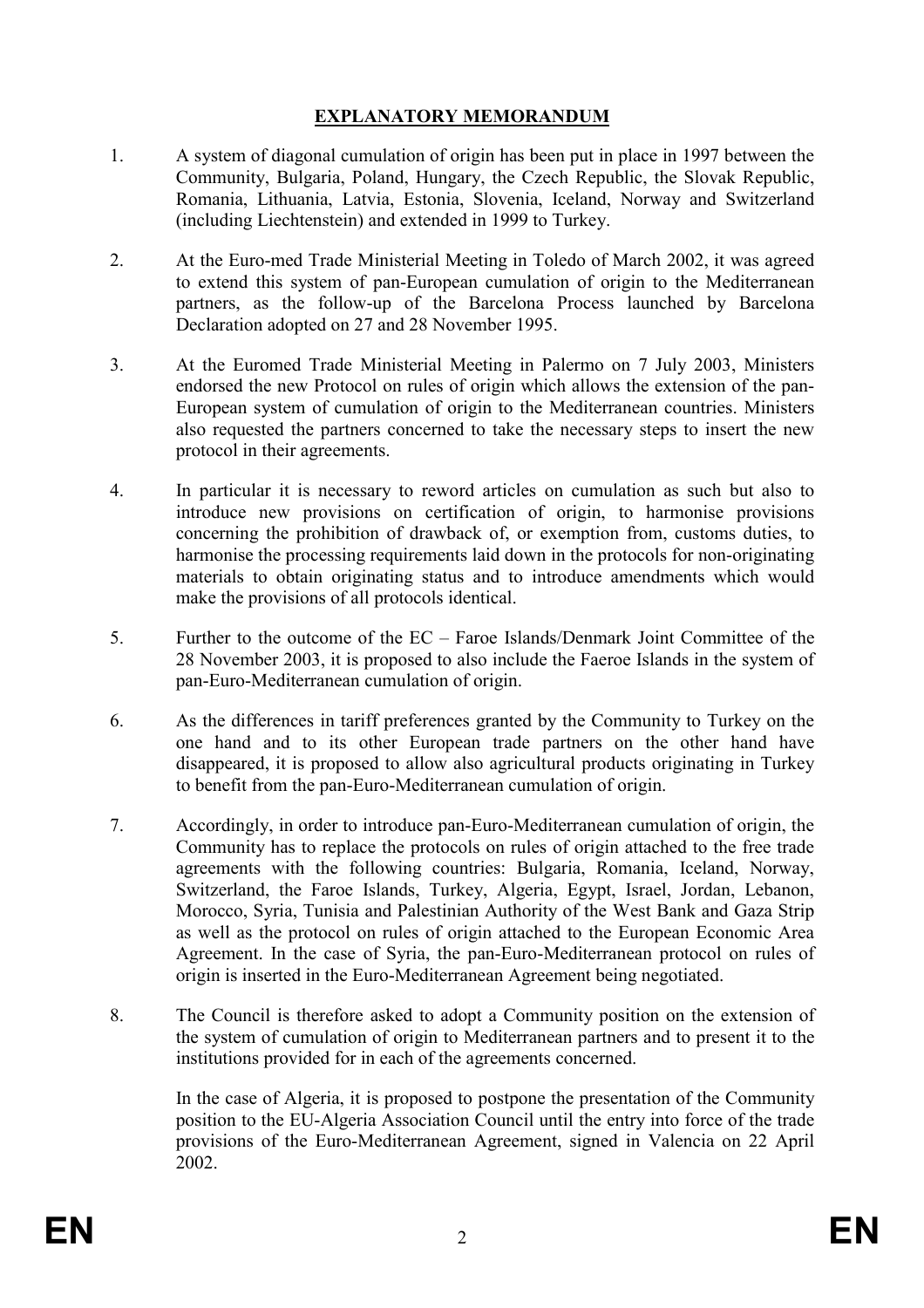In accordance with the statement of the European Union on the occasion of the fourth meeting of the EU-Israel Association Council on 17 and 18 November 2003, the Community position should only be presented to the EU-Israel Association Council after solving the EU-Israel bilateral issue of rules of origin.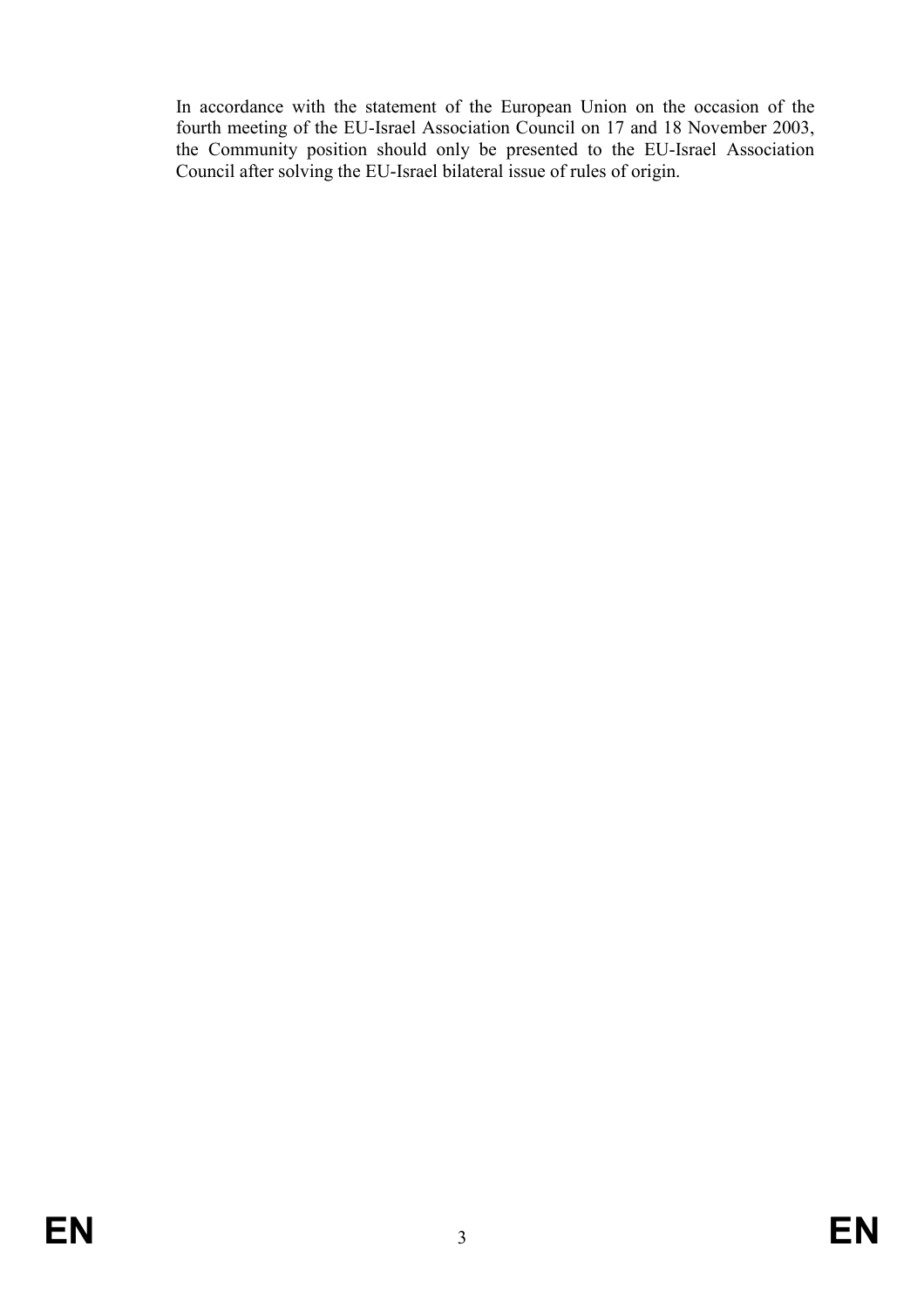## DECISION OF THE EC-ICELAND JOINT COMMITTEE

### amending Protocol 3 to the Agreement, concerning the definition of the concept of 'originating products' and methods of administrative co-operation

### THE JOINT COMMITTEE,

Having regard to the Agreement between the European Economic Community and the Republic of Iceland1, hereinafter referred to as 'the Agreement', signed in Brussels on 22 July 1972, and in particular Article 38 of Protocol 3 thereof;

Whereas:

- (1) The current Protocol to the Agreement provides for the cumulation of origin between the Community and Iceland, Bulgaria, Norway, Romania and Switzerland (including Liechtenstein);
- (2) The extension of the system of cumulation is desirable making it possible to use materials originating in the Community, Bulgaria, Romania, Iceland, Norway, Switzerland (including Liechtenstein), the Faeroe Islands, Turkey or in any other country which is participant to the Euro-Mediterranean partnership, based on the Barcelona Declaration adopted at the Euro-Mediterranean Conference held on 27 and 28 November 19952, in order to develop trade and promote regional integration;
- (3) For the purposes of implementing the extended system of cumulation only between the countries having fulfilled the necessary conditions and in order to avoid circumvention of customs duties, it is necessary to introduce new provisions concerning certification of origin;
- (4) Goods in transit or storage on the day on which this Decision becomes applicable should be covered by transitional provisions allowing them to benefit from the extended system of cumulation;
- (5) Some technical amendments are required in order to correct anomalies in and between the different language versions of the text.
- (6) It is therefore appropriate, for the proper functioning of the Agreement and with a view to facilitate the work of users and customs administrations, to incorporate in a new text of the Protocol all the provisions in question.

<sup>1</sup> OJ L 301, 31.12.1972, p. 2<br>2 Algeria. Egypt. Israel. Jorda

<sup>2</sup> Algeria, Egypt, Israel, Jordan, Lebanon, Morocco, Syria, Tunisia, West Bank and Gaza Strip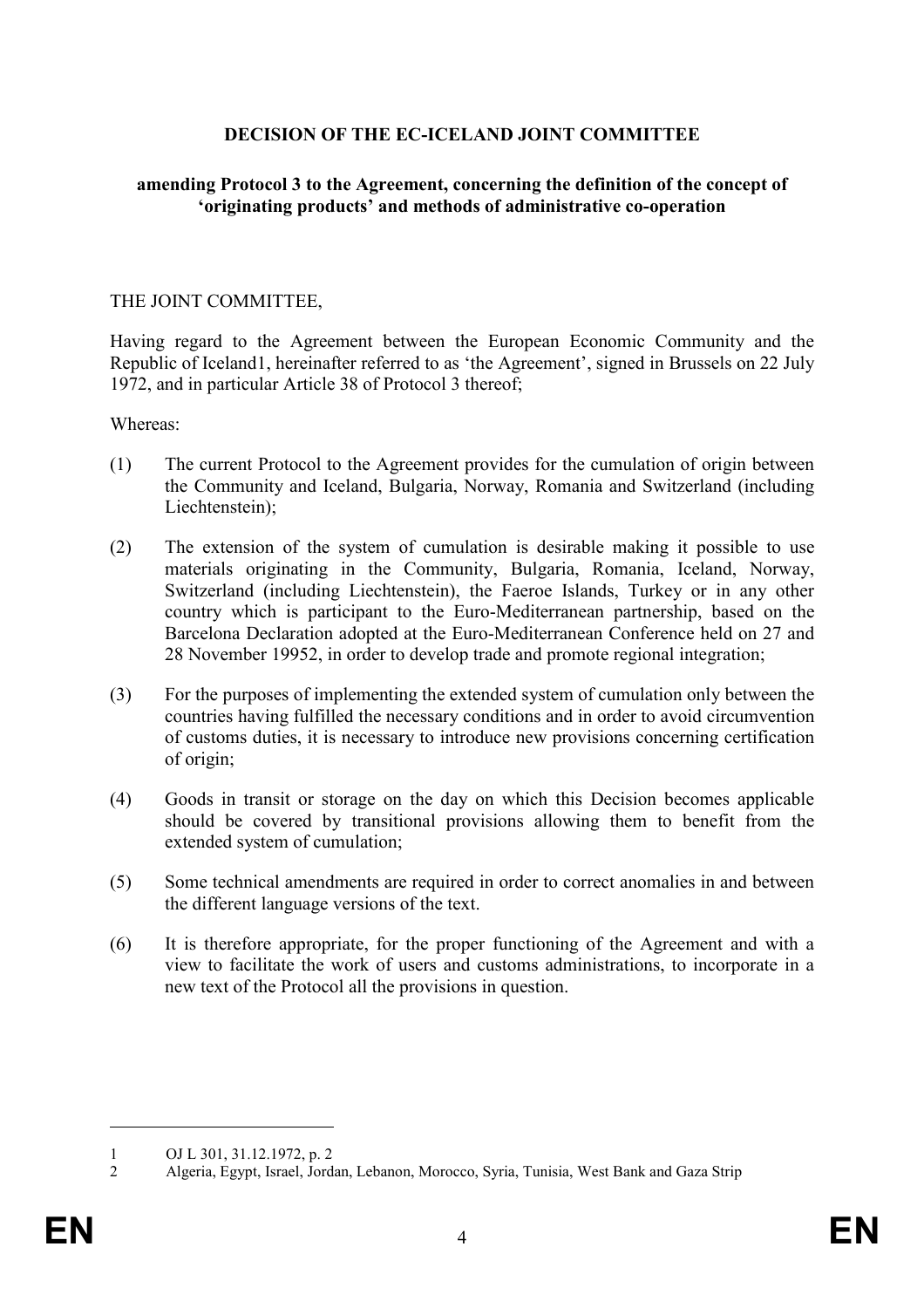Protocol 3 of the Agreement, concerning the definition of the concept of 'originating products' and methods of administrative co-operation, shall be replaced by the text attached hereto, together with the relevant Joint Declarations.

### Article 2

This Decision shall enter into force on the day of its adoption

It is applicable from the first day of the month following the day of its adoption.

Done at […],

For the Joint Committee The President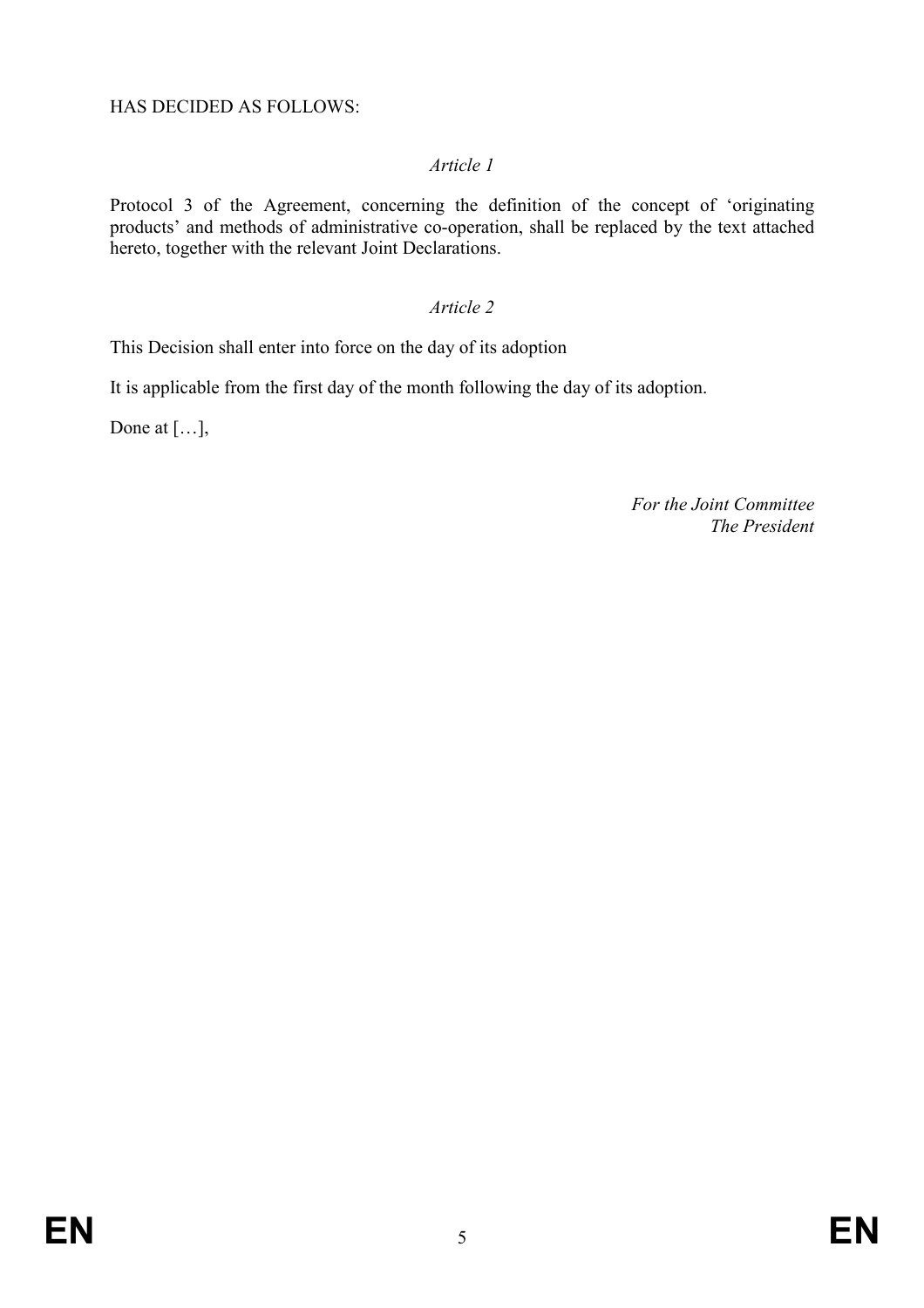# LEGISLATIVE FINANCIAL STATEMENT

### 1. LEGAL BASIS

Article 133 of the Treaty

### 2. TITLE OF THE MEASURE

Proposal for an amendment to the definition of the concept of 'originating products' and methods of administrative co-operation set out in the protocols to the agreements between the EU and Bulgaria, Romania, Iceland, Norway, Switzerland, the Faroe Islands, Turkey, Algeria, Egypt, Israel, Jordan, Lebanon, Morocco, Tunisia and Palestinian Authority of the West Bank and Gaza Strip as well as the protocol on rules of origin attached to the European Economic Area Agreement.

#### 3. OBJECTIVE

To extend the system of pan-European cumulation of origin to the Mediterranean partners and to the Faroe Islands.

### 4. FINANCIAL IMPLICATIONS

As the extension of the system of cumulation of origin to the Mediterranean partners and to the Faroe Islands is without any implication on the tariff concessions granted by the agreements, the proposal does not have any financial implications.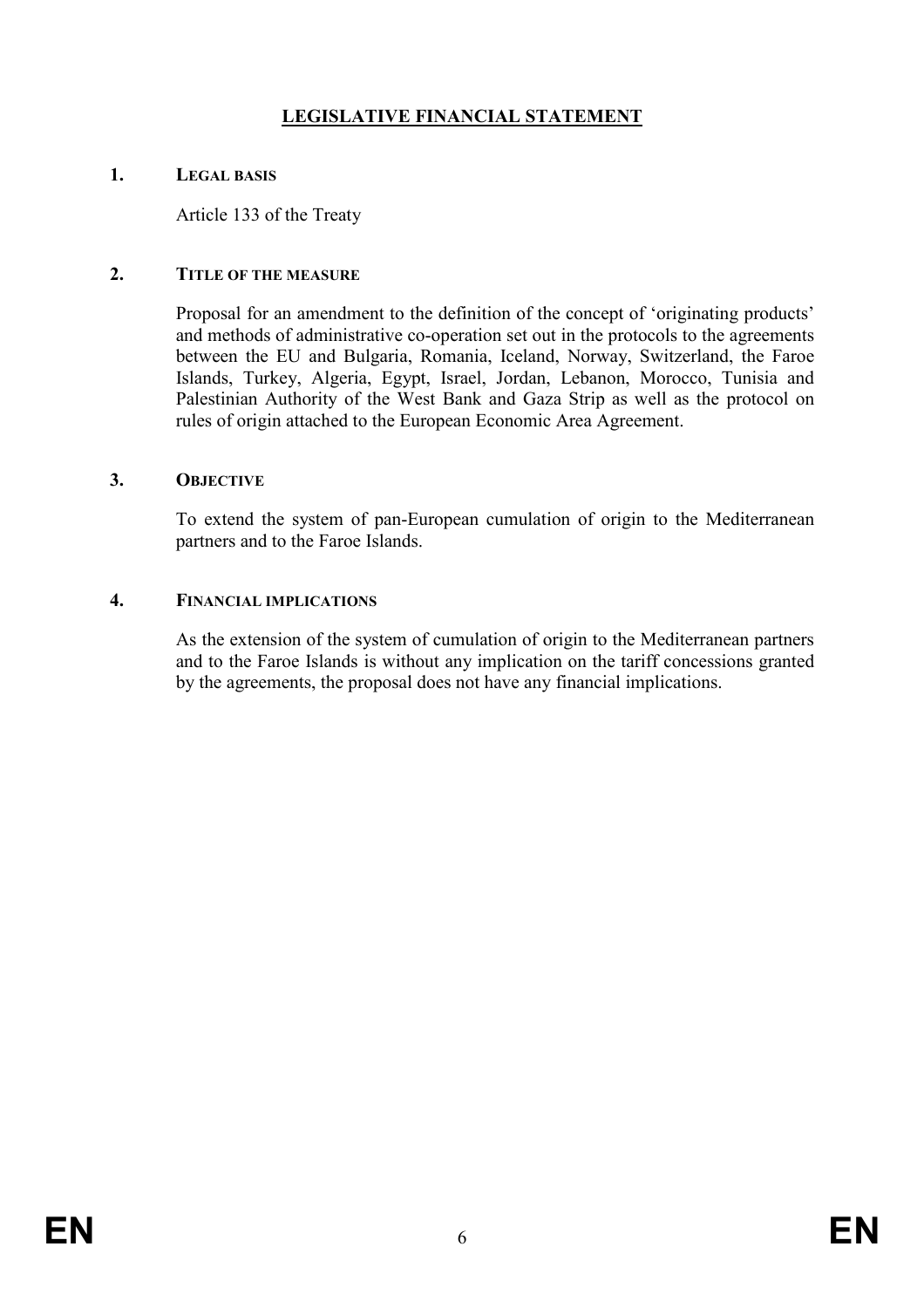# PROTOCOL 3

# CONCERNING THE DEFINITION OF THE CONCEPT OF

# "ORIGINATING PRODUCTS" AND

# METHODS OF ADMINISTRATIVE CO-OPERATION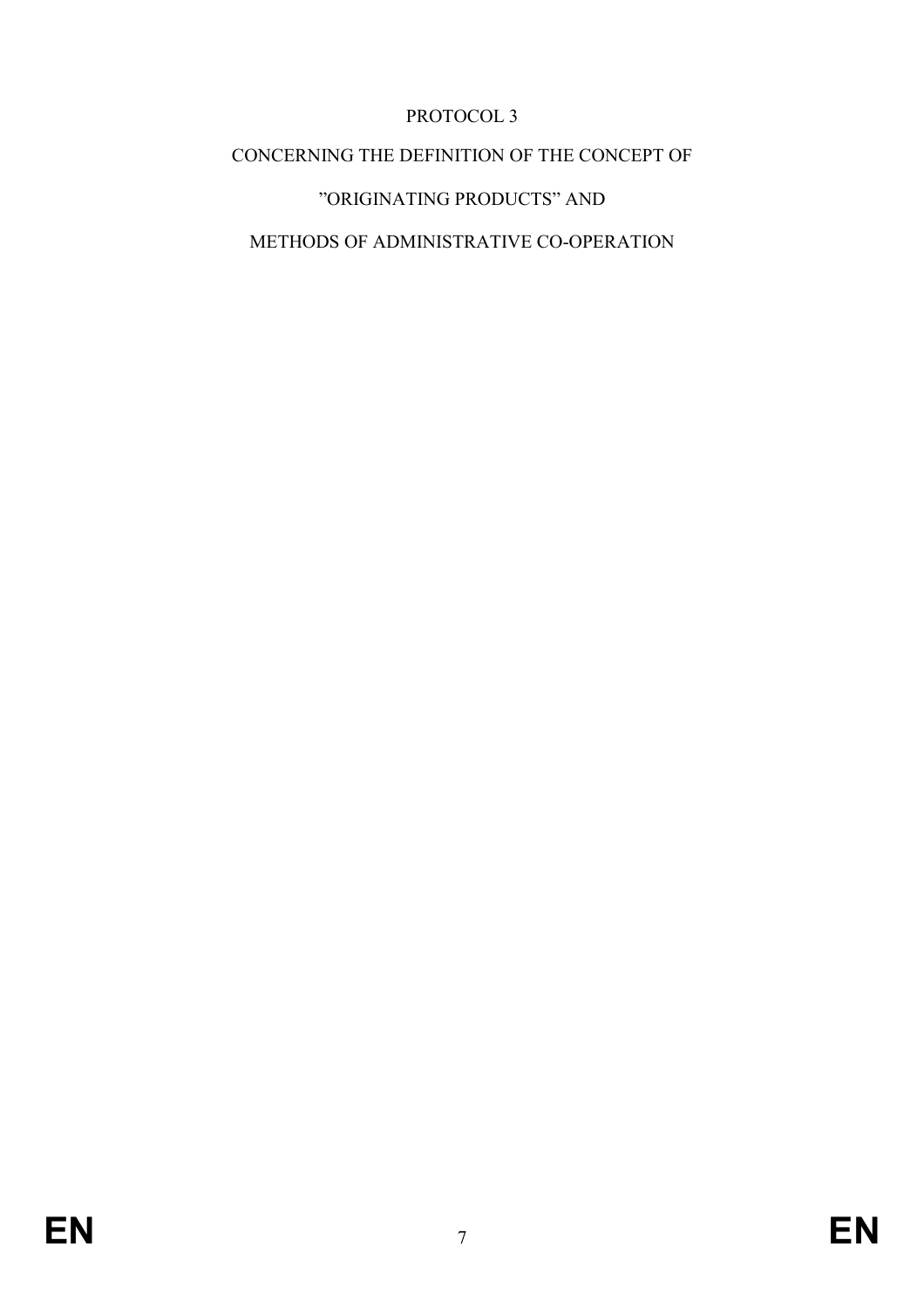## TABLE OF CONTENTS

### TITLE I GENERAL PROVISIONS

Article 1 Definitions

## TITLE II DEFINITION OF THE CONCEPT OF 'ORIGINATING PRODUCTS'

- Article 2 General requirements
- Article 3 Cumulation in the Community
- Article 4 Cumulation in Iceland
- Article 5 Wholly obtained products
- Article 6 Sufficiently worked or processed products
- Article 7 Insufficient working or processing
- Article 8 Unit of qualification
- Article 9 Accessories, spare parts and tools
- Article 10 Sets
- Article 11 Neutral elements

## TITLE III TERRITORIAL REQUIREMENTS

- Article 12 Principle of territoriality
- Article 13 Direct transport
- Article 14 Exhibitions
- TITLE IV DRAWBACK OR EXEMPTION
- Article 15 Prohibition of drawback of, or exemption from, customs duties
- TITLE V PROOF OF ORIGIN
- Article 16 General requirements
- Article 17 Procedure for the issue of a movement certificate EUR.1 or EUR-MED
- Article 18 Movement certificates EUR.1 or EUR-MED issued retrospectively
- Article 19 Issue of a duplicate movement certificate EUR.1 or EUR-MED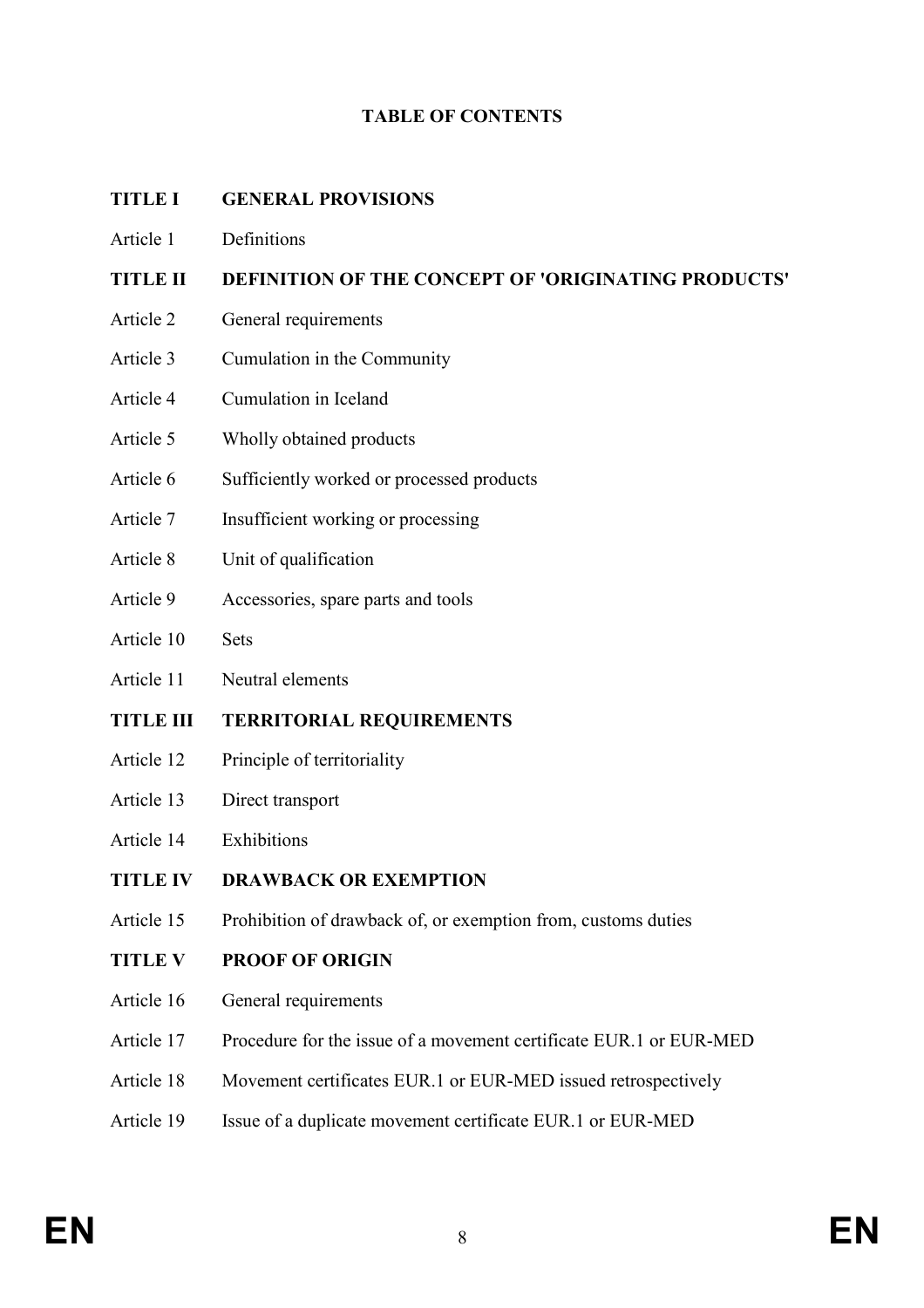- Article 20 Issue of movement certificates EUR.1 or EUR-MED on the basis of a proof of origin issued or made out previously
- Article 21 Accounting segregation
- Article 22 Conditions for making out an invoice declaration or an invoice declaration EUR-MED
- Article 23 Approved exporter
- Article 24 Validity of proof of origin
- Article 25 Submission of proof of origin
- Article 26 Importation by instalments
- Article 27 Exemptions from proof of origin
- Article 28 Supporting documents
- Article 29 Preservation of proof of origin and supporting documents
- Article 30 Discrepancies and formal errors
- Article 31 Amounts expressed in euro
- TITLE VI ARRANGEMENTS FOR ADMINISTRATIVE CO-OPERATION
- Article 32 Mutual assistance
- Article 33 Verification of proofs of origin
- Article 34 Dispute settlement
- Article 35 Penalties
- Article 36 Free zones
- TITLE VII CEUTA AND MELILLA
- Article 37 Application of the Protocol
- Article 38 Special conditions
- TITLE VIII FINAL PROVISIONS
- Article 39 Amendments to the Protocol
- Article 40 Transitional provisions for goods in transit or storage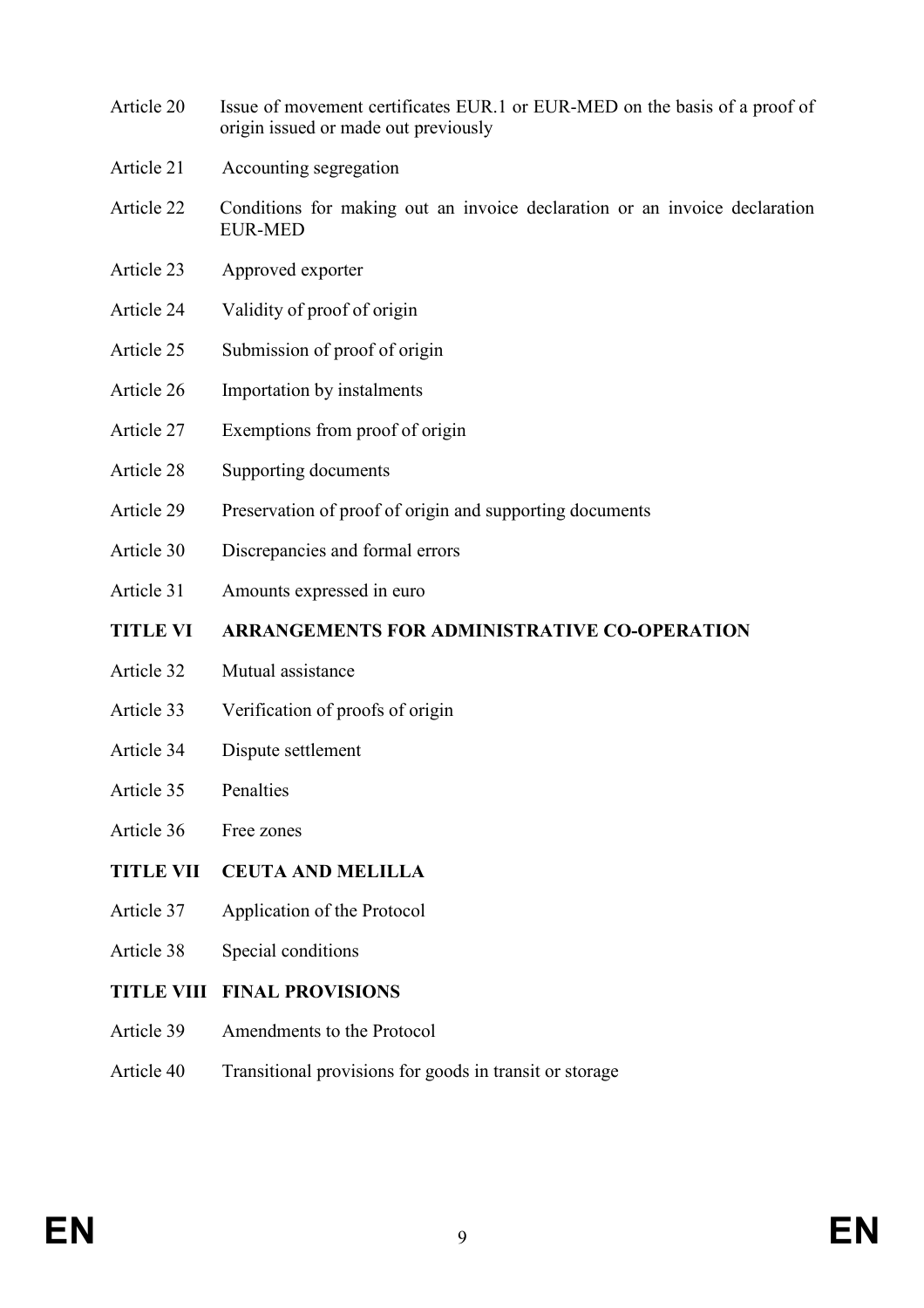### List of Annexes

- Annex I: Introductory notes to the list in Annex II
- Annex II: List of working or processing required to be carried out on non-originating materials in order that the product manufactured can obtain originating status
- Annex III A: Specimens of movement certificate EUR.1 and application for a movement certificate EUR.1
- Annex III B: Specimens of movement certificate EUR-MED and application for a movement certificate EUR-MED
- Annex IV A: Text of the invoice declaration
- Annex IV B: Text of the invoice declaration EUR-MED

### Joint Declarations

Joint declaration concerning the Principality of Andorra

Joint declaration concerning the Republic of San Marino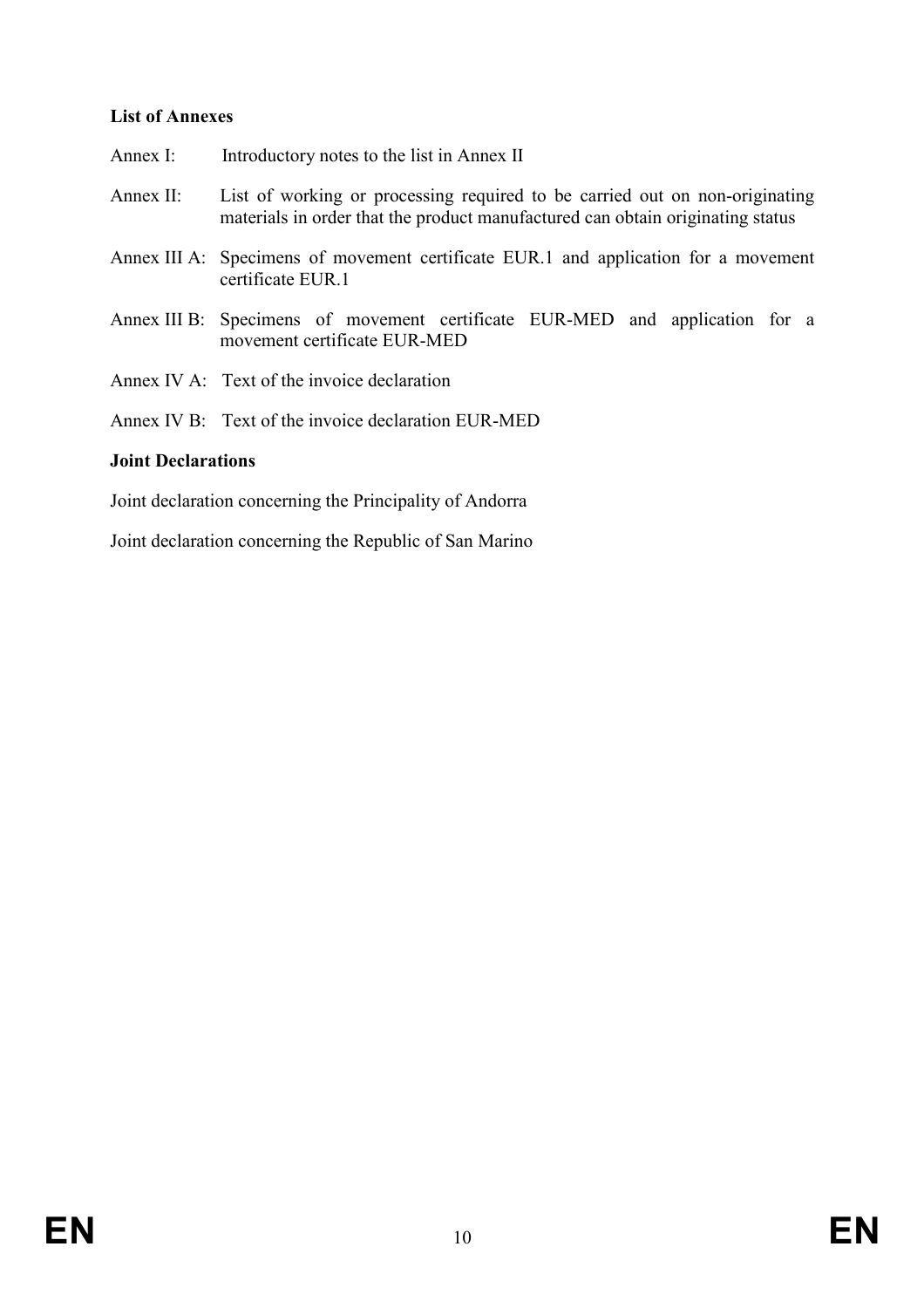## TITLE I

### GENERAL PROVISIONS

### Article 1

### Definitions

For the purposes of this Protocol:

- 1. "manufacture" means any kind of working or processing including assembly or specific operations;
- 2. "material" means any ingredient, raw material, component or part, etc., used in the manufacture of the product;
- 3. "product" means the product being manufactured, even if it is intended for later use in another manufacturing operation;
- 4. "goods" means both materials and products;
- 5. "customs value" means the value as determined in accordance with the 1994 Agreement on implementation of Article VII of the General Agreement on Tariffs and Trade (WTO Agreement on customs valuation);
- 6. "ex-works price" means the price paid for the product ex works to the manufacturer in the Community or in Iceland in whose undertaking the last working or processing is carried out, provided the price includes the value of all the materials used, minus any internal taxes which are, or may be, repaid when the product obtained is exported;
- 7. "value of materials" means the customs value at the time of importation of the non-originating materials used, or, if this is not known and cannot be ascertained, the first ascertainable price paid for the materials in the Community or in Iceland;
- 8. "value of originating materials" means the value of such materials as defined in 7 applied mutatis mutandis;
- 9. "value added" shall be taken to be the ex-works price minus the customs value of each of the materials incorporated which originate in the other countries referred to in Articles 3 and 4 with which cumulation is applicable or, where the customs value is not known or cannot be ascertained, the first ascertainable price paid for the materials in the Community or in Iceland;
- 10. "chapters" and "headings" mean the chapters and the headings (four-digit codes) used in the nomenclature which makes up the Harmonized Commodity Description and Coding System, referred to in this Protocol as "the Harmonized System" or "HS";
- 11. "classified" refers to the classification of a product or material under a particular heading;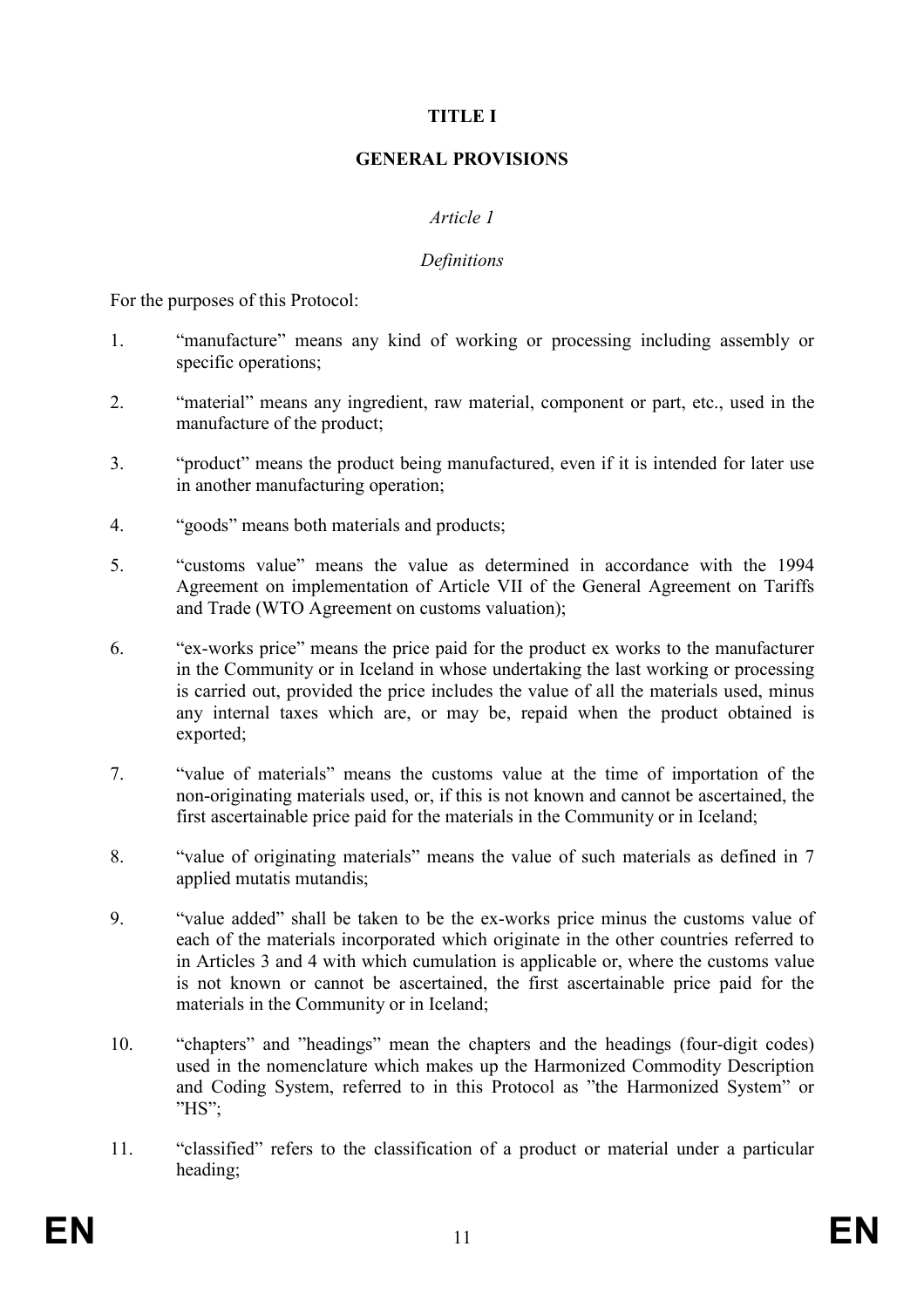- 12. "consignment" means products which are either sent simultaneously from one exporter to one consignee or covered by a single transport document covering their shipment from the exporter to the consignee or, in the absence of such a document, by a single invoice;
- 13. "territories" includes territorial waters.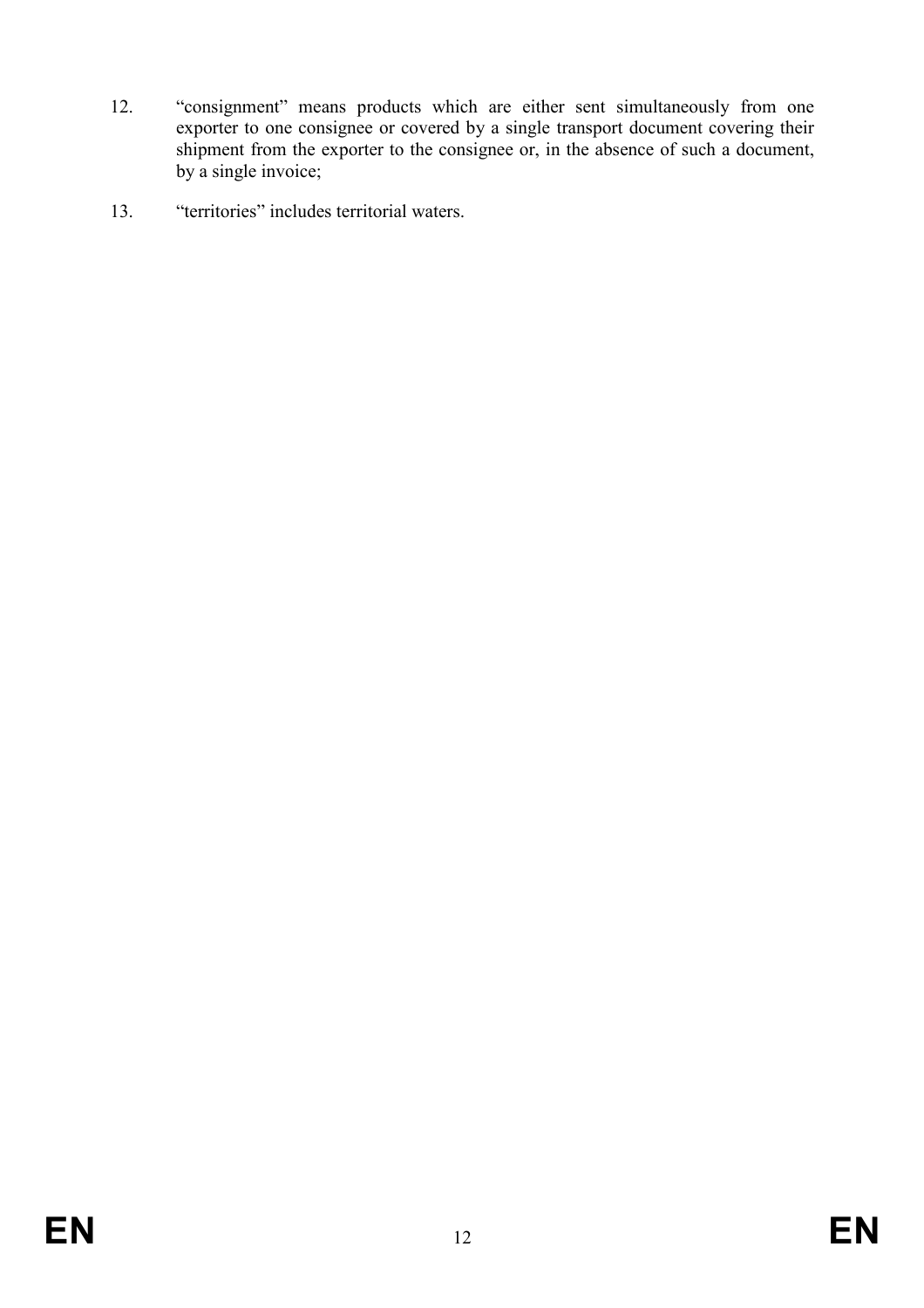### TITLE II

### DEFINITION OF THE CONCEPT OF "ORIGINATING PRODUCTS"

### Article 2

### General requirements

- 1. For the purpose of implementing this Agreement, the following products shall be considered as originating in the Community:
	- (a) products wholly obtained in the Community within the meaning of Article 5;
	- (b) products obtained in the Community incorporating materials which have not been wholly obtained there, provided that such materials have undergone sufficient working or processing in the Community within the meaning of Article 6;
	- (c) goods originating in the European Economic Area (EEA) within the meaning of Protocol 4 to the Agreement on the European Economic Area.
- 2. For the purpose of implementing this Agreement, the following products shall be considered as originating in Iceland:
	- (a) products wholly obtained in Iceland within the meaning of Article 5;
	- (b) products obtained in Iceland incorporating materials which have not been wholly obtained there, provided that such materials have undergone sufficient working or processing in Iceland within the meaning of Article 6.
	- (c) goods originating in the European Economic Area (EEA) within the meaning of Protocol 4 to the Agreement on the European Economic Area.

## Article 3

### Cumulation in the Community

1. Without prejudice to the provisions of Article 2 (1), products shall be considered as originating in the Community if such products are obtained there, incorporating materials originating in Bulgaria, Switzerland (including Liechtenstein)3, Iceland, Norway, Romania, Turkey or in the Community, provided that the working or processing carried out in the Community goes beyond the operations referred to in Article 7. It shall not be necessary that such materials have undergone sufficient working or processing.

<sup>3</sup> The Principality of Liechtenstein has a customs union with Switzerland, and is a Contracting Party to the Agreement of the European Area.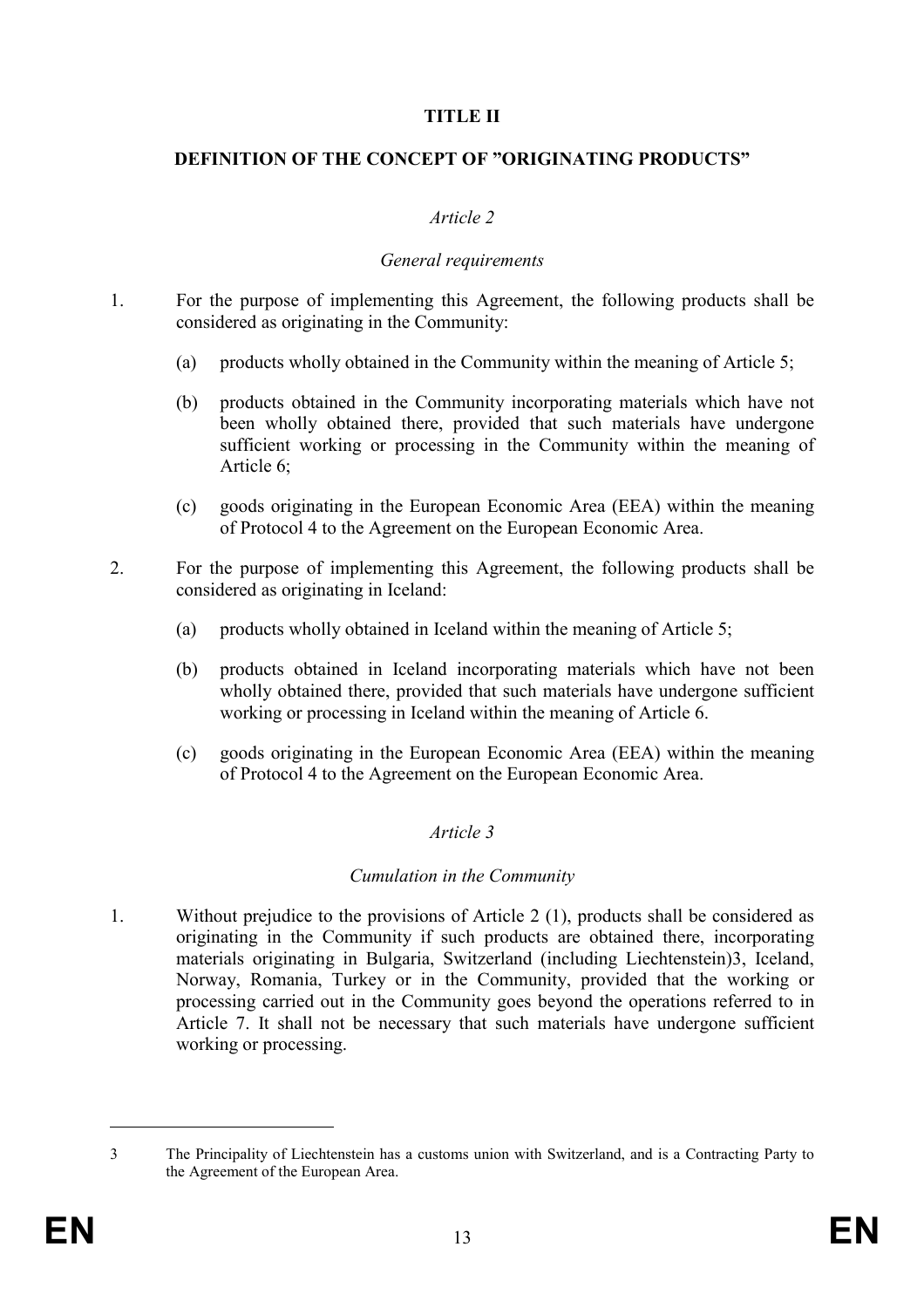- 2. Without prejudice to the provisions of Article 2(1), products shall be considered as originating in the Community if such products are obtained there, incorporating materials originating in the Faroe Islands or in any country which is a participant in the Euro-Mediterranean partnership, based on the Barcelona Declaration adopted at the Euro-Mediterranean Conference held on 27 and 28 November 1995, other than Turkey4, provided that the working or processing carried out in the Community goes beyond the operations referred to in Article 7. It shall not be necessary that such materials have undergone sufficient working or processing.
- 3. Where the working or processing carried out in the Community does not go beyond the operations referred to in Article 7, the product obtained shall be considered as originating in the Community only where the value added there is greater than the value of the materials used originating in any one of the other countries referred to in paragraphs 1 and 2. If this is not so, the product obtained shall be considered as originating in the country which accounts for the highest value of originating materials used in the manufacture in the Community.
- 4. Products, originating in one of the countries referred to in paragraphs 1 and 2, which do not undergo any working or processing in the Community, retain their origin if exported into one of these countries.
- 5. The cumulation provided for in this Article may only be applied provided that:
	- (a) a preferential trade agreement in accordance with Article XXIV of the General Agreement on Tariffs and Trade (GATT) is applicable between the countries involved in the acquisition of the originating status and the country of destination;
	- (b) materials and products have acquired originating status by the application of rules of origin identical to those given in this Protocol;

and

(c) notices indicating the fulfilment of the necessary requirements to apply cumulation have been published in the Official Journal of the European Union (C series) and in Iceland according to its own procedures.

The cumulation provided for in this Article shall apply from the date indicated in the notice published in the Official Journal of the European Union (C series).

The Community shall provide Iceland, through the Commission of the European Communities with details of the Agreements, including their dates of entry into force, and their corresponding rules of origin, which are applied with the other countries referred to in paragraphs 1 and 2.

<sup>4</sup> Algeria, Egypt, Israel, Jordan, Lebanon, Morocco, Syria, Tunisia, West Bank and Gaza Strip.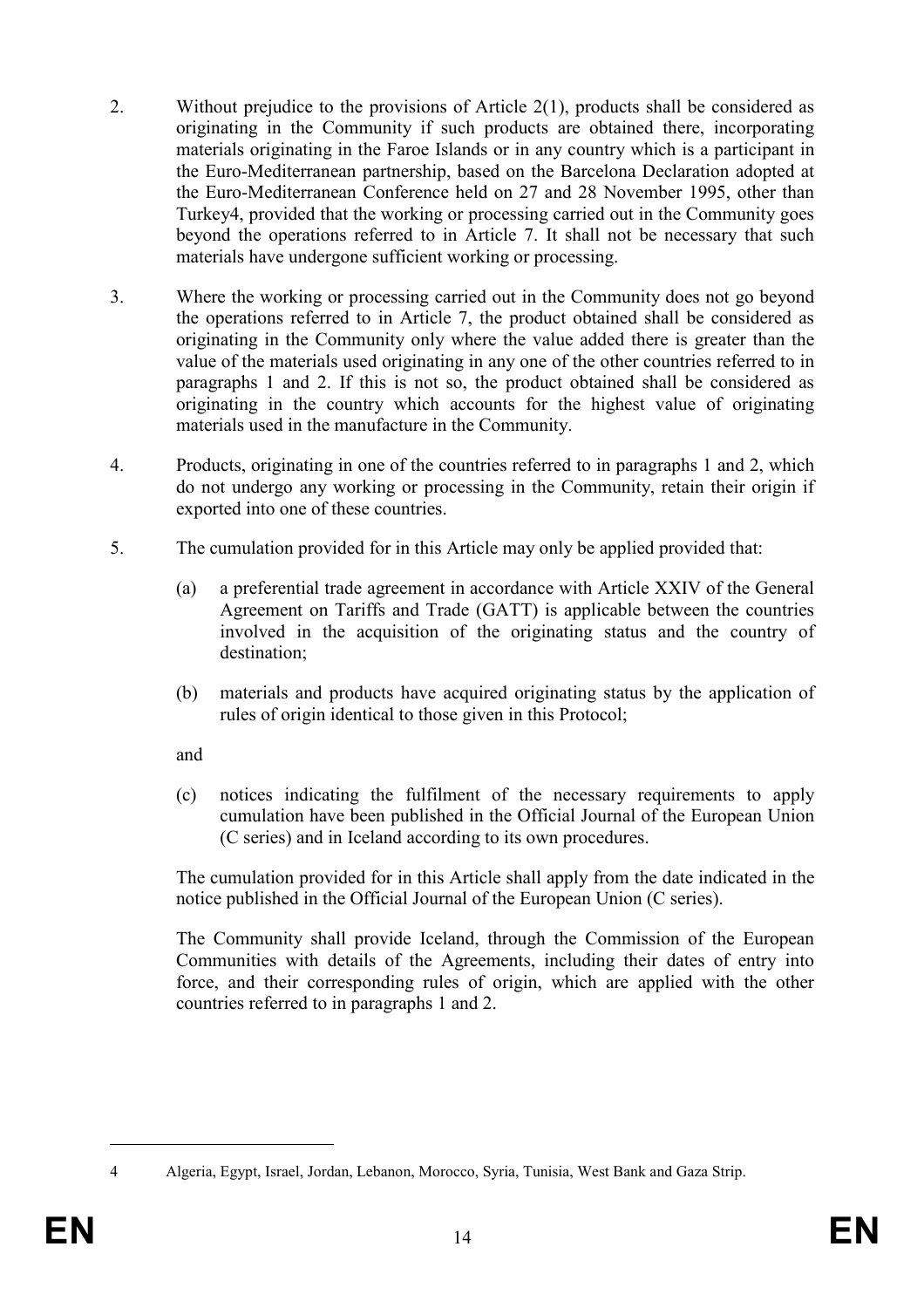### Cumulation in Iceland

- 1. Without prejudice to the provisions of Article 2(2), products shall be considered as originating in Iceland if such products are obtained there, incorporating materials originating in Bulgaria, Switzerland (including Liechtenstein)5, Iceland, Norway, Romania, Turkey or in the Community, provided that the working or processing carried out in Iceland goes beyond the operations referred to in Article 7. It shall not be necessary that such materials have undergone sufficient working or processing.
- 2. Without prejudice to the provisions of Article 2(2), products shall be considered as originating in Iceland if such products are obtained there, incorporating materials originating in the Faroe Islands or in any country which is a participant in the Euro-Mediterranean partnership, based on the Barcelona Declaration adopted at the Euro-Mediterranean Conference held on 27 and 28 November 1995, other than Turkey6, provided that the working or processing carried out in Iceland goes beyond the operations referred to in Article 7. It shall not be necessary that such materials have undergone sufficient working or processing.
- 3. Where the working or processing carried out in Iceland does not go beyond the operations referred to in Article 7, the product obtained shall be considered as originating in Iceland only where the value added there is greater than the value of the materials used originating in any one of the other countries referred to in paragraphs 1 and 2. If this is not so, the product obtained shall be considered as originating in the country which accounts for the highest value of originating materials used in the manufacture in Iceland.
- 4. Products, originating in one of the countries referred to in paragraphs 1 and 2, which do not undergo any working or processing in Iceland, retain their origin if exported into one of these countries.
- 5. The cumulation provided for in this Article may only be applied provided that:
	- (a) a preferential trade agreement in accordance with Article XXIV of the General Agreement on Tariffs and Trade (GATT) is applicable between the countries involved in the acquisition of the originating status and the country of destination;
	- (b) materials and products have acquired originating status by the application of rules of origin identical to those given in this Protocol;

and

(c) notices indicating the fulfilment of the necessary requirements to apply cumulation have been published in the Official Journal of the European Union (C series) and in Iceland according to its own procedures.

<sup>5</sup> The Principality of Liechtenstein has a customs union with Switzerland, and is a Contracting Party to the Agreement on the European Economic Area.

<sup>6</sup> Algeria, Egypt, Israel, Jordan, Lebanon, Morocco, Syria, Tunisia, West Bank and Gaza Strip.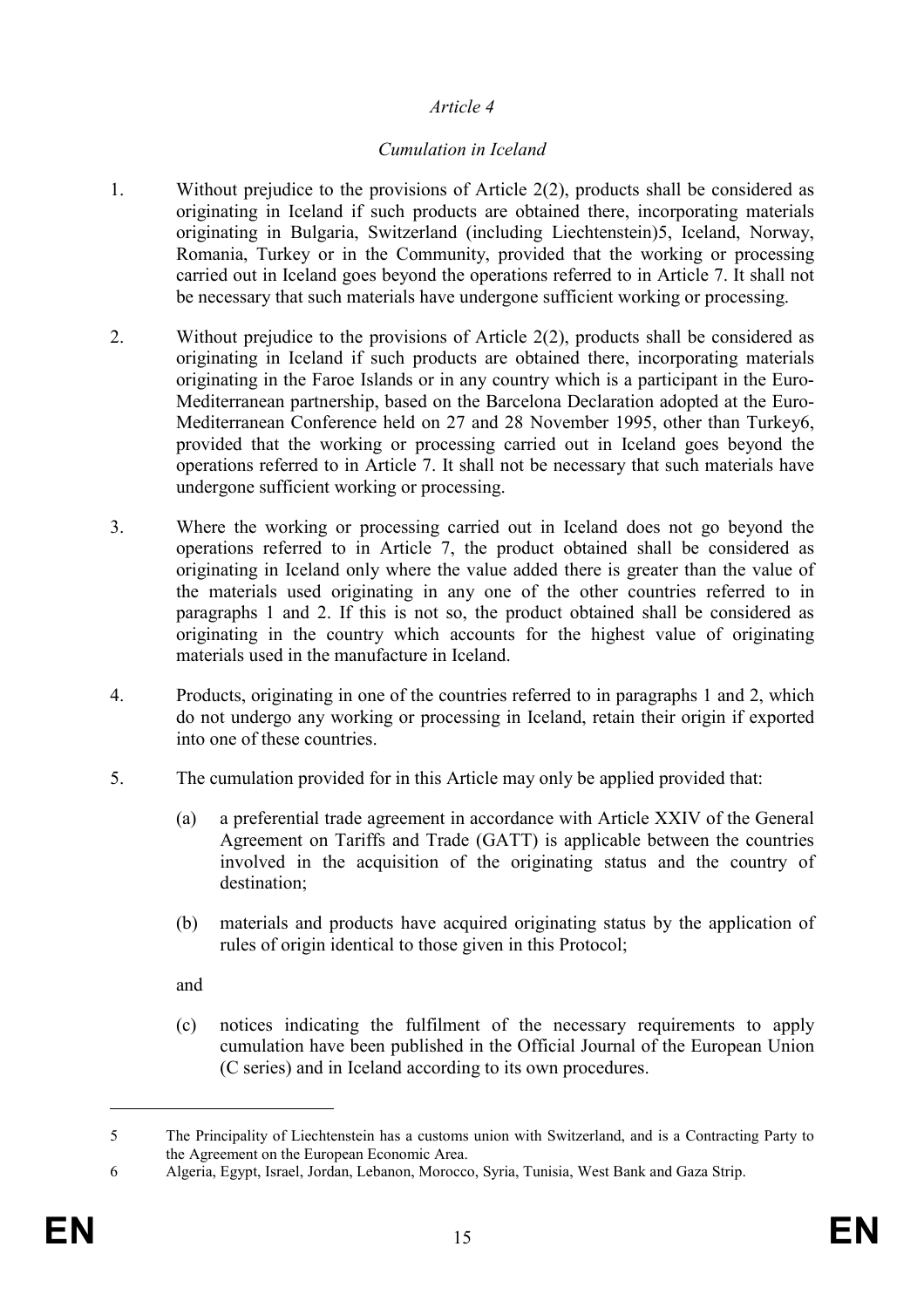The cumulation provided for in this Article shall apply from the date indicated, in the notice published in the Official Journal of the European Union (C series).

Iceland shall provide the Community, through the Commission of the European Communities with details of the Agreements, including their dates of entry into force, and their corresponding rules of origin, which are applied with the other countries referred to in paragraphs 1 and 2.

## Article 5

## Wholly obtained products

- 1. The following shall be considered as wholly obtained in the Community or in Iceland:
	- (a) mineral products extracted from their soil or from their seabed;
	- (b) vegetable products harvested there;
	- (c) live animals born and raised there;
	- (d) products from live animals raised there;
	- (e) products obtained by hunting or fishing conducted there;
	- (f) products of sea fishing and other products taken from the sea outside the territorial waters of the Community or of Iceland by their vessels;
	- (g) products made aboard their factory ships exclusively from products referred to in  $(f)$ ;
	- (h) used articles collected there fit only for the recovery of raw materials, including used tyres fit only for retreading or for use as waste;
	- (i) waste and scrap resulting from manufacturing operations conducted there;
	- (j) products extracted from marine soil or subsoil outside their territorial waters provided that they have sole rights to work that soil or subsoil;
	- (k) goods produced there exclusively from the products specified in (a) to (j).
- 2. The terms "their vessels" and "their factory ships" in paragraph 1(f) and (g) shall apply only to vessels and factory ships:
	- (a) which are registered or recorded in a Member State of the Community or in Iceland;
	- (b) which sail under the flag of a Member State of the Community or of Iceland;
	- (c) which are owned to an extent of at least 50 % by nationals of a Member State of the Community or of Iceland, or by a company with its head office in one of these States, of which the manager or managers, Chairman of the Board of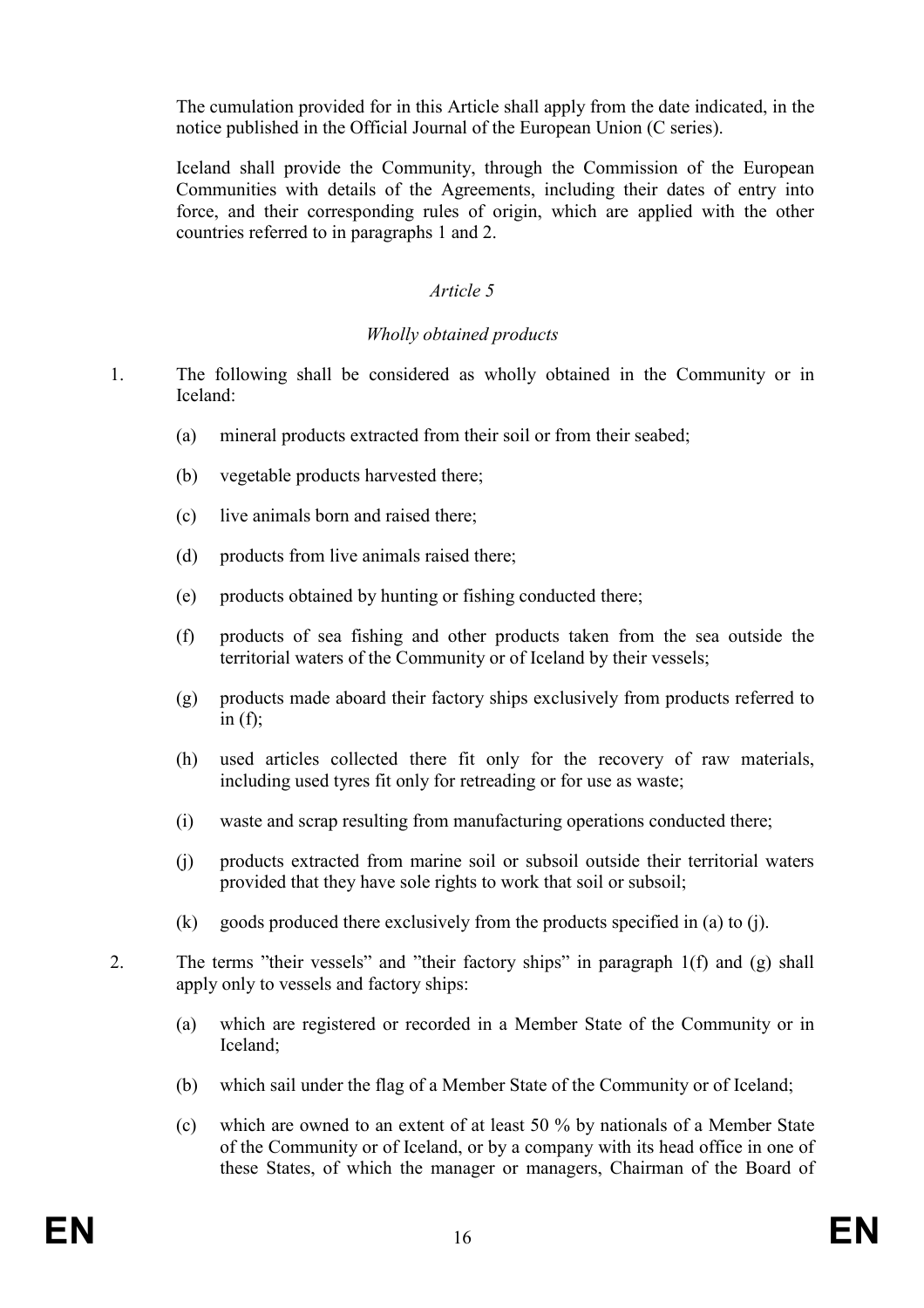Directors or the Supervisory Board, and the majority of the members of such boards are nationals of a Member State of the Community or of Iceland and of which, in addition, in the case of partnerships or limited companies, at least half the capital belongs to those States or to public bodies or nationals of the said States:

(d) of which the master and officers are nationals of a Member State of the Community or of Iceland;

and

(e) of which at least 75 % of the crew are nationals of a Member State of the Community or of Iceland.

### Article 6

### Sufficiently worked or processed products

1. For the purposes of Article 2, products which are not wholly obtained are considered to be sufficiently worked or processed when the conditions set out in the list in Annex II are fulfilled.

The conditions referred to above indicate, for all products covered by the Agreement, the working or processing which must be carried out on non-originating materials used in manufacturing and apply only in relation to such materials. It follows that if a product which has acquired originating status by fulfilling the conditions set out in the list is used in the manufacture of another product, the conditions applicable to the product in which it is incorporated do not apply to it, and no account shall be taken of the non-originating materials which may have been used in its manufacture.

- 2. Notwithstanding paragraph 1, non-originating materials which, according to the conditions set out in the list, should not be used in the manufacture of a product may nevertheless be used, provided that:
	- (a) their total value does not exceed 10 % of the ex-works price of the product;
	- (b) any of the percentages given in the list for the maximum value of non-originating materials are not exceeded through the application of this paragraph.

This paragraph shall not apply to products falling within Chapters 50 to 63 of the Harmonized System.

3. Paragraphs 1 and 2 shall apply subject to the provisions of Article 7.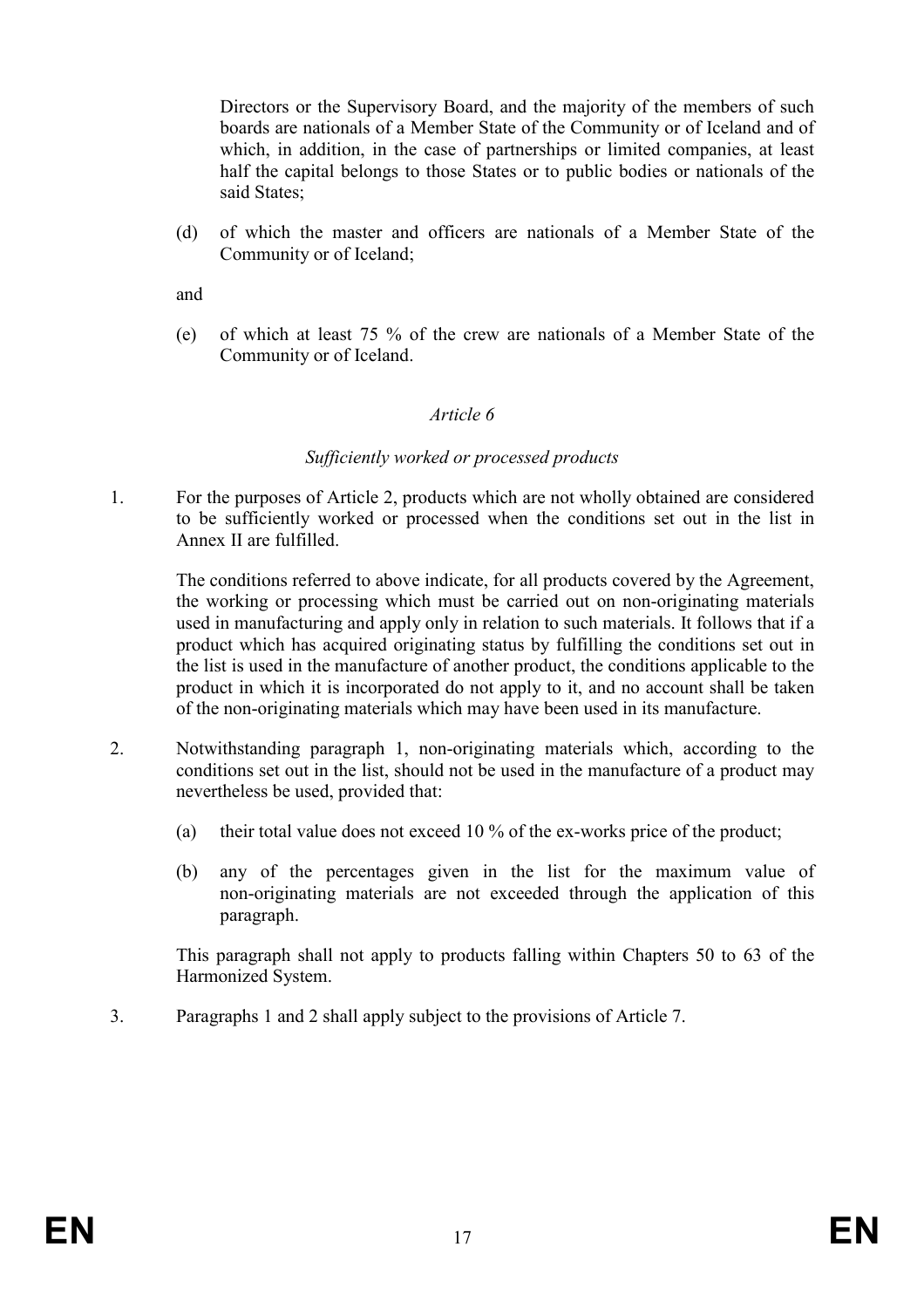### Insufficient working or processing

- 1. Without prejudice to paragraph 2, the following operations shall be considered as insufficient working or processing to confer the status of originating products, whether or not the requirements of Article 6 are satisfied:
	- (a) preserving operations to ensure that the products remain in good condition during transport and storage;
	- (b) breaking-up and assembly of packages;
	- (c) washing, cleaning; removal of dust, oxide, oil, paint or other coverings;
	- (d) ironing or pressing of textiles;
	- (e) simple painting and polishing operations;
	- (f) husking, partial or total bleaching, polishing, and glazing of cereals and rice;
	- (g) operations to colour sugar or form sugar lumps;
	- (h) peeling, stoning and shelling, of fruits, nuts and vegetables;
	- (i) sharpening, simple grinding or simple cutting;
	- (j) sifting, screening, sorting, classifying, grading, matching; (including the making-up of sets of articles);
	- (k) simple placing in bottles, cans, flasks, bags, cases, boxes, fixing on cards or boards and all other simple packaging operations;
	- (l) affixing or printing marks, labels, logos and other like distinguishing signs on products or their packaging;
	- (m) simple mixing of products, whether or not of different kinds;
	- (n) simple assembly of parts of articles to constitute a complete article or disassembly of products into parts;
	- (o) a combination of two or more operations specified in (a) to (n);
	- (p) slaughter of animals.
- 2. All operations carried out either in the Community or in Iceland on a given product shall be considered together when determining whether the working or processing undergone by that product is to be regarded as insufficient within the meaning of paragraph 1.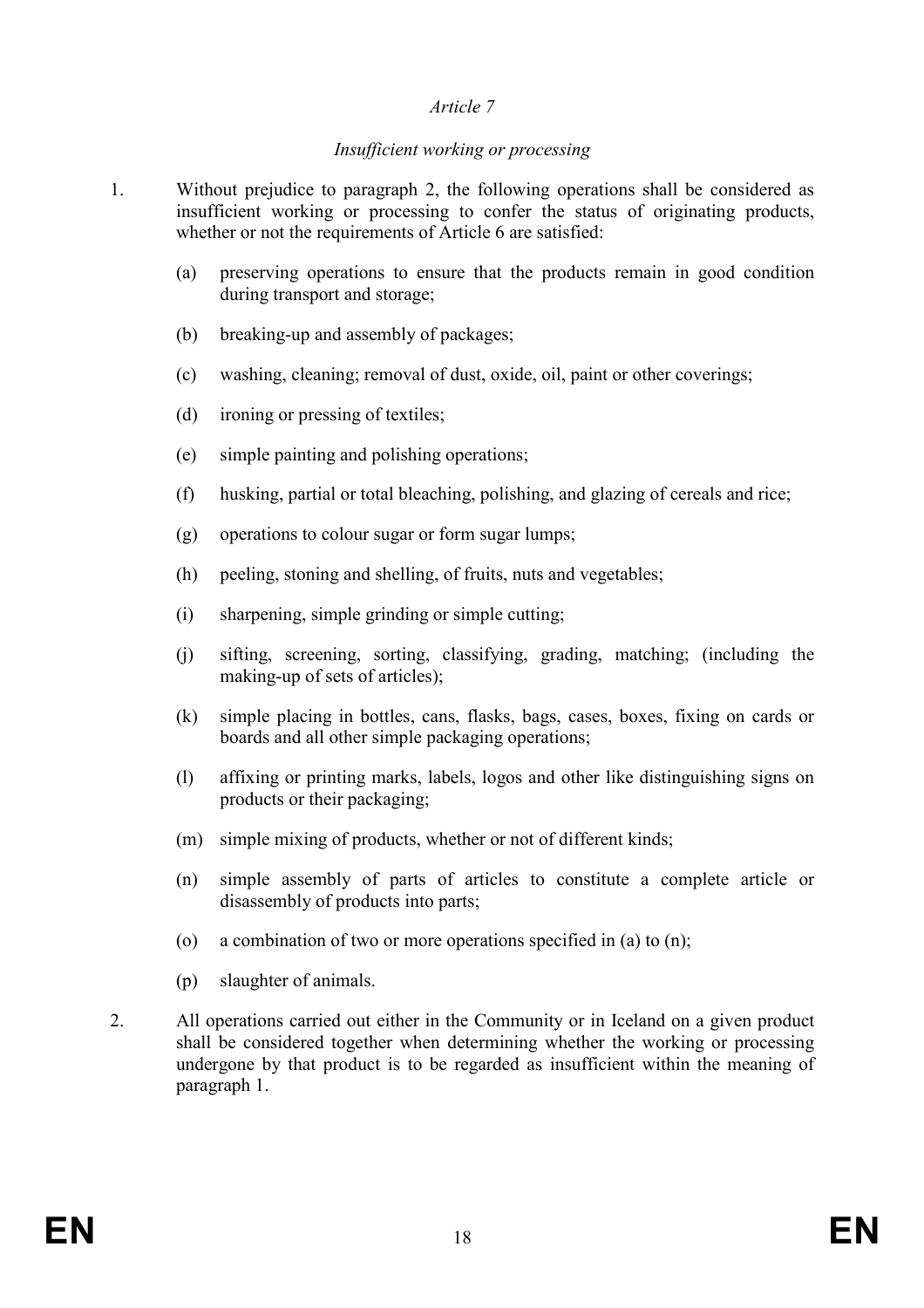## Unit of qualification

1. The unit of qualification for the application of the provisions of this Protocol shall be the particular product which is considered as the basic unit when determining classification using the nomenclature of the Harmonized System.

It follows that:

- (a) when a product composed of a group or assembly of articles is classified under the terms of the Harmonized System in a single heading, the whole constitutes the unit of qualification;
- (b) when a consignment consists of a number of identical products classified under the same heading of the Harmonized System, each product must be taken individually when applying the provisions of this Protocol.
- 2. Where, under General Rule 5 of the Harmonized System, packaging is included with the product for classification purposes, it shall be included for the purposes of determining origin.

## Article 9

### Accessories, spare parts and tools

Accessories, spare parts and tools dispatched with a piece of equipment, machine, apparatus or vehicle, which are part of the normal equipment and included in the price thereof or which are not separately invoiced, shall be regarded as one with the piece of equipment, machine, apparatus or vehicle in question.

## Article 10

### Sets

Sets, as defined in General Rule 3 of the Harmonized System, shall be regarded as originating when all component products are originating. Nevertheless, when a set is composed of originating and non-originating products, the set as a whole shall be regarded as originating, provided that the value of the non-originating products does not exceed 15% of the ex-works price of the set.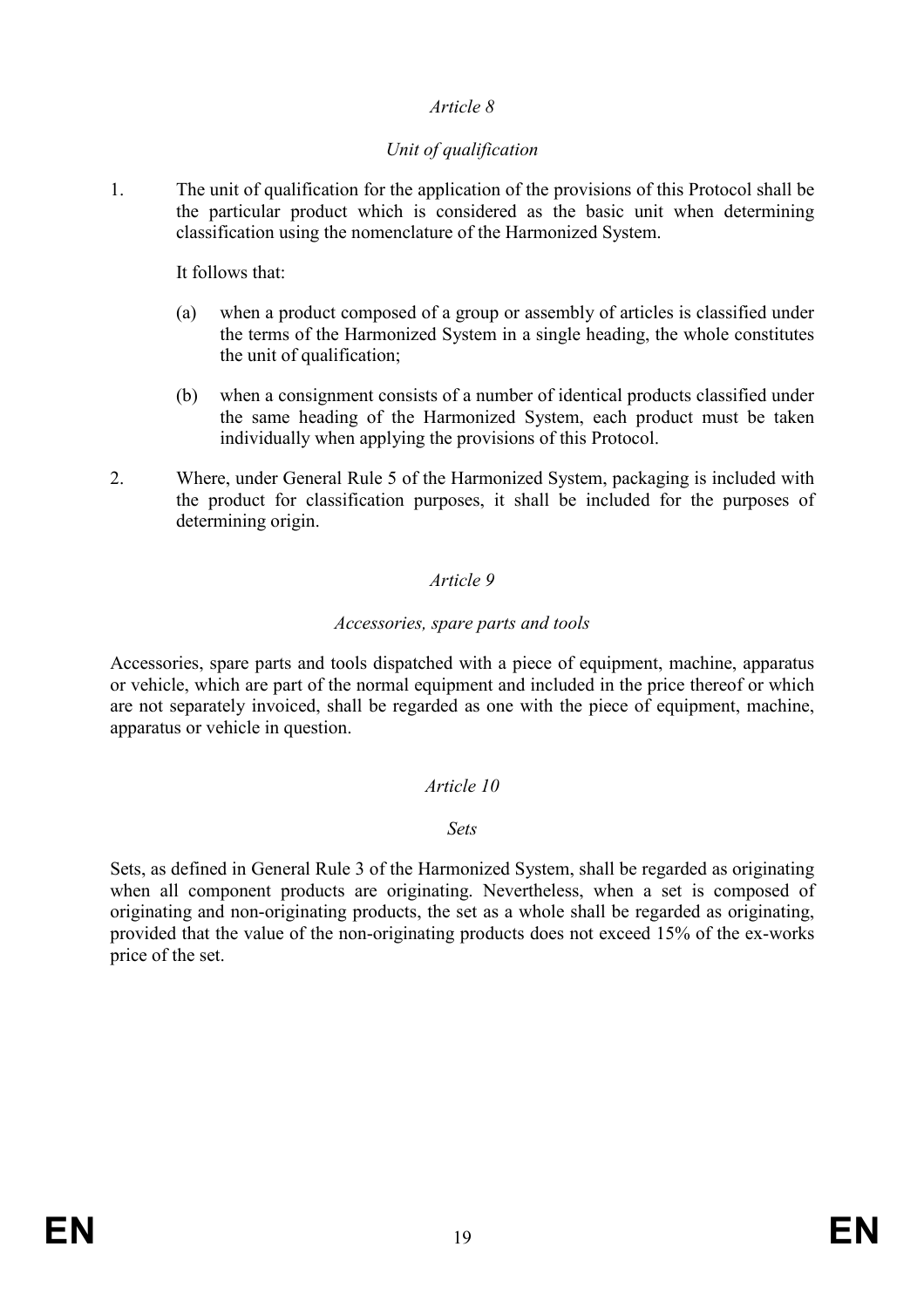## Neutral elements

In order to determine whether a product originates, it shall not be necessary to determine the origin of the following which might be used in its manufacture:

- (a) energy and fuel;
- (b) plant and equipment;
- (c) machines and tools;
- (d) goods which do not enter and which are not intended to enter into the final composition of the product.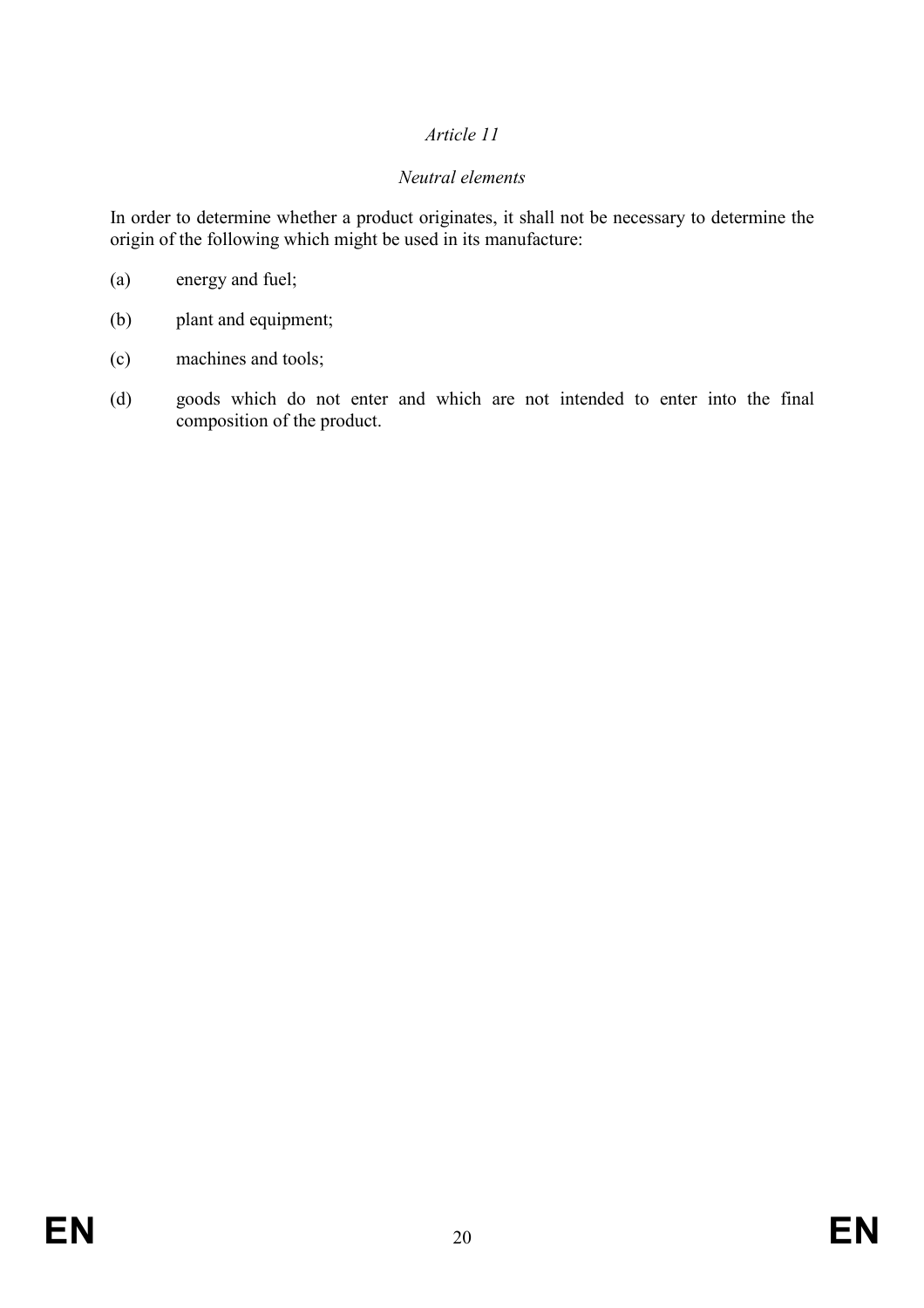## TITLE III

### TERRITORIAL REQUIREMENTS

### Article 12

### Principle of territoriality

- 1. Except as provided for in Article 2(1)(c), Articles 3 and 4 and paragraph 3 of this Article, the conditions for acquiring originating status set out in Title II must be fulfilled without interruption in the Community or in Iceland.
- 2. Except as provided for in Articles 3 and 4, where originating goods exported from the Community or from Iceland to another country return, they must be considered as non-originating, unless it can be demonstrated to the satisfaction of the customs authorities that:
	- (a) the returning goods are the same as those exported;

and

- (b) they have not undergone any operation beyond that necessary to preserve them in good condition while in that country or while being exported.
- 3. The acquisition of originating status in accordance with the conditions set out in Title II shall not be affected by working or processing done outside the Community or Iceland on materials exported from the Community or from Iceland and subsequently re-imported there, provided:
	- (a) the said materials are wholly obtained in the Community or in Iceland or have undergone working or processing beyond the operations referred to in Article 7 prior to being exported;

and

- (b) it can be demonstrated to the satisfaction of the customs authorities that:
	- (i) the re-imported goods have been obtained by working or processing the exported materials;

and

- (ii) the total added value acquired outside the Community or Iceland by applying the provisions of this Article does not exceed 10 % of the exworks price of the end product for which originating status is claimed.
- 4. For the purposes of paragraph 3, the conditions for acquiring originating status set out in Title II shall not apply to working or processing done outside the Community or Iceland. But where, in the list in Annex II, a rule setting a maximum value for all the non-originating materials incorporated is applied in determining the originating status of the end product, the total value of the non-originating materials incorporated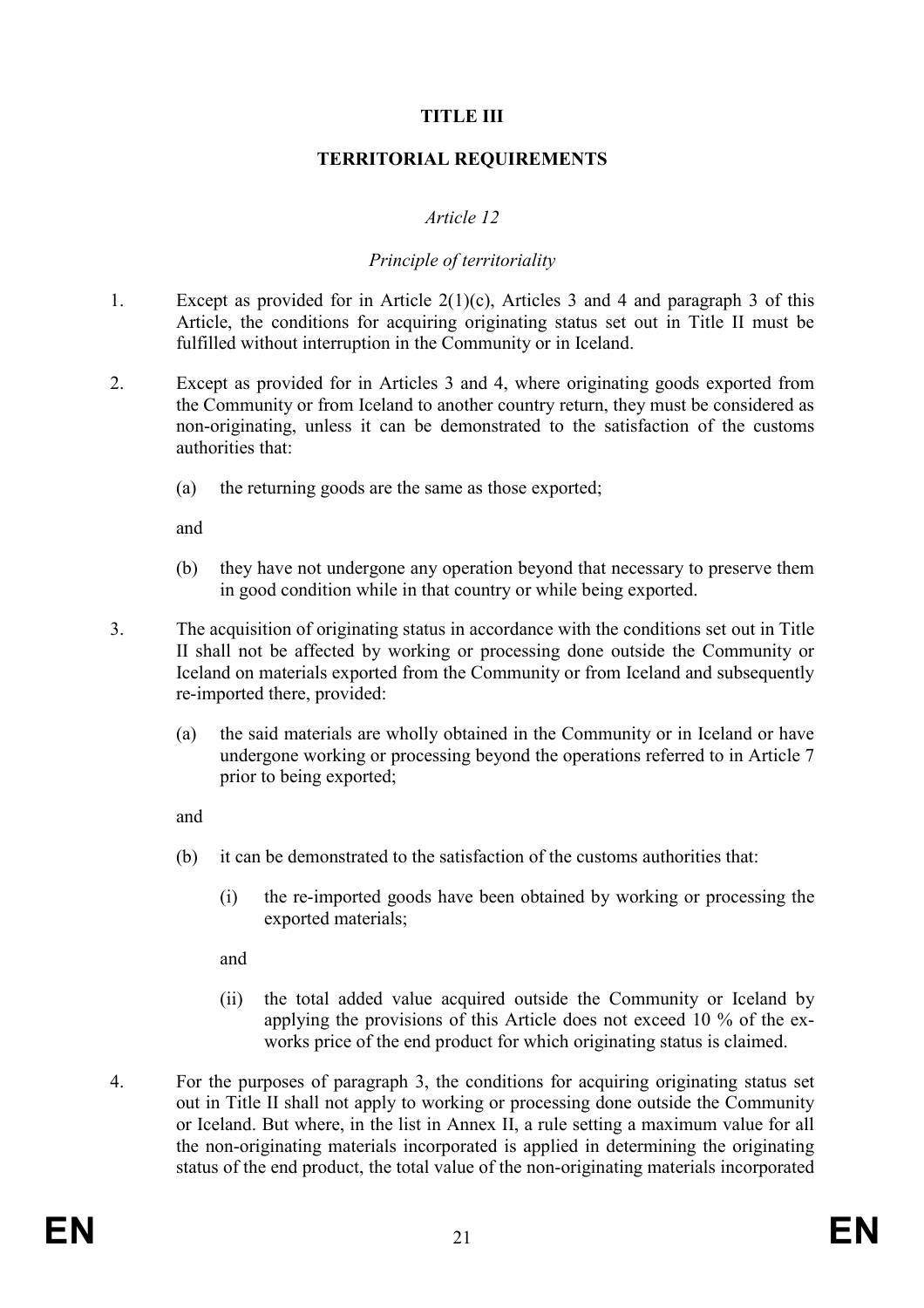in the territory of the party concerned, taken together with the total added value acquired outside the Community or Iceland by applying the provisions of this Article, shall not exceed the stated percentage.

- 5. For the purposes of applying the provisions of paragraphs 3 and 4, 'total added value' shall be taken to mean all costs arising outside the Community or Iceland, including the value of the materials incorporated there.
- 6. The provisions of paragraphs 3 and 4 shall not apply to products which do not fulfil the conditions set out in the list in Annex II or which can be considered sufficiently worked or processed only if the general tolerance fixed in Article 6(2) is applied.
- 7. The provisions of paragraphs 3 and 4 shall not apply to products of Chapters 50 to 63 of the Harmonized System.
- 8. Any working or processing of the kind covered by the provisions of this Article and done outside the Community or Iceland shall be done under the outward processing arrangements, or similar arrangements.

## Article 13

### Direct transport

1. The preferential treatment provided for under the Agreement applies only to products, satisfying the requirements of this Protocol, which are transported directly between the Community and Iceland or through the territories of the other countries referred to in Articles 3 and 4 with which cumulation is applicable. However, products constituting one single consignment may be transported through other territories with, should the occasion arise, trans-shipment or temporary warehousing in such territories, provided that they remain under the surveillance of the customs authorities in the country of transit or warehousing and do not undergo operations other than unloading, reloading or any operation designed to preserve them in good condition.

Originating products may be transported by pipeline across territory other than that of the Community or Iceland.

- 2. Evidence that the conditions set out in paragraph 1 have been fulfilled shall be supplied to the customs authorities of the importing country by the production of:
	- (a) a single transport document covering the passage from the exporting country through the country of transit; or
	- (b) a certificate issued by the customs authorities of the country of transit:
		- (i) giving an exact description of the products;
		- (ii) stating the dates of unloading and reloading of the products and, where applicable, the names of the ships, or the other means of transport used;

and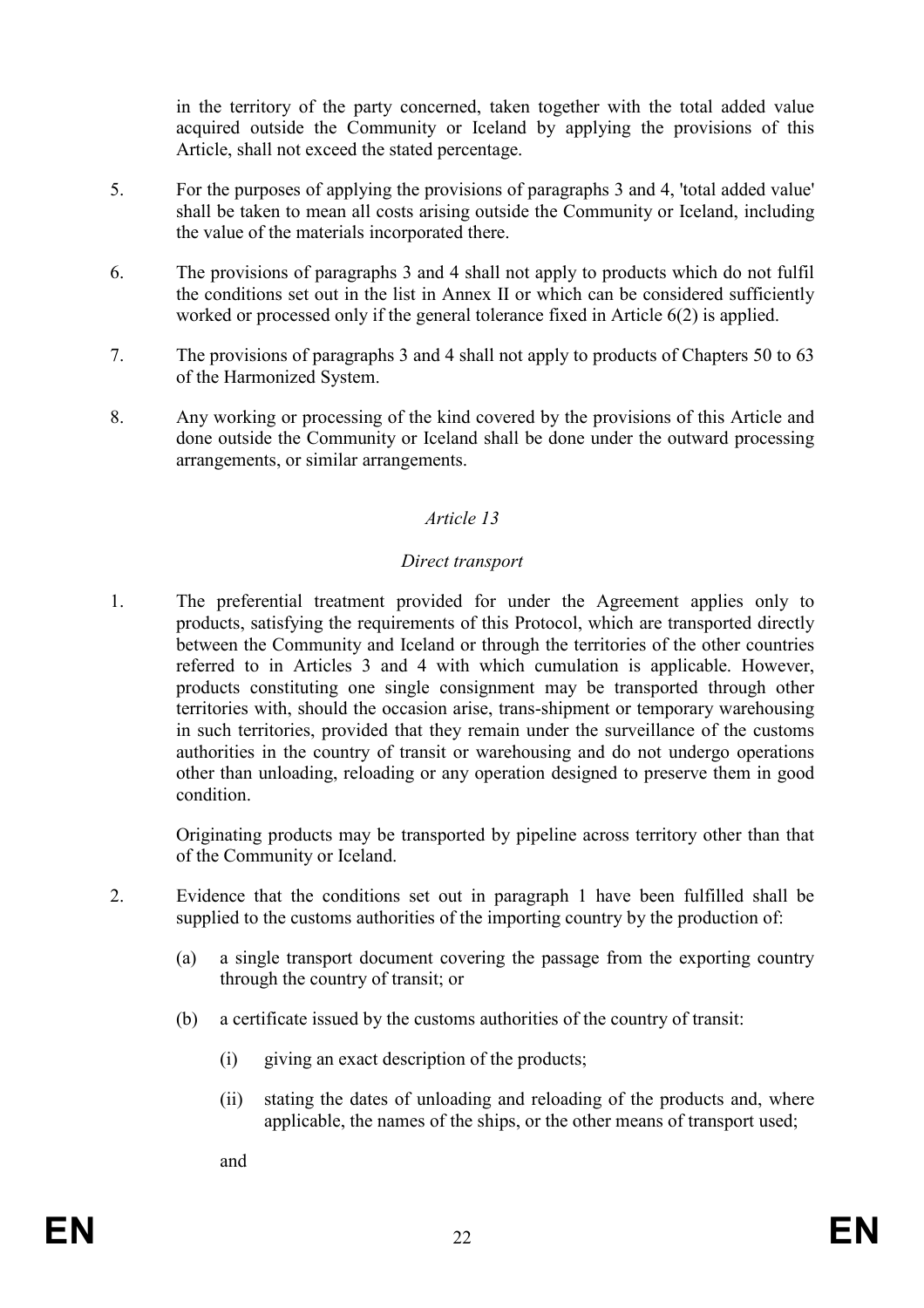- (iii) certifying the conditions under which the products remained in the transit country; or
- (c) failing these, any substantiating documents.

### **Exhibitions**

- 1. Originating products, sent for exhibition in a country other than those referred to in Articles 3 and 4 with which cumulation is applicable and sold after the exhibition for importation in the Community or in Iceland shall benefit on importation from the provisions of the Agreement provided it is shown to the satisfaction of the customs authorities that:
	- (a) an exporter has consigned these products from the Community or from Iceland to the country in which the exhibition is held and has exhibited them there;
	- (b) the products have been sold or otherwise disposed of by that exporter to a person in the Community or in Iceland;
	- (c) the products have been consigned during the exhibition or immediately thereafter in the state in which they were sent for exhibition;

and

- (d) the products have not, since they were consigned for exhibition, been used for any purpose other than demonstration at the exhibition.
- 2. A proof of origin must be issued or made out in accordance with the provisions of Title V and submitted to the customs authorities of the importing country in the normal manner. The name and address of the exhibition must be indicated thereon. Where necessary, additional documentary evidence of the conditions under which they have been exhibited may be required.
- 3. Paragraph 1 shall apply to any trade, industrial, agricultural or crafts exhibition, fair or similar public show or display which is not organised for private purposes in shops or business premises with a view to the sale of foreign products, and during which the products remain under customs control.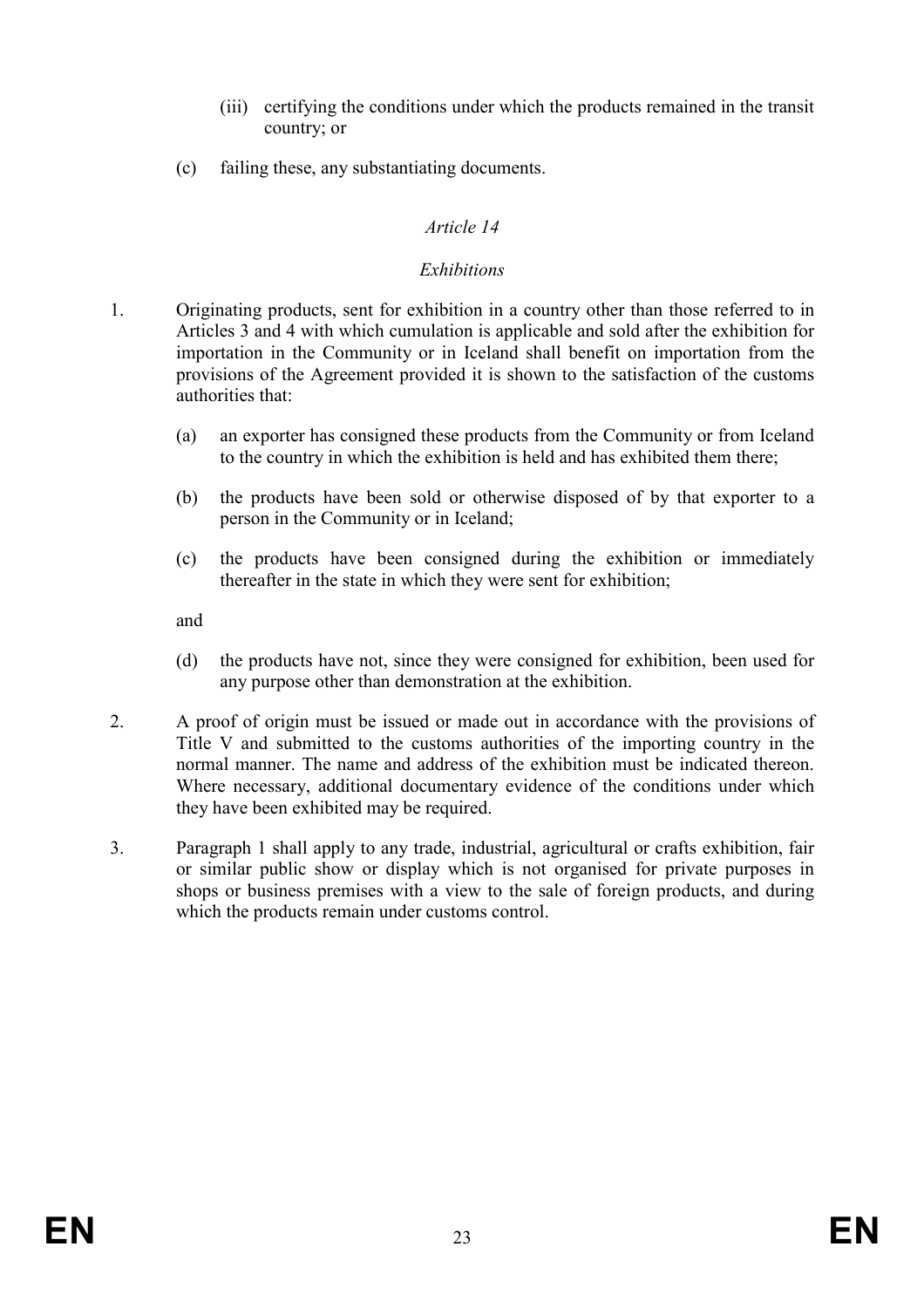## TITLE IV

### DRAWBACK OR EXEMPTION

### Article 15

### Prohibition of drawback of, or exemption from, customs duties

- 1. (a) Non-originating materials used in the manufacture of products originating in the Community, in Iceland or in one of the other countries referred to in Articles 3 and 4 for which a proof of origin is issued or made out in accordance with the provisions of Title V shall not be subject in the Community or in Iceland to drawback of, or exemption from, customs duties of whatever kind.
	- (b) Products falling within Chapter 3 and headings 1604 and 1605 of the Harmonized System and originating in the Community as provided for in Article  $2(1)(c)$ , for which a proof of origin is issued or made out in accordance with the provisions of Title V shall not be subject in the Community to drawback of, or exemption from, customs duties of whatever kind.
- 2. The prohibition in paragraph 1 shall apply to any arrangement for refund, remission or non-payment, partial or complete, of customs duties or charges having an equivalent effect, applicable in the Community or in Iceland to materials used in the manufacture and to products covered by paragraph 1(b) above, where such refund, remission or non-payment applies, expressly or in effect, when products obtained from the said materials are exported and not when they are retained for home use there.
- 3. The exporter of products covered by a proof of origin shall be prepared to submit at any time, upon request from the customs authorities, all appropriate documents proving that no drawback has been obtained in respect of the non-originating materials used in the manufacture of the products concerned and that all customs duties or charges having equivalent effect applicable to such materials have actually been paid.
- 4. The provisions of paragraphs 1 to 3 shall also apply in respect of packaging within the meaning of Article 8(2), accessories, spare parts and tools within the meaning of Article9 and products in a set within the meaning of Article 10 when such items are non-originating.
- 5. The provisions of paragraphs 1 to 4 shall apply only in respect of materials which are of the kind to which the Agreement applies. Furthermore, they shall not preclude the application of an export refund system for agricultural products, applicable upon export in accordance with the provisions of the Agreement.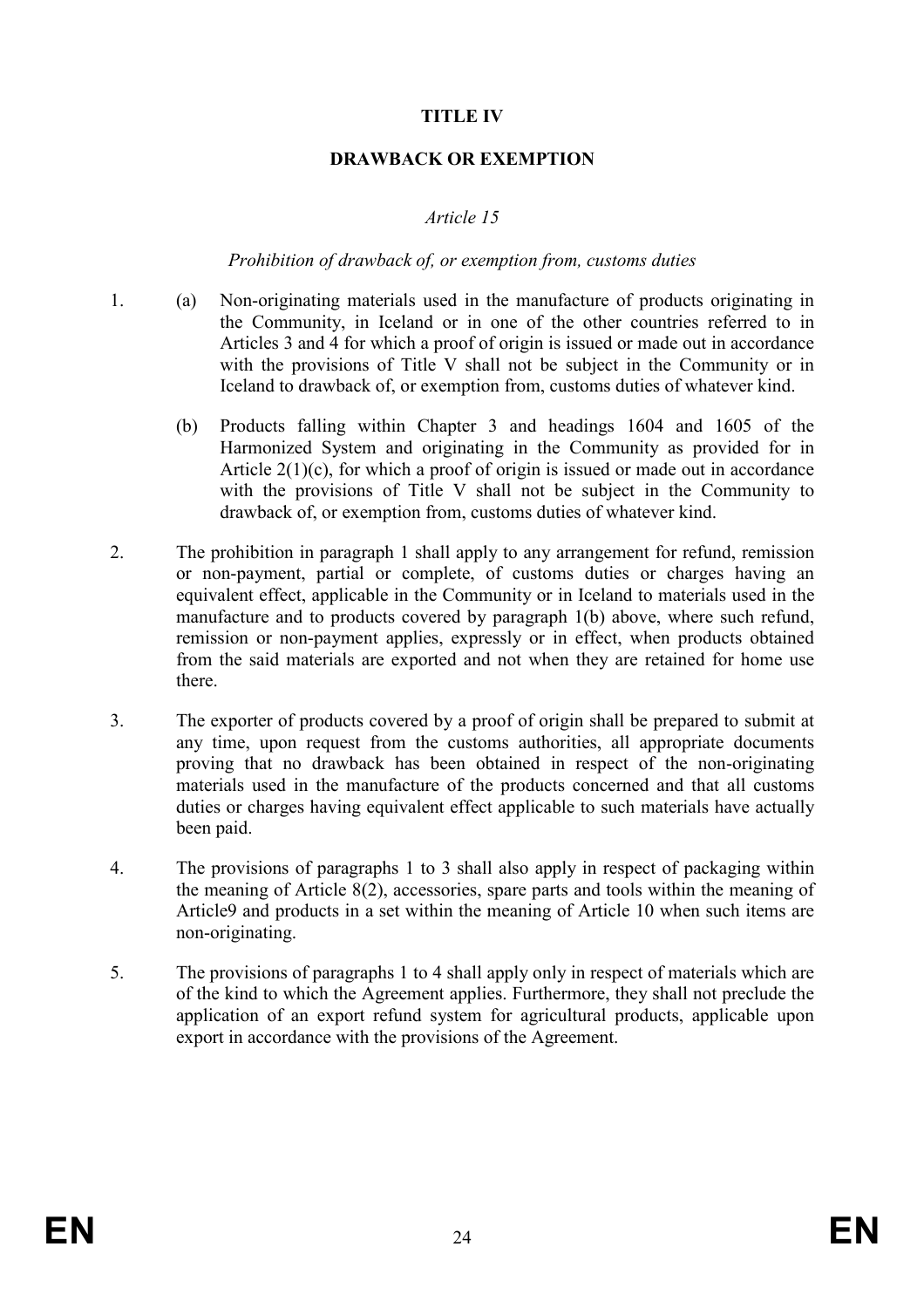## TITLE V

## PROOF OF ORIGIN

## Article 16

### General requirements

- 1. Products originating in the Community shall, on importation into Iceland and products originating in Iceland shall, on importation into the Community benefit from the Agreement upon submission of one of the following proofs of origin:
	- (a) a movement certificate EUR.1, a specimen of which appears in Annex III a;
	- (b) a movement certificate EUR-MED, a specimen of which appears in Annex III  $h^{\cdot}$
	- (c) in the cases specified in Article 22(1), a declaration, subsequently referred to as the 'invoice declaration' or the 'invoice declaration EUR-MED', given by the exporter on an invoice, a delivery note or any other commercial document which describes the products concerned in sufficient detail to enable them to be identified; the texts of the invoice declarations appear in Annexes IV a and b.
- 2. Notwithstanding paragraph 1, originating products within the meaning of this Protocol shall, in the cases specified in Article 27, benefit from the Agreement without it being necessary to submit any of the documents referred to above.

## Article 17

Procedure for the issue of a movement certificate EUR.1 or EUR-MED

- 1. A movement certificate EUR.1 or EUR-MED shall be issued by the customs authorities of the exporting country on application having been made in writing by the exporter or, under the exporter's responsibility, by his authorised representative.
- 2. For this purpose, the exporter or his authorised representative shall fill out both the movement certificate EUR.1 or EUR-MED and the application form, specimens of which appear in the Annexes III a and b. These forms shall be completed in one of the languages in which this Agreement is drawn up and in accordance with the provisions of the domestic law of the exporting country. If they are handwritten, they shall be completed in ink in printed characters. The description of the products must be given in the box reserved for this purpose without leaving any blank lines. Where the box is not completely filled, a horizontal line must be drawn below the last line of the description, the empty space being crossed through.
- 3. The exporter applying for the issue of a movement certificate EUR.1 or EUR-MED shall be prepared to submit at any time, at the request of the customs authorities of the exporting country where the movement certificate EUR.1 or EUR-MED is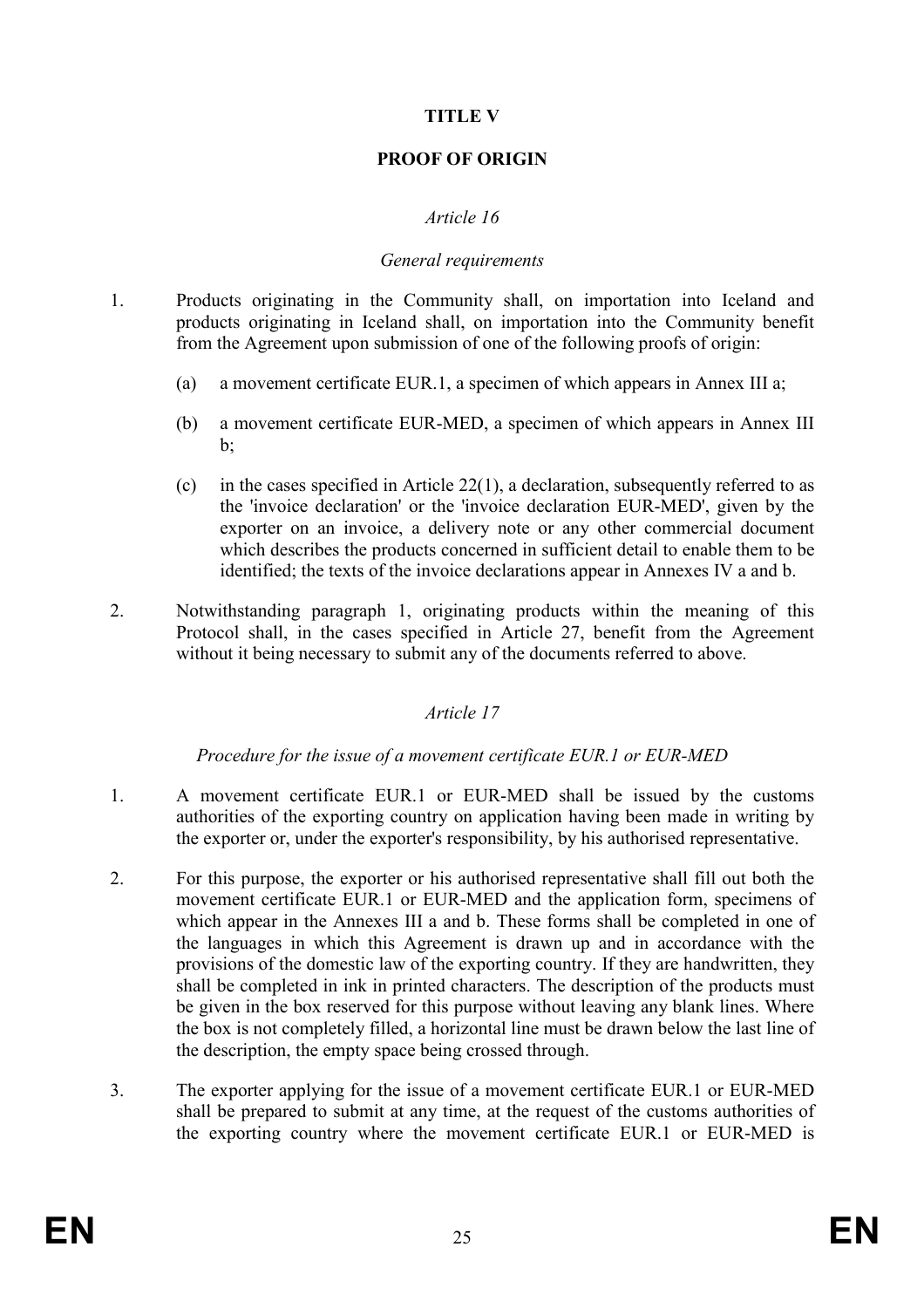issued, all appropriate documents proving the originating status of the products concerned as well as the fulfilment of the other requirements of this Protocol.

- 4. Without prejudice to paragraph 5, a movement certificate EUR.1 shall be issued by the customs authorities of a Member State of the Community or of Iceland in the following cases:
	- if the products concerned can be considered as products originating in the Community, in Iceland or in one of the other countries referred to in Articles 3(1) and 4(1) with which cumulation is applicable, without application of cumulation with materials originating in one of the countries referred to in Articles 3(2) and 4(2), and fulfil the other requirements of this Protocol;
	- if the products concerned can be considered as products originating in one of the countries referred to in Articles  $3(2)$  and  $4(2)$  with which cumulation is applicable, without application of cumulation with materials originating in one of the countries referred to in Articles 3 and 4 and fulfil the other requirements of this Protocol, provided a certificate EUR-MED or an invoice declaration EUR-MED has been issued in the country of origin.
- 5. A movement certificate EUR-MED shall be issued by the customs authorities of a Member State of the Community or of Iceland, if the products concerned can be considered as products originating in the Community, in Iceland or in one of the other countries referred to in Articles 3 and 4 with which cumulation is applicable, fulfil the requirements of this Protocol and:
	- cumulation was applied with materials originating in one of the countries referred to in Articles 3(2) and 4(2), or
	- the products may be used as materials in the context of cumulation for the manufacture of products for export to one of the countries referred to in Articles 3(2) and 4(2), or
	- the products may be re-exported from the country of destination to one of the countries referred to in Articles 3(2) and 4(2).
- 6. A movement certificate EUR-MED shall contain one of the following statements in English in Box 7:
	- if origin has been obtained by application of cumulation with materials originating in one or more of the countries referred to in Articles 3 and 4:

"CUMULATION APPLIED WITH ……"(name of the country/countries)

– if origin has been obtained without the application of cumulation with materials originating in one or more of the countries referred to in Articles 3 and 4:

"NO CUMULATION APPLIED"

7. The customs authorities issuing movement certificates EUR.1 or EUR-MED shall take any steps necessary to verify the originating status of the products and the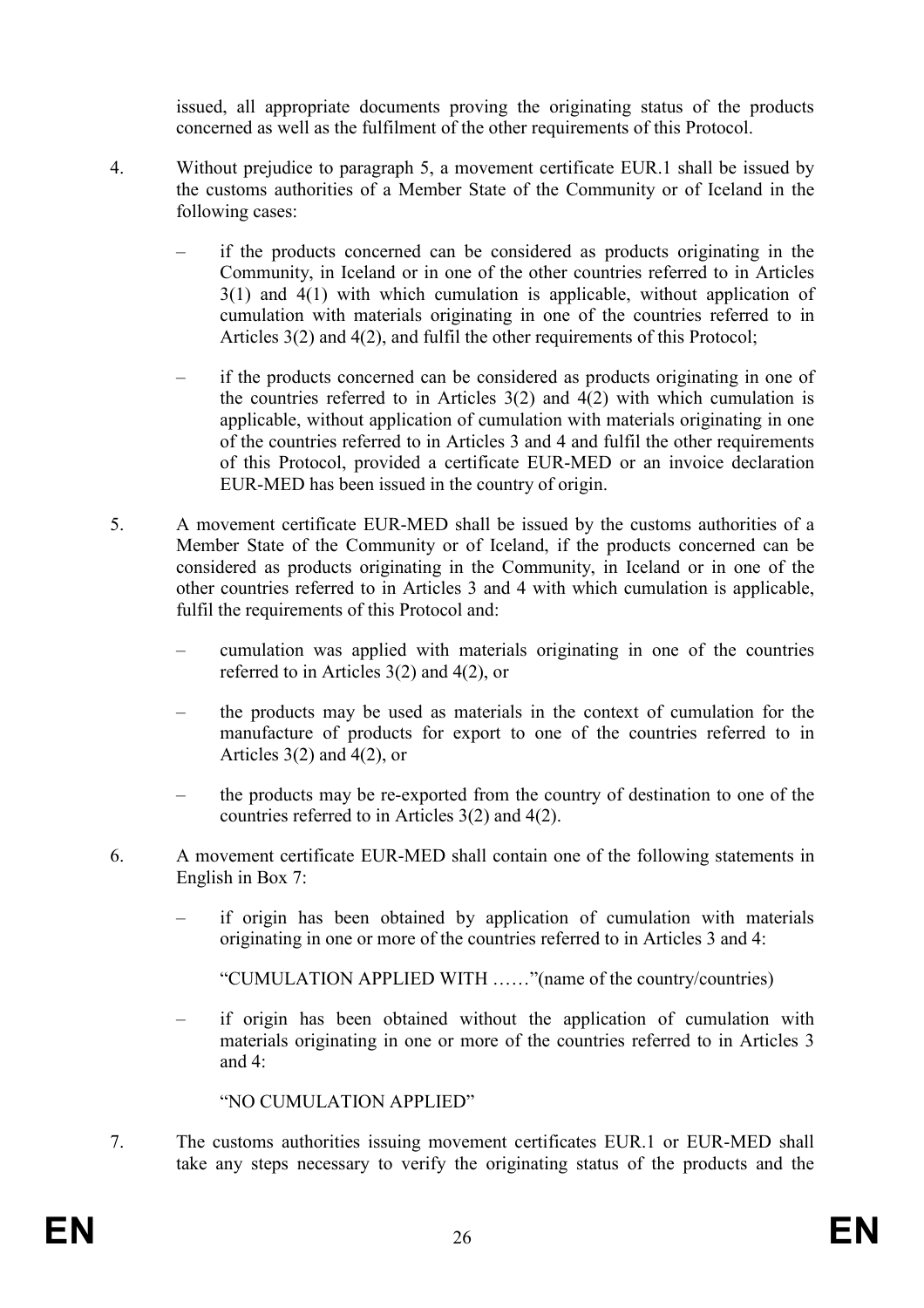fulfilment of the other requirements of this Protocol. For this purpose, they shall have the right to call for any evidence and to carry out any inspection of the exporter's accounts or any other check considered appropriate. They shall also ensure that the forms referred to in paragraph 2 are duly completed. In particular, they shall check whether the space reserved for the description of the products has been completed in such a manner as to exclude all possibility of fraudulent additions.

- 8. The date of issue of the movement certificate EUR.1 or EUR-MED shall be indicated in Box 11 of the certificate.
- 9. A movement certificate EUR.1 or EUR-MED shall be issued by the customs authorities and made available to the exporter as soon as actual exportation has been effected or ensured.

### Article 18

Movement certificates EUR.1 or EUR-MED issued retrospectively

- 1. Notwithstanding Article 17(9), a movement certificate EUR.1 or EUR-MED may exceptionally be issued after exportation of the products to which it relates if:
	- (a) it was not issued at the time of exportation because of errors or involuntary omissions or special circumstances;
	- or
	- (b) it is demonstrated to the satisfaction of the customs authorities that a movement certificate EUR.1 or EUR-MED was issued but was not accepted at importation for technical reasons.
- 2. Notwithstanding Article 17(9), a movement certificate EUR-MED may be issued after exportation of the products to which it relates and for which a movement certificate EUR.1 was issued at the time of exportation, provided that it is demonstrated to the satisfaction of the customs authorities that the conditions referred to in Article 17(5) are satisfied.
- 3. For the implementation of paragraphs 1 and 2, the exporter must indicate in his application the place and date of exportation of the products to which the movement certificate EUR.1 or EUR-MED relates, and state the reasons for his request.
- 4. The customs authorities may issue a movement certificate EUR.1 or EUR-MED retrospectively only after verifying that the information supplied in the exporter's application agrees with that in the corresponding file.
- 5. Movement certificates EUR.1 or EUR-MED issued retrospectively must be endorsed with the following phrase in English:

"ISSUED RETROSPECTIVELY"

Movement certificates EUR-MED issued retrospectively by application of paragraph 2 must be endorsed with the following phrase in English: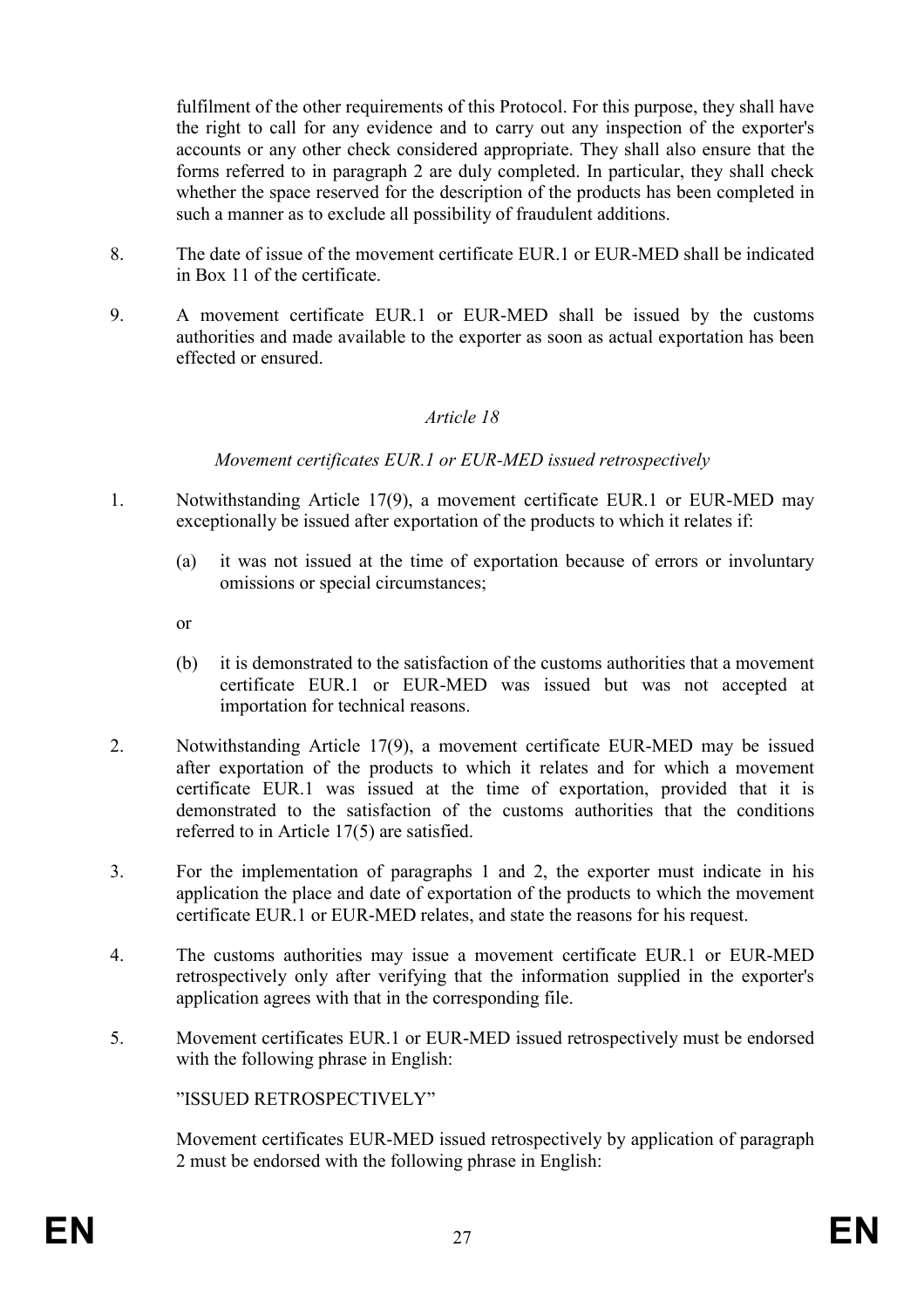"ISSUED RETROSPECTIVELY (Original EUR.1 no ……….[date and place of issue]"

6. The endorsement referred to in paragraph 5 shall be inserted in Box 7 of the movement certificate EUR.1 or EUR-MED.

## Article 19

### Issue of a duplicate movement certificate EUR.1 or EUR-MED

- 1. In the event of theft, loss or destruction of a movement certificate EUR.1 or EUR-MED, the exporter may apply to the customs authorities which issued it for a duplicate made out on the basis of the export documents in their possession.
- 2. The duplicate issued in this way must be endorsed with the following word in English:

"DUPLICATE"

- 3. The endorsement referred to in paragraph 2 shall be inserted in Box 7 of the duplicate movement certificate EUR.1 or EUR-MED.
- 4. The duplicate, which must bear the date of issue of the original movement certificate EUR.1 or EUR-MED, shall take effect as from that date.

## Article 20

### Issue of movement certificates EUR.1 or EUR-MED on the basis of a proof of origin issued or made out previously

When originating products are placed under the control of a customs office in the Community or in Iceland, it shall be possible to replace the original proof of origin by one or more movement certificates EUR.1 or EUR-MED for the purpose of sending all or some of these products elsewhere within the Community or Iceland. The replacement movement certificate(s) EUR.1 or EUR-MED shall be issued by the customs office under whose control the products are placed.

## Article 21

## Accounting segregation

- 1. Where considerable cost or material difficulties arise in keeping separate stocks of originating and non-originating materials which are identical and interchangeable, the customs authorities may, at the written request of those concerned, authorise the so-called 'accounting segregation' method to be used for managing such stocks.
- 2. This method must be able to ensure that, for a specific reference-period, the number of products obtained which could be considered as 'originating' is the same as that which would have been obtained if there had been physical segregation of the stocks.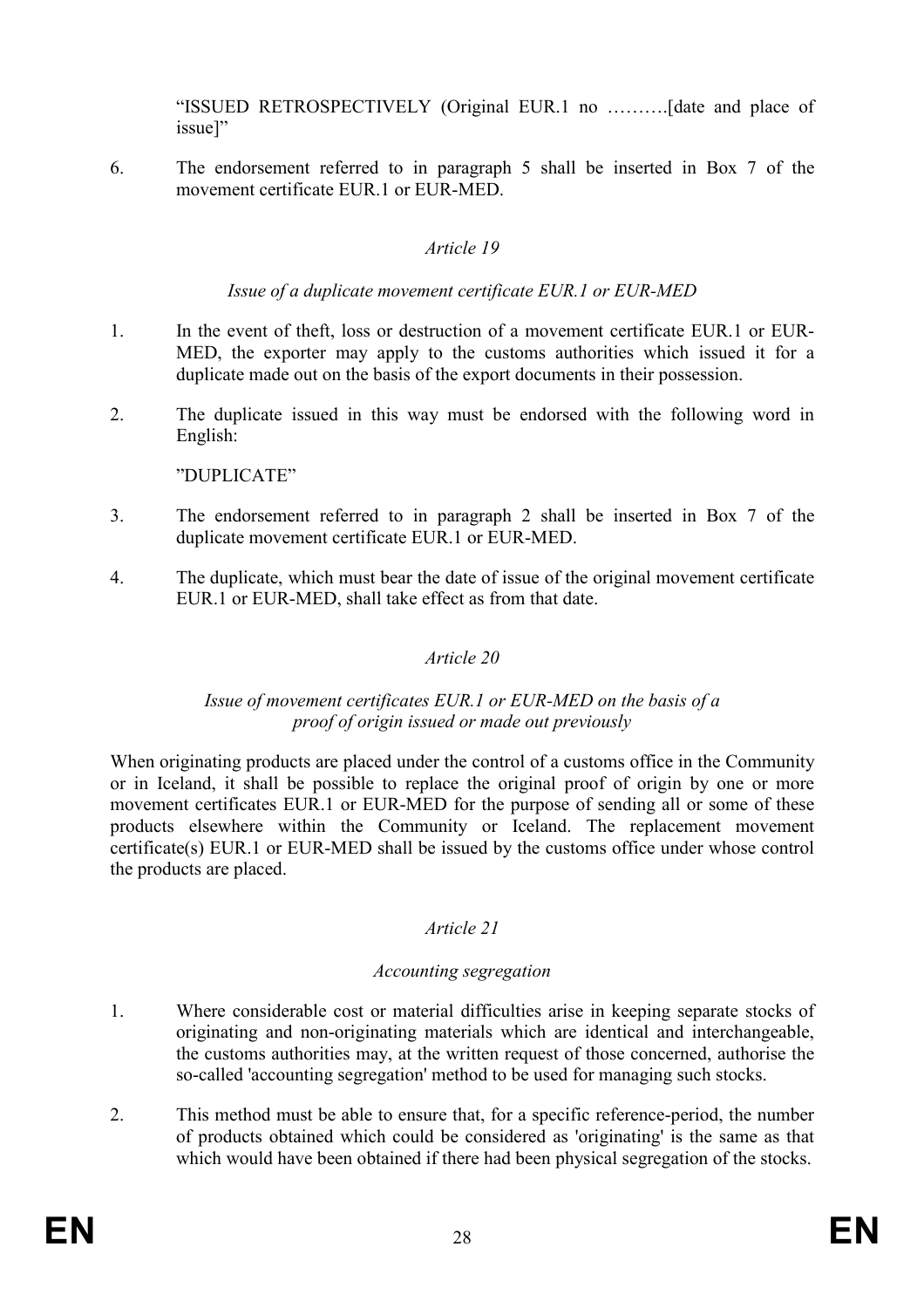- 3. The customs authorities may grant such authorisation, subject to any conditions deemed appropriate.
- 4. This method is recorded and applied on the basis of the general accounting principles applicable in the country where the product was manufactured.
- 5. The beneficiary of this facilitation may make out or apply for proofs of origin, as the case may be, for the quantity of products which may be considered as originating. At the request of the customs authorities, the beneficiary shall provide a statement of how the quantities have been managed.
- 6. The customs authorities shall monitor the use made of the authorisation and may withdraw it at any time whenever the beneficiary makes improper use of the authorisation in any manner whatsoever or fails to fulfil any of the other conditions laid down in this Protocol.

Conditions for making out an invoice declaration or an invoice declaration EUR-MED

- 1. An invoice declaration or an invoice declaration EUR-MED as referred to in Article  $16(1)(c)$  may be made out:
	- (a) by an approved exporter within the meaning of Article 23,
	- or
	- (b) by any exporter for any consignment consisting of one or more packages containing originating products whose total value does not exceed EUR 6,000.
- 2. Without prejudice to paragraph 3, an invoice declaration may be made out in the following cases:
	- if the products concerned can be considered as products originating in the Community, in Iceland or in one of the other countries referred to in Articles 3(1) and 4(1) with which cumulation is applicable, without application of cumulation with materials originating in one of the countries referred to in Articles 3(2) and 4(2), and fulfil the other requirements of this Protocol;
	- if the products concerned can be considered as products originating in one of the countries referred to in Articles  $3(2)$  and  $4(2)$  with which cumulation is applicable, without application of cumulation with materials originating in one of the countries referred to in Articles 3 and 4 and fulfil the other requirements of this Protocol, provided a certificate EUR-MED or an invoice declaration EUR-MED has been issued in the country of origin.
- 3. An invoice declaration EUR-MED may be made out if the products concerned can be considered as products originating in the Community, in Iceland or in one of the other countries referred to in Articles 3 and 4 with which cumulation is applicable, fulfil the requirements of this Protocol and: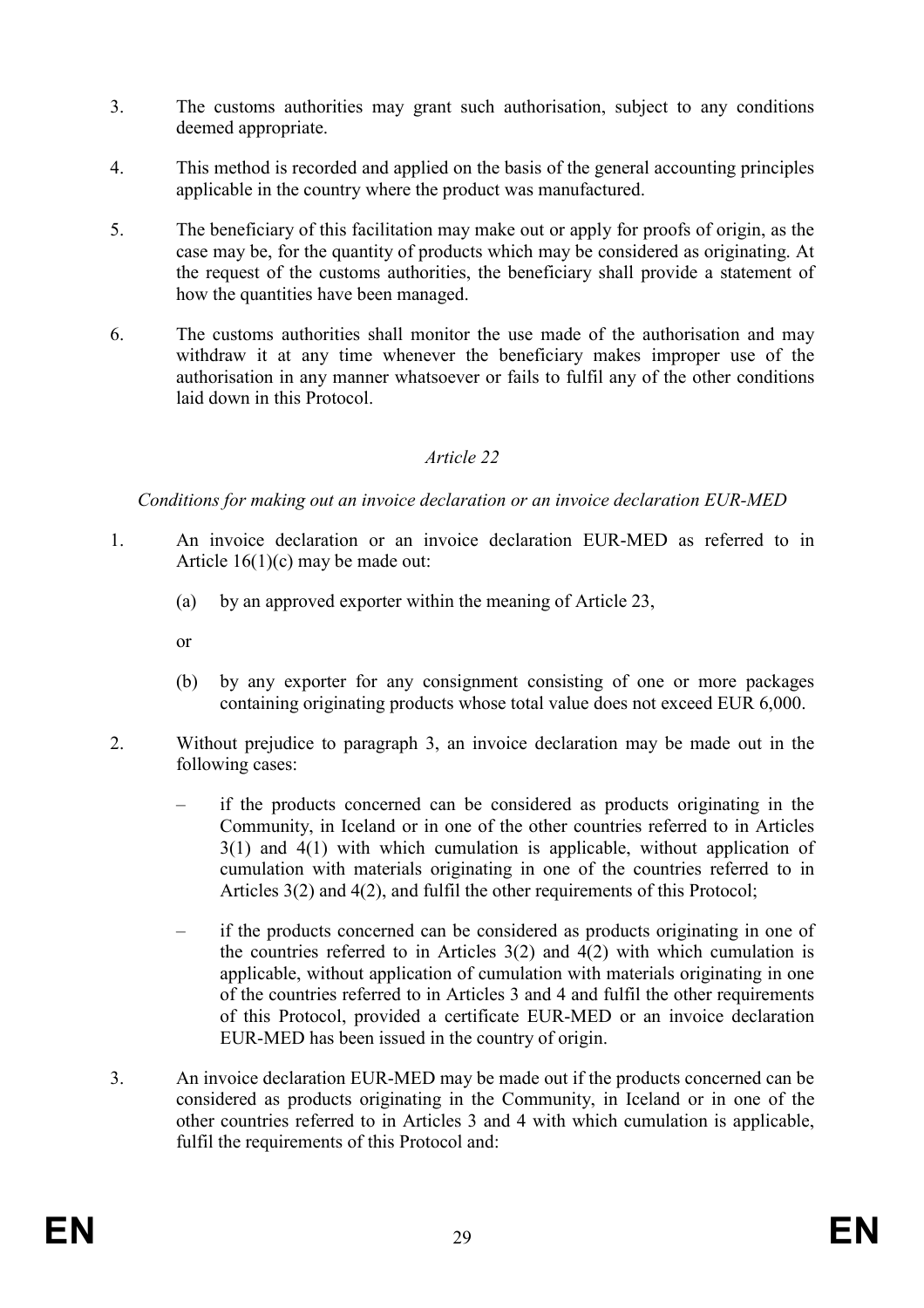- cumulation was applied with materials originating in one of the countries referred to in Articles 3(2) and 4(2), or
- the products may be used as materials in the context of cumulation for the manufacture of products for export to one of the countries referred to in Articles  $3(2)$  and  $4(2)$ , or
- the products may be re-exported from the country of destination to one of the countries referred to in Articles 3(2) and 4(2).
- 4. An invoice declaration EUR-MED shall contain one of the following statements in English:
	- if origin has been obtained by application of cumulation with materials originating in one or more of the countries referred to in Articles 3 and 4:

'CUMULATION APPLIED WITH ……'(name of the country/countries)

– if origin has been obtained without the application of cumulation with materials originating in one or more of the countries referred to in Articles 3 and 4:

'NO CUMULATION APPLIED'

- 5. The exporter making out an invoice declaration or an invoice declaration EUR-MED shall be prepared to submit at any time, at the request of the customs authorities of the exporting country, all appropriate documents proving the originating status of the products concerned as well as the fulfilment of the other requirements of this Protocol.
- 6. An invoice declaration or an invoice declaration EUR-MED shall be made out by the exporter by typing, stamping or printing on the invoice, the delivery note or another commercial document, the declaration, the texts of which appear in Annexes IV a and b, using one of the linguistic versions set out in that Annex and in accordance with the provisions of the domestic law of the exporting country. If the declaration is handwritten, it shall be written in ink in printed characters.
- 7. Invoice declarations and invoice declarations EUR-MED shall bear the original signature of the exporter in manuscript. However, an approved exporter within the meaning of Article 23 shall not be required to sign such declarations provided that he gives the customs authorities of the exporting country a written undertaking that he accepts full responsibility for any invoice declaration which identifies him as if it had been signed in manuscript by him.
- 8. An invoice declaration or an invoice declaration EUR-MED may be made out by the exporter when the products to which it relates are exported, or after exportation on condition that it is presented in the importing country no longer than two years after the importation of the products to which it relates.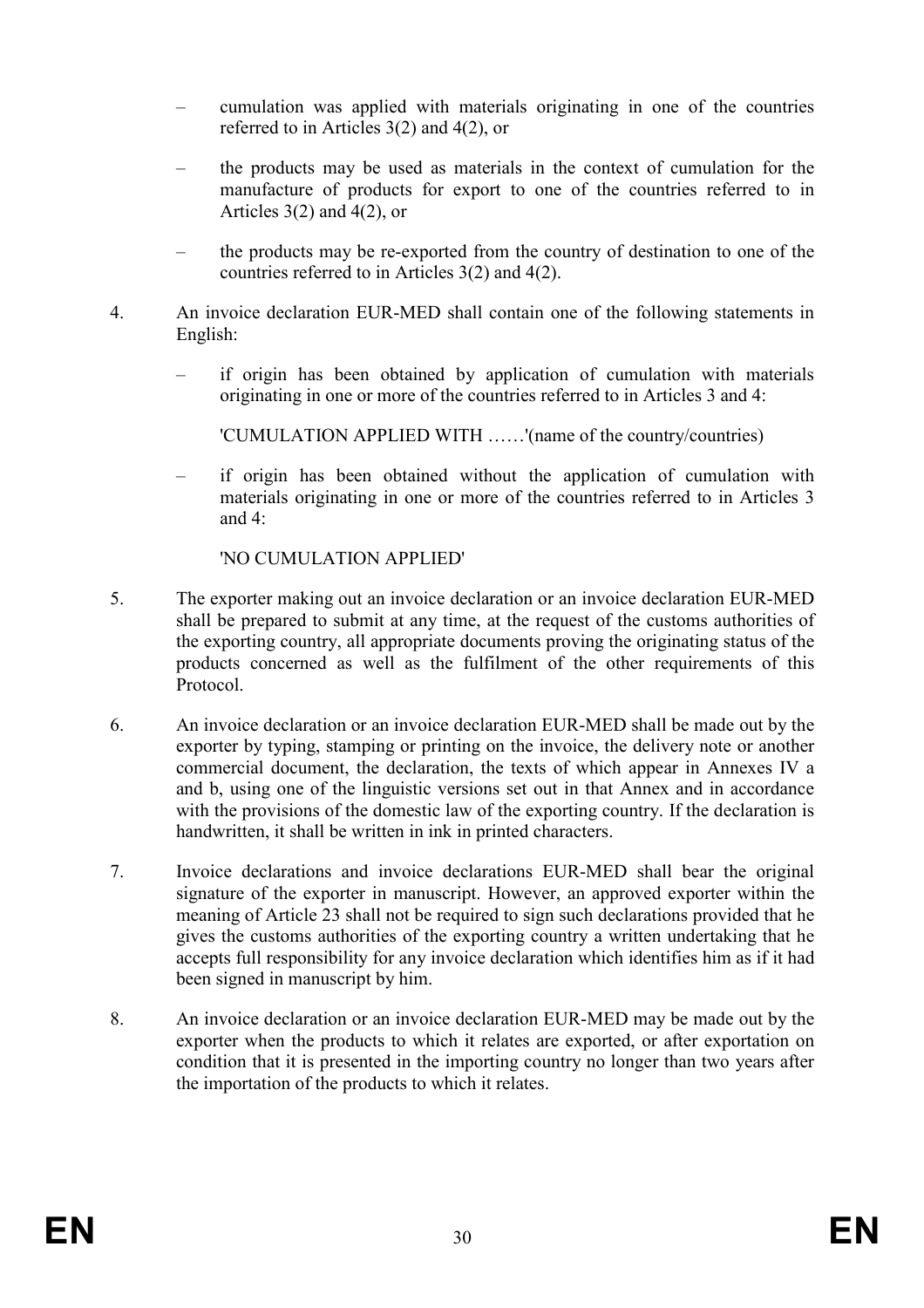## Approved exporter

- 1. The customs authorities of the exporting country may authorise any exporter, hereinafter referred to as 'approved exporter', who makes frequent shipments of products under this Agreement to make out invoice declarations or invoice declarations EUR-MED irrespective of the value of the products concerned. An exporter seeking such authorisation must offer to the satisfaction of the customs authorities all guarantees necessary to verify the originating status of the products as well as the fulfilment of the other requirements of this Protocol.
- 2. The customs authorities may grant the status of approved exporter subject to any conditions which they consider appropriate.
- 3. The customs authorities shall grant to the approved exporter a customs authorisation number which shall appear on the invoice declaration or on the invoice declaration EUR-MED.
- 4. The customs authorities shall monitor the use of the authorisation by the approved exporter.
- 5. The customs authorities may withdraw the authorisation at any time. They shall do so where the approved exporter no longer offers the guarantees referred to in paragraph 1, no longer fulfils the conditions referred to in paragraph 2 or otherwise makes an incorrect use of the authorisation.

## Article 24

## Validity of proof of origin

- 1. A proof of origin shall be valid for four months from the date of issue in the exporting country, and must be submitted within the said period to the customs authorities of the importing country.
- 2. Proofs of origin which are submitted to the customs authorities of the importing country after the final date for presentation specified in paragraph 1 may be accepted for the purpose of applying preferential treatment, where the failure to submit these documents by the final date set is due to exceptional circumstances.
- 3. In other cases of belated presentation, the customs authorities of the importing country may accept the proofs of origin where the products have been submitted before the said final date.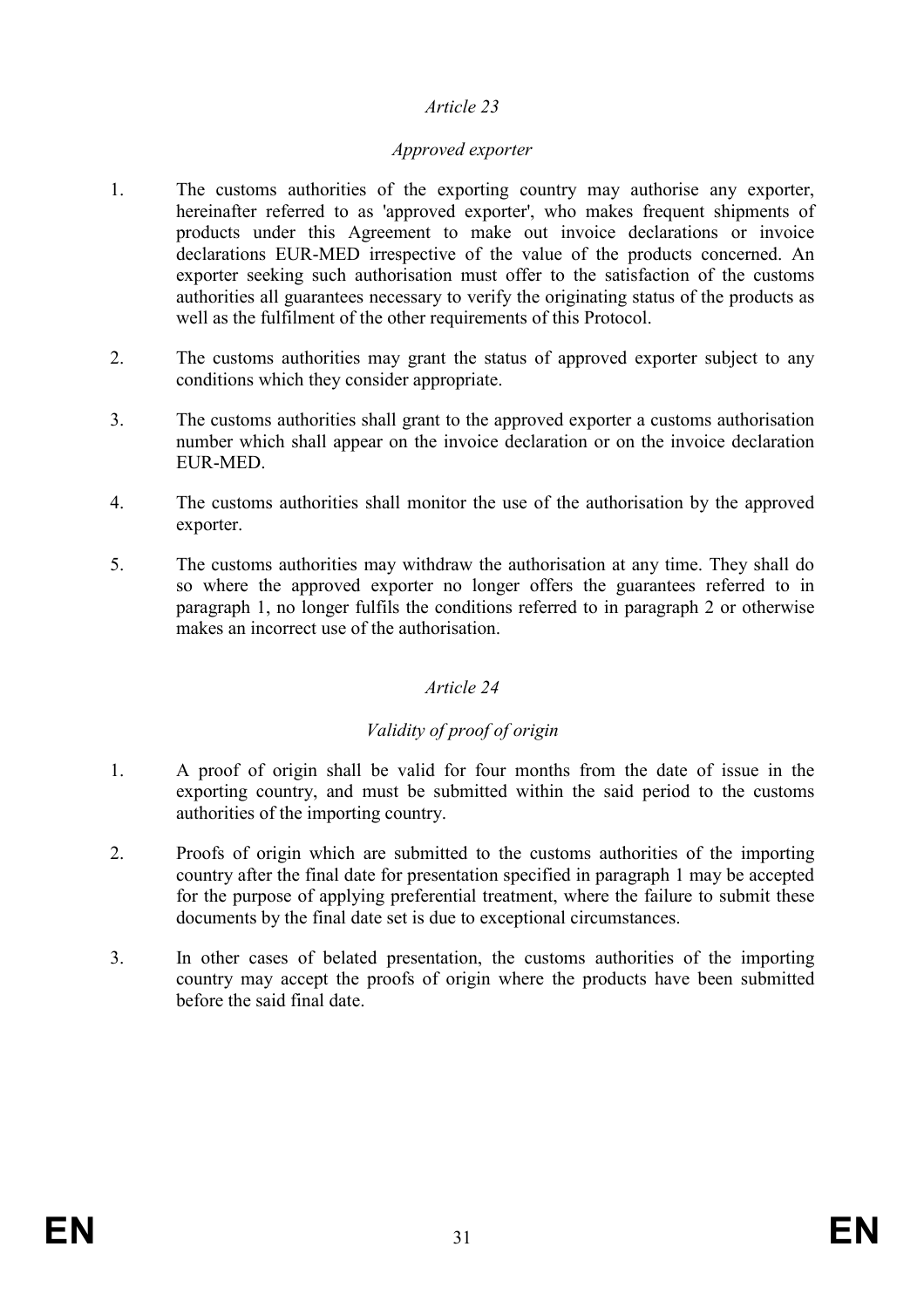## Submission of proof of origin

Proofs of origin shall be submitted to the customs authorities of the importing country in accordance with the procedures applicable in that country. The said authorities may require a translation of a proof of origin and may also require the import declaration to be accompanied by a statement from the importer to the effect that the products meet the conditions required for the implementation of the Agreement.

## Article 26

### Importation by instalments

Where, at the request of the importer and on the conditions laid down by the customs authorities of the importing country, dismantled or non-assembled products within the meaning of General Rule 2(a) of the Harmonized System falling within Sections XVI and XVII or headings 7308 and 9406 of the Harmonized System are imported by instalments, a single proof of origin for such products shall be submitted to the customs authorities upon importation of the first instalment.

## Article 27

## Exemptions from proof of origin

- 1. Products sent as small packages from private persons to private persons or forming part of travellers' personal luggage shall be admitted as originating products without requiring the submission of a proof of origin, provided that such products are not imported by way of trade and have been declared as meeting the requirements of this Protocol and where there is no doubt as to the veracity of such a declaration. In the case of products sent by post, this declaration can be made on the customs declaration CN22/CN23 or on a sheet of paper annexed to that document.
- 2. Imports which are occasional and consist solely of products for the personal use of the recipients or travellers or their families shall not be considered as imports by way of trade if it is evident from the nature and quantity of the products that no commercial purpose is in view.
- 3. Furthermore, the total value of these products shall not exceed EUR 500 in the case of small packages or EUR 1,200 in the case of products forming part of travellers' personal luggage.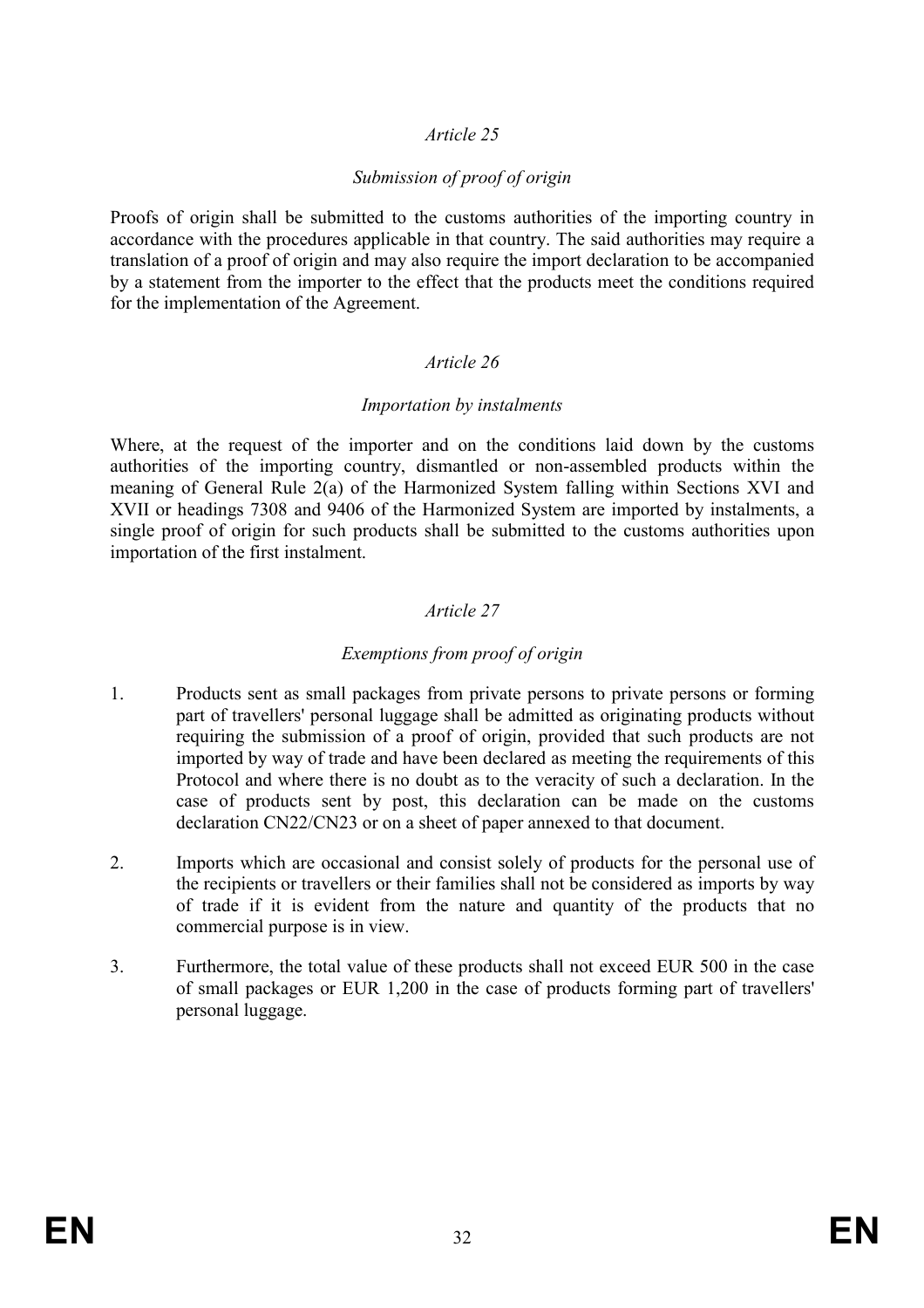## Supporting documents

The documents referred to in Articles 17(3) and 22(5) used for the purpose of proving that products covered by a movement certificate EUR.1 or EUR-MED or an invoice declaration or invoice declaration EUR-MED can be considered as products originating in the Community, in Iceland or in one of the other countries referred to in Articles 3 and 4 and fulfil the other requirements of this Protocol may consist inter alia of the following:

- (a) direct evidence of the processes carried out by the exporter or supplier to obtain the goods concerned, contained for example in his accounts or internal bookkeeping;
- (b) documents proving the originating status of materials used, issued or made out in the Community or in Iceland where these documents are used in accordance with domestic law;
- (c) documents proving the working or processing of materials in the Community or in Iceland, issued or made out in the Community or in Iceland, where these documents are used in accordance with domestic law;
- (d) movement certificates EUR.1 or EUR-MED or invoice declarations or invoice declarations EUR-MED proving the originating status of materials used, issued or made out in the Community or in Iceland in accordance with this Protocol, or in one of the other countries referred to in Articles 3 and 4, in accordance with rules of origin which are identical to the rules in this Protocol.
- (e) appropriate evidence concerning working or processing undergone outside the Community or Iceland by application of Article 12, proving that the requirements of that Article have been satisfied.

## Article 29

## Preservation of proof of origin and supporting documents

- 1. The exporter applying for the issue of a movement certificate EUR.1 or EUR-MED shall keep for at least three years the documents referred to in Article 17(3).
- 2. The exporter making out an invoice declaration or invoice declaration EUR-MED shall keep for at least three years a copy of this invoice declaration as well as the documents referred to in Article 22(5).
- 3. The customs authorities of the exporting country issuing a movement certificate EUR.1 or EUR-MED shall keep for at least three years the application form referred to in Article 17(2).
- 4. The customs authorities of the importing country shall keep for at least three years the movement certificates EUR.1 and EUR-MED and the invoice declarations and invoice declarations EUR-MED submitted to them.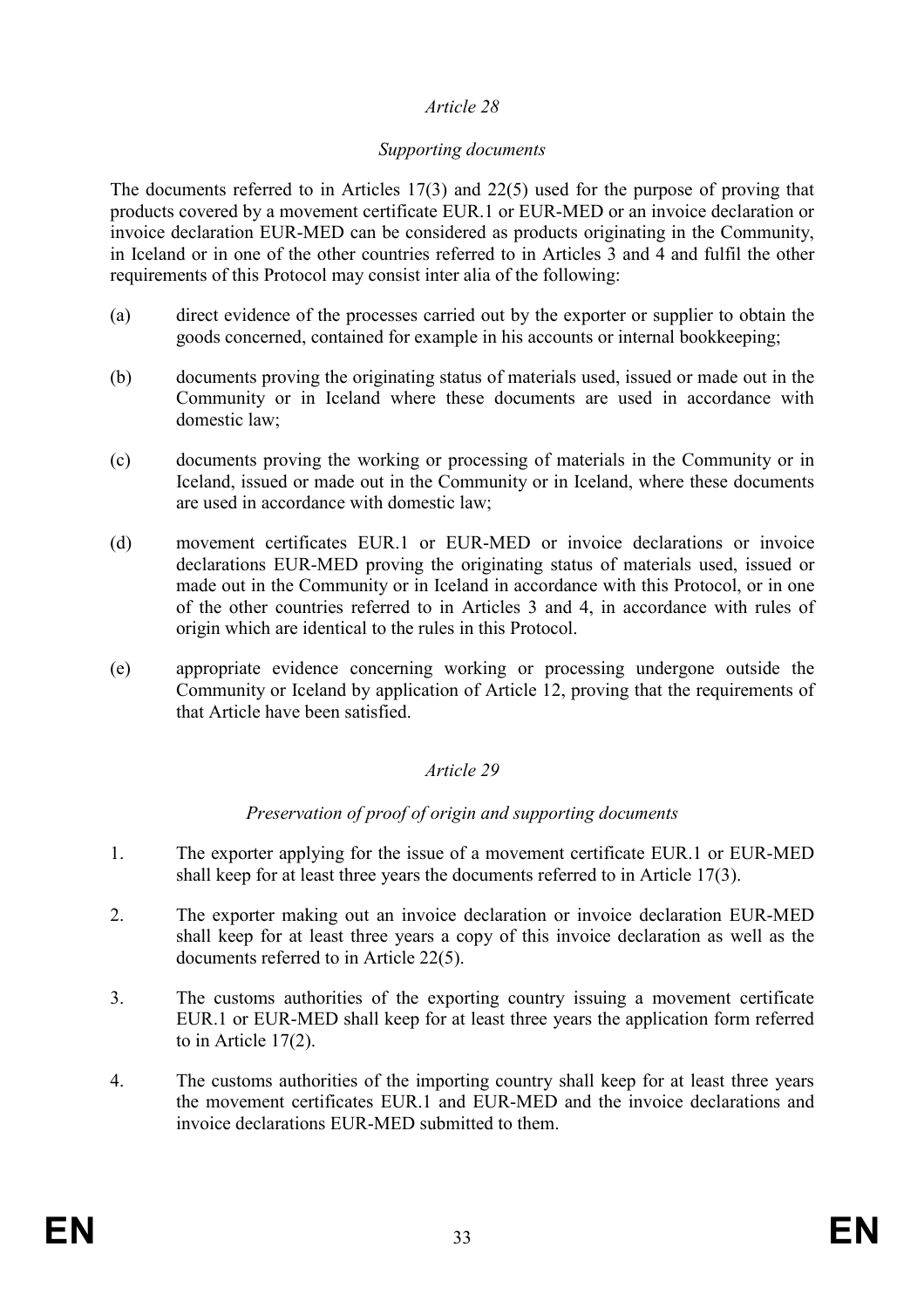### Discrepancies and formal errors

- 1. The discovery of slight discrepancies between the statements made in the proof of origin and those made in the documents submitted to the customs office for the purpose of carrying out the formalities for importing the products shall not ipso facto render the proof of origin null and void if it is duly established that this document does correspond to the products submitted.
- 2. Obvious formal errors such as typing errors on a proof of origin should not cause this document to be rejected if these errors are not such as to create doubts concerning the correctness of the statements made in this document.

### Article 31

#### Amounts expressed in euro

- 1. For the application of the provisions of Article 22(1)(b) and Article 27(3) in cases where products are invoiced in a currency other than euro, amounts in the national currencies of the Member States of the Community, of Iceland and of the other countries referred to in Articles 3 and 4 equivalent to the amounts expressed in euro shall be fixed annually by each of the countries concerned.
- 2. A consignment shall benefit from the provisions of Article 22(1)(b) or Article 27(3) by reference to the currency in which the invoice is drawn up, according to the amount fixed by the country concerned.
- 3. The amounts to be used in any given national currency shall be the equivalent in that currency of the amounts expressed in euro as at the first working day of October. The amounts shall be communicated to the Commission of the European Communities by 15 October and shall apply from 1 January the following year. The Commission of the European Communities shall notify all countries concerned of the relevant amounts.
- 4. A country may round up or down the amount resulting from the conversion into its national currency of an amount expressed in euro. The rounded-off amount may not differ from the amount resulting from the conversion by more than 5 %. A country may retain unchanged its national currency equivalent of an amount expressed in euro if, at the time of the annual adjustment provided for in paragraph 3, the conversion of that amount, prior to any rounding-off, results in an increase of less than 15 % in the national currency equivalent. The national currency equivalent may be retained unchanged if the conversion would result in a decrease in that equivalent value.
- 5. 5. The amounts expressed in euro shall be reviewed by the Joint Committee at the request of the Community or of Iceland. When carrying out this review, the Joint Committee shall consider the desirability of preserving the effects of the limits concerned in real terms. For this purpose, it may decide to modify the amounts expressed in euro.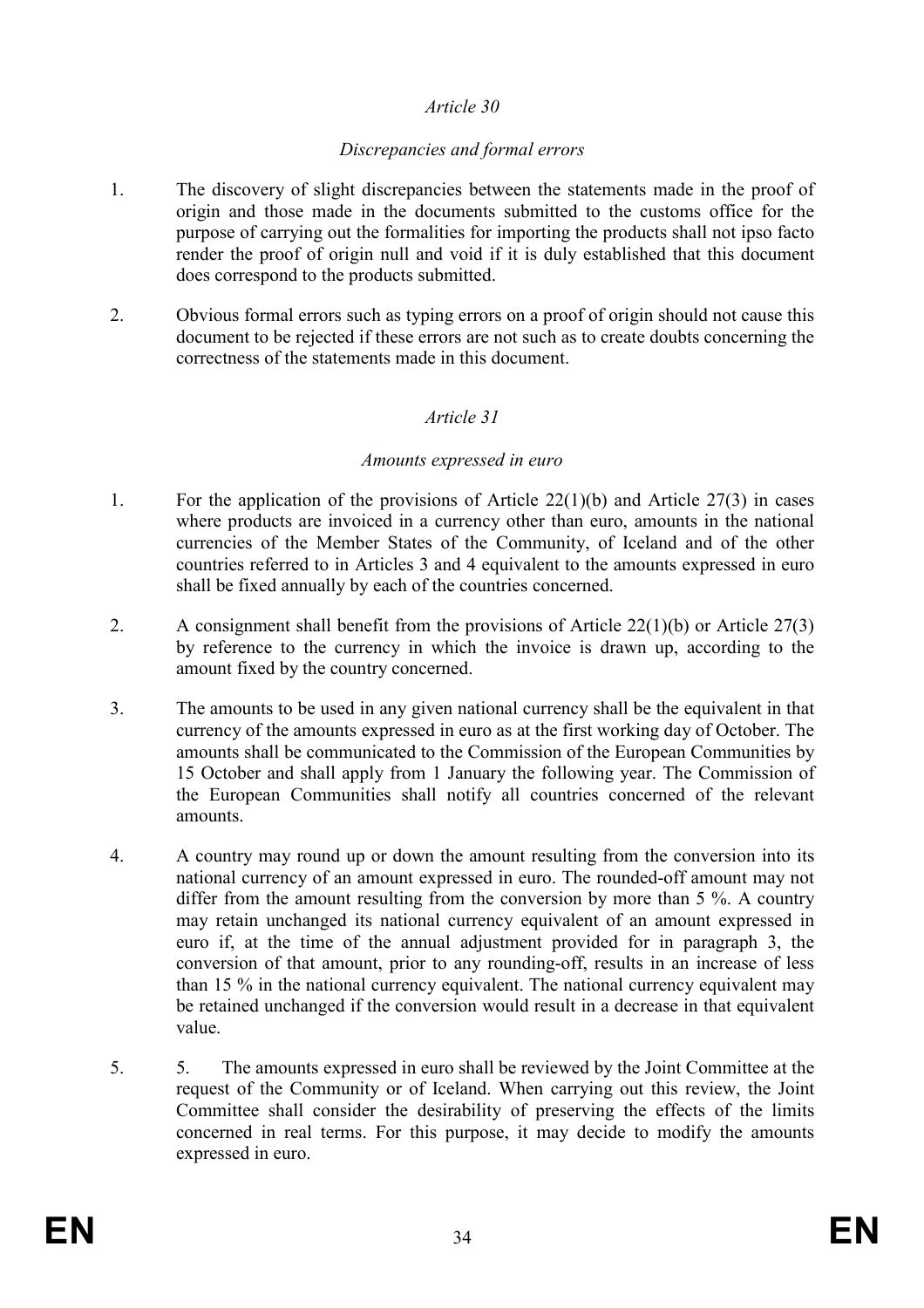## TITLE VI

### ARRANGEMENTS FOR ADMINISTRATIVE CO-OPERATION

### Article 32

### Mutual assistance

- 1. The customs authorities of the Member States of the Community and of Iceland shall provide each other, through the Commission of the European Communities, with specimen impressions of stamps used in their customs offices for the issue of movement certificates EUR.1 and EUR-MED, and with the addresses of the customs authorities responsible for verifying those certificates, invoice declarations and invoice declarations EUR-MED.
- 2. In order to ensure the proper application of this Protocol, the Community and Iceland shall assist each other, through the competent customs administrations, in checking the authenticity of the movement certificates EUR.1 and EUR-MED, the invoice declarations and the invoice declarations EUR-MED and the correctness of the information given in these documents.

## Article 33

## Verification of proofs of origin

- 1. Subsequent verifications of proofs of origin shall be carried out at random or whenever the customs authorities of the importing country have reasonable doubts as to the authenticity of such documents, the originating status of the products concerned or the fulfilment of the other requirements of this Protocol.
- 2. For the purposes of implementing the provisions of paragraph 1, the customs authorities of the importing country shall return the movement certificate EUR.1 or EUR-MED and the invoice, if it has been submitted, the invoice declaration or the invoice declaration EUR-MED, or a copy of these documents, to the customs authorities of the exporting country giving, where appropriate, the reasons for the enquiry. Any documents and information obtained suggesting that the information given on the proof of origin is incorrect shall be forwarded in support of the request for verification.
- 3. The verification shall be carried out by the customs authorities of the exporting country. For this purpose, they shall have the right to call for any evidence and to carry out any inspection of the exporter's accounts or any other check considered appropriate.
- 4. If the customs authorities of the importing country decide to suspend the granting of preferential treatment to the products concerned while awaiting the results of the verification, release of the products shall be offered to the importer subject to any precautionary measures judged necessary.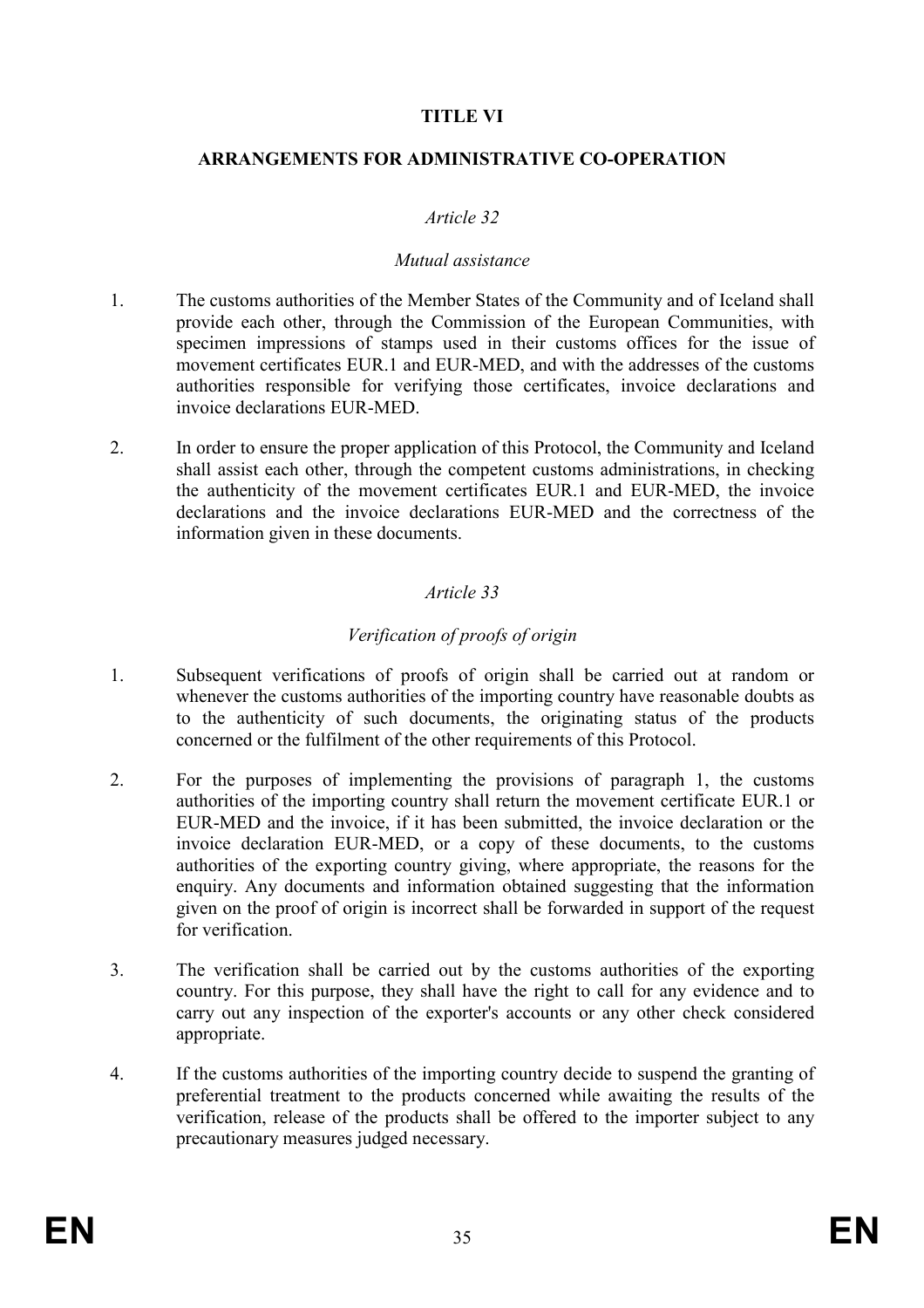- 5. The customs authorities requesting the verification shall be informed of the results of this verification as soon as possible. These results must indicate clearly whether the documents are authentic and whether the products concerned can be considered as products originating in the Community, in Iceland or in one of the other countries referred to in Articles 3 and 4 and fulfil the other requirements of this Protocol.
- 6. If in cases of reasonable doubt there is no reply within ten months of the date of the verification request or if the reply does not contain sufficient information to determine the authenticity of the document in question or the real origin of the products, the requesting customs authorities shall, except in exceptional circumstances, refuse entitlement to the preferences.

### Dispute settlement

Where disputes arise in relation to the verification procedures of Article 33 which cannot be settled between the customs authorities requesting a verification and the customs authorities responsible for carrying out this verification or where they raise a question as to the interpretation of this Protocol, they shall be submitted to the Joint Committee.

In all cases the settlement of disputes between the importer and the customs authorities of the importing country shall be under the legislation of the said country.

### Article 35

### Penalties

Penalties shall be imposed on any person who draws up, or causes to be drawn up, a document which contains incorrect information for the purpose of obtaining a preferential treatment for products.

### Article 36

### Free zones

- 1. The Community and Iceland shall take all necessary steps to ensure that products traded under cover of a proof of origin which in the course of transport use a free zone situated in their territory, are not substituted by other goods and do not undergo handling other than normal operations designed to prevent their deterioration.
- 2. By means of an exemption to the provisions contained in paragraph 1, when products originating in the Community or in Iceland are imported into a free zone under cover of a proof of origin and undergo treatment or processing, the authorities concerned shall issue a new movement certificate EUR.1 or EUR-MED at the exporter's request, if the treatment or processing undergone is in conformity with the provisions of this Protocol.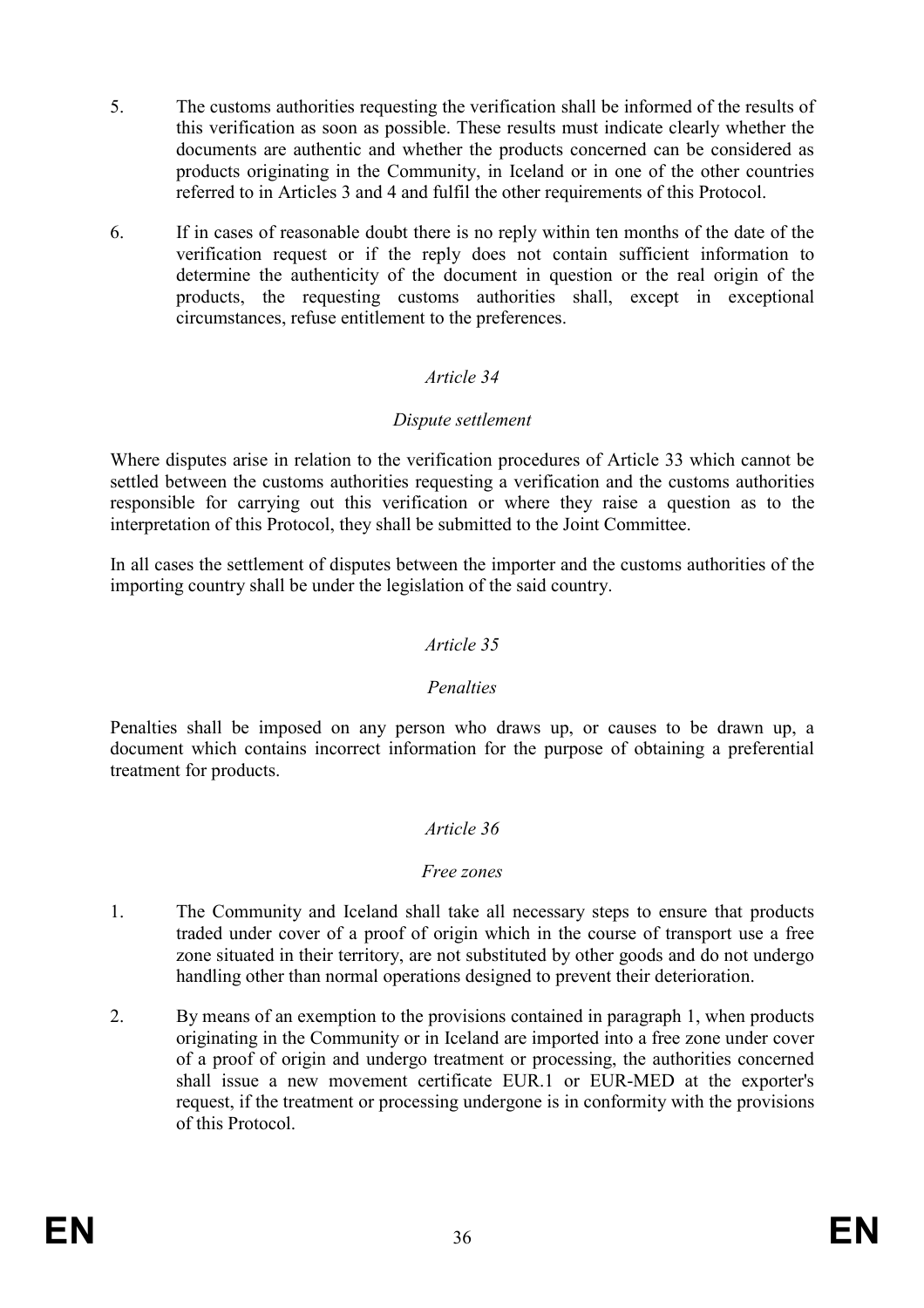# TITLE VII

# CEUTA AND MELILLA

## Article 37

### Application of the Protocol

- 1. The term 'Community' used in Article 2 does not cover Ceuta and Melilla.
- 2. Products originating in Iceland, when imported into Ceuta or Melilla, shall enjoy in all respects the same customs regime as that which is applied to products originating in the customs territory of the Community under Protocol 2 of the Act of Accession of the Kingdom of Spain and the Portuguese Republic to the European Communities. Iceland shall grant to imports of products covered by the Agreement and originating in Ceuta and Melilla the same customs regime as that which is granted to products imported from and originating in the Community.
- 3. For the purpose of the application of paragraph 2 concerning products originating in Ceuta and Melilla, this Protocol shall apply mutatis mutandis subject to the special conditions set out in Article 38.

# Article 38

### Special conditions

- 1. Providing they have been transported directly in accordance with the provisions of Article 13, the following shall be considered as:
	- (1) products originating in Ceuta and Melilla:
		- (a) products wholly obtained in Ceuta and Melilla;
		- (b) products obtained in Ceuta and Melilla in the manufacture of which products other than those referred to in (a) are used, provided that:
			- (i) the said products have undergone sufficient working or processing within the meaning of Article 6;

or that

- (ii) those products are originating in Iceland or in the Community, provided that they have been submitted to working or processing which goes beyond the operations referred to in Article 7.
- (2) products originating in Iceland:
	- (a) products wholly obtained in Iceland;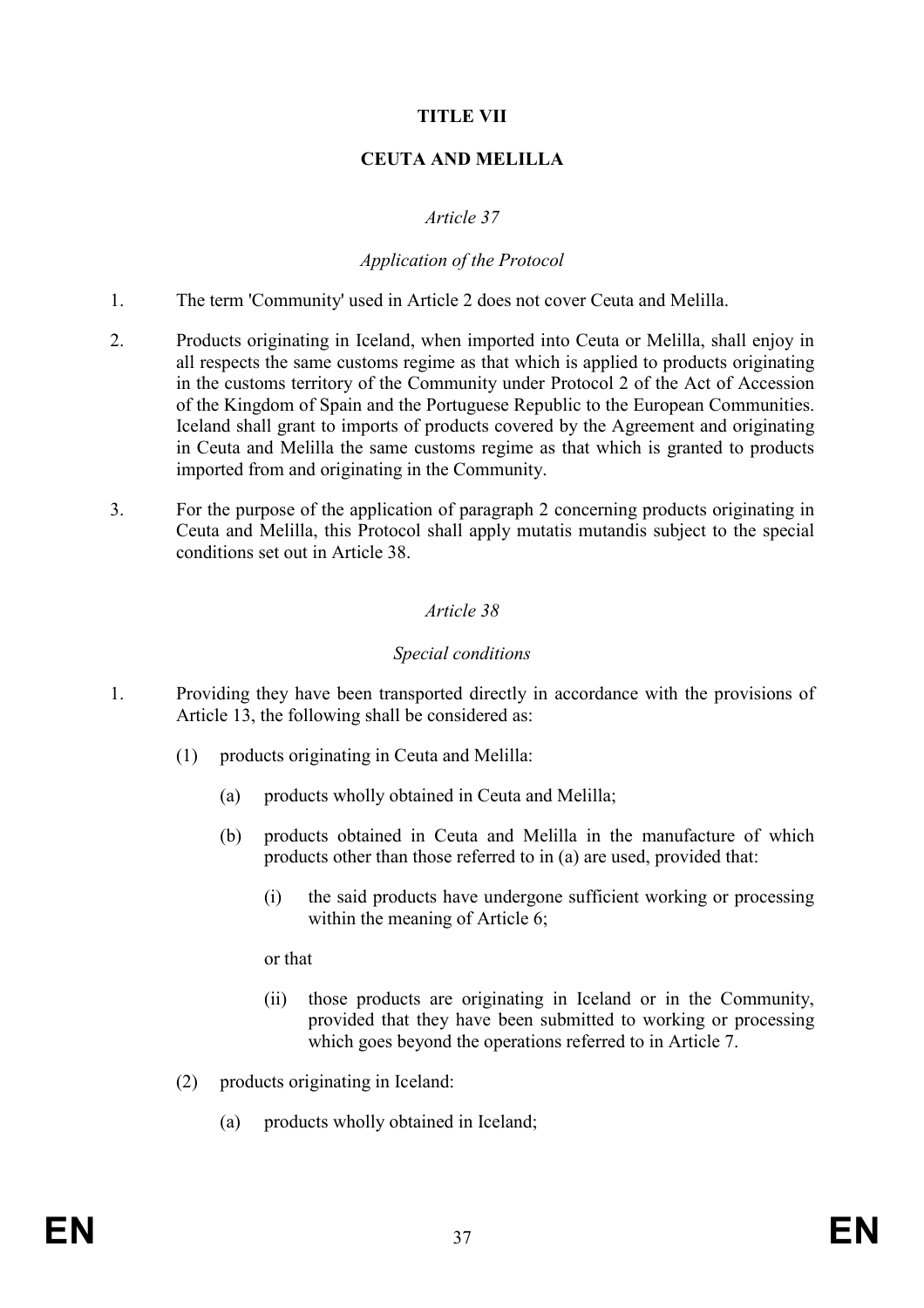- (b) products obtained in Iceland, in the manufacture of which products other than those referred to in (a) are used, provided that:
	- (i) the said products have undergone sufficient working or processing within the meaning of Article 6;

or that

- (ii) those products are originating in Ceuta and Melilla or in the Community, provided that they have been submitted to working or processing which goes beyond the operations referred to in Article 7.
- 2. Ceuta and Melilla shall be considered as a single territory.
- 3. The exporter or his authorised representative shall enter 'Iceland' and 'Ceuta and Melilla' in Box 2 of movement certificates EUR.1 or EUR-MED or on invoice declarations or on invoice declarations EUR-MED. In addition, in the case of products originating in Ceuta and Melilla, this shall be indicated in Box 4 of movement certificates EUR.1 or EUR-MED or on invoice declarations or on invoice declarations EUR-MED.
- 4. The Spanish customs authorities shall be responsible for the application of this Protocol in Ceuta and Melilla.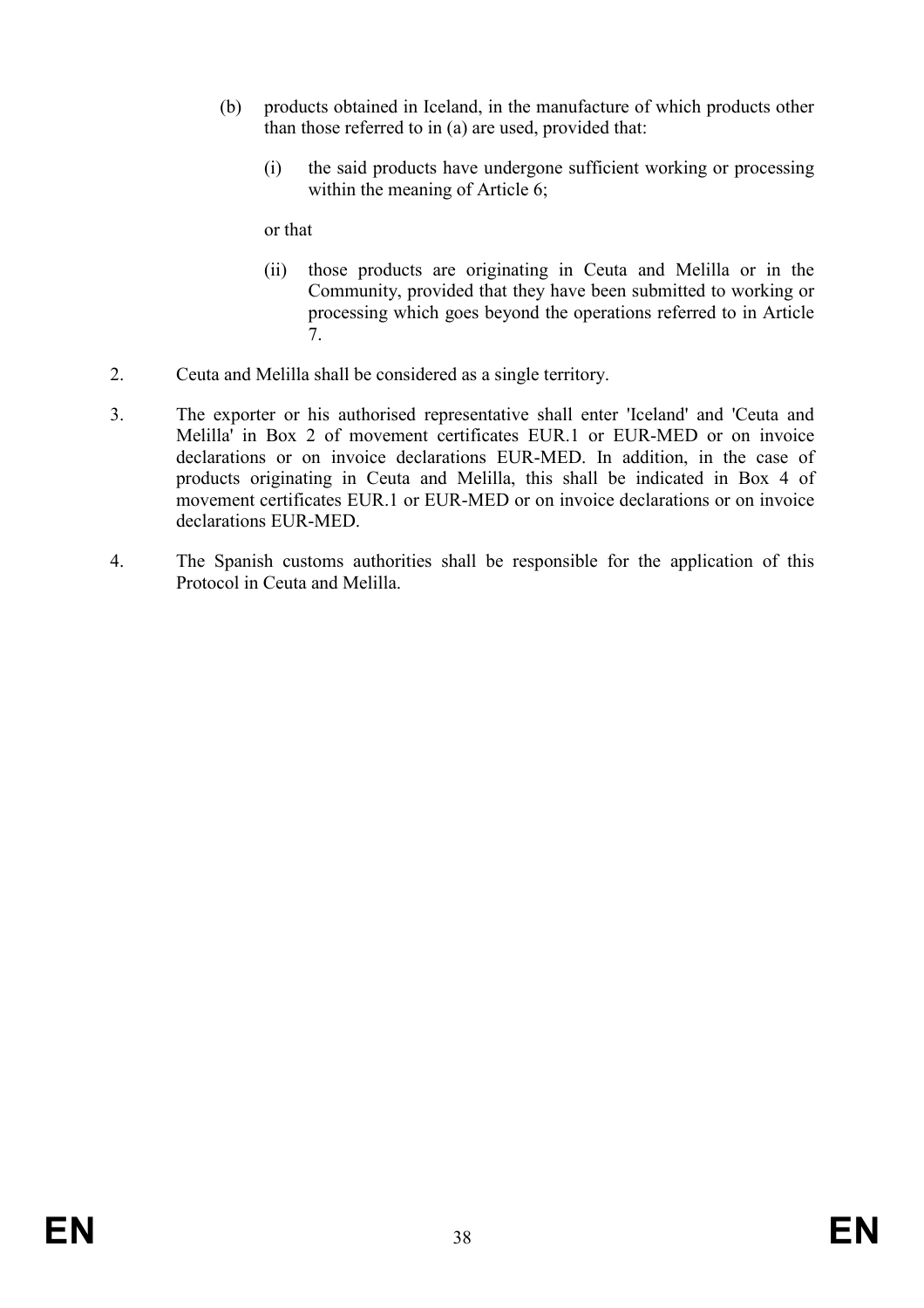# TITLE VIII

## FINAL PROVISIONS

## Article 39

#### Amendments to the Protocol

The Joint Committee may decide to amend the provisions of this Protocol.

### Article 40

#### Transitional provision for goods in transit or storage

The provisions of this Agreement may be applied to goods which comply with the provisions of this Protocol and which on the date of entry into force of this Protocol are either in transit or are in the Community or in Iceland in temporary storage in customs warehouses or in free zones, subject to the submission to the customs authorities of the importing country, within four months of the said date, of a movement certificate EUR.1 or EUR-MED issued retrospectively by the customs authorities of the exporting country together with the documents showing that the goods have been transported directly in accordance with the provisions of Article 13.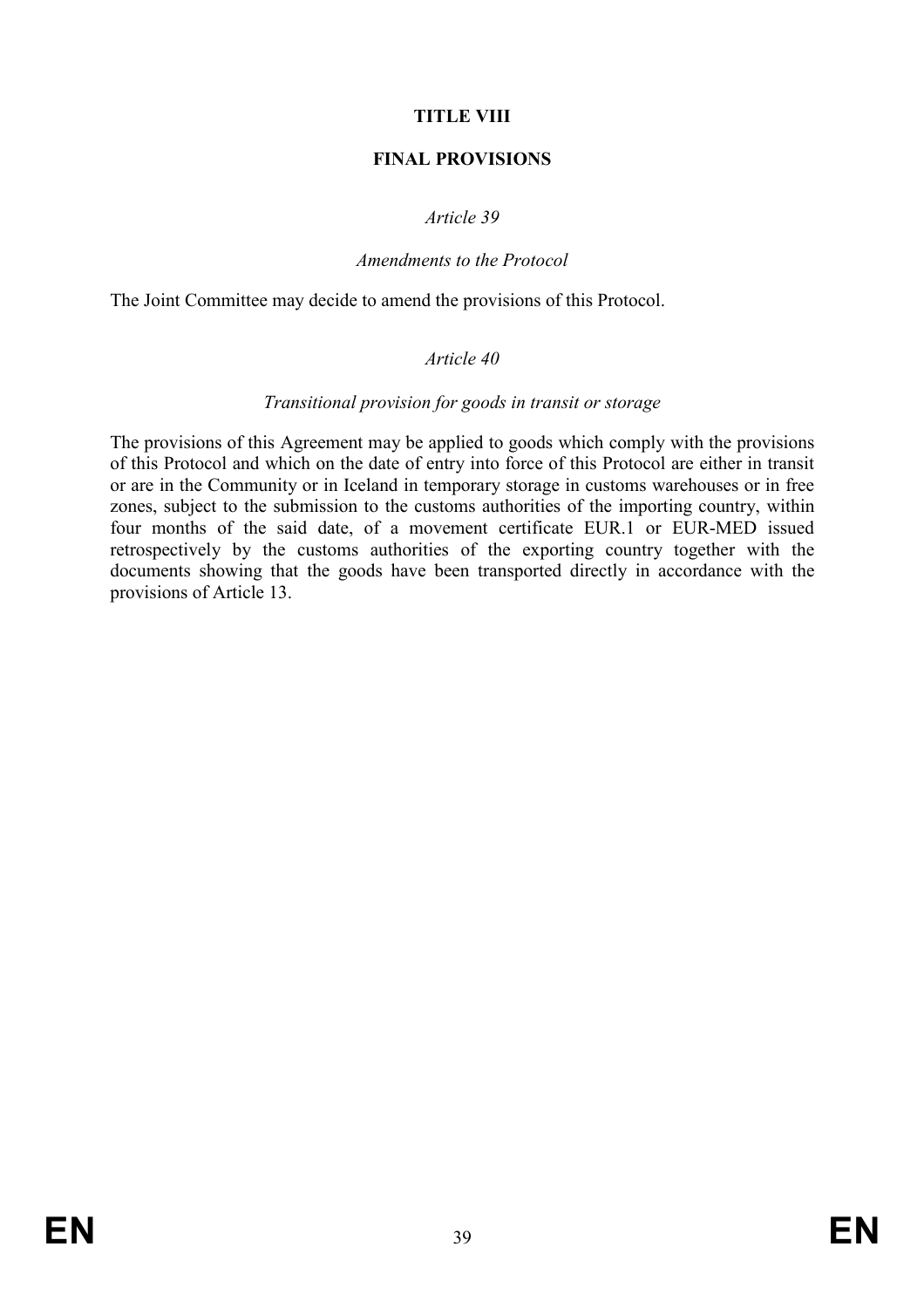### ANNEX I

## INTRODUCTORY NOTES TO THE LIST IN ANNEX II

#### Note 1:

The list sets out the conditions required for all products to be considered as sufficiently worked or processed within the meaning of Article 6 of the Protocol.

#### Note 2:

- 2.1. The first two columns in the list describe the product obtained. The first column gives the heading number or chapter number used in the Harmonized System and the second column gives the description of goods used in that system for that heading or chapter. For each entry in the first two columns, a rule is specified in column 3 or 4. Where, in some cases, the entry in the first column is preceded by an "ex", this signifies that the rules in column 3 or 4 apply only to the part of that heading as described in column 2.
- 2.2. Where several heading numbers are grouped together in column 1 or a chapter number is given and the description of products in column 2 is therefore given in general terms, the adjacent rules in column 3 or 4 apply to all products which, under the Harmonized System, are classified in headings of the chapter or in any of the headings grouped together in column 1.
- 2.3. Where there are different rules in the list applying to different products within a heading, each indent contains the description of that part of the heading covered by the adjacent rules in column 3 or 4.
- 2.4. Where, for an entry in the first two columns, a rule is specified in both columns 3 and 4, the exporter may opt, as an alternative, to apply either the rule set out in column 3 or that set out in column 4. If no origin rule is given in column 4, the rule set out in column 3 is to be applied.

#### Note 3:

3.1. The provisions of Article 6 of the Protocol, concerning products having acquired originating status which are used in the manufacture of other products, shall apply, regardless of whether this status has been acquired inside the factory where these products are used or in another factory in a contracting party.

#### Example:

 An engine of heading 8407, for which the rule states that the value of the non-originating materials which may be incorporated may not exceed 40 % of the ex-works price, is made from "other alloy steel roughly shaped by forging" of heading ex 7224.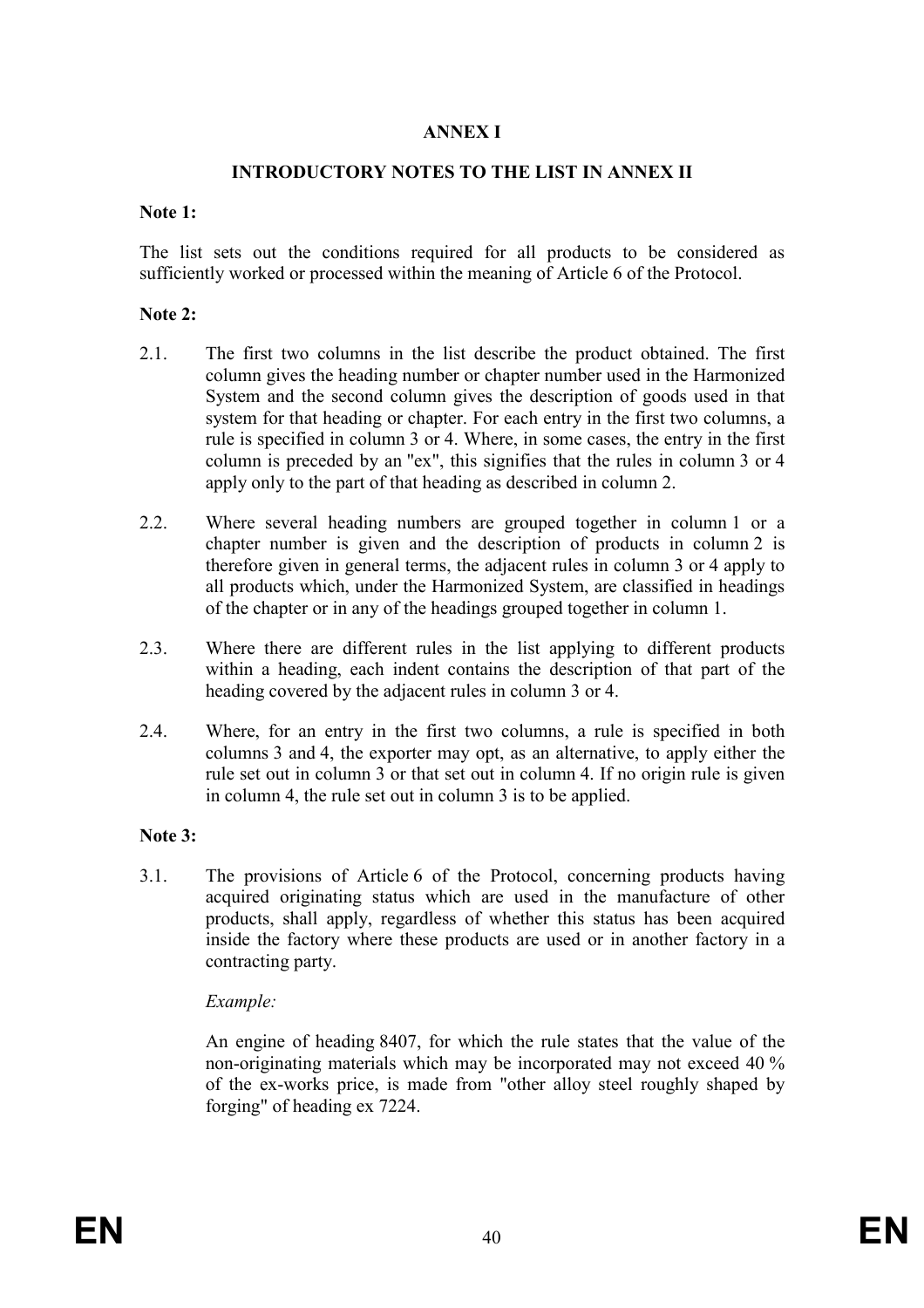If this forging has been forged in the Community from a non-originating ingot, it has already acquired originating status by virtue of the rule for heading ex 7224 in the list. The forging can then count as originating in the value-calculation for the engine, regardless of whether it was produced in the same factory or in another factory in the Community. The value of the nonoriginating ingot is thus not taken into account when adding up the value of the non-originating materials used.

- 3.2. The rule in the list represents the minimum amount of working or processing required, and the carrying-out of more working or processing also confers originating status; conversely, the carrying-out of less working or processing cannot confer originating status. Thus, if a rule provides that non-originating material, at a certain level of manufacture, may be used, the use of such material at an earlier stage of manufacture is allowed, and the use of such material at a later stage is not.
- 3.3. Without prejudice to Note 3.2, where a rule uses the expression "Manufacture from materials of any heading", then materials of any heading(s) (even materials of the same description and heading as the product) may be used, subject, however, to any specific limitations which may also be contained in the rule.

 However, the expression "Manufacture from materials of any heading, including other materials of heading ..." or "Manufacture from materials of any heading, including other materials of the same heading as the product" means that materials of any heading(s) may be used, except those of the same description as the product as given in column 2 of the list.

3.4. When a rule in the list specifies that a product may be manufactured from more than one material, this means that one or more materials may be used. It does not require that all be used.

# Example:

 The rule for fabrics of headings 5208 to 5212 provides that natural fibres may be used and that chemical materials, among other materials, may also be used. This does not mean that both have to be used; it is possible to use one or the other, or both.

3.5. Where a rule in the list specifies that a product must be manufactured from a particular material, the condition obviously does not prevent the use of other materials which, because of their inherent nature, cannot satisfy the rule. (See also Note 6.2 below in relation to textiles).

#### Example:

 The rule for prepared foods of heading 1904, which specifically excludes the use of cereals and their derivatives, does not prevent the use of mineral salts, chemicals and other additives which are not products from cereals.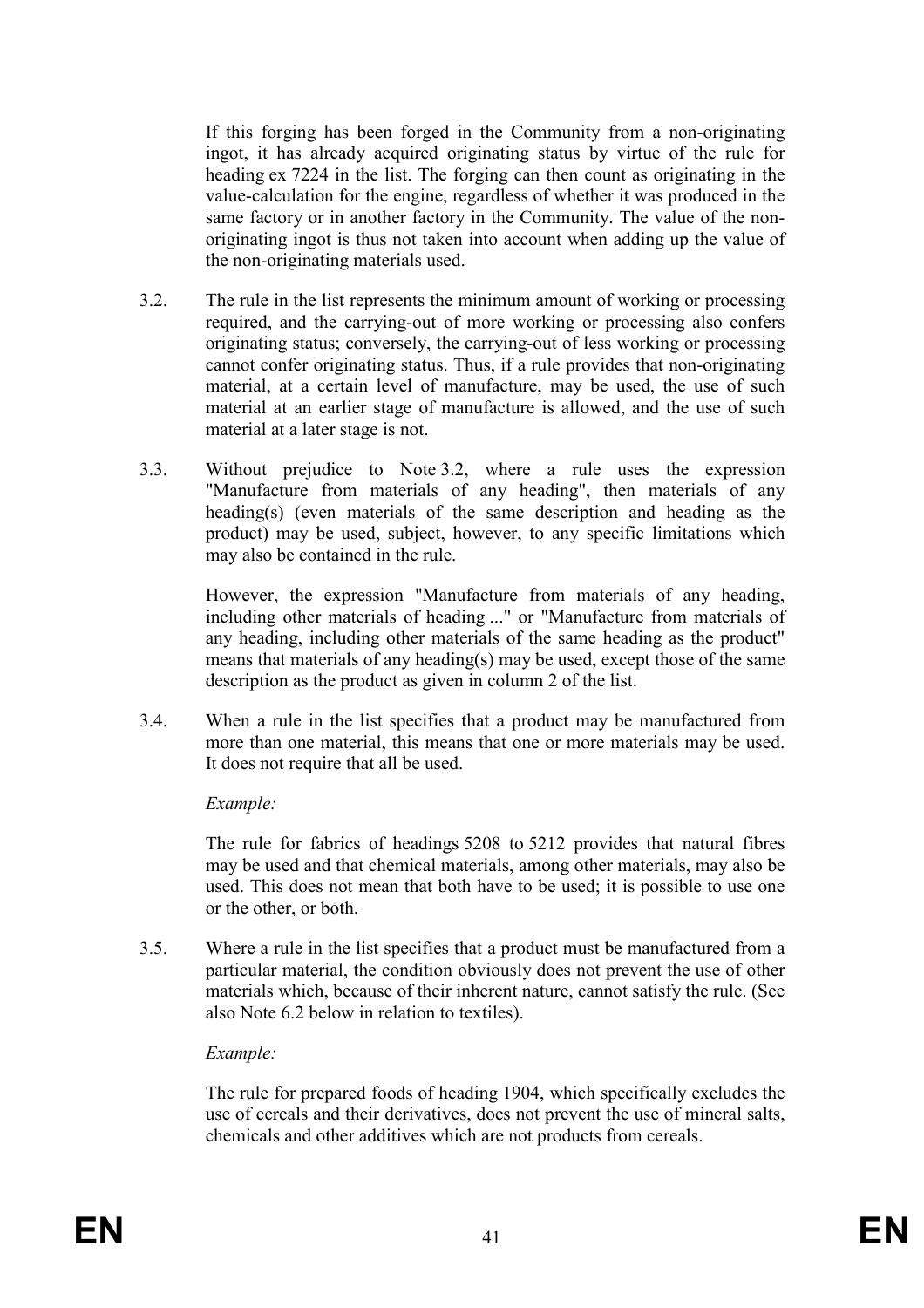However, this does not apply to products which, although they cannot be manufactured from the particular materials specified in the list, can be produced from a material of the same nature at an earlier stage of manufacture.

# Example:

 In the case of an article of apparel of ex Chapter 62 made from non-woven materials, if the use of only non-originating yarn is allowed for this class of article, it is not possible to start from non-woven cloth – even if non-woven cloths cannot normally be made from yarn. In such cases, the starting material would normally be at the stage before yarn – that is, the fibre stage.

3.6. Where, in a rule in the list, two percentages are given for the maximum value of non-originating materials that can be used, then these percentages may not be added together. In other words, the maximum value of all the nonoriginating materials used may never exceed the higher of the percentages given. Furthermore, the individual percentages must not be exceeded, in relation to the particular materials to which they apply.

# Note 4:

- 4.1. The term "natural fibres" is used in the list to refer to fibres other than artificial or synthetic fibres. It is restricted to the stages before spinning takes place, including waste, and, unless otherwise specified, includes fibres which have been carded, combed or otherwise processed, but not spun.
- 4.2. The term "natural fibres" includes horsehair of heading 0503, silk of headings 5002 and 5003, as well as wool-fibres and fine or coarse animal hair of headings 5101 to 5105, cotton fibres of headings 5201 to 5203, and other vegetable fibres of headings 5301 to 5305.
- 4.3. The terms "textile pulp", "chemical materials" and "paper-making materials" are used in the list to describe the materials, not classified in Chapters 50 to 63, which can be used to manufacture artificial, synthetic or paper fibres or yarns.
- 4.4. The term "man-made staple fibres" is used in the list to refer to synthetic or artificial filament tow, staple fibres or waste, of headings 5501 to 5507.

# Note 5:

- 5.1. Where, for a given product in the list, reference is made to this Note, the conditions set out in column 3 shall not be applied to any basic textile materials used in the manufacture of this product and which, taken together, represent 10 % or less of the total weight of all the basic textile materials used. (See also Notes 5.3 and 5.4 below.)
- 5.2. However, the tolerance mentioned in Note 5.1 may be applied only to mixed products which have been made from two or more basic textile materials.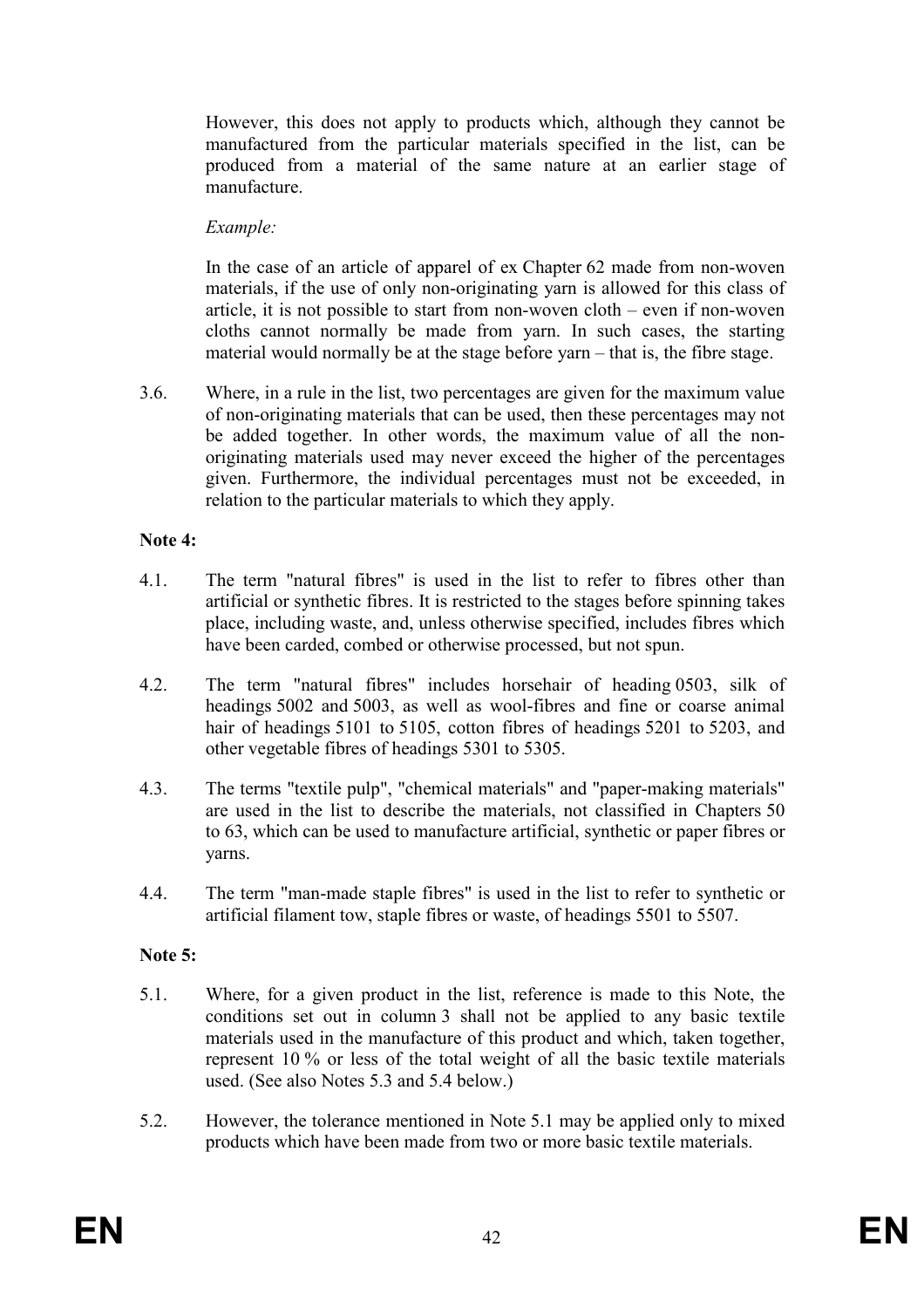The following are the basic textile materials:

- silk,
- wool.
- coarse animal hair,
- fine animal hair,
- horsehair,
- cotton,
- paper-making materials and paper,
- flax,
- true hemp,
- jute and other textile bast fibres,
- sisal and other textile fibres of the genus Agave,
- coconut, abaca , ramie and other vegetable textile fibres,
- synthetic man-made filaments,
- artificial man-made filaments,
- current-conducting filaments,
- synthetic man-made staple fibres of polypropylene,
- synthetic man-made staple fibres of polyester,
- synthetic man-made staple fibres of polyamide,
- synthetic man-made staple fibres of polyacrylonitrile,
- synthetic man-made staple fibres of polyimide,
- synthetic man-made staple fibres of polytetrafluoroethylene,
- synthetic man-made staple fibres of poly(phenylene sulphide),
- synthetic man-made staple fibres of poly(vinyl chloride),
- other synthetic man-made staple fibres,
- artificial man-made staple fibres of viscose,
- other artificial man-made staple fibres,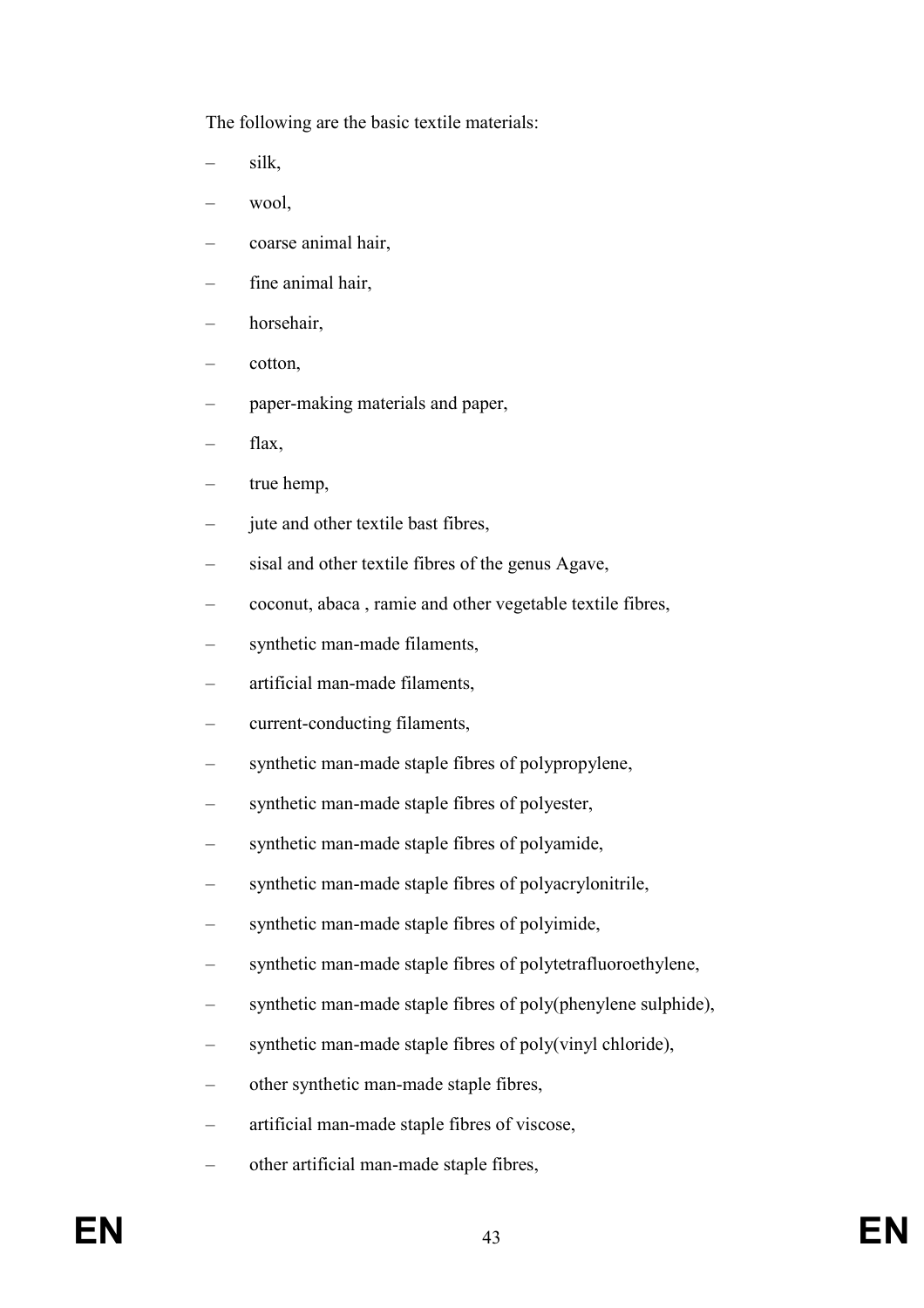- yarn made of polyurethane segmented with flexible segments of polyether, whether or not gimped,
- yarn made of polyurethane segmented with flexible segments of polyester, whether or not gimped,
- products of heading 5605 (metallised yarn) incorporating strip consisting of a core of aluminium foil or of a core of plastic film whether or not coated with aluminium powder, of a width not exceeding 5 mm, sandwiched by means of a transparent or coloured adhesive between two layers of plastic film,
- other products of heading 5605.

# Example:

 A yarn, of heading 5205, made from cotton fibres of heading 5203 and synthetic staple fibres of heading 5506, is a mixed yarn. Therefore, nonoriginating synthetic staple fibres which do not satisfy the origin-rules (which require manufacture from chemical materials or textile pulp) may be used, provided that their total weight does not exceed 10 % of the weight of the yarn.

# Example:

 A woollen fabric, of heading 5112, made from woollen yarn of heading 5107 and synthetic yarn of staple fibres of heading 5509, is a mixed fabric. Therefore, synthetic yarn which does not satisfy the origin-rules (which require manufacture from chemical materials or textile pulp), or woollen yarn which does not satisfy the origin-rules (which require manufacture from natural fibres, not carded or combed or otherwise prepared for spinning), or a combination of the two, may be used, provided that their total weight does not exceed 10 % of the weight of the fabric.

# Example:

 Tufted textile fabric, of heading 5802, made from cotton yarn of heading 5205 and cotton fabric of heading 5210, is a only mixed product if the cotton fabric is itself a mixed fabric made from yarns classified in two separate headings, or if the cotton yarns used are themselves mixtures.

# Example:

 If the tufted textile fabric concerned had been made from cotton yarn of heading 5205 and synthetic fabric of heading 5407, then, obviously, the yarns used are two separate basic textile materials and the tufted textile fabric is, accordingly, a mixed product.

5.3. In the case of products incorporating "yarn made of polyurethane segmented with flexible segments of polyether, whether or not gimped", this tolerance is 20 % in respect of this yarn.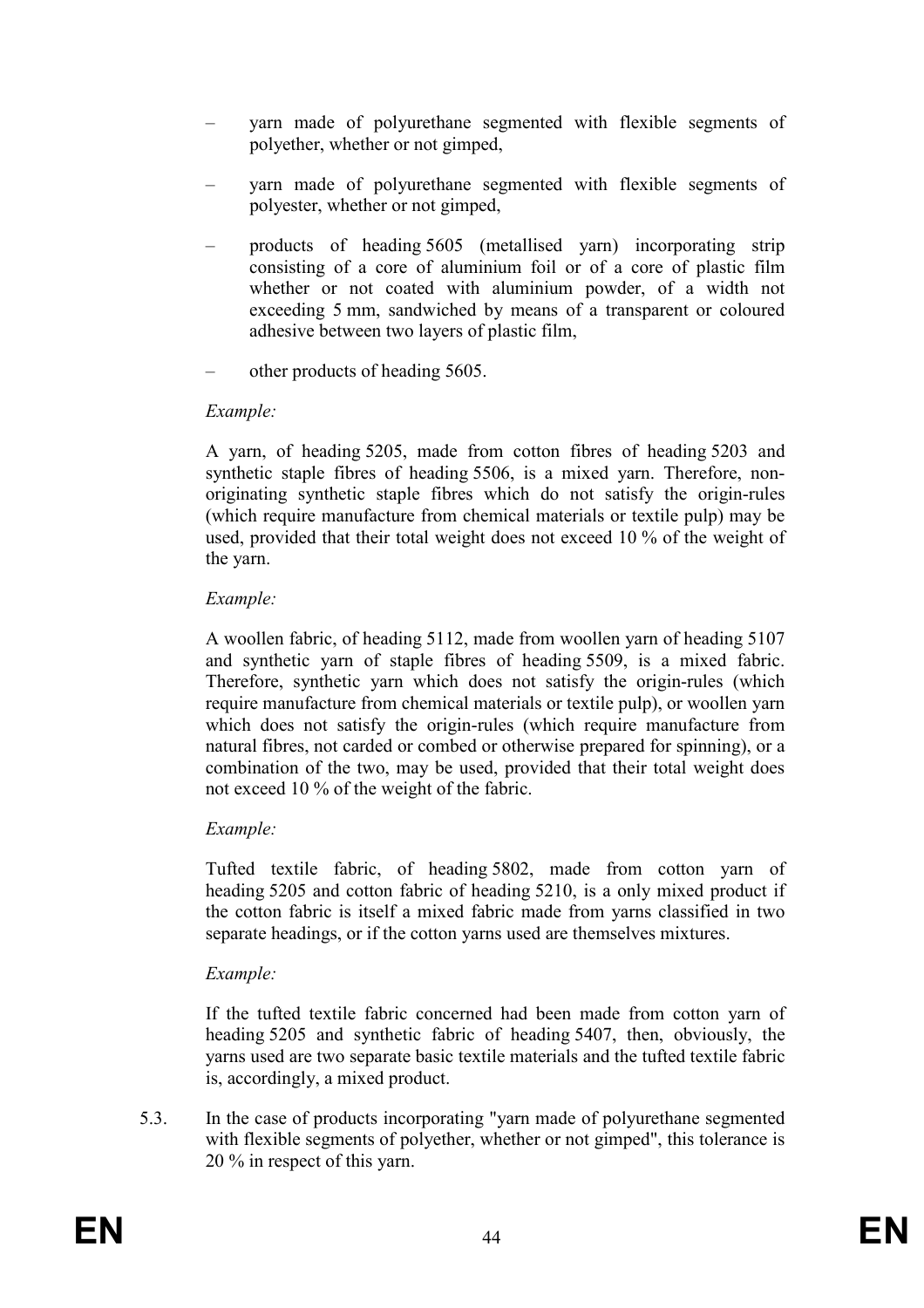5.4. In the case of products incorporating "strip consisting of a core of aluminium foil or of a core of plastic film whether or not coated with aluminium powder, of a width not exceeding 5 mm, sandwiched by means of a transparent or coloured adhesive between two layers of plastic film", this tolerance is 30 % in respect of this strip.

## Note 6:

- 6.1. Where, in the list, reference is made to this Note, textile materials (with the exception of linings and interlinings), which do not satisfy the rule set out in the list in column 3 for the made-up product concerned, may be used, provided that they are classified in a heading other than that of the product and that their value does not exceed 8 % of the ex-works price of the product.
- 6.2. Without prejudice to Note 6.3, materials, which are not classified within Chapters 50 to 63, may be used freely in the manufacture of textile products, whether or not they contain textiles.

### Example:

 If a rule in the list provides that, for a particular textile item (such as trousers), yarn must be used, this does not prevent the use of metal items, such as buttons, because buttons are not classified within Chapters 50 to 63. For the same reason, it does not prevent the use of slide-fasteners, even though slide-fasteners normally contain textiles.

6.3. Where a percentage-rule applies, the value of materials which are not classified within Chapters 50 to 63 must be taken into account when calculating the value of the non-originating materials incorporated.

# Note 7:

- 7.1. For the purposes of headings ex 2707, 2713 to 2715, ex 2901, ex 2902 and ex 3403, the "specific processes" are the following:
	- (a) vacuum-distillation;
	- (b) redistillation by a very thorough fractionation-process;
	- (c) cracking;
	- (d) reforming;
	- (e) extraction by means of selective solvents;
	- (f) the process comprising all of the following operations: processing with concentrated sulphuric acid, oleum or sulphuric anhydride; neutralisation with alkaline agents; decolourisation and purification with naturally-active earth, activated earth, activated charcoal or bauxite;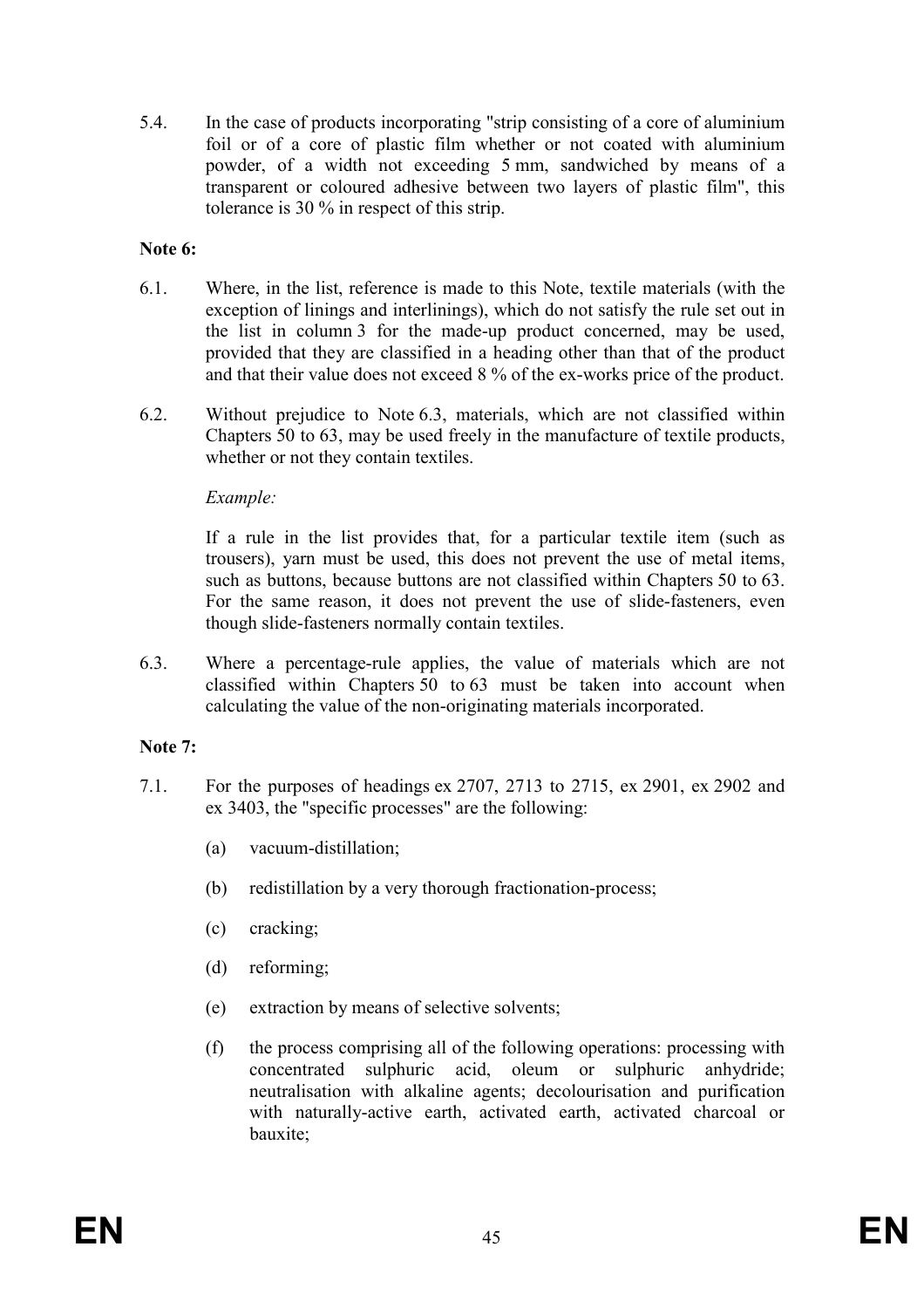- (g) polymerisation;
- (h) alkylation;
- (i) isomerisation.
- 7.2. For the purposes of headings 2710, 2711 and 2712, the "specific processes" are the following:
	- (a) vacuum-distillation;
	- (b) redistillation by a very thorough fractionation-process;
	- (c) cracking;
	- (d) reforming;
	- (e) extraction by means of selective solvents;
	- (f) the process comprising all of the following operations: processing with concentrated sulphuric acid, oleum or sulphuric anhydride; neutralisation with alkaline agents; decolourisation and purification with naturally-active earth, activated earth, activated charcoal or bauxite;
	- (g) polymerisation;
	- (h) alkylation;
	- (i) isomerisation;
	- (j) in respect of heavy oils of heading ex 2710 only, desulphurisation with hydrogen, resulting in a reduction of at least 85 % of the sulphurcontent of the products processed (ASTM D 1266-59 T method);
	- (k) in respect of products of heading 2710 only, deparaffining by a process other than filtering;
	- (l) in respect of heavy oils of heading ex 2710 only, treatment with hydrogen, at a pressure of more than 20 bar and a temperature of more than 250 °C, with the use of a catalyst, other than to effect desulphurisation, when the hydrogen constitutes an active element in a chemical reaction. The further treatment, with hydrogen, of lubricating oils of heading ex 2710 (e.g. hydrofinishing or decolourisation), in order, more especially, to improve colour or stability shall not, however, be deemed to be a specific process;
	- (m) in respect of fuel oils of heading ex 2710 only, atmospheric distillation, on condition that less than 30 % of these products distils, by volume, including losses, at 300 °C, by the ASTM D 86 method;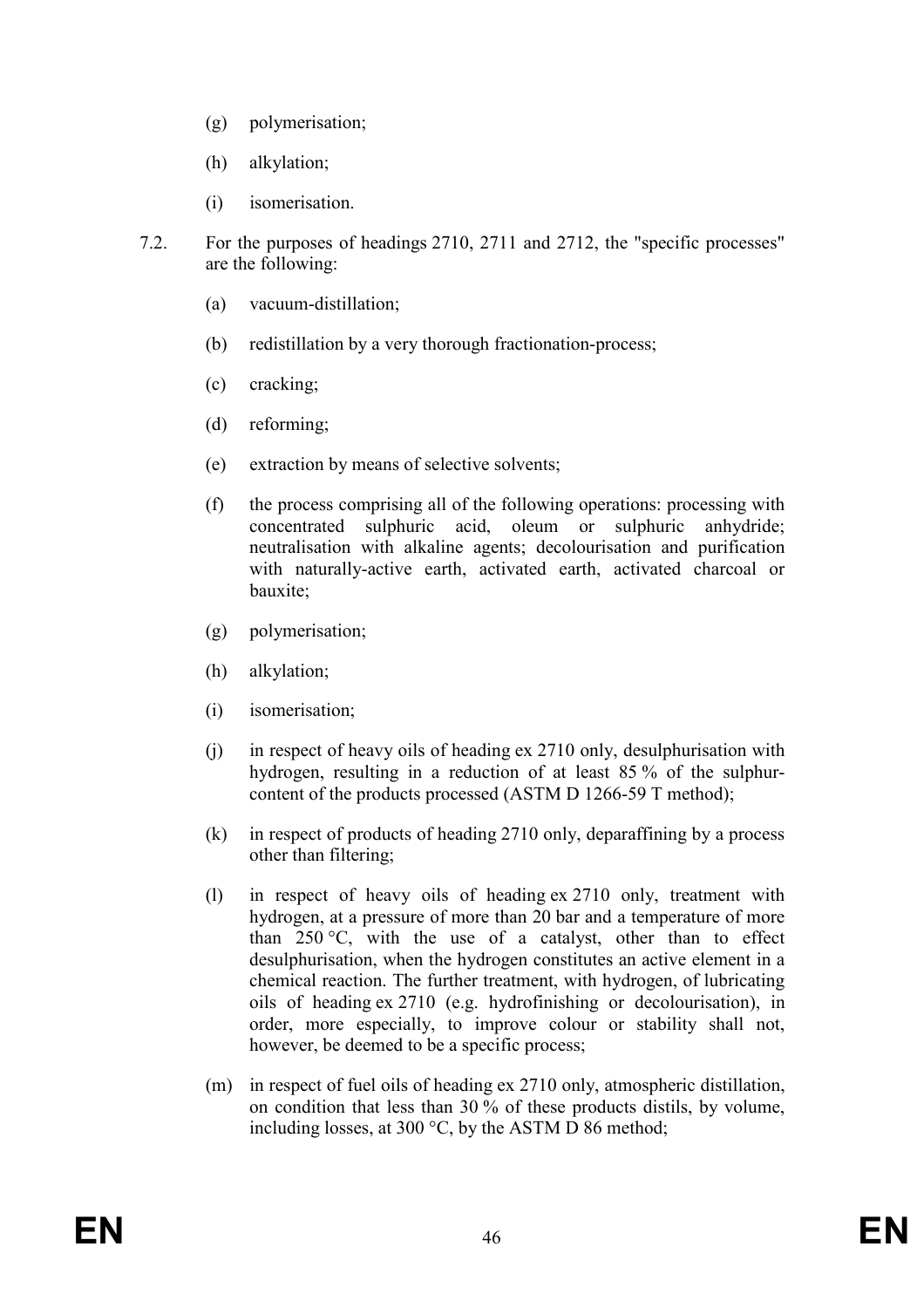- (n) in respect of heavy oils other than gas oils and fuel oils of heading ex 2710 only, treatment by means of a high-frequency electrical brush-discharge;
- (o) in respect of crude products (other than petroleum jelly, ozokerite, lignite wax or peat wax, paraffin wax containing by weight less than 0.75 % of oil) of heading ex 2712 only, de-oiling by fractional crystallisation.
- 7.3. For the purposes of headings ex 2707, 2713 to 2715, ex 2901, ex 2902 and ex 3403, simple operations, such as cleaning, decanting, desalting, waterseparation, filtering, colouring, marking, obtaining a sulphur-content as a result of mixing products with different sulphur-contents, or any combination of these operations or like operations, do not confer origin.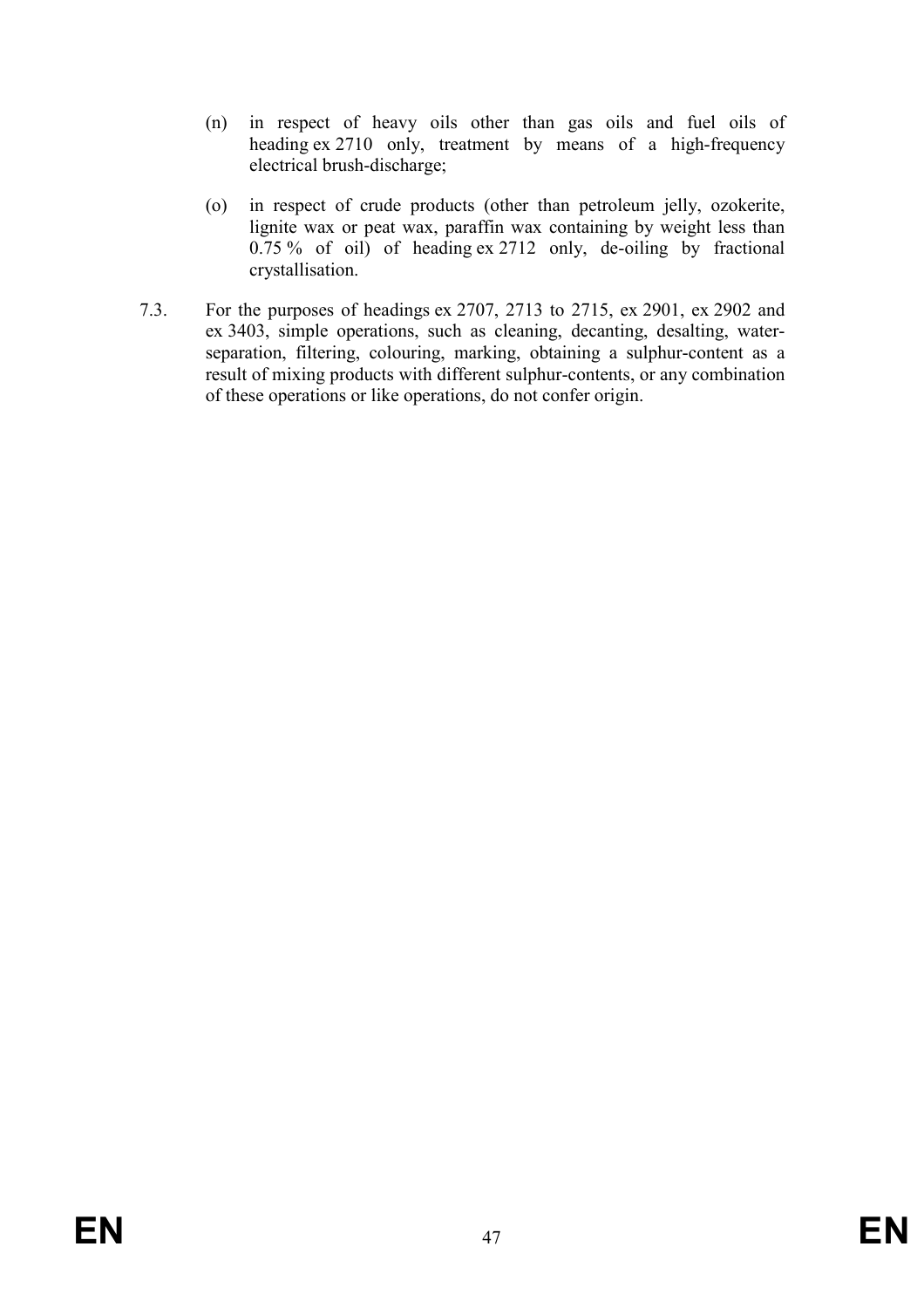#### ANNEX II

# LIST OF WORKING OR PROCESSING REQUIRED TO BE CARRIED OUT ON NON-ORIGINATING MATERIALS IN ORDER THAT THE PRODUCT MANUFACTURED CAN OBTAIN ORIGINATING STATUS

The products mentioned in the list may not be all covered by the Agreement. It is, therefore, necessary to consult the other parts of the Agreement.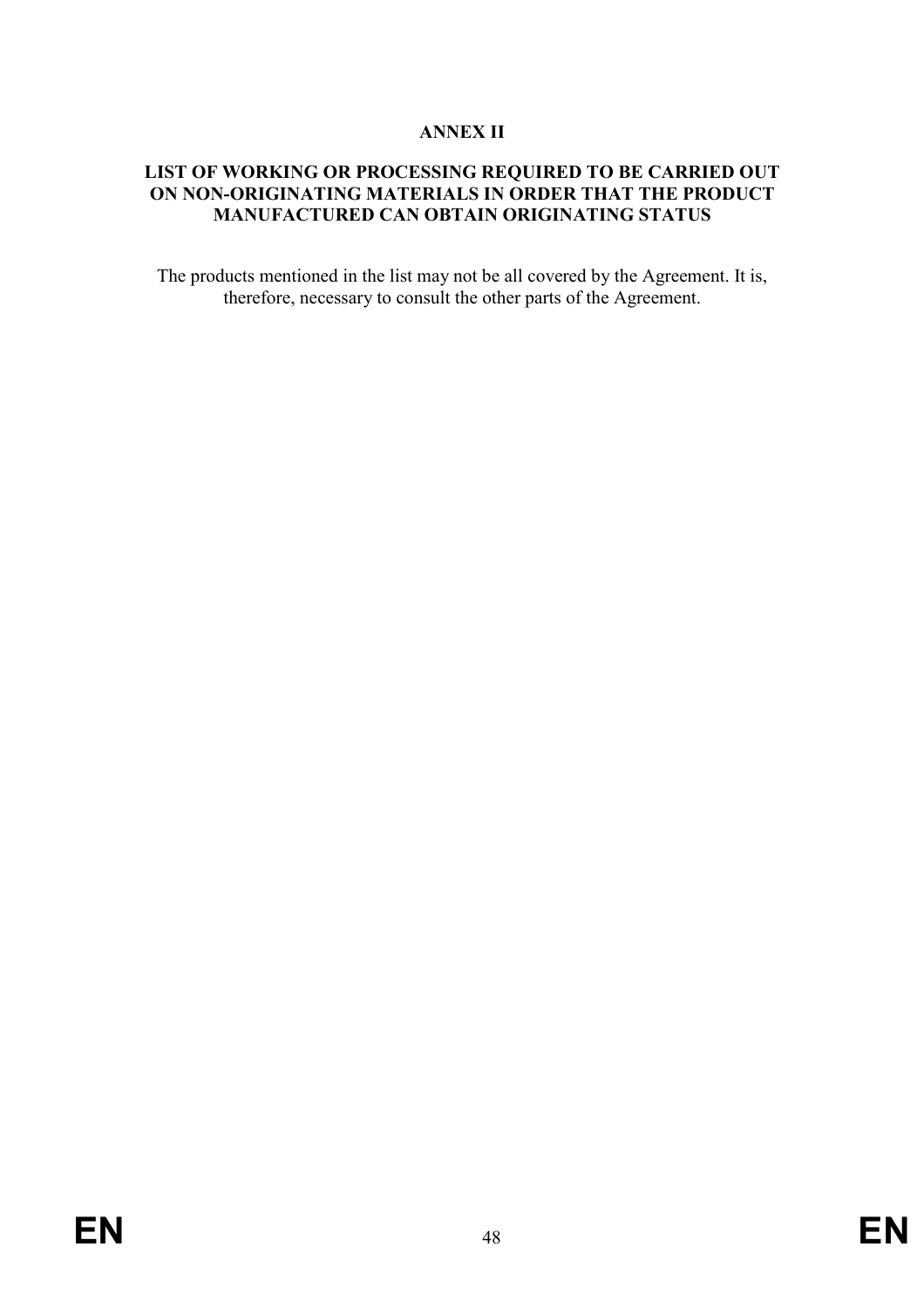| HS heading   | Description of product                                                                                                                                                                                                                                                                      | Working or processing, carried out on non-originating<br>materials, which confers originating status                                                                                                                                                                                                                                                                  |     |
|--------------|---------------------------------------------------------------------------------------------------------------------------------------------------------------------------------------------------------------------------------------------------------------------------------------------|-----------------------------------------------------------------------------------------------------------------------------------------------------------------------------------------------------------------------------------------------------------------------------------------------------------------------------------------------------------------------|-----|
| (1)          | (2)                                                                                                                                                                                                                                                                                         | (3)<br>or                                                                                                                                                                                                                                                                                                                                                             | (4) |
| Chapter 1    | Live animals                                                                                                                                                                                                                                                                                | All the animals of Chapter 1<br>shall be wholly obtained                                                                                                                                                                                                                                                                                                              |     |
| Chapter 2    | Meat and edible meat offal                                                                                                                                                                                                                                                                  | Manufacture in which all the<br>materials<br>of<br>Chapters 1<br>and 2 used<br>wholly<br>are<br>obtained                                                                                                                                                                                                                                                              |     |
| Chapter 3    | Fish<br>and<br>crustaceans,<br>molluscs and other aquatic<br>invertebrates                                                                                                                                                                                                                  | Manufacture in which all the<br>materials of Chapter 3 used<br>are wholly obtained                                                                                                                                                                                                                                                                                    |     |
| ex Chapter 4 | Dairy produce; birds' eggs;<br>natural<br>honey;<br>edible<br>products of animal origin,<br>not elsewhere specified or<br>included; except for:                                                                                                                                             | Manufacture in which all the<br>materials of Chapter 4 used<br>are wholly obtained                                                                                                                                                                                                                                                                                    |     |
| 0403         | Buttermilk, curdled milk<br>and cream, yoghurt, kephir<br>and other fermented or<br>acidified milk and cream,<br>whether<br>or<br>not<br>concentrated or containing<br>added<br>sugar<br>or<br>other<br>sweetening<br>matter<br>or<br>flavoured or containing<br>added fruit, nuts or cocoa | Manufacture in which:<br>all the materials of<br>Chapter 4 used are wholly<br>obtained,<br>all the fruit juice<br>(except that of pineapple,<br>grapefruit)<br>lime<br>or<br>οf<br>heading 2009<br>used<br>1S<br>originating, and<br>the value of all the<br>materials of Chapter 17 used<br>does not exceed 30 % of the<br>ex-works<br>of<br>the<br>price<br>product |     |
| ex Chapter 5 | Products of animal origin,<br>not elsewhere specified or<br>included; except for:                                                                                                                                                                                                           | Manufacture in which all the<br>materials of Chapter 5 used<br>are wholly obtained                                                                                                                                                                                                                                                                                    |     |
| ex 0502      | Prepared pigs', hogs' or<br>boars' bristles and hair                                                                                                                                                                                                                                        | Cleaning,<br>disinfecting,<br>sorting and straightening of<br>bristles and hair                                                                                                                                                                                                                                                                                       |     |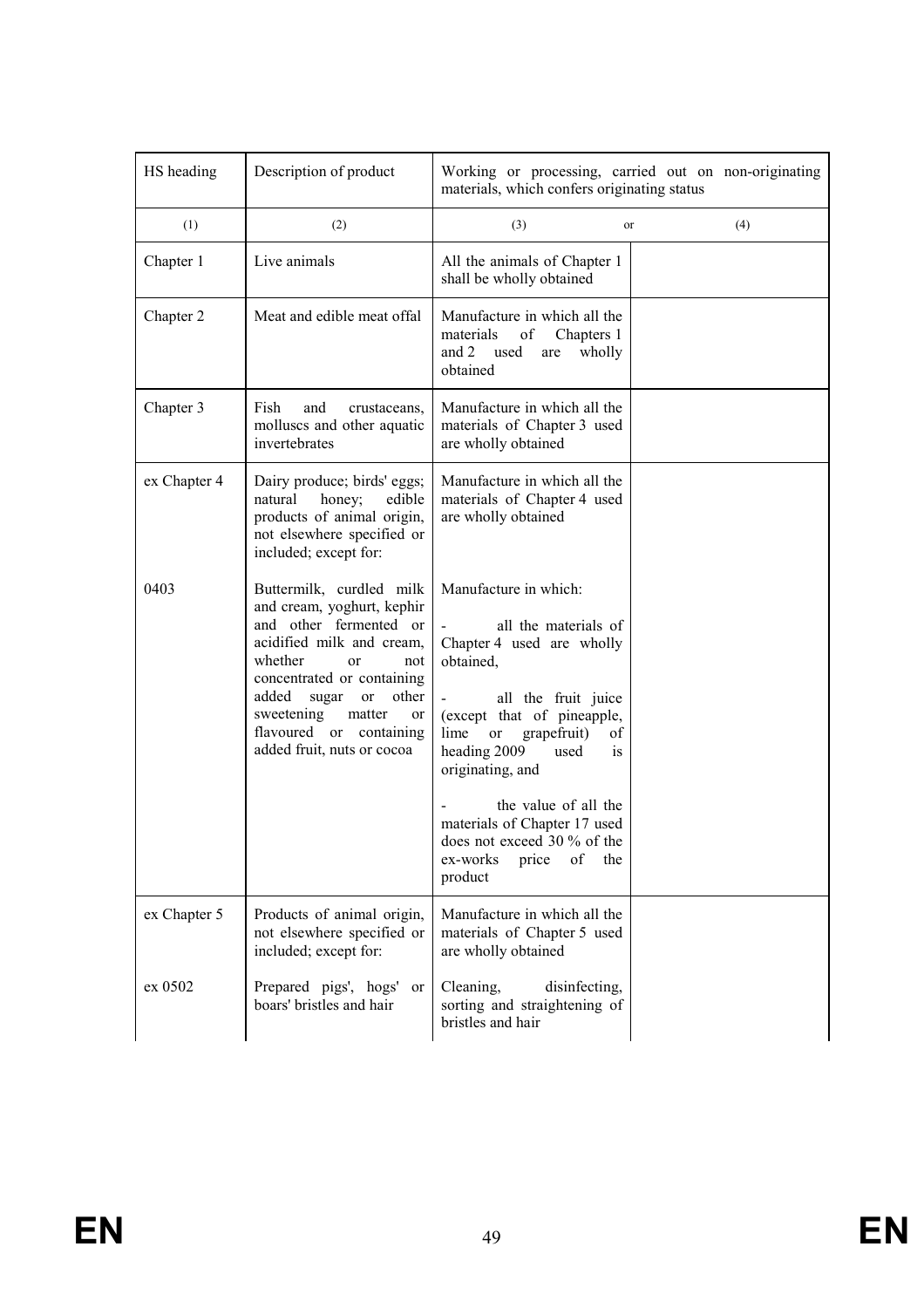| Chapter 6 | Live trees and other plants;<br>bulbs, roots and the like;<br>cut flowers and ornamental<br>foliage | Manufacture in which:<br>all the materials of<br>Chapter 6 used are wholly<br>obtained, and<br>the value of all the<br>materials used does not<br>exceed 50 $\%$ of the ex-works<br>price of the product |  |
|-----------|-----------------------------------------------------------------------------------------------------|----------------------------------------------------------------------------------------------------------------------------------------------------------------------------------------------------------|--|
| Chapter 7 | Edible<br>vegetables<br>and<br>certain roots and tubers                                             | Manufacture in which all the<br>materials of Chapter 7 used<br>are wholly obtained                                                                                                                       |  |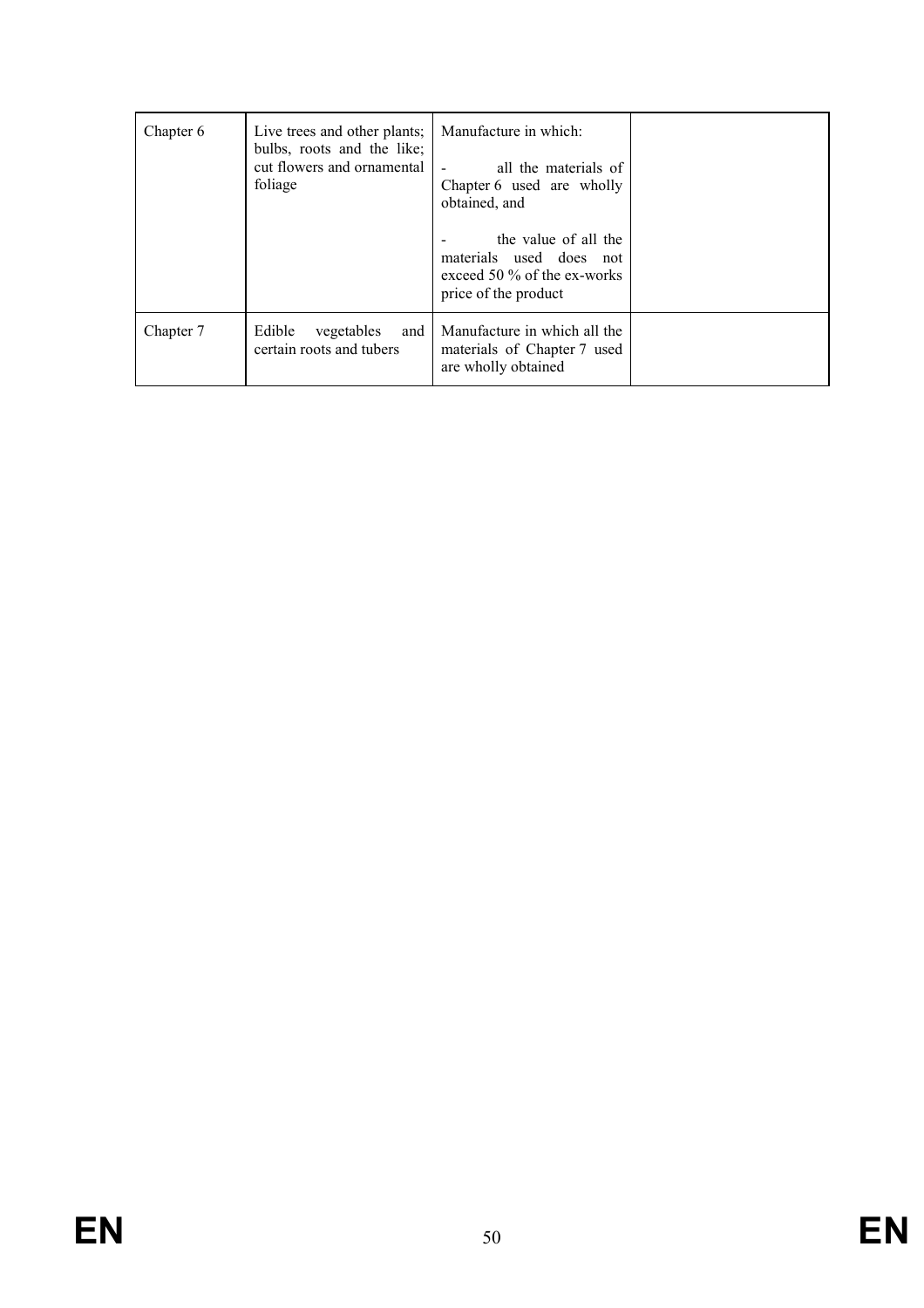| (1)           | (2)                                                                                                                                               | (3)                                                                                                                                              | (4)<br>or |
|---------------|---------------------------------------------------------------------------------------------------------------------------------------------------|--------------------------------------------------------------------------------------------------------------------------------------------------|-----------|
| Chapter 8     | Edible fruit and nuts; peel<br>of citrus fruits or melons                                                                                         | Manufacture in which:<br>all the fruit and nuts<br>used are wholly obtained,<br>and                                                              |           |
|               |                                                                                                                                                   | the value of all the<br>materials of Chapter 17 used<br>does not exceed 30 % of the<br>value of the ex-works price<br>of the product             |           |
| ex Chapter 9  | Coffee,<br>tea,<br>and<br>maté<br>spices; except for:                                                                                             | Manufacture in which all the<br>materials of Chapter 9 used<br>are wholly obtained                                                               |           |
| 0901          | Coffee, whether or not<br>roasted or decaffeinated;<br>coffee husks and skins;<br>coffee<br>substitutes<br>containing coffee in any<br>proportion | Manufacture from materials<br>of any heading                                                                                                     |           |
| 0902          | whether<br>Tea,<br>not<br>or<br>flavoured                                                                                                         | Manufacture from materials<br>of any heading                                                                                                     |           |
| ex 0910       | Mixtures of spices                                                                                                                                | Manufacture from materials<br>of any heading                                                                                                     |           |
| Chapter 10    | Cereals                                                                                                                                           | Manufacture in which all the<br>materials of Chapter 10 used<br>are wholly obtained                                                              |           |
| ex Chapter 11 | Products of the milling<br>malt;<br>industry;<br>starches;<br>inulin;<br>wheat<br>gluten;<br>except for:                                          | Manufacture in which all the<br>cereals, edible vegetables,<br>tubers<br>of<br>and<br>roots<br>heading 0714 or fruit used<br>are wholly obtained |           |
| ex 1106       | Flour, meal and powder of<br>dried,<br>shelled<br>the<br>leguminous vegetables of<br>heading 0713                                                 | Drying<br>and<br>milling<br>οf<br>leguminous vegetables<br>of<br>heading 0708                                                                    |           |
| Chapter 12    | Oil seeds and oleaginous<br>miscellaneous<br>fruits;<br>grains, seeds and fruit;<br>industrial<br>medicinal<br>or<br>plants; straw and fodder     | Manufacture in which all the<br>materials of Chapter 12 used<br>are wholly obtained                                                              |           |
| 1301          | Lac; natural gums, resins,<br>gum-resins and oleoresins<br>(for example, balsams)                                                                 | Manufacture in which the<br>value of all the materials of<br>heading 1301 used does not<br>exceed 50 % of the ex-works<br>price of the product   |           |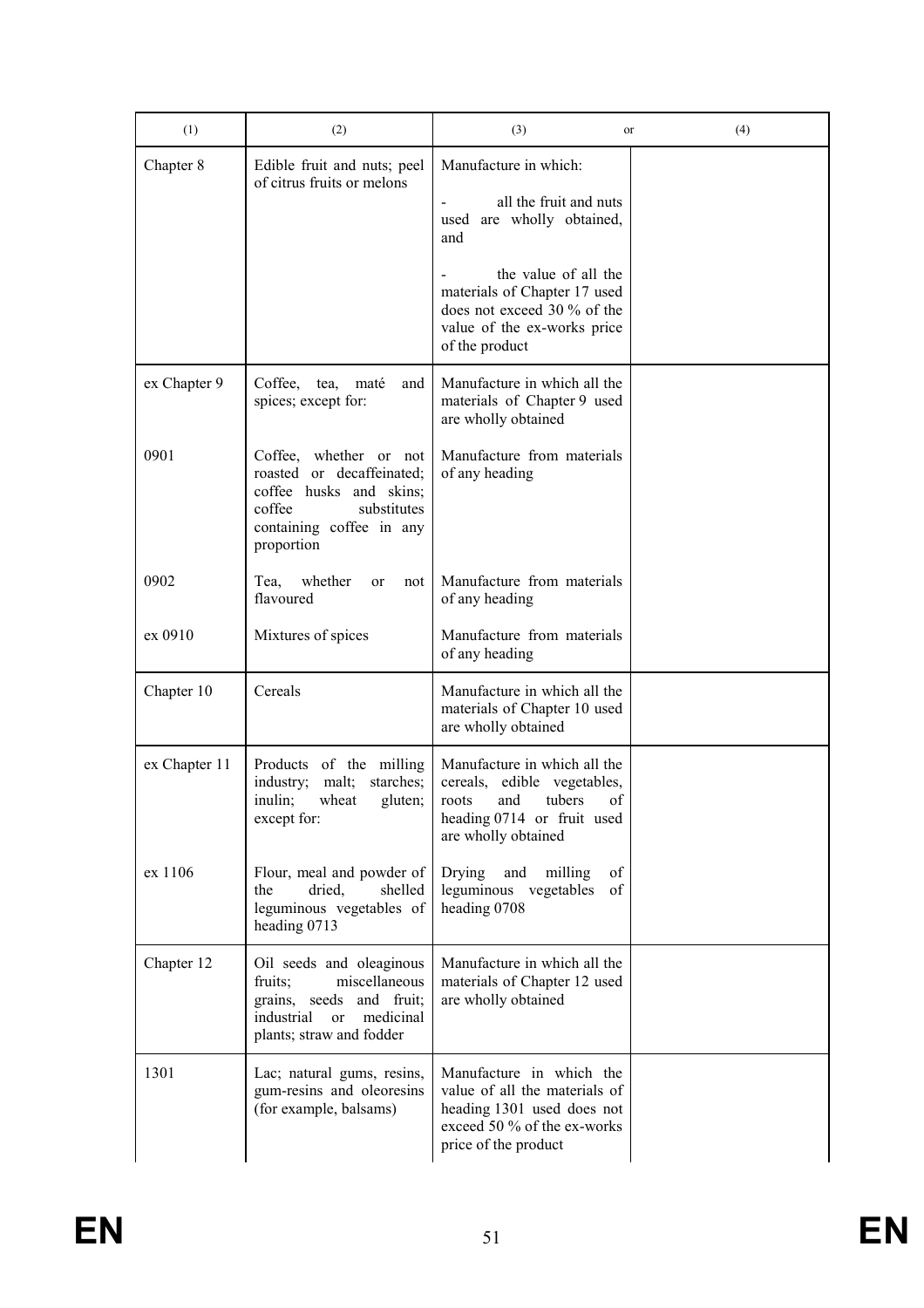| (1)           | (2)                                                                                                                                                                                                               | (3)<br>or                                                                                                                                              | (4) |
|---------------|-------------------------------------------------------------------------------------------------------------------------------------------------------------------------------------------------------------------|--------------------------------------------------------------------------------------------------------------------------------------------------------|-----|
| 1302          | Vegetable<br>saps<br>and<br>extracts; pectic substances,<br>pectinates and pectates;<br>and<br>other<br>agar-agar<br>mucilages and thickeners,<br>whether or not modified,<br>derived from vegetable<br>products: |                                                                                                                                                        |     |
|               | Mucilages<br>and<br>thickeners,<br>modified,<br>from<br>vegetable<br>derived<br>products                                                                                                                          | Manufacture<br>from<br>non-<br>modified<br>mucilages<br>and<br>thickeners                                                                              |     |
|               | Other                                                                                                                                                                                                             | Manufacture in which the<br>value of all the materials<br>used does not exceed 50 %<br>of the ex-works price of the<br>product                         |     |
| Chapter 14    | Vegetable<br>plaiting<br>materials;<br>vegetable<br>elsewhere<br>products not<br>specified or included                                                                                                            | Manufacture in which all the<br>materials of Chapter 14 used<br>are wholly obtained                                                                    |     |
| ex Chapter 15 | Animal or vegetable fats<br>and oils and their cleavage<br>products; prepared edible<br>fats; animal or vegetable<br>waxes; except for:                                                                           | Manufacture from materials<br>of any heading, except that<br>of the product                                                                            |     |
| 1501          | Pig fat (including lard) and<br>poultry fat, other than that<br>of heading 0209 or 1503:                                                                                                                          |                                                                                                                                                        |     |
|               | Fats from bones<br>or waste                                                                                                                                                                                       | Manufacture from materials<br>of any heading, except those<br>heading 0203,<br>0206<br>of<br>or 0207<br>bones<br>οf<br>or<br>heading 0506              |     |
|               | Other                                                                                                                                                                                                             | Manufacture from meat or<br>edible offal of swine of<br>heading 0203 or 0206 or of<br>meat and edible offal of<br>poultry of heading 0207              |     |
| 1502          | Fats of bovine animals,<br>sheep or goats, other than<br>those of heading 1503                                                                                                                                    |                                                                                                                                                        |     |
|               | Fats from bones<br>or waste                                                                                                                                                                                       | Manufacture from materials<br>of any heading, except those<br>of heading 0201, 0202, 0204<br>or $0206$<br><sub>or</sub><br>bones<br>οf<br>heading 0506 |     |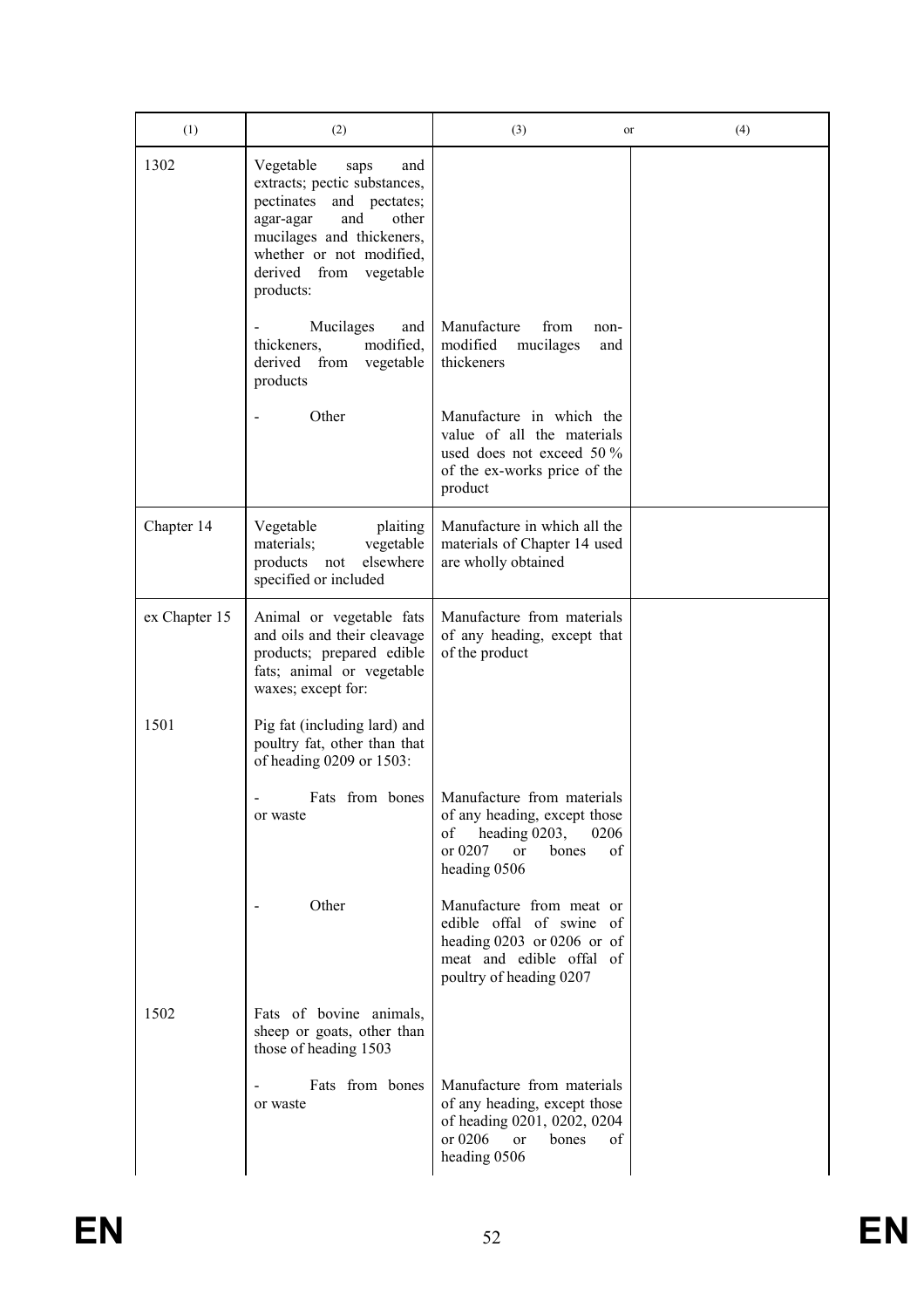| (1)          | (2)                                                                                                                                                                                                                                                                           | (3)<br>or                                                                                                | (4) |
|--------------|-------------------------------------------------------------------------------------------------------------------------------------------------------------------------------------------------------------------------------------------------------------------------------|----------------------------------------------------------------------------------------------------------|-----|
|              | Other                                                                                                                                                                                                                                                                         | Manufacture in which all the<br>materials of Chapter 2 used<br>are wholly obtained                       |     |
| 1504         | Fats and oils and their<br>fractions, of fish or marine<br>mammals, whether or not<br>refined, but not chemically<br>modified:                                                                                                                                                |                                                                                                          |     |
|              | Solid fractions                                                                                                                                                                                                                                                               | Manufacture from materials<br>of any heading, including<br>other<br>materials<br>οf<br>heading 1504      |     |
|              | Other                                                                                                                                                                                                                                                                         | Manufacture in which all the<br>of<br>materials<br>Chapters 2<br>and 3 used<br>wholly<br>are<br>obtained |     |
| ex 1505      | Refined lanolin                                                                                                                                                                                                                                                               | Manufacture<br>from<br>crude<br>wool grease of heading 1505                                              |     |
| 1506         | Other animal fats and oils<br>their<br>fractions,<br>and<br>whether or not refined, but<br>not chemically modified:                                                                                                                                                           |                                                                                                          |     |
|              | Solid fractions                                                                                                                                                                                                                                                               | Manufacture from materials<br>of any heading, including<br>other<br>materials<br>of<br>heading 1506      |     |
|              | Other                                                                                                                                                                                                                                                                         | Manufacture in which all the<br>materials of Chapter 2 used<br>are wholly obtained                       |     |
| 1507 to 1515 | Vegetable oils and their<br>fractions:                                                                                                                                                                                                                                        |                                                                                                          |     |
|              | Soya, ground nut,<br>palm, copra, palm kernel,<br>babassu, tung and oiticica<br>oil, myrtle wax and Japan<br>wax, fractions of jojoba oil<br>and oils for technical or<br>industrial uses other than<br>of<br>manufacture<br>the<br>foodstuffs<br>for<br>human<br>consumption | Manufacture from materials<br>of any heading, except that<br>of the product                              |     |
|              | Solid<br>fractions,<br>except for that of jojoba oil                                                                                                                                                                                                                          | Manufacture<br>from<br>other<br>materials of headings 1507<br>to 1515                                    |     |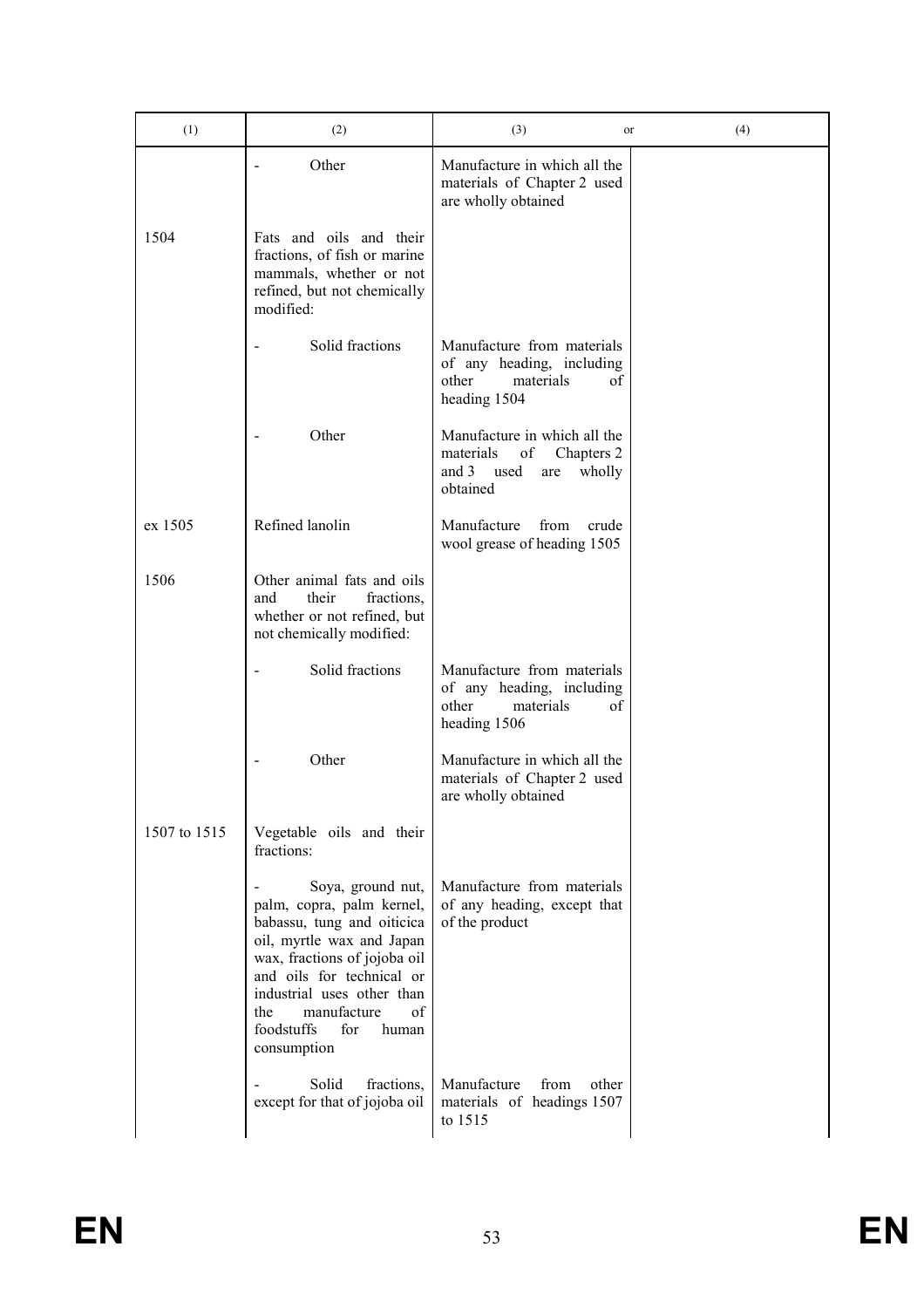| (1)           | (2)                                                                                                                                                                                                                              | (3)<br>or                                                                                                                                                                                                                                                                      | (4) |
|---------------|----------------------------------------------------------------------------------------------------------------------------------------------------------------------------------------------------------------------------------|--------------------------------------------------------------------------------------------------------------------------------------------------------------------------------------------------------------------------------------------------------------------------------|-----|
|               | Other                                                                                                                                                                                                                            | Manufacture in which all the<br>vegetable materials used are<br>wholly obtained                                                                                                                                                                                                |     |
| 1516          | Animal or vegetable fats<br>and oils and their fractions,<br>partly<br>wholly<br><sub>or</sub><br>hydrogenated,<br>inter-<br>esterified, re-esterified or<br>elaidinised, whether or not<br>refined, but not further<br>prepared | Manufacture in which:<br>all the materials of<br>Chapter 2 used are wholly<br>obtained, and<br>all the vegetable<br>materials used are wholly<br>obtained.<br>However,<br>materials of headings 1507,<br>1508, 1511 and 1513 may be<br>used                                    |     |
| 1517          | Margarine; edible mixtures<br>or preparations of animal<br>or vegetable fats or oils or<br>of fractions of different<br>fats or oils of this Chapter,<br>other than edible fats or<br>oils or their fractions of<br>heading 1516 | Manufacture in which:<br>all the materials of<br>Chapters 2 and 4 used are<br>wholly obtained, and<br>all the vegetable<br>$\overline{\phantom{a}}$<br>materials used are wholly<br>However,<br>obtained.<br>materials of headings 1507,<br>1508, 1511 and 1513 may be<br>used |     |
| Chapter 16    | Preparations of meat, of<br>of crustaceans,<br>fish or<br>molluscs or other aquatic<br>invertebrates                                                                                                                             | Manufacture:<br>from<br>animals<br>of<br>Chapter 1, and/or<br>in which all the<br>materials of Chapter 3 used<br>are wholly obtained                                                                                                                                           |     |
| ex Chapter 17 | <b>Sugars</b><br>and<br>sugar<br>confectionery; except for:                                                                                                                                                                      | Manufacture from materials<br>of any heading, except that<br>of the product                                                                                                                                                                                                    |     |
| ex 1701       | Cane or beet sugar and<br>chemically pure sucrose, in<br>solid<br>form,<br>containing<br>flavouring<br>added<br>or<br>colouring matter                                                                                           | Manufacture in which the<br>value of all the materials of<br>Chapter 17 used does not<br>exceed 30 % of the ex-works<br>price of the product                                                                                                                                   |     |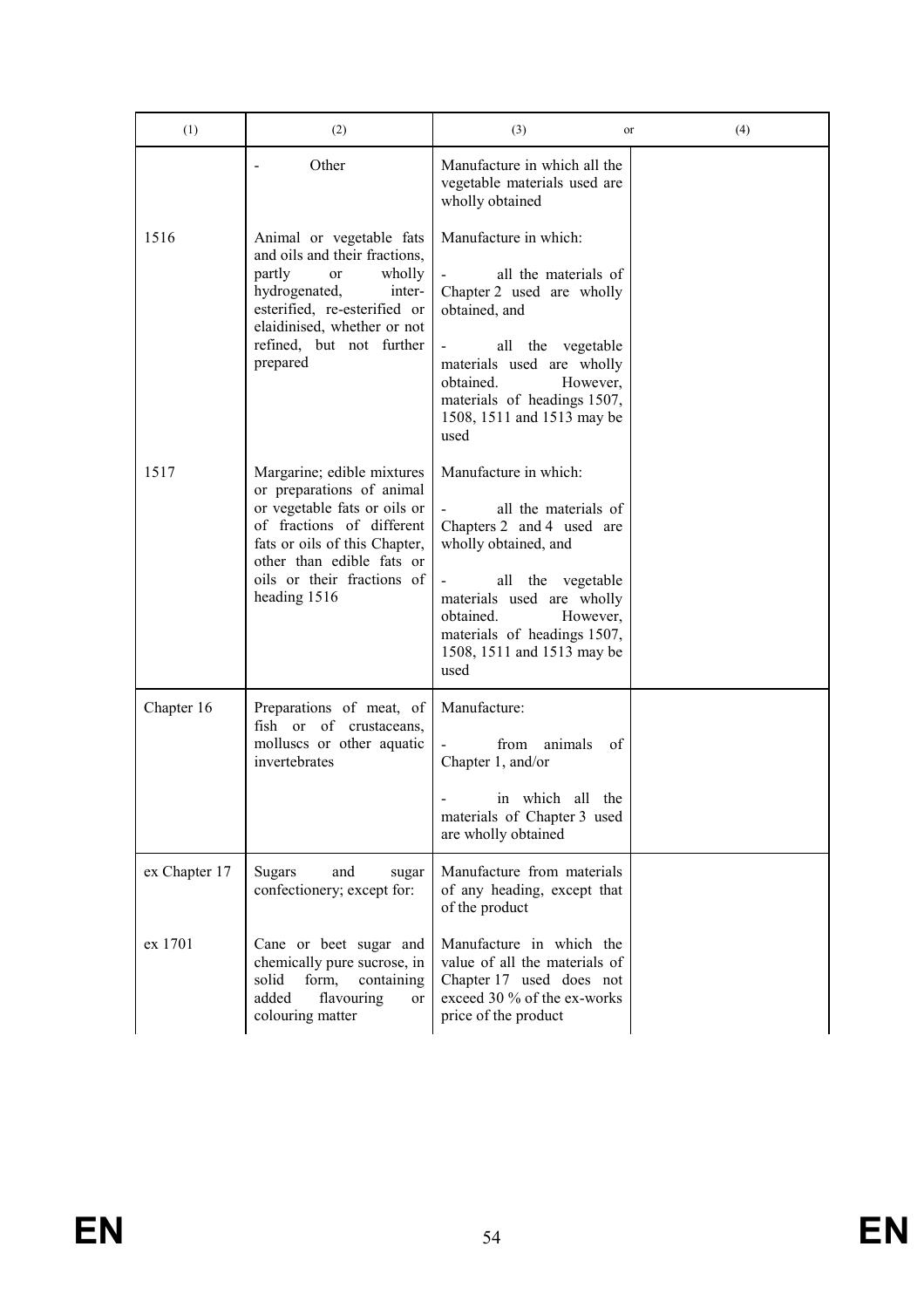| (1)        | (2)                                                                                                                                                                                                                                                                               | (3)<br>or                                                                                                                                                    | (4) |
|------------|-----------------------------------------------------------------------------------------------------------------------------------------------------------------------------------------------------------------------------------------------------------------------------------|--------------------------------------------------------------------------------------------------------------------------------------------------------------|-----|
| 1702       | Other<br>sugars, including<br>chemically pure lactose,<br>maltose,<br>glucose<br>and<br>fructose, in solid form;<br>sugar<br>syrups<br>not<br>containing<br>added<br>flavouring or colouring<br>matter; artificial honey,<br>whether or not mixed with<br>natural honey; caramel: |                                                                                                                                                              |     |
|            | Chemically-pure<br>maltose and fructose                                                                                                                                                                                                                                           | Manufacture from materials<br>of any heading, including<br>other<br>materials<br>οf<br>heading 1702                                                          |     |
|            | Other sugars in<br>containing<br>solid<br>form,<br>added<br>flavouring<br>or<br>colouring matter                                                                                                                                                                                  | Manufacture in which the<br>value of all the materials of<br>Chapter 17 used does not<br>exceed 30 % of the ex-works<br>price of the product                 |     |
|            | Other                                                                                                                                                                                                                                                                             | Manufacture in which all the<br>materials<br>used<br>are<br>originating                                                                                      |     |
| ex 1703    | Molasses resulting from<br>the extraction or refining<br>of sugar, containing added<br>flavouring or colouring<br>matter                                                                                                                                                          | Manufacture in which the<br>value of all the materials of<br>Chapter 17 used does not<br>exceed 30 % of the ex-works<br>price of the product                 |     |
| 1704       | confectionery<br>Sugar<br>(including)<br>white<br>chocolate), not containing<br>cocoa                                                                                                                                                                                             | Manufacture:<br>from materials of<br>any heading, except that of<br>the product, and                                                                         |     |
|            |                                                                                                                                                                                                                                                                                   | in which the value<br>all<br>the<br>materials<br>of<br>- of<br>Chapter 17 used does not<br>exceed 30 % of the ex-works<br>price of the product               |     |
| Chapter 18 | Cocoa<br>and<br>cocoa<br>preparations                                                                                                                                                                                                                                             | Manufacture:<br>from materials of<br>any heading, except that of                                                                                             |     |
|            |                                                                                                                                                                                                                                                                                   | the product, and<br>in which the value<br>all the materials<br>of<br>- of<br>Chapter 17 used does not<br>exceed 30 % of the ex-works<br>price of the product |     |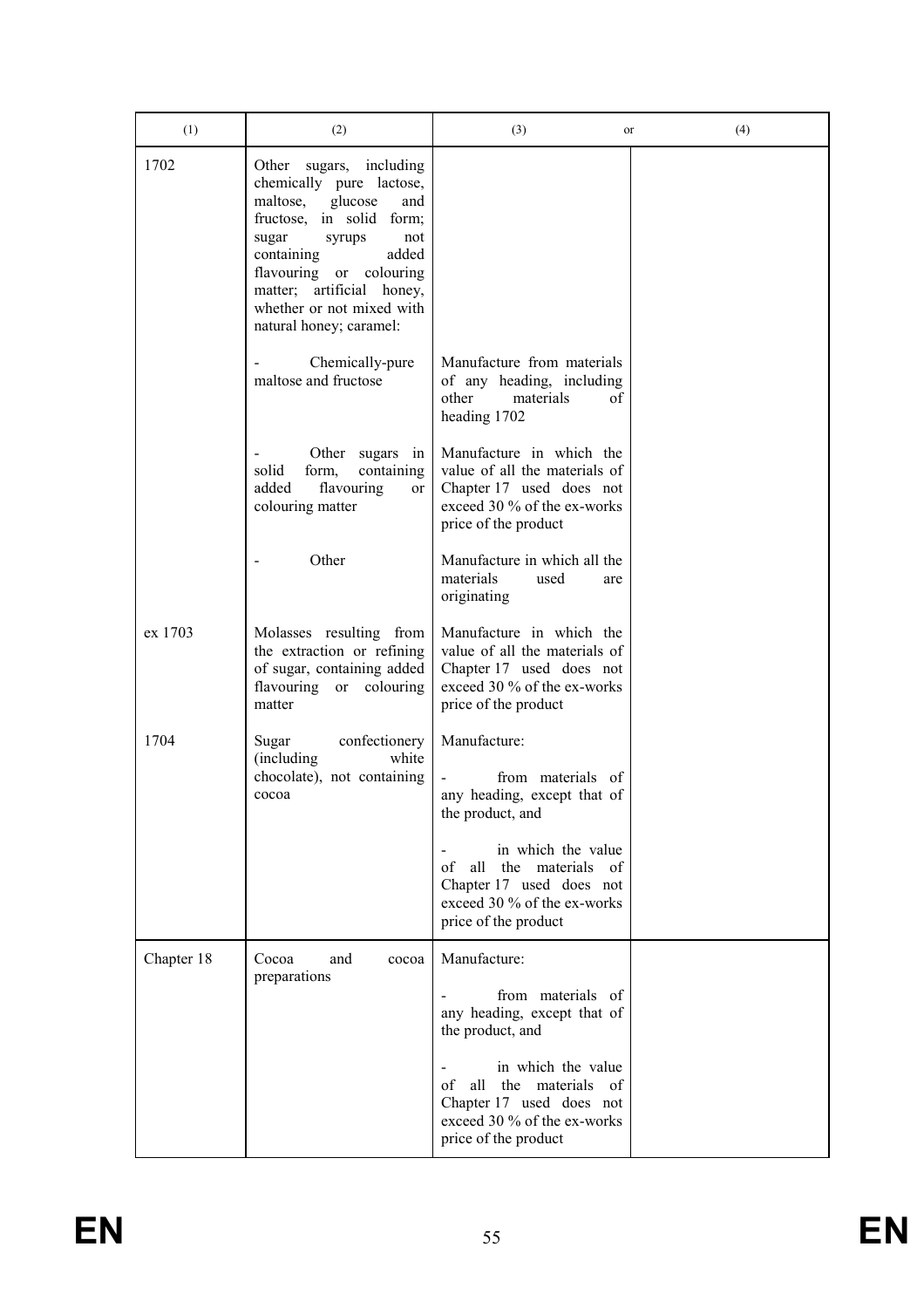| (1)  | (2)                                                                                                                                                                                                                                                                                                                                                                                                                                                                                                                                                  | (3)<br>or                                                                                                                                | (4) |
|------|------------------------------------------------------------------------------------------------------------------------------------------------------------------------------------------------------------------------------------------------------------------------------------------------------------------------------------------------------------------------------------------------------------------------------------------------------------------------------------------------------------------------------------------------------|------------------------------------------------------------------------------------------------------------------------------------------|-----|
| 1901 | Malt<br>food<br>extract;<br>preparations<br>of<br>flour,<br>groats, meal, starch or malt<br>extract, not<br>containing<br>cocoa or containing less<br>than $40\%$ by weight of<br>cocoa calculated on a<br>totally defatted basis, not<br>elsewhere<br>specified<br>or<br>included;<br>food<br>preparations of goods of<br>headings 0401 to 0404, not<br>containing<br>cocoa<br>or<br>containing less than $5\%$<br>of<br>by weight<br>cocoa<br>calculated on a<br>totally<br>defatted<br>basis,<br>not<br>elsewhere<br>specified<br>or<br>included: |                                                                                                                                          |     |
|      | Malt extract                                                                                                                                                                                                                                                                                                                                                                                                                                                                                                                                         | Manufacture from cereals of<br>Chapter 10                                                                                                |     |
|      | Other                                                                                                                                                                                                                                                                                                                                                                                                                                                                                                                                                | Manufacture:                                                                                                                             |     |
|      |                                                                                                                                                                                                                                                                                                                                                                                                                                                                                                                                                      | from materials of<br>any heading, except that of<br>the product, and                                                                     |     |
|      |                                                                                                                                                                                                                                                                                                                                                                                                                                                                                                                                                      | in which the value<br>of<br>all the materials<br>- of<br>Chapter 17 used does not<br>exceed 30 % of the ex-works<br>price of the product |     |
| 1902 | Pasta,<br>whether<br>or<br>not<br>cooked or stuffed (with<br>meat or other substances)<br>otherwise<br>prepared,<br><sub>or</sub><br>such<br>spaghetti,<br>as<br>macaroni,<br>noodles,<br>lasagne, gnocchi, ravioli,<br>cannelloni;<br>couscous,<br>whether or not prepared:                                                                                                                                                                                                                                                                         |                                                                                                                                          |     |
|      | Containing 20 %<br>or less by weight of meat,<br>offal,<br>fish,<br>meat<br>crustaceans or molluscs                                                                                                                                                                                                                                                                                                                                                                                                                                                  | Manufacture in which all the<br>and<br>derivatives<br>cereals<br>(except durum wheat and its<br>derivatives) used are wholly<br>obtained |     |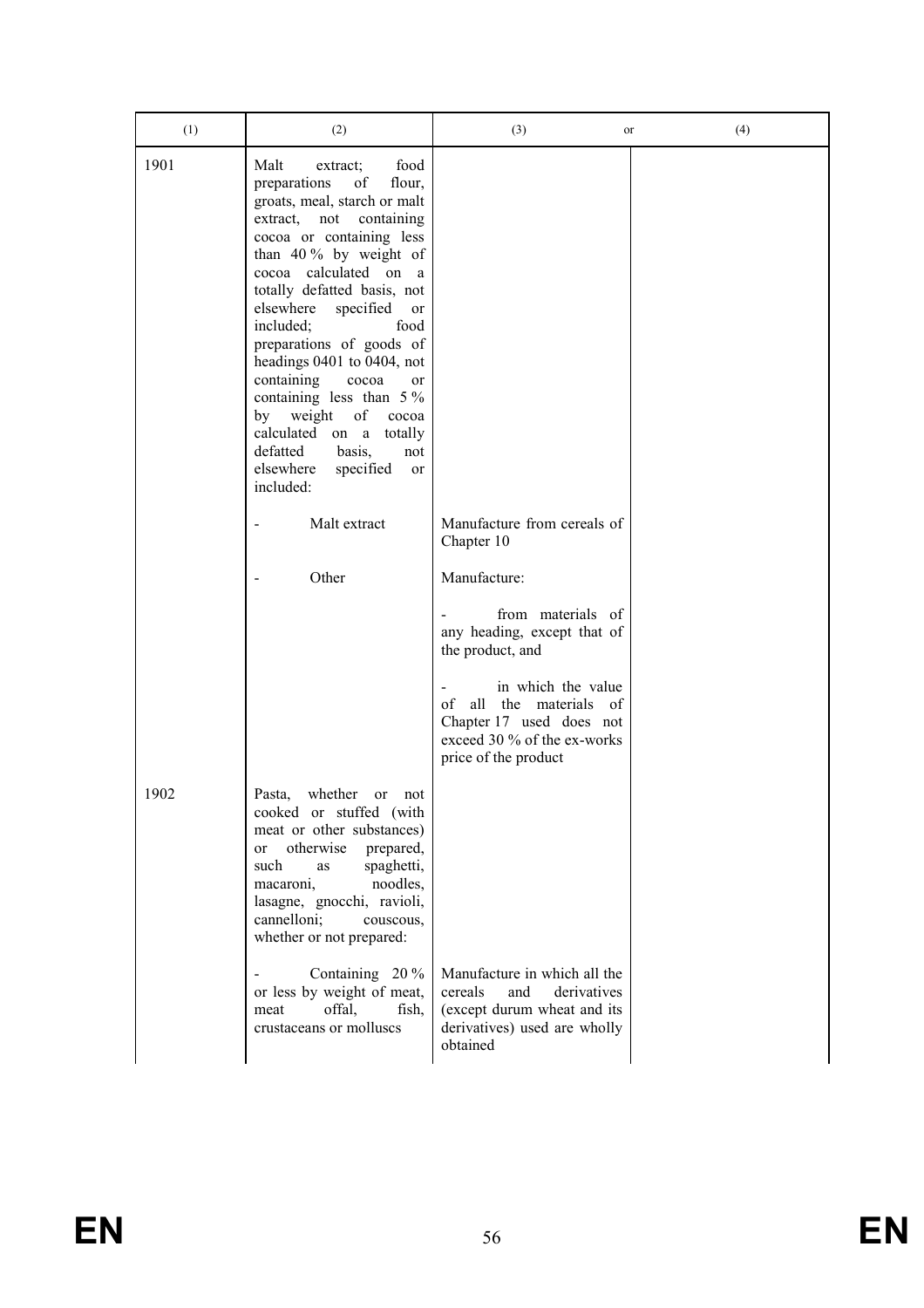| (1)           | (2)                                                                                                                                                                                                                                                                                                                                                          | (3)<br>or                                                                                                                                                                                                                                                                                                                                                                                | (4) |
|---------------|--------------------------------------------------------------------------------------------------------------------------------------------------------------------------------------------------------------------------------------------------------------------------------------------------------------------------------------------------------------|------------------------------------------------------------------------------------------------------------------------------------------------------------------------------------------------------------------------------------------------------------------------------------------------------------------------------------------------------------------------------------------|-----|
|               | Containing more<br>than $20\%$ by weight of<br>meat, meat offal, fish,<br>crustaceans or molluscs                                                                                                                                                                                                                                                            | Manufacture in which:<br>all the cereals and<br>their<br>derivatives (except<br>wheat<br>durum<br>and<br>its<br>derivatives) used are wholly<br>obtained, and                                                                                                                                                                                                                            |     |
|               |                                                                                                                                                                                                                                                                                                                                                              | all the materials of<br>Chapters 2 and 3 used are<br>wholly obtained                                                                                                                                                                                                                                                                                                                     |     |
| 1903          | and substitutes<br>Tapioca<br>therefore prepared from<br>starch, in the form of<br>flakes,<br>grains,<br>pearls,<br>siftings or similar forms                                                                                                                                                                                                                | Manufacture from materials<br>of any heading,<br>except<br>potato<br>of<br>starch<br>heading 1108                                                                                                                                                                                                                                                                                        |     |
| 1904          | Prepared foods obtained by<br>the swelling or roasting of<br>cereals or cereal products<br>(for example, corn flakes);<br>cereals (other than maize<br>(corn)) in grain form or in<br>the form of flakes or other<br>worked<br>grains<br>(except)<br>flour, groats and meal),<br>pre-cooked or otherwise<br>prepared, not elsewhere<br>specified or included | Manufacture:<br>from materials of<br>any heading, except those of<br>heading 1806,<br>in which all the<br>cereals and flour (except<br>durum<br>wheat<br>and<br>Zea<br>indurata maize, and their<br>derivatives) used are wholly<br>obtained, and<br>in which the value<br>of<br>all the materials of<br>Chapter 17 used does not<br>exceed 30 % of the ex-works<br>price of the product |     |
| 1905          | Bread,<br>cakes,<br>pastry,<br>biscuits and other bakers'<br>whether<br>wares,<br>or not<br>containing<br>cocoa;<br>communion wafers, empty<br>cachets of a kind suitable<br>for pharmaceutical<br>use,<br>sealing wafers, rice paper<br>and similar products                                                                                                | Manufacture from materials<br>of any heading, except those<br>of Chapter 11                                                                                                                                                                                                                                                                                                              |     |
| ex Chapter 20 | Preparations of vegetables,<br>fruit, nuts or other parts of<br>plants; except for:                                                                                                                                                                                                                                                                          | Manufacture in which all the<br>fruit, nuts or vegetables used<br>are wholly obtained                                                                                                                                                                                                                                                                                                    |     |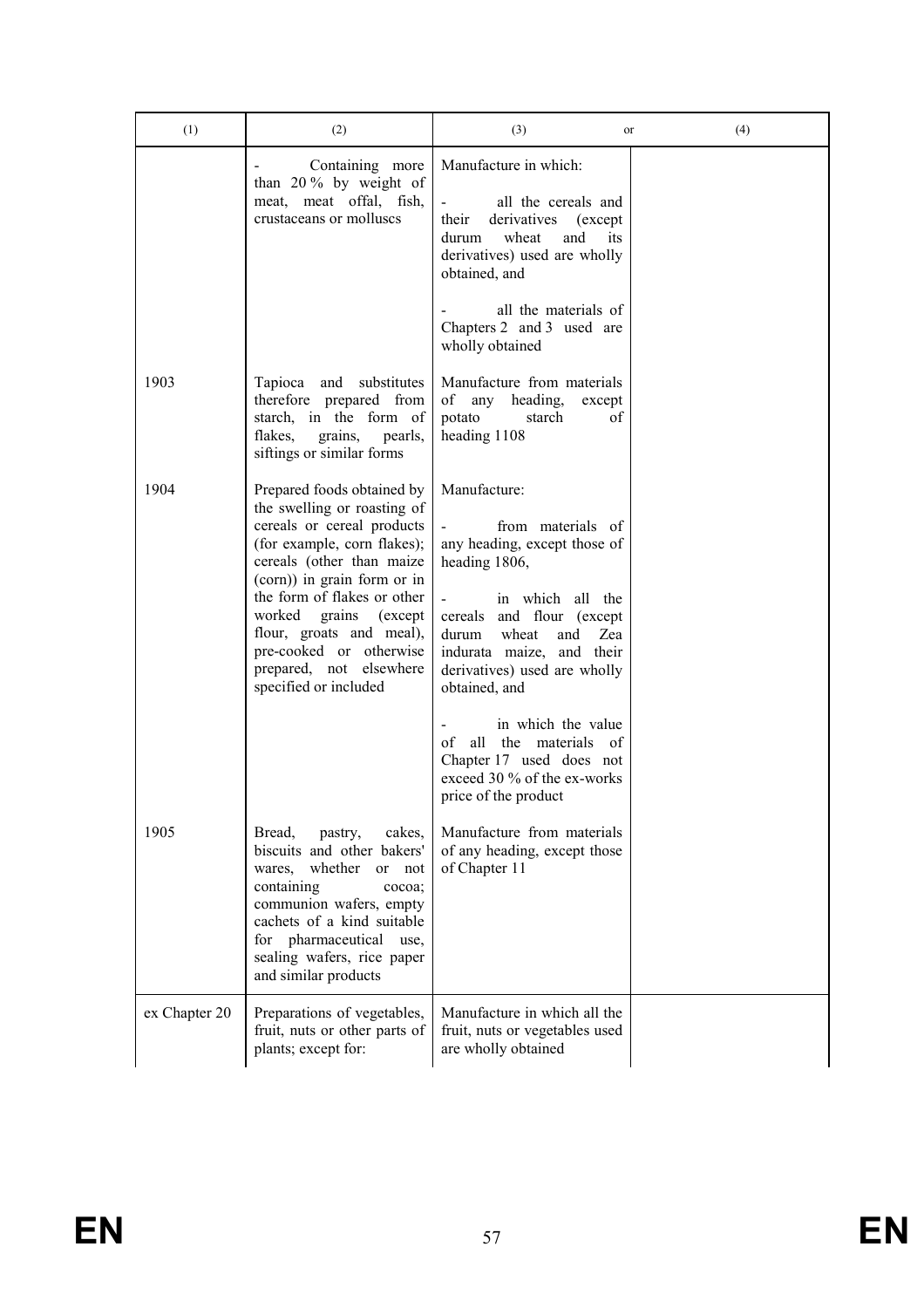| (1)                       | (2)                                                                                                                                                                                              | (3)<br>or                                                                                                                                                                                                                   | (4) |
|---------------------------|--------------------------------------------------------------------------------------------------------------------------------------------------------------------------------------------------|-----------------------------------------------------------------------------------------------------------------------------------------------------------------------------------------------------------------------------|-----|
| ex 2001                   | Yams, sweet potatoes and<br>similar edible parts<br>- of<br>plants containing 5% or<br>more by weight of starch,<br>prepared or preserved by<br>vinegar or acetic acid                           | Manufacture from materials<br>of any heading, except that<br>of the product                                                                                                                                                 |     |
| ex 2004<br>and<br>ex 2005 | Potatoes in the form of<br>flour, meal<br>flakes,<br><sub>or</sub><br>preserved<br>prepared<br>or<br>otherwise than by vinegar<br>or acetic acid                                                 | Manufacture from materials<br>of any heading, except that<br>of the product                                                                                                                                                 |     |
| 2006                      | Vegetables, fruit,<br>nuts,<br>fruit-peel and other parts<br>of plants, preserved by<br>sugar (drained, glacé or<br>crystallized)                                                                | Manufacture in which the<br>value of all the materials of<br>Chapter 17 used does not<br>exceed 30 % of the ex-works<br>price of the product                                                                                |     |
| 2007                      | fruit<br>jellies,<br>Jams,<br>marmalades, fruit or nut<br>purée and fruit or nut<br>obtained<br>pastes,<br>by<br>cooking, whether or not<br>containing added sugar or<br>other sweetening matter | Manufacture:<br>from materials of<br>any heading, except that of<br>the product, and<br>in which the value<br>of<br>all the materials of<br>Chapter 17 used does not<br>exceed 30 % of the ex-works<br>price of the product |     |
| ex 2008                   | Nuts,<br>not<br>containing added sugar or<br>spirits                                                                                                                                             | Manufacture in which the<br>value of all the originating<br>and<br>oil<br>seeds of<br>nuts<br>headings 0801,<br>0802<br>and<br>1202 to 1207 used exceeds<br>$60\%$ of the ex-works price<br>of the product                  |     |
|                           | Peanut<br>butter;<br>mixtures based on cereals;<br>palm hearts; maize (corn)                                                                                                                     | Manufacture from materials<br>of any heading, except that<br>of the product                                                                                                                                                 |     |
|                           | Other except for<br>fruit<br>and<br>nuts cooked<br>otherwise than by steaming<br>or boiling in water, not<br>containing added sugar,<br>frozen                                                   | Manufacture:<br>from materials of<br>any heading, except that of<br>the product, and<br>in which the value<br>all the materials of<br>of<br>Chapter 17 used does not<br>exceed 30 % of the ex-works<br>price of the product |     |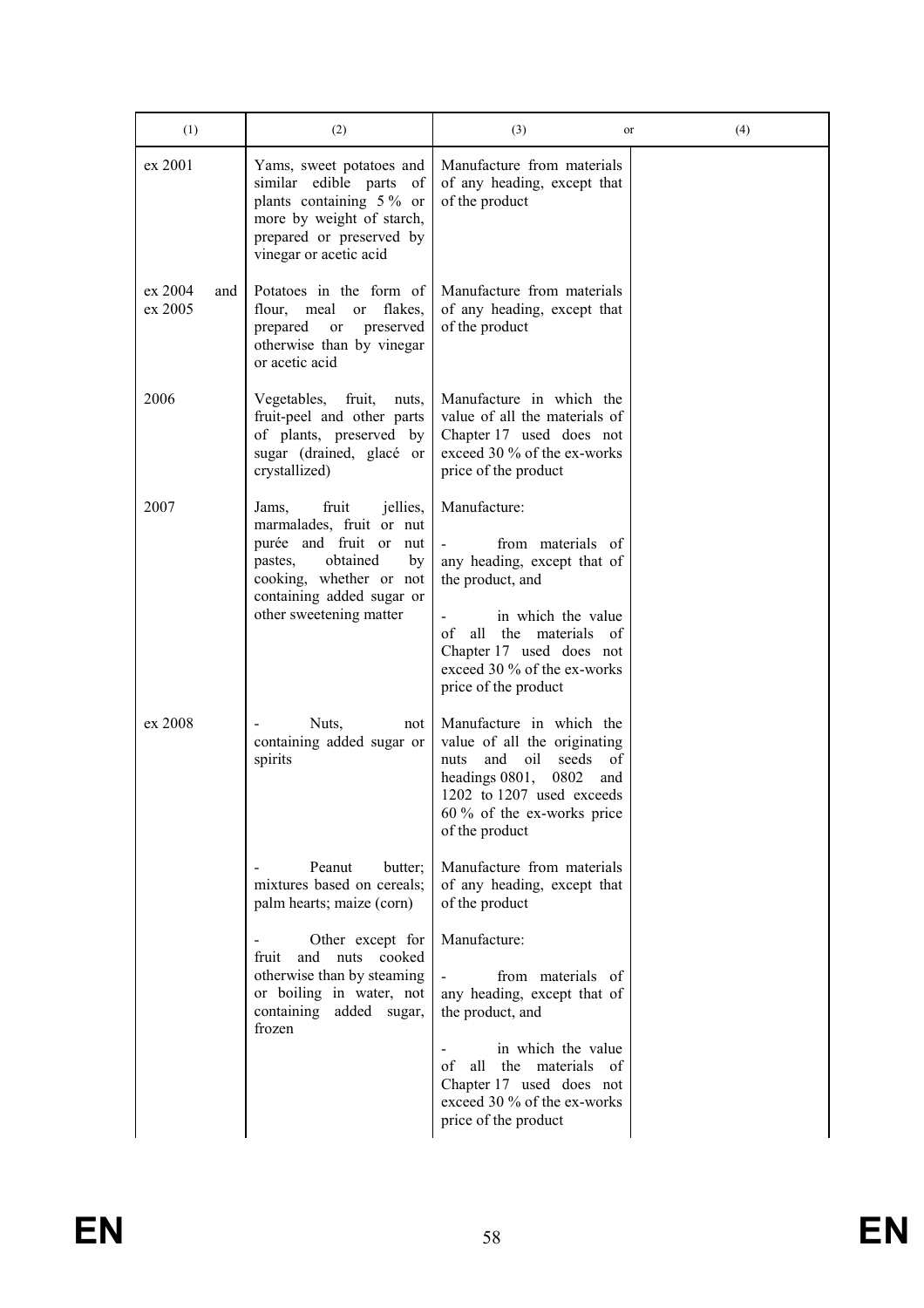| (1)           | (2)                                                                                                                                                                                                                                                                                                    | (3)<br>or                                                                                                                                                                                                                           | (4) |
|---------------|--------------------------------------------------------------------------------------------------------------------------------------------------------------------------------------------------------------------------------------------------------------------------------------------------------|-------------------------------------------------------------------------------------------------------------------------------------------------------------------------------------------------------------------------------------|-----|
| 2009          | Fruit<br>juices<br>(including)<br>grape must) and vegetable<br>juices, unfermented and<br>not containing added spirit,<br>whether or not containing<br>other<br>added<br>sugar<br><sub>or</sub><br>sweetening matter                                                                                   | Manufacture:<br>from materials of<br>any heading, except that of<br>the product, and<br>in which the value<br>the materials<br>of<br>all<br>- of<br>Chapter 17 used does not<br>exceed 30 % of the ex-works<br>price of the product |     |
| ex Chapter 21 | Miscellaneous<br>edible<br>preparations; except for:                                                                                                                                                                                                                                                   | Manufacture from materials<br>of any heading, except that<br>of the product                                                                                                                                                         |     |
| 2101          | Extracts,<br>and<br>essences<br>concentrates, of coffee, tea<br>or maté and preparations<br>with a basis of these<br>products or with a basis of<br>coffee, tea or maté; roasted<br>chicory and other roasted<br>coffee<br>substitutes,<br>and<br>and<br>extracts,<br>essences<br>concentrates thereof | Manufacture:<br>from materials of<br>any heading, except that of<br>the product, and<br>in which all the<br>chicory<br>used<br>wholly<br><i>is</i><br>obtained                                                                      |     |
| 2103          | Sauces and preparations<br>therefor;<br>mixed<br>condiments<br>and<br>mixed<br>seasonings; mustard flour<br>and meal and prepared<br>mustard:                                                                                                                                                          |                                                                                                                                                                                                                                     |     |
|               | <b>Sauces</b><br>and<br>therefor;<br>preparations<br>condiments<br>mixed<br>and<br>mixed seasonings                                                                                                                                                                                                    | Manufacture from materials<br>of any heading, except that<br>of the product. However,<br>mustard flour or meal or<br>prepared mustard may be<br>used                                                                                |     |
|               | Mustard flour and<br>meal and prepared mustard                                                                                                                                                                                                                                                         | Manufacture from materials<br>of any heading                                                                                                                                                                                        |     |
| ex 2104       | Soups and broths<br>and<br>preparations therefor                                                                                                                                                                                                                                                       | Manufacture from materials<br>of<br>any heading,<br>except<br>prepared<br>preserved<br>or<br>vegetables of headings 2002<br>to $2005$                                                                                               |     |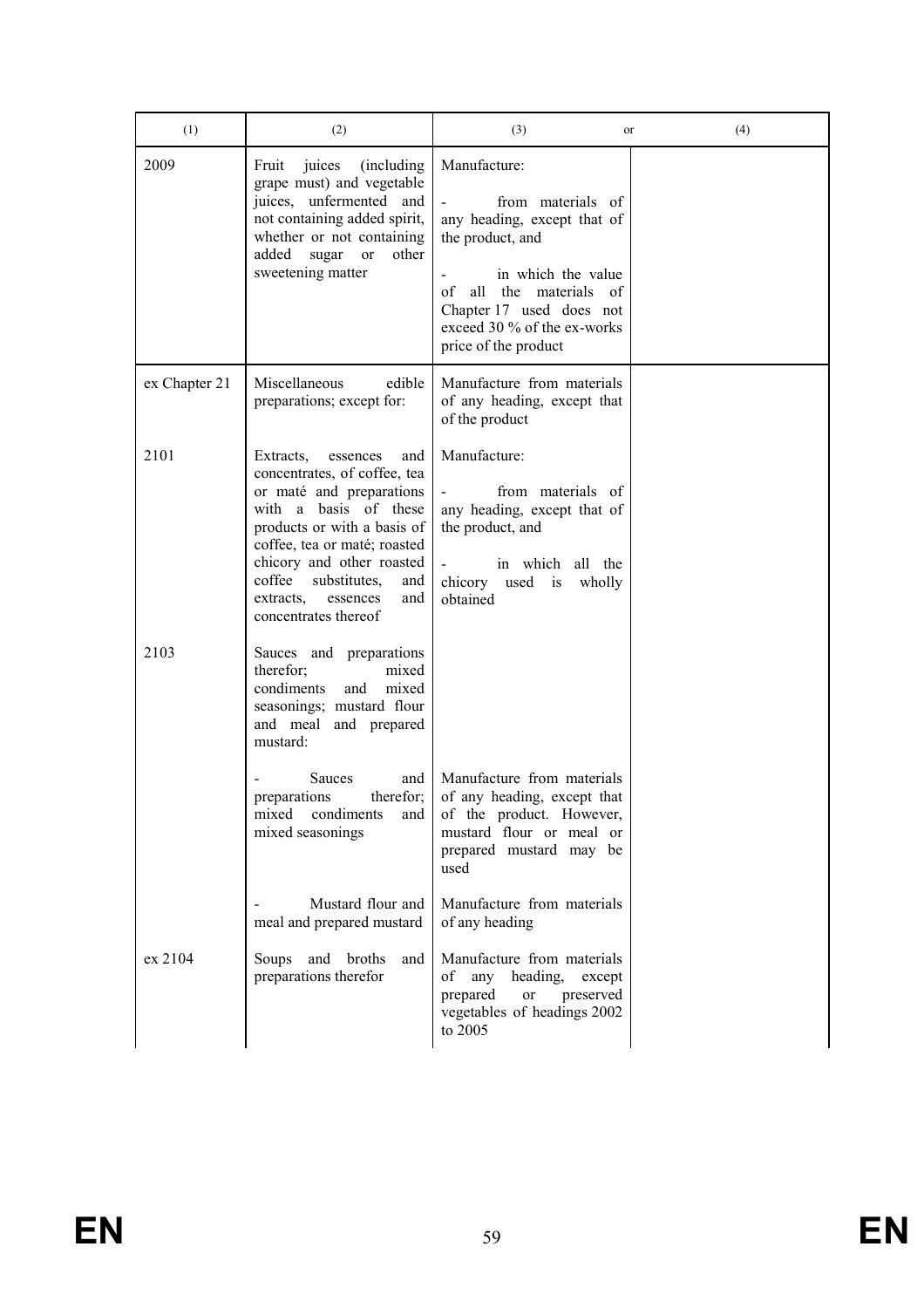| (1)           | (2)                                                                                                                                                                                                                                   | (3)<br>or                                                                                                                                                                                                                                                                                                                                                    | (4) |
|---------------|---------------------------------------------------------------------------------------------------------------------------------------------------------------------------------------------------------------------------------------|--------------------------------------------------------------------------------------------------------------------------------------------------------------------------------------------------------------------------------------------------------------------------------------------------------------------------------------------------------------|-----|
| 2106          | Food<br>preparations<br>not<br>elsewhere<br>specified<br><sub>or</sub><br>included                                                                                                                                                    | Manufacture:<br>from materials of<br>any heading, except that of<br>the product, and<br>in which the value<br>all the<br>materials<br>of<br>- of<br>Chapter 17 used does not<br>exceed 30 % of the ex-works<br>price of the product                                                                                                                          |     |
| ex Chapter 22 | and<br>Beverages,<br>spirits<br>vinegar; except for:                                                                                                                                                                                  | Manufacture:<br>from materials of<br>any heading, except that of<br>the product, and<br>in which all the<br>grapes or materials derived<br>from grapes used are wholly<br>obtained                                                                                                                                                                           |     |
| 2202          | Waters, including mineral<br>waters and aerated waters,<br>containing added sugar or<br>other sweetening matter or<br>flavoured, and other non-<br>alcoholic beverages, not<br>including fruit or vegetable<br>juices of heading 2009 | Manufacture:<br>from materials of<br>any heading, except that of<br>the product,<br>in which the value<br>of<br>all the materials of<br>Chapter 17 used does not<br>exceed 30 % of the ex-works<br>price of the product, and<br>in which all the<br>fruit juice used (except that<br>of<br>pineapple,<br>lime<br><sub>or</sub><br>grapefruit) is originating |     |
| 2207          | Undenatured ethyl alcohol<br>of an alcoholic strength by<br>volume of $80\%$ vol or<br>higher; ethyl alcohol and<br>other spirits, denatured, of<br>any strength                                                                      | Manufacture:<br>from materials of<br>heading,<br>any<br>except<br>heading 2207 or 2208, and<br>in which all the<br>grapes or materials derived<br>from grapes used are wholly<br>obtained or, if all the other<br>materials used are already<br>originating, arrack may be<br>used up to a limit of 5 % by<br>volume                                         |     |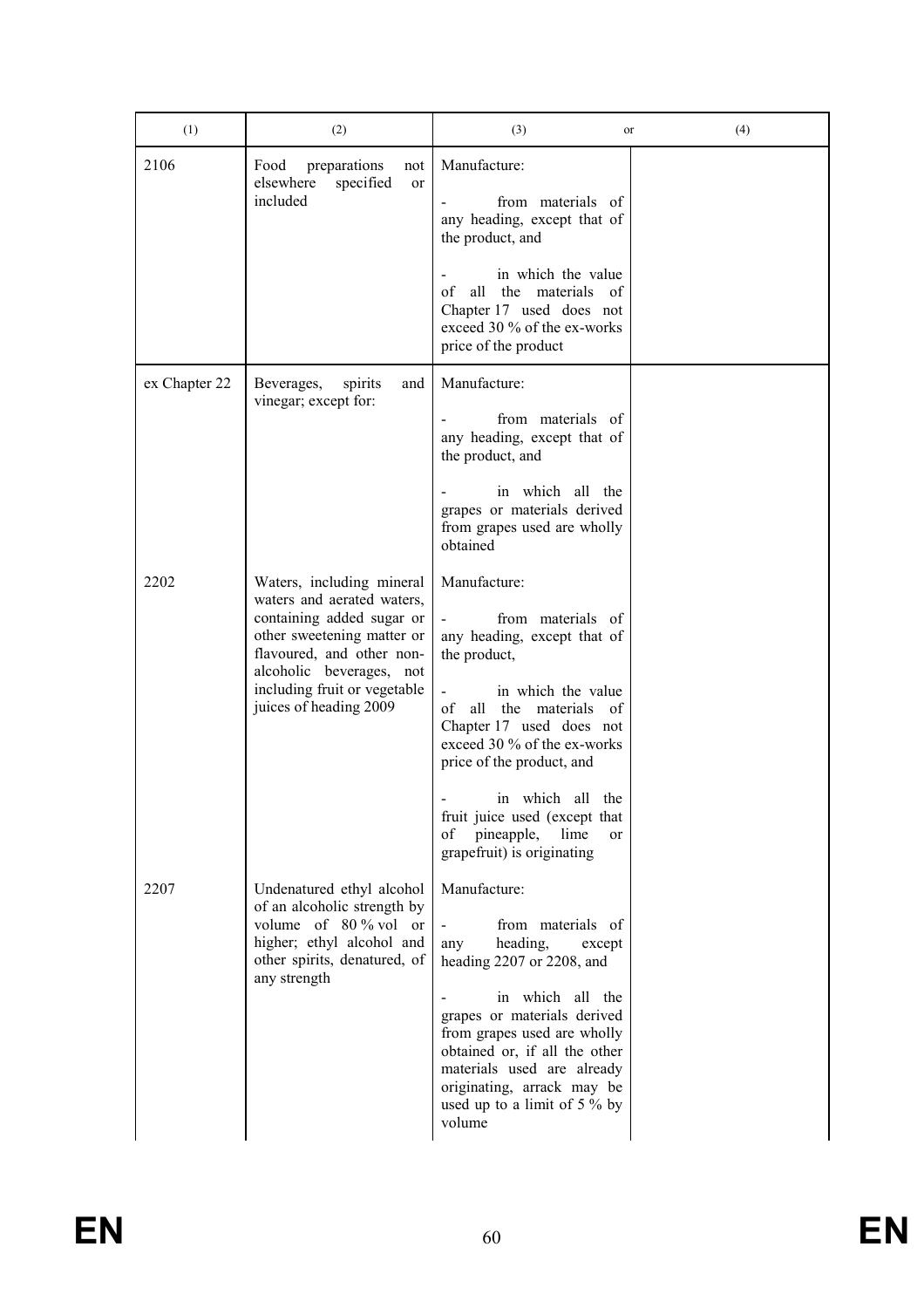| (1)           | (2)                                                                                                                                                                                                              | (3)<br>or                                                                                                                                                                                                                                                                                                              | (4) |
|---------------|------------------------------------------------------------------------------------------------------------------------------------------------------------------------------------------------------------------|------------------------------------------------------------------------------------------------------------------------------------------------------------------------------------------------------------------------------------------------------------------------------------------------------------------------|-----|
| 2208          | Undenatured ethyl alcohol<br>of an alcoholic strength by<br>of less<br>volume<br>than<br>80 % vol; spirits, liqueurs<br>other<br>spirituous<br>and<br>beverages                                                  | Manufacture:<br>from materials of<br>heading,<br>any<br>except<br>heading 2207 or 2208, and<br>in which all the<br>grapes or materials derived<br>from grapes used are wholly<br>obtained or, if all the other<br>materials used are already<br>originating, arrack may be<br>used up to a limit of $5\%$ by<br>volume |     |
| ex Chapter 23 | Residues and waste from<br>food<br>the<br>industries;<br>prepared animal fodder;<br>except for:                                                                                                                  | Manufacture from materials<br>of any heading, except that<br>of the product                                                                                                                                                                                                                                            |     |
| ex 2301       | Whale meal; flours, meals<br>and pellets of fish or of<br>crustaceans, molluscs or<br>other aquatic invertebrates,<br>unfit<br>for<br>human<br>consumption                                                       | Manufacture in which all the<br>materials<br>of<br>Chapters 2<br>and $3$<br>used<br>wholly<br>are<br>obtained                                                                                                                                                                                                          |     |
| ex 2303       | Residues<br>from<br>the<br>manufacture of starch from<br>maize<br>(excluding)<br>concentrated<br>steeping<br>liquors), of<br>a protein<br>content, calculated on the<br>dry product, exceeding<br>40 % by weight | Manufacture in which all the<br>maize<br>used<br>wholly<br>1S<br>obtained                                                                                                                                                                                                                                              |     |
| ex 2306       | Oil cake and other solid<br>residues resulting from the<br>extraction of olive<br>oil,<br>containing more than $3\%$<br>of olive oil                                                                             | Manufacture in which all the<br>olives<br>used<br>wholly<br>are<br>obtained                                                                                                                                                                                                                                            |     |
| 2309          | Preparations of a kind used<br>in animal feeding                                                                                                                                                                 | Manufacture in which:<br>all<br>the<br>cereals,<br>sugar or molasses, meat or<br>milk used are originating,<br>and<br>all the materials of<br>Chapter 3 used are wholly<br>obtained                                                                                                                                    |     |
| ex Chapter 24 | Tobacco and manufactured<br>tobacco substitutes; except<br>for:                                                                                                                                                  | Manufacture in which all the<br>materials of Chapter 24 used<br>are wholly obtained                                                                                                                                                                                                                                    |     |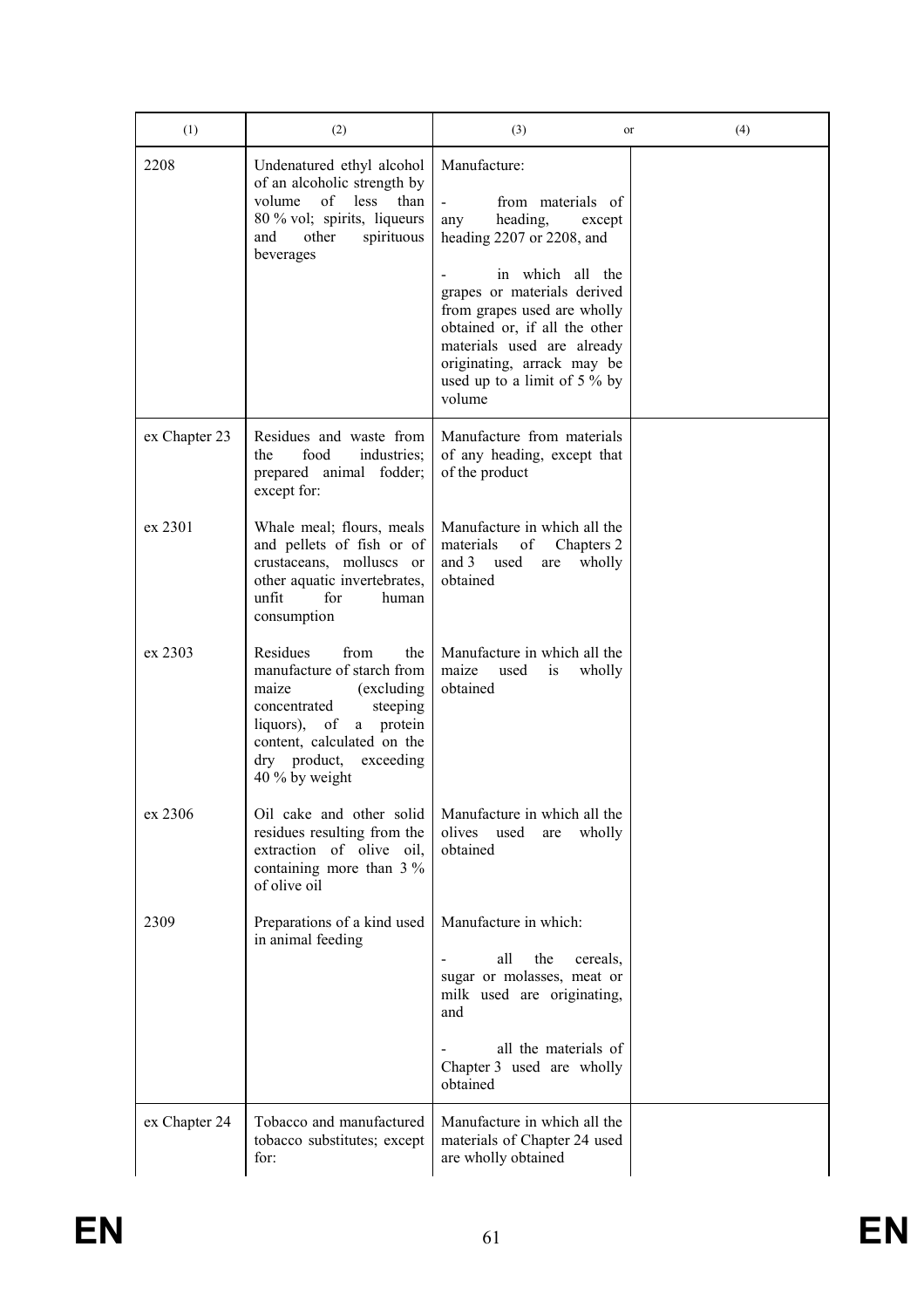| (1)           | (2)                                                                                                                                                                                                                                                                                                               | (3)<br>or                                                                                                                                                   | (4) |
|---------------|-------------------------------------------------------------------------------------------------------------------------------------------------------------------------------------------------------------------------------------------------------------------------------------------------------------------|-------------------------------------------------------------------------------------------------------------------------------------------------------------|-----|
| 2402          | Cigars, cheroots, cigarillos<br>and cigarettes, of tobacco<br>or of tobacco substitutes                                                                                                                                                                                                                           | Manufacture in which at<br>least 70 % by weight of the<br>unmanufactured tobacco or<br>tobacco<br>refuse<br>of<br>heading 2401<br>used<br>1S<br>originating |     |
| ex 2403       | Smoking tobacco                                                                                                                                                                                                                                                                                                   | Manufacture in which at<br>least 70 % by weight of the<br>unmanufactured tobacco or<br>tobacco<br>refuse<br>of<br>heading 2401<br>used<br>1S<br>originating |     |
| ex Chapter 25 | Salt; sulphur; earths and<br>stone; plastering materials,<br>lime and cement; except<br>for:                                                                                                                                                                                                                      | Manufacture from materials<br>of any heading, except that<br>of the product                                                                                 |     |
| ex 2504       | Natural<br>crystalline<br>with<br>enriched<br>graphite,<br>carbon content, purified<br>and ground                                                                                                                                                                                                                 | Enriching of the carbon<br>content,<br>purifying<br>and<br>grinding of crude crystalline<br>graphite                                                        |     |
| ex 2515       | Marble, merely cut, by<br>sawing or otherwise, into<br>blocks or<br>of a<br>slabs<br>rectangular<br>(including)<br>$% \left( \left( \mathcal{A},\mathcal{A}\right) \right) =\left( \mathcal{A},\mathcal{A}\right)$ of<br>square)<br>shape,<br>a<br>thickness not exceeding<br>$25 \text{ cm}$                     | by<br>Cutting,<br>sawing<br>or<br>otherwise, of marble (even if<br>already sawn) of a thickness<br>exceeding 25 cm                                          |     |
| ex 2516       | Granite, porphyry, basalt,<br>sandstone<br>other<br>and<br>building<br>monumental or<br>merely<br>cut,<br>by<br>stone,<br>sawing or otherwise, into<br>blocks<br>of<br><sub>or</sub><br>slabs<br>a<br>rectangular<br>(including)<br>of<br>square)<br>shape,<br>a<br>thickness<br>not exceeding<br>$25 \text{ cm}$ | by<br>Cutting,<br>sawing<br><sub>or</sub><br>otherwise, of stone (even if<br>already sawn) of a thickness<br>exceeding 25 cm                                |     |
| ex 2518       | Calcined dolomite                                                                                                                                                                                                                                                                                                 | Calcination of dolomite not<br>calcined                                                                                                                     |     |
| ex 2519       | Crushed<br>natural<br>magnesium<br>carbonate<br>(magnesite),<br>in<br>hermetically-sealed<br>containers, and magnesium<br>oxide, whether or not pure,<br>other than fused magnesia<br>or dead-burned (sintered)<br>magnesia                                                                                       | Manufacture from materials<br>of any heading, except that<br>of the product. However,<br>natural<br>magnesium<br>carbonate (magnesite) may<br>be used       |     |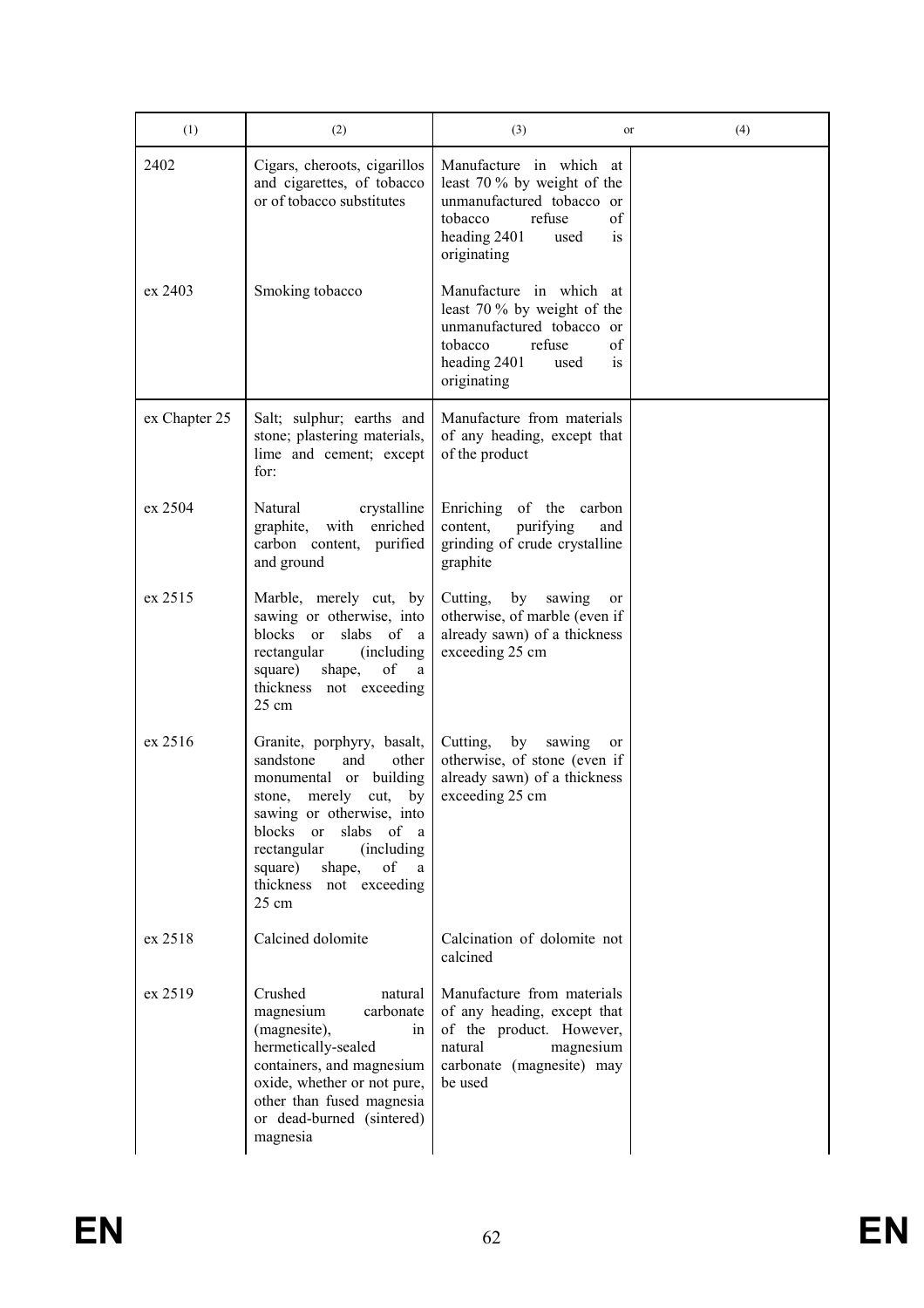| (1)           | (2)                                                                                                                                                                                                                                                                                                                                                                                                                                                | (3)                                                                                                                                                                                                                                                                                                                                                                                                                | or         | (4) |
|---------------|----------------------------------------------------------------------------------------------------------------------------------------------------------------------------------------------------------------------------------------------------------------------------------------------------------------------------------------------------------------------------------------------------------------------------------------------------|--------------------------------------------------------------------------------------------------------------------------------------------------------------------------------------------------------------------------------------------------------------------------------------------------------------------------------------------------------------------------------------------------------------------|------------|-----|
| ex 2520       | Plasters specially prepared<br>for dentistry                                                                                                                                                                                                                                                                                                                                                                                                       | Manufacture in which the<br>value of all the materials<br>used does not exceed 50 $\%$<br>of the ex-works price of the<br>product                                                                                                                                                                                                                                                                                  |            |     |
| ex 2524       | Natural asbestos fibres                                                                                                                                                                                                                                                                                                                                                                                                                            | Manufacture from asbestos<br>concentrate                                                                                                                                                                                                                                                                                                                                                                           |            |     |
| ex 2525       | Mica powder                                                                                                                                                                                                                                                                                                                                                                                                                                        | Grinding of mica or mica<br>waste                                                                                                                                                                                                                                                                                                                                                                                  |            |     |
| ex 2530       | Earth colours, calcined or<br>powdered                                                                                                                                                                                                                                                                                                                                                                                                             | Calcination or grinding of<br>earth colours                                                                                                                                                                                                                                                                                                                                                                        |            |     |
| Chapter 26    | Ores, slag and ash                                                                                                                                                                                                                                                                                                                                                                                                                                 | Manufacture from materials<br>of any heading, except that<br>of the product                                                                                                                                                                                                                                                                                                                                        |            |     |
| ex Chapter 27 | Mineral fuels, mineral oils<br>and products of their<br>distillation;<br>bituminous<br>substances; mineral waxes;<br>except for:                                                                                                                                                                                                                                                                                                                   | Manufacture from materials<br>of any heading, except that<br>of the product                                                                                                                                                                                                                                                                                                                                        |            |     |
| ex 2707       | Oils in which the weight of<br>the aromatic constituents<br>exceeds that of the non-<br>aromatic<br>constituents,<br>oils<br>similar<br>being<br>to<br>mineral oils obtained by<br>of<br>distillation<br>high<br>temperature coal tar, of<br>which more than $65\%$ by<br>volume<br>distils<br>at<br>a<br>of<br>temperature<br>up<br>to<br>250 °C (including mixtures<br>of petroleum spirit and<br>benzole), for use as power<br>or heating fuels | Operations<br>of<br>refining<br>and/or one or more specific<br>process(es)(7)<br>or<br>Other operations in which all<br>materials<br>the<br>used<br>classified within a heading<br>other than<br>that<br>of<br>product. However, materials<br>of the same heading as the<br>product<br>may<br>be<br>used,<br>provided that<br>their total<br>value does not exceed 50 %<br>of the ex-works price of the<br>product | are<br>the |     |
| ex 2709       | Crude oils obtained from<br>bituminous minerals                                                                                                                                                                                                                                                                                                                                                                                                    | Destructive<br>distillation of<br>bituminous materials                                                                                                                                                                                                                                                                                                                                                             |            |     |

<sup>7</sup> For the special conditions relating to "specific processes", see Introductory Notes 7.1 and 7.3.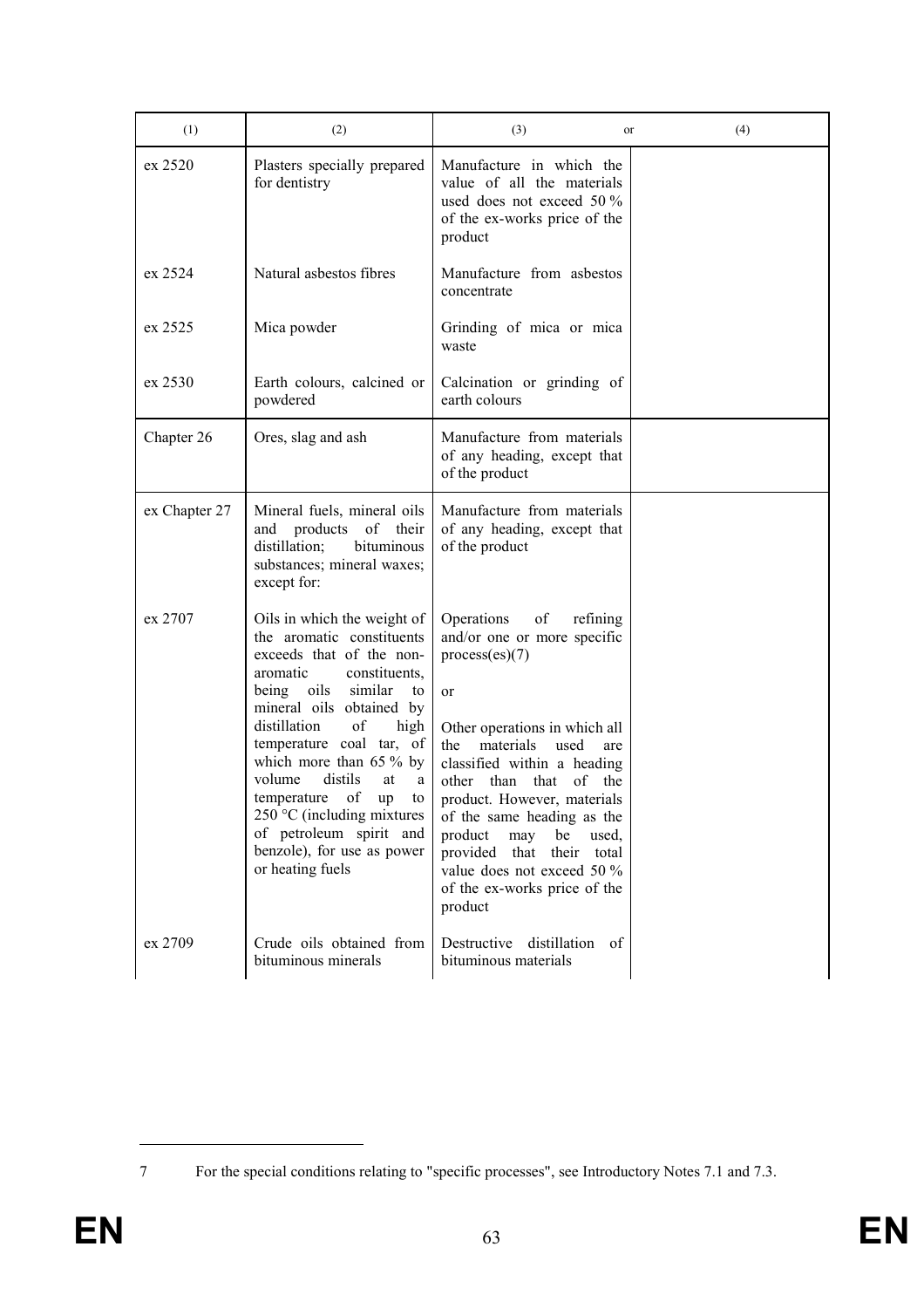| (1)  | (2)                                                                                                                                                                                                                                                                                                                                                                          | (3)<br>or                                                                                                                                                                                                                                                                                                                                                                                                               | (4) |
|------|------------------------------------------------------------------------------------------------------------------------------------------------------------------------------------------------------------------------------------------------------------------------------------------------------------------------------------------------------------------------------|-------------------------------------------------------------------------------------------------------------------------------------------------------------------------------------------------------------------------------------------------------------------------------------------------------------------------------------------------------------------------------------------------------------------------|-----|
| 2710 | Petroleum oils and oils<br>obtained from bituminous<br>materials, other than crude;<br>preparations not elsewhere<br>specified<br><sub>or</sub><br>included,<br>containing by weight 70 %<br>or more of petroleum oils<br>or of oils obtained from<br><i>hituminous</i><br>materials.<br>these oils being the basic<br>constituents<br>of<br>the<br>preparations; waste oils | Operations<br>of<br>refining<br>and/or one or more specific<br>process(es)(8)<br>or<br>Other operations in which all<br>materials<br>the<br>used<br>are<br>classified within a heading<br>of the<br>other than that<br>product. However, materials<br>of the same heading as the<br>product<br>may<br>be<br>used,<br>provided that their total<br>value does not exceed 50 %<br>of the ex-works price of the<br>product |     |
| 2711 | Petroleum gases and other<br>gaseous hydrocarbons                                                                                                                                                                                                                                                                                                                            | Operations<br>of<br>refining<br>and/or one or more specific<br>process(es)(9)<br>or<br>Other operations in which all<br>materials<br>used<br>the<br>are<br>classified within a heading<br>other than that<br>of the<br>product. However, materials<br>of the same heading as the<br>product<br>be<br>may<br>used.<br>provided that their total<br>value does not exceed 50 %<br>of the ex-works price of the<br>product |     |

<sup>8</sup> For the special conditions relating to "specific processes", see Introductory Note 7.2.

<sup>9</sup> For the special conditions relating to "specific processes", see Introductory Note 7.2.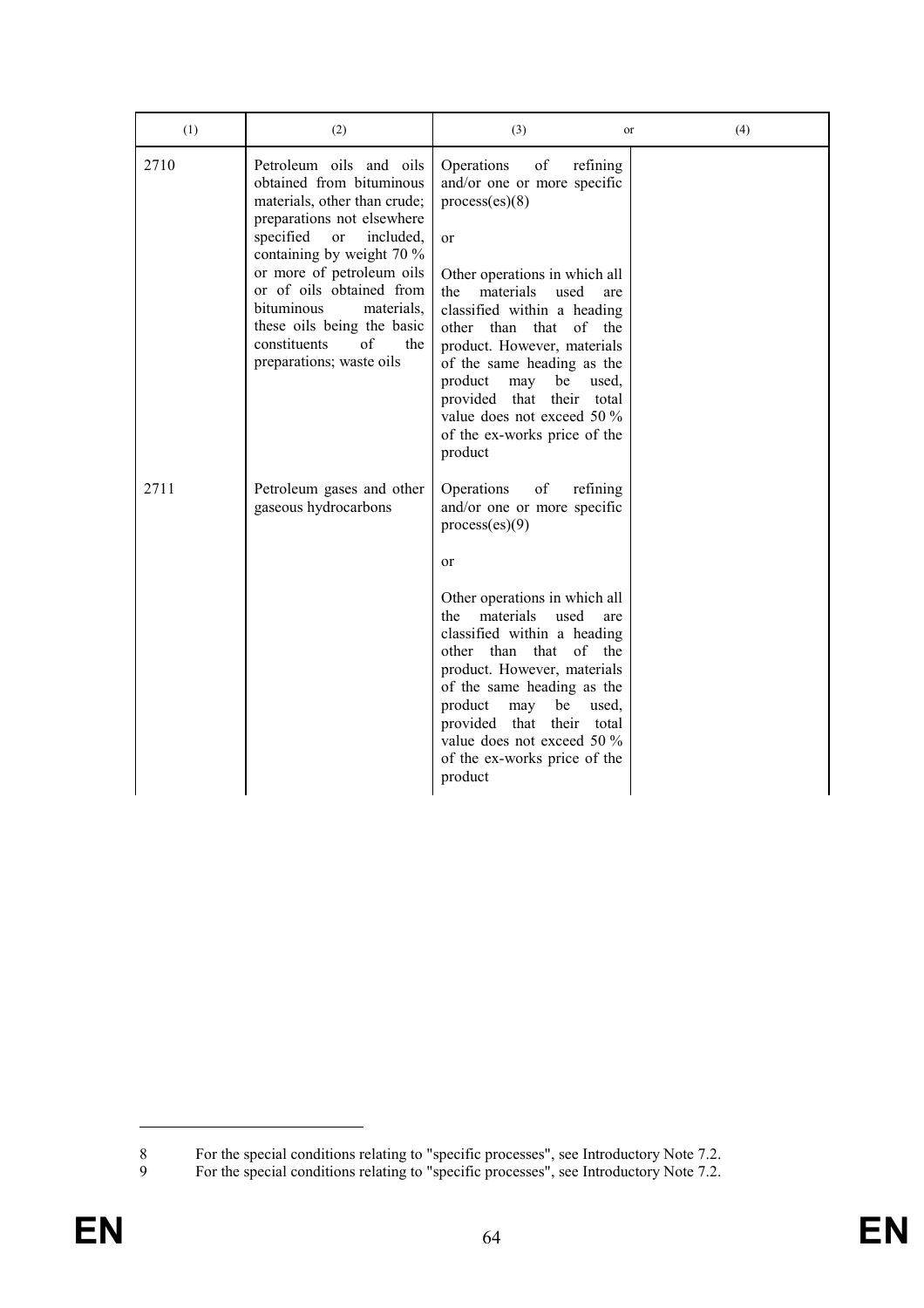| (1)  | (2)                                                                                                                                                                                                                                                         | (3)<br>or                                                                                                                                                                                                                                                                                                                                                                                                                               | (4) |
|------|-------------------------------------------------------------------------------------------------------------------------------------------------------------------------------------------------------------------------------------------------------------|-----------------------------------------------------------------------------------------------------------------------------------------------------------------------------------------------------------------------------------------------------------------------------------------------------------------------------------------------------------------------------------------------------------------------------------------|-----|
| 2712 | Petroleum jelly; paraffin<br>microcrystalline<br>wax,<br>petroleum wax, slack wax,<br>ozokerite, lignite wax, peat<br>wax, other mineral waxes,<br>similar<br>and<br>products<br>obtained by synthesis or by<br>other processes, whether or<br>not coloured | of<br>Operations<br>refining<br>and/or one or more specific<br>process(es)(10)<br>or<br>Other operations in which all<br>the<br>materials<br>used<br>are<br>classified within a heading<br>other than that<br>of<br>the<br>product. However, materials<br>of the same heading as the<br>product<br>may<br>be<br>used.<br>provided<br>that<br>their<br>total<br>value does not exceed 50 %<br>of the ex-works price of the<br>product    |     |
| 2713 | Petroleum coke, petroleum<br>bitumen and other residues<br>of petroleum oils or of oils<br>obtained from bituminous<br>materials                                                                                                                            | Operations<br>of<br>refining<br>and/or one or more specific<br>process(es)(11)<br>or<br>Other operations in which all<br>materials<br>used<br>the<br>are<br>classified within a heading<br>than<br>that<br>of<br>other<br>the<br>product. However, materials<br>of the same heading as the<br>product<br>may<br>be<br>used.<br>provided<br>that their<br>total<br>value does not exceed 50 %<br>of the ex-works price of the<br>product |     |

<sup>10</sup> For the special conditions relating to "specific processes", see Introductory Note 7.2.

<sup>11</sup> For the special conditions relating to "specific processes", see Introductory Notes 7.1 and 7.3.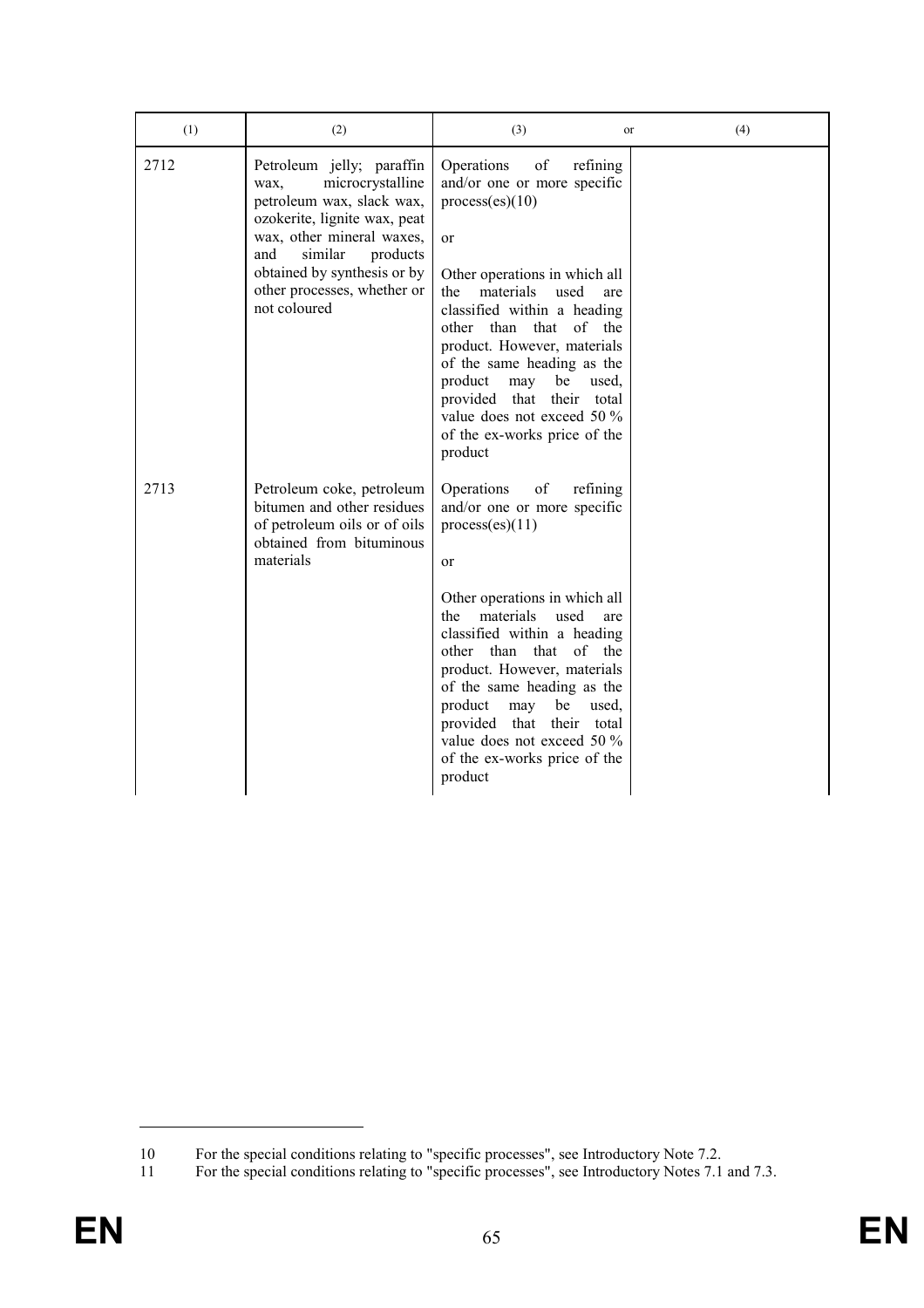| (1)           | (2)                                                                                                                                                                                                                 | (3)<br>or                                                                                                                                                                                                                                                                                                                                                                                                                     | (4)                                                                                                                            |
|---------------|---------------------------------------------------------------------------------------------------------------------------------------------------------------------------------------------------------------------|-------------------------------------------------------------------------------------------------------------------------------------------------------------------------------------------------------------------------------------------------------------------------------------------------------------------------------------------------------------------------------------------------------------------------------|--------------------------------------------------------------------------------------------------------------------------------|
| 2714          | Bitumen<br>and<br>asphalt,<br>natural; bituminous or oil<br>shale<br>and<br>tar<br>sands;<br>asphaltites and asphaltic<br>rocks                                                                                     | Operations<br>of<br>refining<br>and/or one or more specific<br>process(es)(12)<br>or                                                                                                                                                                                                                                                                                                                                          |                                                                                                                                |
|               |                                                                                                                                                                                                                     | Other operations in which all<br>materials<br>used<br>the<br>are<br>classified within a heading<br>that of the<br>other than<br>product. However, materials<br>of the same heading as the<br>product<br>may<br>be<br>used,<br>provided that<br>their total<br>value does not exceed 50 %<br>of the ex-works price of the<br>product                                                                                           |                                                                                                                                |
| 2715          | Bituminous mixtures based<br>natural asphalt,<br>on<br>on<br>bitumen,<br>natural<br>on<br>petroleum<br>bitumen,<br>on<br>mineral tar or on mineral<br>tar pitch (for example,<br>bituminous mastics, cut-<br>backs) | Operations<br>of<br>refining<br>and/or one or more specific<br>process(es)(13)<br>or<br>Other operations in which all<br>materials<br>used<br>the<br>are<br>classified within a heading<br>that of the<br>other than<br>product. However, materials<br>of the same heading as the<br>product<br>may<br>be<br>used,<br>provided that<br>their total<br>value does not exceed $50\%$<br>of the ex-works price of the<br>product |                                                                                                                                |
| ex Chapter 28 | chemicals;<br>Inorganic<br>organic<br>inorganic<br>or<br>of<br>precious<br>compounds<br>metals,<br>of<br>rare-earth<br>of<br>radioactive<br>metals,<br>elements or of isotopes;<br>except for:                      | Manufacture from materials<br>of any heading, except that<br>of the product. However,<br>materials<br>of<br>the<br>same<br>heading as the product may<br>be used, provided that their<br>total value does not exceed<br>20 % of the ex-works price<br>of the product                                                                                                                                                          | Manufacture in which the<br>value of all the materials<br>used does not exceed 40 %<br>of the ex-works price of the<br>product |
| ex 2805       | "Mischmetall"                                                                                                                                                                                                       | Manufacture by electrolytic<br>thermal treatment in<br><sub>or</sub><br>which the value of all the<br>materials used does not<br>exceed 50 % of the ex-works<br>price of the product                                                                                                                                                                                                                                          |                                                                                                                                |

<sup>12</sup> For the special conditions relating to "specific processes", see Introductory Notes 7.1 and 7.3.

<sup>13</sup> For the special conditions relating to "specific processes", see Introductory Notes 7.1 and 7.3.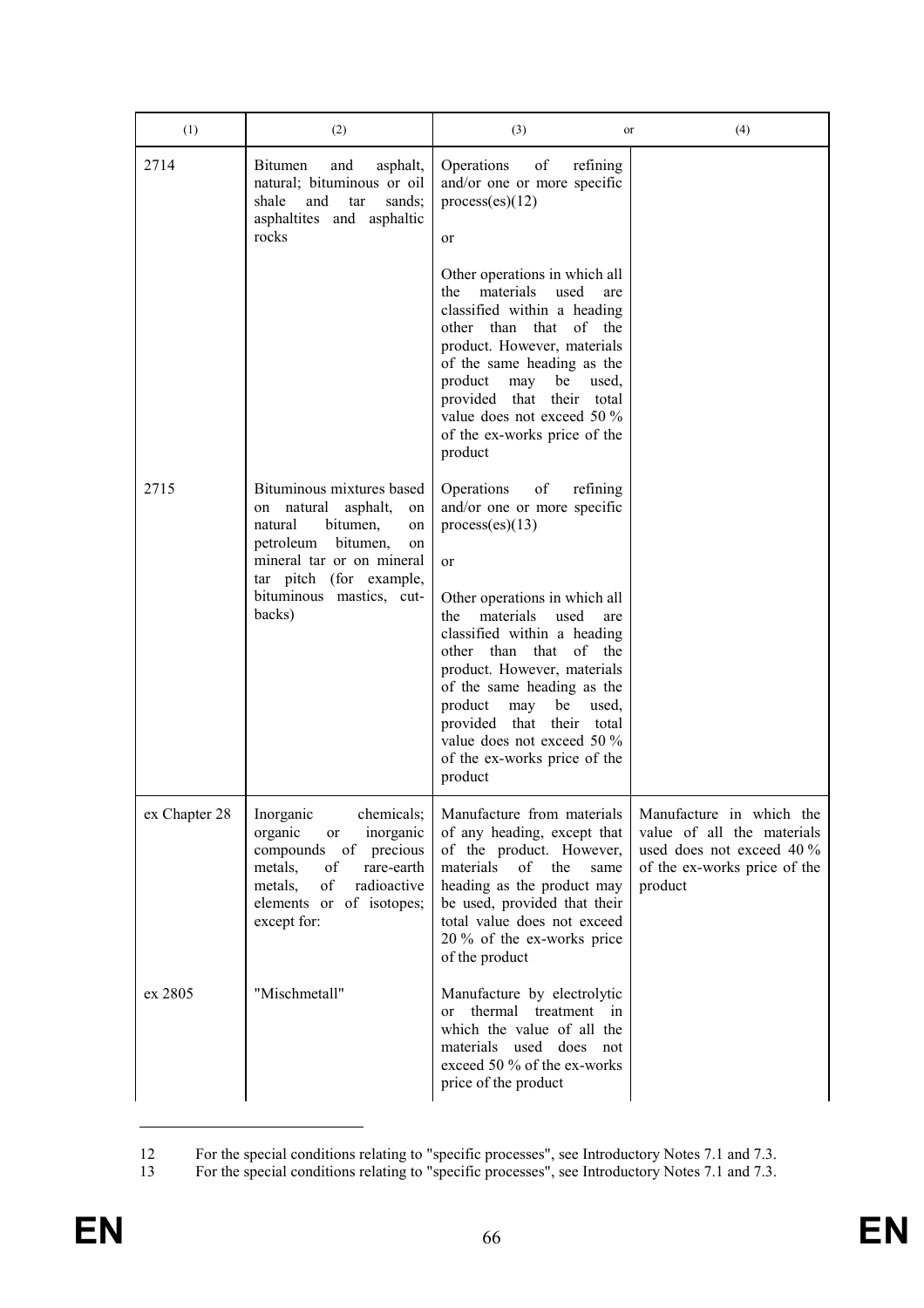| (1)           | (2)                                                          | (3)<br>or                                                                                                                                                                                                                                                                                                                           | (4)                                                                                                                            |
|---------------|--------------------------------------------------------------|-------------------------------------------------------------------------------------------------------------------------------------------------------------------------------------------------------------------------------------------------------------------------------------------------------------------------------------|--------------------------------------------------------------------------------------------------------------------------------|
| ex 2811       | Sulphur trioxide                                             | Manufacture from sulphur<br>dioxide                                                                                                                                                                                                                                                                                                 | Manufacture in which the<br>value of all the materials<br>used does not exceed 40 %<br>of the ex-works price of the<br>product |
| ex 2833       | Aluminium sulphate                                           | Manufacture in which the<br>value of all the materials<br>used does not exceed 50 %<br>of the ex-works price of the<br>product                                                                                                                                                                                                      |                                                                                                                                |
| ex 2840       | Sodium perborate                                             | Manufacture from disodium<br>tetraborate pentahydrate                                                                                                                                                                                                                                                                               | Manufacture in which the<br>value of all the materials<br>used does not exceed 40 %<br>of the ex-works price of the<br>product |
| ex Chapter 29 | Organic chemicals; except<br>for:                            | Manufacture from materials<br>of any heading, except that<br>of the product. However,<br>materials<br>of<br>the<br>same<br>heading as the product may<br>be used, provided that their<br>total value does not exceed<br>20 % of the ex-works price<br>of the product                                                                | Manufacture in which the<br>value of all the materials<br>used does not exceed 40 %<br>of the ex-works price of the<br>product |
| ex 2901       | Acyclic hydrocarbons for<br>use as power or heating<br>fuels | Operations<br>of<br>refining<br>and/or one or more specific<br>process(es)(14)<br>or                                                                                                                                                                                                                                                |                                                                                                                                |
|               |                                                              | Other operations in which all<br>the<br>materials<br>used<br>are<br>classified within a heading<br>other than that of the<br>product. However, materials<br>of the same heading as the<br>product<br>may<br>be<br>used,<br>provided that<br>their<br>total<br>value does not exceed 50 %<br>of the ex-works price of the<br>product |                                                                                                                                |

<sup>14</sup> For the special conditions relating to "specific processes", see Introductory Notes 7.1 and 7.3.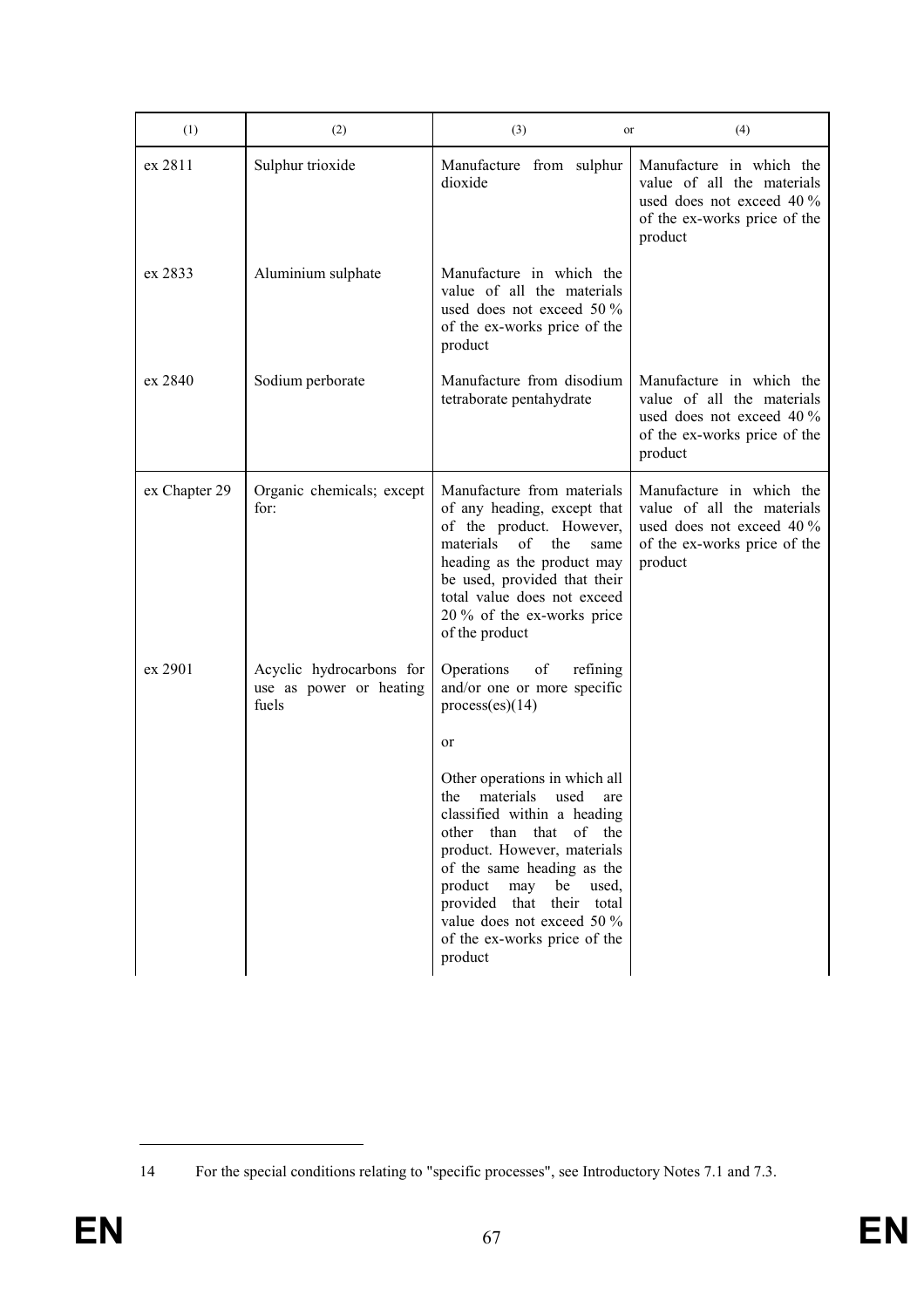| (1)     | (2)                                                                                                                                                                                                          | (3)<br>or                                                                                                                                                                                                                                                                                                                              | (4)                                                                                                                              |
|---------|--------------------------------------------------------------------------------------------------------------------------------------------------------------------------------------------------------------|----------------------------------------------------------------------------------------------------------------------------------------------------------------------------------------------------------------------------------------------------------------------------------------------------------------------------------------|----------------------------------------------------------------------------------------------------------------------------------|
| ex 2902 | Cyclanes<br>and<br>cyclenes<br>than<br>azulenes),<br>(other)<br>benzene, toluene, xylenes,<br>for use as power or heating<br>fuels                                                                           | Operations<br>of<br>refining<br>and/or one or more specific<br>process(es)(15)<br>or                                                                                                                                                                                                                                                   |                                                                                                                                  |
|         |                                                                                                                                                                                                              | Other operations in which all<br>materials<br>used<br>the<br>are<br>classified within a heading<br>that of the<br>other than<br>product. However, materials<br>of the same heading as the<br>product<br>may<br>used,<br>be<br>provided<br>that<br>their total<br>value does not exceed 50 %<br>of the ex-works price of the<br>product |                                                                                                                                  |
| ex 2905 | alcoholates<br>of<br>Metal<br>alcohols of this heading<br>and of ethanol                                                                                                                                     | Manufacture from materials<br>of any heading, including<br>materials<br>other<br>of<br>heading 2905.<br>However,<br>metal alcoholates of this<br>heading<br>used,<br>may<br>be<br>provided that<br>their total<br>value does not exceed 20 %<br>of the ex-works price of the<br>product                                                | Manufacture in which the<br>value of all the materials<br>used does not exceed 40 %<br>of the ex-works price of the<br>product   |
| 2915    | Saturated<br>acyclic<br>monocarboxylic acids and<br>their anhydrides, halides,<br>peroxides and peroxyacids;<br>their<br>halogenated,<br>nitrated<br>sulphonated,<br><sub>or</sub><br>nitrosated derivatives | Manufacture from materials<br>of any heading. However,<br>the value of all the materials<br>of headings 2915 and 2916<br>used shall not exceed 20 %<br>of the ex-works price of the<br>product                                                                                                                                         | Manufacture in which the<br>value of all the materials<br>used does not exceed 40 %<br>of the ex-works price of the<br>product   |
| ex 2932 | ethers<br>Internal<br>halogenated,<br>their<br>and<br>sulphonated,<br>nitrated<br>or<br>nitrosated derivatives                                                                                               | Manufacture from materials<br>of any heading. However,<br>the value of all the materials<br>of heading 2909 used shall<br>not exceed 20 % of the ex-<br>works price of the product                                                                                                                                                     | Manufacture in which the<br>value of all the materials<br>used does not exceed 40 %<br>of the ex-works price of the<br>product   |
|         | Cyclic acetals and<br>internal hemiacetals and<br>halogenated,<br>their<br>sulphonated, nitrated or<br>nitrosated derivatives                                                                                | Manufacture from materials<br>of any heading                                                                                                                                                                                                                                                                                           | Manufacture in which the<br>value of all the materials<br>used does not exceed $40\%$<br>of the ex-works price of the<br>product |

<sup>15</sup> For the special conditions relating to "specific processes", see Introductory Notes 7.1 and 7.3.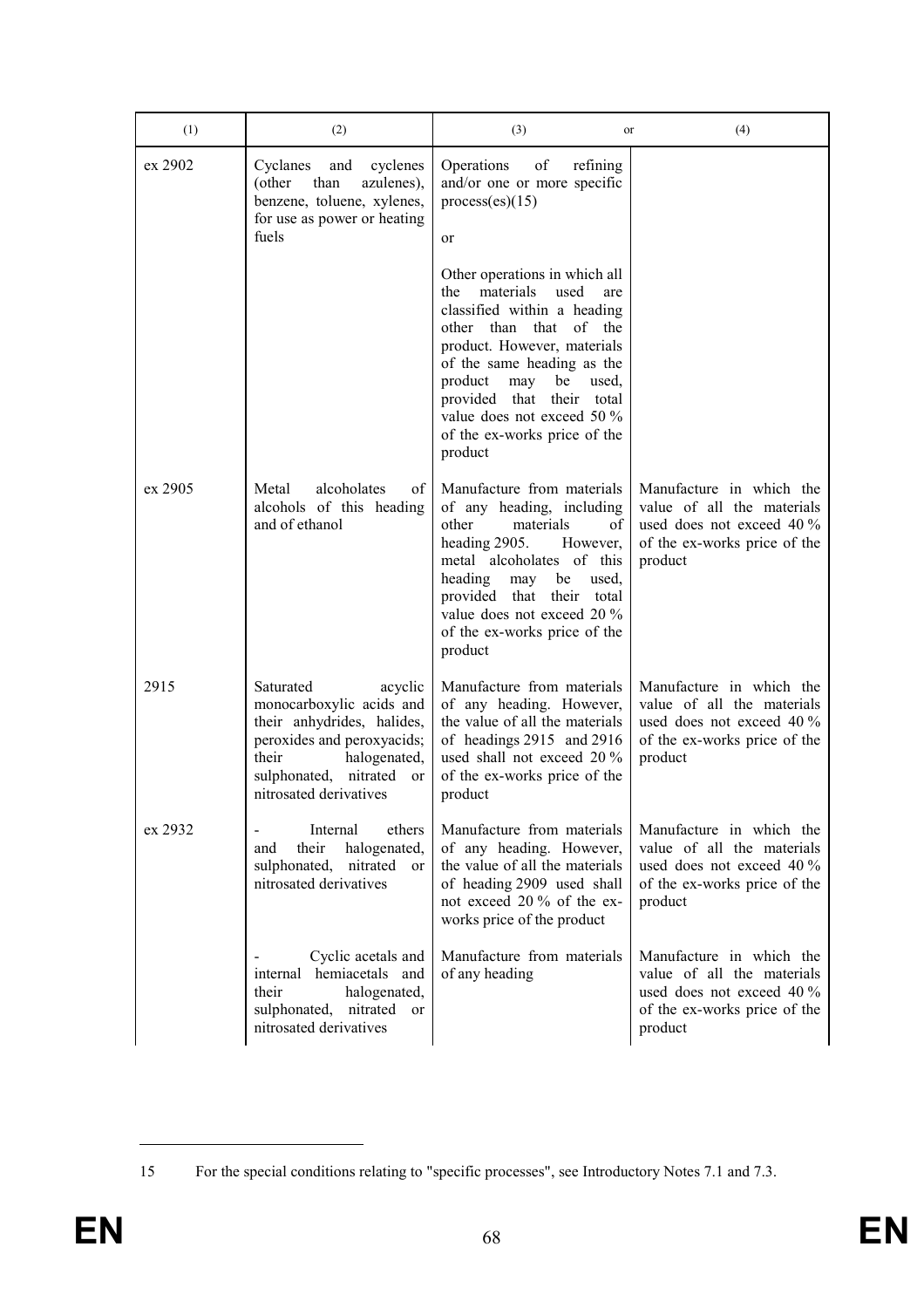| (1)           | (2)                                                                                                                                                                                                                                                                                                                                                                                          | (3)<br>or                                                                                                                                                                                                                                                            | (4)                                                                                                                            |
|---------------|----------------------------------------------------------------------------------------------------------------------------------------------------------------------------------------------------------------------------------------------------------------------------------------------------------------------------------------------------------------------------------------------|----------------------------------------------------------------------------------------------------------------------------------------------------------------------------------------------------------------------------------------------------------------------|--------------------------------------------------------------------------------------------------------------------------------|
| 2933          | Heterocyclic<br>compounds<br>with<br>nitrogen<br>hetero-<br>$atom(s)$ only                                                                                                                                                                                                                                                                                                                   | Manufacture from materials<br>of any heading. However,<br>the value of all the materials<br>of headings 2932 and 2933<br>used shall not exceed 20 %<br>of the ex-works price of the<br>product                                                                       | Manufacture in which the<br>value of all the materials<br>used does not exceed 40 %<br>of the ex-works price of the<br>product |
| 2934          | Nucleic acids and their<br>whether<br>salts,<br>or<br>not<br>chemically defined; other<br>heterocyclic compounds                                                                                                                                                                                                                                                                             | Manufacture from materials<br>of any heading. However,<br>the value of all the materials<br>headings 2932,<br>оf<br>2933<br>and 2934 used shall not<br>exceed 20 % of the ex-works<br>price of the product                                                           | Manufacture in which the<br>value of all the materials<br>used does not exceed 40 %<br>of the ex-works price of the<br>product |
| ex 2939       | Concentrates<br>of<br>poppy<br>straw containing not less<br>than 50% by weight of<br>alkaloids                                                                                                                                                                                                                                                                                               | Manufacture in which the<br>value of all the materials<br>used does not exceed 50 %<br>of the ex-works price of the<br>product                                                                                                                                       |                                                                                                                                |
| ex Chapter 30 | Pharmaceutical<br>products;<br>except for:                                                                                                                                                                                                                                                                                                                                                   | Manufacture from materials<br>of any heading, except that<br>of the product. However,<br>materials<br>of<br>the<br>same<br>heading as the product may<br>be used, provided that their<br>total value does not exceed<br>20 % of the ex-works price<br>of the product |                                                                                                                                |
| 3002          | blood;<br>Human<br>animal<br>for<br>blood<br>prepared<br>therapeutic,<br>prophylactic<br>or diagnostic uses; antisera<br>and other blood fractions<br>modified<br>and<br>immunological<br>products,<br>whether or not obtained by<br>means of biotechnological<br>vaccines.<br>processes;<br>toxins, cultures of micro-<br>(excluding<br>organisms<br>yeasts)<br>similar<br>and<br>products: |                                                                                                                                                                                                                                                                      |                                                                                                                                |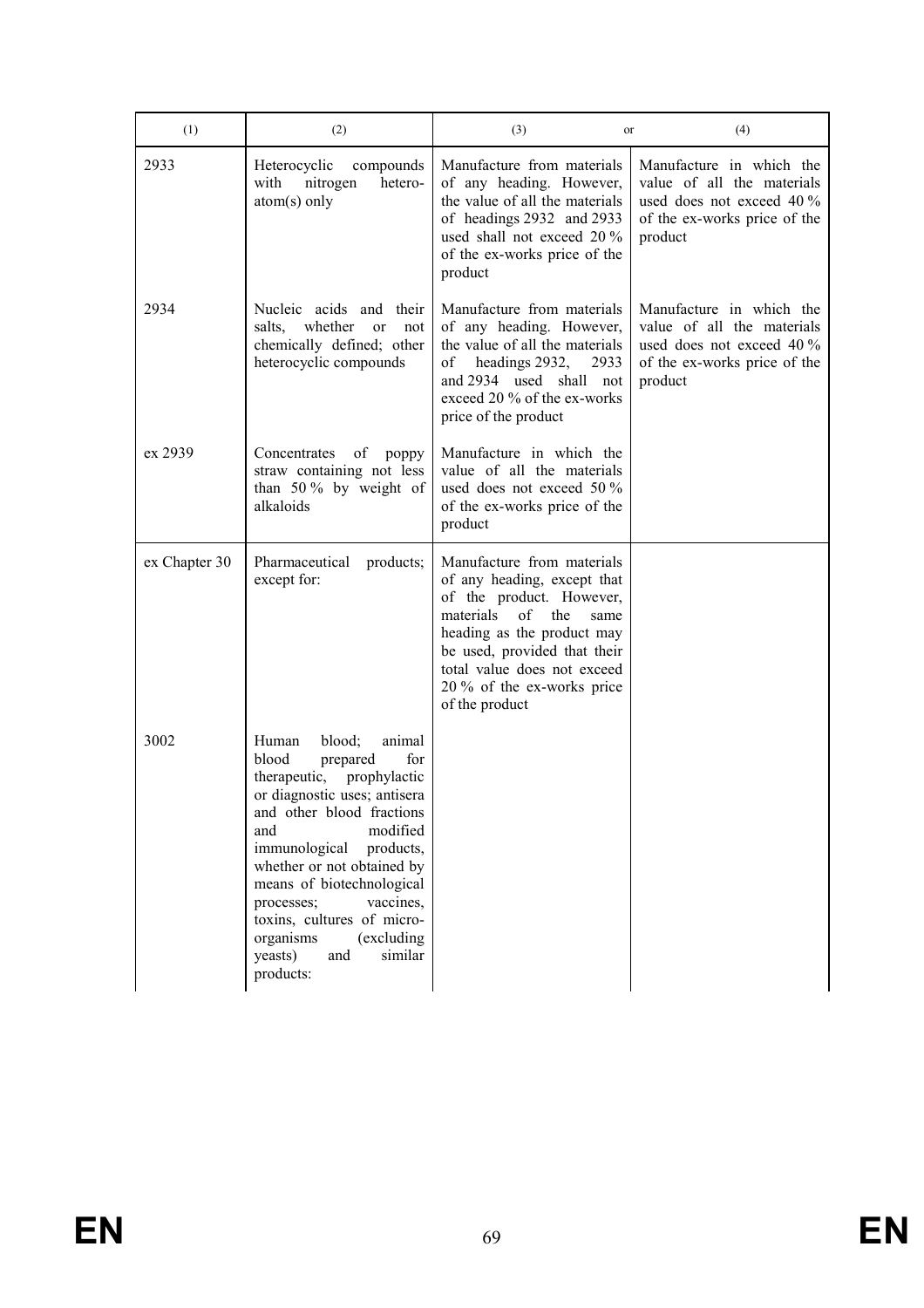| (1) | (2)                                                                                                                                                                                                                                                       | (3)<br>or                                                                                                                                                                                                                                                                                           | (4) |
|-----|-----------------------------------------------------------------------------------------------------------------------------------------------------------------------------------------------------------------------------------------------------------|-----------------------------------------------------------------------------------------------------------------------------------------------------------------------------------------------------------------------------------------------------------------------------------------------------|-----|
|     | Products<br>consisting of two or more<br>constituents which have<br>been mixed together for<br>therapeutic or prophylactic<br>uses or unmixed products<br>for these uses, put up in<br>measured doses<br>or<br>in<br>forms or packings for retail<br>sale | Manufacture from materials<br>of any heading, including<br>other<br>materials<br>οf<br>heading 3002.<br>However,<br>materials<br>οf<br>the<br>same<br>description as the product<br>may be used, provided that<br>their total value does not<br>exceed 20 % of the ex-works<br>price of the product |     |
|     | Other                                                                                                                                                                                                                                                     |                                                                                                                                                                                                                                                                                                     |     |
|     | Human blood                                                                                                                                                                                                                                               | Manufacture from materials<br>of any heading, including<br>materials<br>other<br>οf<br>heading 3002.<br>However,<br>materials<br>of<br>the<br>same<br>description as the product<br>may be used, provided that<br>their total value does not<br>exceed 20 % of the ex-works<br>price of the product |     |
|     | Animal<br>blood<br>prepared for therapeutic or<br>prophylactic uses                                                                                                                                                                                       | Manufacture from materials<br>of any heading, including<br>other<br>materials<br>οf<br>heading 3002.<br>However,<br>materials<br>of<br>the<br>same<br>description as the product<br>may be used, provided that<br>their total value does not<br>exceed 20 % of the ex-works<br>price of the product |     |
|     | <b>Blood</b><br>fractions<br>antisera,<br>than<br>other<br>blood<br>haemoglobin,<br>globulins<br>and<br>serum<br>globulins                                                                                                                                | Manufacture from materials<br>of any heading, including<br>other<br>materials<br>οf<br>heading 3002.<br>However,<br>of<br>materials<br>the<br>same<br>description as the product<br>may be used, provided that<br>their total value does not<br>exceed 20 % of the ex-works<br>price of the product |     |
|     | Haemoglobin,<br>blood globulins and serum<br>globulins                                                                                                                                                                                                    | Manufacture from materials<br>of any heading, including<br>other<br>materials<br>οf<br>heading 3002.<br>However,<br>of<br>the<br>materials<br>same<br>description as the product<br>may be used, provided that<br>their total value does not<br>exceed 20 % of the ex-works<br>price of the product |     |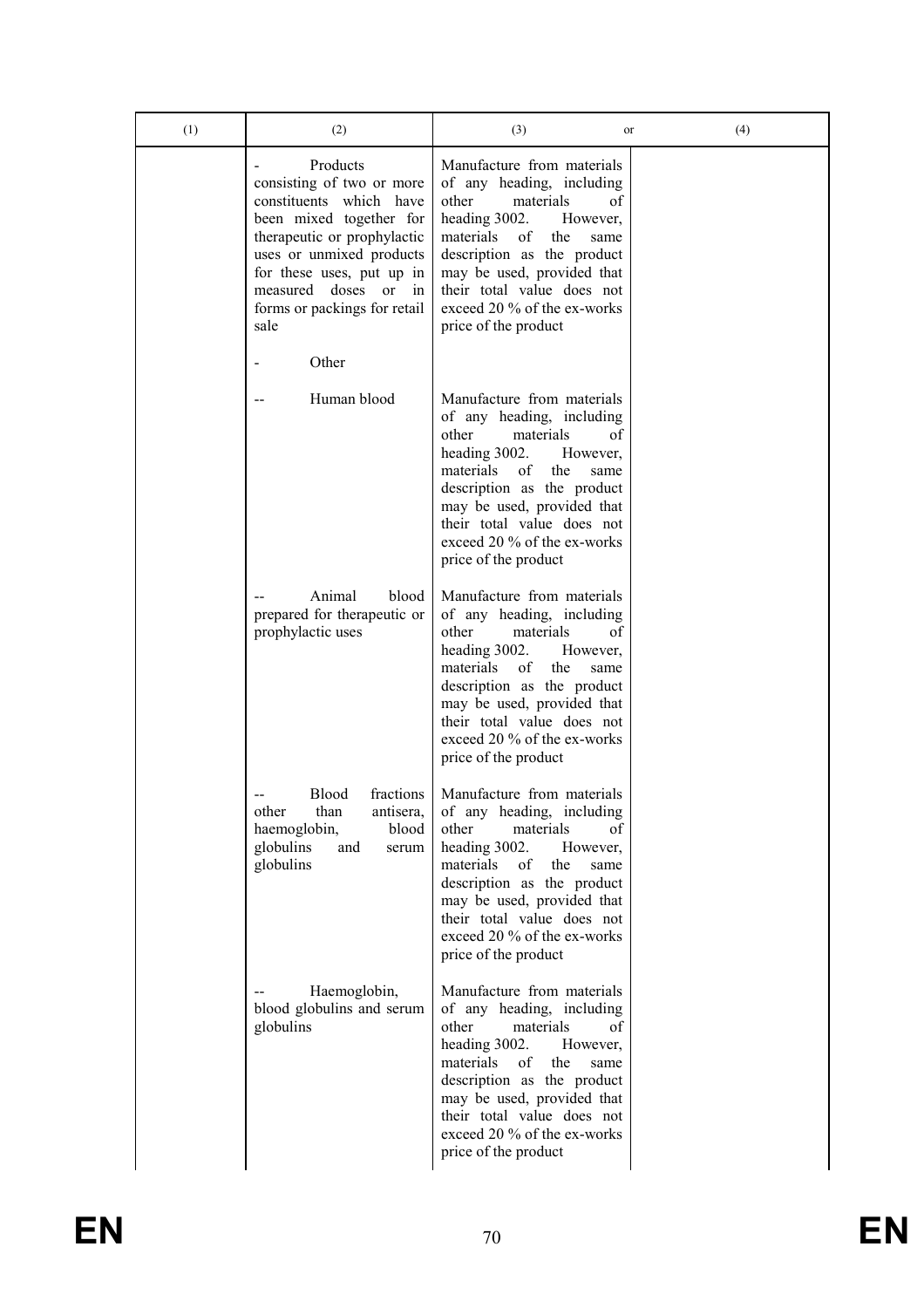| (1)           | (2)                                                                     | (3)<br>or                                                                                                                                                                                                                                                                                           | (4)                                                                                                                              |
|---------------|-------------------------------------------------------------------------|-----------------------------------------------------------------------------------------------------------------------------------------------------------------------------------------------------------------------------------------------------------------------------------------------------|----------------------------------------------------------------------------------------------------------------------------------|
|               | Other                                                                   | Manufacture from materials<br>of any heading, including<br>of<br>other<br>materials<br>heading 3002.<br>However,<br>of<br>the<br>materials<br>same<br>description as the product<br>may be used, provided that<br>their total value does not<br>exceed 20 % of the ex-works<br>price of the product |                                                                                                                                  |
| 3003 and 3004 | Medicaments<br>(excluding)<br>goods of heading 3002,<br>3005 or 3006):  |                                                                                                                                                                                                                                                                                                     |                                                                                                                                  |
|               | Obtained<br>from<br>amikacin of heading 2941                            | Manufacture from materials<br>of any heading, except that<br>of the product. However,<br>materials of headings 3003<br>and 3004 may be used,<br>provided that their total<br>value does not exceed 20 %<br>of the ex-works price of the<br>product                                                  |                                                                                                                                  |
|               | Other                                                                   | Manufacture:                                                                                                                                                                                                                                                                                        |                                                                                                                                  |
|               |                                                                         | from materials of<br>any heading, except that of<br>product.<br>the<br>However,<br>materials of headings 3003<br>and 3004<br>may be used,<br>provided that their total<br>value does not exceed 20 %<br>of the ex-works price of the<br>product, and                                                |                                                                                                                                  |
|               |                                                                         | in which the value<br>of all the materials used does<br>not exceed 50 % of the ex-<br>works price of the product                                                                                                                                                                                    |                                                                                                                                  |
| ex 3006       | Waste<br>pharmaceuticals<br>specified in note $4(k)$ to<br>this Chapter | The origin of the product in<br>original<br>classification<br>its<br>shall be retained                                                                                                                                                                                                              |                                                                                                                                  |
| ex Chapter 31 | Fertilizers; except for:                                                | Manufacture from materials<br>of any heading, except that<br>of the product. However,<br>materials<br>of<br>the<br>same<br>heading as the product may<br>be used, provided that their<br>total value does not exceed<br>20 % of the ex-works price<br>of the product                                | Manufacture in which the<br>value of all the materials<br>used does not exceed $40\%$<br>of the ex-works price of the<br>product |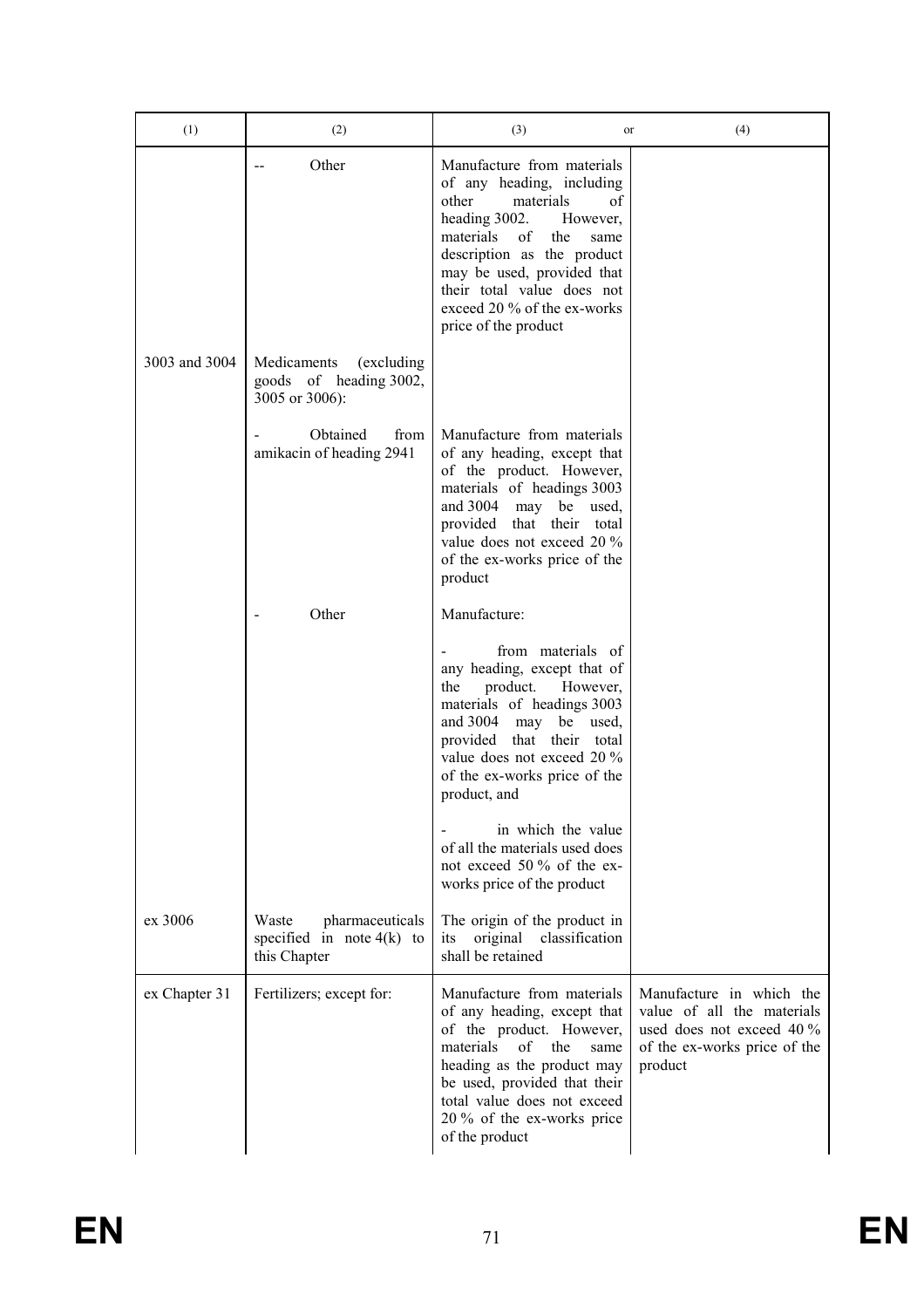| (1)           | (2)                                                                                                                                                                                                                                                                                                                                                                                                                                                                           | (3)<br>or                                                                                                                                                                                                                                                                                                                                                                                            | (4)                                                                                                                            |
|---------------|-------------------------------------------------------------------------------------------------------------------------------------------------------------------------------------------------------------------------------------------------------------------------------------------------------------------------------------------------------------------------------------------------------------------------------------------------------------------------------|------------------------------------------------------------------------------------------------------------------------------------------------------------------------------------------------------------------------------------------------------------------------------------------------------------------------------------------------------------------------------------------------------|--------------------------------------------------------------------------------------------------------------------------------|
| ex 3105       | Mineral<br>chemical<br><sub>or</sub><br>fertilizers containing two<br>or three of the fertilizing<br>elements<br>nitrogen,<br>phosphorous<br>and<br>potassium;<br>other<br>fertilizers; goods of this<br>tablets<br>chapter,<br>in<br>or<br>similar<br>forms<br><sub>or</sub><br>1n<br>packages of a gross weight<br>exceeding<br>$10 \text{ kg}$<br>not<br>except for:<br>sodium nitrate<br>calcium<br>cyanamide<br>potassium<br>sulphate<br>magnesium<br>potassium sulphate | Manufacture:<br>from materials of<br>any heading, except that of<br>the<br>product. However,<br>materials<br>of<br>the<br>same<br>heading as the product may<br>be used, provided that their<br>total value does not exceed<br>20 % of the ex-works price<br>of the product, and<br>in which the value<br>of all the materials used does<br>not exceed 50 % of the ex-<br>works price of the product | Manufacture in which the<br>value of all the materials<br>used does not exceed 40 %<br>of the ex-works price of the<br>product |
| ex Chapter 32 | Tanning<br>dyeing<br><sub>or</sub><br>extracts; tannins and their<br>derivatives; dyes, pigments<br>and other colouring matter;<br>paints and varnishes; putty<br>and other mastics; inks;<br>except for:                                                                                                                                                                                                                                                                     | Manufacture from materials<br>of any heading, except that<br>of the product. However,<br>materials<br>the<br>of<br>same<br>heading as the product may<br>be used, provided that their<br>total value does not exceed<br>20 % of the ex-works price<br>of the product                                                                                                                                 | Manufacture in which the<br>value of all the materials<br>used does not exceed 40 %<br>of the ex-works price of the<br>product |
| ex 3201       | Tannins and their salts,<br>ethers, esters and other<br>derivatives                                                                                                                                                                                                                                                                                                                                                                                                           | Manufacture from tanning<br>extracts of vegetable origin                                                                                                                                                                                                                                                                                                                                             | Manufacture in which the<br>value of all the materials<br>used does not exceed 40 %<br>of the ex-works price of the<br>product |
| 3205          | Colour lakes; preparations<br>as specified in note 3 to<br>chapter<br>this<br>based on<br>colour lakes(16)                                                                                                                                                                                                                                                                                                                                                                    | Manufacture from materials<br>heading,<br>οf<br>any<br>except<br>headings 3203,<br>3204<br>and 3205.<br>However,<br>materials of heading 3205<br>may be used, provided that<br>their total value does not<br>exceed 20 % of the ex-works<br>price of the product                                                                                                                                     | Manufacture in which the<br>value of all the materials<br>used does not exceed 40 %<br>of the ex-works price of the<br>product |

<sup>16</sup> Note 3 to Chapter 32 says that these preparations are those of a kind used for colouring any material or used as ingredients in the manufacture of colouring preparations, provided that they are not classified in another heading in Chapter 32.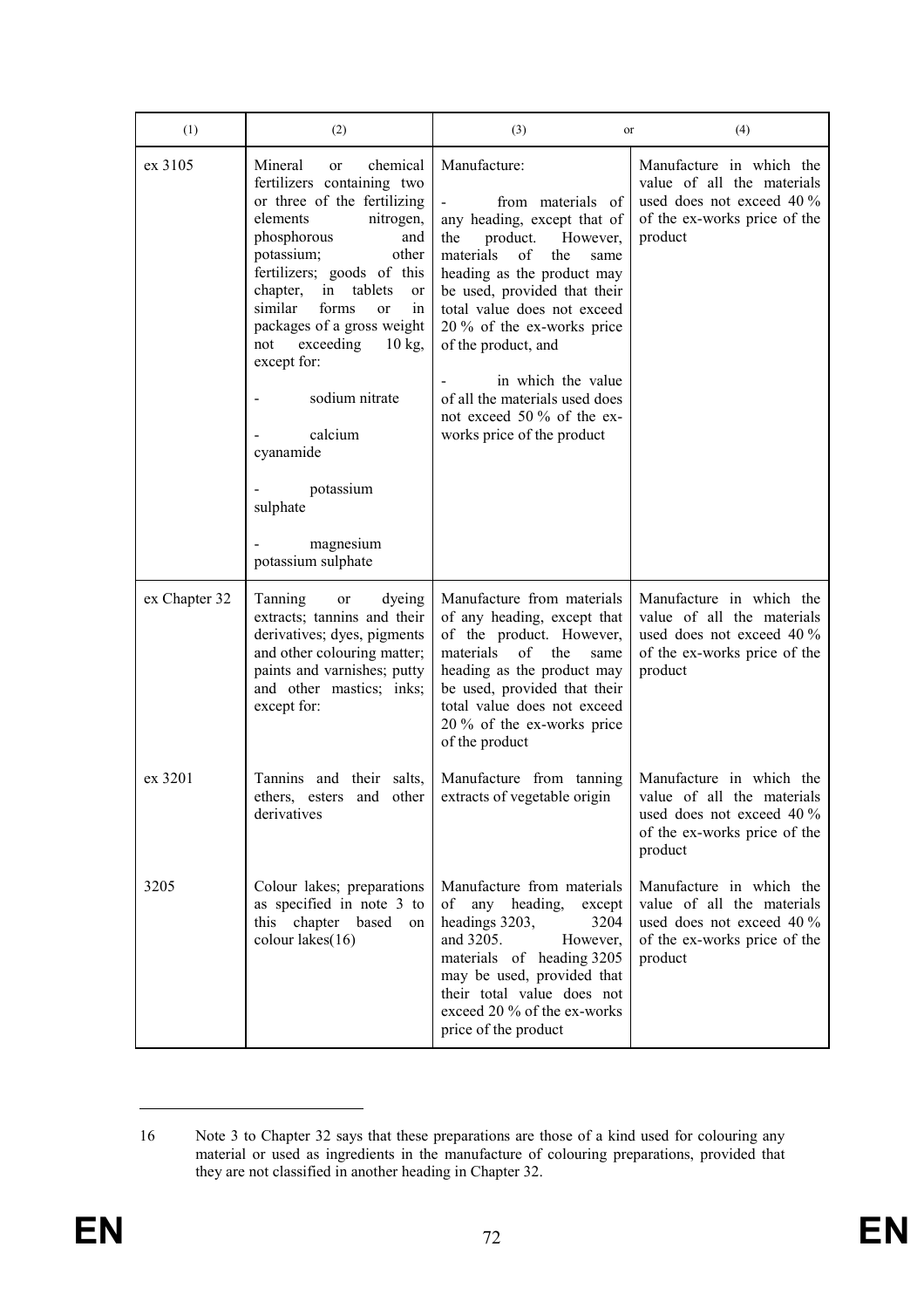| (1)           | (2)                                                                                                                                                                                                                                                                                                                                                                                                                      | (3)<br>or                                                                                                                                                                                                                                                                                              | (4)                                                                                                                            |
|---------------|--------------------------------------------------------------------------------------------------------------------------------------------------------------------------------------------------------------------------------------------------------------------------------------------------------------------------------------------------------------------------------------------------------------------------|--------------------------------------------------------------------------------------------------------------------------------------------------------------------------------------------------------------------------------------------------------------------------------------------------------|--------------------------------------------------------------------------------------------------------------------------------|
| ex Chapter 33 | Essential<br>oils<br>and<br>resinoids;<br>perfumery,<br>toilet<br>cosmetic<br>$\alpha$<br>preparations; except for:                                                                                                                                                                                                                                                                                                      | Manufacture from materials<br>of any heading, except that<br>of the product. However,<br>materials<br>$\alpha$ f<br>the<br>same<br>heading as the product may<br>be used, provided that their<br>total value does not exceed<br>20 % of the ex-works price<br>of the product                           | Manufacture in which the<br>value of all the materials<br>used does not exceed 40 %<br>of the ex-works price of the<br>product |
| 3301          | Essential oils (terpeneless<br>not),<br>including<br><sub>or</sub><br>concretes and<br>absolutes;<br>resinoids;<br>extracted<br>oleoresins; concentrates of<br>essential oils in fats, in<br>fixed oils, in waxes or the<br>obtained<br>like.<br>by<br>enfleurage or maceration;<br>terpenic by-products of the<br>deterpenation of essential<br>oils; aqueous distillates<br>and aqueous solutions of<br>essential oils | Manufacture from materials<br>of any heading, including<br>materials of a<br>different<br>"group" $(17)$ in this heading.<br>However, materials of the<br>same group as the product<br>may be used, provided that<br>their total value does not<br>exceed 20 % of the ex-works<br>price of the product | Manufacture in which the<br>value of all the materials<br>used does not exceed 40 %<br>of the ex-works price of the<br>product |
| ex Chapter 34 | surface-<br>organic<br>Soap,<br>active<br>washing<br>agents,<br>lubricating<br>preparations,<br>artificial<br>preparations,<br>waxes, prepared<br>waxes.<br>polishing<br><b>or</b><br>scouring<br>preparations, candles and<br>similar articles, modelling<br>pastes, "dental waxes" and<br>dental preparations with a<br>basis of plaster; except for:                                                                  | Manufacture from materials<br>of any heading, except that<br>of the product. However,<br>materials<br>of<br>the<br>same<br>heading as the product may<br>be used, provided that their<br>total value does not exceed<br>20 % of the ex-works price<br>of the product                                   | Manufacture in which the<br>value of all the materials<br>used does not exceed 40 %<br>of the ex-works price of the<br>product |

<sup>17</sup> A "group" is regarded as any part of the heading separated from the rest by a semicolon.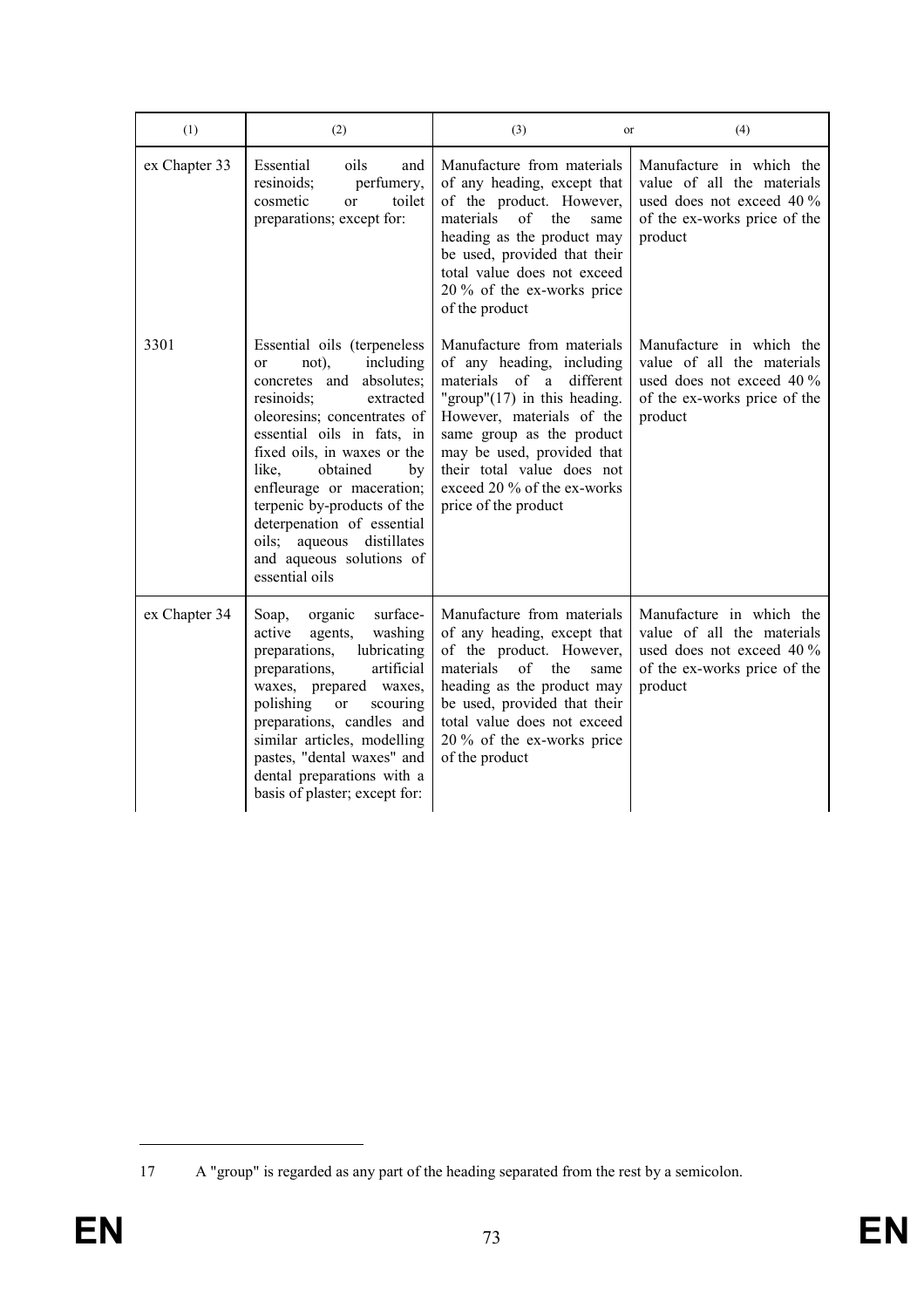| (1)     | (2)                                                                                                                                     | (3)<br>or                                                                                                                                                                                                                                                                                                                                    | (4)                                                                                                                              |
|---------|-----------------------------------------------------------------------------------------------------------------------------------------|----------------------------------------------------------------------------------------------------------------------------------------------------------------------------------------------------------------------------------------------------------------------------------------------------------------------------------------------|----------------------------------------------------------------------------------------------------------------------------------|
| ex 3403 | Lubricating<br>preparations<br>containing less than 70 %<br>by weight of petroleum<br>oils or oils obtained from<br>bituminous minerals | of<br>Operations<br>refining<br>and/or one or more specific<br>process(es)(18)<br>or                                                                                                                                                                                                                                                         |                                                                                                                                  |
|         |                                                                                                                                         | Other operations in which all<br>materials<br>used<br>the<br>are<br>classified within a heading<br>of the<br>other than<br>that<br>product. However, materials<br>of the same heading as the<br>product<br>may<br>used,<br>be<br>provided<br>that<br>their<br>total<br>value does not exceed 50 %<br>of the ex-works price of the<br>product |                                                                                                                                  |
| 3404    | Artificial<br>waxes<br>and<br>prepared waxes:                                                                                           |                                                                                                                                                                                                                                                                                                                                              |                                                                                                                                  |
|         | With a basis of<br>paraffin, petroleum waxes,<br>obtained<br>from<br>waxes<br>bituminous minerals, slack<br>wax or scale wax            | Manufacture from materials<br>of any heading, except that<br>of the product. However,<br>materials<br>of<br>the<br>same<br>heading as the product may<br>be used, provided that their<br>total value does not exceed<br>50 % of the ex-works price<br>of the product                                                                         |                                                                                                                                  |
|         | Other                                                                                                                                   | Manufacture from materials<br>of any heading, except:<br>hydrogenated<br>oils<br>of<br>having<br>the character<br>waxes of heading 1516,<br>fatty<br>acids<br>not<br>$\overline{\phantom{0}}$<br>chemically<br>defined<br>or                                                                                                                 | Manufacture in which the<br>value of all the materials<br>used does not exceed $40\%$<br>of the ex-works price of the<br>product |
|         |                                                                                                                                         | industrial<br>fatty<br>alcohols<br>having the<br>character<br>of<br>waxes of heading 3823, and                                                                                                                                                                                                                                               |                                                                                                                                  |
|         |                                                                                                                                         | materials<br>of<br>heading 3404                                                                                                                                                                                                                                                                                                              |                                                                                                                                  |
|         |                                                                                                                                         | However, these materials<br>may be used, provided that<br>their total value does not<br>exceed 20 % of the ex-works<br>price of the product                                                                                                                                                                                                  |                                                                                                                                  |

<sup>18</sup> For the special conditions relating to "specific processes", see Introductory Notes 7.1 and 7.3.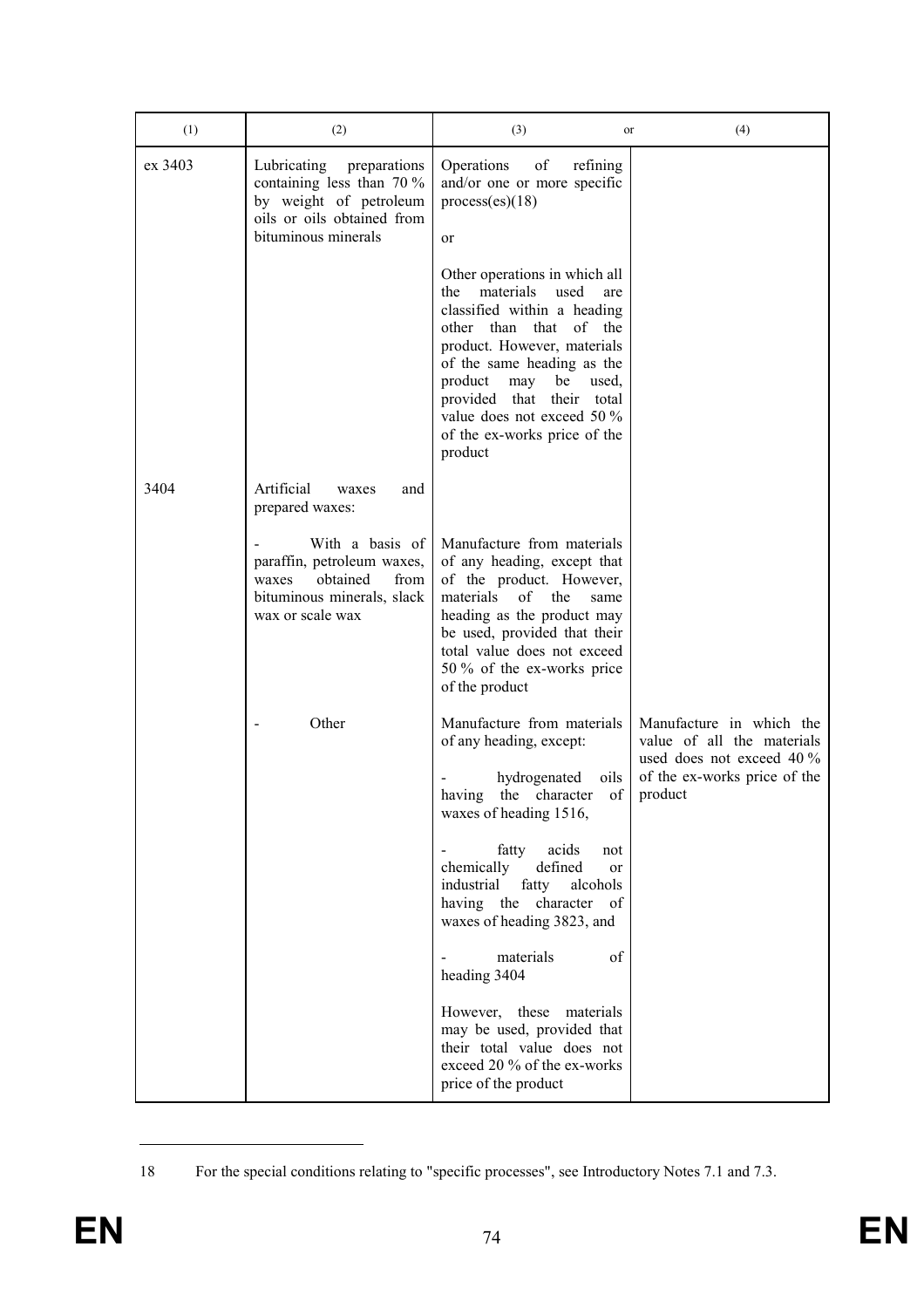| (1)           | (2)                                                                                                                                                                                          | (3)<br>or                                                                                                                                                                                                                                                            | (4)                                                                                                                            |
|---------------|----------------------------------------------------------------------------------------------------------------------------------------------------------------------------------------------|----------------------------------------------------------------------------------------------------------------------------------------------------------------------------------------------------------------------------------------------------------------------|--------------------------------------------------------------------------------------------------------------------------------|
| ex Chapter 35 | Albuminoidal substances;<br>modified starches; glues;<br>enzymes; except for:                                                                                                                | Manufacture from materials<br>of any heading, except that<br>of the product. However,<br>of the<br>materials<br>same<br>heading as the product may<br>be used, provided that their<br>total value does not exceed<br>20 % of the ex-works price<br>of the product    | Manufacture in which the<br>value of all the materials<br>used does not exceed 40 %<br>of the ex-works price of the<br>product |
| 3505          | Dextrins<br>other<br>and<br>modified<br>starches<br>(for<br>example, pregelatinised or<br>esterified starches); glues<br>based on starches, or on<br>dextrins or other modified<br>starches: |                                                                                                                                                                                                                                                                      |                                                                                                                                |
|               | Starch ethers and<br>esters                                                                                                                                                                  | Manufacture from materials<br>of any heading, including<br>other<br>materials<br>of<br>heading 3505                                                                                                                                                                  | Manufacture in which the<br>value of all the materials<br>used does not exceed 40 %<br>of the ex-works price of the<br>product |
|               | Other                                                                                                                                                                                        | Manufacture from materials<br>of any heading, except those<br>of heading 1108                                                                                                                                                                                        | Manufacture in which the<br>value of all the materials<br>used does not exceed 40 %<br>of the ex-works price of the<br>product |
| ex 3507       | Prepared<br>enzymes<br>not<br>elsewhere<br>specified<br>or<br>included                                                                                                                       | Manufacture in which the<br>value of all the materials<br>used does not exceed 50 %<br>of the ex-works price of the<br>product                                                                                                                                       |                                                                                                                                |
| Chapter 36    | pyrotechnic<br>Explosives;<br>products;<br>matches;<br>pyrophoric alloys; certain<br>combustible preparations                                                                                | Manufacture from materials<br>of any heading, except that<br>of the product. However,<br>materials<br>οf<br>the<br>same<br>heading as the product may<br>be used, provided that their<br>total value does not exceed<br>20 % of the ex-works price<br>of the product | Manufacture in which the<br>value of all the materials<br>used does not exceed 40 %<br>of the ex-works price of the<br>product |
| ex Chapter 37 | Photographic<br>or<br>cinematographic<br>goods;<br>except for:                                                                                                                               | Manufacture from materials<br>of any heading, except that<br>of the product. However,<br>of<br>materials<br>the<br>same<br>heading as the product may<br>be used, provided that their<br>total value does not exceed<br>20 % of the ex-works price<br>of the product | Manufacture in which the<br>value of all the materials<br>used does not exceed 40 %<br>of the ex-works price of the<br>product |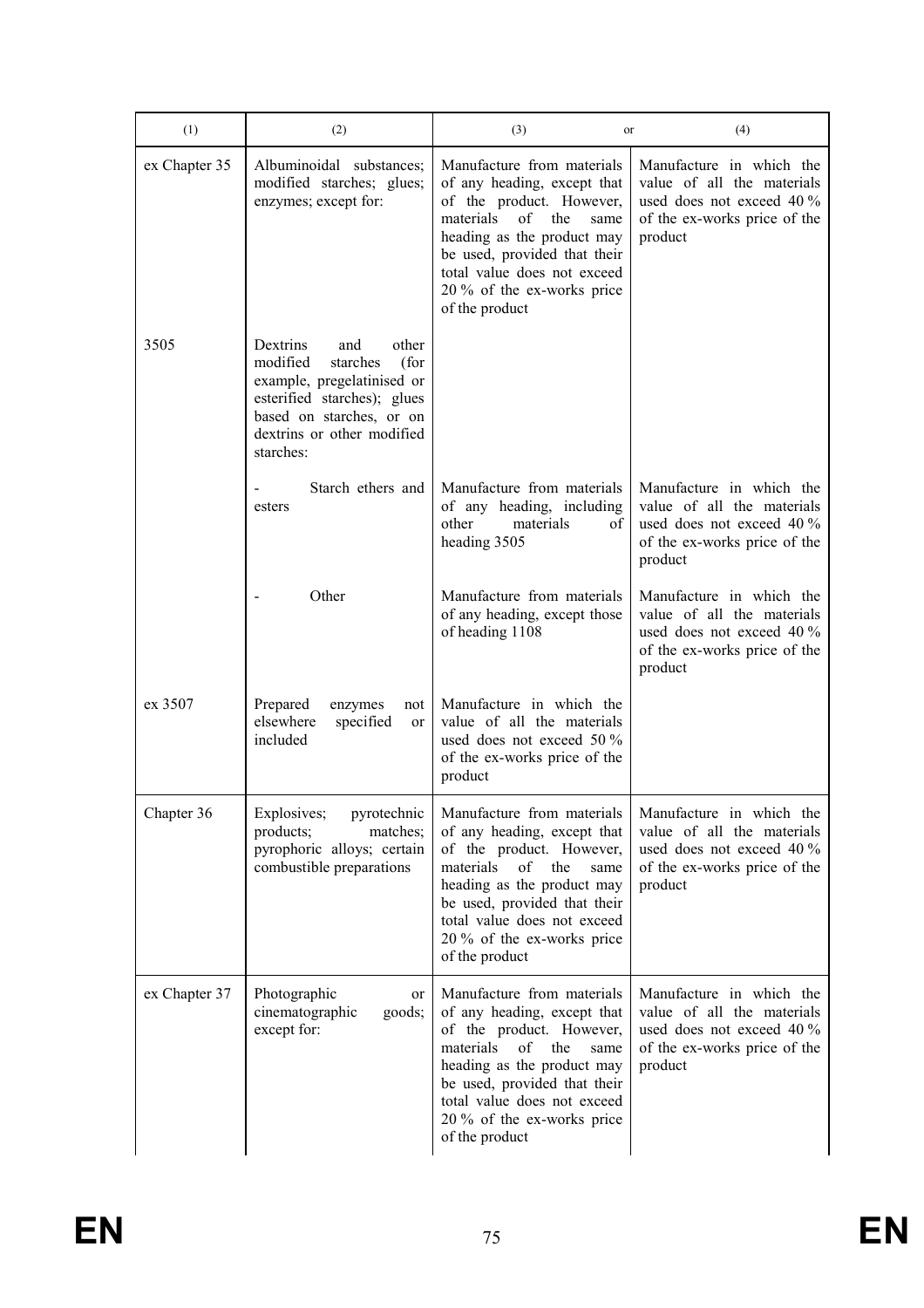| (1)           | (2)                                                                                                                                                                                                                                                    | (3)<br>or                                                                                                                                                                                                                                                               | (4)                                                                                                                            |
|---------------|--------------------------------------------------------------------------------------------------------------------------------------------------------------------------------------------------------------------------------------------------------|-------------------------------------------------------------------------------------------------------------------------------------------------------------------------------------------------------------------------------------------------------------------------|--------------------------------------------------------------------------------------------------------------------------------|
| 3701          | Photographic plates and<br>film in the flat, sensitised,<br>unexposed, of any material<br>other<br>than<br>paper,<br>paperboard<br>textiles;<br><sub>or</sub><br>instant print film in the<br>flat, sensitised, unexposed,<br>whether or not in packs: |                                                                                                                                                                                                                                                                         |                                                                                                                                |
|               | Instant print film<br>for colour photography, in<br>packs                                                                                                                                                                                              | Manufacture from materials<br>of any heading, except those<br>of headings 3701 and 3702.<br>However,<br>materials<br>οf<br>heading 3702 may be used,<br>provided that their total<br>value does not exceed 30 %<br>of the ex-works price of the<br>product              | Manufacture in which the<br>value of all the materials<br>used does not exceed 40 %<br>of the ex-works price of the<br>product |
|               | Other                                                                                                                                                                                                                                                  | Manufacture from materials<br>of any heading, except those<br>of headings 3701 and 3702.<br>However,<br>materials<br>of<br>headings 3701<br>and 3702<br>may be used, provided that<br>their total value does not<br>exceed 20 % of the ex-works<br>price of the product | Manufacture in which the<br>value of all the materials<br>used does not exceed 40 %<br>of the ex-works price of the<br>product |
| 3702          | Photographic film in rolls,<br>sensitised, unexposed, of<br>any material other than<br>paperboard<br>or<br>paper,<br>textiles; instant print film<br>rolls,<br>sensitised,<br>in<br>unexposed                                                          | Manufacture from materials<br>of any heading, except those<br>of headings 3701 and 3702                                                                                                                                                                                 | Manufacture in which the<br>value of all the materials<br>used does not exceed 40 %<br>of the ex-works price of the<br>product |
| 3704          | Photographic plates, film<br>paperboard<br>and<br>paper,<br>textiles, exposed but not<br>developed                                                                                                                                                     | Manufacture from materials<br>of any heading, except those<br>of headings 3701 to 3704                                                                                                                                                                                  | Manufacture in which the<br>value of all the materials<br>used does not exceed 40 %<br>of the ex-works price of the<br>product |
| ex Chapter 38 | Miscellaneous<br>chemical<br>products; except for:                                                                                                                                                                                                     | Manufacture from materials<br>of any heading, except that<br>of the product. However,<br>materials<br>of<br>the<br>same<br>heading as the product may<br>be used, provided that their<br>total value does not exceed<br>20 % of the ex-works price<br>of the product    | Manufacture in which the<br>value of all the materials<br>used does not exceed 40 %<br>of the ex-works price of the<br>product |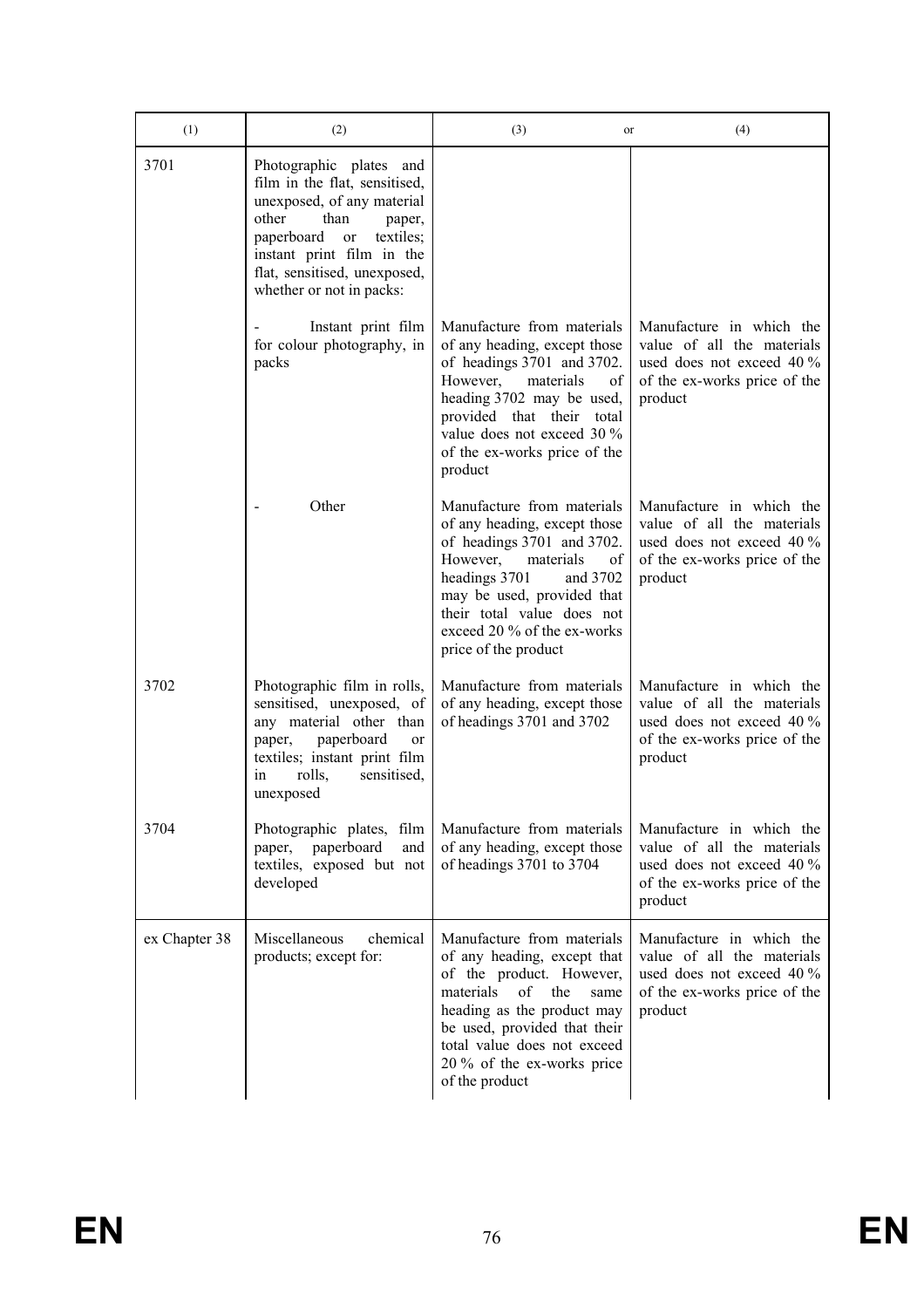| (1)     | (2)                                                                                                                                                                                                                                                                                                                                                                 | (3)<br>or                                                                                                                                      | (4)                                                                                                                              |
|---------|---------------------------------------------------------------------------------------------------------------------------------------------------------------------------------------------------------------------------------------------------------------------------------------------------------------------------------------------------------------------|------------------------------------------------------------------------------------------------------------------------------------------------|----------------------------------------------------------------------------------------------------------------------------------|
| ex 3801 | Colloidal graphite<br>in suspension in oil and<br>semi-colloidal<br>graphite;<br>carbonaceous pastes for<br>electrodes                                                                                                                                                                                                                                              | Manufacture in which the<br>value of all the materials<br>used does not exceed 50 $\%$<br>of the ex-works price of the<br>product              |                                                                                                                                  |
|         | Graphite in paste<br>form, being a mixture of<br>more than 30 % by weight<br>of graphite with mineral<br>oils                                                                                                                                                                                                                                                       | Manufacture in which the<br>value of all the materials of<br>heading 3403 used does not<br>exceed 20 % of the ex-works<br>price of the product | Manufacture in which the<br>value of all the materials<br>used does not exceed 40 %<br>of the ex-works price of the<br>product   |
| ex 3803 | Refined tall oil                                                                                                                                                                                                                                                                                                                                                    | Refining of crude tall oil                                                                                                                     | Manufacture in which the<br>value of all the materials<br>used does not exceed 40 %<br>of the ex-works price of the<br>product   |
| ex 3805 | of<br><b>Spirits</b><br>sulphate<br>turpentine, purified                                                                                                                                                                                                                                                                                                            | Purification by distillation or<br>refining of raw spirits of<br>sulphate turpentine                                                           | Manufacture in which the<br>value of all the materials<br>used does not exceed 40 %<br>of the ex-works price of the<br>product   |
| ex 3806 | Ester gums                                                                                                                                                                                                                                                                                                                                                          | Manufacture<br>from<br>resin<br>acids                                                                                                          | Manufacture in which the<br>value of all the materials<br>used does not exceed $40\%$<br>of the ex-works price of the<br>product |
| ex 3807 | pitch (wood tar<br>Wood<br>pitch)                                                                                                                                                                                                                                                                                                                                   | Distillation of wood tar                                                                                                                       | Manufacture in which the<br>value of all the materials<br>used does not exceed 40 %<br>of the ex-works price of the<br>product   |
| 3808    | Insecticides, rodenticides,<br>herbicides,<br>fungicides,<br>anti-sprouting<br>products<br>plant-growth<br>and<br>regulators,<br>disinfectants<br>and similar products, put<br>up in forms or packings for<br>sale<br>retail<br><sub>or</sub><br>as<br>preparations or articles (for<br>example,<br>sulphur-treated<br>bands, wicks and candles,<br>and fly-papers) | Manufacture in which the<br>value of all the materials<br>used does not exceed 50 %<br>of the ex-works price of the<br>products                |                                                                                                                                  |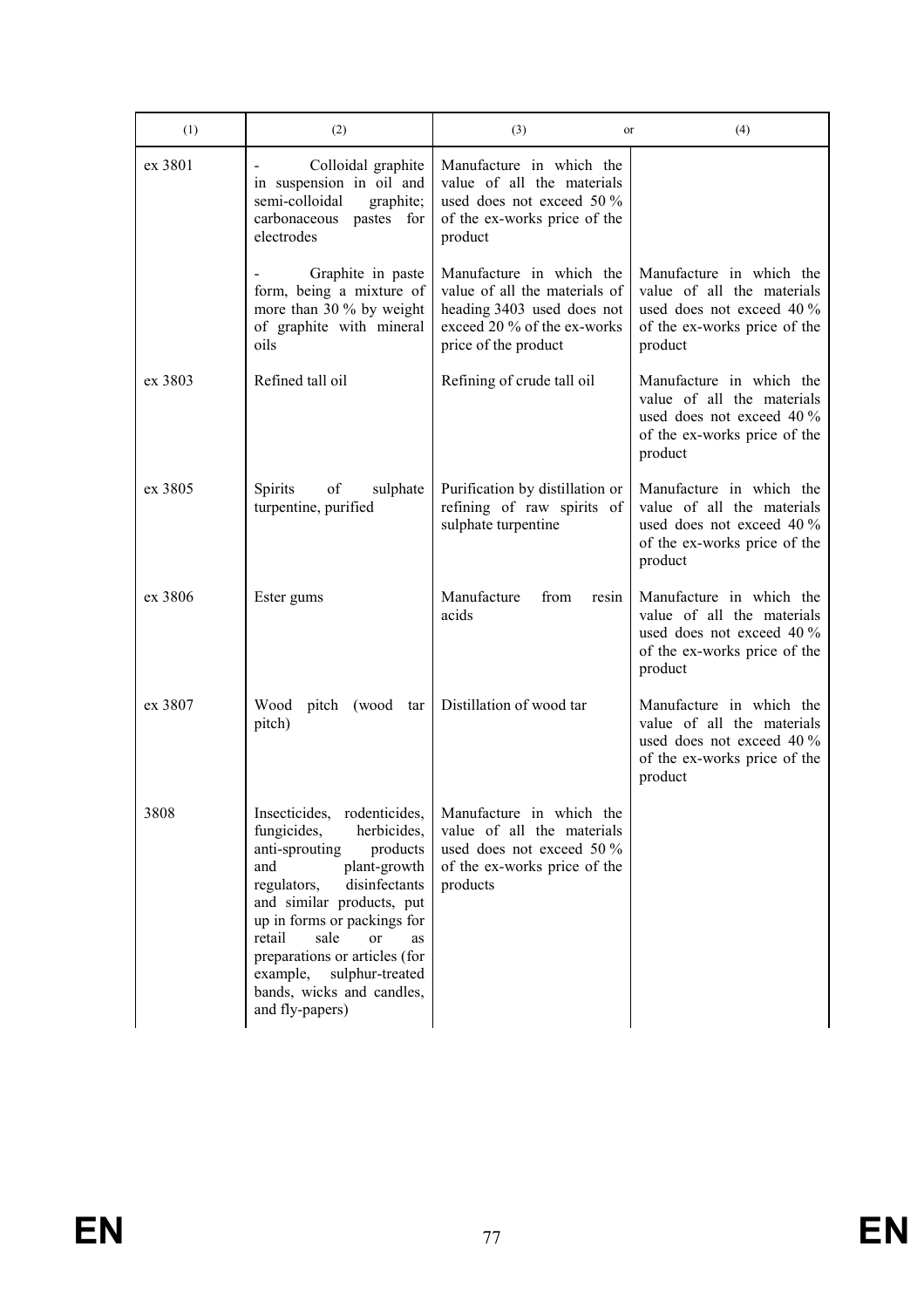| (1)  | (2)                                                                                                                                                                                                                                                                                                                                                                   | (3)<br>or                                                                                                                                      | (4) |
|------|-----------------------------------------------------------------------------------------------------------------------------------------------------------------------------------------------------------------------------------------------------------------------------------------------------------------------------------------------------------------------|------------------------------------------------------------------------------------------------------------------------------------------------|-----|
| 3809 | Finishing<br>agents,<br>dye<br>carriers to accelerate the<br>dyeing<br>fixing<br>of<br><sub>or</sub><br>dyestuffs<br>and<br>other<br>products and preparations<br>(for example, dressings<br>and mordants), of a kind<br>used in the textile, paper,<br>leather or like industries,<br>not elsewhere specified or<br>included                                         | Manufacture in which the<br>value of all the materials<br>used does not exceed 50 $\%$<br>of the ex-works price of the<br>products             |     |
| 3810 | Pickling preparations for<br>metal surfaces; fluxes and<br>other<br>auxiliary<br>preparations for soldering,<br>brazing<br>welding;<br><sub>or</sub><br>soldering,<br>brazing<br>or<br>welding<br>powders<br>and<br>pastes consisting of metal<br>other<br>materials;<br>and<br>preparations of a kind used<br>as cores or coatings for<br>welding electrodes or rods | Manufacture in which the<br>value of all the materials<br>used does not exceed 50 %<br>of the ex-works price of the<br>products                |     |
| 3811 | Anti-knock<br>preparations,<br>oxidation inhibitors, gum<br>inhibitors,<br>viscosity<br>anti-corrosive<br>improvers,<br>and<br>other<br>preparations<br>additives,<br>for<br>prepared<br>mineral<br>oils<br>(including)<br>gasoline) or<br>for<br>other<br>liquids used for the same<br>purposes as mineral oils:                                                     |                                                                                                                                                |     |
|      | Prepared<br>additives for lubricating<br>oil, containing petroleum<br>oils or oils obtained from<br>bituminous minerals                                                                                                                                                                                                                                               | Manufacture in which the<br>value of all the materials of<br>heading 3811 used does not<br>exceed 50 % of the ex-works<br>price of the product |     |
|      | Other                                                                                                                                                                                                                                                                                                                                                                 | Manufacture in which the<br>value of all the materials<br>used does not exceed 50 %<br>of the ex-works price of the<br>product                 |     |
| 3812 | rubber<br>Prepared<br>accelerators;<br>compound<br>plasticisers for rubber or<br>elsewhere<br>plastics,<br>not<br>specified or included; anti-<br>oxidizing preparations and<br>other compound stabilizers<br>for rubber or plastics                                                                                                                                  | Manufacture in which the<br>value of all the materials<br>used does not exceed 50 $\%$<br>of the ex-works price of the<br>product              |     |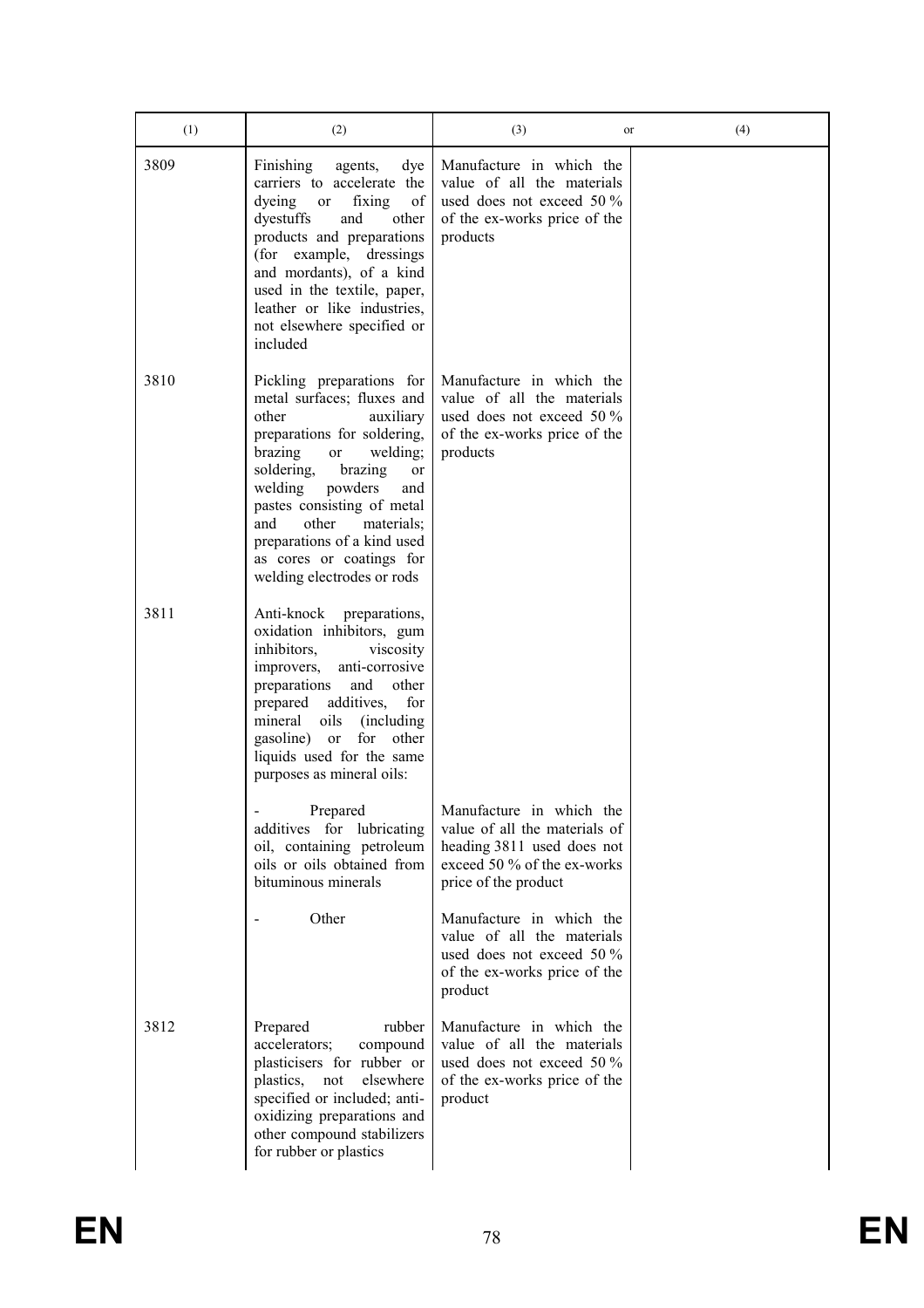| (1)  | (2)                                                                                                                                                                                                                                 | (3)                                                                                                                               | (4)<br>or |
|------|-------------------------------------------------------------------------------------------------------------------------------------------------------------------------------------------------------------------------------------|-----------------------------------------------------------------------------------------------------------------------------------|-----------|
| 3813 | Preparations and charges<br>fire-extinguishers;<br>for<br>charged fire-extinguishing<br>grenades                                                                                                                                    | Manufacture in which the<br>value of all the materials<br>used does not exceed 50 %<br>of the ex-works price of the<br>product    |           |
| 3814 | Organic<br>composite<br>solvents and thinners, not<br>elsewhere<br>specified<br>or<br>included; prepared paint or<br>varnish removers                                                                                               | Manufacture in which the<br>value of all the materials<br>used does not exceed 50 $\%$<br>of the ex-works price of the<br>product |           |
| 3818 | Chemical elements doped<br>for use in electronics, in<br>the form of discs, wafers<br>or similar forms; chemical<br>compounds doped for use<br>in electronics                                                                       | Manufacture in which the<br>value of all the materials<br>used does not exceed 50 %<br>of the ex-works price of the<br>product    |           |
| 3819 | Hydraulic brake fluids and<br>other prepared liquids for<br>hydraulic transmission, not<br>containing or containing<br>less than $70\%$ by weight<br>of petroleum oils or oils<br>obtained from bituminous<br>minerals              | Manufacture in which the<br>value of all the materials<br>used does not exceed 50 $\%$<br>of the ex-works price of the<br>product |           |
| 3820 | Anti-freezing preparations<br>and<br>prepared<br>de-icing<br>fluids                                                                                                                                                                 | Manufacture in which the<br>value of all the materials<br>used does not exceed 50 %<br>of the ex-works price of the<br>product    |           |
| 3822 | Diagnostic or laboratory<br>reagents on a backing,<br>prepared<br>diagnostic<br>or<br>laboratory<br>reagents<br>whether or not on a<br>backing, other than those<br>of heading 3002 or 3006;<br>certified<br>reference<br>materials | Manufacture in which the<br>value of all the materials<br>used does not exceed 50 $\%$<br>of the ex-works price of the<br>product |           |
| 3823 | Industrial monocarboxylic<br>fatty acids; acid oils from<br>refining; industrial fatty<br>alcohols:                                                                                                                                 |                                                                                                                                   |           |
|      | Industrial<br>monocarboxylic<br>fatty<br>acids,<br>acid oils<br>from<br>refining                                                                                                                                                    | Manufacture from materials<br>of any heading, except that<br>of the product                                                       |           |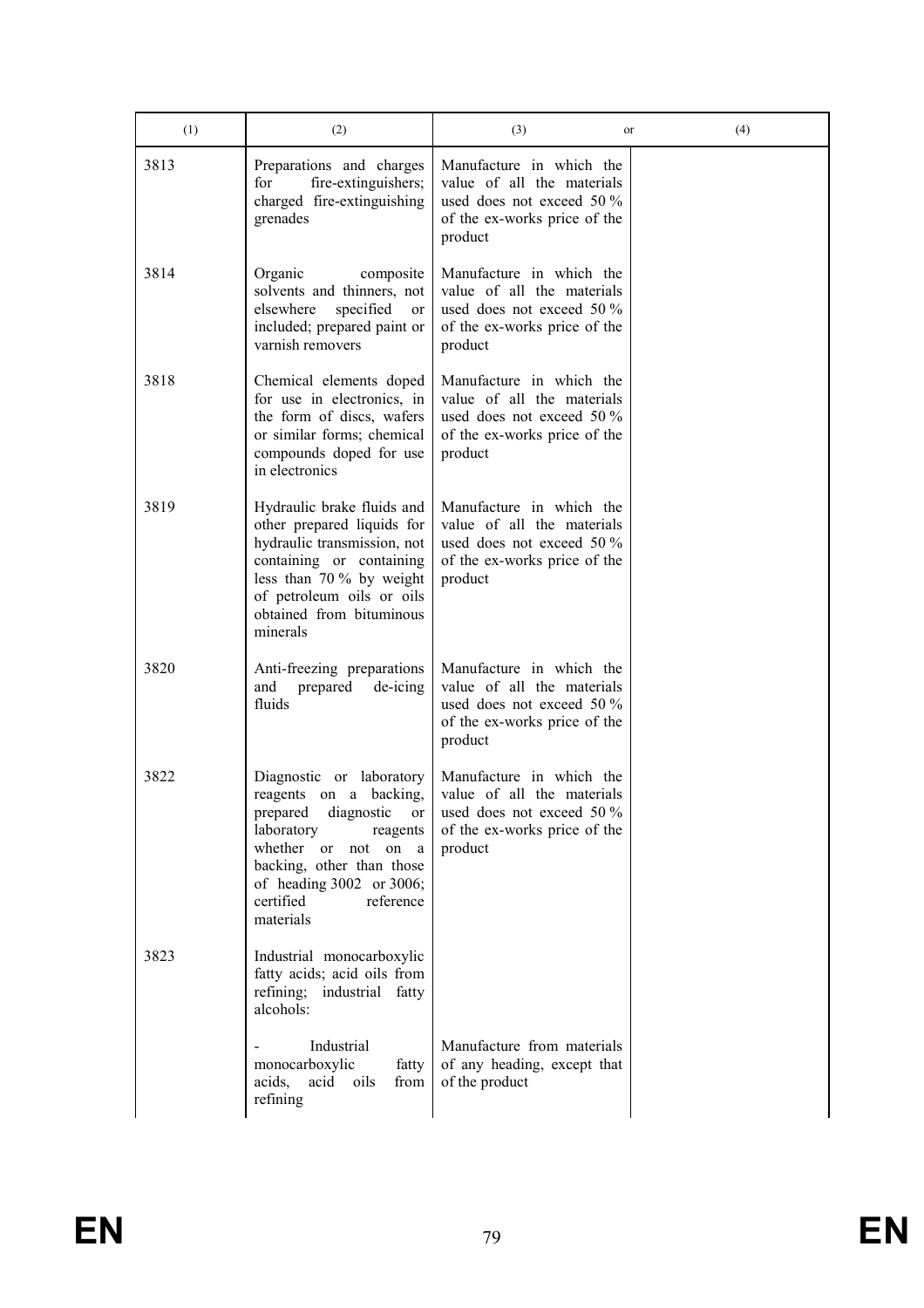| (1)  | (2)                                                                                                                                                                                                                                                                                                                                                                                              | (3)<br>or                                                                                                                                             | (4)                                                                                                                            |
|------|--------------------------------------------------------------------------------------------------------------------------------------------------------------------------------------------------------------------------------------------------------------------------------------------------------------------------------------------------------------------------------------------------|-------------------------------------------------------------------------------------------------------------------------------------------------------|--------------------------------------------------------------------------------------------------------------------------------|
|      | Industrial<br>fatty<br>alcohols                                                                                                                                                                                                                                                                                                                                                                  | Manufacture from materials<br>of any heading, including<br>other<br>materials<br>of<br>heading 3823                                                   |                                                                                                                                |
| 3824 | binders<br>Prepared<br>for<br>foundry moulds or cores;<br>chemical<br>products<br>and<br>preparations<br>$% \left( \left( \mathcal{A},\mathcal{A}\right) \right) =\left( \mathcal{A},\mathcal{A}\right)$ of<br>the<br>chemical<br>allied<br><sub>or</sub><br>industries (including those)<br>consisting of mixtures of<br>natural products),<br>not<br>elsewhere<br>specified<br>or<br>included: |                                                                                                                                                       |                                                                                                                                |
|      | The following of<br>this heading:                                                                                                                                                                                                                                                                                                                                                                | Manufacture from materials<br>of any heading, except that<br>of the product. However,<br>materials<br>the<br>of<br>same<br>heading as the product may | Manufacture in which the<br>value of all the materials<br>used does not exceed 40 %<br>of the ex-works price of the<br>product |
|      | Prepared binders<br>foundry moulds<br>for<br><sub>or</sub><br>cores based on natural<br>resinous products                                                                                                                                                                                                                                                                                        | be used, provided that their<br>total value does not exceed<br>20 % of the ex-works price<br>of the product                                           |                                                                                                                                |
|      | Naphthenic acids,<br>their water-insoluble salts<br>and their esters                                                                                                                                                                                                                                                                                                                             |                                                                                                                                                       |                                                                                                                                |
|      | Sorbitol<br>other<br>than that of heading 2905                                                                                                                                                                                                                                                                                                                                                   |                                                                                                                                                       |                                                                                                                                |
|      | Petroleum<br>sulphonates,<br>excluding<br>petroleum sulphonates of<br>of<br>alkali<br>metals,<br>of<br>ammonium<br>or<br>ethanolamines;<br>thiophenated<br>sulphonic<br>acids of oils obtained from<br>bituminous minerals, and<br>their salts                                                                                                                                                   |                                                                                                                                                       |                                                                                                                                |
|      | Ion exchangers<br>Getters<br>for<br>$-$                                                                                                                                                                                                                                                                                                                                                          |                                                                                                                                                       |                                                                                                                                |
|      | vacuum tubes                                                                                                                                                                                                                                                                                                                                                                                     |                                                                                                                                                       |                                                                                                                                |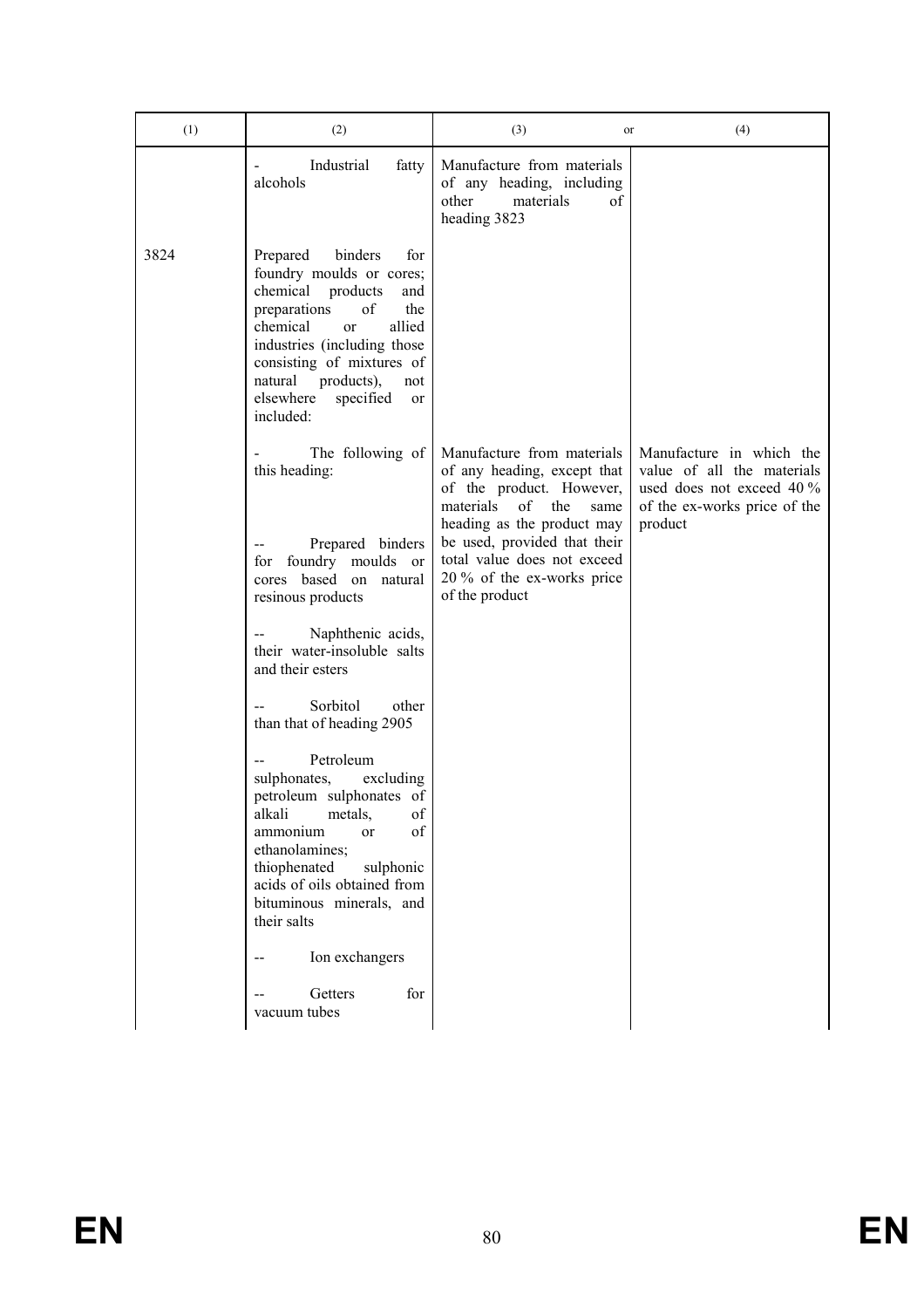| (1)          | (2)                                                                                                                                                         | (3)<br>or                                                                                                                                                 | (4)                                                                                                                            |
|--------------|-------------------------------------------------------------------------------------------------------------------------------------------------------------|-----------------------------------------------------------------------------------------------------------------------------------------------------------|--------------------------------------------------------------------------------------------------------------------------------|
|              | Alkaline<br>iron<br>oxide for the purification<br>of gas                                                                                                    |                                                                                                                                                           |                                                                                                                                |
|              | Ammoniacal gas<br>liquors and spent oxide<br>produced in<br>coal<br>gas<br>purification                                                                     |                                                                                                                                                           |                                                                                                                                |
|              | Sulphonaphthenic<br>acids, their water-insoluble<br>salts and their esters                                                                                  |                                                                                                                                                           |                                                                                                                                |
|              | Fusel<br>oil<br>and<br>Dippel's oil                                                                                                                         |                                                                                                                                                           |                                                                                                                                |
|              | Mixtures of salts<br>having different anions                                                                                                                |                                                                                                                                                           |                                                                                                                                |
|              | Copying<br>pastes<br>with a basis of gelatin,<br>whether or not on a paper<br>or textile backing                                                            |                                                                                                                                                           |                                                                                                                                |
|              | Other                                                                                                                                                       | Manufacture in which the<br>value of all the materials<br>used does not exceed 50 %<br>of the ex-works price of the<br>product                            |                                                                                                                                |
| 3901 to 3915 | Plastics in primary forms,<br>waste, parings and scrap,<br>of plastic; except for<br>headings ex 3907 and 3912<br>for which the rules are set<br>out below: |                                                                                                                                                           |                                                                                                                                |
|              | Addition<br>homopolymerisation<br>products in which a single<br>monomer contributes more<br>than 99 % by weight to the<br>total polymer content             | Manufacture in which:<br>the value of all the<br>$\blacksquare$<br>used does not<br>materials<br>exceed 50 % of the ex-works<br>price of the product, and | Manufacture in which the<br>value of all the materials<br>used does not exceed 25 %<br>of the ex-works price of the<br>product |
|              |                                                                                                                                                             | within the above<br>limit, the value of all the<br>materials of Chapter 39 used<br>does not exceed 20 % of the<br>of the<br>ex-works price<br>product(19) |                                                                                                                                |

<sup>19</sup> In the case of the products composed of materials classified within both headings 3901 to 3906, on the one hand, and within headings 3907 to 3911, on the other hand, this restriction only applies to that group of materials which predominates by weight in the product.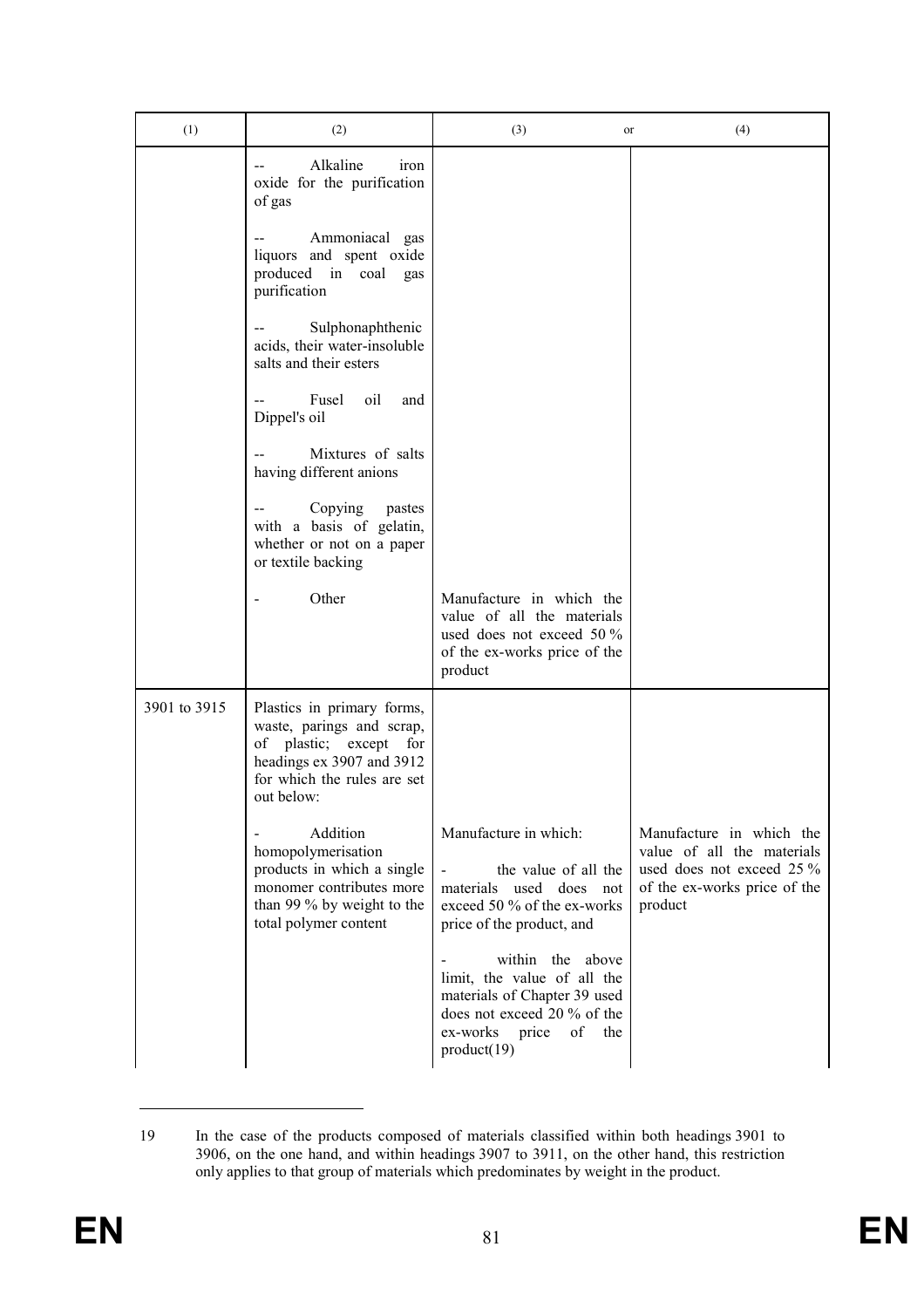| (1)          | (2)                                                                                                                                                                                                           | (3)<br>or                                                                                                                                                                                                                                                                   | (4)                                                                                                                            |
|--------------|---------------------------------------------------------------------------------------------------------------------------------------------------------------------------------------------------------------|-----------------------------------------------------------------------------------------------------------------------------------------------------------------------------------------------------------------------------------------------------------------------------|--------------------------------------------------------------------------------------------------------------------------------|
|              | Other                                                                                                                                                                                                         | Manufacture in which the<br>value of all the materials of<br>Chapter 39 used does not<br>exceed 20 % of the ex-works<br>price of the product $(20)$                                                                                                                         | Manufacture in which the<br>value of all the materials<br>used does not exceed 25 %<br>of the ex-works price of the<br>product |
| ex 3907      | Copolymer, made<br>from polycarbonate and<br>acrylonitrile-butadiene-<br>styrene copolymer (ABS)                                                                                                              | Manufacture from materials<br>of any heading, except that<br>of the product. However,<br>materials<br>of<br>the<br>same<br>heading as the product may<br>be used, provided that their<br>total value does not exceed<br>50 % of the ex-works price<br>of the product $(21)$ |                                                                                                                                |
|              | Polyester                                                                                                                                                                                                     | Manufacture in which the<br>value of all the materials of<br>Chapter 39 used does not<br>exceed 20 % of the ex-works<br>price of the product and/or<br>manufacture<br>from<br>polycarbonate<br>οf<br>tetrabromo-(bisphenol A)                                               |                                                                                                                                |
| 3912         | Cellulose and its chemical<br>derivatives, not elsewhere<br>specified or included, in<br>primary forms                                                                                                        | Manufacture in which the<br>value of all the materials of<br>the same heading as the<br>does<br>product<br>used<br>not<br>exceed 20 % of the ex-works<br>price of the product                                                                                               |                                                                                                                                |
| 3916 to 3921 | Semi-manufactures<br>and<br>articles of plastics; except<br>headings<br>for<br>ex 3916,<br>ex 3917,<br>ex 3920<br>and<br>$ex 3921$ , for which the<br>rules are set out below:                                |                                                                                                                                                                                                                                                                             |                                                                                                                                |
|              | Flat<br>products,<br>further worked than only<br>surface-worked or cut into<br>forms<br>other<br>than<br>rectangular<br>(including)<br>square); other products,<br>further worked than only<br>surface-worked | Manufacture in which the<br>value of all the materials of<br>Chapter 39 used does not<br>exceed 50 % of the ex-works<br>price of the product                                                                                                                                | Manufacture in which the<br>value of all the materials<br>used does not exceed 25 %<br>of the ex-works price of the<br>product |

<sup>20</sup> In the case of the products composed of materials classified within both headings 3901 to 3906, on the one hand, and within headings 3907 to 3911, on the other hand, this restriction only applies to that group of materials which predominates by weight in the product.

<sup>21</sup> In the case of the products composed of materials classified within both headings 3901 to 3906, on the one hand, and within headings 3907 to 3911, on the other hand, this restriction only applies to that group of materials which predominates by weight in the product.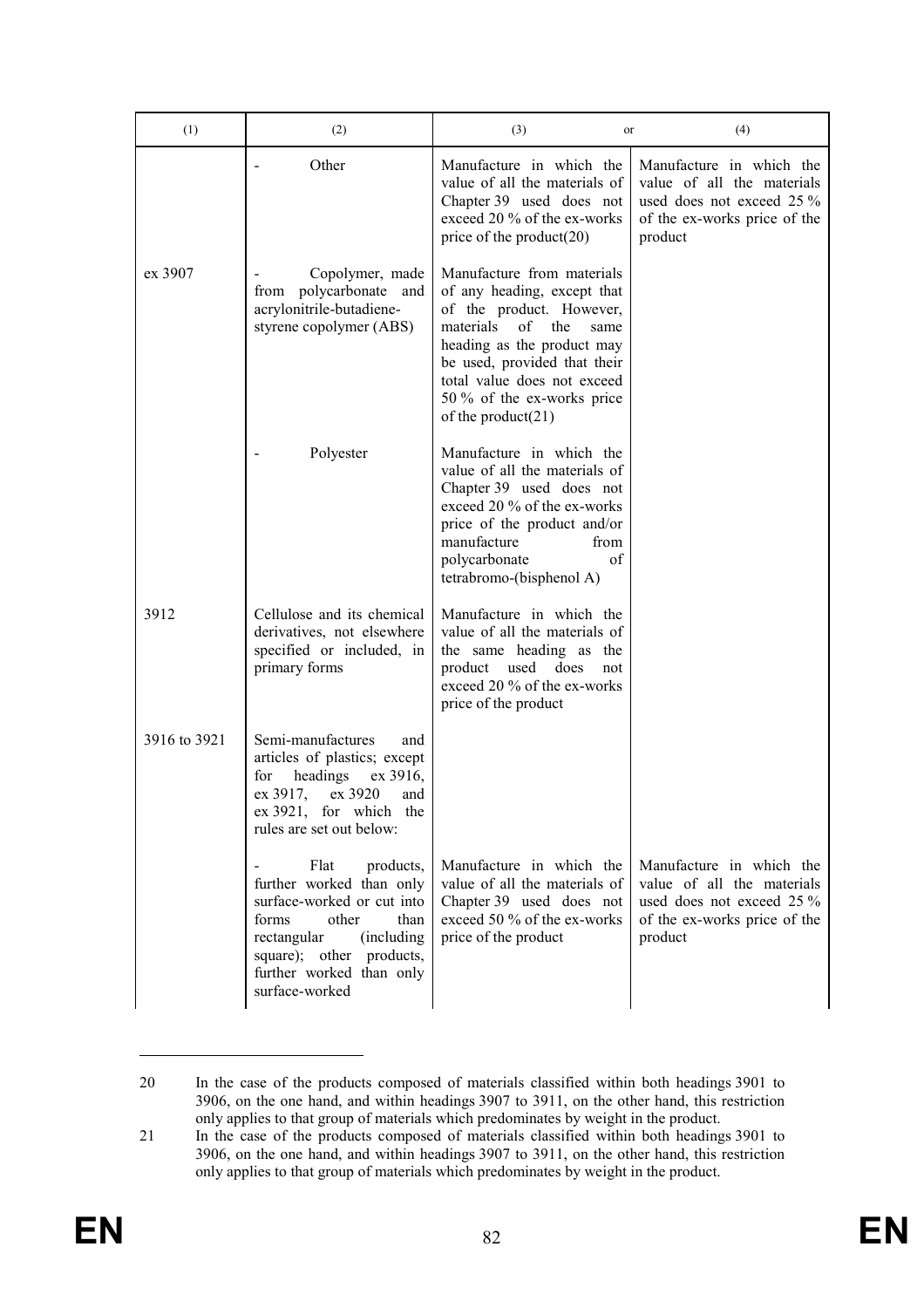| (1)                       | (2)                                                                                                                                             | (3)<br>or                                                                                                                                                                                            | (4)                                                                                                                            |
|---------------------------|-------------------------------------------------------------------------------------------------------------------------------------------------|------------------------------------------------------------------------------------------------------------------------------------------------------------------------------------------------------|--------------------------------------------------------------------------------------------------------------------------------|
|                           | Other:                                                                                                                                          |                                                                                                                                                                                                      |                                                                                                                                |
|                           | Addition<br>homopolymerisation<br>products in which a single<br>monomer contributes more<br>than 99 % by weight to the<br>total polymer content | Manufacture in which:<br>the value of all the<br>materials used does not<br>exceed 50 % of the ex-works<br>price of the product, and                                                                 | Manufacture in which the<br>value of all the materials<br>used does not exceed 25 %<br>of the ex-works price of the<br>product |
|                           |                                                                                                                                                 | within the above<br>limit, the value of all the<br>materials of Chapter 39 used<br>does not exceed 20 % of the<br>ex-works<br>price<br>of the<br>product(22)                                         |                                                                                                                                |
|                           | Other                                                                                                                                           | Manufacture in which the<br>value of all the materials of<br>Chapter 39 used does not<br>exceed 20 % of the ex-works<br>price of the product $(23)$                                                  | Manufacture in which the<br>value of all the materials<br>used does not exceed 25 %<br>of the ex-works price of the<br>product |
| ex 3916<br>and<br>ex 3917 | Profile shapes and tubes                                                                                                                        | Manufacture in which:<br>the value of all the<br>materials used does not<br>exceed 50 % of the ex-works<br>price of the product, and                                                                 | Manufacture in which the<br>value of all the materials<br>used does not exceed 25 %<br>of the ex-works price of the<br>product |
|                           |                                                                                                                                                 | within the above<br>limit, the value of all the<br>materials<br>of<br>the<br>same<br>heading as the product used<br>does not exceed 20 % of the<br>of<br>ex-works<br>price<br>the<br>product         |                                                                                                                                |
| ex 3920                   | Ionomer sheet or<br>$\overline{\phantom{0}}$<br>film                                                                                            | Manufacture<br>from<br>a<br>thermoplastic<br>partial<br>salt<br>which is a copolymer of<br>ethylene and metacrylic acid<br>partly neutralised with metal<br>mainly<br>ions,<br>zinc<br>and<br>sodium | Manufacture in which the<br>value of all the materials<br>used does not exceed 25 %<br>of the ex-works price of the<br>product |

<sup>22</sup> In the case of the products composed of materials classified within both headings 3901 to 3906, on the one hand, and within headings 3907 to 3911, on the other hand, this restriction only applies to that group of materials which predominates by weight in the product.

<sup>23</sup> In the case of the products composed of materials classified within both headings 3901 to 3906, on the one hand, and within headings 3907 to 3911, on the other hand, this restriction only applies to that group of materials which predominates by weight in the product.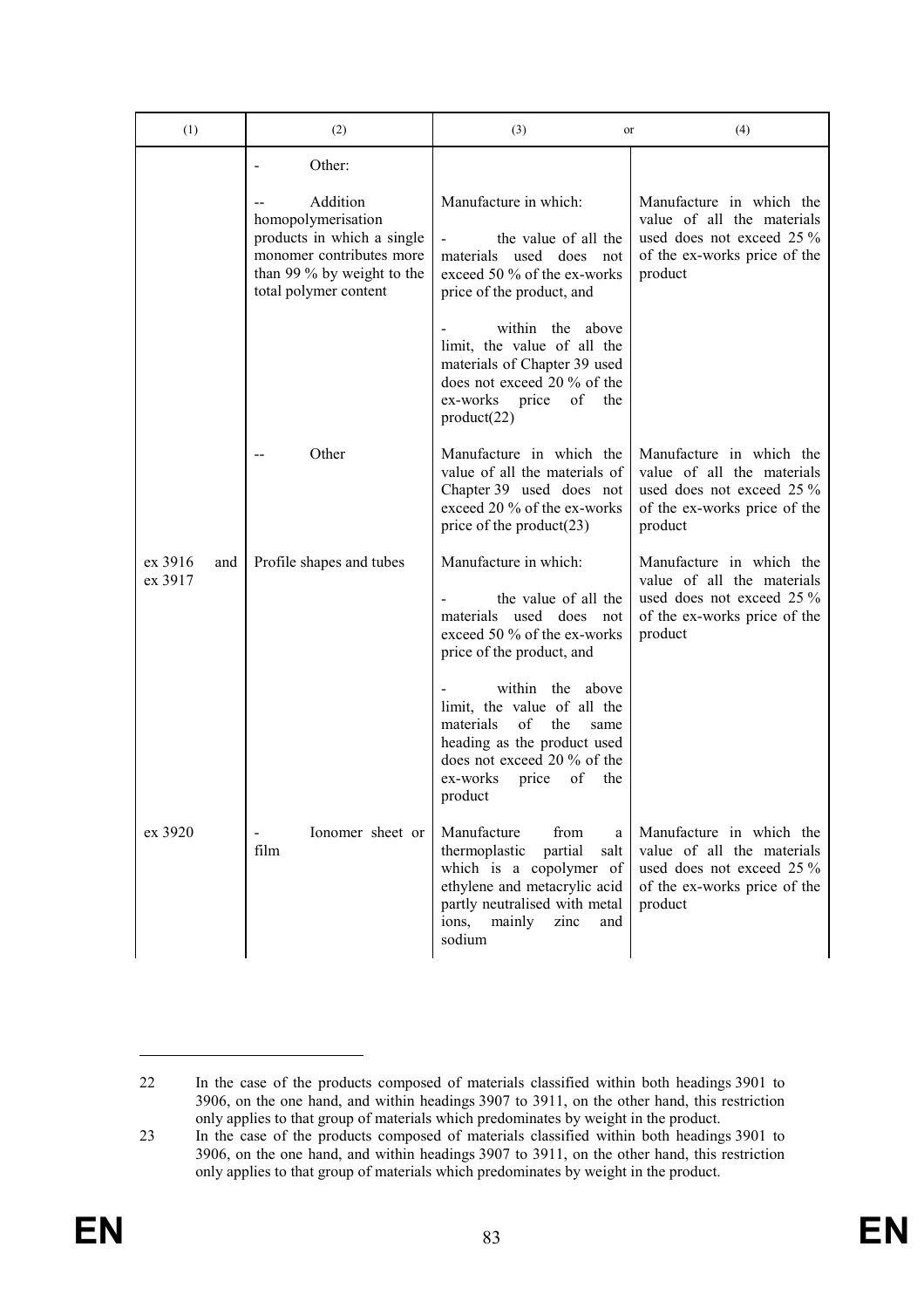| (1)           | (2)                                                                                                                                      | (3)<br>or                                                                                                                                                                  | (4)                                                                                                                            |
|---------------|------------------------------------------------------------------------------------------------------------------------------------------|----------------------------------------------------------------------------------------------------------------------------------------------------------------------------|--------------------------------------------------------------------------------------------------------------------------------|
|               | <b>Sheets</b><br>of<br>cellulose,<br>regenerated<br>polyamides<br>or<br>polyethylene                                                     | Manufacture in which the<br>value of all the materials of<br>the same heading as the<br>product used<br>does<br>not<br>exceed 20 % of the ex-works<br>price of the product |                                                                                                                                |
| ex 3921       | Foils of plastic, metallised                                                                                                             | Manufacture from highly-<br>polyester-foils<br>transparent<br>with a thickness of less than<br>$23 \text{ micron}(24)$                                                     | Manufacture in which the<br>value of all the materials<br>used does not exceed 25 %<br>of the ex-works price of the<br>product |
| 3922 to 3926  | Articles of plastics                                                                                                                     | Manufacture in which the<br>value of all the materials<br>used does not exceed 50 %<br>of the ex-works price of the<br>product                                             |                                                                                                                                |
| ex Chapter 40 | articles<br>Rubber<br>and<br>thereof; except for:                                                                                        | Manufacture from materials<br>of any heading, except that<br>of the product                                                                                                |                                                                                                                                |
| ex 4001       | Laminated slabs of crepe<br>rubber for shoes                                                                                             | Lamination of sheets<br>- of<br>natural rubber                                                                                                                             |                                                                                                                                |
| 4005          | Compounded<br>rubber,<br>unvulcanised, in primary<br>forms or in plates, sheets<br>or strip                                              | Manufacture in which the<br>value of all the materials<br>used, except natural rubber,<br>does not exceed 50 % of the<br>of<br>ex-works<br>price<br>the<br>product         |                                                                                                                                |
| 4012          | Retreaded<br>used<br><sub>or</sub><br>pneumatic tyres of rubber;<br>solid or cushion tyres, tyre<br>treads and tyre flaps, of<br>rubber: |                                                                                                                                                                            |                                                                                                                                |
|               | Retreaded<br>pneumatic,<br>solid<br><sub>or</sub><br>cushion tyres, of rubber                                                            | Retreading of used tyres                                                                                                                                                   |                                                                                                                                |
|               | Other                                                                                                                                    | Manufacture from materials<br>of any heading, except those<br>of headings 4011 and 4012                                                                                    |                                                                                                                                |
| ex 4017       | Articles of hard rubber                                                                                                                  | Manufacture<br>from<br>hard<br>rubber                                                                                                                                      |                                                                                                                                |

<sup>24</sup> The following foils shall be considered as highly transparent: foils, the optical dimming of which, measured according to ASTM-D 1003-16 by Gardner Hazemeter (i.e. Hazefactor), is less than 2 %.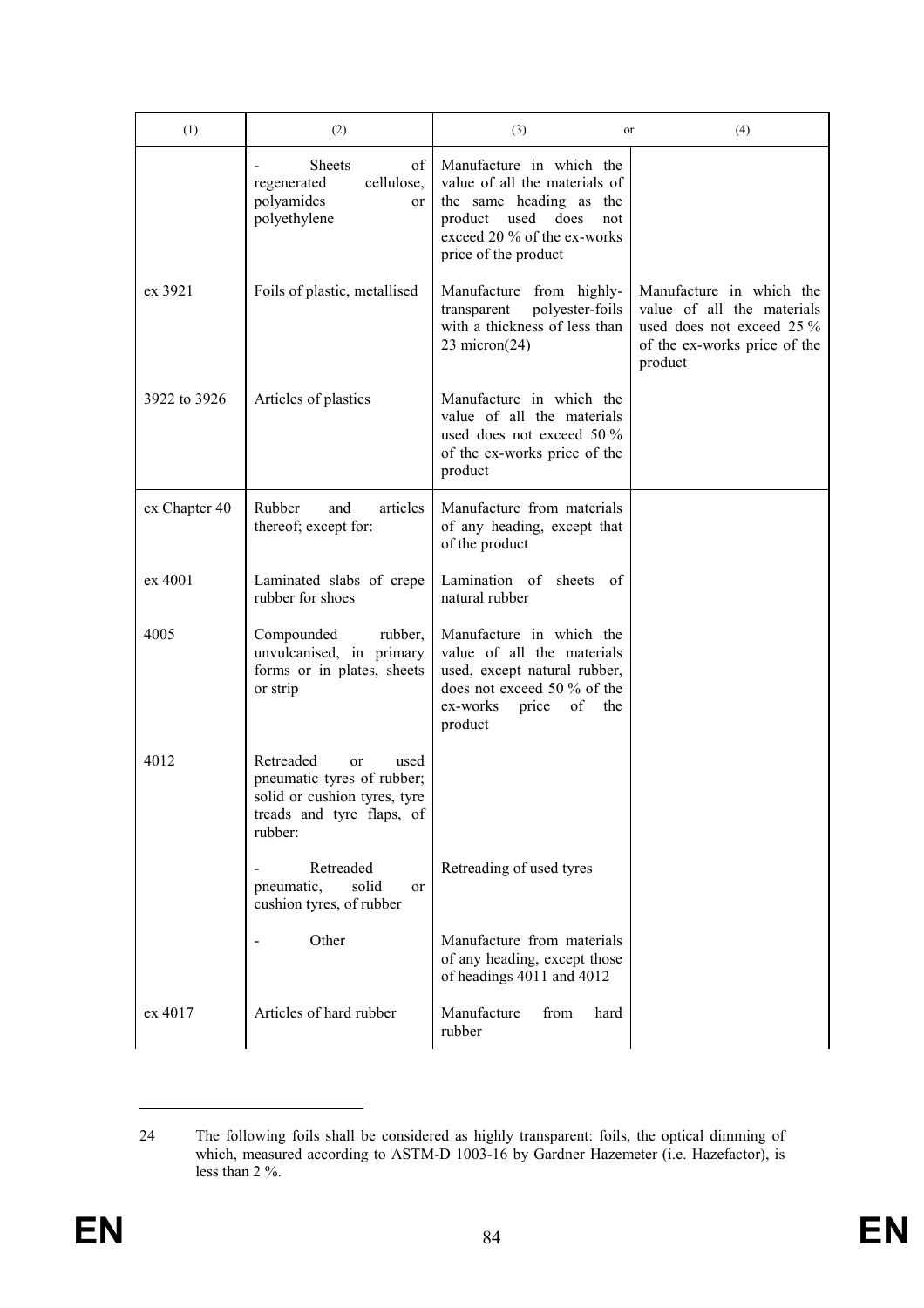| (1)                       | (2)                                                                                                                                                                                              | (3)<br>or                                                                                                                                                                                             | (4) |
|---------------------------|--------------------------------------------------------------------------------------------------------------------------------------------------------------------------------------------------|-------------------------------------------------------------------------------------------------------------------------------------------------------------------------------------------------------|-----|
| ex Chapter 41             | Raw hides and skins (other<br>than furskins) and leather;<br>except for:                                                                                                                         | Manufacture from materials<br>of any heading, except that<br>of the product                                                                                                                           |     |
| ex 4102                   | Raw skins of sheep or<br>lambs, without wool on                                                                                                                                                  | Removal of wool from sheep<br>or lamb skins, with wool on                                                                                                                                             |     |
| 4104 to 4106              | Tanned or crust hides and<br>skins, without wool or hair                                                                                                                                         | Retanning of tanned leather                                                                                                                                                                           |     |
|                           | on, whether or not split,<br>but not further prepared                                                                                                                                            | <b>Or</b>                                                                                                                                                                                             |     |
|                           |                                                                                                                                                                                                  | Manufacture from materials<br>of any heading, except that<br>of the product                                                                                                                           |     |
| 4107,<br>4112<br>and 4113 | Leather further prepared<br>after tanning or crusting,<br>including<br>parchment-<br>dressed leather, without<br>wool or hair on, whether or<br>not split, other than leather<br>of heading 4114 | Manufacture from materials<br>of<br>any heading,<br>except<br>headings $4104$ to $4113$                                                                                                               |     |
| ex 4114                   | Patent leather and patent<br>laminated<br>leather;<br>metallised leather                                                                                                                         | Manufacture from materials<br>of headings $4104$ to $4106$ ,<br>4112<br>4107,<br>4113,<br>or<br>provided that their<br>total<br>value does not exceed 50 %<br>of the ex-works price of the<br>product |     |
| Chapter 42                | Articles<br>of<br>leather;<br>saddlery<br>and<br>harness;<br>travel goods, handbags and<br>similar containers; articles<br>of animal gut (other than<br>silk worm gut)                           | Manufacture from materials<br>of any heading, except that<br>of the product                                                                                                                           |     |
| ex Chapter 43             | Furskins and artificial fur;<br>manufactures<br>thereof;<br>except for:                                                                                                                          | Manufacture from materials<br>of any heading, except that<br>of the product                                                                                                                           |     |
| ex 4302                   | Tanned<br>dressed<br><sub>or</sub><br>furskins, assembled:                                                                                                                                       |                                                                                                                                                                                                       |     |
|                           | Plates,<br>crosses<br>and similar forms                                                                                                                                                          | Bleaching or dyeing,<br>1n<br>addition to<br>cutting<br>and<br>assembly of non-assembled<br>tanned or dressed furskins                                                                                |     |
|                           | Other                                                                                                                                                                                            | Manufacture<br>from<br>non-<br>assembled, tanned or dressed<br>furskins                                                                                                                               |     |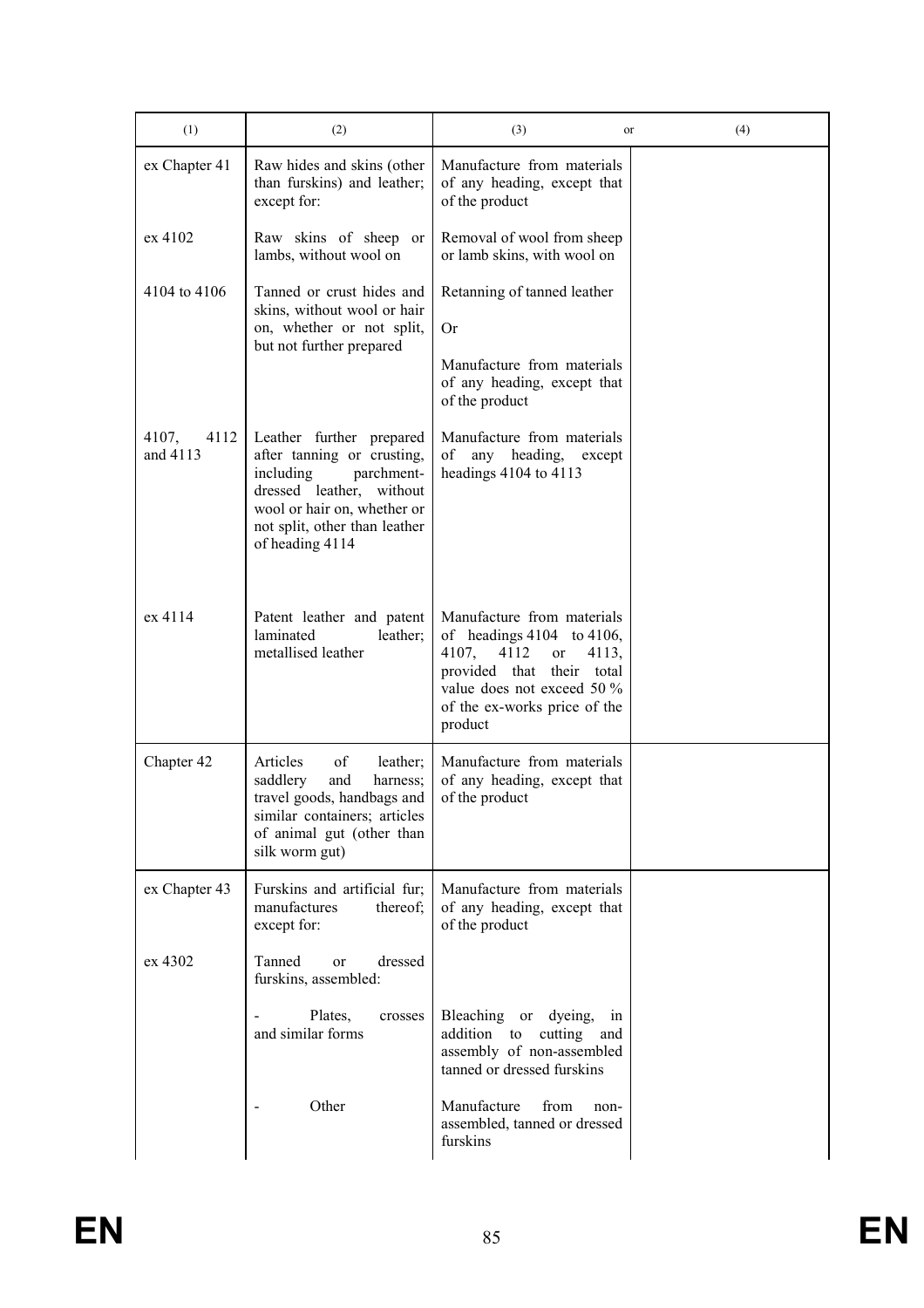| (1)                      | (2)                                                                                                                                                                                                                                                                                                    | (3)<br>or                                                                                                         | (4) |
|--------------------------|--------------------------------------------------------------------------------------------------------------------------------------------------------------------------------------------------------------------------------------------------------------------------------------------------------|-------------------------------------------------------------------------------------------------------------------|-----|
| 4303                     | Articles<br>of<br>apparel,<br>clothing accessories and<br>other articles of furskin                                                                                                                                                                                                                    | Manufacture<br>from<br>non-<br>assembled tanned or dressed<br>furskins of heading 4302                            |     |
| ex Chapter 44            | Wood<br>articles<br>and<br>of<br>wood;<br>wood<br>charcoal;<br>except for:                                                                                                                                                                                                                             | Manufacture from materials<br>of any heading, except that<br>of the product                                       |     |
| ex 4403                  | Wood roughly squared                                                                                                                                                                                                                                                                                   | Manufacture from wood in<br>the rough, whether or not<br>stripped of its bark or merely<br>roughed down           |     |
| ex 4407                  | Wood sawn or chipped<br>sliced<br>lengthwise,<br><sub>or</sub><br>peeled, of a thickness<br>exceeding 6 mm, planed,<br>sanded or end-jointed                                                                                                                                                           | sanding or end-<br>Planing,<br>jointing                                                                           |     |
| ex 4408                  | <b>Sheets</b><br>for<br>veneering<br>(including those obtained<br>by slicing laminated wood)<br>and for plywood, of a<br>thickness not exceeding<br>6 mm, spliced, and other<br>lengthwise,<br>wood sawn<br>sliced or peeled of a<br>thickness not exceeding<br>6 mm, planed, sanded or<br>end-jointed | Splicing, planing, sanding or<br>end-jointing                                                                     |     |
| ex 4409                  | Wood continuously shaped<br>along any of its edges,<br>ends or faces, whether or<br>not planed, sanded or end-<br>jointed:                                                                                                                                                                             |                                                                                                                   |     |
|                          | Sanded or end-<br>jointed                                                                                                                                                                                                                                                                              | Sanding or end-jointing                                                                                           |     |
|                          | <b>Beadings</b><br>and<br>mouldings                                                                                                                                                                                                                                                                    | Beading or moulding                                                                                               |     |
| ex 4410<br>to<br>ex 4413 | Beadings and mouldings,<br>including moulded skirting<br>and other moulded boards                                                                                                                                                                                                                      | Beading or moulding                                                                                               |     |
| ex 4415                  | Packing<br>cases,<br>boxes,<br>crates, drums and similar<br>packings, of wood                                                                                                                                                                                                                          | Manufacture from boards<br>not cut to size                                                                        |     |
| ex 4416                  | Casks, barrels, vats, tubs<br>other<br>coopers'<br>and<br>products and parts thereof,<br>of wood                                                                                                                                                                                                       | Manufacture<br>from<br>riven<br>staves, not further worked<br>than sawn<br>on<br>the<br>two<br>principal surfaces |     |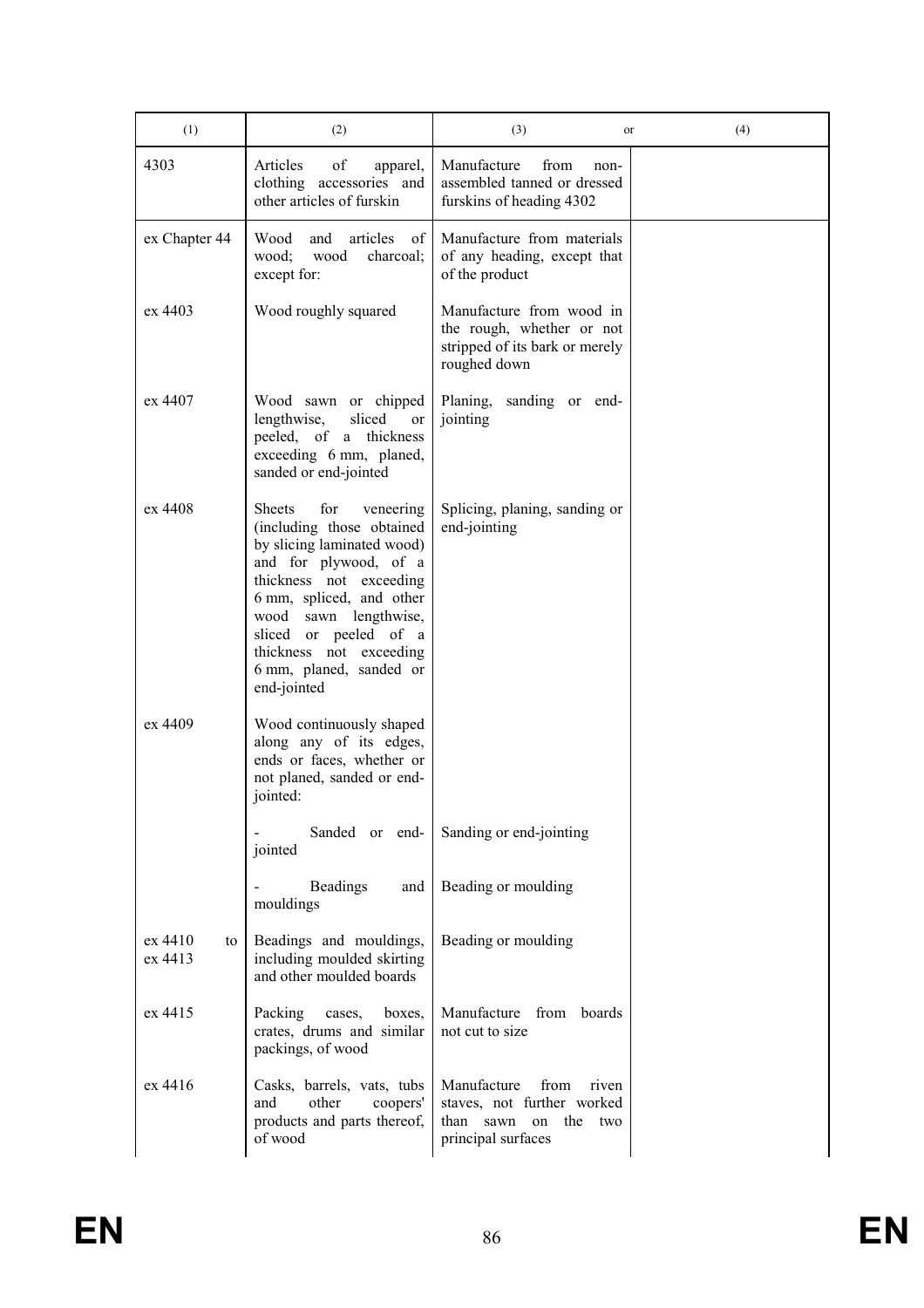| (1)           | (2)                                                                                                                                                                                                               | (3)<br>or                                                                                                                                                  | (4) |
|---------------|-------------------------------------------------------------------------------------------------------------------------------------------------------------------------------------------------------------------|------------------------------------------------------------------------------------------------------------------------------------------------------------|-----|
| ex 4418       | Builders' joinery<br>and carpentry of wood                                                                                                                                                                        | Manufacture from materials<br>of any heading, except that<br>of the product. However,<br>cellular<br>wood<br>panels,<br>shingles and shakes may be<br>used |     |
|               | <b>Beadings</b><br>and<br>mouldings                                                                                                                                                                               | Beading or moulding                                                                                                                                        |     |
| ex 4421       | splints; wooden<br>Match<br>pegs or pins for footwear                                                                                                                                                             | Manufacture from wood of<br>any heading, except drawn<br>wood of heading 4409                                                                              |     |
| ex Chapter 45 | Cork and articles of cork;<br>except for:                                                                                                                                                                         | Manufacture from materials<br>of any heading, except that<br>of the product                                                                                |     |
| 4503          | Articles of natural cork                                                                                                                                                                                          | Manufacture from cork of<br>heading 4501                                                                                                                   |     |
| Chapter 46    | Manufactures of straw, of<br>esparto or of other plaiting<br>materials; basketware and<br>wickerwork                                                                                                              | Manufacture from materials<br>of any heading, except that<br>of the product                                                                                |     |
| Chapter 47    | Pulp of wood or of other<br>fibrous cellulosic material;<br>recovered<br>(waste<br>and<br>scrap) paper or paperboard                                                                                              | Manufacture from materials<br>of any heading, except that<br>of the product                                                                                |     |
| ex Chapter 48 | Paper<br>and<br>paperboard;<br>articles of paper pulp, of<br>paper or of paperboard;<br>except for:                                                                                                               | Manufacture from materials<br>of any heading, except that<br>of the product                                                                                |     |
| ex 4811       | and<br>paperboard,<br>Paper<br>ruled,<br>lined or squared<br>only                                                                                                                                                 | Manufacture from paper-<br>materials<br>making<br>of<br>Chapter 47                                                                                         |     |
| 4816          | Carbon paper, self-copy<br>paper and other copying or<br>transfer papers (other than<br>those of heading 4809),<br>duplicator<br>stencils<br>and<br>offset plates, of paper,<br>whether or not put up in<br>boxes | Manufacture from paper-<br>making<br>materials<br>of<br>Chapter 47                                                                                         |     |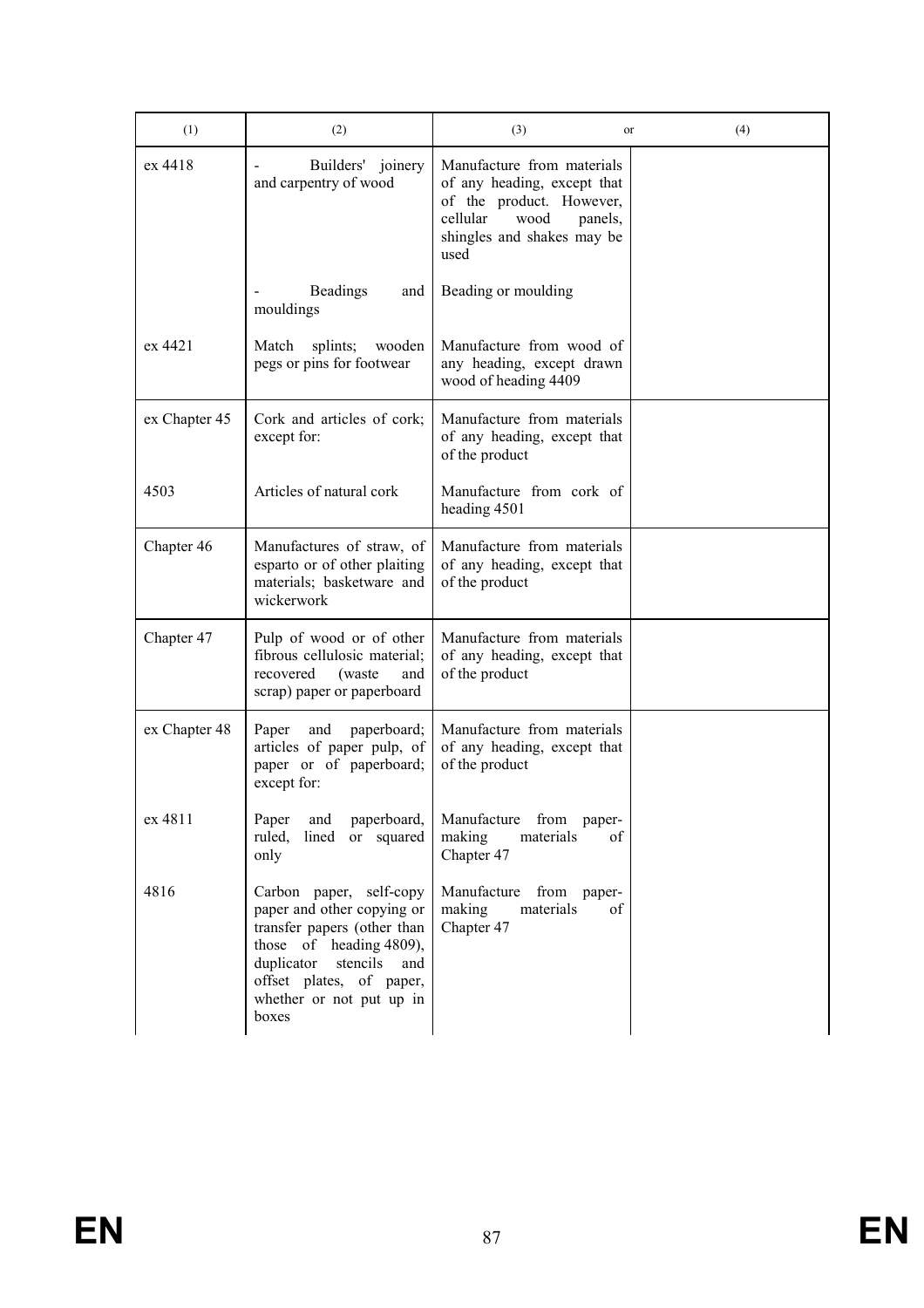| (1)           | (2)                                                                                                                                                                                                                                                     | (3)<br>or                                                                                                                                                                                                | (4) |
|---------------|---------------------------------------------------------------------------------------------------------------------------------------------------------------------------------------------------------------------------------------------------------|----------------------------------------------------------------------------------------------------------------------------------------------------------------------------------------------------------|-----|
| 4817          | Envelopes, letter<br>cards,<br>postcards<br>plain<br>and<br>correspondence cards, of<br>paperboard;<br>paper<br>or<br>boxes, pouches, wallets<br>and writing compendiums,<br>of paper or paperboard,<br>containing an assortment<br>of paper stationery | Manufacture:<br>from materials of<br>any heading, except that of<br>the product, and<br>in which the value<br>of all the materials used does<br>not exceed 50 % of the ex-<br>works price of the product |     |
| ex 4818       | Toilet paper                                                                                                                                                                                                                                            | Manufacture from paper-<br>making<br>materials<br>οf<br>Chapter 47                                                                                                                                       |     |
| ex 4819       | Cartons, boxes, cases, bags<br>other<br>and<br>packing<br>of<br>containers.<br>paper,<br>cellulose<br>paperboard,<br>wadding<br><b>or</b><br>webs<br>of<br>cellulose fibres                                                                             | Manufacture:<br>from materials of<br>any heading, except that of<br>the product, and<br>in which the value<br>of all the materials used does<br>not exceed 50 % of the ex-<br>works price of the product |     |
| ex 4820       | Letter pads                                                                                                                                                                                                                                             | Manufacture in which the<br>value of all the materials<br>used does not exceed 50 %<br>of the ex-works price of the<br>product                                                                           |     |
| ex 4823       | Other paper, paperboard,<br>cellulose<br>wadding<br>and<br>webs of cellulose fibres,<br>cut to size or shape                                                                                                                                            | Manufacture from paper-<br>making<br>materials<br>οf<br>Chapter 47                                                                                                                                       |     |
| ex Chapter 49 | Printed books, newspapers,<br>pictures and other products<br>of the printing industry;<br>manuscripts,<br>typescripts<br>and plans; except for:                                                                                                         | Manufacture from materials<br>of any heading, except that<br>of the product                                                                                                                              |     |
| 4909          | Printed<br>illustrated<br>or<br>postcards; printed cards<br>bearing personal greetings,<br>messages<br><sub>or</sub><br>announcements,<br>whether<br>or not illustrated, with or<br>without<br>envelopes<br><sub>or</sub><br>trimmings                  | Manufacture from materials<br>of any heading, except those<br>of headings 4909 and 4911                                                                                                                  |     |
| 4910          | Calendars of any kind,<br>printed, including calendar<br>blocks:                                                                                                                                                                                        |                                                                                                                                                                                                          |     |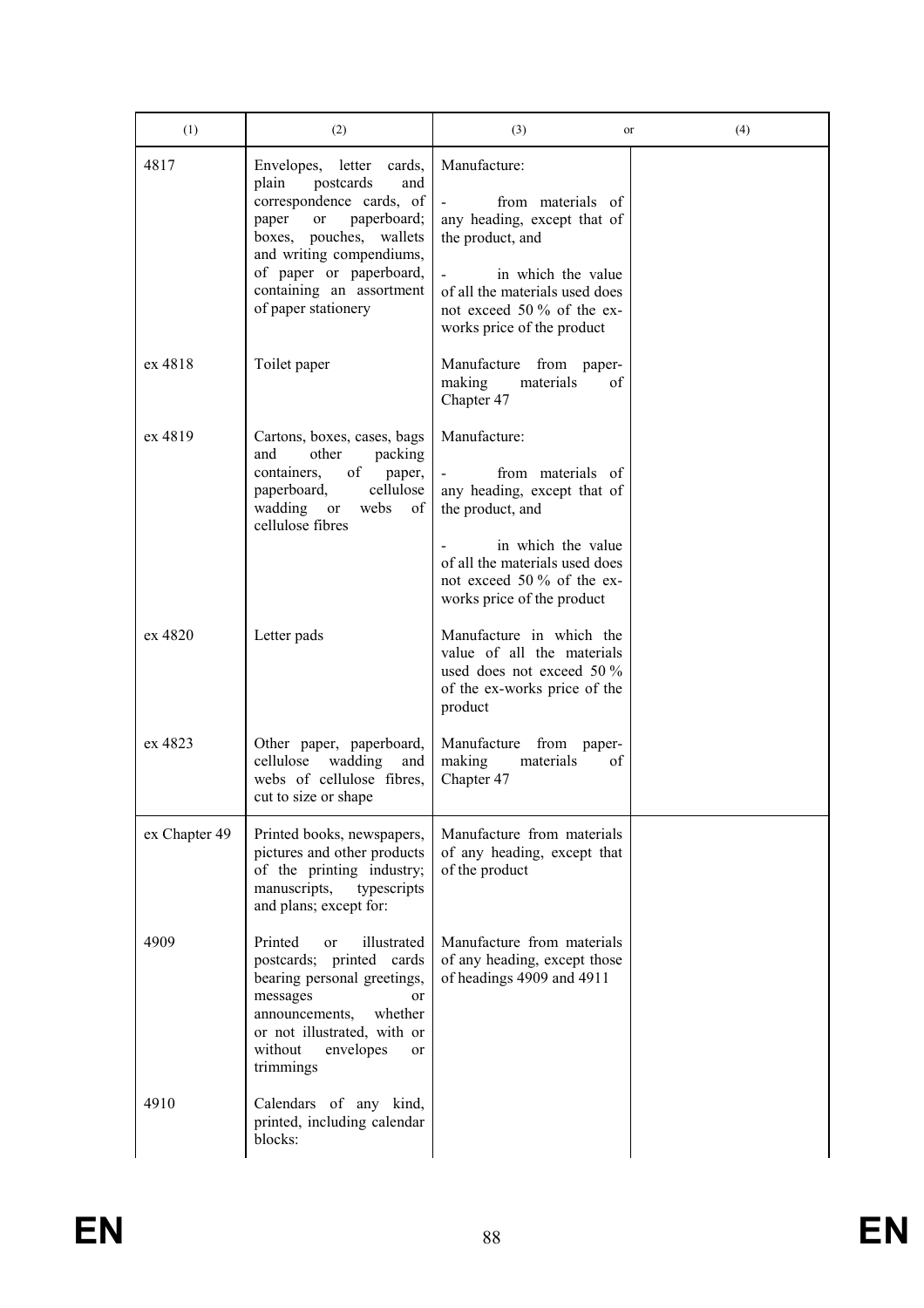| (1)                   | (2)                                                                                                                                     | (3)<br>or                                                                                                                                                                                                                                                                                             | (4) |
|-----------------------|-----------------------------------------------------------------------------------------------------------------------------------------|-------------------------------------------------------------------------------------------------------------------------------------------------------------------------------------------------------------------------------------------------------------------------------------------------------|-----|
|                       | Calendars of the<br>"perpetual" type or with<br>replaceable<br>blocks<br>mounted on bases other<br>than paper or paperboard             | Manufacture:<br>from materials of<br>any heading, except that of<br>the product, and                                                                                                                                                                                                                  |     |
|                       |                                                                                                                                         | in which the value<br>of all the materials used does<br>not exceed 50 % of the ex-<br>works price of the product                                                                                                                                                                                      |     |
|                       | Other                                                                                                                                   | Manufacture from materials<br>of any heading, except those<br>of headings 4909 and 4911                                                                                                                                                                                                               |     |
| ex Chapter 50         | Silk; except for:                                                                                                                       | Manufacture from materials<br>of any heading, except that<br>of the product                                                                                                                                                                                                                           |     |
| ex 5003               | <b>Silk</b><br>(including)<br>waste<br>unsuitable<br>for<br>cocoons<br>reeling, yarn waste and<br>garnetted stock), carded or<br>combed | Carding or combing of silk<br>waste                                                                                                                                                                                                                                                                   |     |
| 5004<br>to<br>ex 5006 | Silk yarn and yarn spun<br>from silk waste                                                                                              | Manufacture from(25):<br>silk or<br>silk<br>raw<br>waste, carded or combed or<br>otherwise<br>prepared<br>for<br>spinning,<br>other natural fibres,<br>not carded or combed or<br>otherwise<br>prepared<br>for<br>spinning,<br>chemical materials<br>or textile pulp, or<br>paper-making<br>materials |     |
| 5007                  | Woven fabrics of silk or of<br>silk waste:                                                                                              |                                                                                                                                                                                                                                                                                                       |     |
|                       | Incorporating<br>rubber thread                                                                                                          | Manufacture<br>from single<br>$\text{yarn}(26)$                                                                                                                                                                                                                                                       |     |

<sup>25</sup> For special conditions relating to products made of a mixture of textile materials, see Introductory Note 5.

<sup>26</sup> For special conditions relating to products made of a mixture of textile materials, see Introductory Note 5.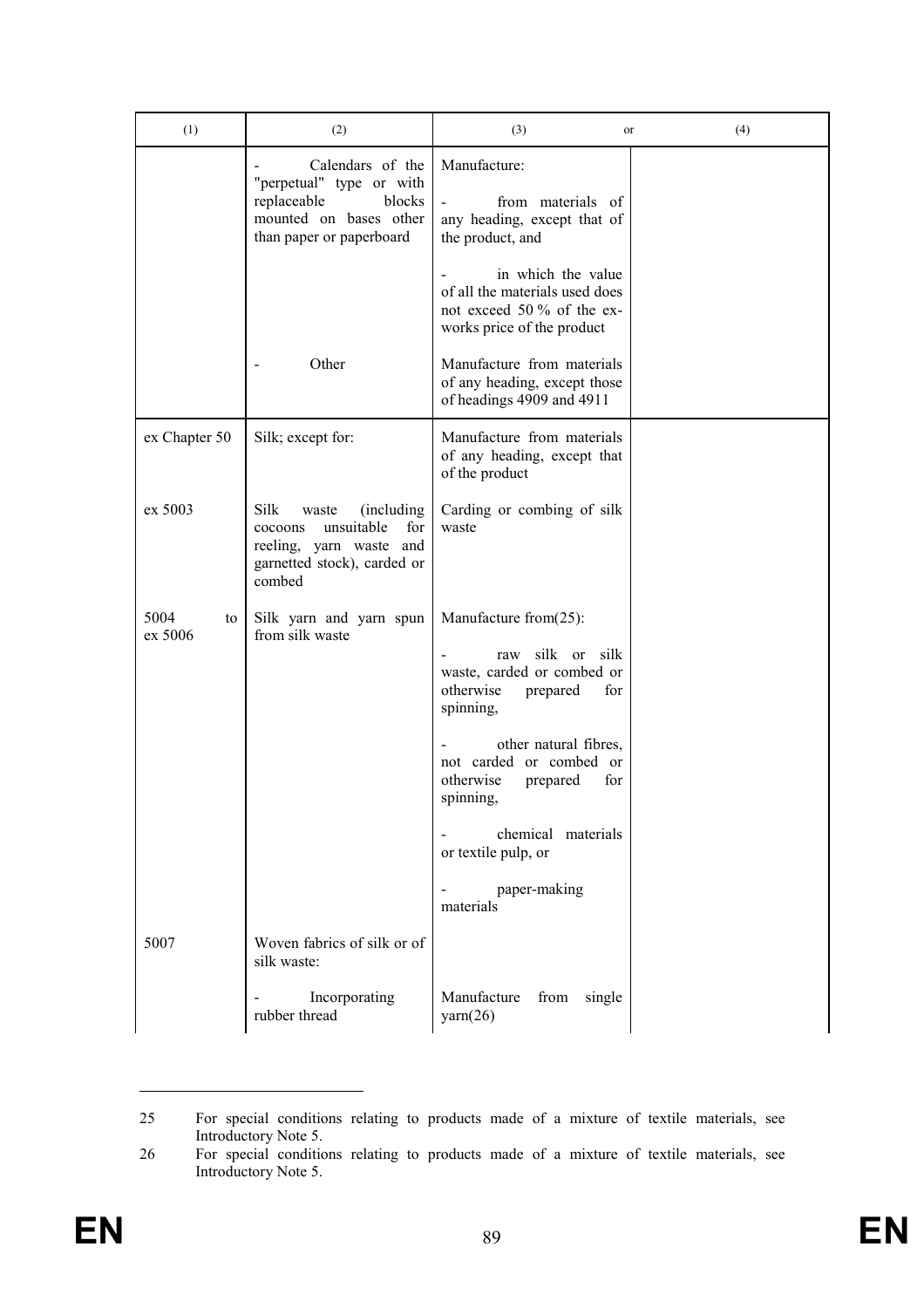| (1)           | (2)                                                                                              | (3)<br>or                                                                                                                                                                                                                                                                         | (4) |
|---------------|--------------------------------------------------------------------------------------------------|-----------------------------------------------------------------------------------------------------------------------------------------------------------------------------------------------------------------------------------------------------------------------------------|-----|
|               | Other                                                                                            | Manufacture from(27):<br>coir yarn,<br>natural fibres,<br>man-made<br>staple<br>fibres, not carded or combed<br>or otherwise prepared for<br>spinning,<br>chemical materials                                                                                                      |     |
|               |                                                                                                  | or textile pulp, or<br>paper<br>or<br>Printing accompanied by at<br>least two preparatory or<br>finishing operations (such as<br>scouring,<br>bleaching,<br>mercerising, heat<br>setting,<br>raising, calendering, shrink<br>resistance<br>processing,<br>finishing,<br>permanent |     |
|               |                                                                                                  | decatising,<br>impregnating,<br>mending<br>and<br>burling),<br>provided that the value of<br>the unprinted fabric used<br>does not exceed 47.5% of<br>the ex-works price of the<br>product                                                                                        |     |
| ex Chapter 51 | fine<br>Wool,<br>or<br>coarse<br>animal hair; horsehair yarn<br>and woven fabric; except<br>for: | Manufacture from materials<br>of any heading, except that<br>of the product                                                                                                                                                                                                       |     |

<sup>27</sup> For special conditions relating to products made of a mixture of textile materials, see Introductory Note 5.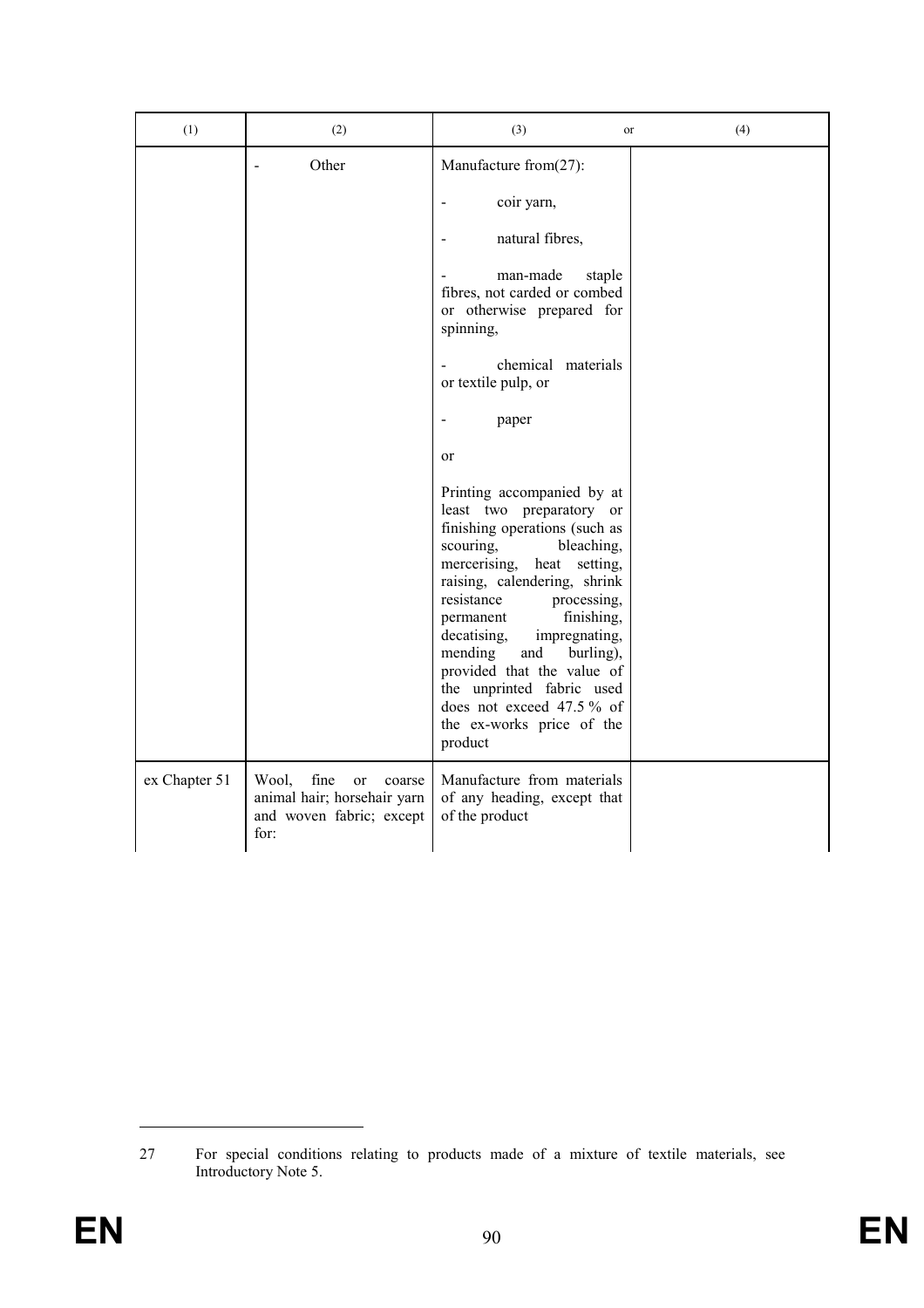| (1)          | (2)                                                                         | (3)                                                                                                             | or        | (4) |
|--------------|-----------------------------------------------------------------------------|-----------------------------------------------------------------------------------------------------------------|-----------|-----|
| 5106 to 5110 | Yarn of wool, of fine or<br>coarse animal hair or of<br>horsehair           | Manufacture from(28):<br>raw silk or silk<br>waste, carded or combed or<br>otherwise<br>prepared<br>spinning,   | for       |     |
|              |                                                                             | natural fibres, not<br>$\frac{1}{2}$<br>carded<br>combed<br><sub>or</sub><br>otherwise<br>prepared<br>spinning, | or<br>for |     |
|              |                                                                             | chemical materials<br>or textile pulp, or                                                                       |           |     |
|              |                                                                             | paper-making<br>materials                                                                                       |           |     |
| 5111 to 5113 | Woven fabrics of wool, of<br>fine or coarse animal hair<br>or of horsehair: |                                                                                                                 |           |     |
|              | Incorporating<br>$\blacksquare$<br>rubber thread                            | Manufacture<br>from single<br>$\text{yarn}(29)$                                                                 |           |     |
|              | Other<br>$\overline{\phantom{a}}$                                           | Manufacture from(30):                                                                                           |           |     |
|              |                                                                             | coir yarn,<br>$\qquad \qquad \blacksquare$                                                                      |           |     |
|              |                                                                             | natural fibres,<br>$\qquad \qquad \blacksquare$                                                                 |           |     |
|              |                                                                             | man-made<br>staple<br>fibres, not carded or combed<br>or otherwise prepared for<br>spinning,                    |           |     |
|              |                                                                             | chemical materials<br>or textile pulp, or                                                                       |           |     |
|              |                                                                             | paper                                                                                                           |           |     |
|              |                                                                             | or                                                                                                              |           |     |

<sup>28</sup> For special conditions relating to products made of a mixture of textile materials, see Introductory Note 5.

<sup>29</sup> For special conditions relating to products made of a mixture of textile materials, see Introductory Note 5.

<sup>30</sup> For special conditions relating to products made of a mixture of textile materials, see Introductory Note 5.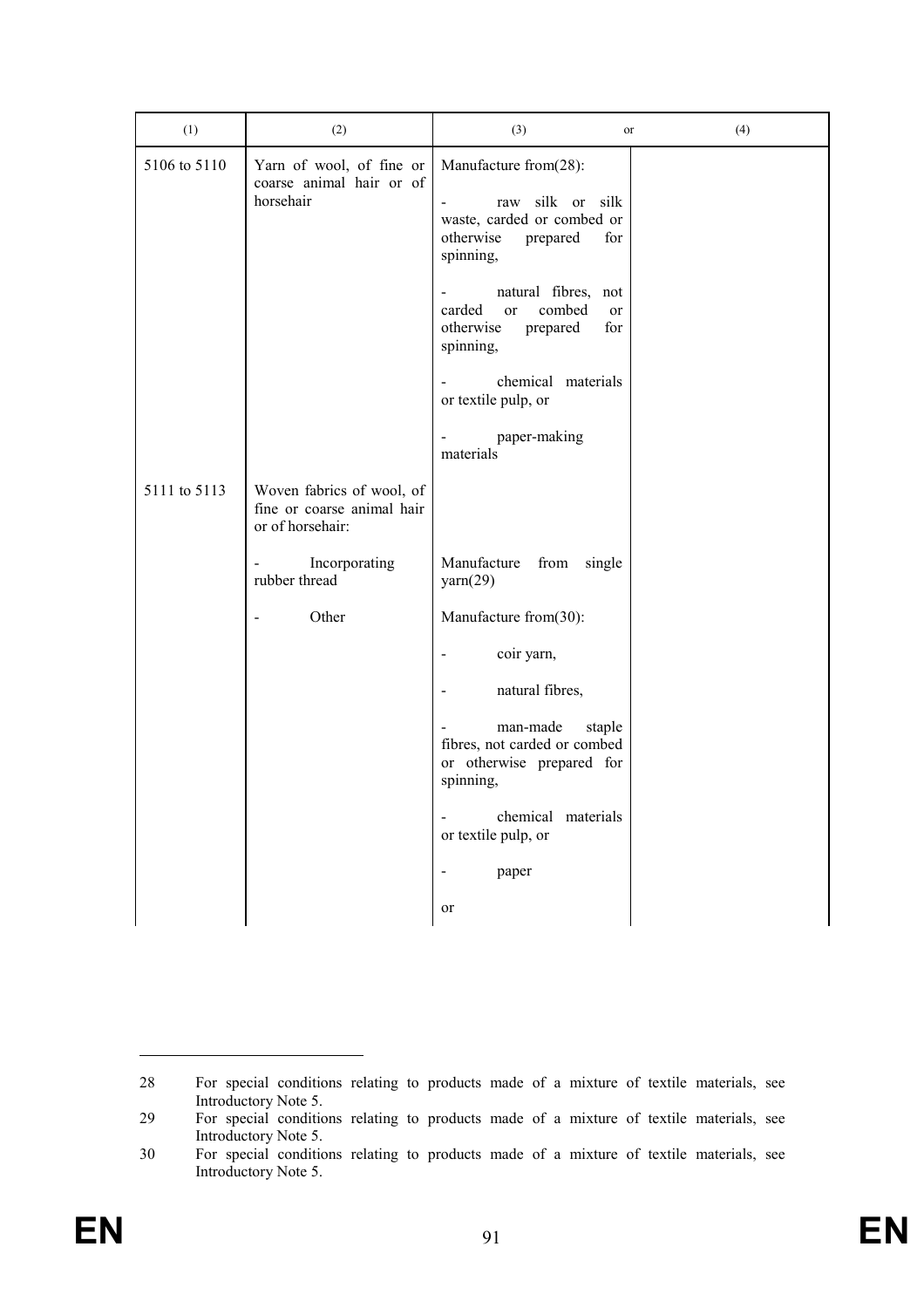| (1)           | (2)                            | (3)                                                                                                                                                                                                                                                                                                                                                                                                                                       | or        | (4) |
|---------------|--------------------------------|-------------------------------------------------------------------------------------------------------------------------------------------------------------------------------------------------------------------------------------------------------------------------------------------------------------------------------------------------------------------------------------------------------------------------------------------|-----------|-----|
|               |                                | Printing accompanied by at<br>least two preparatory or<br>finishing operations (such as<br>scouring,<br>bleaching,<br>setting,<br>mercerising, heat<br>raising, calendering, shrink<br>resistance<br>processing,<br>finishing,<br>permanent<br>decatising,<br>impregnating,<br>mending<br>and<br>burling),<br>provided that the value of<br>the unprinted fabric used<br>does not exceed 47.5% of<br>the ex-works price of the<br>product |           |     |
| ex Chapter 52 | Cotton; except for:            | Manufacture from materials<br>of any heading, except that<br>of the product                                                                                                                                                                                                                                                                                                                                                               |           |     |
| 5204 to 5207  | Yarn and thread of cotton      | Manufacture from(31):                                                                                                                                                                                                                                                                                                                                                                                                                     |           |     |
|               |                                | silk or silk<br>raw<br>waste, carded or combed or<br>otherwise<br>prepared<br>spinning,                                                                                                                                                                                                                                                                                                                                                   | for       |     |
|               |                                | natural fibres, not<br>carded<br>combed<br><sub>or</sub><br>otherwise<br>prepared<br>spinning,                                                                                                                                                                                                                                                                                                                                            | or<br>for |     |
|               |                                | chemical materials<br>or textile pulp, or                                                                                                                                                                                                                                                                                                                                                                                                 |           |     |
|               |                                | paper-making<br>materials                                                                                                                                                                                                                                                                                                                                                                                                                 |           |     |
| 5208 to 5212  | Woven fabrics of cotton:       |                                                                                                                                                                                                                                                                                                                                                                                                                                           |           |     |
|               | Incorporating<br>rubber thread | Manufacture<br>from<br>single<br>$\text{yarn}(32)$                                                                                                                                                                                                                                                                                                                                                                                        |           |     |
|               | Other                          | Manufacture from(33):                                                                                                                                                                                                                                                                                                                                                                                                                     |           |     |

<sup>31</sup> For special conditions relating to products made of a mixture of textile materials, see Introductory Note 5.

<sup>32</sup> For special conditions relating to products made of a mixture of textile materials, see Introductory Note 5.

<sup>33</sup> For special conditions relating to products made of a mixture of textile materials, see Introductory Note 5.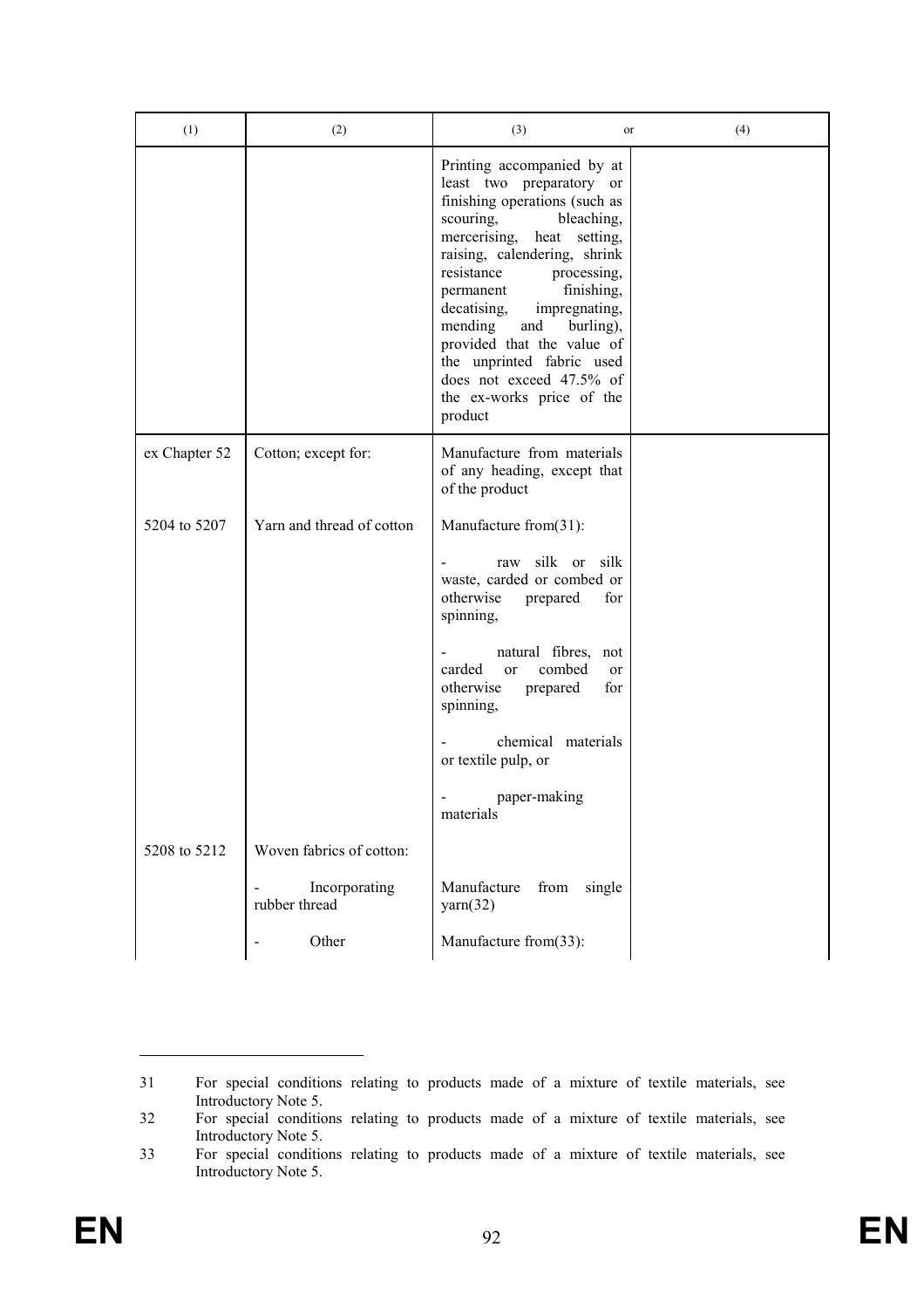| (1)           | (2)                                                                                                          | (3)<br>or                                                                                                                                                                                                                                                                                                                                                                                                                                 | (4) |
|---------------|--------------------------------------------------------------------------------------------------------------|-------------------------------------------------------------------------------------------------------------------------------------------------------------------------------------------------------------------------------------------------------------------------------------------------------------------------------------------------------------------------------------------------------------------------------------------|-----|
|               |                                                                                                              | coir yarn,                                                                                                                                                                                                                                                                                                                                                                                                                                |     |
|               |                                                                                                              | natural fibres,                                                                                                                                                                                                                                                                                                                                                                                                                           |     |
|               |                                                                                                              | man-made<br>staple<br>fibres, not carded or combed<br>or otherwise prepared for<br>spinning,                                                                                                                                                                                                                                                                                                                                              |     |
|               |                                                                                                              | chemical materials<br>or textile pulp, or                                                                                                                                                                                                                                                                                                                                                                                                 |     |
|               |                                                                                                              | paper                                                                                                                                                                                                                                                                                                                                                                                                                                     |     |
|               |                                                                                                              | or                                                                                                                                                                                                                                                                                                                                                                                                                                        |     |
|               |                                                                                                              | Printing accompanied by at<br>least two preparatory or<br>finishing operations (such as<br>scouring,<br>bleaching,<br>mercerising, heat<br>setting,<br>raising, calendering, shrink<br>resistance<br>processing,<br>finishing,<br>permanent<br>decatising,<br>impregnating,<br>mending<br>and<br>burling),<br>provided that the value of<br>the unprinted fabric used<br>does not exceed 47.5% of<br>the ex-works price of the<br>product |     |
| ex Chapter 53 | Other<br>vegetable<br>textile<br>fibres;<br>paper yarn<br>and<br>woven fabrics of paper<br>yarn; except for: | Manufacture from materials<br>of any heading, except that<br>of the product                                                                                                                                                                                                                                                                                                                                                               |     |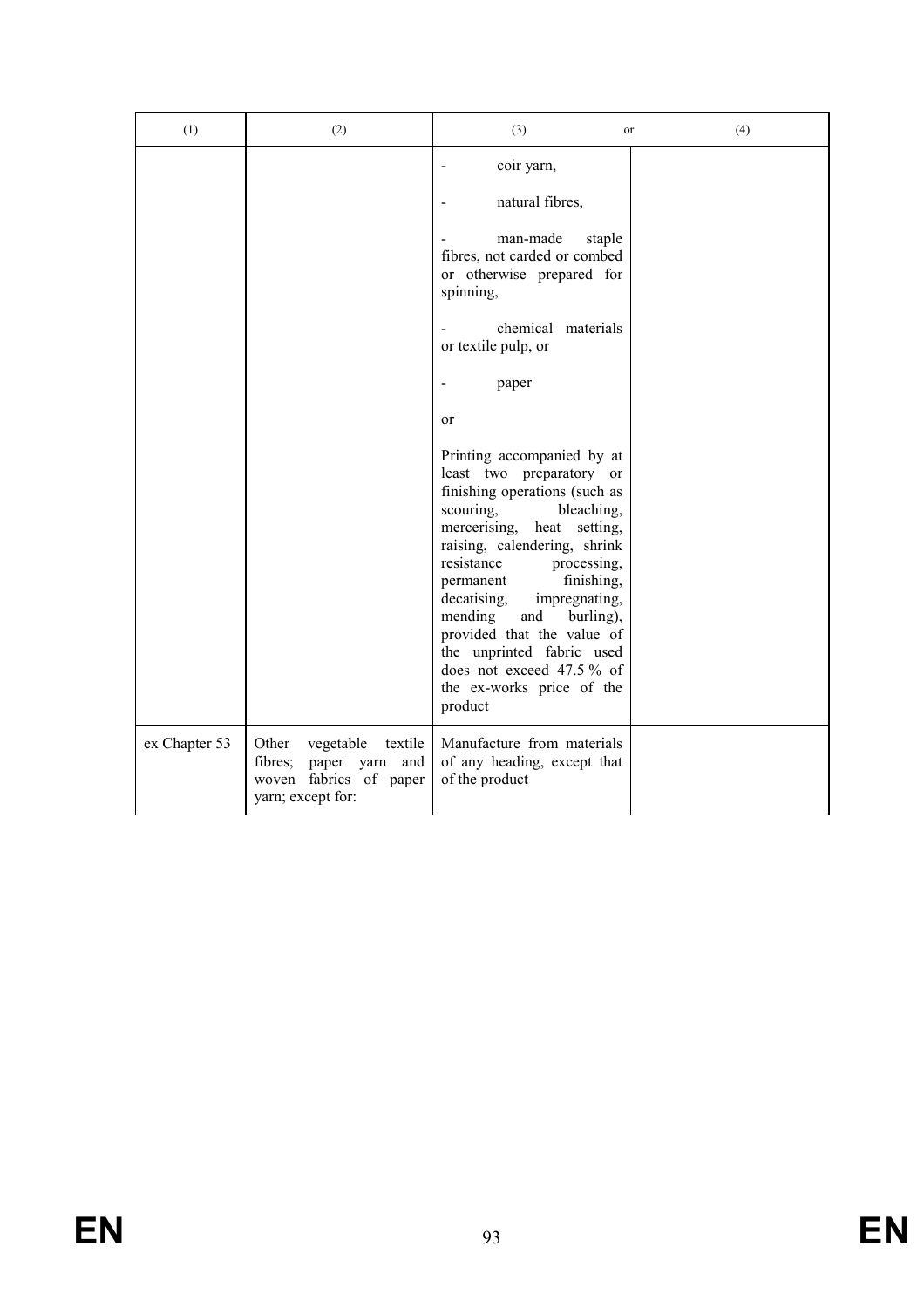| (1)          | (2)                                                   | (3)                                                                                                                                                                                                                                                                          | or                       | (4) |
|--------------|-------------------------------------------------------|------------------------------------------------------------------------------------------------------------------------------------------------------------------------------------------------------------------------------------------------------------------------------|--------------------------|-----|
| 5306 to 5308 | Yarn of other vegetable<br>textile fibres; paper yarn | Manufacture from(34):<br>raw silk or<br>waste, carded or combed or<br>otherwise<br>prepared<br>spinning,<br>natural fibres, not<br>-<br>carded<br>combed<br><sub>or</sub><br>otherwise<br>prepared<br>spinning,<br>chemical materials<br>or textile pulp, or<br>paper-making | silk<br>for<br>or<br>for |     |
| 5309 to 5311 | Woven fabrics of other<br>vegetable textile fibres;   | materials                                                                                                                                                                                                                                                                    |                          |     |
|              | woven fabrics of paper<br>yarn:                       |                                                                                                                                                                                                                                                                              |                          |     |
|              | Incorporating<br>rubber thread                        | Manufacture<br>from<br>$\text{yarn}(35)$                                                                                                                                                                                                                                     | single                   |     |
|              | Other                                                 | Manufacture from(36):                                                                                                                                                                                                                                                        |                          |     |
|              |                                                       | coir yarn,                                                                                                                                                                                                                                                                   |                          |     |
|              |                                                       | jute yarn,                                                                                                                                                                                                                                                                   |                          |     |
|              |                                                       | natural fibres,                                                                                                                                                                                                                                                              |                          |     |
|              |                                                       | man-made<br>fibres, not carded or combed<br>or otherwise prepared for<br>spinning,                                                                                                                                                                                           | staple                   |     |
|              |                                                       | chemical materials<br>or textile pulp, or                                                                                                                                                                                                                                    |                          |     |
|              |                                                       | paper                                                                                                                                                                                                                                                                        |                          |     |
|              |                                                       | or                                                                                                                                                                                                                                                                           |                          |     |

<sup>34</sup> For special conditions relating to products made of a mixture of textile materials, see Introductory Note 5.

<sup>35</sup> For special conditions relating to products made of a mixture of textile materials, see Introductory Note 5.

<sup>36</sup> For special conditions relating to products made of a mixture of textile materials, see Introductory Note 5.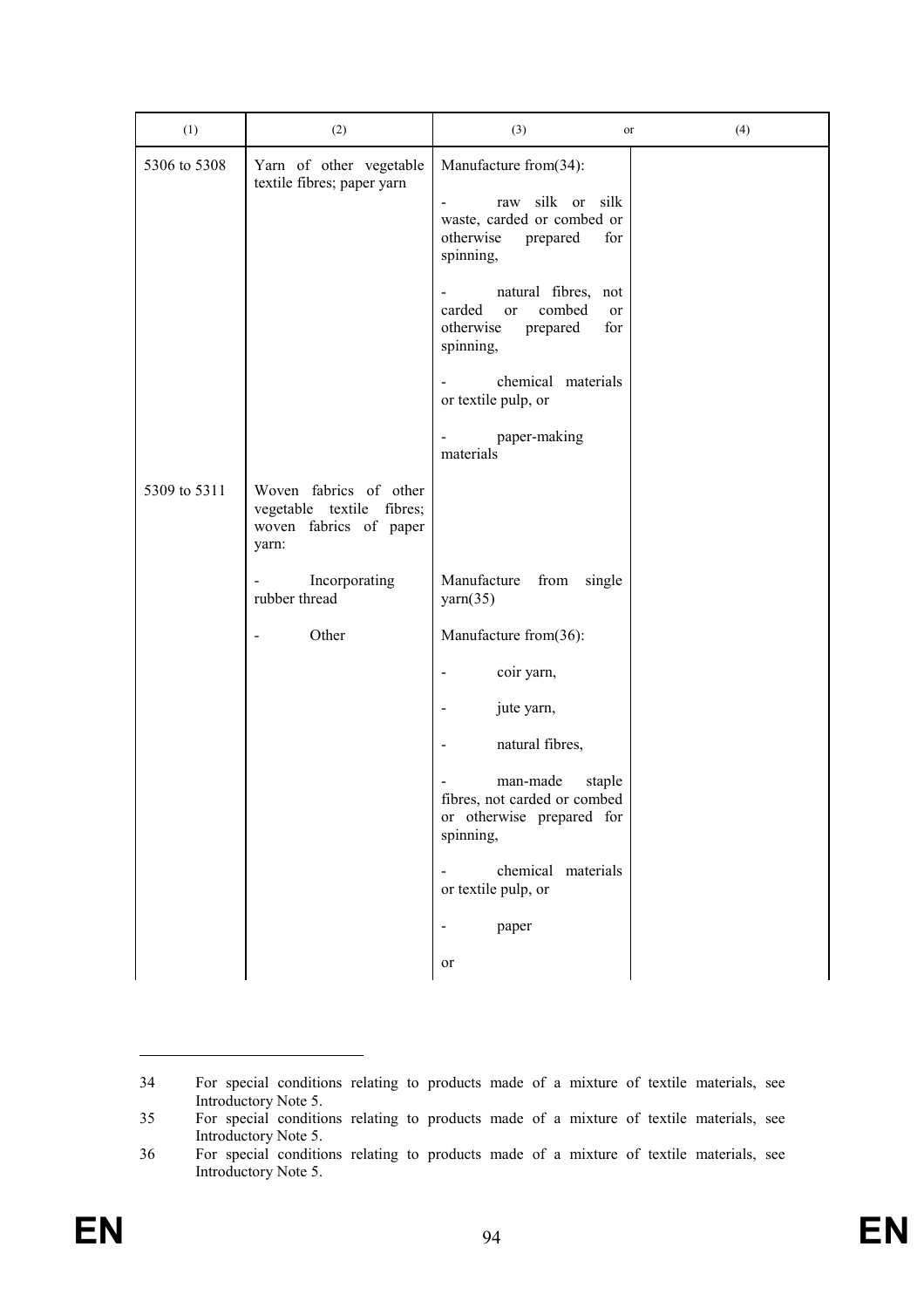| (1)           | (2)                                                             | (3)<br>or                                                                                                                                                                                                                                                                                                                                                                                                                              | (4) |
|---------------|-----------------------------------------------------------------|----------------------------------------------------------------------------------------------------------------------------------------------------------------------------------------------------------------------------------------------------------------------------------------------------------------------------------------------------------------------------------------------------------------------------------------|-----|
|               |                                                                 | Printing accompanied by at<br>least two preparatory or<br>finishing operations (such as<br>scouring,<br>bleaching,<br>mercerising, heat setting,<br>raising, calendering, shrink<br>resistance<br>processing,<br>finishing,<br>permanent<br>impregnating,<br>decatising,<br>mending<br>burling),<br>and<br>provided that the value of<br>the unprinted fabric used<br>does not exceed 47.5% of<br>the ex-works price of the<br>product |     |
| 5401 to 5406  | Yarn, monofilament and<br>thread<br>of<br>man-made<br>filaments | Manufacture from(37):<br>silk or<br>silk<br>raw<br>waste, carded or combed or<br>otherwise<br>prepared<br>for<br>spinning,<br>natural fibres, not<br>carded<br>combed<br>$\alpha$<br>or<br>otherwise<br>prepared<br>for<br>spinning,<br>chemical materials<br>or textile pulp, or<br>paper-making<br>materials                                                                                                                         |     |
| 5407 and 5408 | Woven fabrics of man-<br>made filament yarn:                    |                                                                                                                                                                                                                                                                                                                                                                                                                                        |     |
|               | Incorporating<br>rubber thread                                  | Manufacture<br>from<br>single<br>$\text{yarn}(38)$                                                                                                                                                                                                                                                                                                                                                                                     |     |
|               | Other                                                           | Manufacture from(39):                                                                                                                                                                                                                                                                                                                                                                                                                  |     |

<sup>37</sup> For special conditions relating to products made of a mixture of textile materials, see Introductory Note 5.

<sup>38</sup> For special conditions relating to products made of a mixture of textile materials, see Introductory Note 5.

<sup>39</sup> For special conditions relating to products made of a mixture of textile materials, see Introductory Note 5.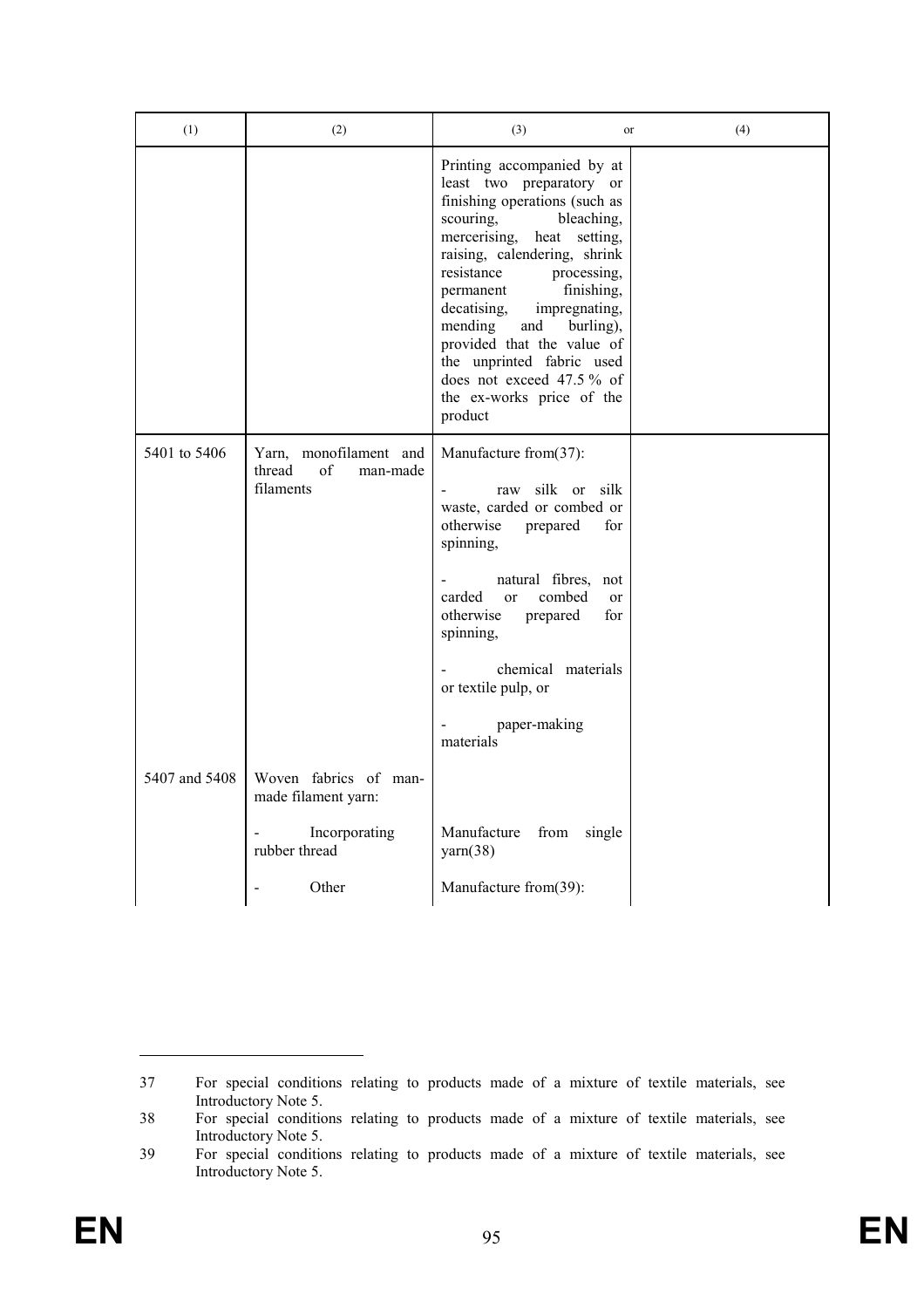| (1)                          | (2)                                                                           | (3)                                                                                                                                                                                                                                                                                                                                                                                                                                    | (4)<br>or |
|------------------------------|-------------------------------------------------------------------------------|----------------------------------------------------------------------------------------------------------------------------------------------------------------------------------------------------------------------------------------------------------------------------------------------------------------------------------------------------------------------------------------------------------------------------------------|-----------|
|                              |                                                                               | coir yarn,<br>natural fibres,<br>man-made<br>staple<br>fibres, not carded or combed<br>or otherwise prepared for<br>spinning,<br>chemical materials<br>or textile pulp, or<br>paper<br>or                                                                                                                                                                                                                                              |           |
|                              |                                                                               | Printing accompanied by at<br>least two preparatory or<br>finishing operations (such as<br>scouring,<br>bleaching,<br>mercerising, heat setting,<br>raising, calendering, shrink<br>resistance<br>processing,<br>finishing,<br>permanent<br>decatising,<br>impregnating,<br>mending<br>and<br>burling),<br>provided that the value of<br>the unprinted fabric used<br>does not exceed 47.5% of<br>the ex-works price of the<br>product |           |
| 5501 to 5507<br>5508 to 5511 | Man-made staple fibres<br>Yarn and sewing thread of<br>man-made staple fibres | Manufacture from chemical<br>materials or textile pulp<br>Manufacture from(40):<br>raw silk or silk<br>waste, carded or combed or<br>otherwise<br>prepared<br>for<br>spinning,<br>natural fibres, not<br>$\blacksquare$<br>carded<br>combed<br>$\alpha$<br><sub>or</sub><br>otherwise<br>for<br>prepared<br>spinning,<br>chemical materials<br>or textile pulp, or                                                                     |           |
|                              |                                                                               | paper-making<br>materials                                                                                                                                                                                                                                                                                                                                                                                                              |           |

<sup>40</sup> For special conditions relating to products made of a mixture of textile materials, see Introductory Note 5.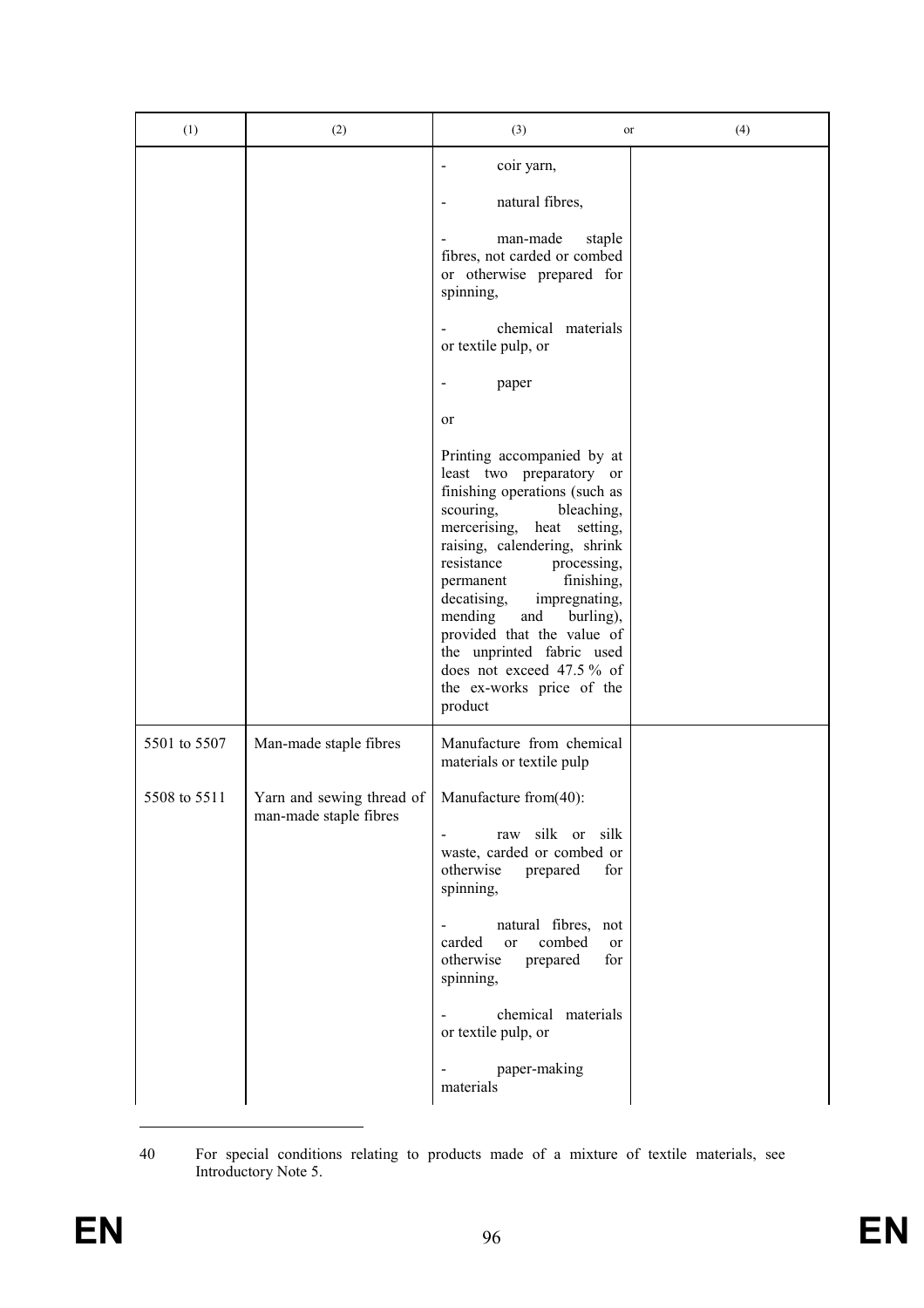| (1)          | (2)                                          | (3)<br>or                                                                                                                                                                                                                                                                                                                                                                                                                              | (4) |
|--------------|----------------------------------------------|----------------------------------------------------------------------------------------------------------------------------------------------------------------------------------------------------------------------------------------------------------------------------------------------------------------------------------------------------------------------------------------------------------------------------------------|-----|
| 5512 to 5516 | Woven fabrics of man-<br>made staple fibres: |                                                                                                                                                                                                                                                                                                                                                                                                                                        |     |
|              | Incorporating<br>rubber thread               | Manufacture<br>from<br>single<br>$\text{yarn}(41)$                                                                                                                                                                                                                                                                                                                                                                                     |     |
|              | Other                                        | Manufacture from(42):                                                                                                                                                                                                                                                                                                                                                                                                                  |     |
|              |                                              | coir yarn,                                                                                                                                                                                                                                                                                                                                                                                                                             |     |
|              |                                              | natural fibres,                                                                                                                                                                                                                                                                                                                                                                                                                        |     |
|              |                                              | man-made<br>staple<br>fibres, not carded or combed<br>or otherwise prepared for<br>spinning,                                                                                                                                                                                                                                                                                                                                           |     |
|              |                                              | chemical materials<br>or textile pulp, or                                                                                                                                                                                                                                                                                                                                                                                              |     |
|              |                                              | paper                                                                                                                                                                                                                                                                                                                                                                                                                                  |     |
|              |                                              | or                                                                                                                                                                                                                                                                                                                                                                                                                                     |     |
|              |                                              | Printing accompanied by at<br>least two preparatory or<br>finishing operations (such as<br>scouring,<br>bleaching,<br>mercerising, heat setting,<br>raising, calendering, shrink<br>resistance<br>processing,<br>finishing,<br>permanent<br>impregnating,<br>decatising,<br>burling),<br>mending<br>and<br>provided that the value of<br>the unprinted fabric used<br>does not exceed 47.5% of<br>the ex-works price of the<br>product |     |

<sup>41</sup> For special conditions relating to products made of a mixture of textile materials, see Introductory Note 5.

<sup>42</sup> For special conditions relating to products made of a mixture of textile materials, see Introductory Note 5.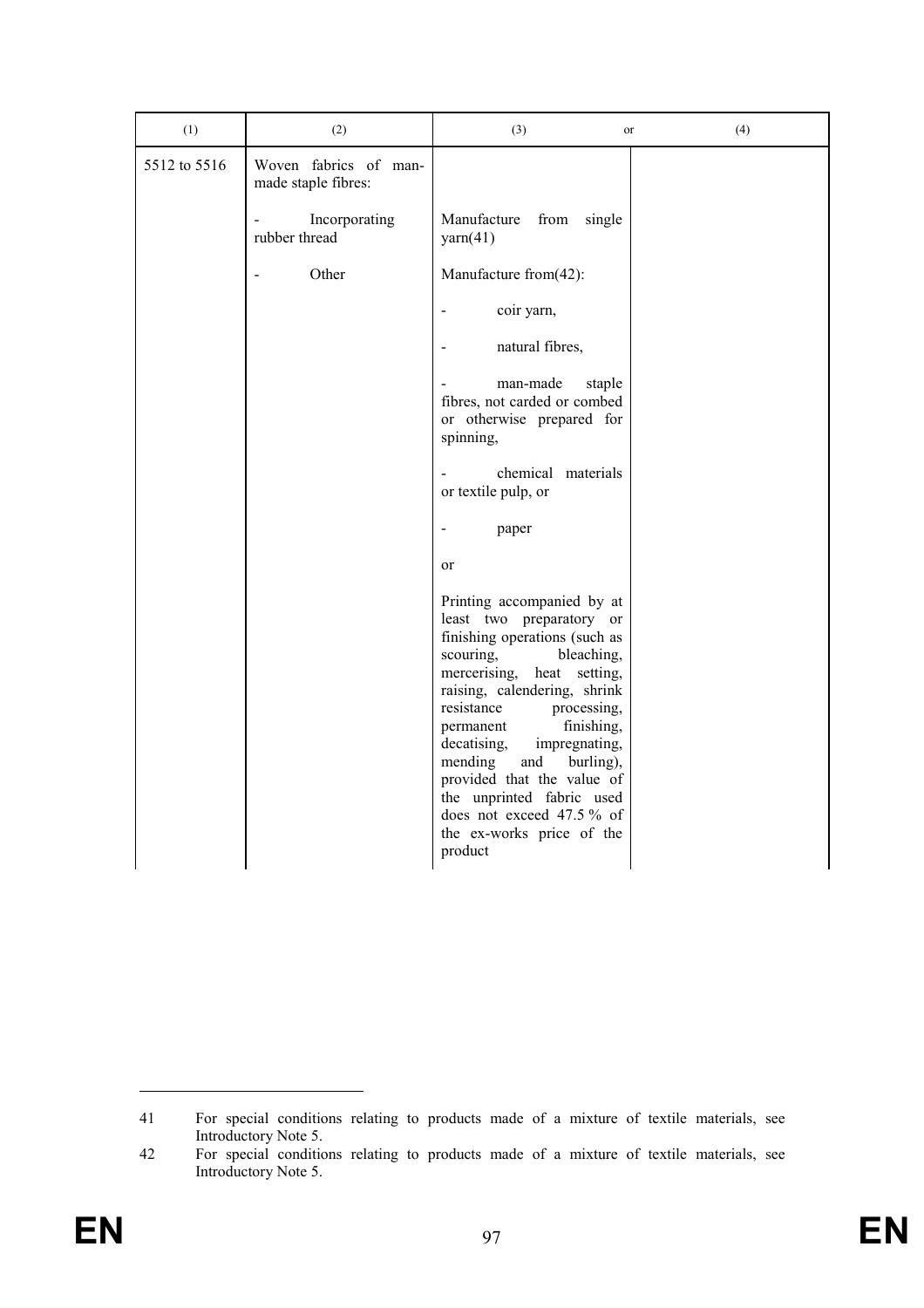| (1)           | (2)                                                                                                                                | (3)<br>or                                                                                                                                                                                                                | (4) |
|---------------|------------------------------------------------------------------------------------------------------------------------------------|--------------------------------------------------------------------------------------------------------------------------------------------------------------------------------------------------------------------------|-----|
| ex Chapter 56 | Wadding, felt and non-<br>special<br>wovens;<br>yarns;<br>twine, cordage, ropes and<br>cables and articles thereof;<br>except for: | Manufacture from(43):<br>coir yarn,<br>$\blacksquare$<br>natural fibres,<br>chemical materials<br>or textile pulp, or<br>paper-making<br>$\qquad \qquad \blacksquare$<br>materials                                       |     |
| 5602          | Felt,<br>whether<br>or<br>not<br>impregnated,<br>coated,<br>covered or laminated:                                                  |                                                                                                                                                                                                                          |     |
|               | Needleloom felt<br>$\blacksquare$                                                                                                  | Manufacture from(44):                                                                                                                                                                                                    |     |
|               |                                                                                                                                    | natural fibres, or<br>$\overline{\phantom{a}}$                                                                                                                                                                           |     |
|               |                                                                                                                                    | chemical materials<br>or textile pulp                                                                                                                                                                                    |     |
|               |                                                                                                                                    | However:                                                                                                                                                                                                                 |     |
|               |                                                                                                                                    | polypropylene<br>$\blacksquare$<br>filament of heading 5402,                                                                                                                                                             |     |
|               |                                                                                                                                    | polypropylene<br>$\overline{\phantom{a}}$<br>fibres<br>of<br>heading 5503<br>or 5506, or                                                                                                                                 |     |
|               |                                                                                                                                    | polypropylene<br>$\qquad \qquad \blacksquare$<br>filament<br>of<br>tow<br>heading 5501,                                                                                                                                  |     |
|               |                                                                                                                                    | of which the denomination<br>in all cases of a single<br>filament or fibre is less than<br>9 decitex, may be used,<br>provided that their total<br>value does not exceed 40 %<br>of the ex-works price of the<br>product |     |

<sup>43</sup> For special conditions relating to products made of a mixture of textile materials, see Introductory Note 5.

<sup>44</sup> For special conditions relating to products made of a mixture of textile materials, see Introductory Note 5.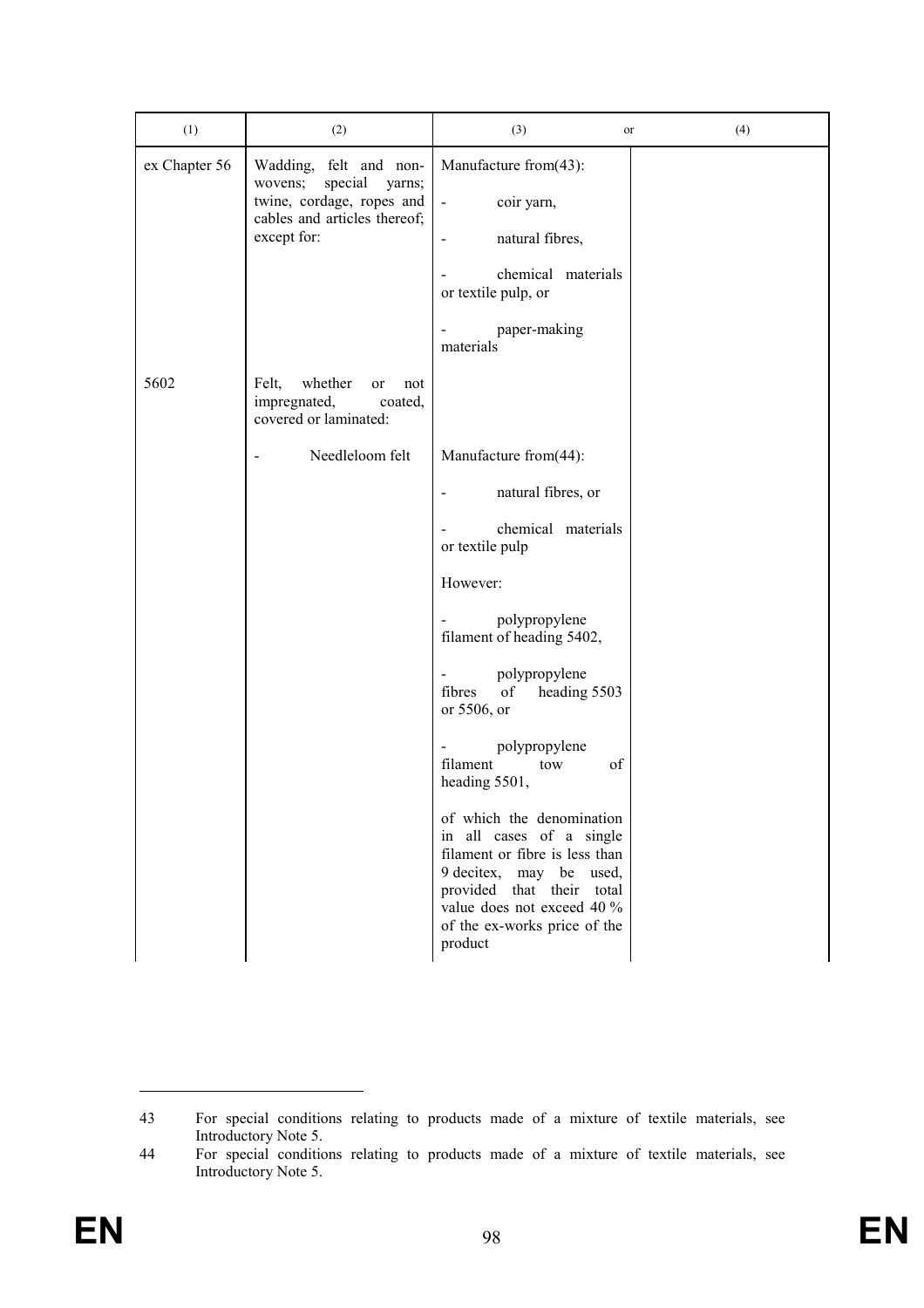| (1)  | (2)                                                                                                                                                                                                 | (3)<br>or                                                                                                                 | (4) |
|------|-----------------------------------------------------------------------------------------------------------------------------------------------------------------------------------------------------|---------------------------------------------------------------------------------------------------------------------------|-----|
|      | Other                                                                                                                                                                                               | Manufacture from(45):                                                                                                     |     |
|      |                                                                                                                                                                                                     | natural fibres,                                                                                                           |     |
|      |                                                                                                                                                                                                     | man-made<br>staple<br>fibres made from casein, or                                                                         |     |
|      |                                                                                                                                                                                                     | chemical materials<br>$\frac{1}{2}$<br>or textile pulp                                                                    |     |
| 5604 | Rubber thread and cord,<br>textile<br>covered;<br>textile<br>yarn, and strip and the like<br>of heading 5404 or 5405,<br>impregnated,<br>coated,<br>covered or sheathed with<br>rubber or plastics: |                                                                                                                           |     |
|      | Rubber<br>thread<br>and cord, textile covered                                                                                                                                                       | Manufacture from rubber<br>thread or cord, not textile<br>covered                                                         |     |
|      | Other<br>$\overline{a}$                                                                                                                                                                             | Manufacture from(46):                                                                                                     |     |
|      |                                                                                                                                                                                                     | natural fibres, not<br>$\blacksquare$<br>combed<br>carded<br>$\alpha$<br>or<br>otherwise<br>processed<br>for<br>spinning, |     |
|      |                                                                                                                                                                                                     | chemical materials<br>or textile pulp, or                                                                                 |     |
|      |                                                                                                                                                                                                     | paper-making<br>materials                                                                                                 |     |
| 5605 | Metallised yarn, whether<br>or not gimped, being                                                                                                                                                    | Manufacture from $(47)$ :                                                                                                 |     |
|      | textile yarn, or strip or the<br>heading 5404<br>like<br>of<br>or 5405, combined with<br>metal in the form of<br>thread, strip or powder or<br>covered with metal                                   | $\mathbb{Z}^2$<br>natural fibres,                                                                                         |     |
|      |                                                                                                                                                                                                     | man-made<br>staple<br>$\blacksquare$<br>fibres, not carded or combed<br>or otherwise processed for<br>spinning,           |     |
|      |                                                                                                                                                                                                     | chemical materials<br>or textile pulp, or                                                                                 |     |
|      |                                                                                                                                                                                                     | paper-making<br>materials                                                                                                 |     |

<sup>45</sup> For special conditions relating to products made of a mixture of textile materials, see Introductory Note 5.

<sup>46</sup> For special conditions relating to products made of a mixture of textile materials, see Introductory Note 5.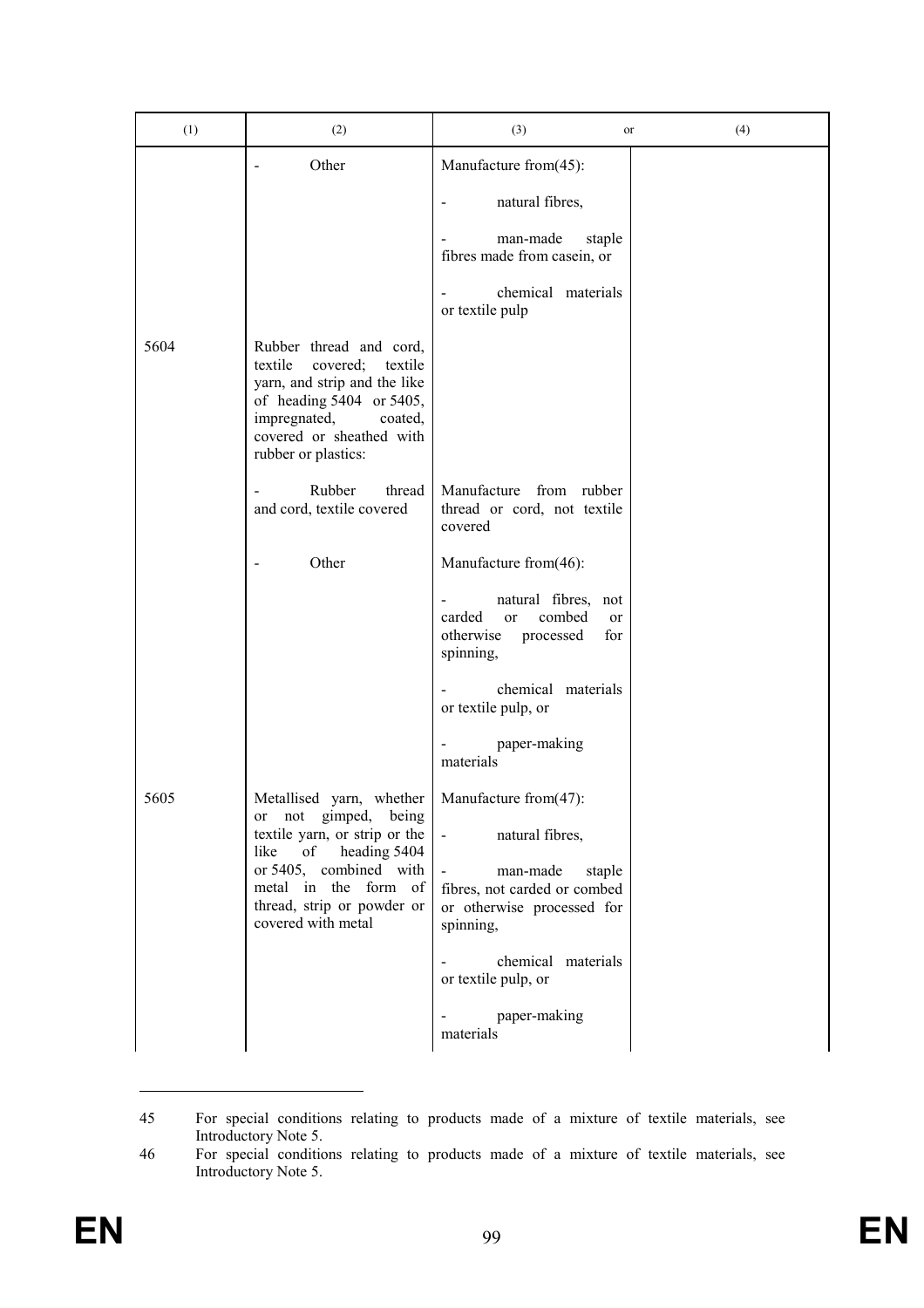| (1)        | (2)                                                                                                                                                                                                                           | (3)<br>or                                                                                                                                                                                                                     | (4) |
|------------|-------------------------------------------------------------------------------------------------------------------------------------------------------------------------------------------------------------------------------|-------------------------------------------------------------------------------------------------------------------------------------------------------------------------------------------------------------------------------|-----|
| 5606       | Gimped yarn, and strip and<br>the like of heading 5404<br>or 5405, gimped (other<br>than those of heading 5605<br>gimped horsehair<br>and<br>chenille<br>yarn);<br>yarn<br>(including flock chenille<br>yarn); loop wale-yarn | Manufacture from(48):<br>natural fibres,<br>$\sim$<br>man-made<br>staple<br>fibres, not carded or combed<br>or otherwise processed for<br>spinning,<br>chemical materials<br>or textile pulp, or<br>paper-making<br>materials |     |
| Chapter 57 | Carpets and other textile<br>floor coverings:<br>Of<br>needleloom<br>felt                                                                                                                                                     | Manufacture from(49):<br>natural fibres, or<br>chemical materials<br>or textile pulp<br>However:                                                                                                                              |     |

47 For special conditions relating to products made of a mixture of textile materials, see Introductory Note 5.

48 For special conditions relating to products made of a mixture of textile materials, see Introductory Note 5.

<sup>49</sup> For special conditions relating to products made of a mixture of textile materials, see Introductory Note 5.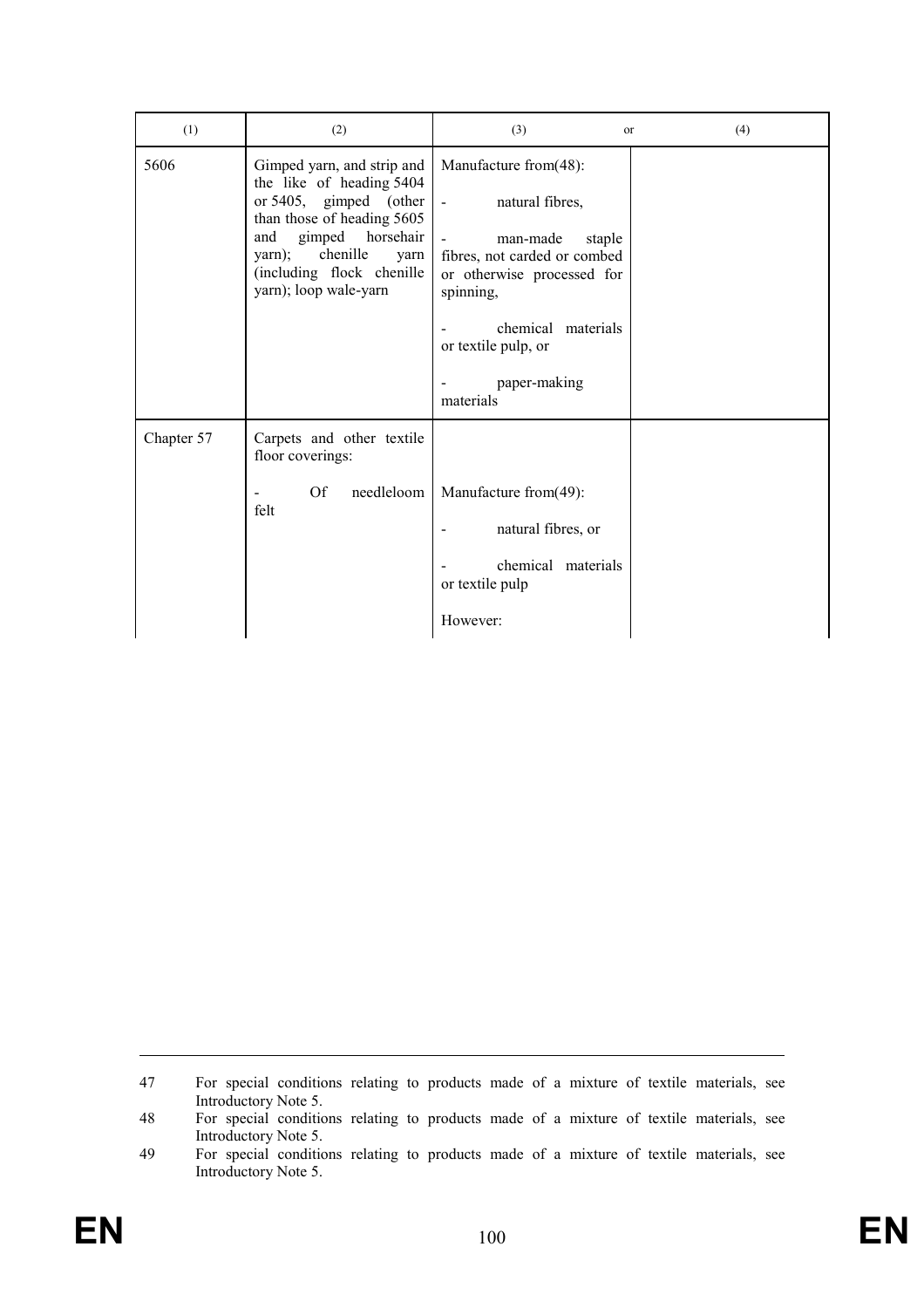| (1) | (2)           | (3)                                                                                                                                                                                                                      | (4)<br>or |
|-----|---------------|--------------------------------------------------------------------------------------------------------------------------------------------------------------------------------------------------------------------------|-----------|
|     |               | polypropylene<br>filament of heading 5402,                                                                                                                                                                               |           |
|     |               | polypropylene<br>fibres of heading 5503 or<br>5506, or                                                                                                                                                                   |           |
|     |               | polypropylene<br>$\overline{\phantom{0}}$<br>filament<br>of<br>tow<br>heading 5501,                                                                                                                                      |           |
|     |               | of which the denomination<br>in all cases of a single<br>filament or fibre is less than<br>9 decitex, may be used,<br>provided that their total<br>value does not exceed 40 %<br>of the ex-works price of the<br>product |           |
|     |               | Jute fabric may be used as a<br>backing                                                                                                                                                                                  |           |
|     | Of other felt | Manufacture from(50):                                                                                                                                                                                                    |           |
|     |               | natural fibres, not<br>$\overline{\phantom{0}}$<br>carded<br>combed<br><sub>or</sub><br>or<br>otherwise<br>processed<br>for<br>spinning, or                                                                              |           |
|     |               | chemical materials<br>or textile pulp                                                                                                                                                                                    |           |
|     | Other         | Manufacture from(51):                                                                                                                                                                                                    |           |
|     |               | coir yarn or jute<br>yarn,                                                                                                                                                                                               |           |
|     |               | synthetic<br>or<br>artificial filament yarn,                                                                                                                                                                             |           |
|     |               | natural fibres, or                                                                                                                                                                                                       |           |
|     |               | man-made<br>staple<br>fibres, not carded or combed<br>or otherwise processed for<br>spinning                                                                                                                             |           |
|     |               | Jute fabric may be used as a<br>backing                                                                                                                                                                                  |           |

<sup>50</sup> For special conditions relating to products made of a mixture of textile materials, see Introductory Note 5.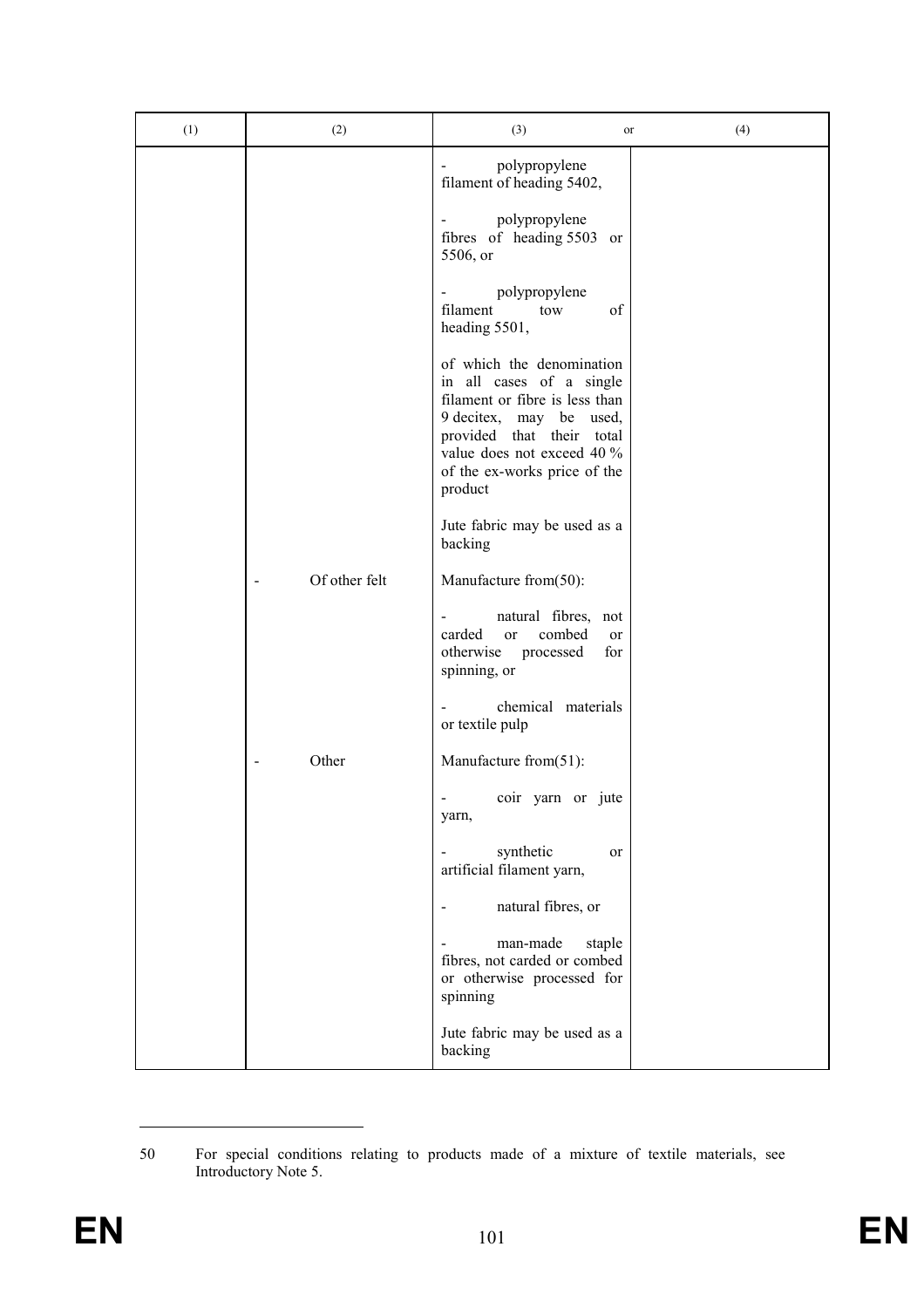| (1)           | (2)                                                                                                                                                                                                                    | (3)                                                                                                                                                                                                                                                                                                                                                                                                                              | or       | (4) |
|---------------|------------------------------------------------------------------------------------------------------------------------------------------------------------------------------------------------------------------------|----------------------------------------------------------------------------------------------------------------------------------------------------------------------------------------------------------------------------------------------------------------------------------------------------------------------------------------------------------------------------------------------------------------------------------|----------|-----|
| ex Chapter 58 | Special<br>fabrics;<br>woven<br>tufted textile fabrics; lace;<br>tapestries;<br>trimmings;<br>embroidery; except for:                                                                                                  |                                                                                                                                                                                                                                                                                                                                                                                                                                  |          |     |
|               | Combined<br>with<br>rubber thread                                                                                                                                                                                      | Manufacture<br>from<br>$\text{yarn}(52)$                                                                                                                                                                                                                                                                                                                                                                                         | single   |     |
|               | Other                                                                                                                                                                                                                  | Manufacture from(53):                                                                                                                                                                                                                                                                                                                                                                                                            |          |     |
|               |                                                                                                                                                                                                                        | natural fibres,                                                                                                                                                                                                                                                                                                                                                                                                                  |          |     |
|               |                                                                                                                                                                                                                        | man-made<br>fibres, not carded or combed<br>or otherwise processed for<br>spinning, or                                                                                                                                                                                                                                                                                                                                           | staple   |     |
|               |                                                                                                                                                                                                                        | chemical materials<br>or textile pulp                                                                                                                                                                                                                                                                                                                                                                                            |          |     |
|               |                                                                                                                                                                                                                        | or                                                                                                                                                                                                                                                                                                                                                                                                                               |          |     |
|               |                                                                                                                                                                                                                        | Printing accompanied by at<br>least two preparatory or<br>finishing operations (such as<br>scouring,<br>bleaching,<br>mercerising,<br>heat<br>raising, calendering, shrink<br>resistance<br>processing,<br>finishing,<br>permanent<br>decatising,<br>impregnating,<br>mending<br>and<br>burling),<br>provided that the value of<br>the unprinted fabric used<br>does not exceed 47.5% of<br>the ex-works price of the<br>product | setting, |     |
| 5805          | Hand-woven tapestries of<br>Gobelins,<br>the<br>types<br>Flanders,<br>Aubusson,<br>Beauvais and the like, and<br>needle-worked<br>tapestries<br>(for example, petit point,<br>cross stitch), whether or<br>not made up | Manufacture from materials<br>of any heading, except that<br>of the product                                                                                                                                                                                                                                                                                                                                                      |          |     |

51 For special conditions relating to products made of a mixture of textile materials, see Introductory Note 5.

52 For special conditions relating to products made of a mixture of textile materials, see Introductory Note 5.

<sup>53</sup> For special conditions relating to products made of a mixture of textile materials, see Introductory Note 5.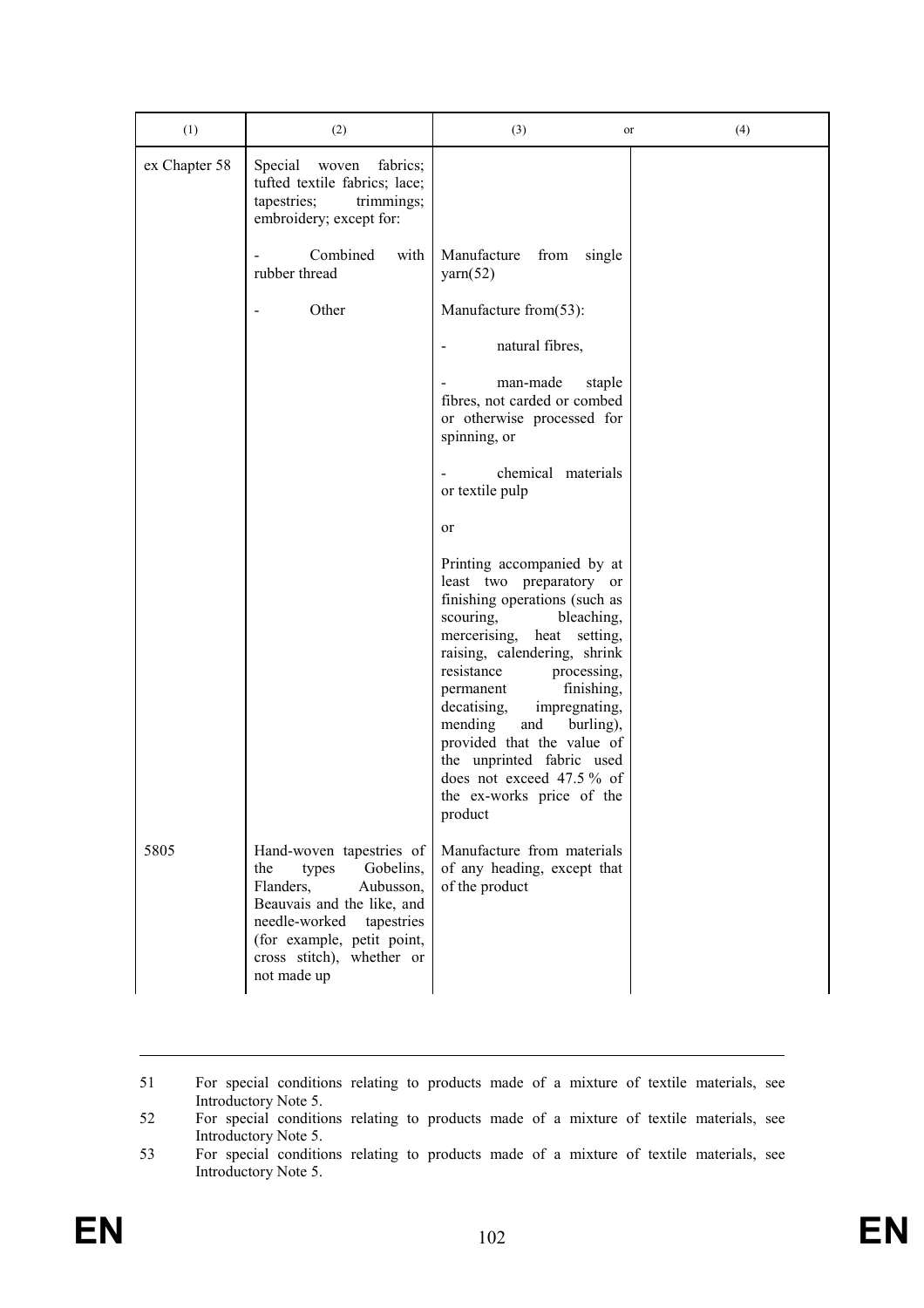| (1)  | (2)                                                                                                                                                                                                                                                                                     | (3)<br>or                                                                                                                                                                                                                                                                                                                                                                                                                                                                                                    | (4) |
|------|-----------------------------------------------------------------------------------------------------------------------------------------------------------------------------------------------------------------------------------------------------------------------------------------|--------------------------------------------------------------------------------------------------------------------------------------------------------------------------------------------------------------------------------------------------------------------------------------------------------------------------------------------------------------------------------------------------------------------------------------------------------------------------------------------------------------|-----|
| 5810 | Embroidery in the piece, in<br>strips or in motifs                                                                                                                                                                                                                                      | Manufacture:<br>from materials of<br>any heading, except that of<br>the product, and<br>in which the value<br>of all the materials used does<br>not exceed 50 % of the ex-<br>works price of the product                                                                                                                                                                                                                                                                                                     |     |
| 5901 | Textile fabrics coated with<br>amylaceous<br>gum<br>or<br>substances, of a kind used<br>for the outer covers of<br>books or the like; tracing<br>cloth; prepared painting<br>buckram<br>and<br>canvas:<br>similar stiffened<br>textile<br>fabrics of a kind used for<br>hat foundations | Manufacture from yarn                                                                                                                                                                                                                                                                                                                                                                                                                                                                                        |     |
| 5902 | Tyre cord fabric of high<br>tenacity yarn of nylon or<br>other<br>polyamides,<br>polyesters<br>viscose<br>or<br>rayon:<br>Containing<br>not<br>more than 90 % by weight<br>of textile materials<br>Other                                                                                | Manufacture from yarn<br>Manufacture from chemical                                                                                                                                                                                                                                                                                                                                                                                                                                                           |     |
| 5903 | Textile<br>fabrics<br>impregnated,<br>coated,<br>covered or laminated with<br>plastics, other than those of<br>heading 5902                                                                                                                                                             | materials or textile pulp<br>Manufacture from yarn<br><sub>or</sub><br>Printing accompanied by at<br>least two preparatory or<br>finishing operations (such as<br>scouring,<br>bleaching,<br>mercerising, heat setting,<br>rasing, calendering, shrink<br>resistance<br>processing,<br>finishing,<br>permanent<br>decatising,<br>impregnating,<br>mending<br>burling),<br>and<br>provided that the value of<br>the unprinted fabric used<br>does not exceed 47.5% of<br>the ex-works price of the<br>product |     |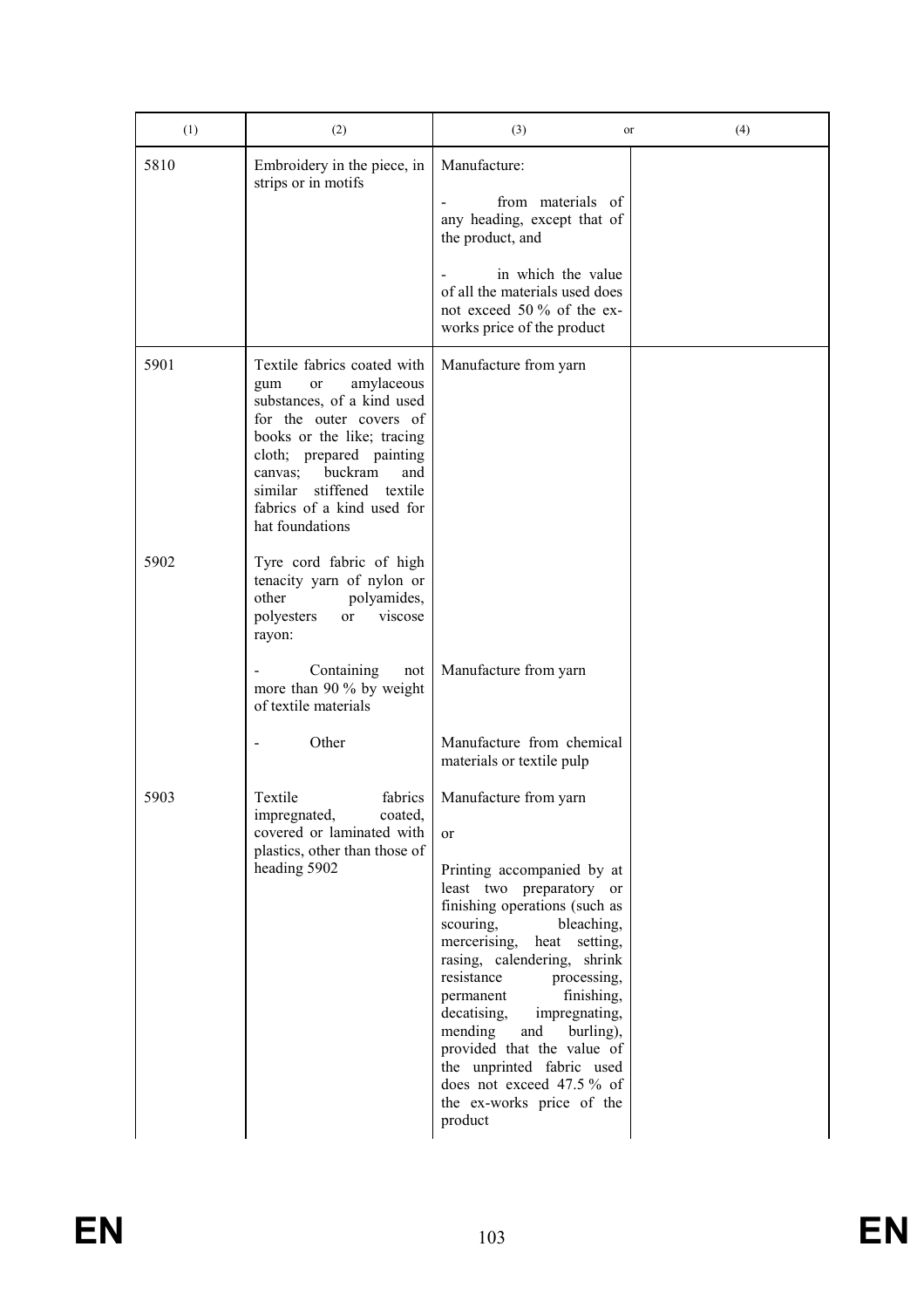| (1)  | (2)                                                                                                                                                                                 | (3)                                                                                                                                                                                                                                                                                                                                                                                                                                       | or | (4) |
|------|-------------------------------------------------------------------------------------------------------------------------------------------------------------------------------------|-------------------------------------------------------------------------------------------------------------------------------------------------------------------------------------------------------------------------------------------------------------------------------------------------------------------------------------------------------------------------------------------------------------------------------------------|----|-----|
| 5904 | Linoleum, whether or note<br>floor<br>shape;<br>cut<br>to<br>coverings consisting of a<br>coating or covering applied<br>textile backing,<br>a<br>on<br>whether or not cut to shape | Manufacture from yarn(54)                                                                                                                                                                                                                                                                                                                                                                                                                 |    |     |
| 5905 | Textile wall coverings:                                                                                                                                                             |                                                                                                                                                                                                                                                                                                                                                                                                                                           |    |     |
|      | Impregnated,<br>$\overline{\phantom{0}}$<br>covered<br>coated,<br>or<br>laminated<br>with<br>rubber,<br>plastics or other materials                                                 | Manufacture from yarn                                                                                                                                                                                                                                                                                                                                                                                                                     |    |     |
|      | Other                                                                                                                                                                               | Manufacture from(55):                                                                                                                                                                                                                                                                                                                                                                                                                     |    |     |
|      |                                                                                                                                                                                     | coir yarn,                                                                                                                                                                                                                                                                                                                                                                                                                                |    |     |
|      |                                                                                                                                                                                     | natural fibres,                                                                                                                                                                                                                                                                                                                                                                                                                           |    |     |
|      |                                                                                                                                                                                     | man-made<br>staple<br>fibres, not carded or combed<br>or otherwise processed for<br>spinning, or                                                                                                                                                                                                                                                                                                                                          |    |     |
|      |                                                                                                                                                                                     | chemical materials<br>or textile pulp                                                                                                                                                                                                                                                                                                                                                                                                     |    |     |
|      |                                                                                                                                                                                     | or                                                                                                                                                                                                                                                                                                                                                                                                                                        |    |     |
|      |                                                                                                                                                                                     | Printing accompanied by at<br>least two preparatory or<br>finishing operations (such as<br>scouring,<br>bleaching,<br>mercerising, heat<br>setting,<br>raising, calendering, shrink<br>processing,<br>resistance<br>finishing,<br>permanent<br>decatising,<br>impregnating,<br>mending<br>burling),<br>and<br>provided that the value of<br>the unprinted fabric used<br>does not exceed 47.5% of<br>the ex-works price of the<br>product |    |     |
| 5906 | Rubberised textile fabrics,<br>than<br>those<br>other<br>of<br>heading 5902:                                                                                                        |                                                                                                                                                                                                                                                                                                                                                                                                                                           |    |     |

<sup>54</sup> For special conditions relating to products made of a mixture of textile materials, see Introductory Note 5.

<sup>55</sup> For special conditions relating to products made of a mixture of textile materials, see Introductory Note 5.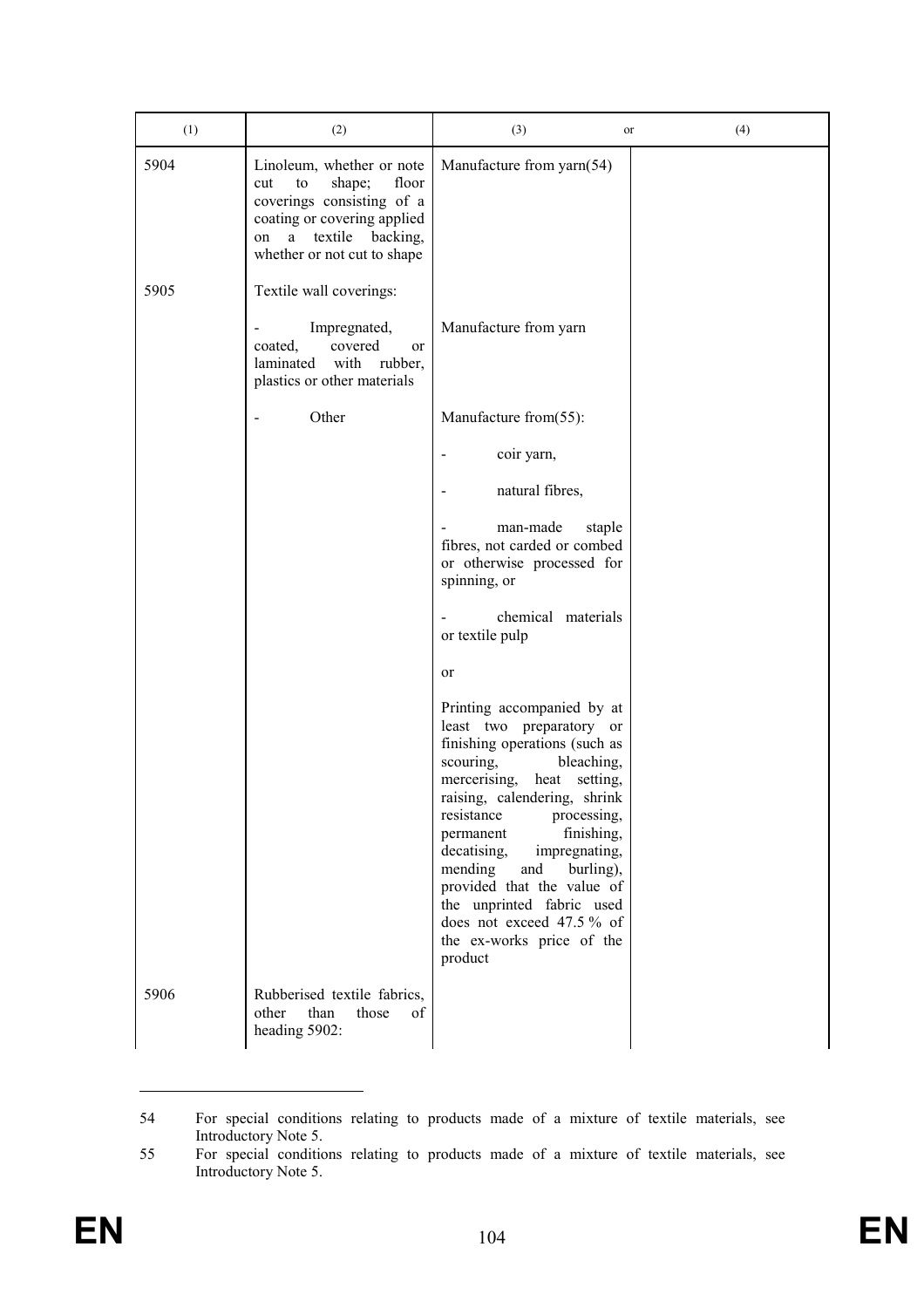| (1)  | (2)                                                                                                                                                                                                                                                                               | (3)<br>or                                                                                                                                                                                                                                                                                                                                                                                                                                                               | (4) |
|------|-----------------------------------------------------------------------------------------------------------------------------------------------------------------------------------------------------------------------------------------------------------------------------------|-------------------------------------------------------------------------------------------------------------------------------------------------------------------------------------------------------------------------------------------------------------------------------------------------------------------------------------------------------------------------------------------------------------------------------------------------------------------------|-----|
|      | Knitted<br>or<br>crocheted fabrics<br>Other<br>fabrics<br>made of synthetic filament<br>yarn, containing more than<br>90 % by weight of textile                                                                                                                                   | Manufacture from(56):<br>natural fibres,<br>man-made<br>staple<br>fibres, not carded or combed<br>or otherwise processed for<br>spinning, or<br>chemical materials<br>or textile pulp<br>Manufacture from chemical<br>materials                                                                                                                                                                                                                                         |     |
|      | materials<br>Other<br>$\overline{\phantom{a}}$                                                                                                                                                                                                                                    | Manufacture from yarn                                                                                                                                                                                                                                                                                                                                                                                                                                                   |     |
| 5907 | Textile fabrics otherwise<br>impregnated, coated<br>or<br>covered; painted canvas<br>being theatrical scenery,<br>studio back-cloths or the<br>like                                                                                                                               | Manufacture from yarn<br>or<br>Printing accompanied by at<br>least two preparatory or<br>finishing operations (such as<br>scouring,<br>bleaching,<br>mercerising, heat<br>setting,<br>rasing, calendering, shrink<br>resistance<br>processing,<br>finishing,<br>permanent<br>decatising,<br>impregnating,<br>mending<br>and<br>burling),<br>provided that the value of<br>the unprinted fabric used<br>does not exceed 47.5% of<br>the ex-works price of the<br>product |     |
| 5908 | Textile<br>wicks,<br>woven,<br>knitted,<br>plaited<br>for<br>or<br>lamps,<br>stoves, lighters,<br>candles<br>the<br><b>or</b><br>like;<br>incandescent gas mantles<br>and tubular knitted gas<br>fabric<br>therefor,<br>mantle<br>whether<br><sub>or</sub><br>not<br>impregnated: |                                                                                                                                                                                                                                                                                                                                                                                                                                                                         |     |
|      | Incandescent gas<br>mantles, impregnated                                                                                                                                                                                                                                          | Manufacture from tubular<br>knitted gas-mantle fabric                                                                                                                                                                                                                                                                                                                                                                                                                   |     |

<sup>56</sup> For special conditions relating to products made of a mixture of textile materials, see Introductory Note 5.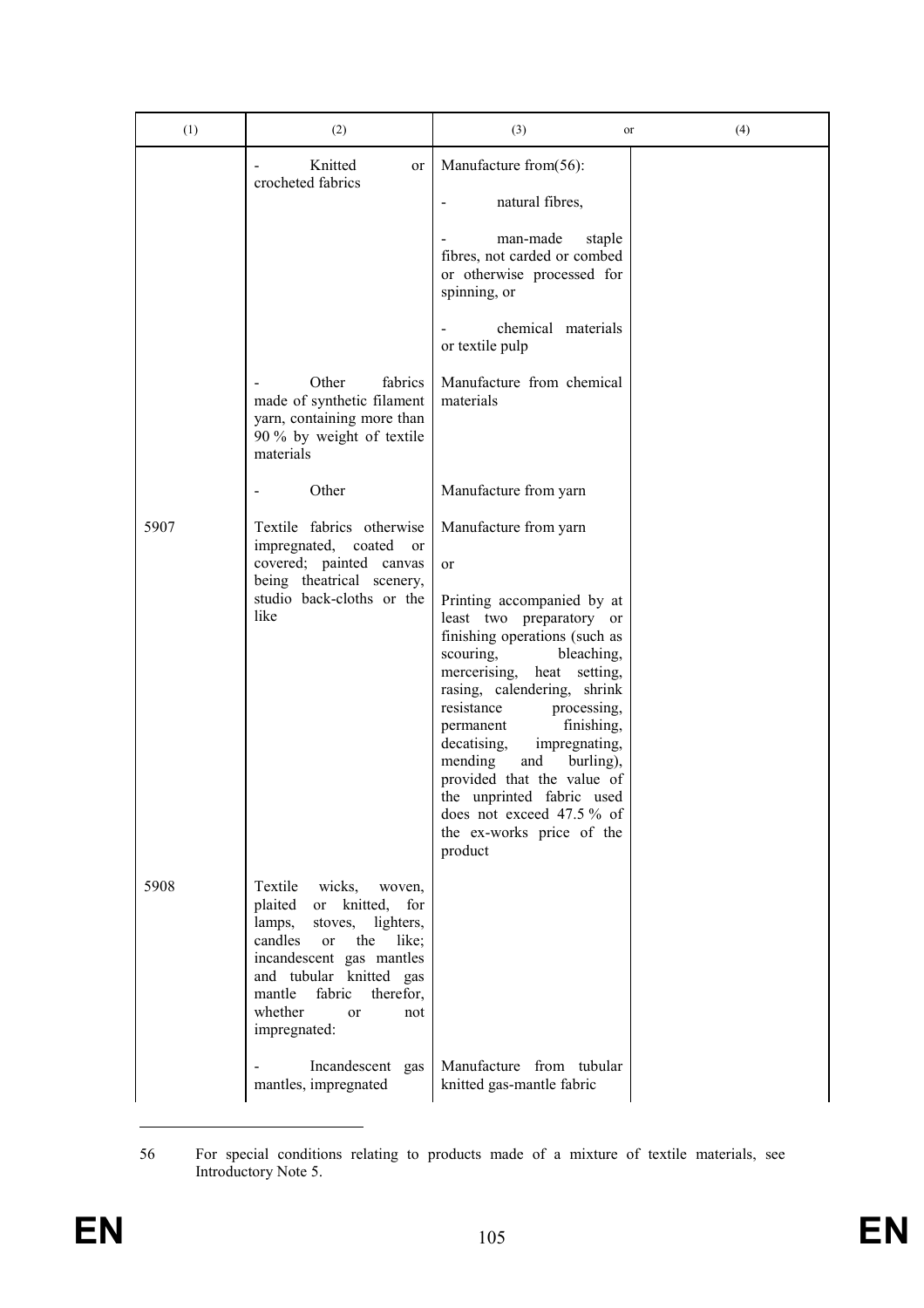| (1)          | (2)                                                                                | (3)                                                                                                                                                                 | or | (4) |
|--------------|------------------------------------------------------------------------------------|---------------------------------------------------------------------------------------------------------------------------------------------------------------------|----|-----|
|              | Other                                                                              | Manufacture from materials<br>of any heading, except that<br>of the product                                                                                         |    |     |
| 5909 to 5911 | Textile articles of a kind<br>suitable for industrial use:                         |                                                                                                                                                                     |    |     |
|              | Polishing discs or<br>rings other than of felt of<br>heading 5911                  | Manufacture from yarn or<br>waste fabrics or rags of<br>heading 6310                                                                                                |    |     |
|              | Woven fabrics, of<br>a kind commonly used in                                       | Manufacture from(57):                                                                                                                                               |    |     |
|              | papermaking<br>or<br>other<br>technical uses, felted or                            | coir yarn,<br>$\blacksquare$                                                                                                                                        |    |     |
|              | whether<br>not.<br>or<br>not<br>impregnated or coated,<br>tubular or endless with  | following<br>the<br>materials:                                                                                                                                      |    |     |
|              | single or multiple warp<br>and/or weft, or flat woven<br>with multiple warp and/or | $\overline{a}$<br>οf<br>yarn<br>polytetrafluoroethylene(58),                                                                                                        |    |     |
|              | weft of heading 5911                                                               | yarn, multiple, of<br>polyamide,<br>coated<br>impregnated or covered with<br>a phenolic resin,                                                                      |    |     |
|              |                                                                                    | yarn of synthetic<br>fibres of aromatic<br>textile<br>polyamides,<br>obtained<br>by<br>polycondensation<br>of<br>m-<br>phenylenediamine<br>and<br>isophthalic acid, |    |     |
|              |                                                                                    | monofil<br>οf<br>polytetrafluoroethylene(59),                                                                                                                       |    |     |
|              |                                                                                    | yarn of synthetic<br>textile fibres of poly(p-<br>phenylene terephthalamide),                                                                                       |    |     |
|              |                                                                                    | fibre<br>glass<br>yarn,<br>coated with phenol resin and<br>gimped<br>with<br>acrylic<br>$\gamma$ arn $(60)$ ,                                                       |    |     |

<sup>57</sup> For special conditions relating to products made of a mixture of textile materials, see Introductory note 5

<sup>58</sup> The use of this material is restricted to the manufacture of woven fabrics of a kind used in paper-making machinery.

<sup>59</sup> The use of this material is restricted to the manufacture of woven fabrics of a kind used in paper-making machinery.

<sup>60</sup> The use of this material is restricted to the manufacture of woven fabrics of a kind used in paper-making machinery.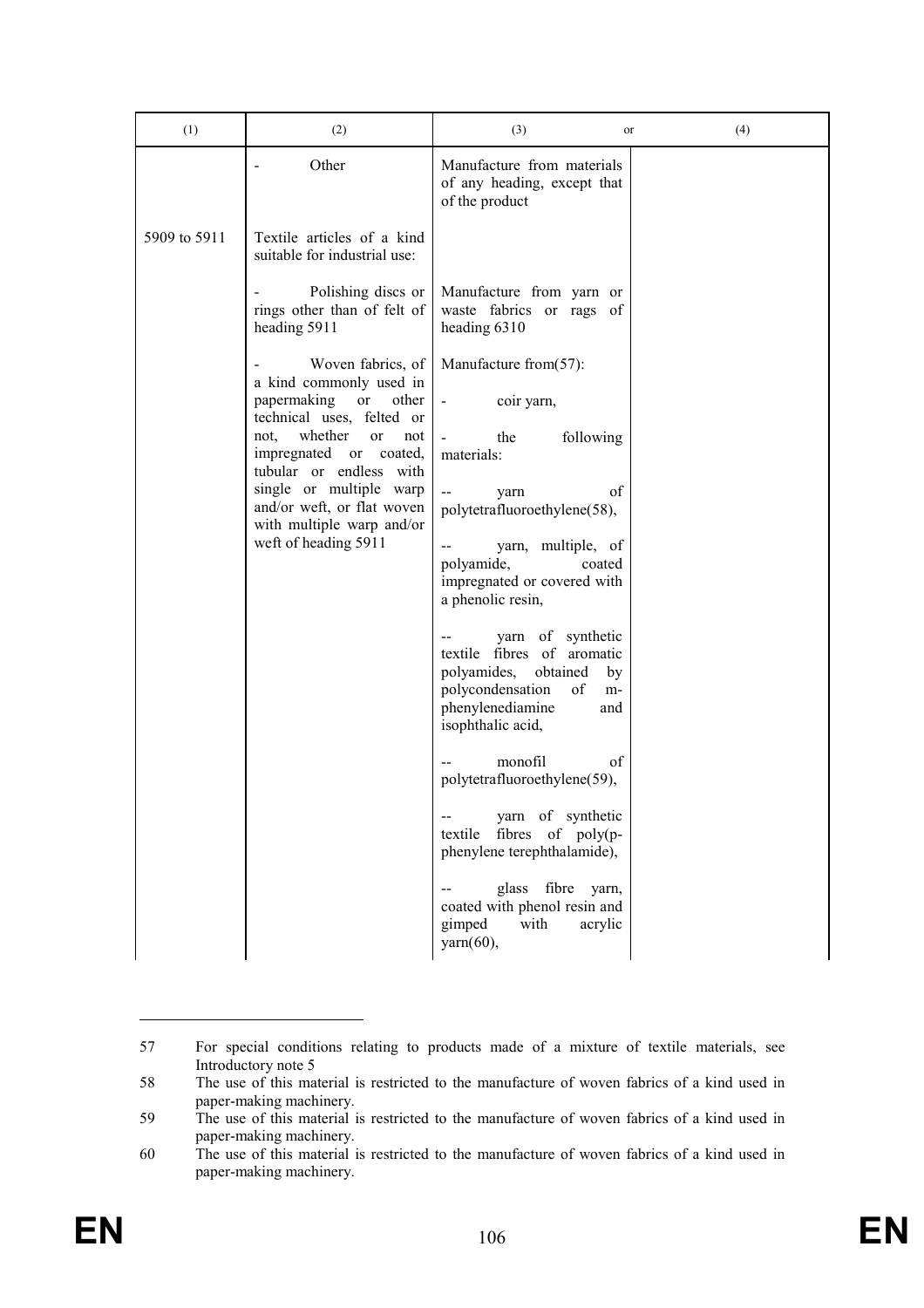| (1)        | (2)                                                                          | (3)<br>or                                                                                                                                                                                                                                                                                | (4) |
|------------|------------------------------------------------------------------------------|------------------------------------------------------------------------------------------------------------------------------------------------------------------------------------------------------------------------------------------------------------------------------------------|-----|
|            |                                                                              | copolyester<br>monofilaments<br>of<br>a<br>polyester and a resin of<br>terephthalic acid and 1,4-<br>cyclohexanediethanol<br>and<br>isophthalic acid,<br>natural fibres,<br>$-$<br>man-made<br>staple<br>--<br>fibres not carded or combed<br>or otherwise processed for<br>spinning, or |     |
|            |                                                                              | chemical materials<br>$\overline{a}$<br>or textile pulp                                                                                                                                                                                                                                  |     |
|            | Other                                                                        | Manufacture from(61):                                                                                                                                                                                                                                                                    |     |
|            |                                                                              | coir yarn,                                                                                                                                                                                                                                                                               |     |
|            |                                                                              | natural fibres,                                                                                                                                                                                                                                                                          |     |
|            |                                                                              | man-made<br>staple<br>fibres, not carded or combed<br>or otherwise processed for<br>spinning, or                                                                                                                                                                                         |     |
|            |                                                                              | chemical materials<br>or textile pulp                                                                                                                                                                                                                                                    |     |
| Chapter 60 | Knitted<br>crocheted<br><sub>or</sub><br>fabrics                             | Manufacture from(62):                                                                                                                                                                                                                                                                    |     |
|            |                                                                              | natural fibres,                                                                                                                                                                                                                                                                          |     |
|            |                                                                              | man-made<br>staple<br>fibres, not carded or combed<br>or otherwise processed for<br>spinning, or                                                                                                                                                                                         |     |
|            |                                                                              | chemical materials<br>or textile pulp                                                                                                                                                                                                                                                    |     |
| Chapter 61 | Articles of apparel and<br>clothing<br>accessories,<br>knitted or crocheted: |                                                                                                                                                                                                                                                                                          |     |

<sup>61</sup> For special conditions relating to products made of a mixture of textile materials, see Introductory Note 5.

<sup>62</sup> For special conditions relating to products made of a mixture of textile materials, see Introductory Note 5.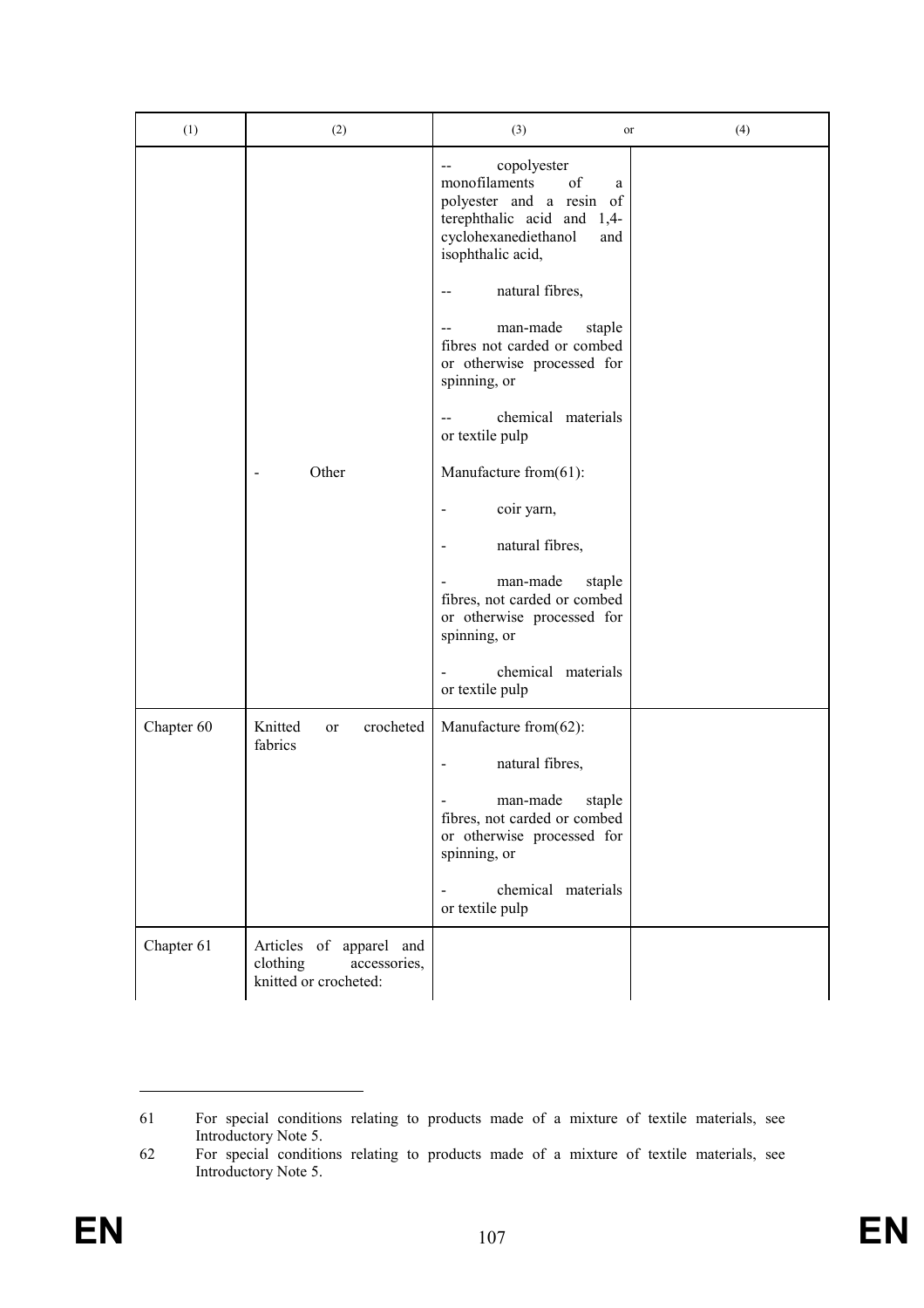| (1)                                                           | (2)                                                                                                                                                                                                  | (3)<br><sub>or</sub>                                                                                                                                                                                                           | (4) |
|---------------------------------------------------------------|------------------------------------------------------------------------------------------------------------------------------------------------------------------------------------------------------|--------------------------------------------------------------------------------------------------------------------------------------------------------------------------------------------------------------------------------|-----|
|                                                               | Obtained<br>by<br>together<br>sewing<br>or<br>otherwise assembling, two<br>or more pieces of knitted<br>or crocheted fabric which<br>have been either cut to<br>form or obtained directly<br>to form | Manufacture from yarn(63)<br>(64)                                                                                                                                                                                              |     |
|                                                               | Other                                                                                                                                                                                                | Manufacture from(65):                                                                                                                                                                                                          |     |
|                                                               |                                                                                                                                                                                                      | natural fibres,                                                                                                                                                                                                                |     |
|                                                               |                                                                                                                                                                                                      | man-made<br>staple<br>fibres, not carded or combed<br>or otherwise processed for<br>spinning, or                                                                                                                               |     |
|                                                               |                                                                                                                                                                                                      | chemical materials<br>or textile pulp                                                                                                                                                                                          |     |
| ex Chapter 62                                                 | Articles of apparel and<br>clothing<br>accessories, not<br>knitted<br>crocheted;<br><sub>or</sub><br>except for:                                                                                     | Manufacture from yarn(66)<br>(67)                                                                                                                                                                                              |     |
| ex 6202,<br>ex 6204,<br>ex 6206,<br>ex 6209<br>and<br>ex 6211 | Women's, girls' and babies'<br>clothing<br>and<br>clothing<br>accessories<br>for<br>babies,<br>embroidered                                                                                           | Manufacture from yarn(68)<br>or<br>Manufacture<br>from<br>unembroidered<br>fabric,<br>provided that the value of<br>unembroidered<br>fabric<br>the<br>used does not exceed 40 %<br>of the ex-works price of the<br>product(69) |     |

<sup>63</sup> For special conditions relating to products made of a mixture of textile materials, see Introductory Note 5.

<sup>64</sup> See Introductory Note 6.<br>65 For special conditions

<sup>65</sup> For special conditions relating to products made of a mixture of textile materials, see Introductory Note 5.

<sup>66</sup> For special conditions relating to products made of a mixture of textile materials, see Introductory Note 5.

<sup>67</sup> See Introductory Note 6.<br>68 See Introductory Note 6.

See Introductory Note 6.

<sup>69</sup> See Introductory Note 6.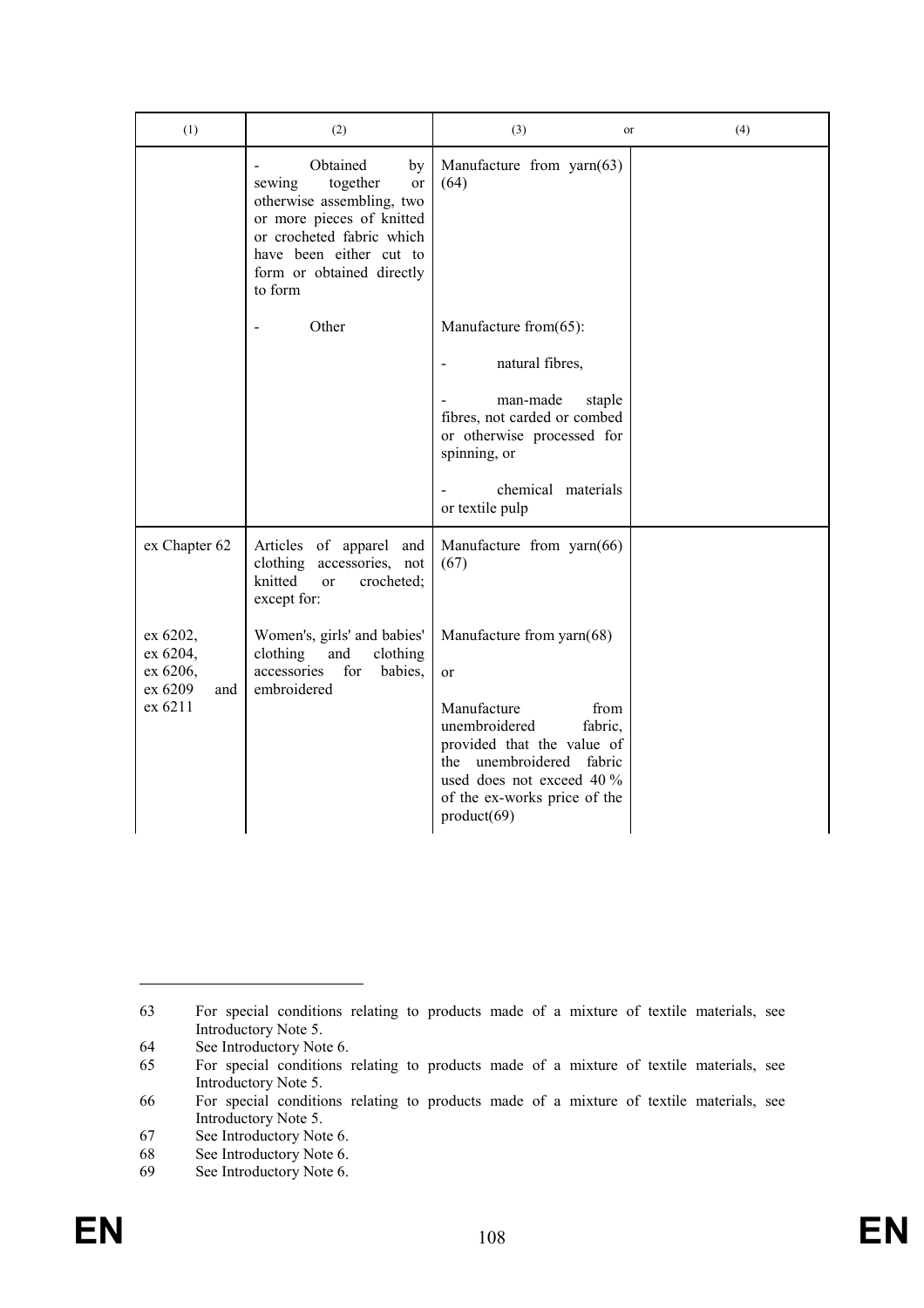| (1)                       | (2)                                                                                     | (3)<br>or                                                                                                                                                                             | (4) |
|---------------------------|-----------------------------------------------------------------------------------------|---------------------------------------------------------------------------------------------------------------------------------------------------------------------------------------|-----|
| ex 6210<br>and<br>ex 6216 | Fire-resistant equipment of<br>fabric covered with foil of<br>aluminised polyester      | Manufacture from yarn(70)<br>or                                                                                                                                                       |     |
|                           |                                                                                         | Manufacture from uncoated<br>fabric, provided that the<br>value of the uncoated fabric<br>used does not exceed 40 %<br>of the ex-works price of the<br>product(71)                    |     |
| 6213 and 6214             | Handkerchiefs,<br>shawls,<br>mufflers,<br>scarves,<br>mantillas, veils and the<br>like: |                                                                                                                                                                                       |     |
|                           | Embroidered                                                                             | Manufacture<br>from<br>unbleached single yarn(72)<br>(73)                                                                                                                             |     |
|                           |                                                                                         | or                                                                                                                                                                                    |     |
|                           |                                                                                         | Manufacture<br>from<br>unembroidered<br>fabric,<br>provided that the value of<br>the unembroidered fabric<br>used does not exceed 40 %<br>of the ex-works price of the<br>product(74) |     |
|                           | Other                                                                                   | Manufacture<br>from<br>unbleached single yarn(75)<br>(76)                                                                                                                             |     |
|                           |                                                                                         | or                                                                                                                                                                                    |     |

<sup>70</sup> See Introductory Note 6.<br>
71 See Introductory Note 6.

<sup>71</sup> See Introductory Note 6.<br>72 For special conditions

<sup>72</sup> For special conditions relating to products made of a mixture of textile materials, see Introductory Note 5.

<sup>73</sup> See Introductory Note 6.<br>74 See Introductory Note 6.

<sup>74</sup> See Introductory Note 6.<br>75 For special conditions

<sup>75</sup> For special conditions relating to products made of a mixture of textile materials, see Introductory Note 5.

<sup>76</sup> See Introductory Note 6.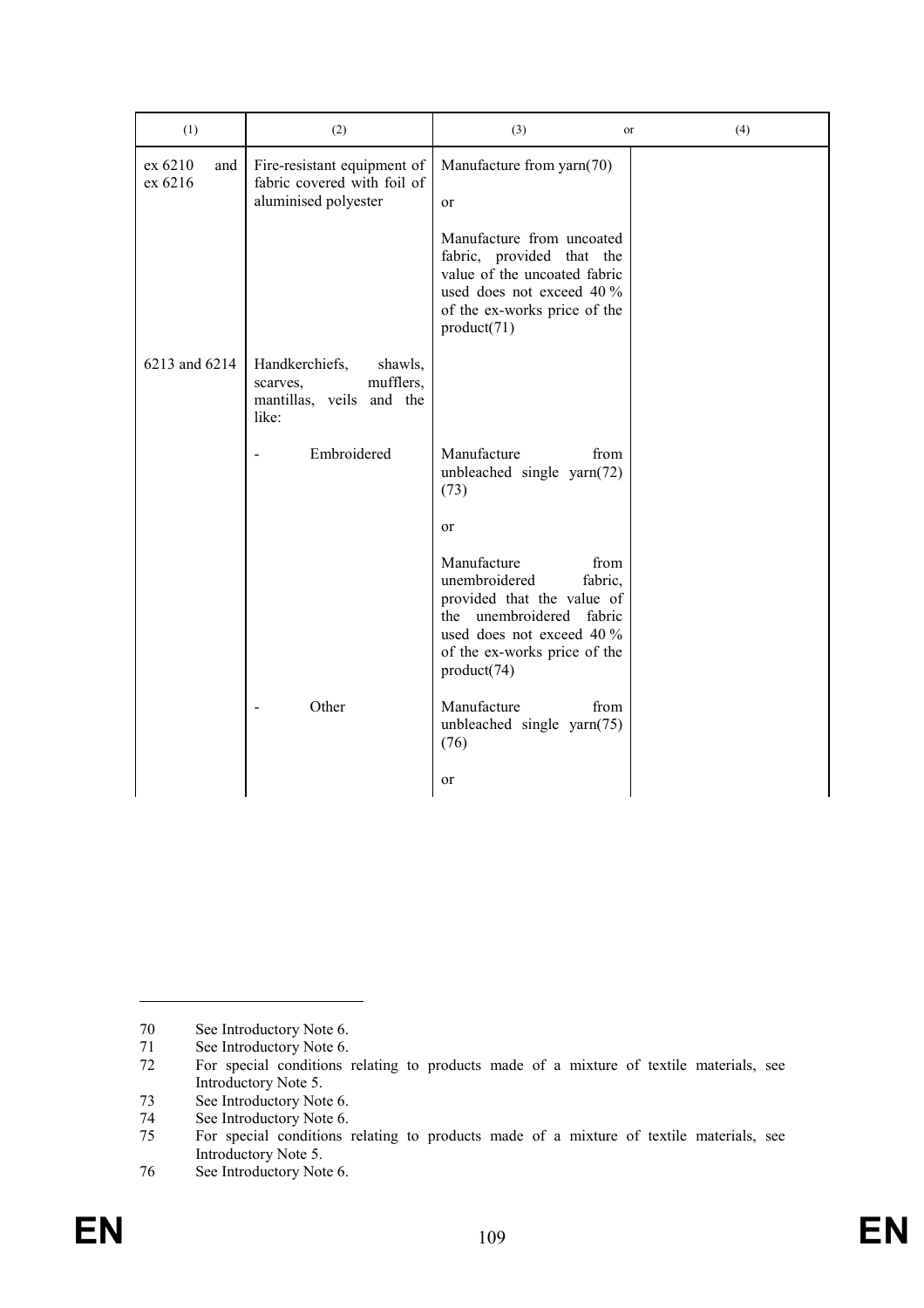| (1)  | (2)                                                                                                                                         | (3)<br>or                                                                                                                                                                                                                                                                                                                                                                                                                                                                                            | (4) |
|------|---------------------------------------------------------------------------------------------------------------------------------------------|------------------------------------------------------------------------------------------------------------------------------------------------------------------------------------------------------------------------------------------------------------------------------------------------------------------------------------------------------------------------------------------------------------------------------------------------------------------------------------------------------|-----|
|      |                                                                                                                                             | Making up, followed by<br>printing accompanied by at<br>least two preparatory or<br>finishing operations (such as<br>scouring,<br>bleaching,<br>mercerising, heat setting,<br>raising, calendering, shrink<br>resistance<br>processing,<br>finishing,<br>permanent<br>decatising,<br>impregnating,<br>mending<br>and<br>burling),<br>provided that the value of all<br>the unprinted goods of<br>headings 6213<br>and 6214<br>used does not exceed 47.5 %<br>of the ex-works price of the<br>product |     |
| 6217 | Other made up clothing<br>accessories;<br>parts<br>οf<br>garments or of clothing<br>accessories,<br>other<br>than<br>those of heading 6212: |                                                                                                                                                                                                                                                                                                                                                                                                                                                                                                      |     |
|      | Embroidered                                                                                                                                 | Manufacture from yarn(77)<br>or                                                                                                                                                                                                                                                                                                                                                                                                                                                                      |     |
|      | Fire-resistant<br>of<br>fabric<br>equipment<br>covered with<br>foil<br>of<br>aluminised polyester                                           | Manufacture<br>from<br>unembroidered<br>fabric,<br>provided that the value of<br>the unembroidered fabric<br>used does not exceed 40 %<br>of the ex-works price of the<br>product(78)<br>Manufacture from yarn(79)<br>or<br>Manufacture from uncoated<br>fabric, provided that the<br>value of the uncoated fabric<br>used does not exceed 40 %<br>of the ex-works price of the<br>product(80)                                                                                                       |     |

79 See Introductory Note 6.

<sup>77</sup> See Introductory Note 6.

<sup>78</sup> See Introductory Note 6.

<sup>80</sup> See Introductory Note 6.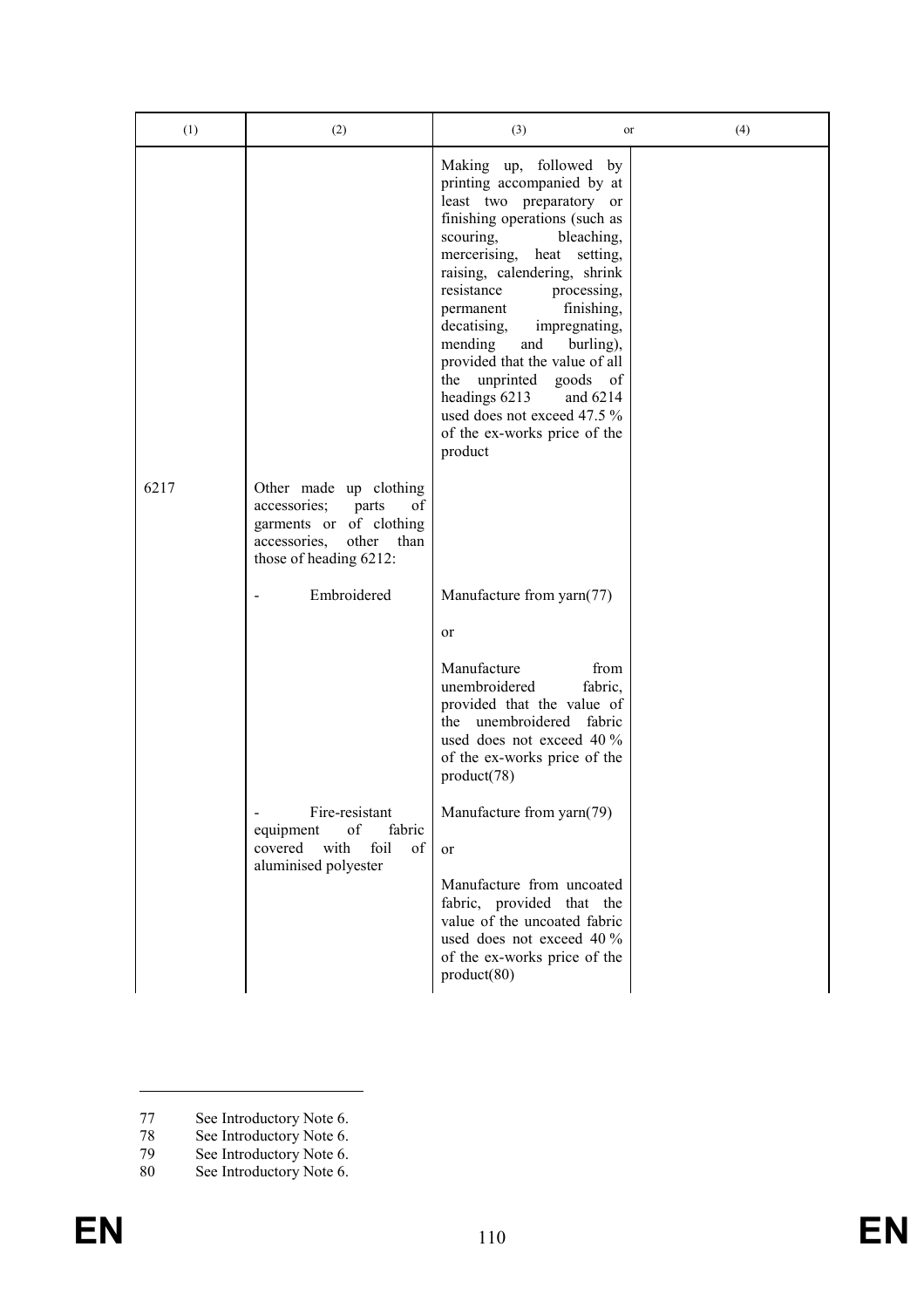| (1)           | (2)                                                                                                                   | (3)<br>or                                                                                                                                                                                                                 | (4) |
|---------------|-----------------------------------------------------------------------------------------------------------------------|---------------------------------------------------------------------------------------------------------------------------------------------------------------------------------------------------------------------------|-----|
|               | Interlinings<br>for<br>collars and cuffs, cut out                                                                     | Manufacture:<br>from materials of<br>any heading, except that of<br>the product, and<br>in which the value<br>of all the materials used does<br>not exceed 40 % of the ex-                                                |     |
|               |                                                                                                                       | works price of the product                                                                                                                                                                                                |     |
|               | Other                                                                                                                 | Manufacture from yarn(81)                                                                                                                                                                                                 |     |
| ex Chapter 63 | Other<br>made-up<br>textile<br>articles;<br>sets;<br>worn<br>clothing and worn textile<br>articles; rags; except for: | Manufacture from materials<br>of any heading, except that<br>of the product                                                                                                                                               |     |
| 6301 to 6304  | Blankets, travelling rugs,<br>bed linen etc.; curtains<br>etc.;<br>other<br>furnishing<br>articles:                   |                                                                                                                                                                                                                           |     |
|               | Of<br>felt,<br>of<br>$\overline{\phantom{a}}$<br>nonwovens                                                            | Manufacture from(82):<br>natural fibres, or<br>chemical materials<br>or textile pulp                                                                                                                                      |     |
|               | Other:                                                                                                                |                                                                                                                                                                                                                           |     |
|               | Embroidered                                                                                                           | Manufacture<br>from<br>unbleached single yarn(83)<br>(84)                                                                                                                                                                 |     |
|               |                                                                                                                       | or                                                                                                                                                                                                                        |     |
|               |                                                                                                                       | Manufacture<br>from<br>unembroidered fabric (other<br>than knitted or crocheted),<br>provided that the value of<br>unembroidered<br>the<br>fabric<br>used does not exceed 40 %<br>of the ex-works price of the<br>product |     |

<sup>81</sup> See Introductory Note 6.<br>82 For special conditions

83 See Introductory Note 6.<br>84 For knitted or crocheted

<sup>82</sup> For special conditions relating to products made of a mixture of textile materials, see Introductory Note 5.

For knitted or crocheted articles, not elastic or rubberised, obtained by sewing or assembling pieces of knitted or crocheted fabrics (cut out or knitted directly to shape), see Introductory Note 6.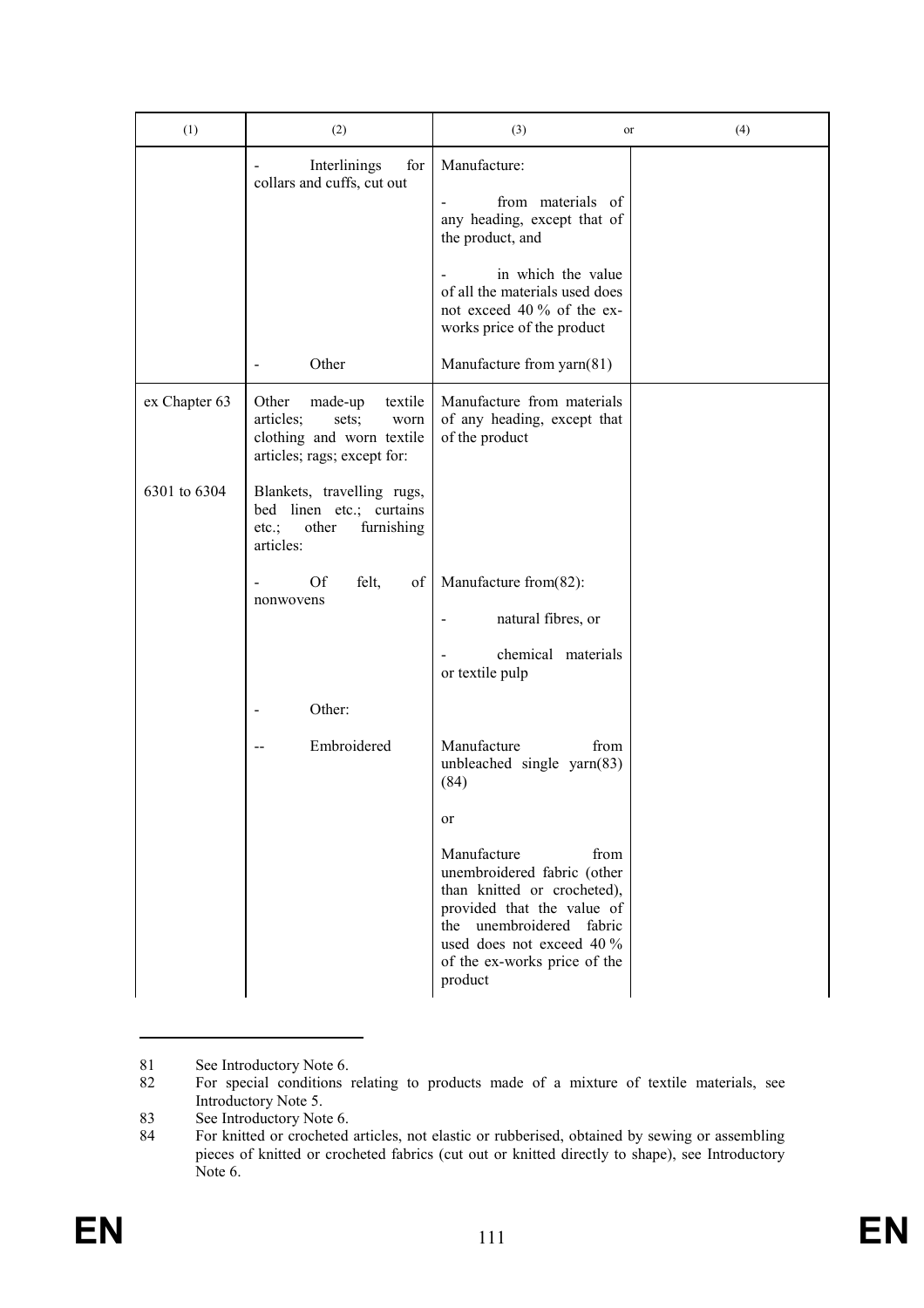| (1)  | (2)                                                                                                                          | (3)<br><sub>or</sub>                                                                                                           | (4) |
|------|------------------------------------------------------------------------------------------------------------------------------|--------------------------------------------------------------------------------------------------------------------------------|-----|
|      | Other<br>$-$                                                                                                                 | Manufacture<br>from<br>unbleached single yarn(85)<br>(86)                                                                      |     |
| 6305 | Sacks and bags, of a kind<br>used for the packing of<br>goods                                                                | Manufacture from(87):<br>natural fibres,                                                                                       |     |
|      |                                                                                                                              | man-made<br>staple<br>fibres, not carded or combed<br>or otherwise processed for<br>spinning, or                               |     |
|      |                                                                                                                              | chemical materials<br>or textile pulp                                                                                          |     |
| 6306 | Tarpaulins, awnings and<br>sunblinds; tents; sails for<br>boats,<br>sailboards<br><sub>or</sub><br>landcraft; camping goods: |                                                                                                                                |     |
|      | Of nonwovens<br>$\overline{a}$                                                                                               | Manufacture from(88) (89):                                                                                                     |     |
|      |                                                                                                                              | natural fibres, or<br>$\overline{\phantom{a}}$                                                                                 |     |
|      |                                                                                                                              | chemical materials<br>or textile pulp                                                                                          |     |
|      | Other                                                                                                                        | Manufacture<br>from<br>unbleached single yarn(90)<br>(91)                                                                      |     |
| 6307 | Other made-up articles,<br>including dress patterns                                                                          | Manufacture in which the<br>value of all the materials<br>used does not exceed 40 %<br>of the ex-works price of the<br>product |     |

<sup>85</sup> See Introductory Note 6.<br>86 For knitted or crocheted

<sup>86</sup> For knitted or crocheted articles, not elastic or rubberised, obtained by sewing or assembling pieces of knitted or crocheted fabrics (cut out or knitted directly to shape), see Introductory Note 6.

<sup>87</sup> For special conditions relating to products made of a mixture of textile materials, see Introductory Note 5.

<sup>88</sup> For special conditions relating to products made of a mixture of textile materials, see Introductory Note 5.

<sup>89</sup> See Introductory Note 6.<br>90 For special conditions

For special conditions relating to products made of a mixture of textile materials, see Introductory Note 5.

<sup>91</sup> See Introductory Note 6.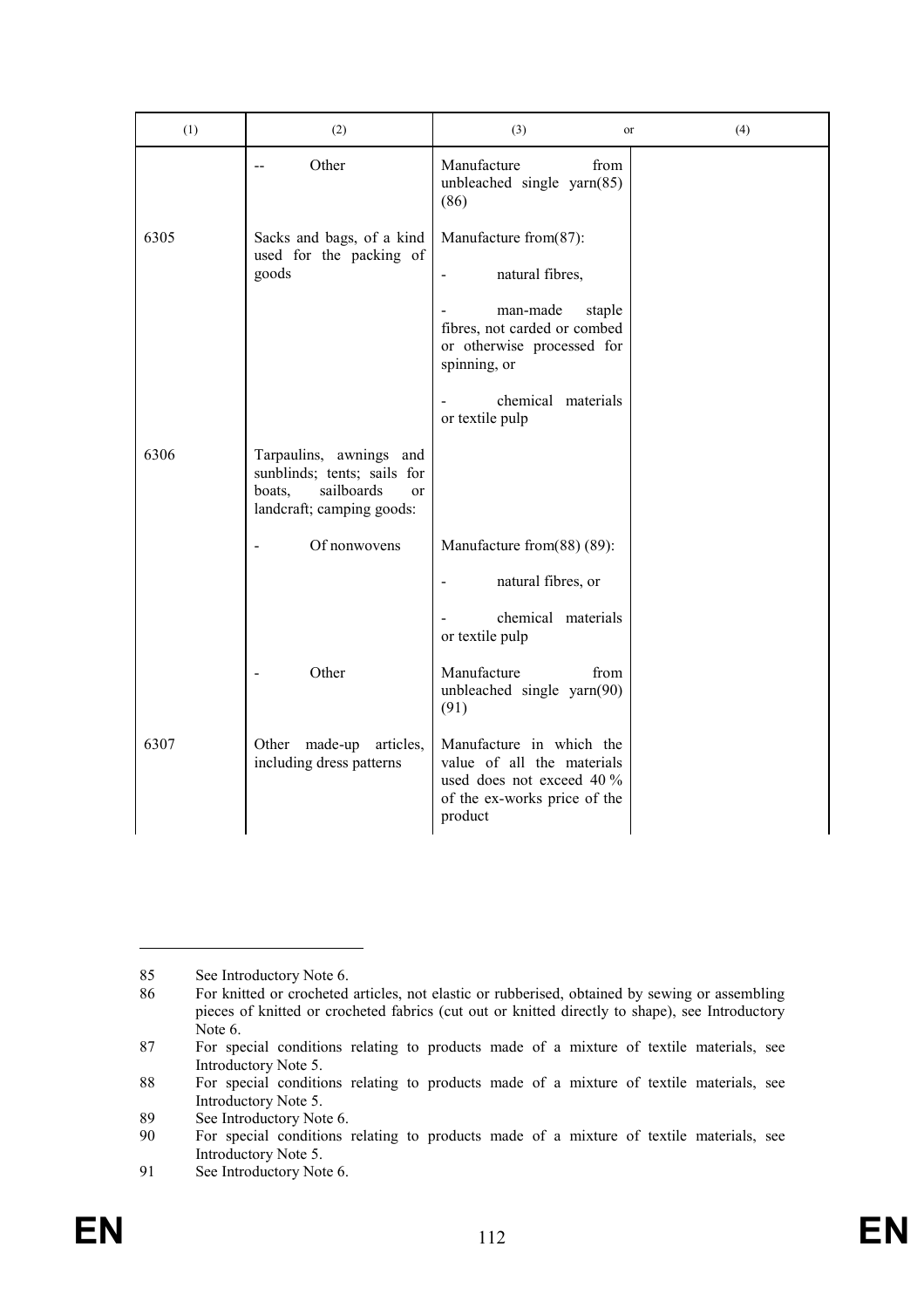| (1)           | (2)                                                                                                                                                                                                                                                      | (3)<br>or                                                                                                                                                                                                                                                                                  | (4) |
|---------------|----------------------------------------------------------------------------------------------------------------------------------------------------------------------------------------------------------------------------------------------------------|--------------------------------------------------------------------------------------------------------------------------------------------------------------------------------------------------------------------------------------------------------------------------------------------|-----|
| 6308          | Sets consisting of woven<br>fabric and yarn, whether or<br>not with accessories, for<br>making up<br>into<br>rugs,<br>tapestries,<br>embroidered<br>table cloths or serviettes,<br>or similar textile articles,<br>put up in packings for<br>retail sale | Each item in the set must<br>satisfy the rule which would<br>apply to it if it were not<br>included<br>in<br>the<br>set.<br>non-originating<br>However,<br>articles may be incorporated,<br>provided that their total<br>value does not exceed 15 %<br>of the ex-works price of the<br>set |     |
| ex Chapter 64 | Footwear, gaiters and the<br>like; parts of such articles;<br>except for:                                                                                                                                                                                | Manufacture from materials<br>of any heading, except from<br>assemblies of uppers affixed<br>to inner soles or to other sole<br>components of heading 6406                                                                                                                                 |     |
| 6406          | of<br>Parts<br>footwear<br>(including uppers whether<br>or not attached to soles<br>other than outer soles);<br>removable in-soles, heel<br>cushions<br>similar<br>and<br>articles; gaiters, leggings<br>and similar articles, and<br>parts thereof      | Manufacture from materials<br>of any heading, except that<br>of the product                                                                                                                                                                                                                |     |
| ex Chapter 65 | Headgear<br>and<br>parts<br>thereof; except for:                                                                                                                                                                                                         | Manufacture from materials<br>of any heading, except that<br>of the product                                                                                                                                                                                                                |     |
| 6503          | Felt hats and other felt<br>headgear, made from the<br>bodies,<br>hoods<br>hat<br>or<br>plateaux of heading 6501,<br>whether or not lined or<br>trimmed                                                                                                  | Manufacture from yarn or<br>textile fibres $(92)$                                                                                                                                                                                                                                          |     |
| 6505          | Hats and other headgear,<br>knitted or crocheted, or<br>made up from lace, felt or<br>other textile fabric, in the<br>piece (but not in strips),<br>whether or not lined or<br>trimmed; hair-nets of any<br>material, whether or not<br>lined or trimmed | Manufacture from yarn or<br>textile fibres(93)                                                                                                                                                                                                                                             |     |
| ex Chapter 66 | Umbrellas, sun umbrellas,<br>walking-sticks, seat-sticks,<br>whips, riding-crops, and<br>parts thereof; except for:                                                                                                                                      | Manufacture from materials<br>of any heading, except that<br>of the product                                                                                                                                                                                                                |     |

92 See Introductory Note 6.

93 See Introductory Note 6.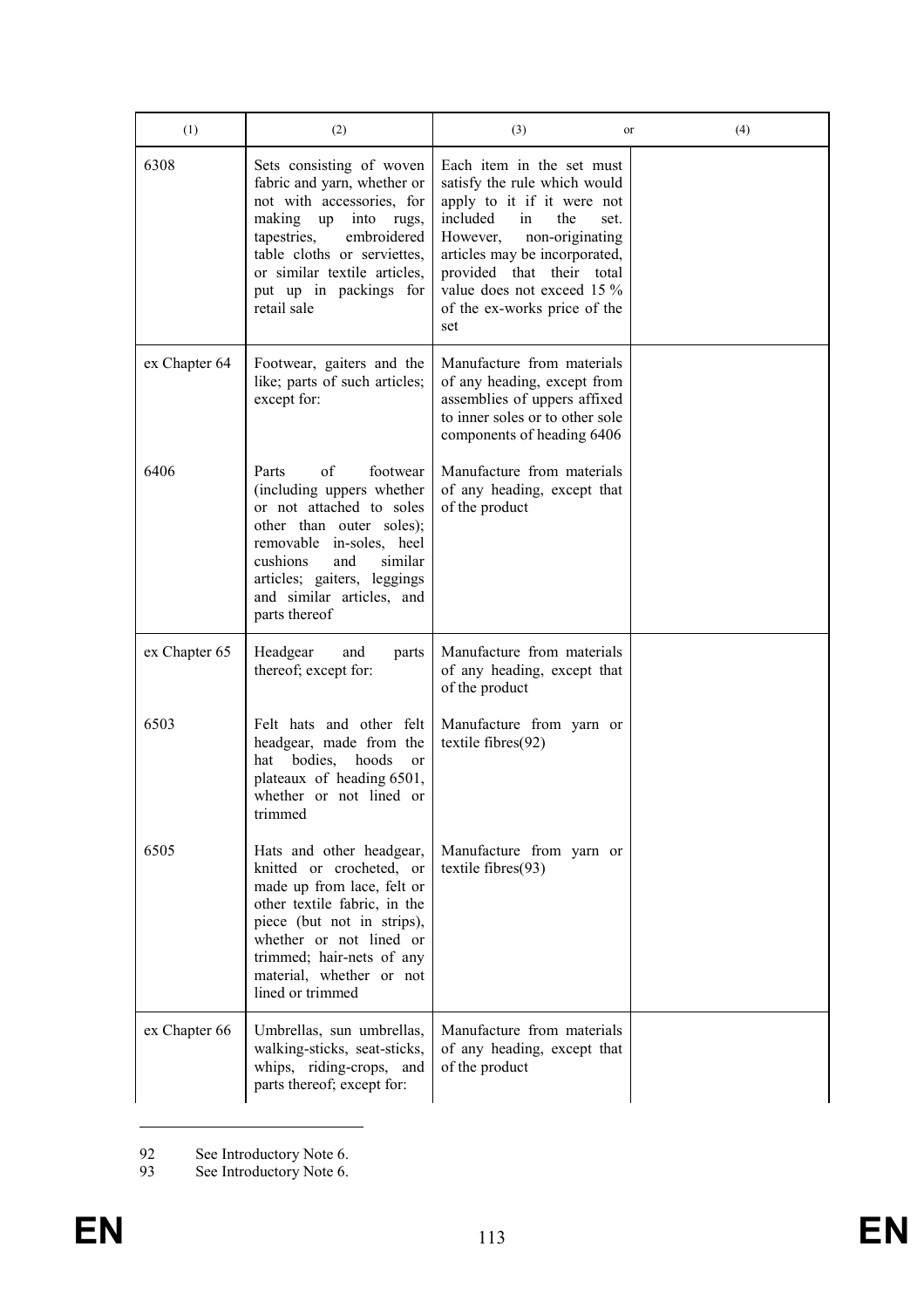| (1)                                   | (2)                                                                                                                                                                                             | (3)<br>or                                                                                                                      | (4) |
|---------------------------------------|-------------------------------------------------------------------------------------------------------------------------------------------------------------------------------------------------|--------------------------------------------------------------------------------------------------------------------------------|-----|
| 6601                                  | Umbrellas<br>and<br>sun<br>umbrellas<br>(including)<br>walking-stick<br>umbrellas,<br>umbrellas<br>garden<br>and<br>similar umbrellas)                                                          | Manufacture in which the<br>value of all the materials<br>used does not exceed 50 %<br>of the ex-works price of the<br>product |     |
| Chapter 67                            | feathers<br>Prepared<br>and<br>down and articles made of<br>feathers<br>of<br>$\alpha$<br>down;<br>artificial flowers; articles<br>of human hair                                                | Manufacture from materials<br>of any heading, except that<br>of the product                                                    |     |
| ex Chapter 68                         | Articles of stone, plaster,<br>cement, asbestos, mica or<br>similar materials; except<br>for:                                                                                                   | Manufacture from materials<br>of any heading, except that<br>of the product                                                    |     |
| ex 6803                               | Articles of slate or of<br>agglomerated slate                                                                                                                                                   | Manufacture from worked<br>slate                                                                                               |     |
| ex 6812                               | Articles<br>of<br>asbestos:<br>articles of mixtures with a<br>basis of asbestos or of<br>mixtures with a basis of<br>asbestos and magnesium<br>carbonate                                        | Manufacture from materials<br>of any heading                                                                                   |     |
| ex 6814                               | Articles of mica, including<br>agglomerated<br>or<br>reconstituted mica, on a<br>support<br>οf<br>paper,<br>paperboard<br>other<br>or<br>materials                                              | Manufacture from worked<br>mica<br>(including)<br>agglomerated<br><sub>or</sub><br>reconstituted mica)                         |     |
| Chapter 69                            | Ceramic products                                                                                                                                                                                | Manufacture from materials<br>of any heading, except that<br>of the product                                                    |     |
| ex Chapter 70                         | Glass<br>glassware;<br>and<br>except for:                                                                                                                                                       | Manufacture from materials<br>of any heading, except that<br>of the product                                                    |     |
| ex 7003,<br>ex 7004<br>and<br>ex 7005 | Glass with a non-reflecting<br>layer                                                                                                                                                            | Manufacture from materials<br>of heading 7001                                                                                  |     |
| 7006                                  | of<br>heading 7003,<br>Glass<br>7004 or 7005, bent, edge-<br>worked, engraved, drilled,<br>enamelled<br>otherwise<br><sub>or</sub><br>worked, but not framed or<br>fitted with other materials: |                                                                                                                                |     |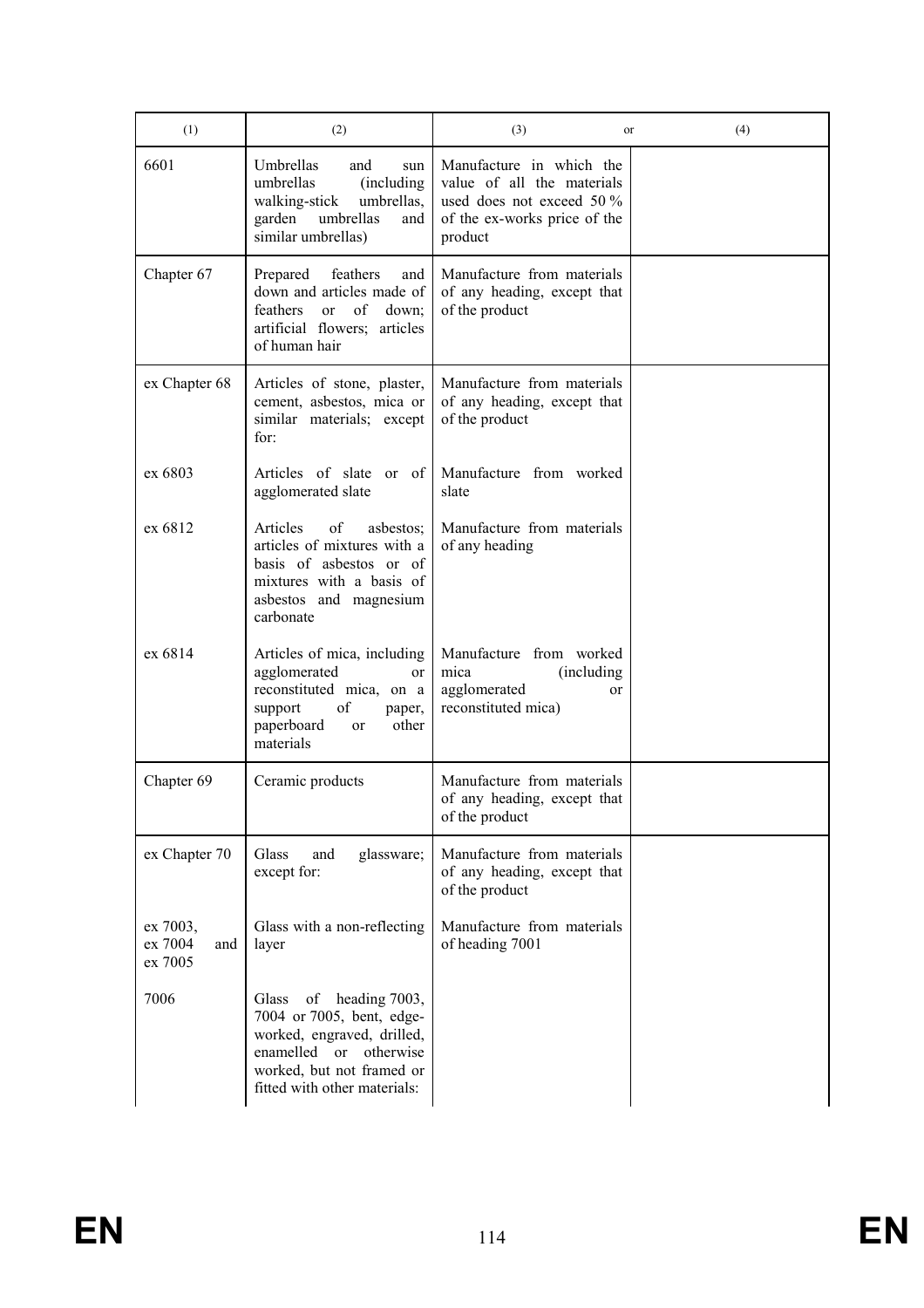| (1)  | (2)                                                                                                                                                                                                                                      | (3)<br>or                                                                                                                                                                                                                                                    | (4) |
|------|------------------------------------------------------------------------------------------------------------------------------------------------------------------------------------------------------------------------------------------|--------------------------------------------------------------------------------------------------------------------------------------------------------------------------------------------------------------------------------------------------------------|-----|
|      | Glass-plate<br>substrates, coated with a<br>dielectric thin film, and of<br>a semiconductor grade in<br>accordance with SEMII-<br>standards (94)                                                                                         | Manufacture<br>from<br>non-<br>coated glass-plate substrate<br>of heading 7006                                                                                                                                                                               |     |
|      | Other                                                                                                                                                                                                                                    | Manufacture from materials<br>of heading 7001                                                                                                                                                                                                                |     |
| 7007 | Safety glass, consisting of<br>toughened (tempered) or<br>laminated glass                                                                                                                                                                | Manufacture from materials<br>of heading 7001                                                                                                                                                                                                                |     |
| 7008 | Multiple-walled insulating<br>units of glass                                                                                                                                                                                             | Manufacture from materials<br>of heading 7001                                                                                                                                                                                                                |     |
| 7009 | Glass mirrors, whether or<br>not framed, including rear-<br>view mirrors                                                                                                                                                                 | Manufacture from materials<br>of heading 7001                                                                                                                                                                                                                |     |
| 7010 | Carboys, bottles, flasks,<br>jars, pots, phials, ampoules<br>and other containers, of<br>glass, of a kind used for<br>the conveyance or packing<br>of goods; preserving jars<br>of glass; stoppers, lids and<br>other closures, of glass | Manufacture from materials<br>of any heading, except that<br>of the product<br>or<br>Cutting<br>of<br>glassware,<br>provided that the total value<br>of the uncut glassware used<br>does not exceed 50 % of the<br>of<br>ex-works<br>price<br>the<br>product |     |

<sup>94</sup> SEMII – Semiconductor Equipment and Materials Institute Incorporated.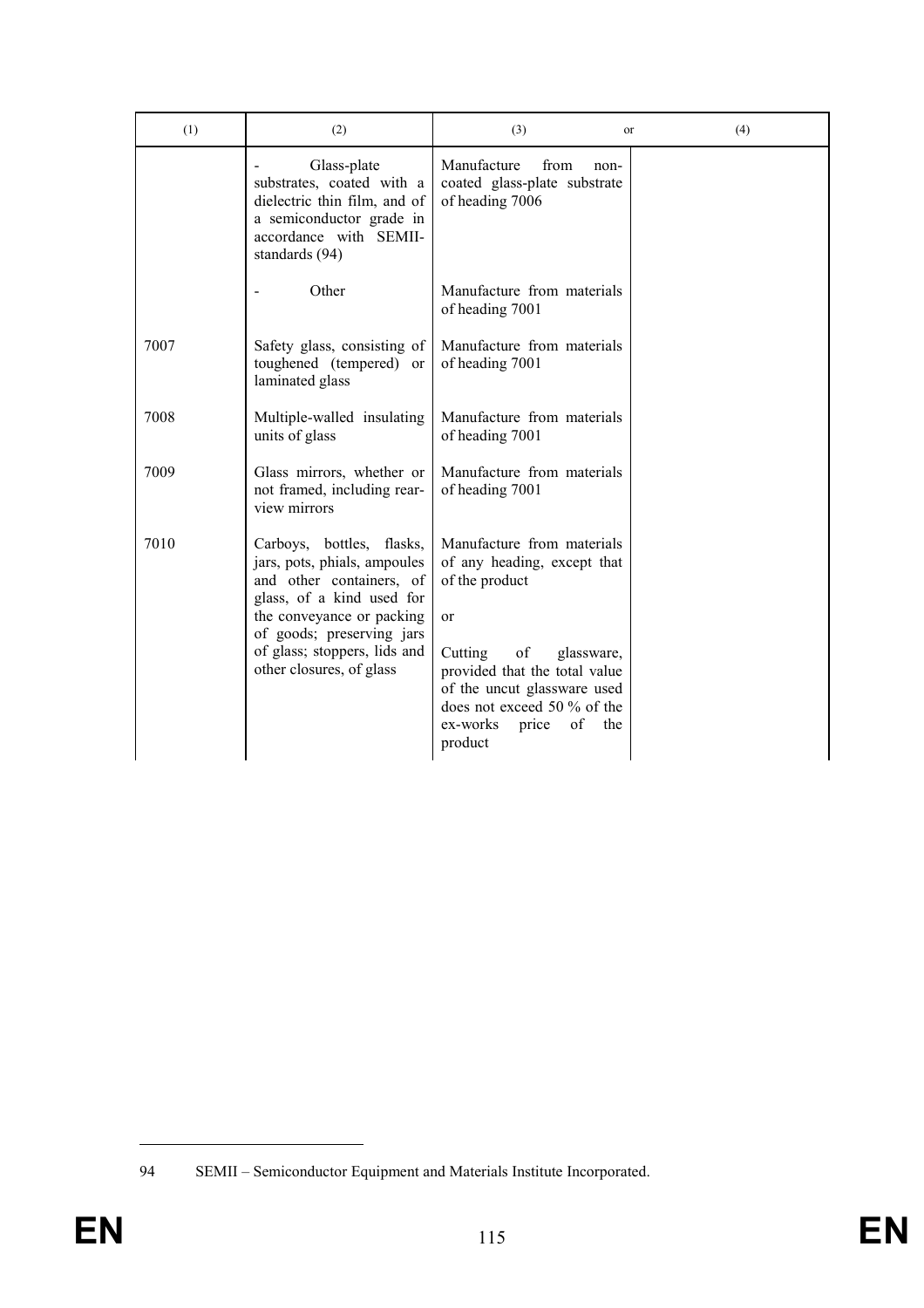| (1)                                   | (2)                                                                                                                                                                                            | (3)<br>or                                                                                                                                                                                                                         | (4) |
|---------------------------------------|------------------------------------------------------------------------------------------------------------------------------------------------------------------------------------------------|-----------------------------------------------------------------------------------------------------------------------------------------------------------------------------------------------------------------------------------|-----|
| 7013                                  | Glassware of a kind used<br>for table, kitchen, toilet,<br>office, indoor decoration<br>or similar purposes (other<br>than that of heading 7010                                                | Manufacture from materials<br>of any heading, except that<br>of the product<br>or                                                                                                                                                 |     |
|                                       | or 7018)                                                                                                                                                                                       | of<br>Cutting<br>glassware,<br>provided that the total value<br>of the uncut glassware used<br>does not exceed 50 % of the<br>ex-works<br>of<br>price<br>the<br>product                                                           |     |
|                                       |                                                                                                                                                                                                | or                                                                                                                                                                                                                                |     |
|                                       |                                                                                                                                                                                                | Hand-decoration<br>(except)<br>silk-screen<br>printing)<br>of<br>hand-blown<br>glassware,<br>provided that the total value<br>of the hand-blown glassware<br>used does not exceed 50 %<br>of the ex-works price of the<br>product |     |
| ex 7019                               | Articles (other than yarn)                                                                                                                                                                     | Manufacture from:                                                                                                                                                                                                                 |     |
|                                       | of glass fibres                                                                                                                                                                                | uncoloured slivers,<br>rovings, yarn or chopped<br>strands, or                                                                                                                                                                    |     |
|                                       |                                                                                                                                                                                                | glass wool                                                                                                                                                                                                                        |     |
| ex Chapter 71                         | Natural or cultured pearls,<br>precious or semi-precious<br>stones, precious metals,<br>metals clad with precious<br>metal, and articles thereof;<br>imitation jewellery; coin;<br>except for: | Manufacture from materials<br>of any heading, except that<br>of the product                                                                                                                                                       |     |
| ex 7101                               | Natural or cultured pearls,<br>graded and temporarily<br>strung for convenience of<br>transport                                                                                                | Manufacture in which the<br>value of all the materials<br>used does not exceed 50 $\%$<br>of the ex-works price of the<br>product                                                                                                 |     |
| ex 7102,<br>ex 7103<br>and<br>ex 7104 | Worked precious or semi-<br>precious stones (natural,<br>synthetic or reconstructed)                                                                                                           | Manufacture from unworked<br>precious or semi-precious<br>stones                                                                                                                                                                  |     |
| 7108<br>7106,<br>and 7110             | Precious metals:                                                                                                                                                                               |                                                                                                                                                                                                                                   |     |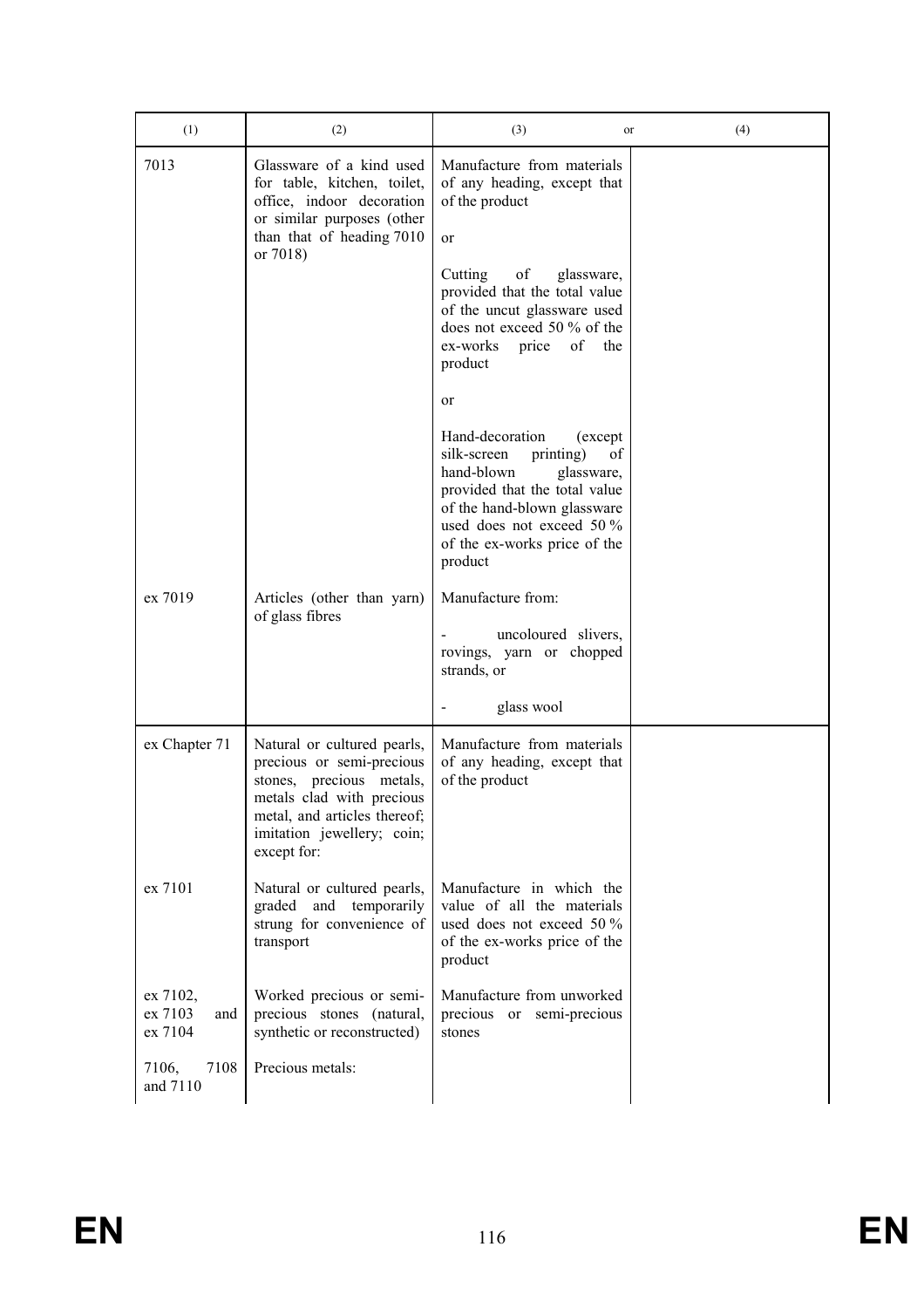| (1)                                   | (2)                                                                                                                                          | (3)<br>or                                                                                                                                                                                                                   | (4) |
|---------------------------------------|----------------------------------------------------------------------------------------------------------------------------------------------|-----------------------------------------------------------------------------------------------------------------------------------------------------------------------------------------------------------------------------|-----|
|                                       | Unwrought                                                                                                                                    | Manufacture from materials<br>of any heading, except those<br>headings 7106,<br>of<br>7108<br>and 7110                                                                                                                      |     |
|                                       |                                                                                                                                              | or                                                                                                                                                                                                                          |     |
|                                       |                                                                                                                                              | Electrolytic,<br>thermal<br>or<br>chemical<br>of<br>separation<br>precious<br>metals<br>of<br>heading 7106, 7108 or 7110                                                                                                    |     |
|                                       |                                                                                                                                              | or                                                                                                                                                                                                                          |     |
|                                       |                                                                                                                                              | Alloying of precious metals<br>heading 7106,<br>7108<br>of<br>or 7110 with each other or<br>with base metals                                                                                                                |     |
|                                       | Semi-<br>manufactured or in powder<br>form                                                                                                   | Manufacture<br>from<br>unwrought precious metals                                                                                                                                                                            |     |
| ex 7107,<br>ex 7109<br>and<br>ex 7111 | Metals clad with precious<br>metals, semi-manufactured                                                                                       | Manufacture<br>from<br>metals<br>clad with precious metals,<br>unwrought                                                                                                                                                    |     |
| 7116                                  | Articles<br>of<br>natural<br>or<br>cultured pearls, precious or<br>semi-precious<br>stones<br>(natural,<br>synthetic<br>or<br>reconstructed) | Manufacture in which the<br>value of all the materials<br>used does not exceed 50 %<br>of the ex-works price of the<br>product                                                                                              |     |
| 7117                                  | Imitation jewellery                                                                                                                          | Manufacture from materials<br>of any heading, except that<br>of the product                                                                                                                                                 |     |
|                                       |                                                                                                                                              | or                                                                                                                                                                                                                          |     |
|                                       |                                                                                                                                              | Manufacture<br>from<br>base<br>metal parts, not plated or<br>covered<br>with<br>precious<br>metals, provided that the<br>value of all the materials<br>used does not exceed 50 %<br>of the ex-works price of the<br>product |     |
| ex Chapter 72                         | Iron and steel; except for:                                                                                                                  | Manufacture from materials<br>of any heading, except that<br>of the product                                                                                                                                                 |     |
| 7207                                  | Semi-finished products of<br>iron or non-alloy steel                                                                                         | Manufacture from materials<br>heading 7201,<br>οf<br>7202,<br>7203, 7204 or 7205                                                                                                                                            |     |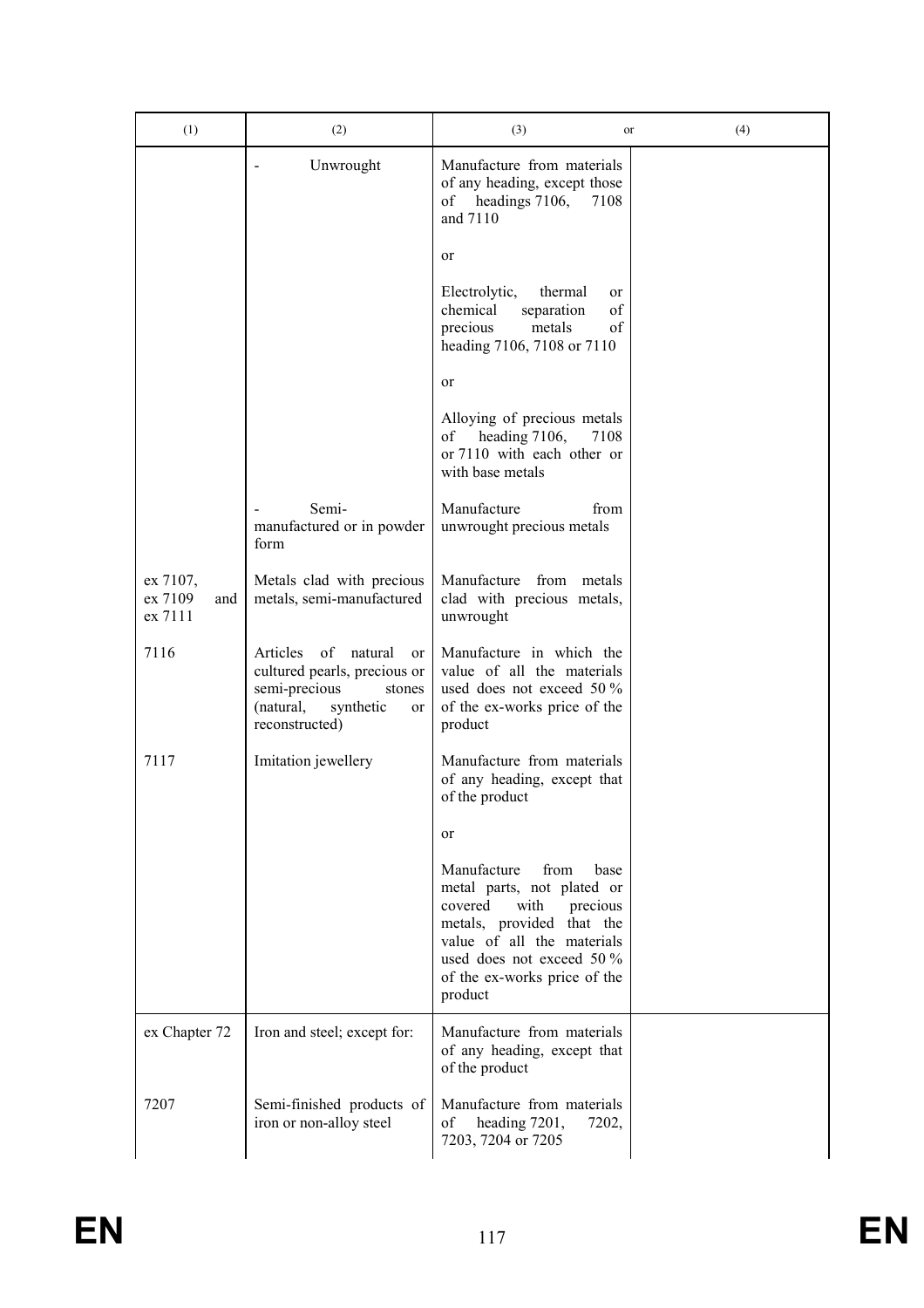| (1)                      | (2)                                                                                                                                                                                                                                                                                                                                                                                                                                     | (3)<br>or                                                                                | (4) |
|--------------------------|-----------------------------------------------------------------------------------------------------------------------------------------------------------------------------------------------------------------------------------------------------------------------------------------------------------------------------------------------------------------------------------------------------------------------------------------|------------------------------------------------------------------------------------------|-----|
| 7208 to 7216             | Flat-rolled products, bars<br>and rods, angles, shapes<br>and sections of iron or<br>non-alloy steel                                                                                                                                                                                                                                                                                                                                    | Manufacture from ingots or<br>other primary forms<br>of<br>heading 7206                  |     |
| 7217                     | Wire of iron or non-alloy<br>steel                                                                                                                                                                                                                                                                                                                                                                                                      | Manufacture<br>from<br>semi-<br>finished<br>materials<br>οf<br>heading 7207              |     |
| ex 7218,<br>7219 to 7222 | Semi-finished<br>products,<br>flat-rolled products, bars<br>and rods, angles, shapes<br>and sections of stainless<br>steel                                                                                                                                                                                                                                                                                                              | Manufacture from ingots or<br>other primary<br>forms<br>of<br>heading 7218               |     |
| 7223                     | Wire of stainless steel                                                                                                                                                                                                                                                                                                                                                                                                                 | Manufacture<br>from<br>sem <sub>1</sub> -<br>finished<br>materials<br>of<br>heading 7218 |     |
| ex 7224,<br>7225 to 7228 | Semi-finished<br>products,<br>flat-rolled products, hot-<br>rolled bars and rods, in<br>irregularly wound coils;<br>angles,<br>shapes<br>and<br>sections, of other alloy<br>steel; hollow drill bars and<br>rods, of alloy or non-alloy<br>steel                                                                                                                                                                                        | Manufacture from ingots or<br>other primary forms of<br>heading 7206, 7218 or 7224       |     |
| 7229                     | Wire of other alloy steel                                                                                                                                                                                                                                                                                                                                                                                                               | Manufacture<br>from<br>sem <sub>1</sub> -<br>finished<br>materials<br>of<br>heading 7224 |     |
| ex Chapter 73            | Articles of iron or steel;<br>except for:                                                                                                                                                                                                                                                                                                                                                                                               | Manufacture from materials<br>of any heading, except that<br>of the product              |     |
| ex 7301                  | Sheet piling                                                                                                                                                                                                                                                                                                                                                                                                                            | Manufacture from materials<br>of heading 7206                                            |     |
| 7302                     | Railway or tramway track<br>construction material<br>-of<br>iron or steel, the following:<br>rails, check-rails and rack<br>rails,<br>switch<br>blades,<br>crossing frogs, point rods<br>and other crossing pieces,<br>sleepers (cross-ties), fish-<br>plates,<br>chairs,<br>chair<br>wedges, sole pates (base<br>plates),<br>rail<br>clips,<br>bedplates, ties and other<br>material<br>specialised<br>for<br>jointing or fixing rails | Manufacture from materials<br>of heading 7206                                            |     |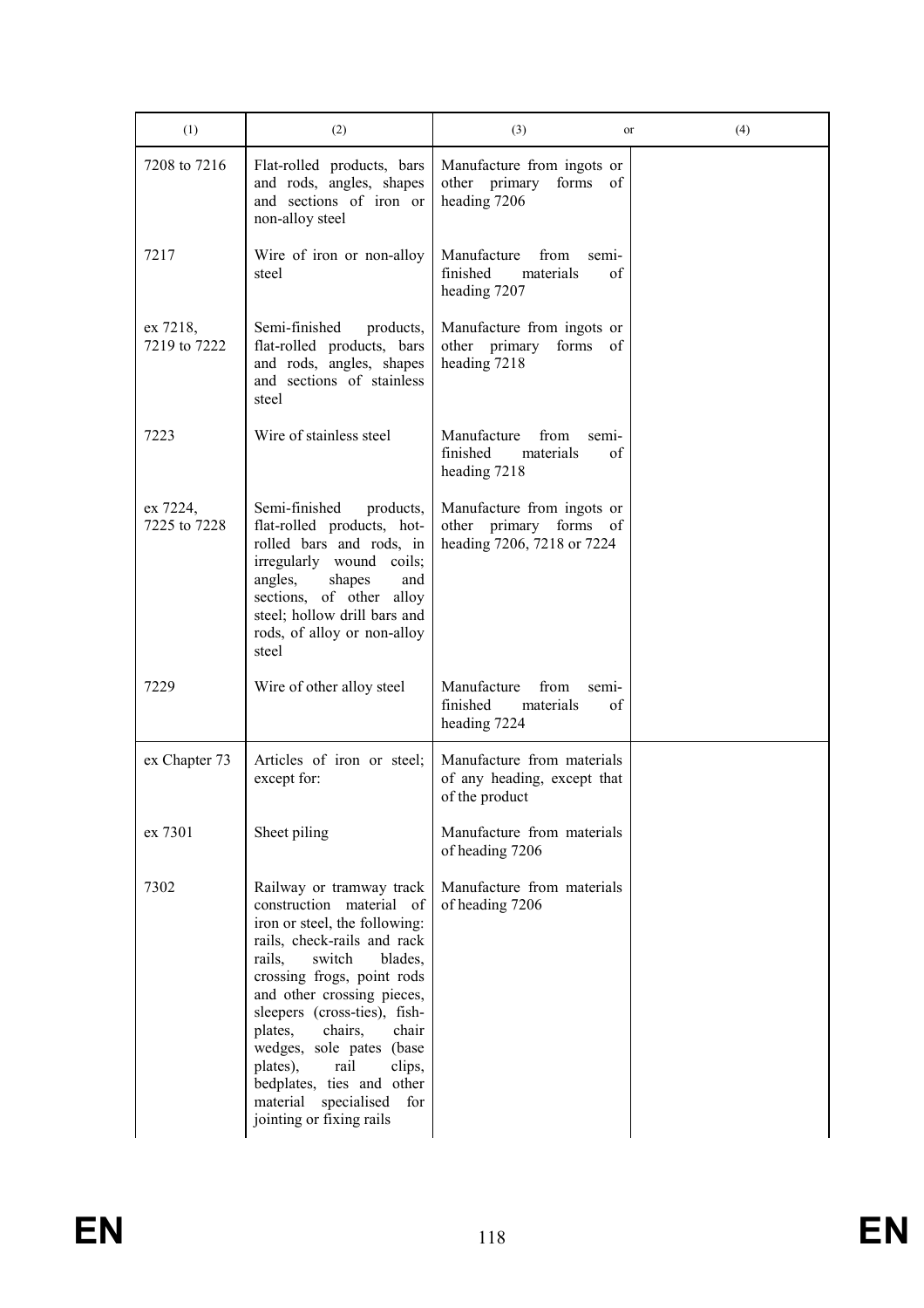| (1)                       | (2)                                                                                                                                                                                                                                                                                                                                                                                                                                                                                                                          | (3)<br>or                                                                                                                                                                                                                              | (4) |
|---------------------------|------------------------------------------------------------------------------------------------------------------------------------------------------------------------------------------------------------------------------------------------------------------------------------------------------------------------------------------------------------------------------------------------------------------------------------------------------------------------------------------------------------------------------|----------------------------------------------------------------------------------------------------------------------------------------------------------------------------------------------------------------------------------------|-----|
| 7305<br>7304,<br>and 7306 | Tubes, pipes and hollow<br>profiles, of iron (other than<br>cast iron) or steel                                                                                                                                                                                                                                                                                                                                                                                                                                              | Manufacture from materials<br>of heading 7206, 7207, 7218<br>or 7224                                                                                                                                                                   |     |
| ex 7307                   | Tube or pipe fittings of<br>steel<br>(ISO No<br>stainless<br>X5CrNiMo 1712),<br>consisting of several parts                                                                                                                                                                                                                                                                                                                                                                                                                  | Turning, drilling, reaming,<br>threading,<br>deburring<br>and<br>sandblasting<br>of<br>forged<br>blanks, provided that the<br>total value of the forged<br>blanks used does not exceed<br>35 % of the ex-works price<br>of the product |     |
| 7308                      | <b>Structures</b><br>(excluding)<br>prefabricated buildings of<br>heading 9406) and parts of<br>structures (for example,<br>and<br>bridge-<br>bridges<br>sections,<br>lock-gates,<br>towers, lattice masts, roofs,<br>roofing frameworks, doors<br>and windows and their<br>frames and thresholds for<br>doors,<br>shutters,<br>balustrades, pillars<br>and<br>columns), of iron or steel;<br>rods,<br>plates,<br>angles,<br>shapes, sections, tubes and<br>the like, prepared for use<br>in structures, of iron or<br>steel | Manufacture from materials<br>of any heading, except that<br>of the product. However,<br>welded angles, shapes and<br>sections of heading 7301<br>may not be used                                                                      |     |
| ex 7315                   | Skid chain                                                                                                                                                                                                                                                                                                                                                                                                                                                                                                                   | Manufacture in which the<br>value of all the materials of<br>heading 7315 used does not<br>exceed 50 % of the ex-works<br>price of the product                                                                                         |     |
| ex Chapter 74             | Copper<br>articles<br>and<br>thereof; except for:                                                                                                                                                                                                                                                                                                                                                                                                                                                                            | Manufacture:                                                                                                                                                                                                                           |     |
|                           |                                                                                                                                                                                                                                                                                                                                                                                                                                                                                                                              | from materials of<br>any heading, except that of<br>the product, and                                                                                                                                                                   |     |
|                           |                                                                                                                                                                                                                                                                                                                                                                                                                                                                                                                              | in which the value<br>of all the materials used does<br>not exceed 50 % of the ex-<br>works price of the product                                                                                                                       |     |
| 7401                      | Copper<br>mattes;<br>cement<br>(precipitated<br>copper<br>copper)                                                                                                                                                                                                                                                                                                                                                                                                                                                            | Manufacture from materials<br>of any heading, except that<br>of the product                                                                                                                                                            |     |
| 7402                      | Unrefined copper; copper<br>anodes<br>for<br>electrolytic<br>refining                                                                                                                                                                                                                                                                                                                                                                                                                                                        | Manufacture from materials<br>of any heading, except that<br>of the product                                                                                                                                                            |     |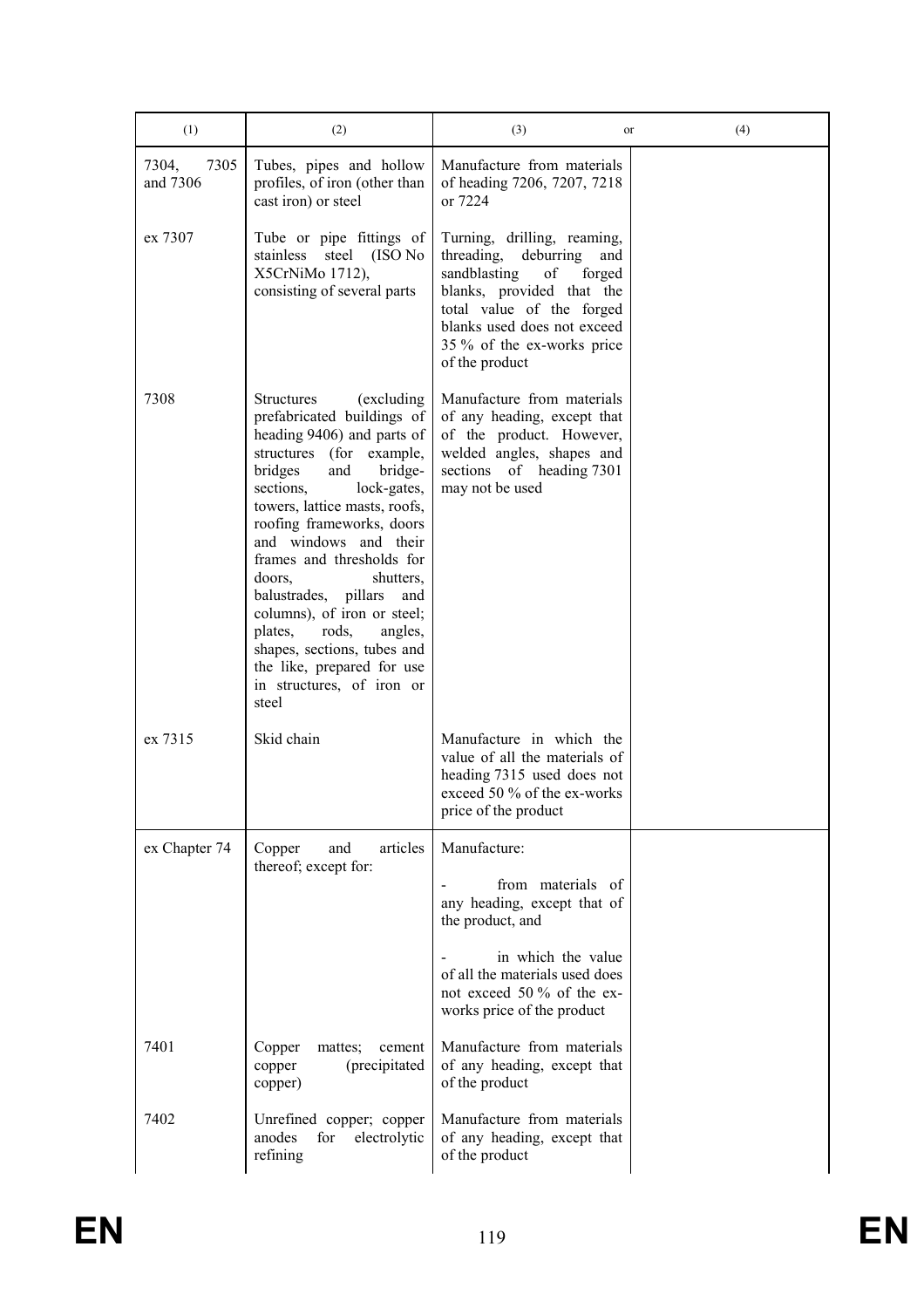| (1)           | (2)                                                                                                                                                        | (3)<br>or                                                                                                        | (4) |
|---------------|------------------------------------------------------------------------------------------------------------------------------------------------------------|------------------------------------------------------------------------------------------------------------------|-----|
| 7403          | Refined copper and copper<br>alloys, unwrought:                                                                                                            |                                                                                                                  |     |
|               | Refined copper                                                                                                                                             | Manufacture from materials<br>of any heading, except that<br>of the product                                      |     |
|               | Copper alloys and<br>refined copper containing<br>other elements                                                                                           | Manufacture from refined<br>copper, unwrought, or waste<br>and scrap of copper                                   |     |
| 7404          | Copper waste and scrap                                                                                                                                     | Manufacture from materials<br>of any heading, except that<br>of the product                                      |     |
| 7405          | Master alloys of copper                                                                                                                                    | Manufacture from materials<br>of any heading, except that<br>of the product                                      |     |
| ex Chapter 75 | Nickel and articles thereof;<br>except for:                                                                                                                | Manufacture:                                                                                                     |     |
|               |                                                                                                                                                            | from materials of<br>any heading, except that of<br>the product, and                                             |     |
|               |                                                                                                                                                            | in which the value<br>of all the materials used does<br>not exceed 50 % of the ex-<br>works price of the product |     |
| 7501 to 7503  | Nickel mattes, nickel oxide<br>other<br>sinters<br>and<br>intermediate products of<br>nickel<br>metallurgy;<br>unwrought nickel; nickel<br>waste and scrap | Manufacture from materials<br>of any heading, except that<br>of the product                                      |     |
| ex Chapter 76 | Aluminium and<br>articles<br>thereof; except for:                                                                                                          | Manufacture:                                                                                                     |     |
|               |                                                                                                                                                            | from materials of<br>any heading, except that of<br>the product, and                                             |     |
|               |                                                                                                                                                            | in which the value<br>of all the materials used does<br>not exceed 50 % of the ex-<br>works price of the product |     |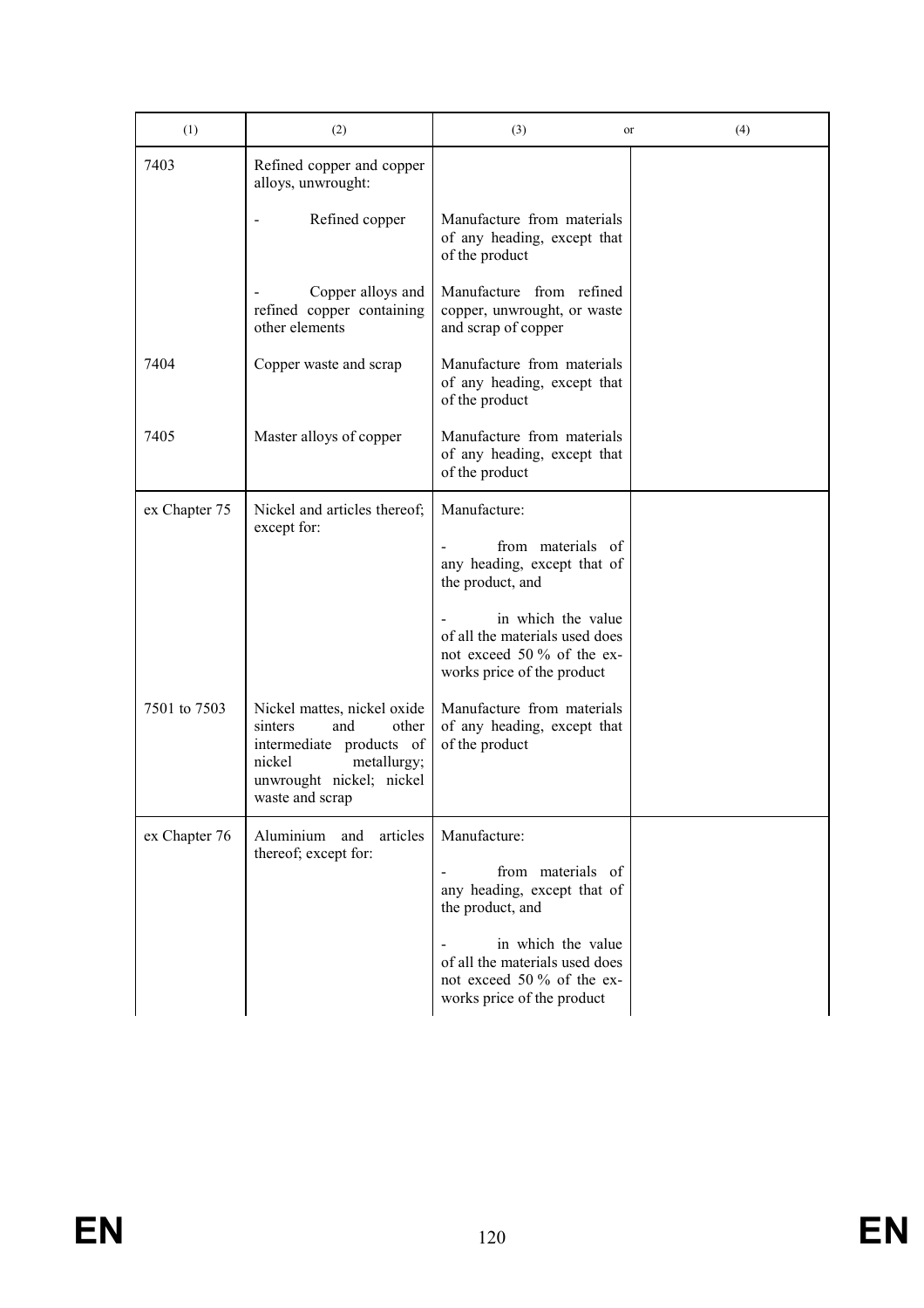| (1)           | (2)                                                                                                                                                                                                                                                                                                                                  | (3)<br>or                                                                                                                                                                                                                                                                                                                                                                                                                                                 | (4) |
|---------------|--------------------------------------------------------------------------------------------------------------------------------------------------------------------------------------------------------------------------------------------------------------------------------------------------------------------------------------|-----------------------------------------------------------------------------------------------------------------------------------------------------------------------------------------------------------------------------------------------------------------------------------------------------------------------------------------------------------------------------------------------------------------------------------------------------------|-----|
| 7601          | Unwrought aluminium                                                                                                                                                                                                                                                                                                                  | Manufacture:                                                                                                                                                                                                                                                                                                                                                                                                                                              |     |
|               |                                                                                                                                                                                                                                                                                                                                      | from materials of<br>any heading, except that of<br>the product, and                                                                                                                                                                                                                                                                                                                                                                                      |     |
|               |                                                                                                                                                                                                                                                                                                                                      | in which the value<br>of all the materials used does<br>not exceed 50 % of the ex-<br>works price of the product                                                                                                                                                                                                                                                                                                                                          |     |
|               |                                                                                                                                                                                                                                                                                                                                      | <sub>or</sub>                                                                                                                                                                                                                                                                                                                                                                                                                                             |     |
|               |                                                                                                                                                                                                                                                                                                                                      | Manufacture by thermal or<br>electrolytic treatment from<br>unalloyed<br>aluminium<br>or<br>of<br>and<br>waste<br>scrap<br>aluminium                                                                                                                                                                                                                                                                                                                      |     |
| 7602          | Aluminium waste or scrap                                                                                                                                                                                                                                                                                                             | Manufacture from materials<br>of any heading, except that<br>of the product                                                                                                                                                                                                                                                                                                                                                                               |     |
| ex 7616       | Aluminium articles other<br>than gauze, cloth, grill,<br>netting,<br>fencing,<br>reinforcing<br>fabric<br>and<br>similar<br>materials<br>(including endless bands)<br>of aluminium wire, and<br>$% \left( \left( \mathcal{A},\mathcal{A}\right) \right) =\left( \mathcal{A},\mathcal{A}\right)$ of<br>expanded<br>metal<br>aluminium | Manufacture:<br>from materials of<br>$\blacksquare$<br>any heading, except that of<br>the<br>product.<br>However,<br>gauze, cloth, grill, netting,<br>fencing, reinforcing fabric<br>similar<br>and<br>materials<br>(including endless bands) of<br>aluminium<br>wire,<br>or<br>of<br>expanded<br>metal<br>aluminium may be used; and<br>in which the value<br>of all the materials used does<br>not exceed 50 % of the ex-<br>works price of the product |     |
| Chapter 77    | Reserved<br>for<br>possible<br>future use in the HS                                                                                                                                                                                                                                                                                  |                                                                                                                                                                                                                                                                                                                                                                                                                                                           |     |
| ex Chapter 78 | Lead and articles thereof;<br>except for:                                                                                                                                                                                                                                                                                            | Manufacture:<br>from materials of<br>any heading, except that of<br>the product, and<br>in which the value<br>of all the materials used does<br>not exceed 50 % of the ex-<br>works price of the product                                                                                                                                                                                                                                                  |     |
| 7801          | Unwrought lead:                                                                                                                                                                                                                                                                                                                      |                                                                                                                                                                                                                                                                                                                                                                                                                                                           |     |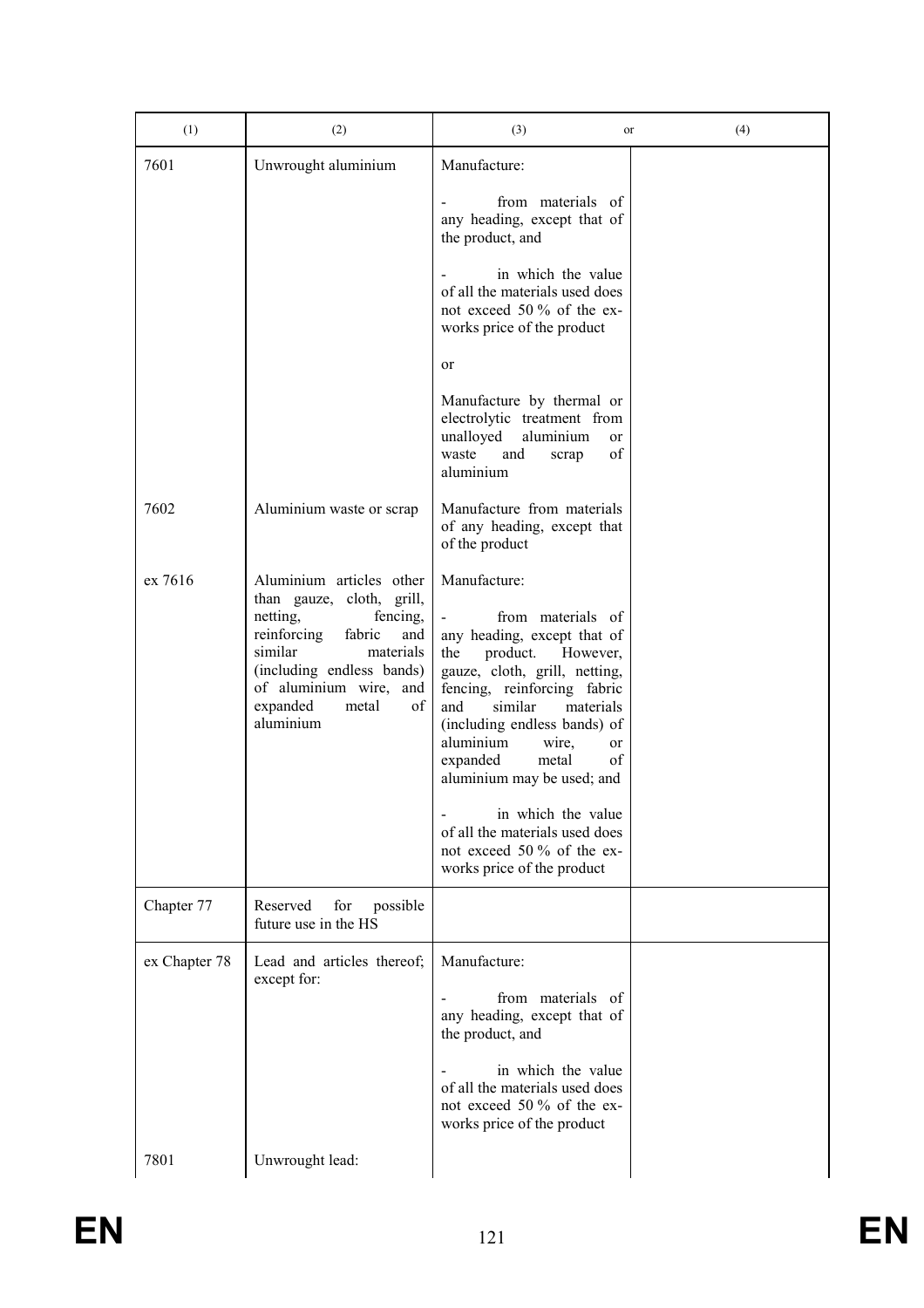| (1)           | (2)                                      | (3)<br><sub>or</sub>                                                                                                                                    | (4) |
|---------------|------------------------------------------|---------------------------------------------------------------------------------------------------------------------------------------------------------|-----|
|               | Refined lead                             | Manufacture from "bullion"<br>or "work" lead                                                                                                            |     |
|               | Other                                    | Manufacture from materials<br>of any heading, except that<br>of the product. However,<br>and<br>of<br>waste<br>scrap<br>heading 7802 may not be<br>used |     |
| 7802          | Lead waste and scrap                     | Manufacture from materials<br>of any heading, except that<br>of the product                                                                             |     |
| ex Chapter 79 | Zinc and articles thereof;               | Manufacture:                                                                                                                                            |     |
|               | except for:                              | from materials of<br>any heading, except that of<br>the product, and                                                                                    |     |
|               |                                          | in which the value<br>of all the materials used does<br>not exceed 50 % of the ex-<br>works price of the product                                        |     |
| 7901          | Unwrought zinc                           | Manufacture from materials<br>of any heading, except that<br>of the product. However,<br>and<br>waste<br>οf<br>scrap<br>heading 7902 may not be<br>used |     |
| 7902          | Zinc waste and scrap                     | Manufacture from materials<br>of any heading, except that<br>of the product                                                                             |     |
| ex Chapter 80 | Tin and articles thereof;<br>except for: | Manufacture:                                                                                                                                            |     |
|               |                                          | from materials of<br>$\frac{1}{2}$<br>any heading, except that of<br>the product, and                                                                   |     |
|               |                                          | in which the value<br>of all the materials used does<br>not exceed 50 % of the ex-<br>works price of the product                                        |     |
| 8001          | Unwrought tin                            | Manufacture from materials<br>of any heading, except that<br>of the product. However,<br>and<br>of<br>waste<br>scrap<br>heading 8002 may not be<br>used |     |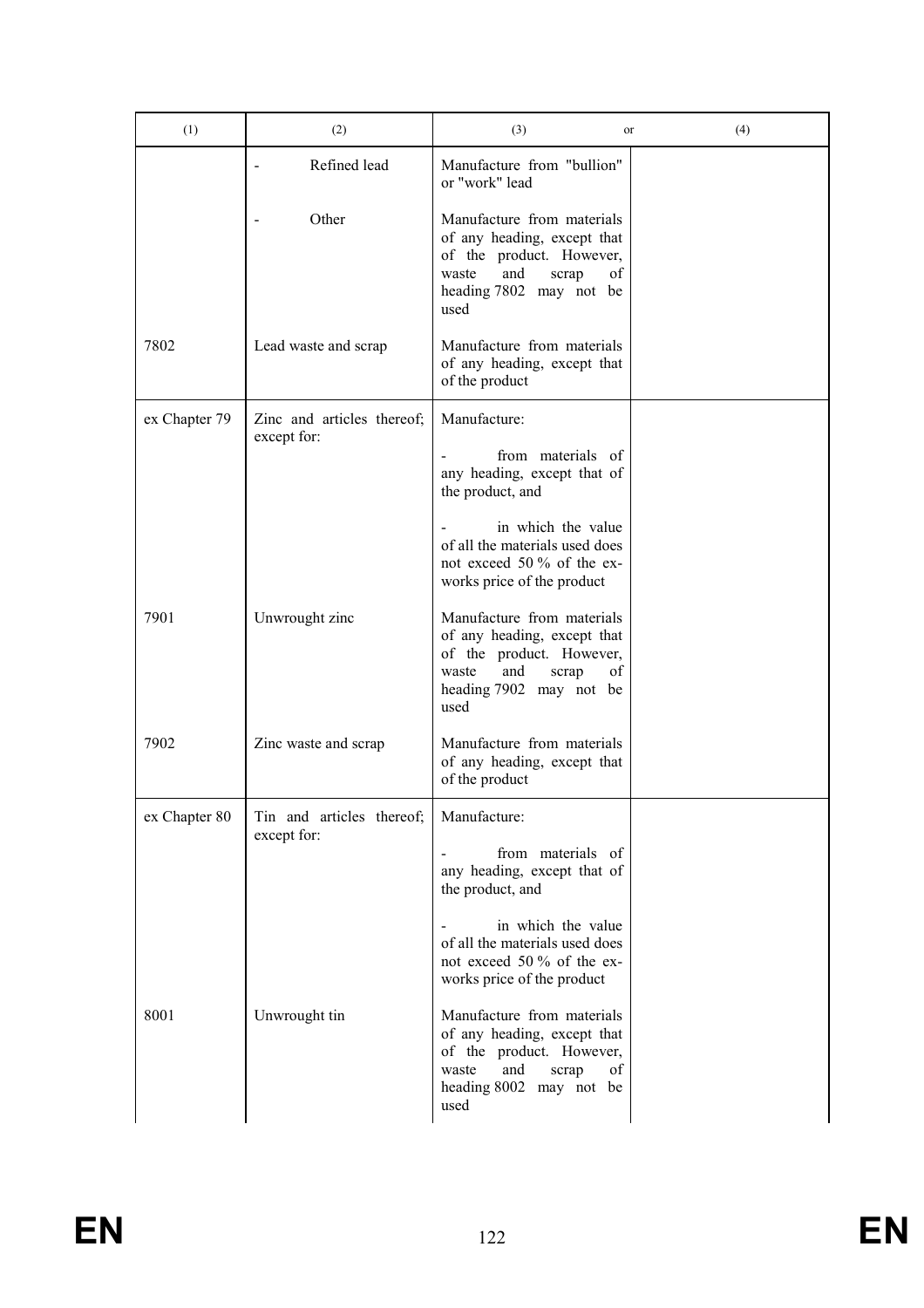| (1)           | (2)                                                                                                                                                                                                                                                                                                                                                                                                 | (3)<br>or                                                                                                                                                                                                                                                                               | (4) |
|---------------|-----------------------------------------------------------------------------------------------------------------------------------------------------------------------------------------------------------------------------------------------------------------------------------------------------------------------------------------------------------------------------------------------------|-----------------------------------------------------------------------------------------------------------------------------------------------------------------------------------------------------------------------------------------------------------------------------------------|-----|
| 8002 and 8007 | Tin waste and scrap; other<br>articles of tin                                                                                                                                                                                                                                                                                                                                                       | Manufacture from materials<br>of any heading, except that<br>of the product                                                                                                                                                                                                             |     |
| Chapter 81    | Other<br>metals;<br>base<br>cermets; articles thereof:                                                                                                                                                                                                                                                                                                                                              |                                                                                                                                                                                                                                                                                         |     |
|               | Other<br>base<br>wrought;<br>articles<br>metals.<br>thereof                                                                                                                                                                                                                                                                                                                                         | Manufacture in which the<br>value of all the materials of<br>the same heading as<br>the<br>does<br>product<br>used<br>not<br>exceed 50 % of the ex-works<br>price of the product                                                                                                        |     |
|               | Other                                                                                                                                                                                                                                                                                                                                                                                               | Manufacture from materials<br>of any heading, except that<br>of the product                                                                                                                                                                                                             |     |
| ex Chapter 82 | Tools,<br>implements,<br>cutlery, spoons and forks,<br>of base metal; parts thereof<br>of base metal; except for:                                                                                                                                                                                                                                                                                   | Manufacture from materials<br>of any heading, except that<br>of the product                                                                                                                                                                                                             |     |
| 8206          | Tools of two or more of<br>the headings 8202 to 8205,<br>put up in sets for retail sale                                                                                                                                                                                                                                                                                                             | Manufacture from materials<br>of any heading, except those<br>of headings $8202$ to $8205$ .<br>However,<br>tools<br>of<br>headings 8202 to 8205 may<br>be incorporated into the set,<br>provided that their total<br>value does not exceed 15 %<br>of the ex-works price of the<br>set |     |
| 8207          | Interchangeable tools for<br>hand tools, whether or not<br>power-operated,<br>for<br>or<br>machine-tools<br>(for<br>example,<br>for<br>pressing,<br>stamping,<br>punching,<br>tapping,<br>threading,<br>drilling, boring, broaching,<br>milling,<br>turning,<br>or<br>screwdriving),<br>including<br>drawing<br>dies<br>for<br>or<br>extruding metal, and rock<br>drilling or earth boring<br>tools | Manufacture:<br>from materials of<br>any heading, except that of<br>the product, and<br>in which the value<br>of all the materials used does<br>not exceed 40 % of the ex-<br>works price of the product                                                                                |     |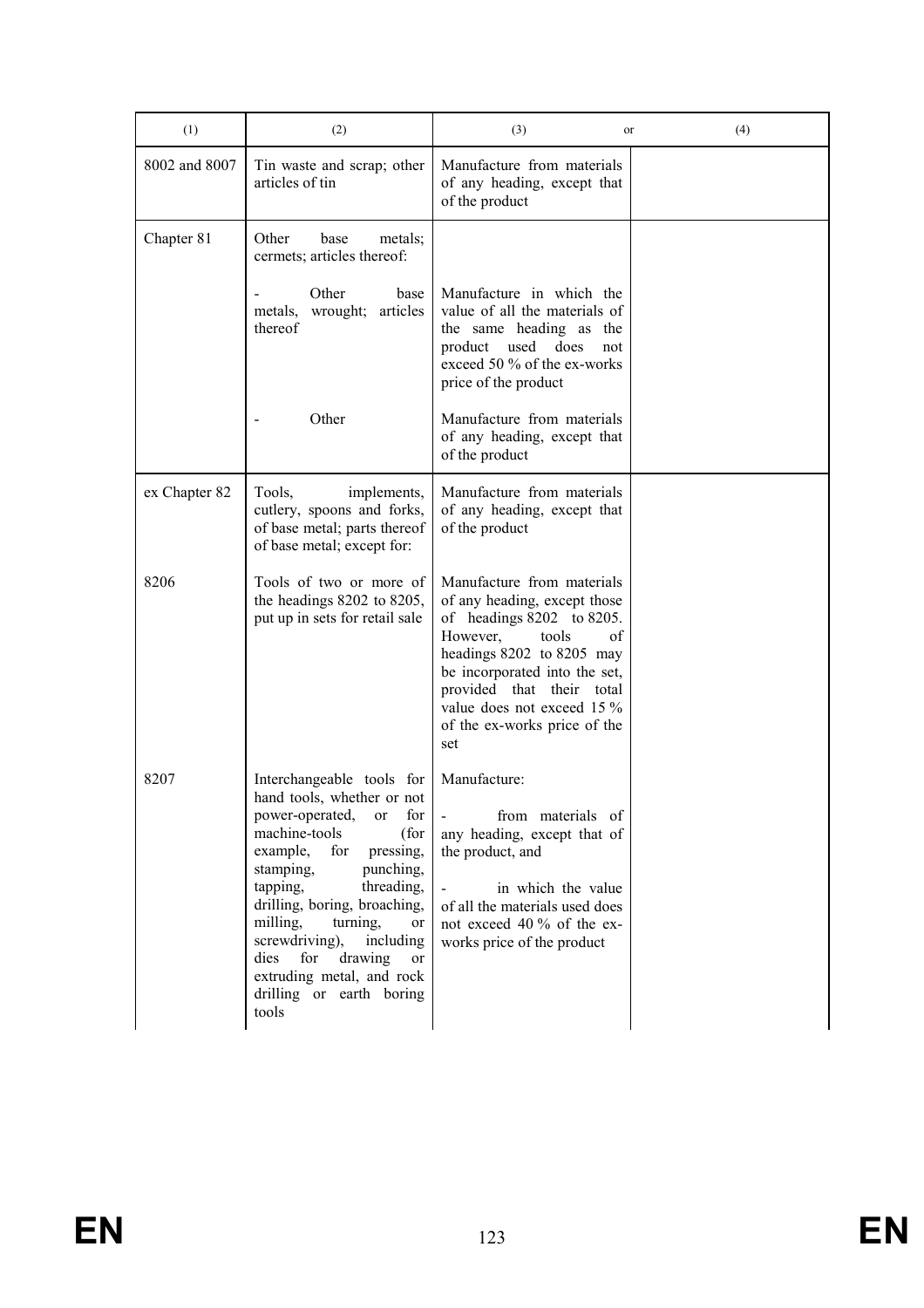| (1)           | (2)                                                                                                                                                                                                                                                                 | (3)<br>or                                                                                                                                                                                                                                            | (4) |
|---------------|---------------------------------------------------------------------------------------------------------------------------------------------------------------------------------------------------------------------------------------------------------------------|------------------------------------------------------------------------------------------------------------------------------------------------------------------------------------------------------------------------------------------------------|-----|
| 8208          | Knives and cutting blades,<br>machines<br>for<br><sub>or</sub><br>for<br>mechanical appliances                                                                                                                                                                      | Manufacture:<br>from materials of<br>any heading, except that of<br>the product, and<br>in which the value<br>of all the materials used does<br>not exceed 40 % of the ex-<br>works price of the product                                             |     |
| ex 8211       | Knives with cutting blades,<br>serrated or not (including<br>pruning knives), other than<br>knives of heading 8208                                                                                                                                                  | Manufacture from materials<br>of any heading, except that<br>of the product. However,<br>knife blades and handles of<br>base metal may be used                                                                                                       |     |
| 8214          | Other articles of cutlery<br>(for example, hair clippers,<br>butchers'<br>kitchen<br>or<br>cleavers,<br>choppers<br>and<br>knives,<br>mincing<br>paper<br>knives);<br>manicure<br><sub>or</sub><br>pedicure<br>and<br>sets<br>instruments (including nail<br>files) | Manufacture from materials<br>of any heading, except that<br>of the product. However,<br>handles of base metal may<br>be used                                                                                                                        |     |
| 8215          | Spoons,<br>forks,<br>ladles,<br>skimmers,<br>cake-servers,<br>fish-knives, butter-knives,<br>sugar tongs and similar<br>kitchen or tableware                                                                                                                        | Manufacture from materials<br>of any heading, except that<br>of the product. However,<br>handles of base metal may<br>be used                                                                                                                        |     |
| ex Chapter 83 | Miscellaneous articles of<br>base metal; except for:                                                                                                                                                                                                                | Manufacture from materials<br>of any heading, except that<br>of the product                                                                                                                                                                          |     |
| ex 8302       | Other mountings, fittings<br>and similar articles suitable<br>buildings,<br>for<br>and<br>automatic door closers                                                                                                                                                    | Manufacture from materials<br>of any heading, except that<br>of the product. However,<br>materials<br>other<br>οf<br>heading 8302 may be used,<br>provided that their total<br>value does not exceed 20 %<br>of the ex-works price of the<br>product |     |
| ex 8306       | <b>Statuettes</b><br>other<br>and<br>ornaments, of base metal                                                                                                                                                                                                       | Manufacture from materials<br>of any heading, except that<br>of the product. However,<br>materials<br>other<br>οf<br>heading 8306 may be used,<br>provided that their total<br>value does not exceed 30 %<br>of the ex-works price of the<br>product |     |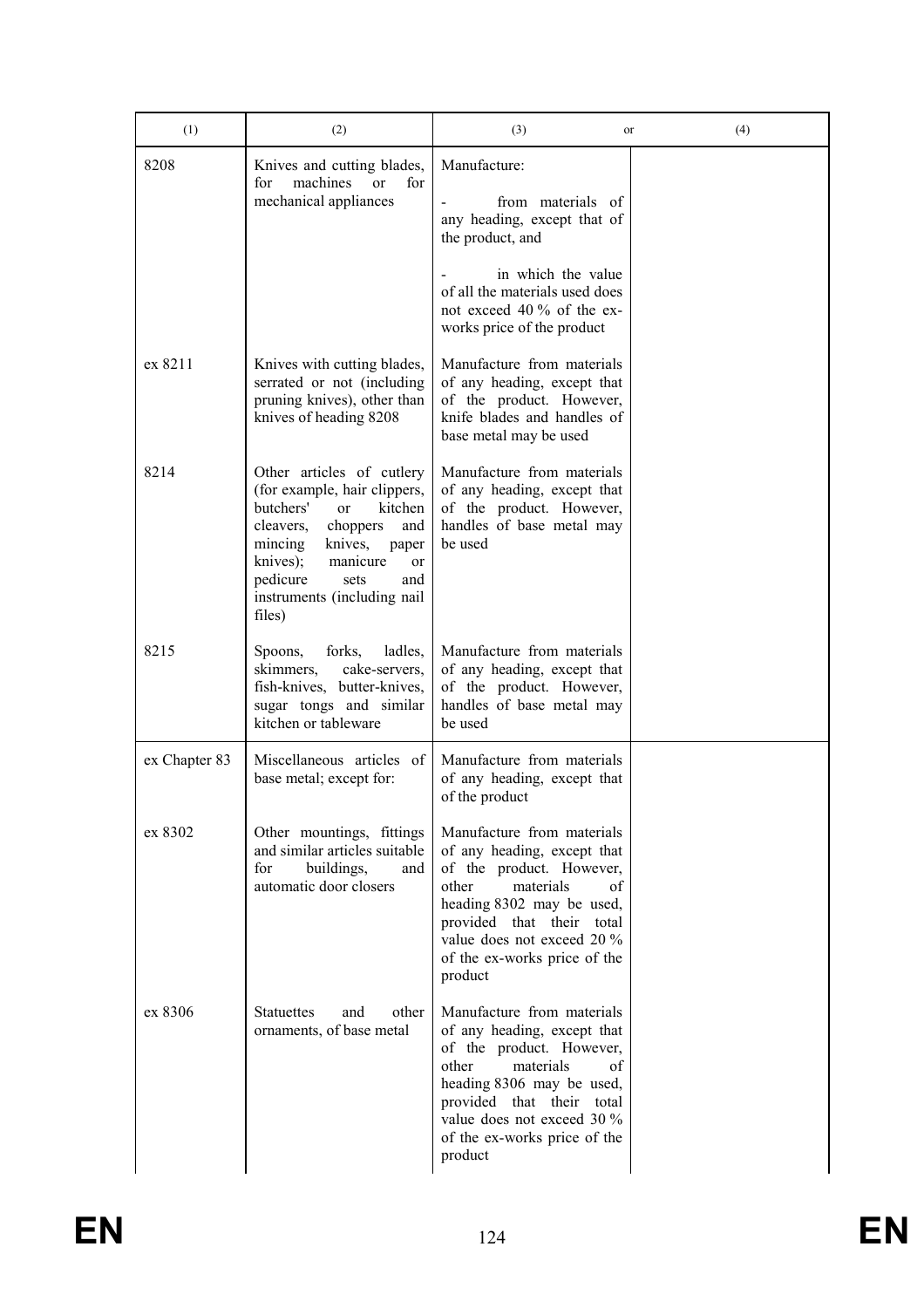| (1)                    | (2)                                                                                                                                                                                | (3)<br>or                                                                                                                                                                                                | (4)                                                                                                                            |
|------------------------|------------------------------------------------------------------------------------------------------------------------------------------------------------------------------------|----------------------------------------------------------------------------------------------------------------------------------------------------------------------------------------------------------|--------------------------------------------------------------------------------------------------------------------------------|
| ex Chapter 84          | Nuclear reactors, boilers,<br>machinery and mechanical<br>appliances; parts thereof;<br>except for:                                                                                | Manufacture:<br>from materials of<br>any heading, except that of<br>the product, and                                                                                                                     | Manufacture in which the<br>value of all the materials<br>used does not exceed 30 %<br>of the ex-works price of the<br>product |
|                        |                                                                                                                                                                                    | in which the value<br>of all the materials used does<br>not exceed 40 % of the ex-<br>works price of the product                                                                                         |                                                                                                                                |
| ex 8401                | Nuclear fuel elements                                                                                                                                                              | Manufacture from materials<br>of any heading, except that<br>of the product (95)                                                                                                                         | Manufacture in which the<br>value of all the materials<br>used does not exceed 30 %<br>of the ex-works price of the<br>product |
| 8402                   | Steam or other vapour<br>generating boilers (other<br>than central heating hot<br>water boilers capable also<br>of producing low pressure<br>steam); super-heated water<br>boilers | Manufacture:<br>from materials of<br>any heading, except that of<br>the product, and<br>in which the value<br>of all the materials used does<br>not exceed 40 % of the ex-<br>works price of the product | Manufacture in which the<br>value of all the materials<br>used does not exceed 25 %<br>of the ex-works price of the<br>product |
| 8403<br>and<br>ex 8404 | Central<br>heating<br>boilers<br>other<br>than<br>those<br>of<br>heading 8402 and auxiliary<br>plant for central heating<br>boilers                                                | Manufacture from materials<br>of any heading, except those<br>of headings 8403 and 8404                                                                                                                  | Manufacture in which the<br>value of all the materials<br>used does not exceed 40 %<br>of the ex-works price of the<br>product |
| 8406                   | Steam turbines and other<br>vapour turbines                                                                                                                                        | Manufacture in which the<br>value of all the materials<br>used does not exceed 40 %<br>of the ex-works price of the<br>product                                                                           |                                                                                                                                |
| 8407                   | Spark-ignition<br>reciprocating<br>rotary<br>or<br>internal combustion piston<br>engines                                                                                           | Manufacture in which the<br>value of all the materials<br>used does not exceed $40\%$<br>of the ex-works price of the<br>product                                                                         |                                                                                                                                |
| 8408                   | Compression-ignition<br>internal combustion piston<br>engines (diesel or semi-<br>diesel engines)                                                                                  | Manufacture in which the<br>value of all the materials<br>used does not exceed $40\%$<br>of the ex-works price of the<br>product                                                                         |                                                                                                                                |

<sup>95</sup> This rule shall apply until 31.12.2005.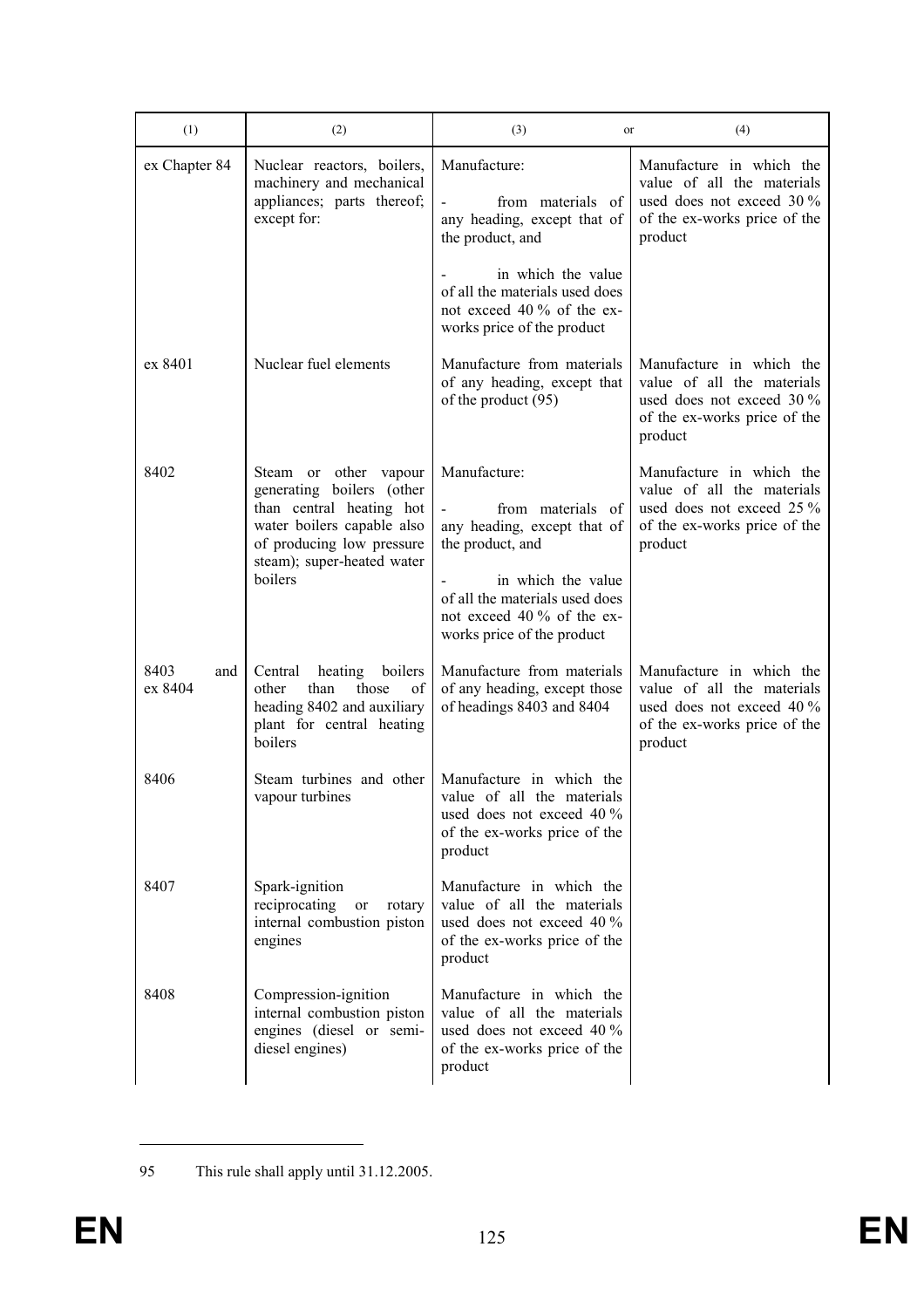| (1)     | (2)                                                                                                                                                                                                                          | (3)<br>or                                                                                                                                                                  | (4)                                                                                                                            |
|---------|------------------------------------------------------------------------------------------------------------------------------------------------------------------------------------------------------------------------------|----------------------------------------------------------------------------------------------------------------------------------------------------------------------------|--------------------------------------------------------------------------------------------------------------------------------|
| 8409    | suitable<br>for<br>Parts<br>use<br>solely or principally with<br>the<br>engines<br>οf<br>heading 8407 or 8408                                                                                                                | Manufacture in which the<br>value of all the materials<br>used does not exceed 40 %<br>of the ex-works price of the<br>product                                             |                                                                                                                                |
| 8411    | Turbo-jets,<br>turbo-<br>propellers and other gas<br>turbines                                                                                                                                                                | Manufacture:<br>from materials of<br>any heading, except that of<br>the product, and<br>in which the value<br>of all the materials used does<br>not exceed 40 % of the ex- | Manufacture in which the<br>value of all the materials<br>used does not exceed 25 %<br>of the ex-works price of the<br>product |
|         |                                                                                                                                                                                                                              | works price of the product                                                                                                                                                 |                                                                                                                                |
| 8412    | Other engines and motors                                                                                                                                                                                                     | Manufacture in which the<br>value of all the materials<br>used does not exceed 40 %<br>of the ex-works price of the<br>product                                             |                                                                                                                                |
| ex 8413 | positive<br>Rotary<br>displacement pumps                                                                                                                                                                                     | Manufacture:<br>from materials of<br>any heading, except that of<br>the product, and                                                                                       | Manufacture in which the<br>value of all the materials<br>used does not exceed 25 %<br>of the ex-works price of the<br>product |
|         |                                                                                                                                                                                                                              | in which the value<br>of all the materials used does<br>not exceed 40 % of the ex-<br>works price of the product                                                           |                                                                                                                                |
| ex 8414 | Industrial<br>fans,<br>blowers                                                                                                                                                                                               | Manufacture:                                                                                                                                                               | Manufacture in which the                                                                                                       |
|         | and the like                                                                                                                                                                                                                 | from materials of<br>any heading, except that of<br>the product, and                                                                                                       | value of all the materials<br>used does not exceed $25\%$<br>of the ex-works price of the<br>product                           |
|         |                                                                                                                                                                                                                              | in which the value<br>of all the materials used does<br>not exceed 40 % of the ex-<br>works price of the product                                                           |                                                                                                                                |
| 8415    | Air conditioning machines,<br>comprising a motor-driven<br>elements<br>fan<br>and<br>for<br>changing the temperature<br>and humidity, including<br>those machines in which<br>the humidity cannot be<br>separately regulated | Manufacture in which the<br>value of all the materials<br>used does not exceed 40 %<br>of the ex-works price of the<br>product                                             |                                                                                                                                |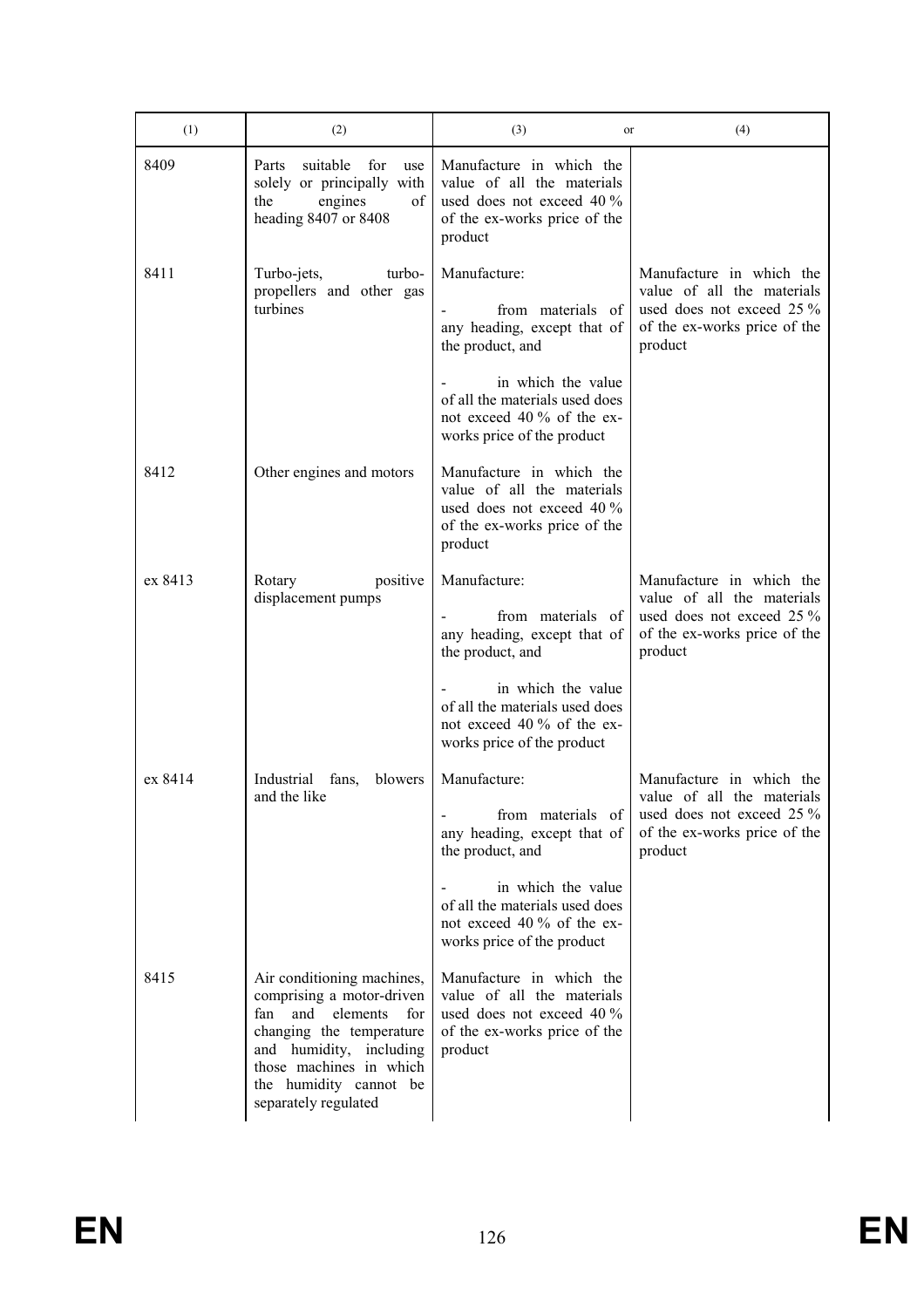| (1)     | (2)                                                                                                                                                                                        | (3)<br>or                                                                                                                                                                                                    | (4)                                                                                                                            |
|---------|--------------------------------------------------------------------------------------------------------------------------------------------------------------------------------------------|--------------------------------------------------------------------------------------------------------------------------------------------------------------------------------------------------------------|--------------------------------------------------------------------------------------------------------------------------------|
| 8418    | Refrigerators, freezers and<br>refrigerating<br>other<br>or<br>freezing<br>equipment,<br>electric or other; heat<br>other than<br>air<br>pumps<br>conditioning machines of<br>heading 8415 | Manufacture:<br>from materials of<br>any heading, except that of<br>the product,<br>in which the value<br>of all the materials used does<br>not exceed 40 % of the ex-<br>works price of the product,<br>and | Manufacture in which the<br>value of all the materials<br>used does not exceed 25 %<br>of the ex-works price of the<br>product |
|         |                                                                                                                                                                                            | in which the value<br>of all the non-originating<br>materials used does not<br>exceed the value of all the<br>originating materials used                                                                     |                                                                                                                                |
| ex 8419 | Machines for wood, paper<br>pulp, paper and paperboard<br>industries                                                                                                                       | Manufacture in which:<br>the value of all the<br>materials used does not<br>exceed 40 % of the ex-works<br>price of the product, and                                                                         | Manufacture in which the<br>value of all the materials<br>used does not exceed 30 %<br>of the ex-works price of the<br>product |
|         |                                                                                                                                                                                            | within the above<br>limit, the value of all the<br>materials<br>of<br>the<br>same<br>heading as the product used<br>does not exceed 25 % of the<br>ex-works price<br>of<br>the<br>product                    |                                                                                                                                |
| 8420    | Calendering<br>other<br>or<br>rolling machines,<br>other<br>than for metals or glass,<br>and cylinders therefore                                                                           | Manufacture in which:<br>the value of all the<br>materials used does not<br>exceed 40 % of the ex-works<br>price of the product, and<br>within the above<br>limit, the value of all the                      | Manufacture in which the<br>value of all the materials<br>used does not exceed 30 %<br>of the ex-works price of the<br>product |
|         |                                                                                                                                                                                            | materials<br>of<br>the<br>same<br>heading as the product used<br>does not exceed 25 % of the<br>of<br>ex-works<br>price<br>the<br>product                                                                    |                                                                                                                                |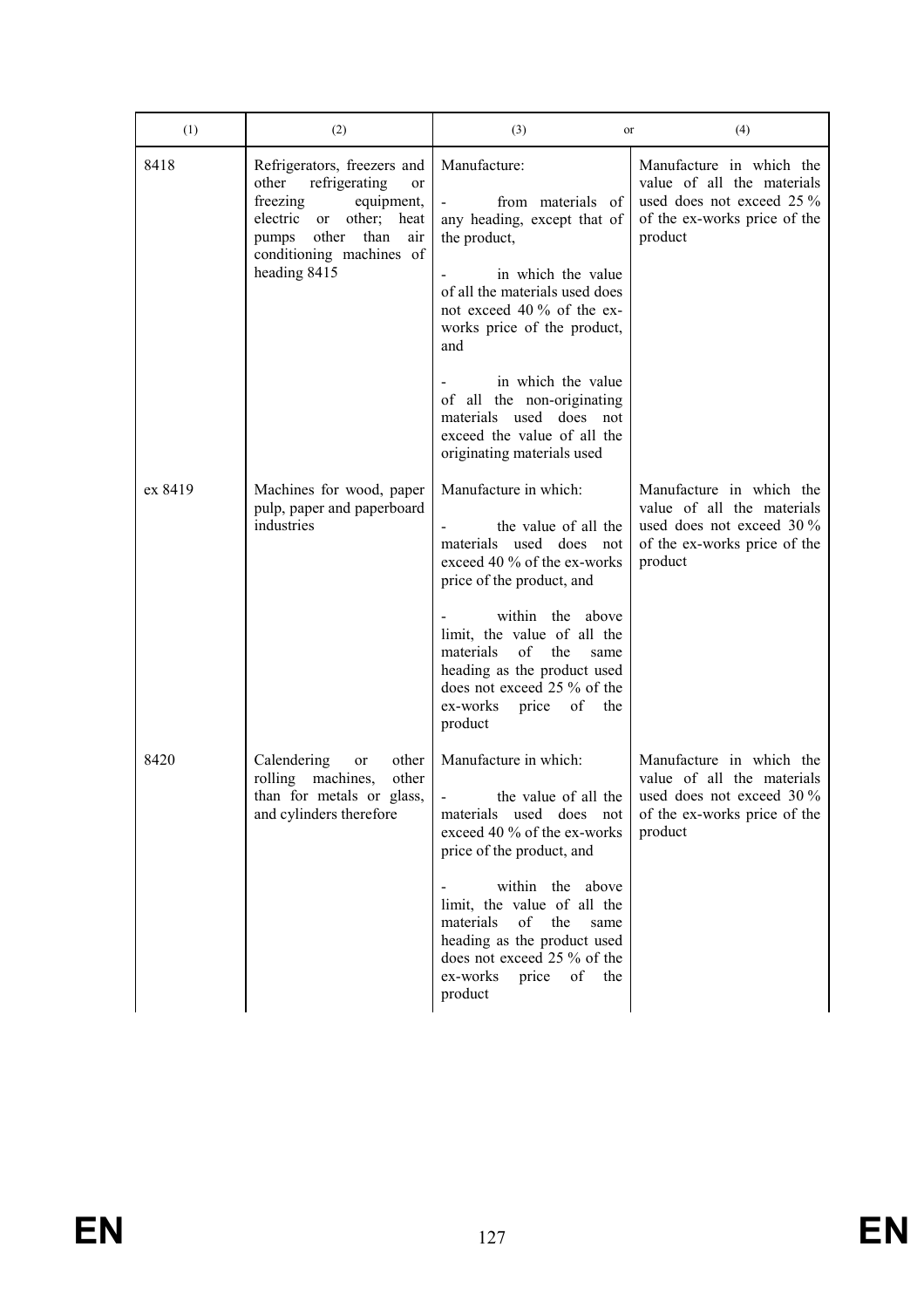| Weighing<br>machinery<br>(excluding balances of a<br>sensitivity of 5 cg or<br>better), including weight<br>operated<br>counting<br>or<br>machines;<br>checking<br>weighing machine weights<br>of all kinds | Manufacture:<br>from materials of<br>any heading, except that of<br>the product, and<br>in which the value<br>of all the materials used does<br>not exceed 40 % of the ex-<br>works price of the product                                                                                     | Manufacture in which the<br>value of all the materials<br>used does not exceed 25 %<br>of the ex-works price of the<br>product   |
|-------------------------------------------------------------------------------------------------------------------------------------------------------------------------------------------------------------|----------------------------------------------------------------------------------------------------------------------------------------------------------------------------------------------------------------------------------------------------------------------------------------------|----------------------------------------------------------------------------------------------------------------------------------|
| Lifting, handling, loading<br>or unloading machinery                                                                                                                                                        | Manufacture in which:<br>the value of all the<br>materials used does not<br>exceed 40 % of the ex-works<br>price of the product, and<br>within the above<br>limit, the value of all the<br>materials of heading 8431<br>used does not exceed 10 %<br>of the ex-works price of the<br>product | Manufacture in which the<br>value of all the materials<br>used does not exceed $30\%$<br>of the ex-works price of the<br>product |
| Self-propelled bulldozers,<br>angledozers,<br>graders,<br>levellers,<br>scrapers,<br>mechanical<br>shovels,<br>excavators, shovel loaders,<br>tamping<br>machines<br>and<br>road rollers:                   |                                                                                                                                                                                                                                                                                              |                                                                                                                                  |
| Road rollers                                                                                                                                                                                                | Manufacture in which the<br>value of all the materials<br>used does not exceed 40 %<br>of the ex-works price of the<br>product                                                                                                                                                               |                                                                                                                                  |
| Other                                                                                                                                                                                                       | Manufacture in which:<br>the value of all the<br>materials used does not<br>exceed 40 % of the ex-works<br>price of the product, and<br>within the above<br>limit, the value of all the<br>materials of heading 8431<br>used does not exceed 10 %                                            | Manufacture in which the<br>value of all the materials<br>used does not exceed 30 %<br>of the ex-works price of the<br>product   |
|                                                                                                                                                                                                             |                                                                                                                                                                                                                                                                                              | of the ex-works price of the<br>product                                                                                          |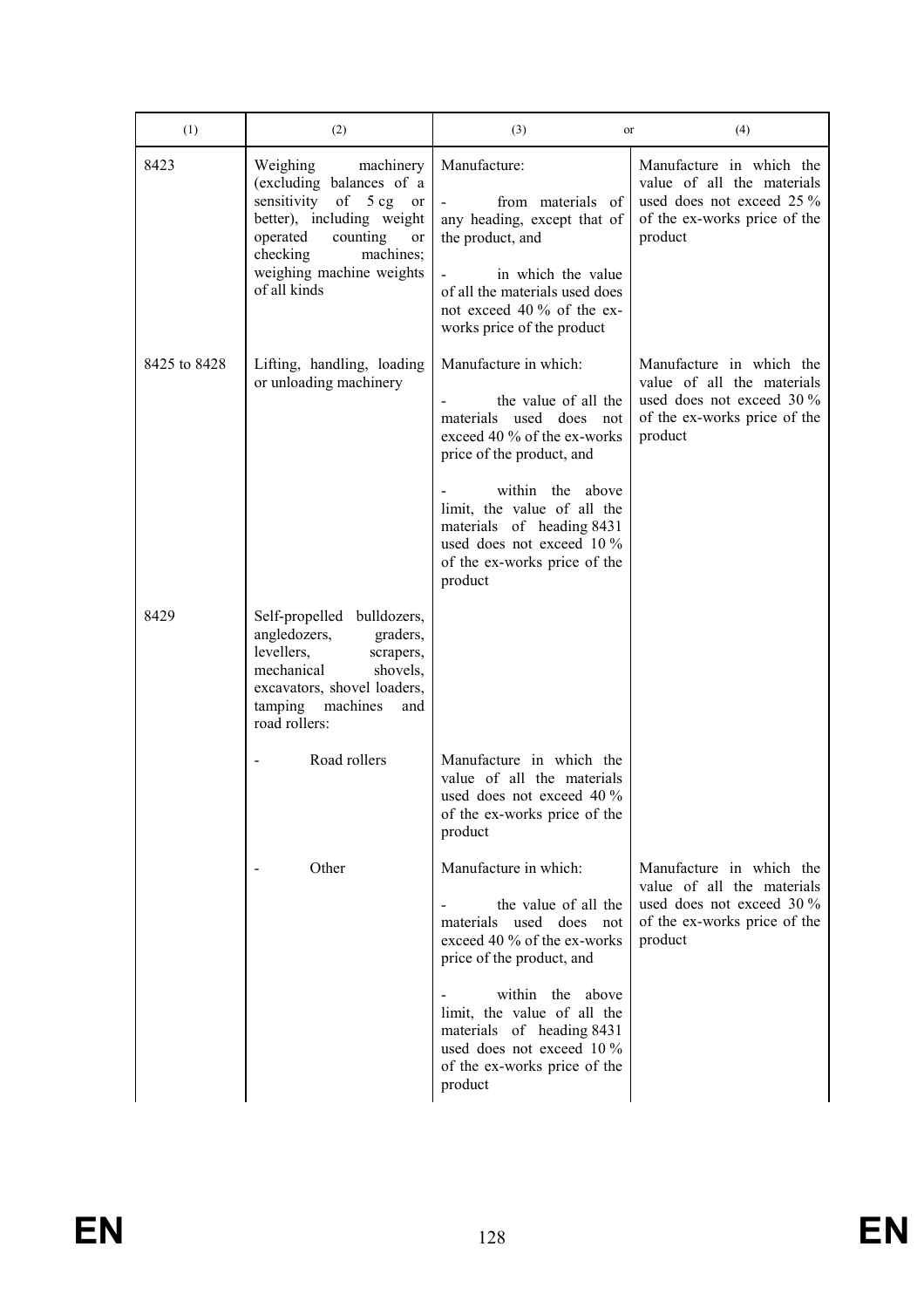| (1)          | (2)                                                                                                                                                                                                                                               | (3)<br>or                                                                                                                                                                                                                                                                                                                                            | (4)                                                                                                                              |
|--------------|---------------------------------------------------------------------------------------------------------------------------------------------------------------------------------------------------------------------------------------------------|------------------------------------------------------------------------------------------------------------------------------------------------------------------------------------------------------------------------------------------------------------------------------------------------------------------------------------------------------|----------------------------------------------------------------------------------------------------------------------------------|
| 8430         | Other moving, grading,<br>levelling,<br>scraping,<br>excavating,<br>tamping,<br>compacting, extracting or<br>boring machinery,<br>for<br>earth, minerals or ores;<br>pile-drivers<br>pile-<br>and<br>extractors; snow-ploughs<br>and snow-blowers | Manufacture in which:<br>the value of all the<br>materials used does not<br>exceed 40 % of the ex-works<br>price of the product, and<br>within the above<br>limit, the value of all the<br>materials of heading 8431<br>used does not exceed 10 %<br>of the ex-works price of the<br>product                                                         | Manufacture in which the<br>value of all the materials<br>used does not exceed 30 %<br>of the ex-works price of the<br>product   |
| ex 8431      | suitable<br>for<br>Parts<br>use<br>solely or principally with<br>road rollers                                                                                                                                                                     | Manufacture in which the<br>value of all the materials<br>used does not exceed 40 %<br>of the ex-works price of the<br>product                                                                                                                                                                                                                       |                                                                                                                                  |
| 8439         | Machinery for making<br>pulp of fibrous cellulosic<br>material or for making or<br>finishing<br>paper<br>or<br>paperboard                                                                                                                         | Manufacture in which:<br>the value of all the<br>$\mathcal{L}_{\rm{max}}$<br>materials used does not<br>exceed 40 % of the ex-works<br>price of the product, and<br>within the above<br>limit, the value of all the<br>of the<br>materials<br>same<br>heading as the product used<br>does not exceed 25 % of the<br>ex-works price of the<br>product | Manufacture in which the<br>value of all the materials<br>used does not exceed 30 %<br>of the ex-works price of the<br>product   |
| 8441         | Other<br>machinery<br>for<br>making<br>paper pulp,<br>up<br>paperboard,<br>paper<br>or<br>including cutting machines<br>of all kinds                                                                                                              | Manufacture in which:<br>the value of all the<br>used does not<br>materials<br>exceed 40 % of the ex-works<br>price of the product, and<br>within the above<br>limit, the value of all the<br>materials<br>of<br>the<br>same<br>heading as the product used<br>does not exceed 25 % of the<br>ex-works price<br>of the<br>product                    | Manufacture in which the<br>value of all the materials<br>used does not exceed $30\%$<br>of the ex-works price of the<br>product |
| 8444 to 8447 | Machines<br>of<br>these<br>headings for use in the<br>textile industry                                                                                                                                                                            | Manufacture in which the<br>value of all the materials<br>used does not exceed 40 %<br>of the ex-works price of the<br>product                                                                                                                                                                                                                       |                                                                                                                                  |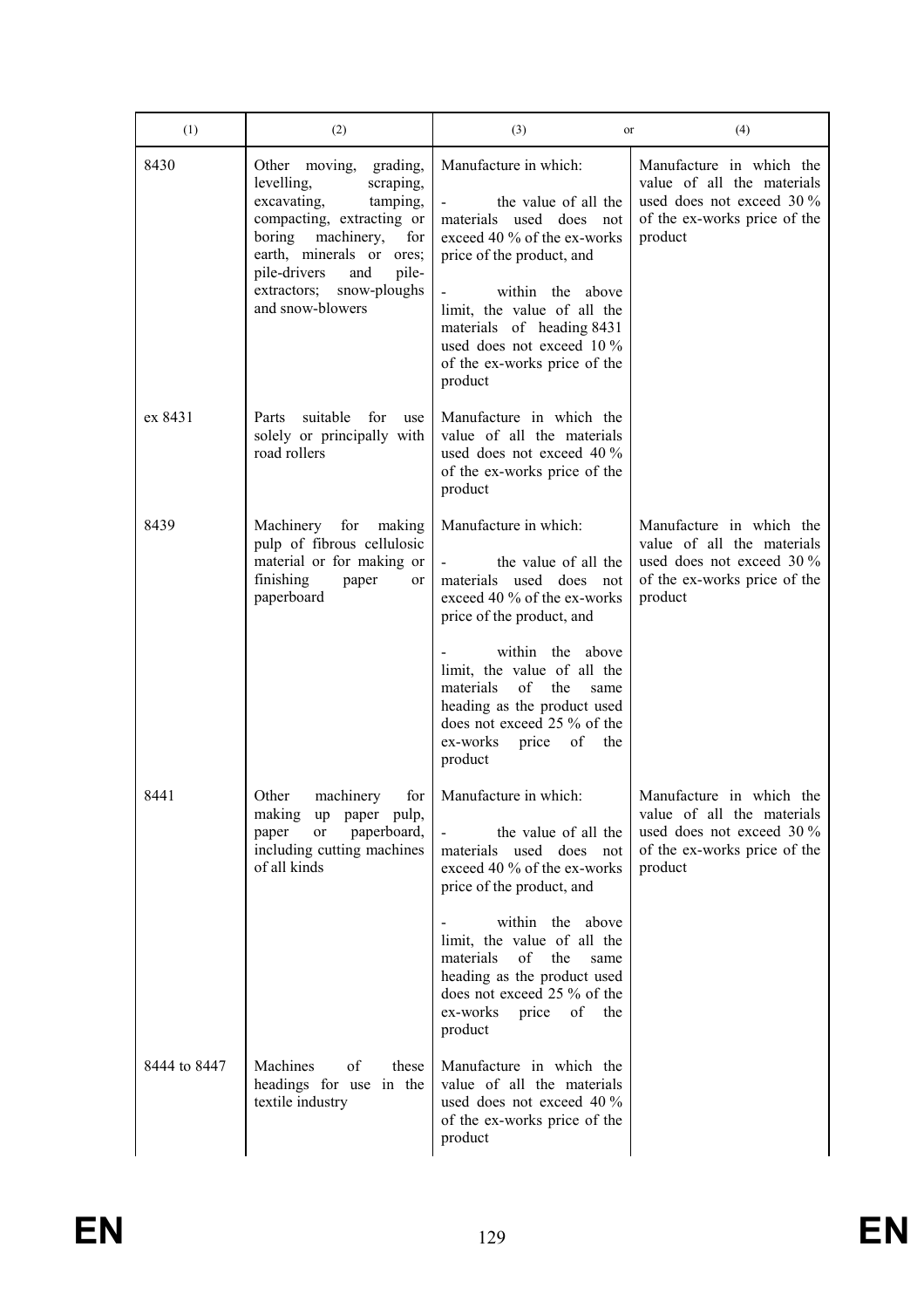| (1)          | (2)                                                                                                                                                                                   | (3)<br>or                                                                                                                                                                            | (4) |
|--------------|---------------------------------------------------------------------------------------------------------------------------------------------------------------------------------------|--------------------------------------------------------------------------------------------------------------------------------------------------------------------------------------|-----|
| ex 8448      | Auxiliary machinery for<br>with machines of<br>use<br>headings 8444 and 8445                                                                                                          | Manufacture in which the<br>value of all the materials<br>used does not exceed $40\%$<br>of the ex-works price of the<br>product                                                     |     |
| 8452         | Sewing machines, other<br>book-sewing<br>than<br>machines of heading 8440;<br>furniture, bases and covers<br>specially designed<br>for<br>sewing machines; sewing<br>machine needles: |                                                                                                                                                                                      |     |
|              | Sewing machines<br>(lock stitch only) with<br>heads of a weight not<br>exceeding 16 kg without<br>motor or 17 kg with motor                                                           | Manufacture in which:<br>the value of all the<br>materials used does not<br>exceed 40 % of the ex-works<br>price of the product,                                                     |     |
|              |                                                                                                                                                                                       | the value of all the<br>non-originating<br>materials<br>used in assembling the head<br>(without motor) does not<br>exceed the value of all the<br>originating materials used,<br>and |     |
|              |                                                                                                                                                                                       | the thread-tension,<br>crochet<br>and<br>zigzag<br>mechanisms<br>used<br>are<br>originating                                                                                          |     |
|              | Other                                                                                                                                                                                 | Manufacture in which the<br>value of all the materials<br>used does not exceed 40 %<br>of the ex-works price of the<br>product                                                       |     |
| 8456 to 8466 | Machine-tools<br>and<br>machines and their parts<br>accessories<br>of<br>and<br>headings 8456 to 8466                                                                                 | Manufacture in which the<br>value of all the materials<br>used does not exceed 40 %<br>of the ex-works price of the<br>product                                                       |     |
| 8469 to 8472 | Office<br>machines<br>(for<br>example,<br>typewriters,<br>machines,<br>calculating<br>automatic data processing<br>machines,<br>duplicating<br>machines,<br>stapling<br>machines)     | Manufacture in which the<br>value of all the materials<br>used does not exceed $40\%$<br>of the ex-works price of the<br>product                                                     |     |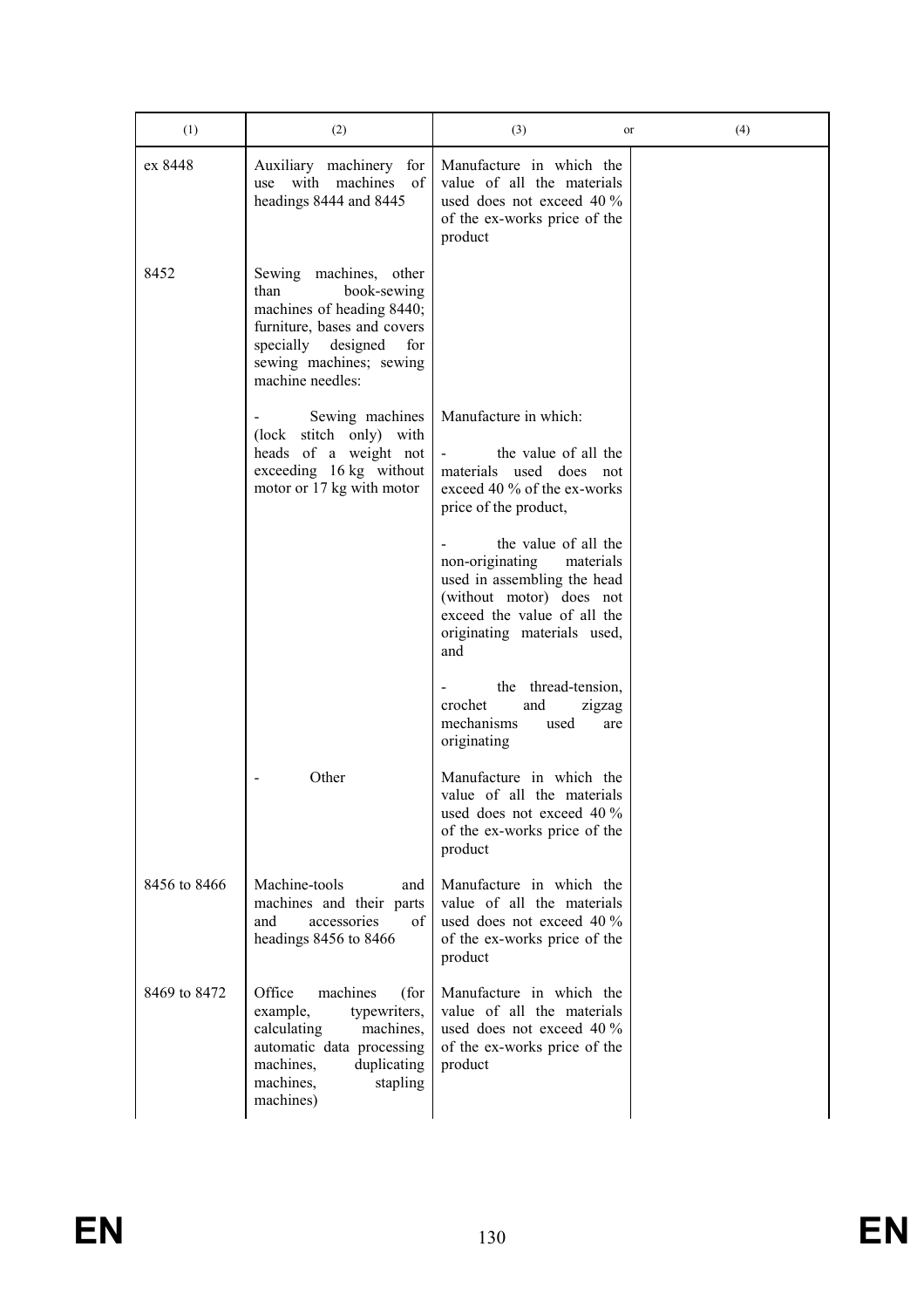| (1)           | (2)                                                                                                                                                                                                                                                                                                              | (3)<br>or                                                                                                                                                                                                     | (4)                                                                                                                            |
|---------------|------------------------------------------------------------------------------------------------------------------------------------------------------------------------------------------------------------------------------------------------------------------------------------------------------------------|---------------------------------------------------------------------------------------------------------------------------------------------------------------------------------------------------------------|--------------------------------------------------------------------------------------------------------------------------------|
| 8480          | Moulding boxes for metal<br>foundry;<br>mould<br>bases;<br>moulding patterns; moulds<br>for metal (other than ingot<br>moulds), metal carbides,<br>glass, mineral materials,<br>rubber or plastics                                                                                                               | Manufacture in which the<br>value of all the materials<br>used does not exceed 50 $\%$<br>of the ex-works price of the<br>product                                                                             |                                                                                                                                |
| 8482          | Ball or roller bearings                                                                                                                                                                                                                                                                                          | Manufacture:<br>from materials of<br>any heading, except that of<br>the product, and<br>in which the value<br>of all the materials used does<br>not exceed 40 % of the ex-<br>works price of the product      | Manufacture in which the<br>value of all the materials<br>used does not exceed 25 %<br>of the ex-works price of the<br>product |
| 8484          | Gaskets and similar joints<br>of<br>sheeting<br>metal<br>combined<br>with<br>other<br>material or of two or more<br>layers of metal; sets or<br>assortments of gaskets and<br>similar joints, dissimilar in<br>composition, put up in<br>pouches,<br>envelopes<br>or<br>similar<br>packings;<br>mechanical seals | Manufacture in which the<br>value of all the materials<br>used does not exceed 40 %<br>of the ex-works price of the<br>product                                                                                |                                                                                                                                |
| 8485          | Machinery<br>parts,<br>not<br>containing<br>electrical<br>connectors.<br>insulators,<br>coils, contacts or other<br>electrical<br>features,<br>not<br>specified<br>included<br>or<br>elsewhere in this Chapter                                                                                                   | Manufacture in which the<br>value of all the materials<br>used does not exceed 40 %<br>of the ex-works price of the<br>product                                                                                |                                                                                                                                |
| ex Chapter 85 | Electrical machinery and<br>equipment<br>and<br>parts<br>thereof; sound recorders<br>and reproducers, television<br>image and sound recorders<br>and reproducers, and parts<br>and accessories of such<br>articles; except for:                                                                                  | Manufacture:<br>from materials<br>- of<br>any heading, except that of<br>the product, and<br>in which the value<br>of all the materials used does<br>not exceed 40 % of the ex-<br>works price of the product | Manufacture in which the<br>value of all the materials<br>used does not exceed 30 %<br>of the ex-works price of the<br>product |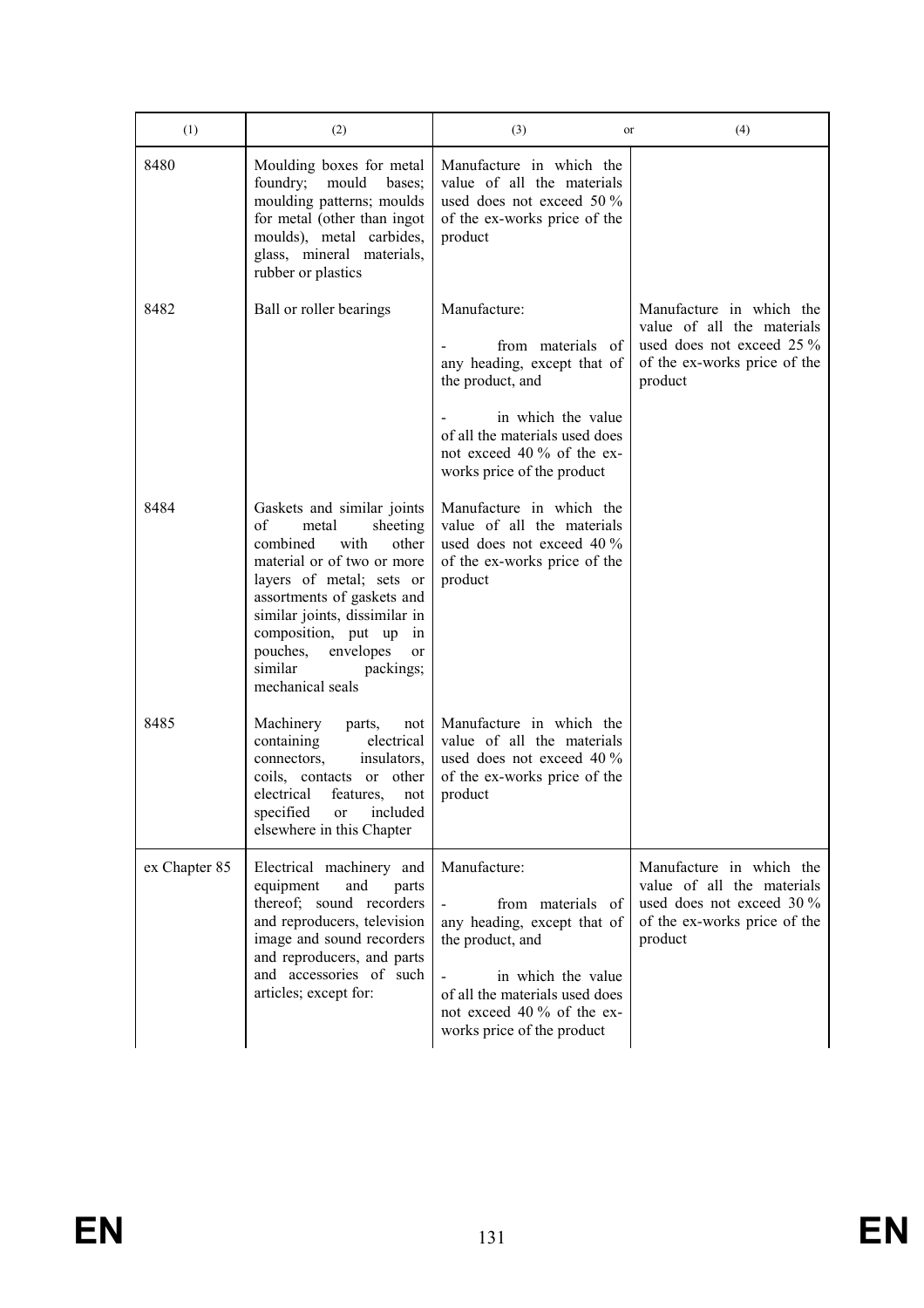| (1)     | (2)                                                                                                                                                                                        | (3)<br>or                                                                                                                                                         | (4)                                                                                                                            |
|---------|--------------------------------------------------------------------------------------------------------------------------------------------------------------------------------------------|-------------------------------------------------------------------------------------------------------------------------------------------------------------------|--------------------------------------------------------------------------------------------------------------------------------|
| 8501    | Electric<br>motors<br>and<br>(excluding<br>generators<br>generating sets)                                                                                                                  | Manufacture in which:<br>the value of all the<br>materials used does not<br>exceed 40 % of the ex-works<br>price of the product, and                              | Manufacture in which the<br>value of all the materials<br>used does not exceed 30 %<br>of the ex-works price of the<br>product |
|         |                                                                                                                                                                                            | within the above<br>limit, the value of all the<br>materials of heading 8503<br>used does not exceed 10 %<br>of the ex-works price of the<br>product              |                                                                                                                                |
| 8502    | Electric generating<br>sets<br>and rotary converters                                                                                                                                       | Manufacture in which:<br>the value of all the<br>materials used does not<br>exceed 40 % of the ex-works<br>price of the product, and                              | Manufacture in which the<br>value of all the materials<br>used does not exceed 30 %<br>of the ex-works price of the<br>product |
|         |                                                                                                                                                                                            | within the above<br>limit, the value of all the<br>materials of headings 8501<br>and 8503<br>used does not<br>exceed 10 % of the ex-works<br>price of the product |                                                                                                                                |
| ex 8504 | Power supply units for<br>automatic data-processing<br>machines                                                                                                                            | Manufacture in which the<br>value of all the materials<br>used does not exceed 40 %<br>of the ex-works price of the<br>product                                    |                                                                                                                                |
| ex 8518 | Microphones and stands<br>therefore;<br>loudspeakers,<br>whether or not mounted in<br>their enclosures;<br>audio-<br>frequency<br>electric<br>amplifiers; electric sound<br>amplifier sets | Manufacture in which:<br>the value of all the<br>materials used does not<br>exceed 40 % of the ex-works<br>price of the product, and                              | Manufacture in which the<br>value of all the materials<br>used does not exceed 25 %<br>of the ex-works price of the<br>product |
|         |                                                                                                                                                                                            | the value of all the<br>non-originating<br>materials<br>used does not exceed the<br>value of all the originating<br>materials used                                |                                                                                                                                |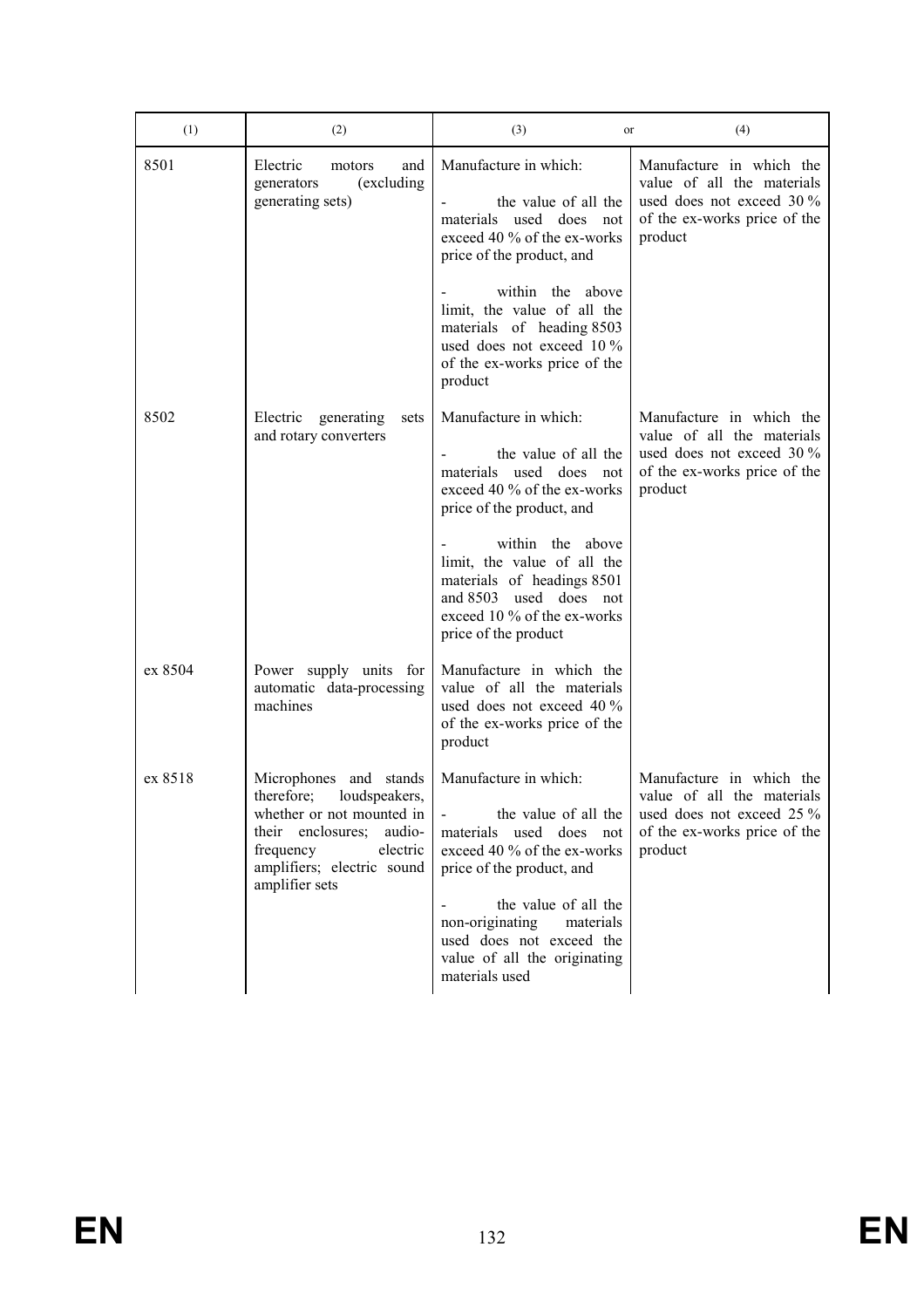| (1)  | (2)                                                                                                                                                                 | (3)<br>or                                                                                                                                      | (4)                                                                                                                            |
|------|---------------------------------------------------------------------------------------------------------------------------------------------------------------------|------------------------------------------------------------------------------------------------------------------------------------------------|--------------------------------------------------------------------------------------------------------------------------------|
| 8519 | Turntables (record-decks),<br>record-players,<br>cassette-<br>players and other sound<br>reproducing apparatus, not<br>incorporating a<br>sound<br>recording device | Manufacture in which:<br>the value of all the<br>materials used does not<br>exceed 40 % of the ex-works<br>price of the product, and           | Manufacture in which the<br>value of all the materials<br>used does not exceed 30 %<br>of the ex-works price of the<br>product |
|      |                                                                                                                                                                     | the value of all the<br>non-originating<br>materials<br>used does not exceed the<br>value of all the originating<br>materials used             |                                                                                                                                |
| 8520 | Magnetic tape recorders<br>and other sound recording<br>apparatus, whether or not<br>incorporating<br>a<br>sound<br>reproducing device                              | Manufacture in which:<br>the value of all the<br>materials used does not<br>exceed 40 % of the ex-works<br>price of the product, and           | Manufacture in which the<br>value of all the materials<br>used does not exceed 30 %<br>of the ex-works price of the<br>product |
|      |                                                                                                                                                                     | the value of all the<br>non-originating<br>materials<br>used does not exceed the<br>value of all the originating<br>materials used             |                                                                                                                                |
| 8521 | Video<br>recording<br>or<br>reproducing<br>apparatus,<br>whether<br><sub>or</sub><br>not<br>incorporating a video tuner                                             | Manufacture in which:<br>the value of all the<br>$\sim$<br>materials used does not<br>exceed 40 % of the ex-works<br>price of the product, and | Manufacture in which the<br>value of all the materials<br>used does not exceed 30 %<br>of the ex-works price of the<br>product |
|      |                                                                                                                                                                     | the value of all the<br>non-originating<br>materials<br>used does not exceed the<br>value of all the originating<br>materials used             |                                                                                                                                |
| 8522 | accessories<br>Parts<br>and<br>suitable for use solely or<br>with<br>principally<br>the<br>apparatus of headings 8519<br>to 8521                                    | Manufacture in which the<br>value of all the materials<br>used does not exceed $40\%$<br>of the ex-works price of the<br>product               |                                                                                                                                |
| 8523 | Prepared<br>unrecorded<br>media for sound recording<br>or similar recording of<br>other phenomena, other<br>than<br>products<br>οf<br>Chapter 37                    | Manufacture in which the<br>value of all the materials<br>used does not exceed 40 %<br>of the ex-works price of the<br>product                 |                                                                                                                                |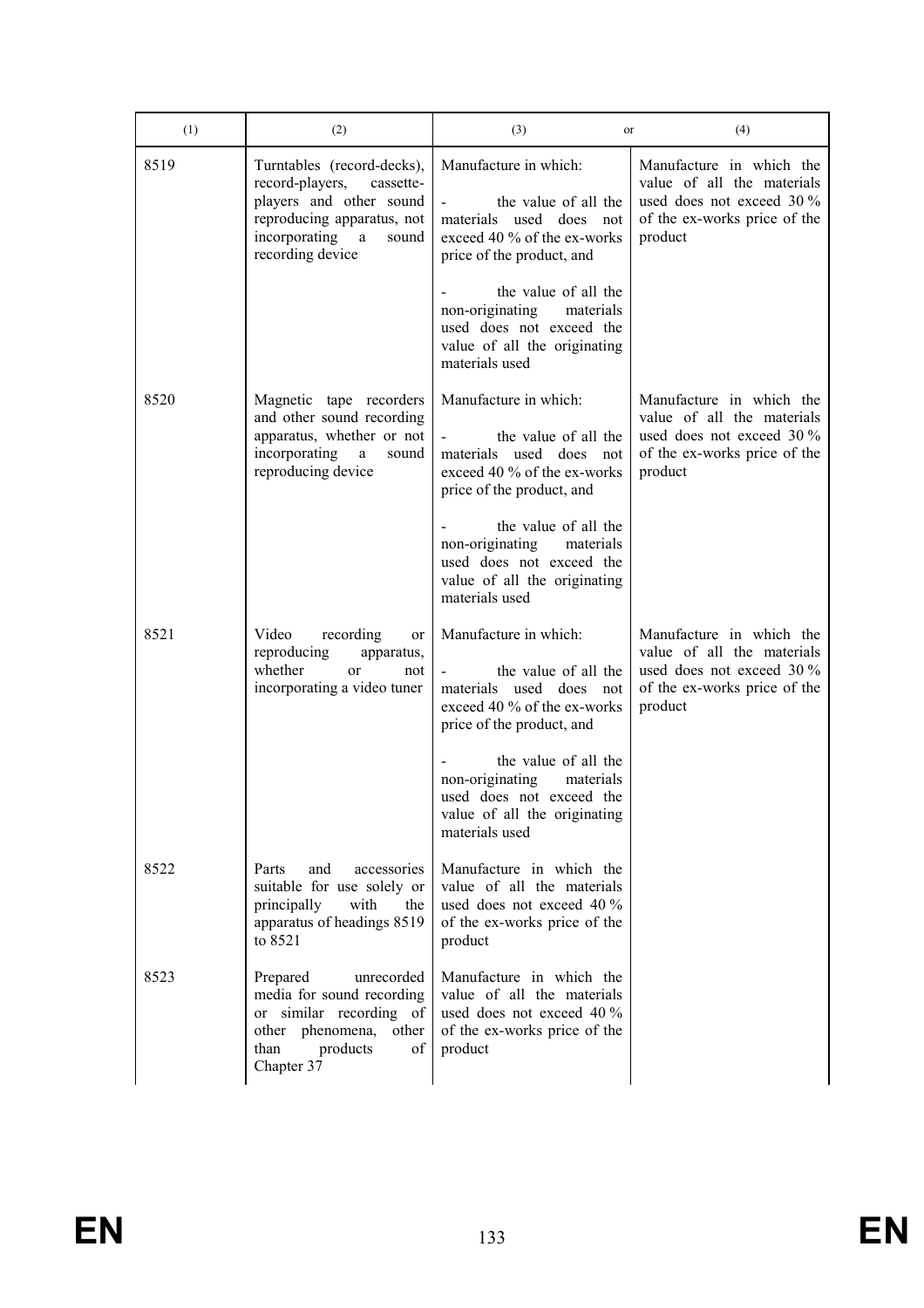| (1)  | (2)                                                                                                                                                                                                                                                                                                                                                                    | (3)<br>or                                                                                                                                                                                                                                                                                    | (4)                                                                                                                            |
|------|------------------------------------------------------------------------------------------------------------------------------------------------------------------------------------------------------------------------------------------------------------------------------------------------------------------------------------------------------------------------|----------------------------------------------------------------------------------------------------------------------------------------------------------------------------------------------------------------------------------------------------------------------------------------------|--------------------------------------------------------------------------------------------------------------------------------|
| 8524 | Records, tapes and other<br>recorded media for sound<br>or other similarly recorded<br>phenomena,<br>including<br>matrices and masters for<br>the production of records,<br>but excluding products of<br>Chapter 37:                                                                                                                                                   |                                                                                                                                                                                                                                                                                              |                                                                                                                                |
|      | Matrices<br>and<br>masters for the production<br>of records                                                                                                                                                                                                                                                                                                            | Manufacture in which the<br>value of all the materials<br>used does not exceed 40 %<br>of the ex-works price of the<br>product                                                                                                                                                               |                                                                                                                                |
|      | Other                                                                                                                                                                                                                                                                                                                                                                  | Manufacture in which:<br>the value of all the<br>materials used does not<br>exceed 40 % of the ex-works<br>price of the product, and<br>within the above<br>limit, the value of all the<br>materials of heading 8523<br>used does not exceed 10 %                                            | Manufacture in which the<br>value of all the materials<br>used does not exceed 30 %<br>of the ex-works price of the<br>product |
|      |                                                                                                                                                                                                                                                                                                                                                                        | of the ex-works price of the<br>product                                                                                                                                                                                                                                                      |                                                                                                                                |
| 8525 | Transmission apparatus for<br>radio-telephony,<br>radio-<br>telegraphy,<br>radio-<br>broadcasting or television,<br>whether<br><sub>or</sub><br>not<br>incorporating<br>reception<br>apparatus<br>sound<br>or<br>recording or reproducing<br>television<br>apparatus;<br>cameras; still image video<br>cameras and other video<br>camera recorders; digital<br>cameras | Manufacture in which:<br>the value of all the<br>materials used does not<br>exceed 40 % of the ex-works<br>price of the product, and<br>$\overline{a}$<br>the value of all the<br>non-originating<br>materials<br>used does not exceed the<br>value of all the originating<br>materials used | Manufacture in which the<br>value of all the materials<br>used does not exceed 25 %<br>of the ex-works price of the<br>product |
| 8526 | Radar<br>apparatus,<br>radio<br>navigational aid apparatus<br>and radio remote control<br>apparatus                                                                                                                                                                                                                                                                    | Manufacture in which:<br>the value of all the<br>materials used does not<br>exceed 40 % of the ex-works<br>price of the product, and<br>the value of all the<br>non-originating<br>materials<br>used does not exceed the<br>value of all the originating<br>materials used                   | Manufacture in which the<br>value of all the materials<br>used does not exceed 25 %<br>of the ex-works price of the<br>product |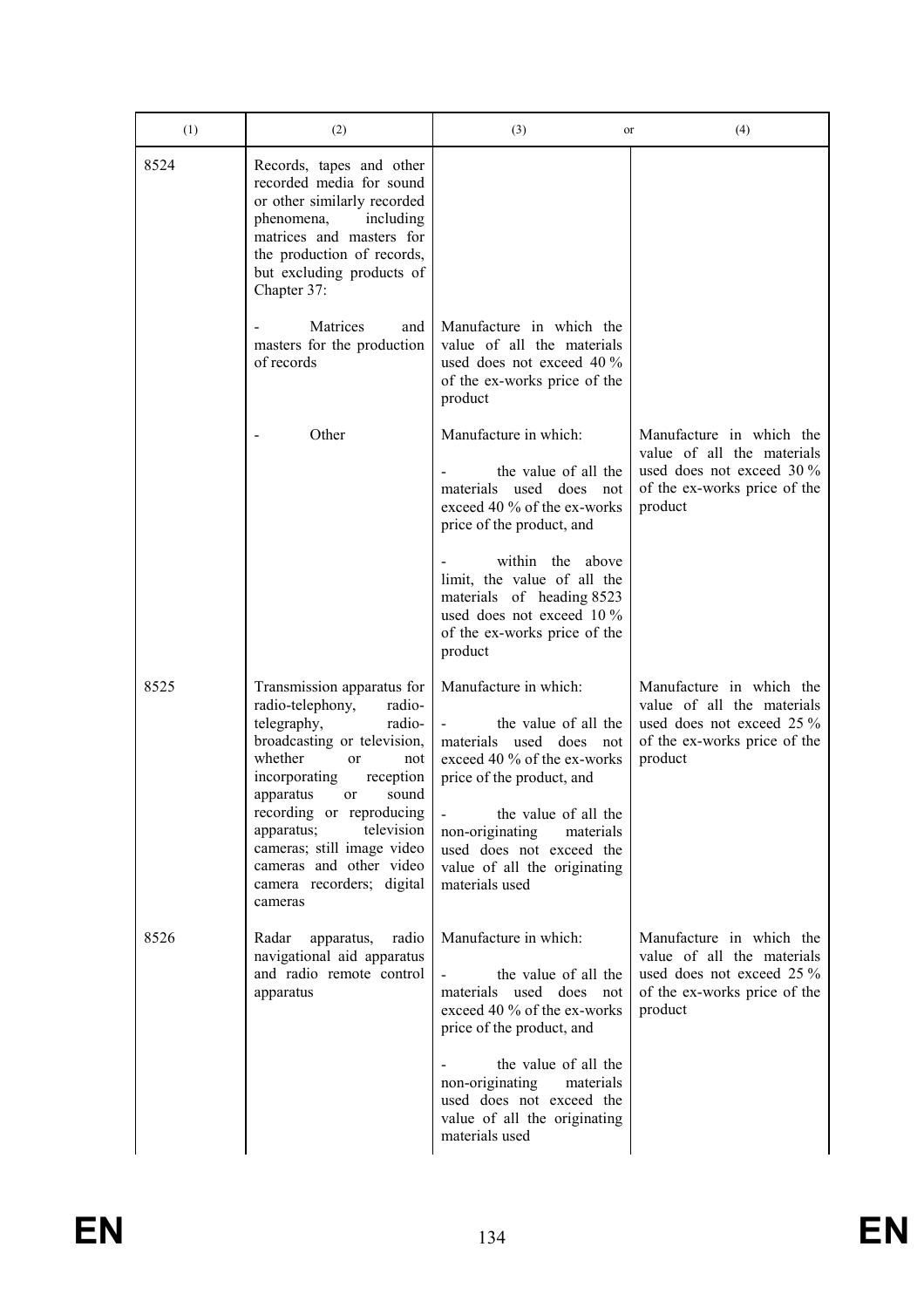| (1)  | (2)                                                                                                                                                                                                                                         | (3)<br>or                                                                                                                                                                                                                                                                                                                                                                                                    | (4)                                                                                                                            |
|------|---------------------------------------------------------------------------------------------------------------------------------------------------------------------------------------------------------------------------------------------|--------------------------------------------------------------------------------------------------------------------------------------------------------------------------------------------------------------------------------------------------------------------------------------------------------------------------------------------------------------------------------------------------------------|--------------------------------------------------------------------------------------------------------------------------------|
| 8527 | Reception<br>apparatus for<br>radio-telephony,<br>radio-<br>telegraphy<br>radio-<br><sub>or</sub><br>broadcasting, whether or<br>not combined, in the same<br>housing,<br>with<br>sound<br>recording or reproducing<br>apparatus or a clock | Manufacture in which:<br>the value of all the<br>materials used does not<br>exceed 40 % of the ex-works<br>price of the product, and<br>the value of all the<br>non-originating<br>materials<br>used does not exceed the<br>value of all the originating<br>materials used                                                                                                                                   | Manufacture in which the<br>value of all the materials<br>used does not exceed 25 %<br>of the ex-works price of the<br>product |
| 8528 | Reception apparatus for<br>television, whether or not<br>incorporating<br>radio<br>broadcast<br>receivers<br>or<br>sound or video recording<br>or reproducing apparatus;<br>video monitors and video<br>projectors                          | Manufacture in which:<br>the value of all the<br>materials used does not<br>exceed 40 % of the ex-works<br>price of the product, and<br>the value of all the<br>non-originating<br>materials<br>used does not exceed the<br>value of all the originating<br>materials used                                                                                                                                   | Manufacture in which the<br>value of all the materials<br>used does not exceed 25 %<br>of the ex-works price of the<br>product |
| 8529 | suitable<br>for<br>Parts<br>use<br>solely or principally with<br>the<br>of<br>apparatus<br>headings 8525 to 8528:<br>Suitable for use<br>solely or principally with<br>video<br>recording<br>or<br>reproducing apparatus<br>Other           | Manufacture in which the<br>value of all the materials<br>used does not exceed 40 %<br>of the ex-works price of the<br>product<br>Manufacture in which:<br>the value of all the<br>materials used does not<br>exceed 40 % of the ex-works<br>price of the product, and<br>the value of all the<br>non-originating<br>materials<br>used does not exceed the<br>value of all the originating<br>materials used | Manufacture in which the<br>value of all the materials<br>used does not exceed 25 %<br>of the ex-works price of the<br>product |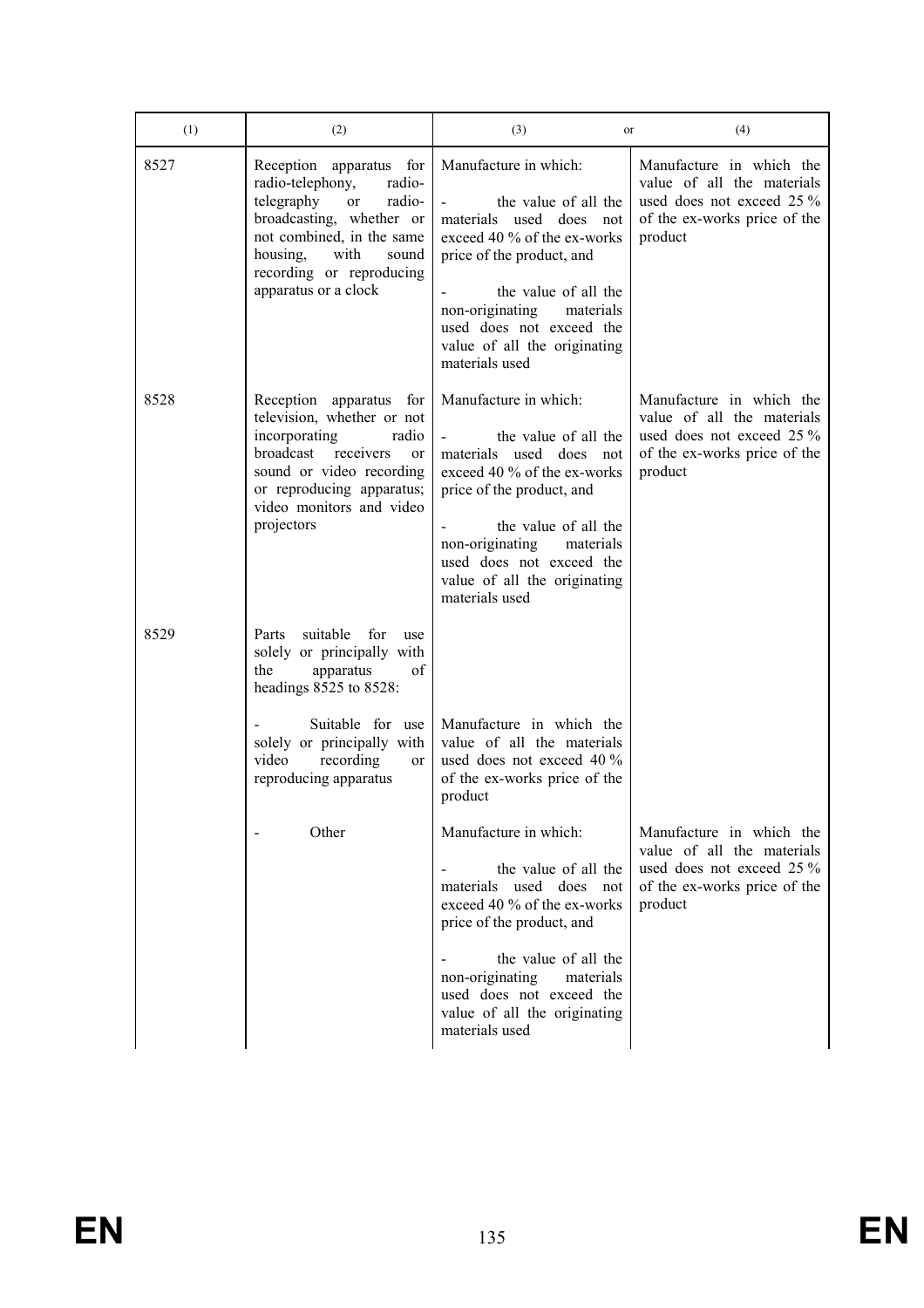| (1)           | (2)                                                                                                                                                                                                                                                                                                                                                                                                   | (3)<br>or                                                                                                                                                                                                                                                                                    | (4)                                                                                                                            |
|---------------|-------------------------------------------------------------------------------------------------------------------------------------------------------------------------------------------------------------------------------------------------------------------------------------------------------------------------------------------------------------------------------------------------------|----------------------------------------------------------------------------------------------------------------------------------------------------------------------------------------------------------------------------------------------------------------------------------------------|--------------------------------------------------------------------------------------------------------------------------------|
| 8535 and 8536 | Electrical<br>for<br>apparatus<br>switching<br>or protecting<br>electrical circuits, or for<br>making connections to or<br>in electrical circuits                                                                                                                                                                                                                                                     | Manufacture in which:<br>the value of all the<br>materials used does not<br>exceed 40 % of the ex-works<br>price of the product, and                                                                                                                                                         | Manufacture in which the<br>value of all the materials<br>used does not exceed 30 %<br>of the ex-works price of the<br>product |
|               |                                                                                                                                                                                                                                                                                                                                                                                                       | within the above<br>limit, the value of all the<br>materials of heading 8538<br>used does not exceed 10 %<br>of the ex-works price of the<br>product                                                                                                                                         |                                                                                                                                |
| 8537          | Boards, panels, consoles,<br>desks, cabinets and other<br>bases, equipped with two<br>or more apparatus<br>of<br>heading 8535 or 8536, for<br>electric control or the<br>distribution of electricity,<br>including<br>those<br>incorporating instruments<br>or apparatus of Chapter 90,<br>and<br>numerical<br>control<br>apparatus,<br>other<br>than<br>switching<br>of<br>apparatus<br>heading 8517 | Manufacture in which:<br>the value of all the<br>materials used does not<br>exceed 40 % of the ex-works<br>price of the product, and<br>within the above<br>limit, the value of all the<br>materials of heading 8538<br>used does not exceed 10 %<br>of the ex-works price of the<br>product | Manufacture in which the<br>value of all the materials<br>used does not exceed 30 %<br>of the ex-works price of the<br>product |
| ex 8541       | Diodes,<br>transistors<br>and<br>similar<br>semi-conductor<br>devices, except wafers not<br>yet cut into chips                                                                                                                                                                                                                                                                                        | Manufacture:<br>from materials of<br>any heading, except that of<br>the product, and<br>in which the value<br>of all the materials used does<br>not exceed 40 % of the ex-<br>works price of the product                                                                                     | Manufacture in which the<br>value of all the materials<br>used does not exceed 25 %<br>of the ex-works price of the<br>product |
| 8542          | Electronic<br>integrated<br>circuits<br>and<br>microassemblies:                                                                                                                                                                                                                                                                                                                                       |                                                                                                                                                                                                                                                                                              |                                                                                                                                |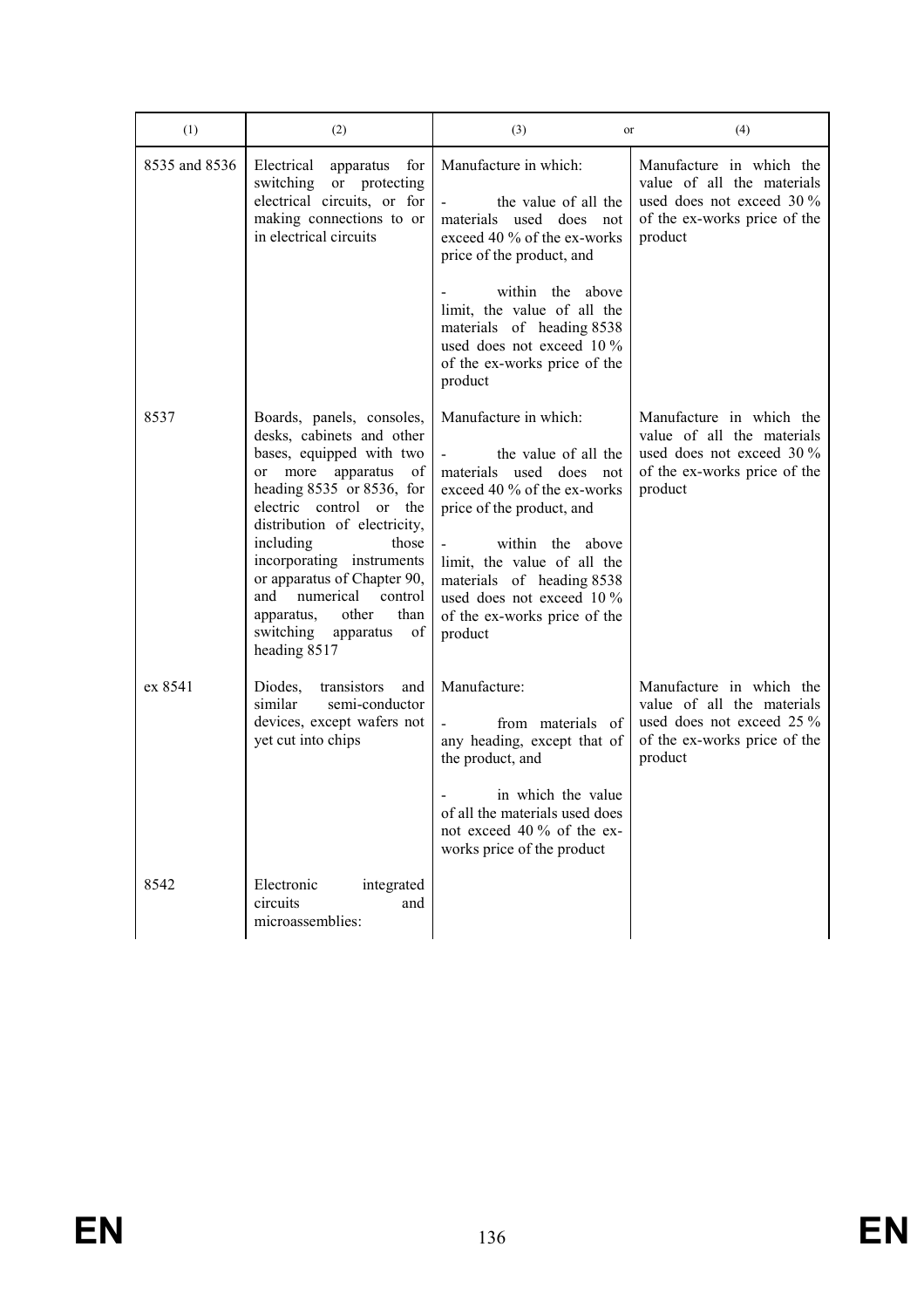| (1)  | (2)                                                                                                                                                                                                                                                                                                                                                                                      | (3)<br>or                                                                                                                                                                                                                                                                                       | (4)                                                                                                                            |
|------|------------------------------------------------------------------------------------------------------------------------------------------------------------------------------------------------------------------------------------------------------------------------------------------------------------------------------------------------------------------------------------------|-------------------------------------------------------------------------------------------------------------------------------------------------------------------------------------------------------------------------------------------------------------------------------------------------|--------------------------------------------------------------------------------------------------------------------------------|
|      | Monolithic<br>integrated circuits                                                                                                                                                                                                                                                                                                                                                        | Manufacture in which:<br>the value of all the<br>used does not<br>materials<br>exceed 40 % of the ex-works<br>price of the product, and<br>within the above                                                                                                                                     | Manufacture in which the<br>value of all the materials<br>used does not exceed 25 %<br>of the ex-works price of the<br>product |
|      |                                                                                                                                                                                                                                                                                                                                                                                          | limit, the value of all the<br>materials of headings 8541<br>and 8542 used does not<br>exceed 10 % of the ex-works<br>price of the product<br>or                                                                                                                                                |                                                                                                                                |
|      |                                                                                                                                                                                                                                                                                                                                                                                          | The operation of diffusion<br>(in which integrated circuits<br>formed on a semi-<br>are<br>conductor substrate by the<br>selective introduction of an<br>appropriate dopant), whether<br>or not assembled<br>and/or<br>tested in a country other than<br>those specified in Articles 3<br>and 4 |                                                                                                                                |
|      | Other                                                                                                                                                                                                                                                                                                                                                                                    | Manufacture in which:<br>the value of all the<br>materials used does not<br>exceed 40 % of the ex-works<br>price of the product, and                                                                                                                                                            | Manufacture in which the<br>value of all the materials<br>used does not exceed 25 %<br>of the ex-works price of the<br>product |
|      |                                                                                                                                                                                                                                                                                                                                                                                          | within the above<br>limit, the value of all the<br>materials of headings 8541<br>and 8542<br>used does<br>not<br>exceed 10 % of the ex-works<br>price of the product                                                                                                                            |                                                                                                                                |
| 8544 | Insulated<br>(including)<br>enamelled<br>anodised)<br><sub>or</sub><br>wire, cable<br>(including)<br>coaxial cable)<br>and other<br>insulated<br>electric<br>conductors, whether or not<br>fitted<br>with<br>connectors;<br>optical fibre cables, made<br>up of individually sheathed<br>fibres, whether or not<br>assembled with<br>electric<br>conductors or fitted with<br>connectors | Manufacture in which the<br>value of all the materials<br>used does not exceed 40 %<br>of the ex-works price of the<br>product                                                                                                                                                                  |                                                                                                                                |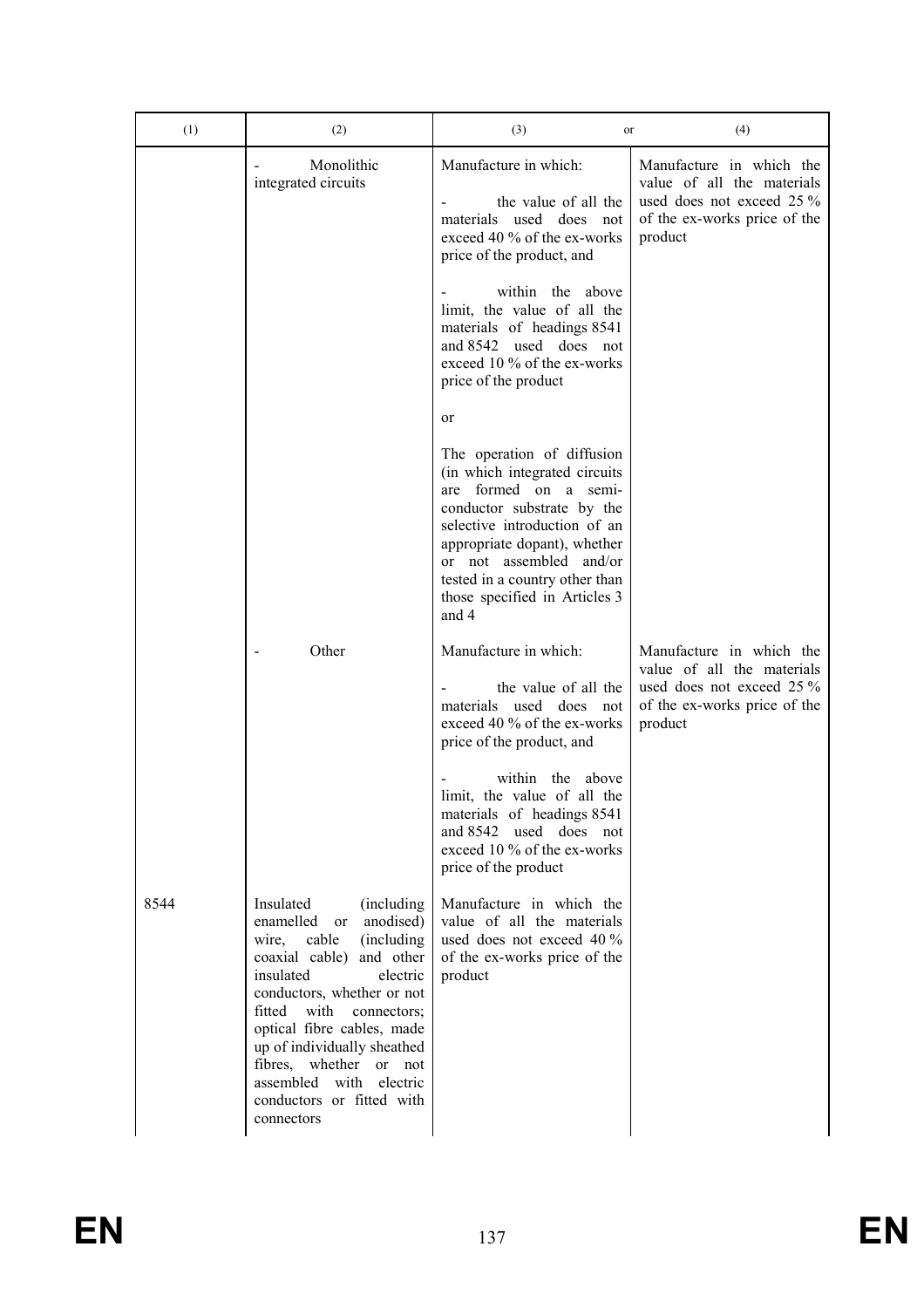| (1)           | (2)                                                                                                                                                                                                                                                                                                                                                                                                                                                                                  | (3)<br>or                                                                                                                        | (4) |
|---------------|--------------------------------------------------------------------------------------------------------------------------------------------------------------------------------------------------------------------------------------------------------------------------------------------------------------------------------------------------------------------------------------------------------------------------------------------------------------------------------------|----------------------------------------------------------------------------------------------------------------------------------|-----|
| 8545          | Carbon electrodes, carbon<br>brushes, lamp carbons,<br>battery carbons and other<br>articles of graphite or other<br>carbon, with or without<br>metal, of a kind used for<br>electrical purposes                                                                                                                                                                                                                                                                                     | Manufacture in which the<br>value of all the materials<br>used does not exceed $40\%$<br>of the ex-works price of the<br>product |     |
| 8546          | Electrical insulators of any<br>material                                                                                                                                                                                                                                                                                                                                                                                                                                             | Manufacture in which the<br>value of all the materials<br>used does not exceed 40 %<br>of the ex-works price of the<br>product   |     |
| 8547          | Insulating<br>fittings<br>for<br>electrical<br>machines,<br>appliances or equipment,<br>being fittings wholly of<br>insulating materials apart<br>from<br>minor<br>any<br>components of metal (for<br>example, threaded sockets)<br>incorporated<br>during<br>moulding<br>solely<br>for<br>οf<br>assembly,<br>purposes<br>other than insulators of<br>heading 8546;<br>electrical<br>conduit tubing and joints<br>therefor, of base metal<br>lined<br>with<br>insulating<br>material | Manufacture in which the<br>value of all the materials<br>used does not exceed 40 %<br>of the ex-works price of the<br>product   |     |
| 8548          | Waste<br>and<br>of<br>scrap<br>primary<br>cells,<br>primary<br>batteries<br>electric<br>and<br>accumulators;<br>spent<br>primary<br>cells,<br>spent<br>primary batteries and spent<br>accumulators;<br>electric<br>electrical<br>of<br>parts<br>machinery or apparatus,<br>not specified or included<br>elsewhere in this Chapter                                                                                                                                                    | Manufacture in which the<br>value of all the materials<br>used does not exceed $40\%$<br>of the ex-works price of the<br>product |     |
| ex Chapter 86 | Railway<br>tramway<br>or<br>locomotives, rolling-stock<br>and parts thereof; railway<br>or tramway track fixtures<br>fittings<br>and<br>and parts<br>thereof;<br>mechanical<br>(including)<br>electro-<br>mechanical)<br>traffic<br>signalling equipment of all<br>kinds; except for:                                                                                                                                                                                                | Manufacture in which the<br>value of all the materials<br>used does not exceed 40 %<br>of the ex-works price of the<br>product   |     |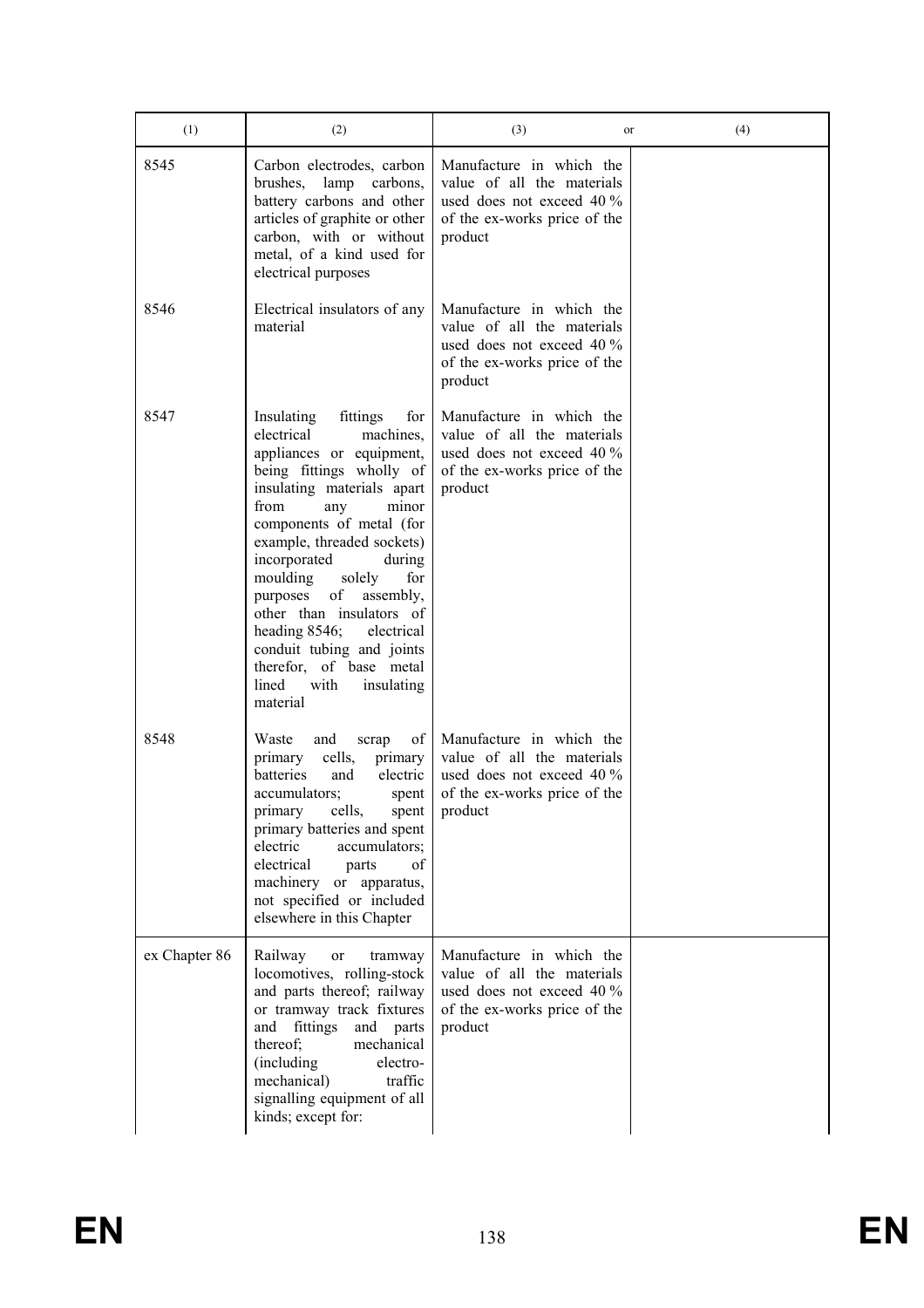| (1)           | (2)                                                                                                                                                                                                                                                                                                                            | (3)<br>or                                                                                                                                                                                                          | (4)                                                                                                                              |
|---------------|--------------------------------------------------------------------------------------------------------------------------------------------------------------------------------------------------------------------------------------------------------------------------------------------------------------------------------|--------------------------------------------------------------------------------------------------------------------------------------------------------------------------------------------------------------------|----------------------------------------------------------------------------------------------------------------------------------|
| 8608          | Railway or tramway track<br>fixtures<br>and<br>fittings;<br>(including)<br>mechanical<br>electromechanical)<br>signalling, safety or traffic<br>control<br>equipment<br>for<br>railways, tramways, roads,<br>inland waterways, parking<br>facilities, port installations<br>or airfields; parts of the<br>foregoing            | Manufacture:<br>from materials of<br>any heading, except that of<br>the product, and<br>in which the value<br>of all the materials used does<br>not exceed 40 % of the ex-<br>works price of the product           | Manufacture in which the<br>value of all the materials<br>used does not exceed 30 %<br>of the ex-works price of the<br>product   |
| ex Chapter 87 | Vehicles<br>other<br>than<br>railway<br>or<br>tramway<br>rolling-stock, and parts and<br>accessories thereof; except<br>for:                                                                                                                                                                                                   | Manufacture in which the<br>value of all the materials<br>used does not exceed 40 %<br>of the ex-works price of the<br>product                                                                                     |                                                                                                                                  |
| 8709          | Works<br>trucks,<br>self-<br>propelled, not fitted with<br>lifting<br>handling<br>or<br>equipment, of the type<br>factories,<br>used<br>in<br>warehouses, dock areas or<br>airports for short distance<br>transport of goods; tractors<br>of the type used on railway<br>station platforms; parts of<br>the foregoing vehicles | Manufacture:<br>from materials of<br>$\sim$<br>any heading, except that of<br>the product, and<br>in which the value<br>of all the materials used does<br>not exceed 40 % of the ex-<br>works price of the product | Manufacture in which the<br>value of all the materials<br>used does not exceed $30\%$<br>of the ex-works price of the<br>product |
| 8710          | Tanks and other armoured<br>fighting<br>vehicles,<br>motorized, whether or not<br>fitted with weapons, and<br>parts of such vehicles                                                                                                                                                                                           | Manufacture:<br>from materials of<br>any heading, except that of<br>the product, and<br>in which the value<br>of all the materials used does<br>not exceed 40 % of the ex-<br>works price of the product           | Manufacture in which the<br>value of all the materials<br>used does not exceed 30 %<br>of the ex-works price of the<br>product   |
| 8711          | Motorcycles<br>(including)<br>mopeds) and cycles fitted<br>with an auxiliary motor,<br>with or without side-cars;<br>side-cars:<br>With<br>reciprocating<br>internal<br>combustion piston engine<br>of a cylinder capacity:                                                                                                    |                                                                                                                                                                                                                    |                                                                                                                                  |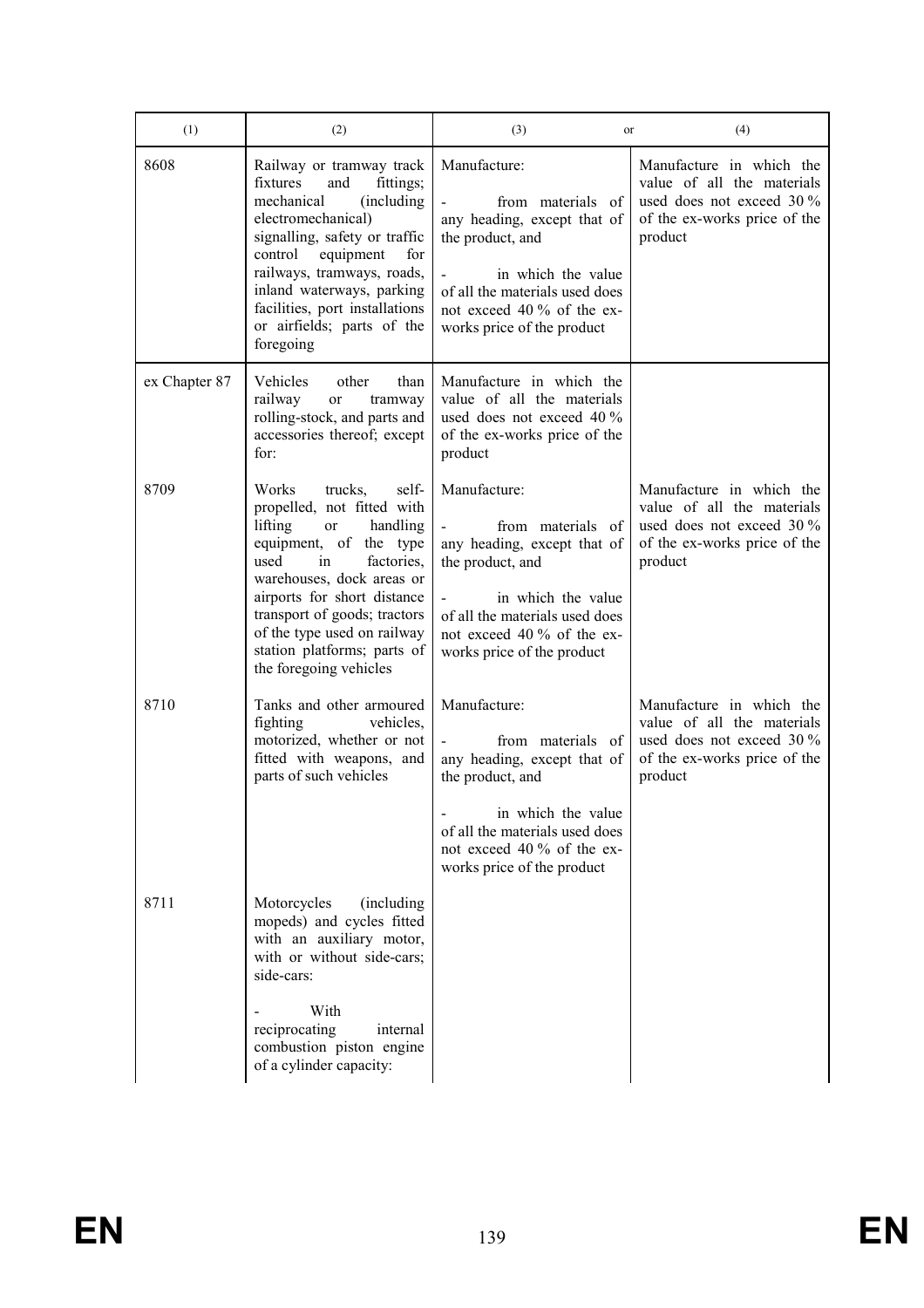| (1)     | (2)                                            | (3)<br>or                                                                                                                                                    | (4)                                                                                                                            |
|---------|------------------------------------------------|--------------------------------------------------------------------------------------------------------------------------------------------------------------|--------------------------------------------------------------------------------------------------------------------------------|
|         | <b>Not</b><br>exceeding<br>50 cm3              | Manufacture in which:<br>the value of all the<br>materials used does not<br>exceed 40 % of the ex-works<br>price of the product, and<br>the value of all the | Manufacture in which the<br>value of all the materials<br>used does not exceed 20 %<br>of the ex-works price of the<br>product |
|         |                                                | non-originating<br>materials<br>used does not exceed the<br>value of all the originating<br>materials used                                                   |                                                                                                                                |
|         | Exceeding<br>50 cm3                            | Manufacture in which:<br>the value of all the<br>materials used does not<br>exceed 40 % of the ex-works<br>price of the product, and                         | Manufacture in which the<br>value of all the materials<br>used does not exceed 25 %<br>of the ex-works price of the<br>product |
|         |                                                | the value of all the<br>non-originating<br>materials<br>used does not exceed the<br>value of all the originating<br>materials used                           |                                                                                                                                |
|         | Other                                          | Manufacture in which:<br>the value of all the<br>materials used does not<br>exceed 40 % of the ex-works<br>price of the product, and                         | Manufacture in which the<br>value of all the materials<br>used does not exceed 30 %<br>of the ex-works price of the<br>product |
|         |                                                | the value of all the<br>non-originating<br>materials<br>used does not exceed the<br>value of all the originating<br>materials used                           |                                                                                                                                |
| ex 8712 | <b>Bicycles</b><br>without<br>ball<br>bearings | Manufacture from materials<br>of any heading, except those<br>of heading 8714                                                                                | Manufacture in which the<br>value of all the materials<br>used does not exceed 30 %<br>of the ex-works price of the<br>product |
| 8715    | Baby carriages and parts<br>thereof            | Manufacture:<br>from materials of<br>any heading, except that of<br>the product, and                                                                         | Manufacture in which the<br>value of all the materials<br>used does not exceed 30 %<br>of the ex-works price of the<br>product |
|         |                                                | in which the value<br>of all the materials used does<br>not exceed 40 % of the ex-<br>works price of the product                                             |                                                                                                                                |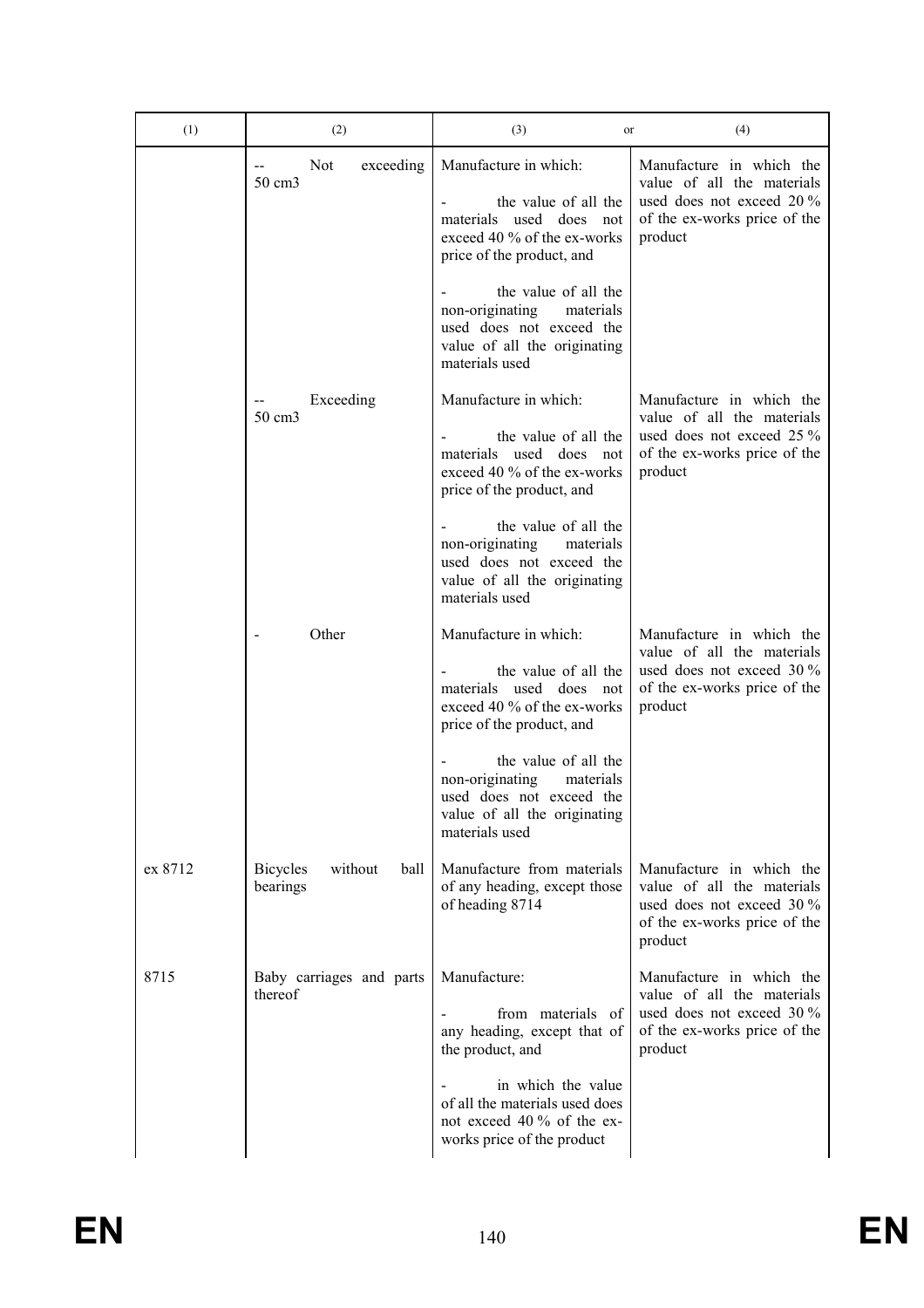| (1)           | (2)                                                                                                                                                                                                                      | (3)<br>or                                                                                                                                                                                | (4)                                                                                                                            |
|---------------|--------------------------------------------------------------------------------------------------------------------------------------------------------------------------------------------------------------------------|------------------------------------------------------------------------------------------------------------------------------------------------------------------------------------------|--------------------------------------------------------------------------------------------------------------------------------|
| 8716          | Trailers and semi-trailers;<br>vehicles.<br>other<br>not<br>propelled;<br>mechanically<br>parts thereof                                                                                                                  | Manufacture:<br>from materials of<br>any heading, except that of<br>the product, and                                                                                                     | Manufacture in which the<br>value of all the materials<br>used does not exceed 30 %<br>of the ex-works price of the<br>product |
|               |                                                                                                                                                                                                                          | in which the value<br>of all the materials used does<br>not exceed 40 % of the ex-<br>works price of the product                                                                         |                                                                                                                                |
| ex Chapter 88 | Aircraft, spacecraft, and<br>parts thereof; except for:                                                                                                                                                                  | Manufacture from materials<br>of any heading, except that<br>of the product                                                                                                              | Manufacture in which the<br>value of all the materials<br>used does not exceed 40 %<br>of the ex-works price of the<br>product |
| ex 8804       | Rotochutes                                                                                                                                                                                                               | Manufacture from materials<br>of any heading, including<br>other<br>materials<br>οf<br>heading 8804                                                                                      | Manufacture in which the<br>value of all the materials<br>used does not exceed 40 %<br>of the ex-works price of the<br>product |
| 8805          | Aircraft launching gear;<br>deck-arrestor or<br>similar<br>flying<br>gear;<br>ground<br>trainers;<br>the<br>of<br>parts<br>foregoing articles                                                                            | Manufacture from materials<br>of any heading, except that<br>of the product                                                                                                              | Manufacture in which the<br>value of all the materials<br>used does not exceed 30 %<br>of the ex-works price of the<br>product |
| Chapter 89    | Ships, boats and floating<br>structures                                                                                                                                                                                  | Manufacture from materials<br>of any heading, except that<br>of the product. However,<br>hulls of heading 8906 may<br>not be used                                                        | Manufacture in which the<br>value of all the materials<br>used does not exceed 40 %<br>of the ex-works price of the<br>product |
| ex Chapter 90 | photographic, Manufacture:<br>Optical,<br>cinematographic,<br>measuring.<br>checking,<br>precision,<br>medical<br>or<br>surgical instruments<br>and<br>apparatus;<br>parts<br>and<br>accessories thereof; except<br>for: | from materials of<br>any heading, except that of<br>the product, and<br>in which the value<br>of all the materials used does<br>not exceed 40 % of the ex-<br>works price of the product | Manufacture in which the<br>value of all the materials<br>used does not exceed 30 %<br>of the ex-works price of the<br>product |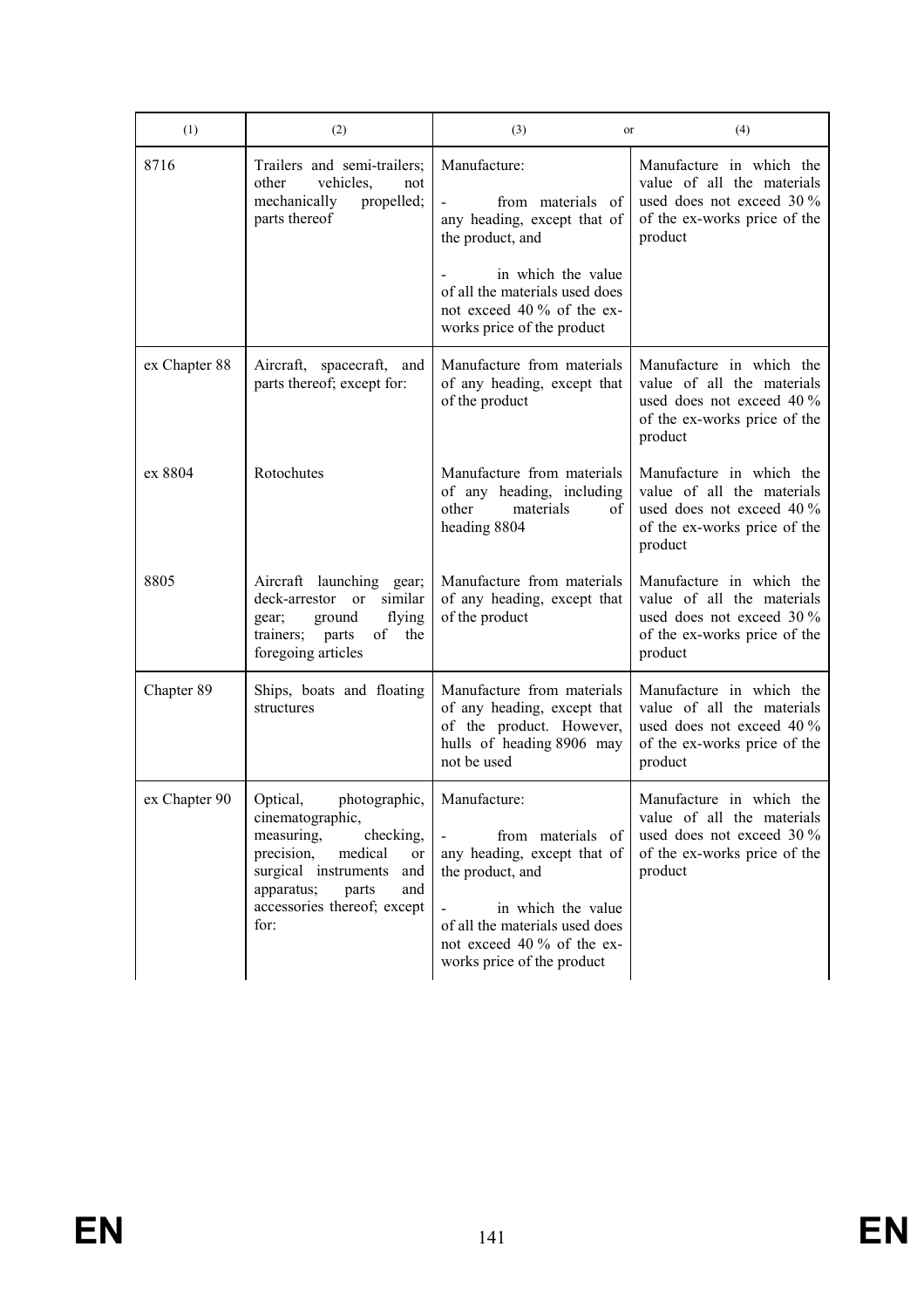| (1)     | (2)                                                                                                                                                                                                                                                                                                                                                       | (3)<br>or                                                                                                                                                                                                                                                                                                                                                | (4)                                                                                                                            |
|---------|-----------------------------------------------------------------------------------------------------------------------------------------------------------------------------------------------------------------------------------------------------------------------------------------------------------------------------------------------------------|----------------------------------------------------------------------------------------------------------------------------------------------------------------------------------------------------------------------------------------------------------------------------------------------------------------------------------------------------------|--------------------------------------------------------------------------------------------------------------------------------|
| 9001    | Optical fibres and optical<br>fibre bundles; optical fibre<br>cables other than those of<br>heading 8544; sheets and<br>of<br>plates<br>polarizing<br>material; lenses (including<br>contact lenses), prisms,<br>mirrors and other optical<br>elements, of any material,<br>other<br>unmounted,<br>than<br>such elements of glass not<br>optically worked | Manufacture in which the<br>value of all the materials<br>used does not exceed 40 %<br>of the ex-works price of the<br>product                                                                                                                                                                                                                           |                                                                                                                                |
| 9002    | Lenses, prisms,<br>mirrors<br>and other optical elements,<br>of any material, mounted,<br>being parts of or fittings<br>instruments<br>for<br>or<br>apparatus, other than such<br>elements of glass<br>not<br>optically worked                                                                                                                            | Manufacture in which the<br>value of all the materials<br>used does not exceed $40\%$<br>of the ex-works price of the<br>product                                                                                                                                                                                                                         |                                                                                                                                |
| 9004    | Spectacles, goggles<br>and<br>like,<br>the<br>corrective,<br>protective or other                                                                                                                                                                                                                                                                          | Manufacture in which the<br>value of all the materials<br>used does not exceed 40% of<br>the ex-works price of the<br>product                                                                                                                                                                                                                            |                                                                                                                                |
| ex 9005 | Binoculars,<br>monoculars,<br>other optical telescopes,<br>and mountings therefor,<br>except for astronomical<br>refracting telescopes and<br>mountings therefor                                                                                                                                                                                          | Manufacture:<br>from materials of<br>any heading, except that of<br>the product,<br>in which the value<br>of all the materials used does<br>not exceed 40 % of the ex-<br>works price of the product;<br>and<br>in which the value<br>of all the non-originating<br>materials used does not<br>exceed the value of all the<br>originating materials used | Manufacture in which the<br>value of all the materials<br>used does not exceed 30 %<br>of the ex-works price of the<br>product |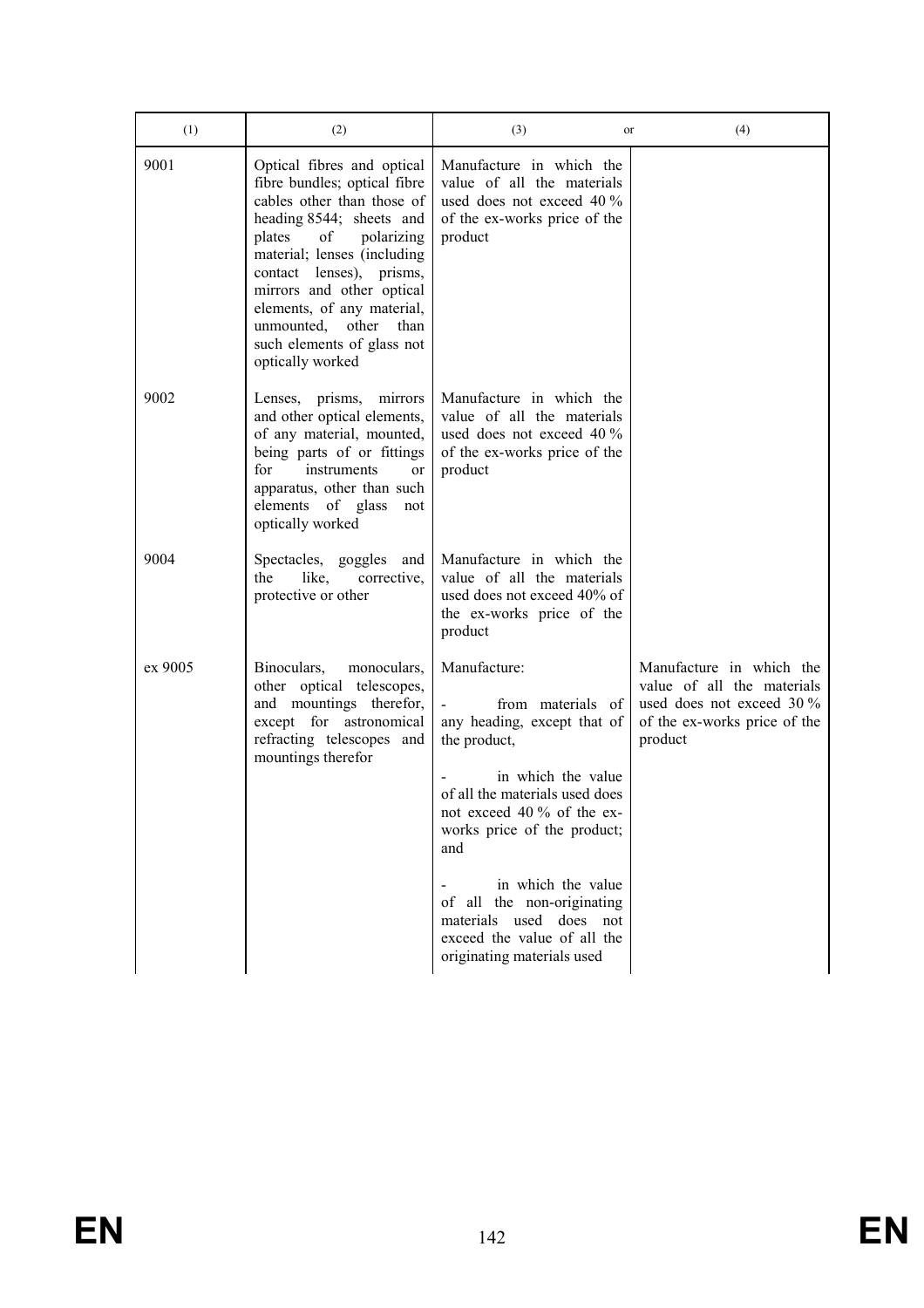| (1)     | (2)                                                                                                                                                                    | (3)<br>or                                                                                                                                | (4)                                                                                                                            |
|---------|------------------------------------------------------------------------------------------------------------------------------------------------------------------------|------------------------------------------------------------------------------------------------------------------------------------------|--------------------------------------------------------------------------------------------------------------------------------|
| ex 9006 | Photographic (other than<br>cinematographic) cameras;<br>photographic<br>flashlight<br>apparatus and flashbulbs<br>other<br>than<br>electrically<br>ignited flashbulbs | Manufacture:<br>from materials of<br>any heading, except that of<br>the product,                                                         | Manufacture in which the<br>value of all the materials<br>used does not exceed 30 %<br>of the ex-works price of the<br>product |
|         |                                                                                                                                                                        | in which the value<br>of all the materials used does<br>not exceed 40 % of the ex-<br>works price of the product,<br>and                 |                                                                                                                                |
|         |                                                                                                                                                                        | in which the value<br>of all the non-originating<br>materials used does not<br>exceed the value of all the<br>originating materials used |                                                                                                                                |
| 9007    | Cinematographic cameras<br>and projectors, whether or<br>not incorporating sound<br>recording or reproducing<br>apparatus                                              | Manufacture:<br>from materials of<br>any heading, except that of<br>the product,                                                         | Manufacture in which the<br>value of all the materials<br>used does not exceed 30 %<br>of the ex-works price of the<br>product |
|         |                                                                                                                                                                        | in which the value<br>of all the materials used does<br>not exceed 40 % of the ex-<br>works price of the product,<br>and                 |                                                                                                                                |
|         |                                                                                                                                                                        | in which the value<br>of all the non-originating<br>materials used does not<br>exceed the value of all the<br>originating materials used |                                                                                                                                |
| 9011    | Compound<br>optical<br>including<br>microscopes,<br>for<br>those<br>photomicrography,<br>cinephotomicrography<br>or<br>microprojection                                 | Manufacture:<br>from materials of<br>any heading, except that of<br>the product,                                                         | Manufacture in which the<br>value of all the materials<br>used does not exceed 30 %<br>of the ex-works price of the<br>product |
|         |                                                                                                                                                                        | in which the value<br>of all the materials used does<br>not exceed 40 % of the ex-<br>works price of the product,<br>and                 |                                                                                                                                |
|         |                                                                                                                                                                        | in which the value<br>of all the non-originating<br>materials used does not<br>exceed the value of all the<br>originating materials used |                                                                                                                                |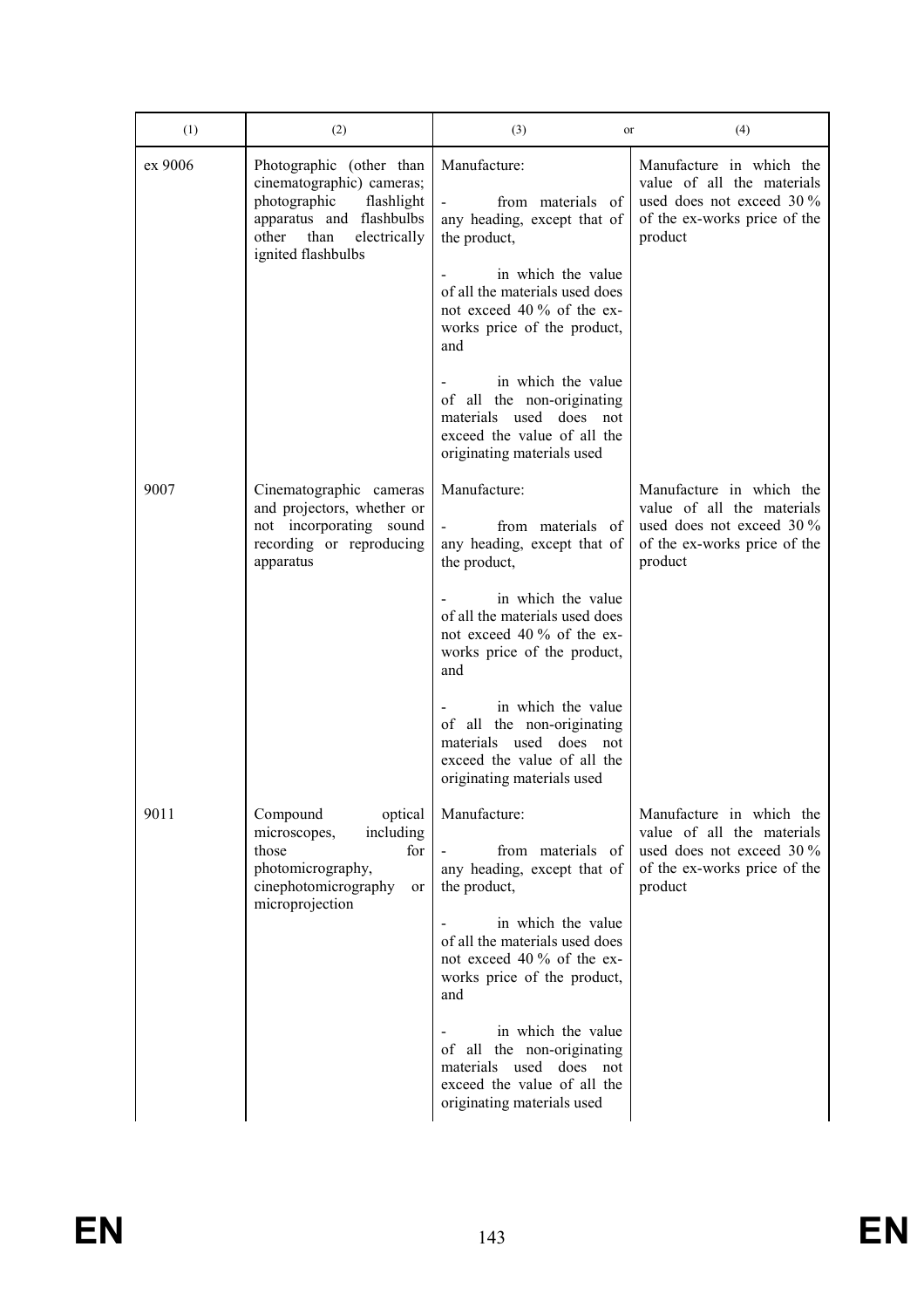| (1)     | (2)                                                                                                                                                                                                                                                                                                                                                                                                          | (3)<br>or                                                                                                                        | (4)                                                                                                                            |
|---------|--------------------------------------------------------------------------------------------------------------------------------------------------------------------------------------------------------------------------------------------------------------------------------------------------------------------------------------------------------------------------------------------------------------|----------------------------------------------------------------------------------------------------------------------------------|--------------------------------------------------------------------------------------------------------------------------------|
| ex 9014 | Other<br>navigational<br>instruments and appliances                                                                                                                                                                                                                                                                                                                                                          | Manufacture in which the<br>value of all the materials<br>used does not exceed $40\%$<br>of the ex-works price of the<br>product |                                                                                                                                |
| 9015    | Surveying<br>(including)<br>photogrammetrical<br>surveying), hydrographic,<br>oceanographic,<br>hydrological,<br>meteorological<br>or<br>geophysical<br>instruments<br>and appliances, excluding<br>compasses; rangefinders                                                                                                                                                                                  | Manufacture in which the<br>value of all the materials<br>used does not exceed $40\%$<br>of the ex-works price of the<br>product |                                                                                                                                |
| 9016    | Balances of a sensitivity of<br>5 cg or better, with or<br>without weights                                                                                                                                                                                                                                                                                                                                   | Manufacture in which the<br>value of all the materials<br>used does not exceed 40 %<br>of the ex-works price of the<br>product   |                                                                                                                                |
| 9017    | Drawing, marking-out or<br>mathematical<br>calculating<br>instruments (for example,<br>drafting<br>machines,<br>pantographs,<br>protractors,<br>drawing sets, slide rules,<br>disc<br>calculators);<br>instruments for measuring<br>length, for use in the hand<br>(for example, measuring<br>rods<br>and<br>tapes,<br>micrometers,<br>callipers),<br>not specified or included<br>elsewhere in this chapter | Manufacture in which the<br>value of all the materials<br>used does not exceed 40 %<br>of the ex-works price of the<br>product   |                                                                                                                                |
| 9018    | Instruments and appliances<br>used in medical, surgical,<br>dental<br>veterinary<br><sub>or</sub><br>sciences,<br>including<br>scintigraphic<br>apparatus,<br>electro-medical<br>other<br>apparatus and sight-testing<br>instruments:                                                                                                                                                                        |                                                                                                                                  |                                                                                                                                |
|         | Dentists'<br>chairs<br>incorporating<br>dental<br>dentists'<br>appliances<br>$\alpha$<br>spittoons                                                                                                                                                                                                                                                                                                           | Manufacture from materials<br>of any heading, including<br>other<br>materials<br>οf<br>heading 9018                              | Manufacture in which the<br>value of all the materials<br>used does not exceed 40 %<br>of the ex-works price of the<br>product |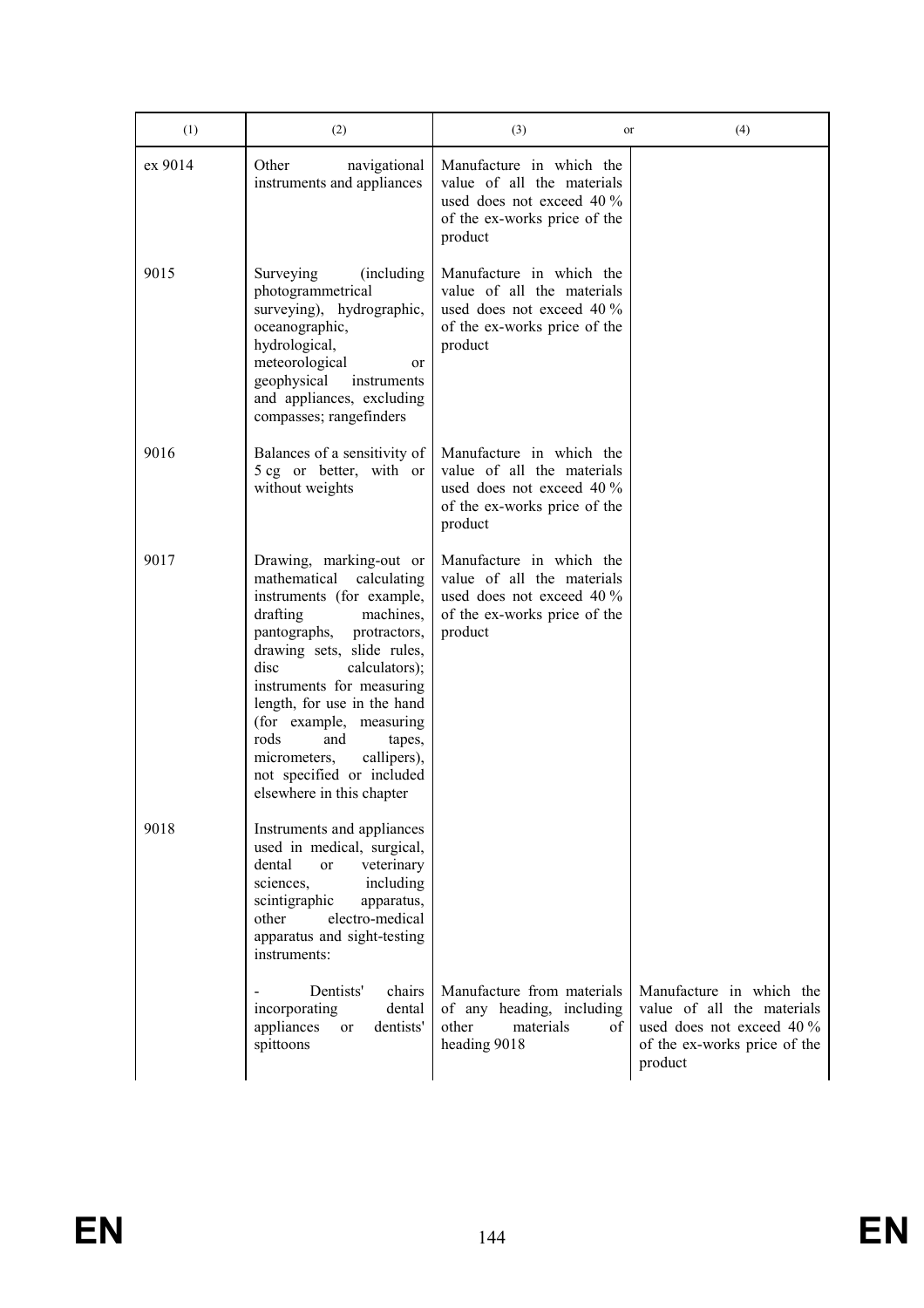| (1)  | (2)                                                                                                                                                                                                                                         | (3)<br>or                                                                                                                                                                                                | (4)                                                                                                                            |
|------|---------------------------------------------------------------------------------------------------------------------------------------------------------------------------------------------------------------------------------------------|----------------------------------------------------------------------------------------------------------------------------------------------------------------------------------------------------------|--------------------------------------------------------------------------------------------------------------------------------|
|      | Other                                                                                                                                                                                                                                       | Manufacture:<br>from materials of<br>any heading, except that of<br>the product, and                                                                                                                     | Manufacture in which the<br>value of all the materials<br>used does not exceed 25 %<br>of the ex-works price of the<br>product |
|      |                                                                                                                                                                                                                                             | in which the value<br>of all the materials used does<br>not exceed 40 % of the ex-<br>works price of the product                                                                                         |                                                                                                                                |
| 9019 | Mechano-therapy<br>appliances;<br>massage<br>apparatus; psychological<br>aptitude-testing apparatus;<br>ozone therapy, oxygen<br>therapy, aerosol therapy,<br>artificial respiration<br>or<br>therapeutic<br>other<br>respiration apparatus | Manufacture:<br>from materials of<br>any heading, except that of<br>the product, and<br>in which the value<br>of all the materials used does<br>not exceed 40 % of the ex-<br>works price of the product | Manufacture in which the<br>value of all the materials<br>used does not exceed 25 %<br>of the ex-works price of the<br>product |
| 9020 | Other breathing appliances<br>and gas masks, excluding<br>protective masks having<br>neither mechanical parts<br>nor replaceable filters                                                                                                    | Manufacture:<br>from materials of<br>any heading, except that of<br>the product, and<br>in which the value<br>of all the materials used does<br>not exceed 40 % of the ex-<br>works price of the product | Manufacture in which the<br>value of all the materials<br>used does not exceed 25 %<br>of the ex-works price of the<br>product |
| 9024 | Machines and appliances<br>for testing the hardness,<br>strength, compressibility,<br>elasticity<br>other<br>or<br>mechanical properties of<br>materials<br>(for<br>example,<br>metals,<br>wood,<br>textiles.<br>paper, plastics)           | Manufacture in which the<br>value of all the materials<br>used does not exceed 40 %<br>of the ex-works price of the<br>product                                                                           |                                                                                                                                |
| 9025 | Hydrometers and similar<br>floating<br>instruments,<br>thermometers, pyrometers,<br>barometers,<br>hygrometers<br>and<br>psychrometers,<br>recording or not, and any<br>combination<br>of<br>these<br>instruments                           | Manufacture in which the<br>value of all the materials<br>used does not exceed 40 %<br>of the ex-works price of the<br>product                                                                           |                                                                                                                                |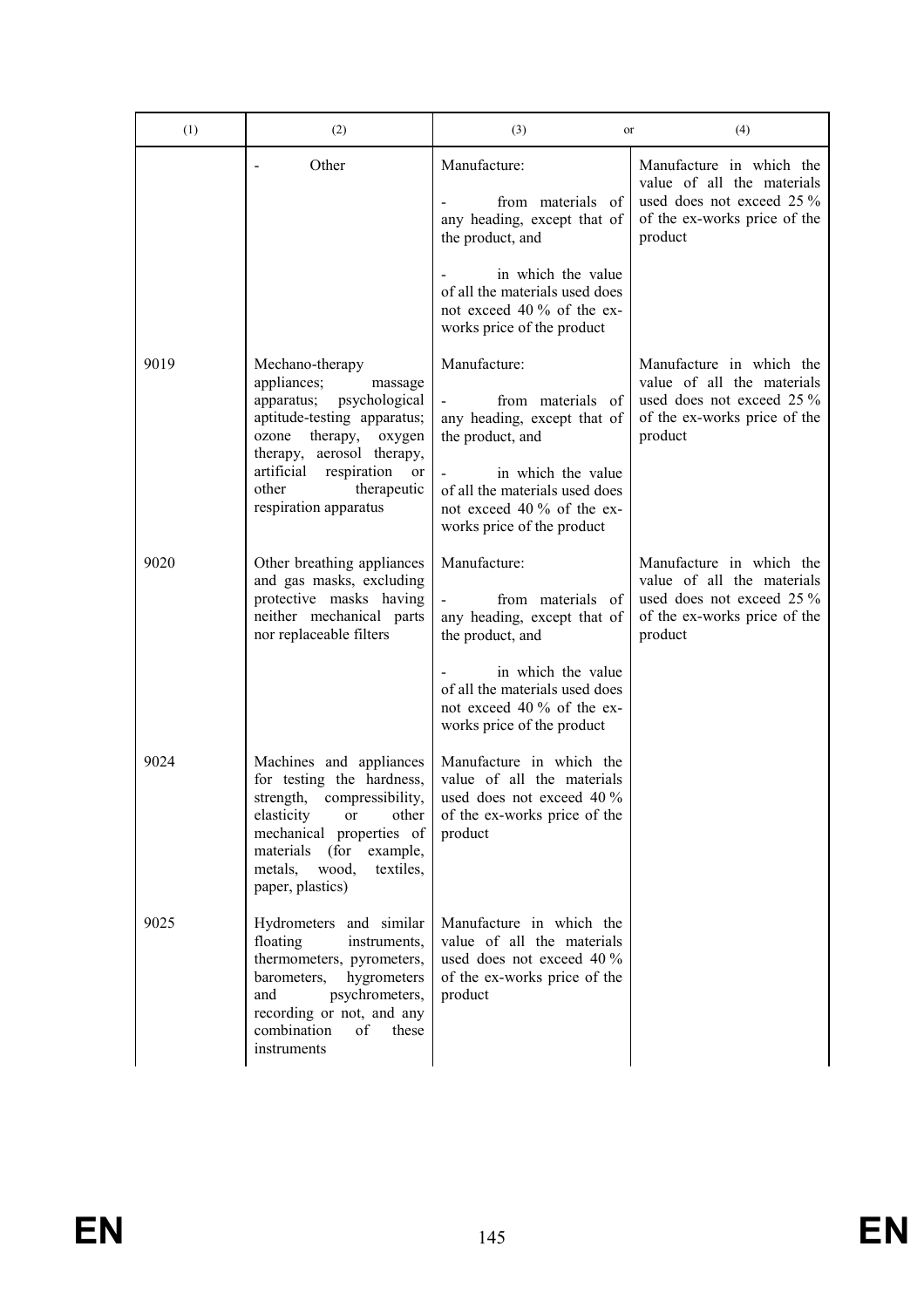| (1)  | (2)                                                                                                                                                                                                                                                                                                                                                                                                                                                                                        | (3)<br>or                                                                                                                          | (4)                                                                  |
|------|--------------------------------------------------------------------------------------------------------------------------------------------------------------------------------------------------------------------------------------------------------------------------------------------------------------------------------------------------------------------------------------------------------------------------------------------------------------------------------------------|------------------------------------------------------------------------------------------------------------------------------------|----------------------------------------------------------------------|
| 9026 | Instruments and apparatus<br>for measuring or checking<br>the flow, level, pressure or<br>other variables of liquids<br>or gases (for example, flow<br>level<br>meters,<br>gauges,<br>manometers, heat meters),<br>excluding instruments and<br>apparatus of heading 9014,<br>9015, 9028 or 9032                                                                                                                                                                                           | Manufacture in which the<br>value of all the materials<br>used does not exceed 40 %<br>of the ex-works price of the<br>product     |                                                                      |
| 9027 | Instruments and apparatus<br>for physical or chemical<br>analysis<br>(for<br>example,<br>polarimeters,<br>refractometers,<br>spectrometers,<br>gas<br>or<br>smoke analysis apparatus);<br>instruments and apparatus<br>for measuring or checking<br>viscosity,<br>porosity,<br>expansion, surface tension<br>or the like; instruments and<br>apparatus for measuring or<br>checking<br>quantities<br>of<br>sound<br>light<br>heat,<br>or<br>(including)<br>exposure<br>meters); microtomes | Manufacture in which the<br>value of all the materials<br>used does not exceed 40 %<br>of the ex-works price of the<br>product     |                                                                      |
| 9028 | Gas, liquid or electricity<br>supply<br>production<br>or<br>including<br>meters.<br>calibrating meters therefor:<br>Parts<br>and                                                                                                                                                                                                                                                                                                                                                           | Manufacture in which the                                                                                                           |                                                                      |
|      | accessories                                                                                                                                                                                                                                                                                                                                                                                                                                                                                | value of all the materials<br>used does not exceed 40 %<br>of the ex-works price of the<br>product                                 |                                                                      |
|      | Other                                                                                                                                                                                                                                                                                                                                                                                                                                                                                      | Manufacture in which:                                                                                                              | Manufacture in which the<br>value of all the materials               |
|      |                                                                                                                                                                                                                                                                                                                                                                                                                                                                                            | the value of all the<br>materials used does not<br>exceed 40 % of the ex-works<br>price of the product, and                        | used does not exceed 30 %<br>of the ex-works price of the<br>product |
|      |                                                                                                                                                                                                                                                                                                                                                                                                                                                                                            | the value of all the<br>non-originating<br>materials<br>used does not exceed the<br>value of all the originating<br>materials used |                                                                      |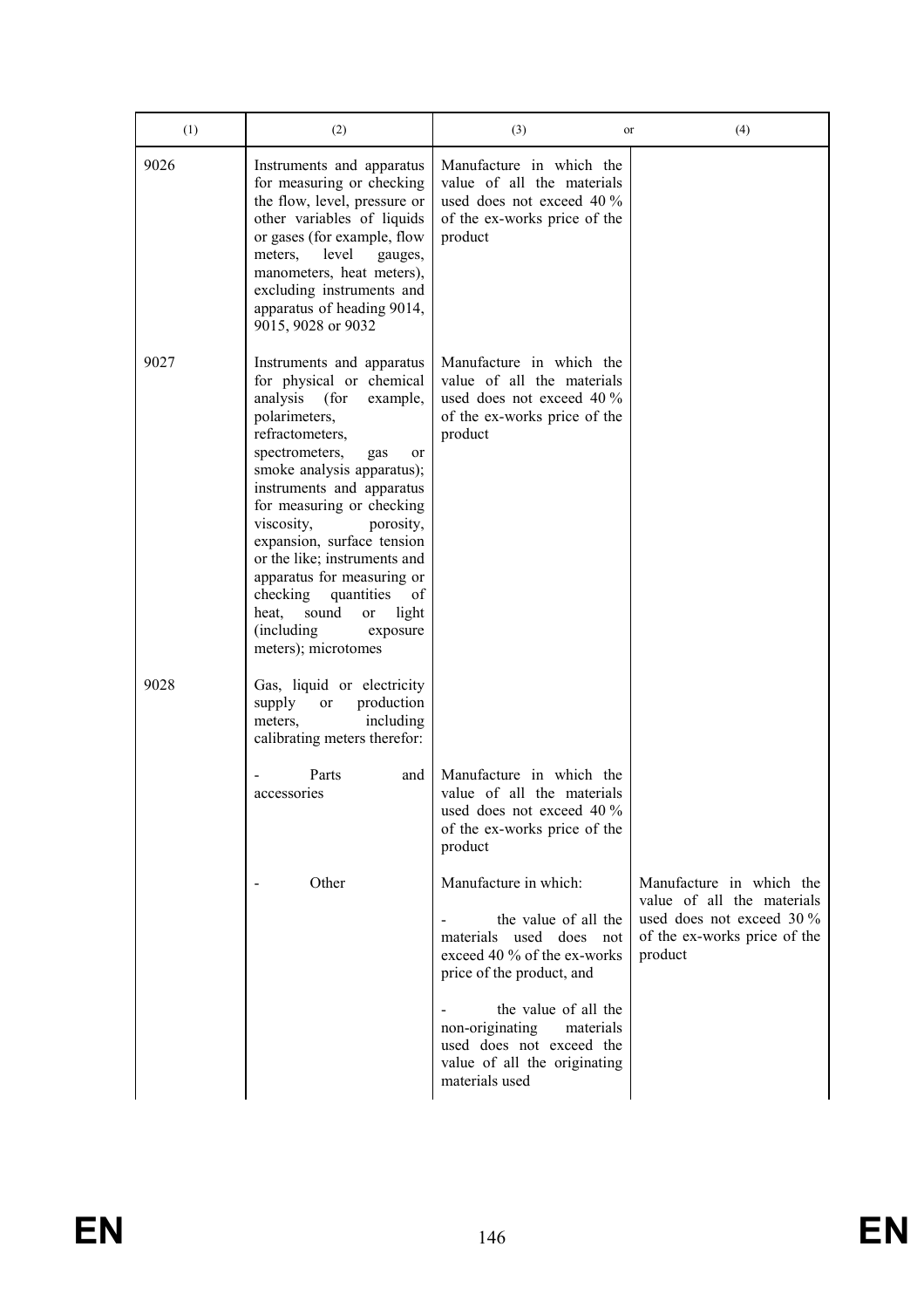| (1)           | (2)                                                                                                                                                                                                                                                                                                                                         | (3)<br>or                                                                                                                      | (4) |
|---------------|---------------------------------------------------------------------------------------------------------------------------------------------------------------------------------------------------------------------------------------------------------------------------------------------------------------------------------------------|--------------------------------------------------------------------------------------------------------------------------------|-----|
| 9029          | Revolution<br>counters,<br>production<br>counters,<br>taximeters,<br>mileometers,<br>pedometers and the like;<br>indicators<br>speed<br>and<br>tachometers,<br>other<br>than<br>of<br>heading 9014<br>those<br>or 9015; stroboscopes                                                                                                        | Manufacture in which the<br>value of all the materials<br>used does not exceed 40 %<br>of the ex-works price of the<br>product |     |
| 9030          | Oscilloscopes,<br>spectrum<br>analysers<br>and<br>other<br>instruments and apparatus<br>for measuring or checking<br>electrical<br>quantities,<br>excluding<br>of<br>meters<br>heading 9028; instruments<br>and<br>apparatus<br>for<br>measuring<br>detecting<br>or<br>alpha, beta, gamma, X-ray,<br>cosmic or other ionizing<br>radiations | Manufacture in which the<br>value of all the materials<br>used does not exceed 40 %<br>of the ex-works price of the<br>product |     |
| 9031          | Measuring<br>checking<br><sub>or</sub><br>instruments,<br>appliances<br>machines,<br>and<br>not<br>included<br>specified<br>or<br>elsewhere in this chapter;<br>profile projectors                                                                                                                                                          | Manufacture in which the<br>value of all the materials<br>used does not exceed 40 %<br>of the ex-works price of the<br>product |     |
| 9032          | Automatic regulating or<br>controlling<br>instruments<br>and apparatus                                                                                                                                                                                                                                                                      | Manufacture in which the<br>value of all the materials<br>used does not exceed 40 %<br>of the ex-works price of the<br>product |     |
| 9033          | Parts and accessories (not<br>specified<br>or<br>included<br>elsewhere in this chapter)<br>for machines, appliances,<br>instruments or apparatus of<br>Chapter 90                                                                                                                                                                           | Manufacture in which the<br>value of all the materials<br>used does not exceed 40 %<br>of the ex-works price of the<br>product |     |
| ex Chapter 91 | Clocks and watches and<br>parts thereof; except for:                                                                                                                                                                                                                                                                                        | Manufacture in which the<br>value of all the materials<br>used does not exceed 40 %<br>of the ex-works price of the<br>product |     |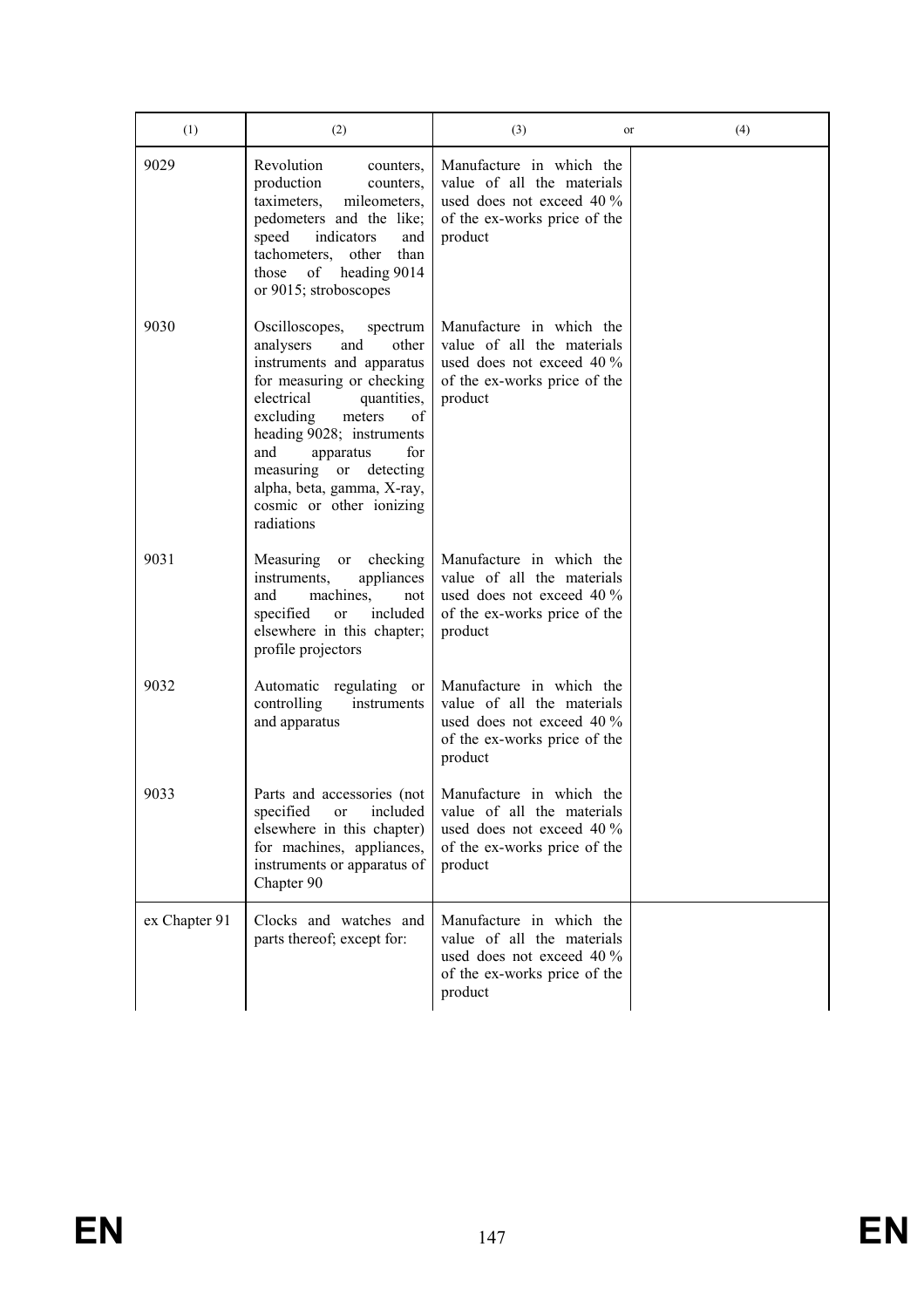| (1)  | (2)                                                                                                                                                                                                 | (3)<br>or                                                                                                                                                                                                                                                                         | (4)                                                                                                                            |
|------|-----------------------------------------------------------------------------------------------------------------------------------------------------------------------------------------------------|-----------------------------------------------------------------------------------------------------------------------------------------------------------------------------------------------------------------------------------------------------------------------------------|--------------------------------------------------------------------------------------------------------------------------------|
| 9105 | Other clocks                                                                                                                                                                                        | Manufacture in which:<br>the value of all the<br>materials used does not<br>exceed 40 % of the ex-works<br>price of the product, and                                                                                                                                              | Manufacture in which the<br>value of all the materials<br>used does not exceed 30 %<br>of the ex-works price of the<br>product |
|      |                                                                                                                                                                                                     | the value of all the<br>non-originating<br>materials<br>used does not exceed the<br>value of all the originating<br>materials used                                                                                                                                                |                                                                                                                                |
| 9109 | Clock<br>movements,<br>complete and assembled                                                                                                                                                       | Manufacture in which:<br>the value of all the<br>materials used does not<br>exceed 40 % of the ex-works<br>price of the product, and                                                                                                                                              | Manufacture in which the<br>value of all the materials<br>used does not exceed 30 %<br>of the ex-works price of the<br>product |
|      |                                                                                                                                                                                                     | the value of all the<br>non-originating<br>materials<br>used does not exceed the<br>value of all the originating<br>materials used                                                                                                                                                |                                                                                                                                |
| 9110 | Complete watch or clock<br>movements, unassembled<br>partly<br>assembled<br>or<br>(movement<br>sets);<br>incomplete watch or clock<br>movements,<br>assembled;<br>rough watch or clock<br>movements | Manufacture in which:<br>the value of all the<br>materials used does not<br>exceed 40 % of the ex-works<br>price of the product, and<br>within the above<br>limit, the value of all the<br>materials of heading 9114<br>used does not exceed 10 %<br>of the ex-works price of the | Manufacture in which the<br>value of all the materials<br>used does not exceed 30 %<br>of the ex-works price of the<br>product |
| 9111 | Watch<br>and parts<br>cases<br>thereof                                                                                                                                                              | product<br>Manufacture:<br>from materials of<br>any heading, except that of<br>the product, and<br>in which the value<br>of all the materials used does<br>not exceed 40 % of the ex-<br>works price of the product                                                               | Manufacture in which the<br>value of all the materials<br>used does not exceed 30 %<br>of the ex-works price of the<br>product |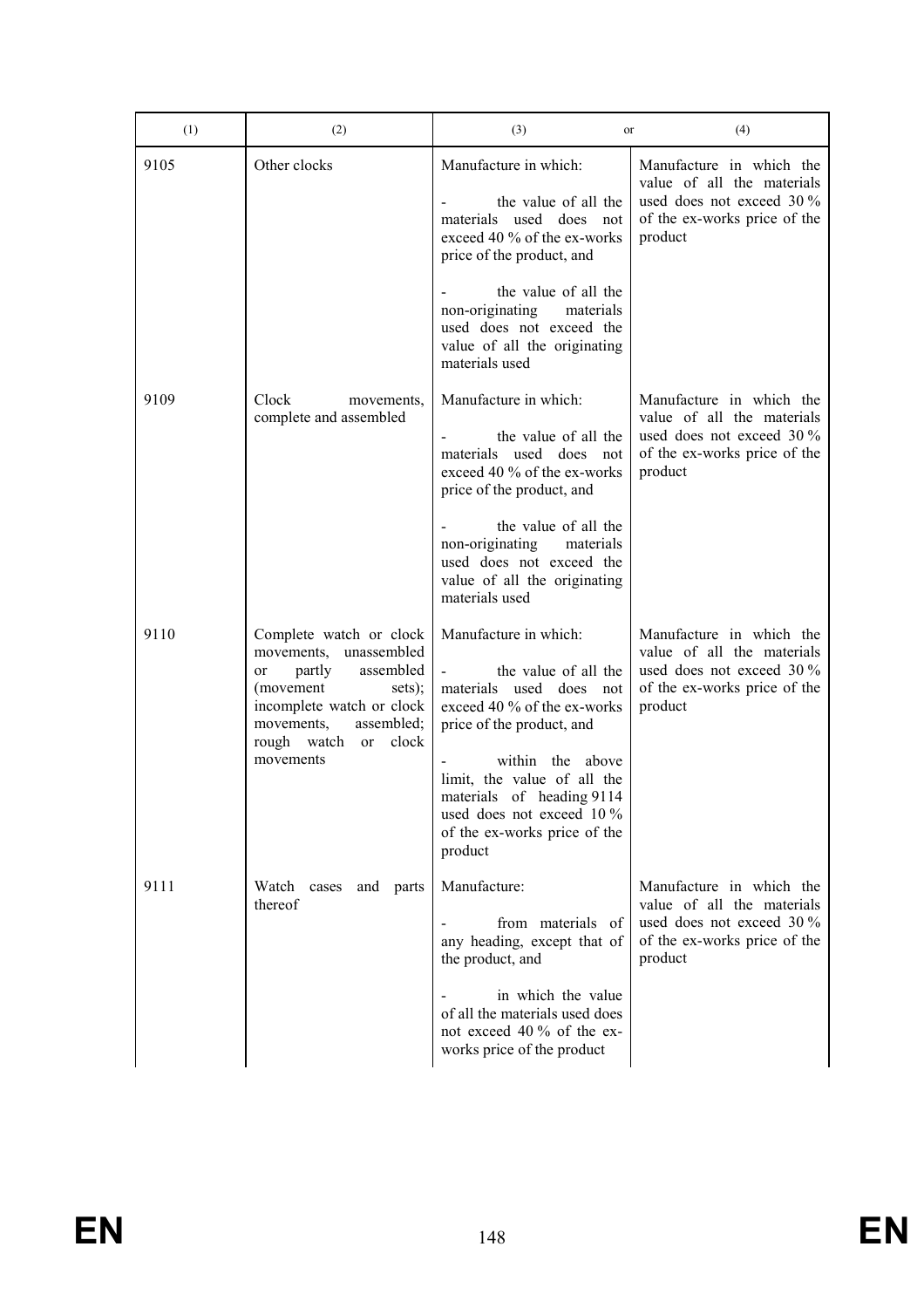| (1)           | (2)                                                                                                                                                                                                                                                                                                                    | (3)<br>or                                                                                                                      | (4)                                                                                                                            |
|---------------|------------------------------------------------------------------------------------------------------------------------------------------------------------------------------------------------------------------------------------------------------------------------------------------------------------------------|--------------------------------------------------------------------------------------------------------------------------------|--------------------------------------------------------------------------------------------------------------------------------|
| 9112          | Clock cases and cases of a<br>similar type for<br>other<br>goods of this chapter, and<br>parts thereof                                                                                                                                                                                                                 | Manufacture:<br>from materials of<br>any heading, except that of<br>the product, and                                           | Manufacture in which the<br>value of all the materials<br>used does not exceed 30 %<br>of the ex-works price of the<br>product |
|               |                                                                                                                                                                                                                                                                                                                        | in which the value<br>of all the materials used does<br>not exceed 40 % of the ex-<br>works price of the product               |                                                                                                                                |
| 9113          | Watch straps, watch bands<br>and watch bracelets, and<br>parts thereof:                                                                                                                                                                                                                                                |                                                                                                                                |                                                                                                                                |
|               | Of base metal,<br>whether or not gold- or<br>silver-plated, or of metal<br>clad with precious metal                                                                                                                                                                                                                    | Manufacture in which the<br>value of all the materials<br>used does not exceed 40 %<br>of the ex-works price of the<br>product |                                                                                                                                |
|               | Other                                                                                                                                                                                                                                                                                                                  | Manufacture in which the<br>value of all the materials<br>used does not exceed 50 %<br>of the ex-works price of the<br>product |                                                                                                                                |
| Chapter 92    | Musical instruments; parts<br>and accessories of such<br>articles                                                                                                                                                                                                                                                      | Manufacture in which the<br>value of all the materials<br>used does not exceed 40 %<br>of the ex-works price of the<br>product |                                                                                                                                |
| Chapter 93    | and<br>ammunition;<br>Arms<br>and<br>accessories<br>parts<br>thereof                                                                                                                                                                                                                                                   | Manufacture in which the<br>value of all the materials<br>used does not exceed 50 %<br>of the ex-works price of the<br>product |                                                                                                                                |
| ex Chapter 94 | Furniture;<br>bedding,<br>mattresses,<br>mattress<br>cushions<br>supports,<br>and<br>similar stuffed furnishings;<br>lamps and lighting fittings,<br>not elsewhere specified or<br>illuminated<br>included;<br>signs, illuminated name-<br>plates<br>and<br>the<br>like;<br>prefabricated<br>buildings;<br>except for: | Manufacture from materials<br>of any heading, except that<br>of the product                                                    | Manufacture in which the<br>value of all the materials<br>used does not exceed 40 %<br>of the ex-works price of the<br>product |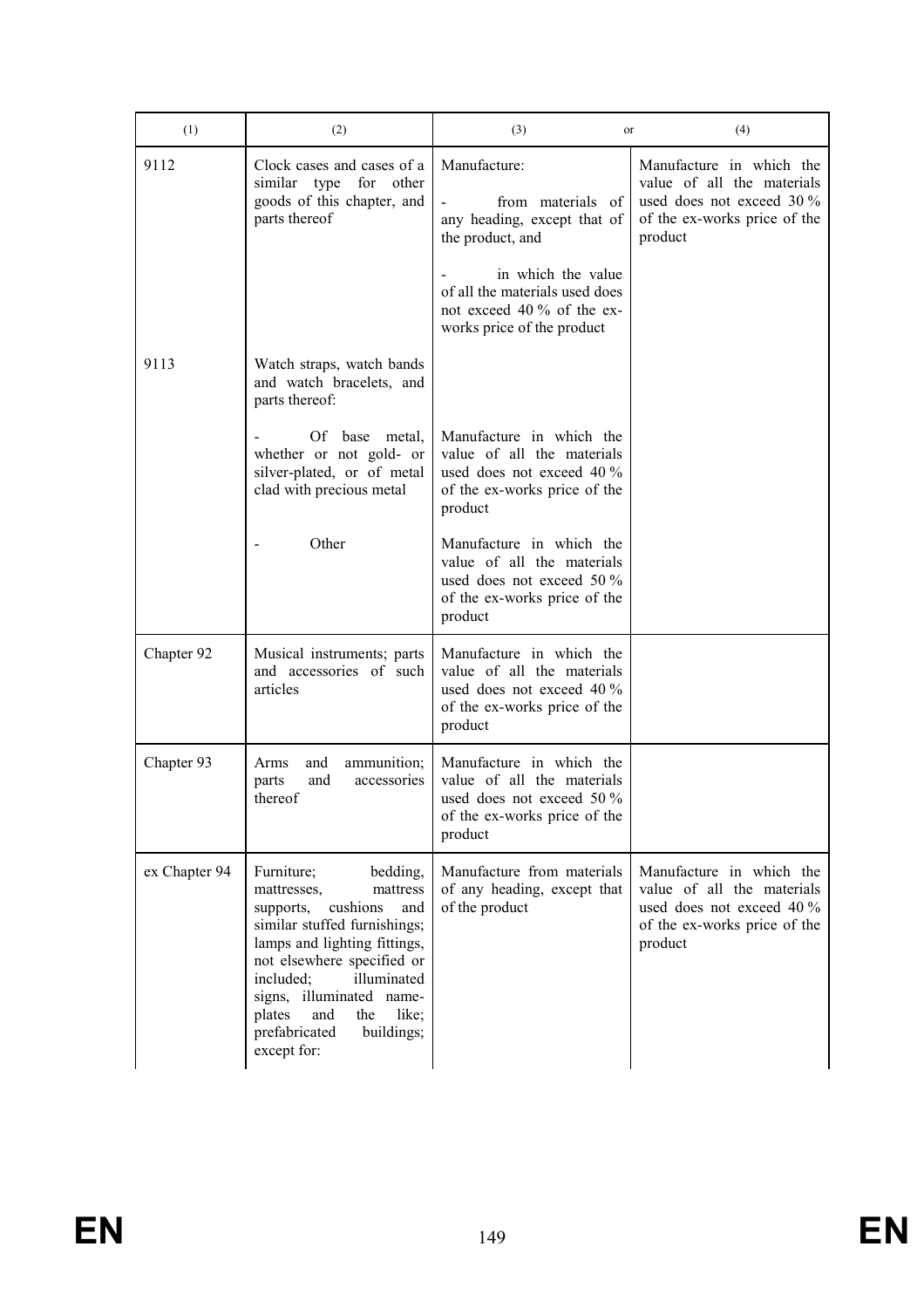| (1)                       | (2)                                                                                                                                                                                                                                                                                                                                                   | (3)<br>or                                                                                                                                | (4)                                                                                                                            |
|---------------------------|-------------------------------------------------------------------------------------------------------------------------------------------------------------------------------------------------------------------------------------------------------------------------------------------------------------------------------------------------------|------------------------------------------------------------------------------------------------------------------------------------------|--------------------------------------------------------------------------------------------------------------------------------|
| ex 9401<br>and<br>ex 9403 | Base<br>metal<br>furniture,<br>incorporating<br>unstuffed<br>cotton cloth of a weight of<br>300 g/m2 or less                                                                                                                                                                                                                                          | Manufacture from materials<br>of any heading, except that<br>of the product<br>or                                                        | Manufacture in which the<br>value of all the materials<br>used does not exceed 40 %<br>of the ex-works price of the<br>product |
|                           |                                                                                                                                                                                                                                                                                                                                                       | Manufacture from cotton<br>cloth already made up in a<br>form ready for use with<br>materials of heading 9401<br>or 9403, provided that: |                                                                                                                                |
|                           |                                                                                                                                                                                                                                                                                                                                                       | the value of the<br>cloth does not exceed 25 %<br>of the ex-works price of the<br>product, and                                           |                                                                                                                                |
|                           |                                                                                                                                                                                                                                                                                                                                                       | all<br>the<br>other<br>materials<br>used<br>are<br>originating and are classified<br>in a heading other than<br>heading 9401 or 9403     |                                                                                                                                |
| 9405                      | Lamps and lighting fittings<br>including searchlights and<br>spotlights<br>and<br>parts<br>thereof,<br>elsewhere<br>not<br>specified<br>included;<br><sub>or</sub><br>illuminated<br>signs,<br>illuminated<br>name-plates<br>and the like, having a<br>permanently fixed light<br>source, and parts thereof<br>not elsewhere specified or<br>included | Manufacture in which the<br>value of all the materials<br>used does not exceed 50 %<br>of the ex-works price of the<br>product           |                                                                                                                                |
| 9406                      | Prefabricated buildings                                                                                                                                                                                                                                                                                                                               | Manufacture in which the<br>value of all the materials<br>used does not exceed 50 $\%$<br>of the ex-works price of the<br>product        |                                                                                                                                |
| ex Chapter 95             | Toys, games and sports<br>requisites;<br>parts<br>and<br>accessories thereof; except<br>for:                                                                                                                                                                                                                                                          | Manufacture from materials<br>of any heading, except that<br>of the product                                                              |                                                                                                                                |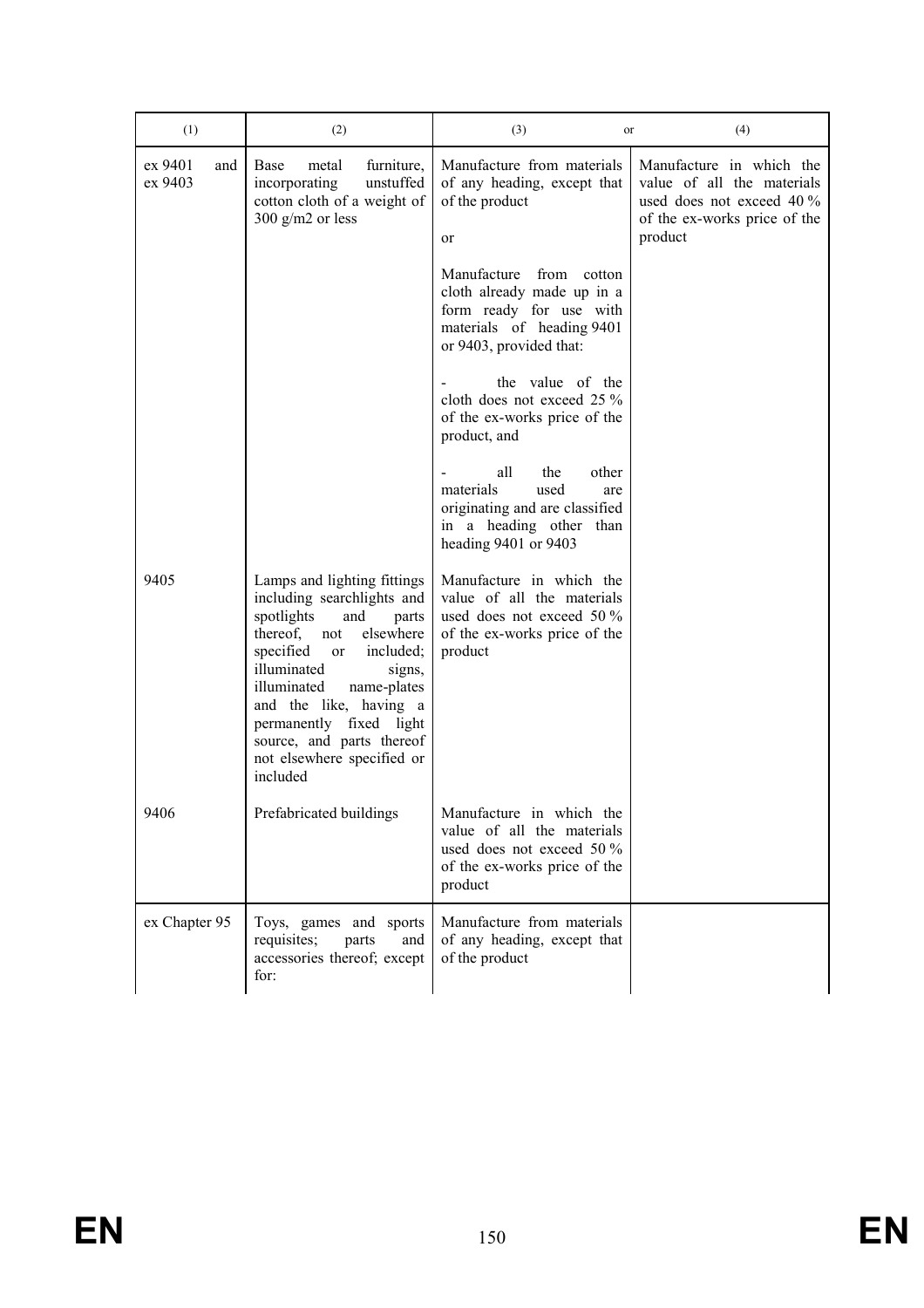| (1)                       | (2)                                                                                                                                                                                                                                           | (3)<br>or                                                                                                                                                                                                                                                                                 | (4) |
|---------------------------|-----------------------------------------------------------------------------------------------------------------------------------------------------------------------------------------------------------------------------------------------|-------------------------------------------------------------------------------------------------------------------------------------------------------------------------------------------------------------------------------------------------------------------------------------------|-----|
| 9503                      | Other toys; reduced-size<br>("scale")<br>models<br>and<br>similar<br>recreational<br>models, working or not;<br>puzzles of all kinds                                                                                                          | Manufacture:<br>from materials of<br>any heading, except that of<br>the product, and                                                                                                                                                                                                      |     |
| ex 9506                   | Golf<br>clubs<br>and<br>parts<br>thereof                                                                                                                                                                                                      | in which the value<br>of all the materials used does<br>not exceed 50 % of the ex-<br>works price of the product<br>Manufacture from materials<br>of any heading, except that<br>of the product. However,<br>roughly-shaped blocks for<br>making golf-club heads may<br>be used           |     |
| ex Chapter 96             | Miscellaneous<br>manufactured<br>articles;<br>except for:                                                                                                                                                                                     | Manufacture from materials<br>of any heading, except that<br>of the product                                                                                                                                                                                                               |     |
| ex 9601<br>and<br>ex 9602 | Articles<br>of<br>animal.<br>vegetable<br>mineral<br><sub>or</sub><br>carving materials                                                                                                                                                       | Manufacture from "worked"<br>carving materials of the<br>same heading as the product                                                                                                                                                                                                      |     |
| ex 9603                   | brushes<br><b>Brooms</b><br>and<br>(except for besoms and the<br>like and brushes made<br>from marten or squirrel<br>hand-operated<br>hair),<br>mechanical floor sweepers,<br>not motorized, paint pads<br>and rollers, squeegees and<br>mops | Manufacture in which the<br>value of all the materials<br>used does not exceed 50 %<br>of the ex-works price of the<br>product                                                                                                                                                            |     |
| 9605                      | Travel sets for personal<br>toilet, sewing or shoe or<br>clothes cleaning                                                                                                                                                                     | Each item in the set must<br>satisfy the rule which would<br>apply to it if it were not<br>included<br>the<br>in<br>set.<br>non-originating<br>However,<br>articles may be incorporated,<br>provided that their total<br>value does not exceed 15%<br>of the ex-works price of the<br>set |     |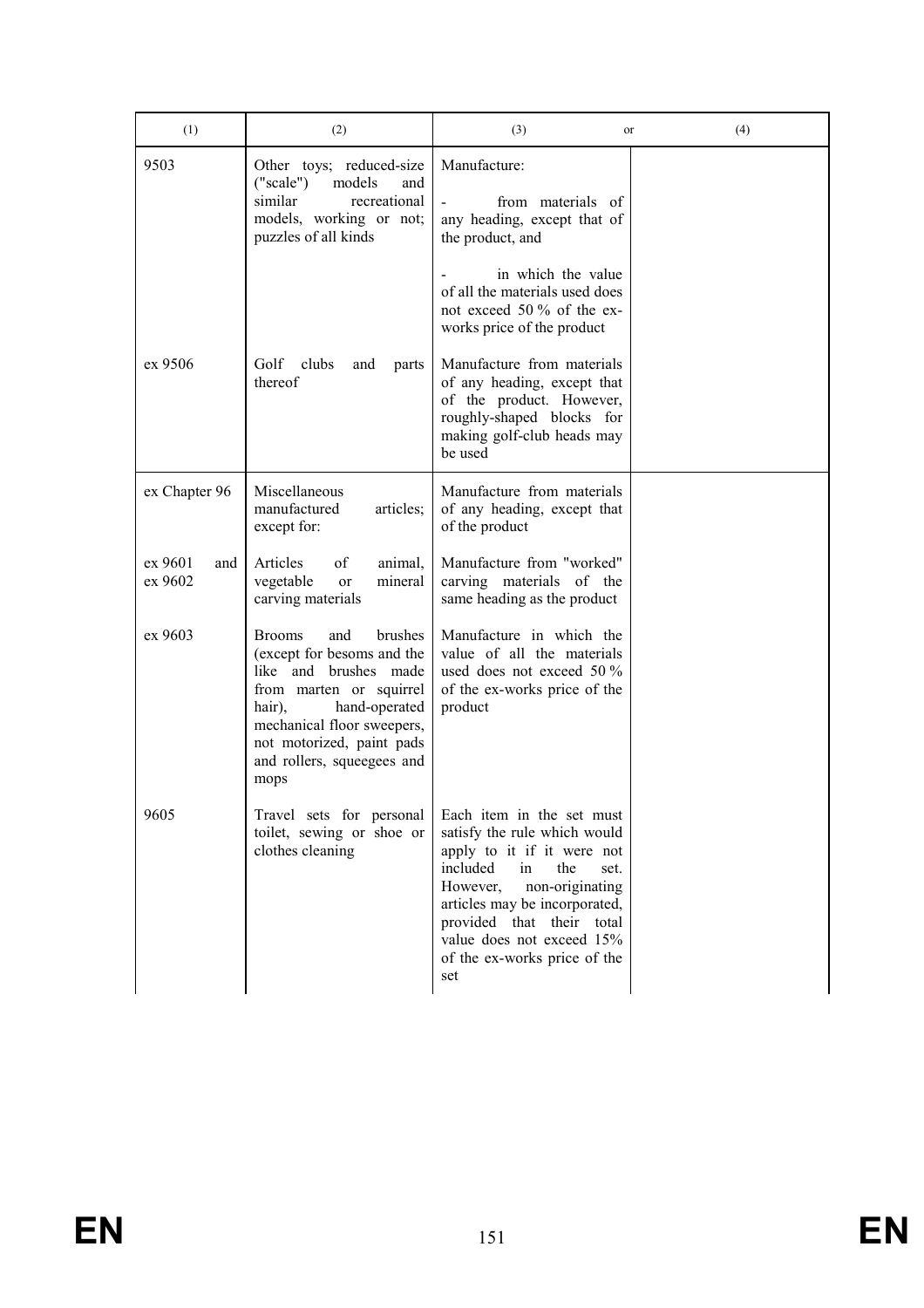| (1)        | (2)                                                                                                                                                                                                                                                                                                                                                                                    | (3)<br>or                                                                                                                                                                                                | (4) |
|------------|----------------------------------------------------------------------------------------------------------------------------------------------------------------------------------------------------------------------------------------------------------------------------------------------------------------------------------------------------------------------------------------|----------------------------------------------------------------------------------------------------------------------------------------------------------------------------------------------------------|-----|
| 9606       | press-fasteners,<br>Buttons,<br>snap-fasteners and press-<br>studs, button moulds and<br>of these<br>other<br>parts<br>articles; button blanks                                                                                                                                                                                                                                         | Manufacture:<br>from materials of<br>any heading, except that of<br>the product, and<br>in which the value<br>of all the materials used does                                                             |     |
|            |                                                                                                                                                                                                                                                                                                                                                                                        | not exceed 50 % of the ex-<br>works price of the product                                                                                                                                                 |     |
| 9608       | Ball-point pens; felt-tipped<br>and other porous-tipped<br>pens and markers; fountain<br>pens, stylograph pens and<br>other pens; duplicating<br>propelling<br>stylos;<br>or<br>pencils;<br>sliding<br>pen-<br>holders, pencil-holders and<br>similar<br>holders;<br>parts<br>(including caps and clips)<br>of the foregoing articles,<br>other<br>those<br>than<br>οf<br>heading 9609 | Manufacture from materials<br>of any heading, except that<br>of the product. However,<br>nibs or nib-points of the<br>same heading as the product<br>may be used                                         |     |
| 9612       | Typewriter<br>similar<br>or<br>ribbons, inked or otherwise<br>for<br>prepared<br>giving<br>impressions, whether<br><sub>or</sub><br>not on<br>spools<br>in<br>or<br>cartridges;<br>ink-pads,<br>whether or not inked, with<br>or without boxes                                                                                                                                         | Manufacture:<br>from materials of<br>any heading, except that of<br>the product, and<br>in which the value<br>of all the materials used does<br>not exceed 50 % of the ex-<br>works price of the product |     |
| ex 9613    | Lighters with piezo-igniter                                                                                                                                                                                                                                                                                                                                                            | Manufacture in which the<br>value of all the materials of<br>heading 9613 used does not<br>exceed 30 % of the ex-works<br>price of the product                                                           |     |
| ex 9614    | Smoking pipes and pipe<br>bowls                                                                                                                                                                                                                                                                                                                                                        | Manufacture from roughly-<br>shaped blocks                                                                                                                                                               |     |
| Chapter 97 | Works of art, collectors'<br>pieces and antiques                                                                                                                                                                                                                                                                                                                                       | Manufacture from materials<br>of any heading, except that<br>of the product                                                                                                                              |     |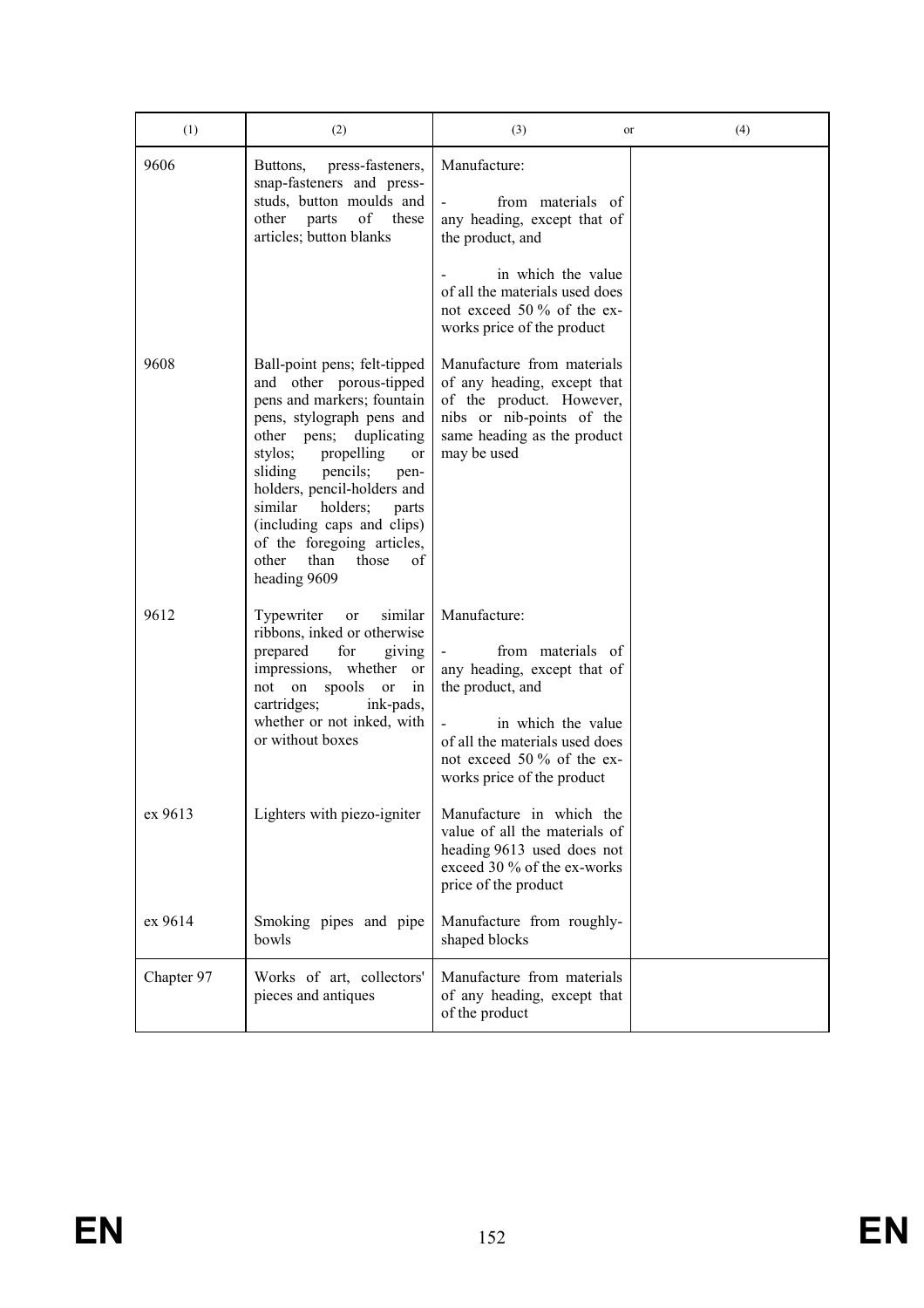# ANNEX III A

## SPECIMENS OF MOVEMENT CERTIFICATE EUR.1 AND APPLICATION FOR A MOVEMENT CERTIFICATE EUR.1

### Printing instructions

- 1. Each form shall measure 210 x 297 mm; a tolerance of up to minus 5 mm or plus 8 mm in the length may be allowed. The paper used must be white, sized for writing, not containing mechanical pulp and weighing not less than 25 g/m2. It shall have a printed green guilloche pattern background making any falsification by mechanical or chemical means apparent to the eye.
- 2. The competent authorities of the contracting parties may reserve the right to print the forms themselves or may have them printed by approved printers. In the latter case, each form must include a reference to such approval. Each form must bear the name and address of the printer or a mark by which the printer can be identified. It shall also bear a serial number, either printed or not, by which it can be identified.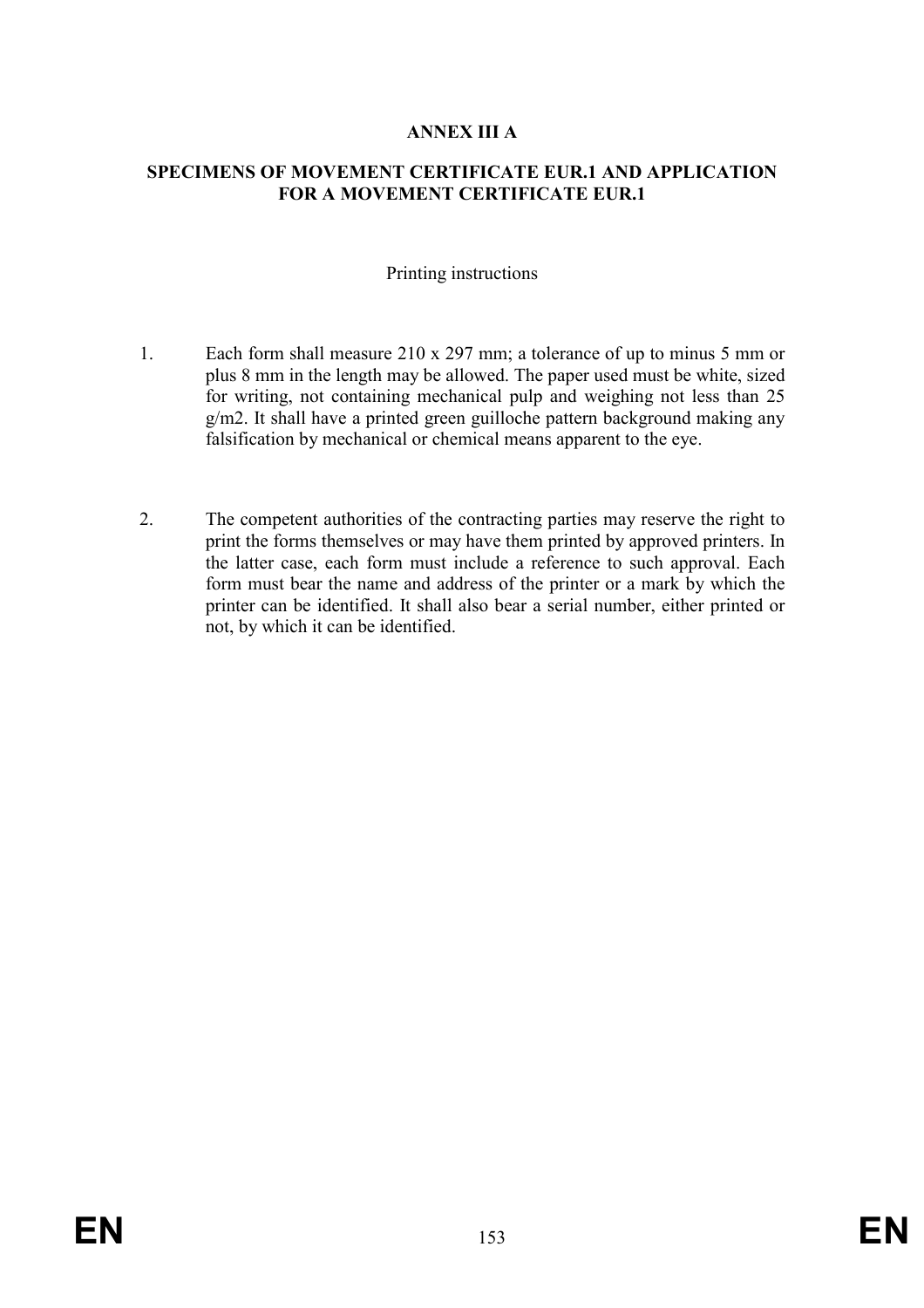#### MOVEMENT CERTIFICATE

| 1.                                                                                                                | Exporter (Name, full address, country)             | EUR.1<br>No A 000.000                                                                                                                                                                                |
|-------------------------------------------------------------------------------------------------------------------|----------------------------------------------------|------------------------------------------------------------------------------------------------------------------------------------------------------------------------------------------------------|
|                                                                                                                   |                                                    | See notes overleaf before completing this form.                                                                                                                                                      |
|                                                                                                                   |                                                    | Certificate used in preferential trade between<br>2.                                                                                                                                                 |
|                                                                                                                   |                                                    |                                                                                                                                                                                                      |
| 3.                                                                                                                | Consignee (Name, full address, country) (Optional) | And                                                                                                                                                                                                  |
|                                                                                                                   |                                                    |                                                                                                                                                                                                      |
|                                                                                                                   |                                                    | (Insert appropriate countries, groups of countries or territories)                                                                                                                                   |
|                                                                                                                   |                                                    | 4. Country,<br>group<br>5.<br>Country,<br>of<br>of<br>group<br>countries or territory<br>countries or territory of<br>in which the products<br>destination<br>considered<br>are<br>as<br>originating |
| 6.                                                                                                                | Transport details (Optional)                       | Remarks<br>7.                                                                                                                                                                                        |
|                                                                                                                   |                                                    |                                                                                                                                                                                                      |
|                                                                                                                   |                                                    |                                                                                                                                                                                                      |
| Item number; Marks and numbers; Number and kind of packages <sup>(1)</sup> ;<br>8.<br><b>Description of goods</b> |                                                    | 10. Invoices<br>9.<br><b>Gross</b><br>mass<br>(kg) or other<br>measure<br>(Optional)<br>$m^3$ .,<br>(litres,<br>etc.)                                                                                |
|                                                                                                                   |                                                    |                                                                                                                                                                                                      |

<sup>(1)</sup> If goods are not packed, indicate number of articles or state « in bulk » as appropriate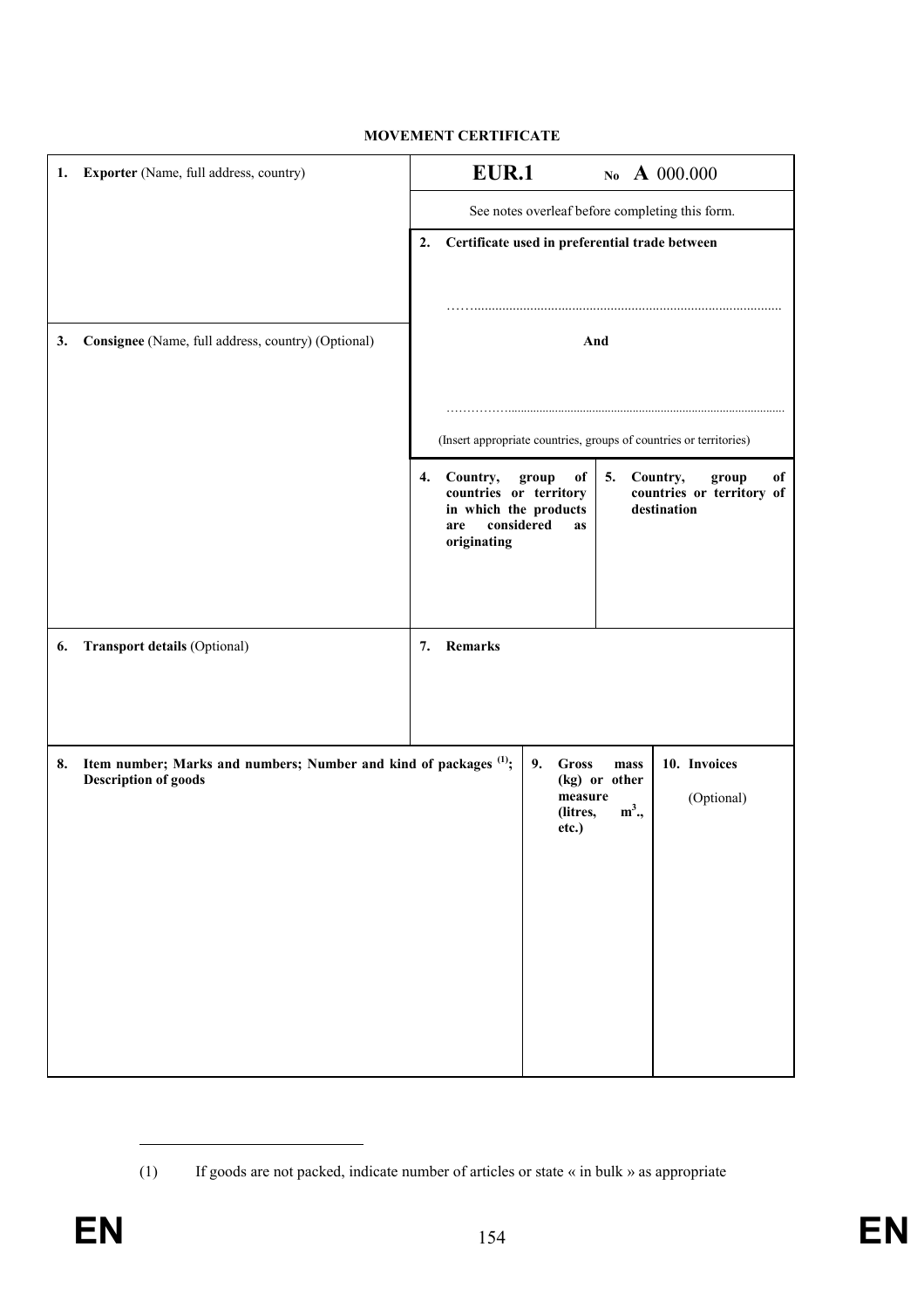| 11. CUSTOMS ENDORSEMENT        | <b>12. DECLARATION BY THE EXPORTER</b>                                                                      |
|--------------------------------|-------------------------------------------------------------------------------------------------------------|
| Declaration certified          | I, the undersigned, declare that the goods described<br>above meet the conditions required for the issue of |
| Export document <sup>(2)</sup> | this certificate.                                                                                           |
|                                |                                                                                                             |
|                                |                                                                                                             |
|                                |                                                                                                             |
| Stamp                          |                                                                                                             |
|                                |                                                                                                             |
|                                |                                                                                                             |
|                                |                                                                                                             |
|                                | (Signature)                                                                                                 |
|                                |                                                                                                             |
| (Signature)                    |                                                                                                             |

<sup>(2)</sup> Complete only where the regulations of the exporting country or territory require.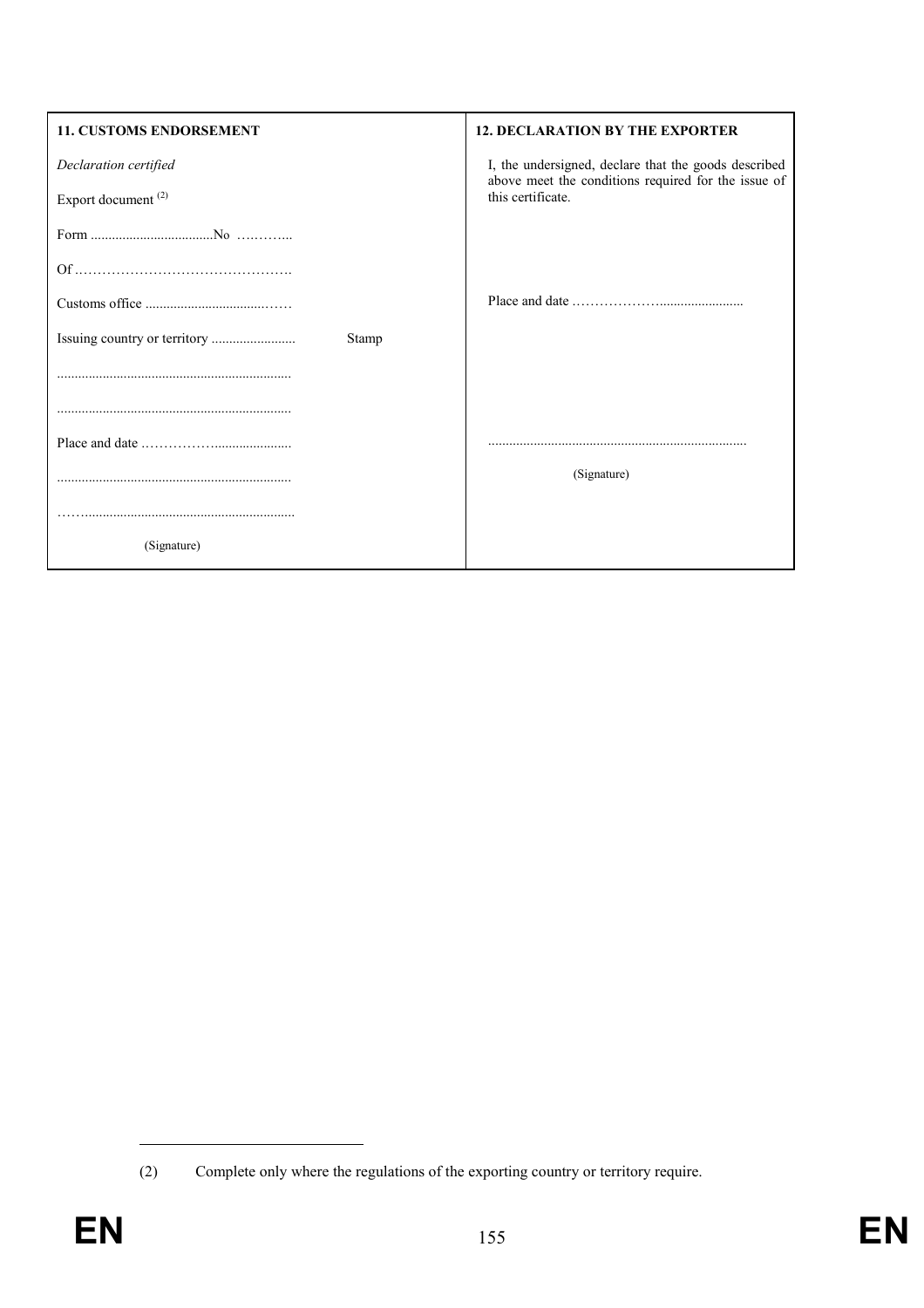| 13. REQUEST FOR VERIFICATION, to                                                   | <b>14. RESULT OF VERIFICATION</b>                                                                            |
|------------------------------------------------------------------------------------|--------------------------------------------------------------------------------------------------------------|
|                                                                                    | Verification carried out shows that this certificate $(1)$                                                   |
|                                                                                    | $\Box$ was issued by the customs office indicated and<br>that the information contained therein is accurate. |
|                                                                                    | $\Box$ does not meet the requirements as to authenticity<br>and accuracy (see remarks appended).             |
| Verification of the authenticity and accuracy of this certificate is<br>requested. |                                                                                                              |
| (Place and date)                                                                   | (Place and date)                                                                                             |
| Stamp                                                                              | Stamp                                                                                                        |
| (Signature)                                                                        | (Signature)                                                                                                  |
|                                                                                    | $(1)$ Insert X in the appropriate box.                                                                       |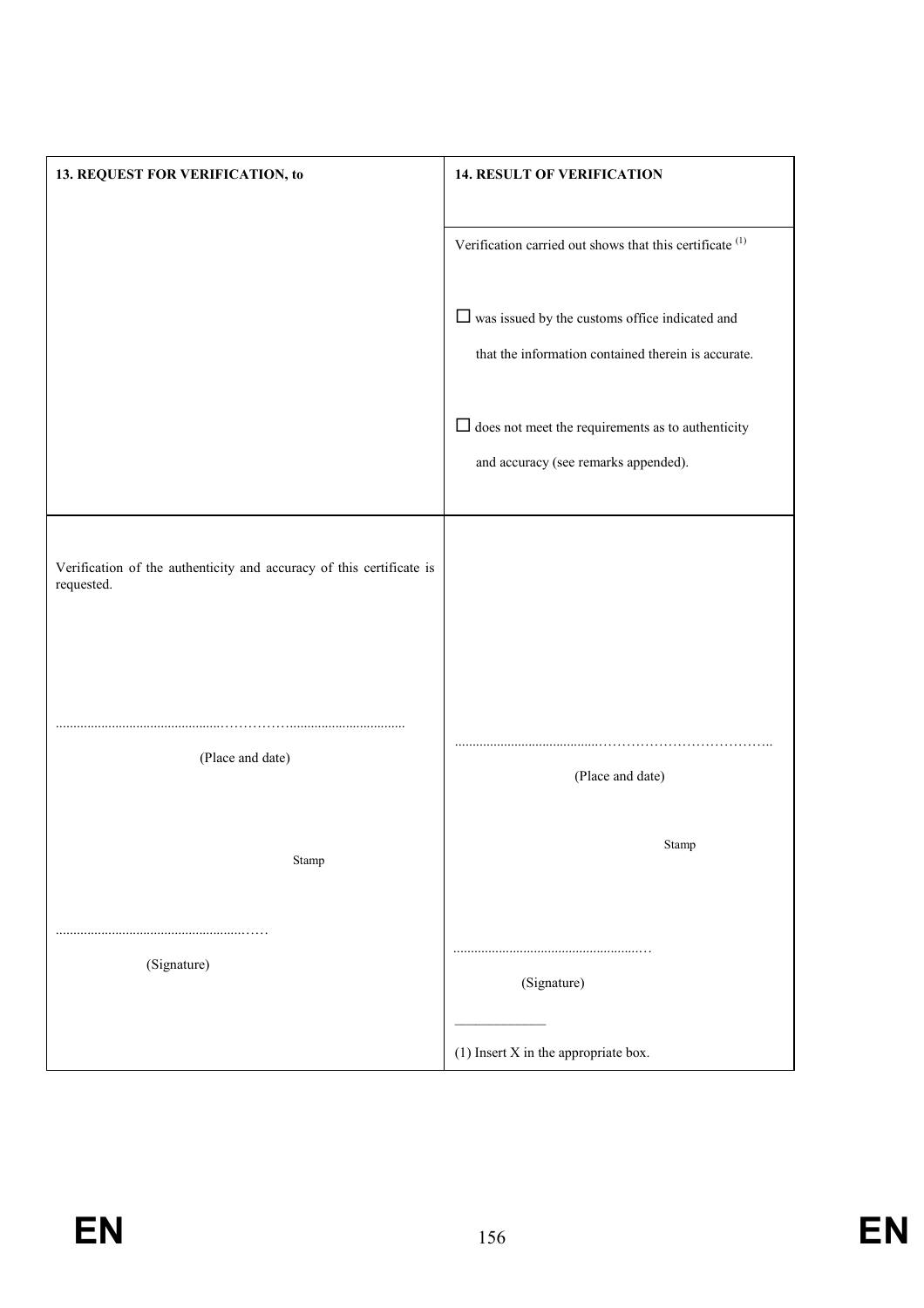#### **NOTES**

- 1. Certificate must not contain erasures or words written over one another. Any alterations must be made by deleting the incorrect particulars and adding any necessary corrections. Any such alteration must be initialled by the person who completed the certificate and endorsed by the Customs authorities of the issuing country or territory.
- 2. No spaces must be left between the items entered on the certificate and each item must be preceded by an item number. A horizontal line must be drawn immediately below the last item. Any unused space must be struck through in such a manner as to make any later additions impossible.
- 3. Goods must be described in accordance with commercial practice and with sufficient detail to enable them to be identified.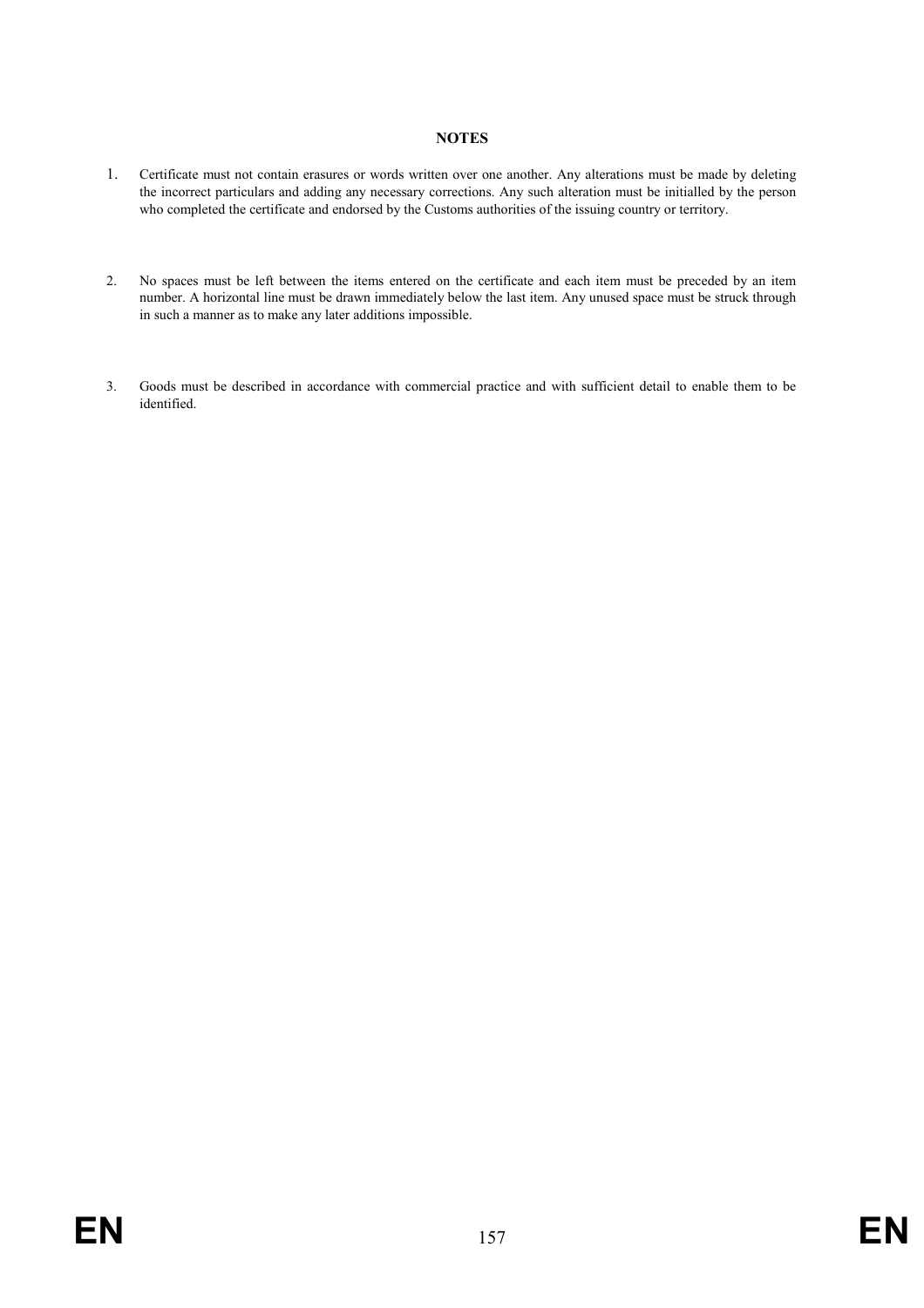| 1. | Exporter (Name, full address, country)            | <b>EUR.1</b><br>No A 000.000 |                                                                                                                                                                                                   |
|----|---------------------------------------------------|------------------------------|---------------------------------------------------------------------------------------------------------------------------------------------------------------------------------------------------|
|    |                                                   |                              | See notes overleaf before completing this form.                                                                                                                                                   |
|    |                                                   | 2.                           | Application for a certificate to be used in preferential<br>trade between                                                                                                                         |
| 3. | Consignee (Name, full adress, country) (Optional) |                              | and                                                                                                                                                                                               |
|    |                                                   |                              | (Insert appropriate countries or groups of countries or territories)                                                                                                                              |
|    |                                                   | 4.                           | Country,<br>Country,<br>group<br>of<br>5.<br>of<br>group<br>countries or territory of<br>countries or territory<br>destination<br>in which the products<br>considered<br>are<br>as<br>originating |
| 6. | Transport details (Optional)                      | 7.                           | Remarks                                                                                                                                                                                           |

### APPLICATION FOR A MOVEMENT CERTIFICATE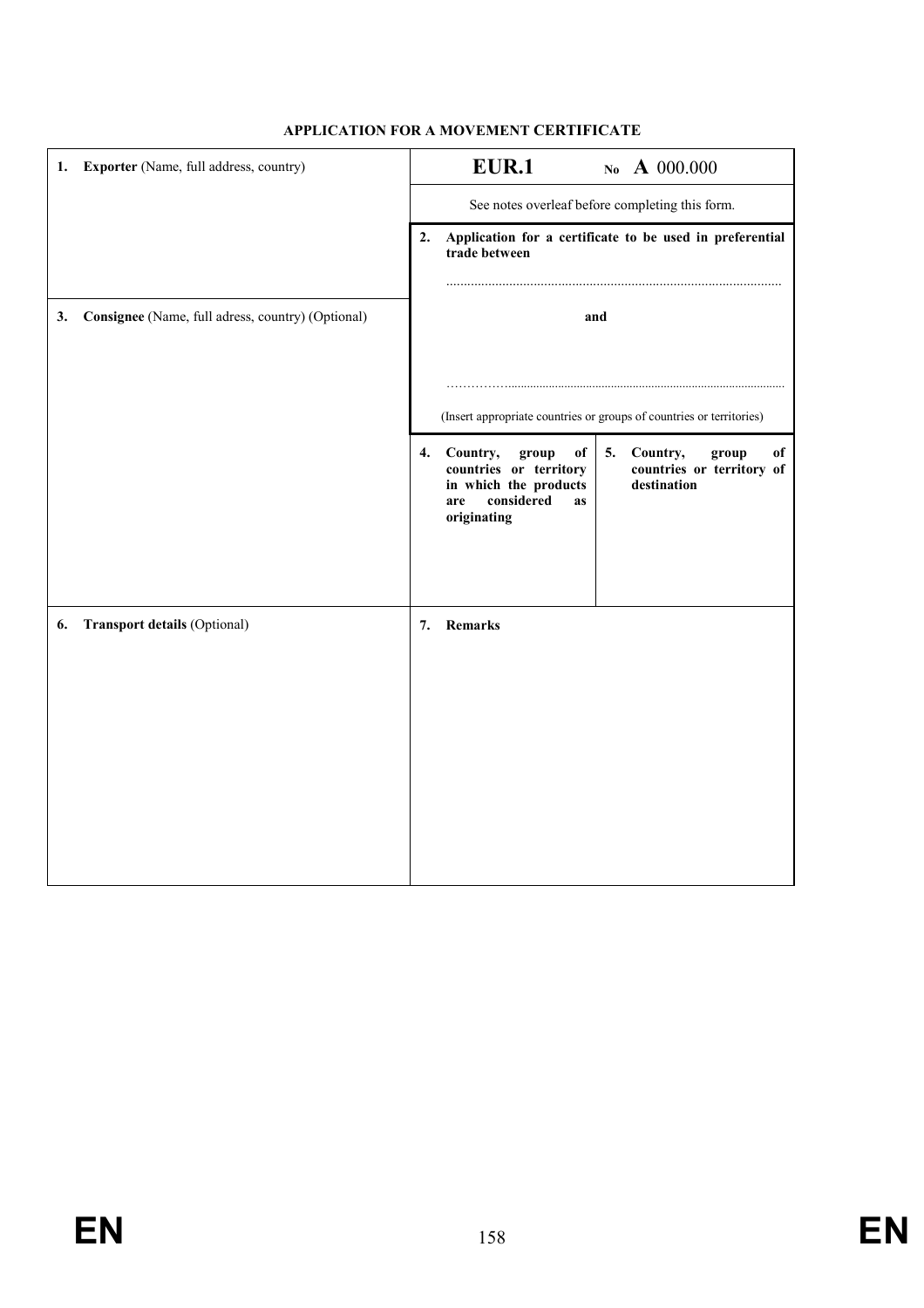| 8. | Item number; Marks and numbers; Number and kind of packages <sup>(1)</sup><br><b>Description of goods</b> | 9. | Gross<br>mass<br>(kg) or other<br>$\bf measure$<br>$m^3$ .,<br>(litres,<br>etc.) | 10. Invoices<br>(Optional) |
|----|-----------------------------------------------------------------------------------------------------------|----|----------------------------------------------------------------------------------|----------------------------|
|    |                                                                                                           |    |                                                                                  |                            |

(1) If goods are not packed, indicate number of articles or state « in bulk » as appropriate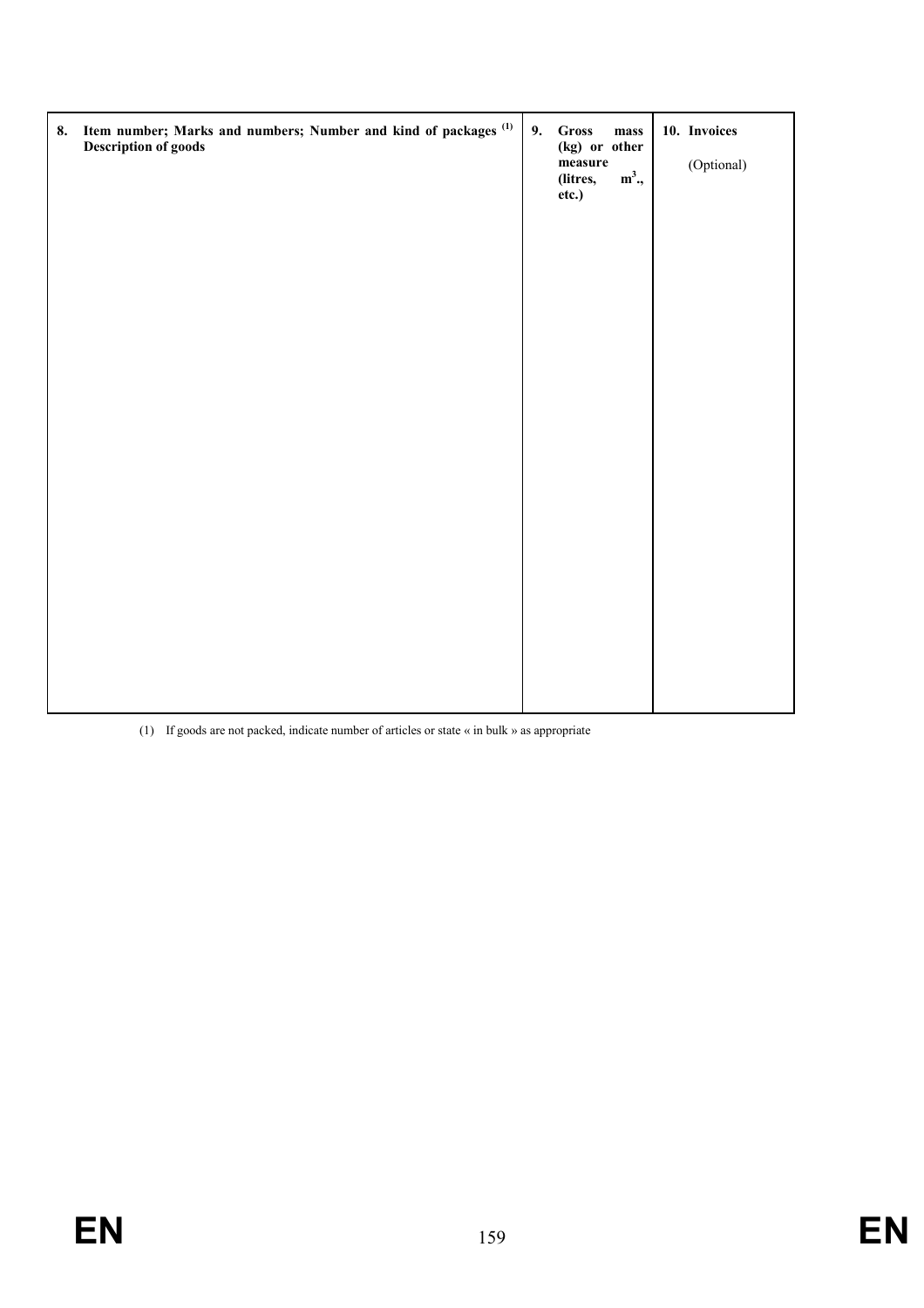#### DECLARATION BY THE EXPORTER

I, the undersigned, exporter of the goods described overleaf,

DECLARE that the goods meet the conditions required for the issue of the attached certificate;

| <b>SPECIFY</b> | as follows the circumstances which have enable these goods to meet the above<br>conditions: |
|----------------|---------------------------------------------------------------------------------------------|
|                |                                                                                             |
|                |                                                                                             |
|                |                                                                                             |
| <b>SUBMIT</b>  | the following supporting documents $(96)$ :                                                 |
|                |                                                                                             |
|                |                                                                                             |
|                |                                                                                             |

UNDERTAKE to submit, at the request of the appropriate authorities, any supporting evidence which these authorities may require for the purpose of issuing the attached certificate, and undertake, if required, to agree to any inspection of my accounts and to any check on the processes of manufacture of the above goods, carried out by the said authorities;

<sup>96</sup> For example: import documents, movement certificates, invoices, manufacturer's declarations, etc., referring to the products used in manufacture or to the goods re-exported in the same state.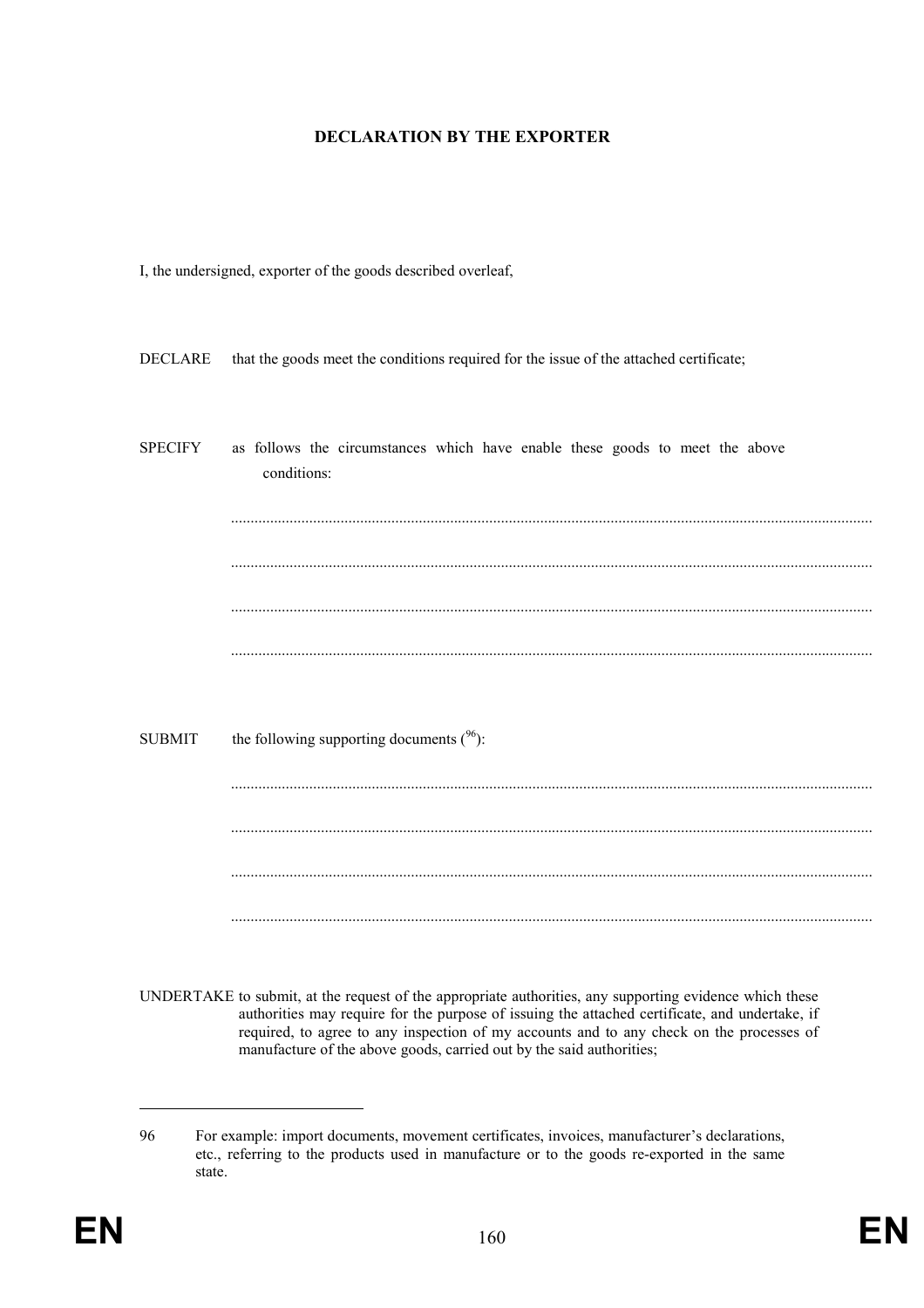REQUEST the issue of the attached certificate for these goods.

(Place and date)

(Signature)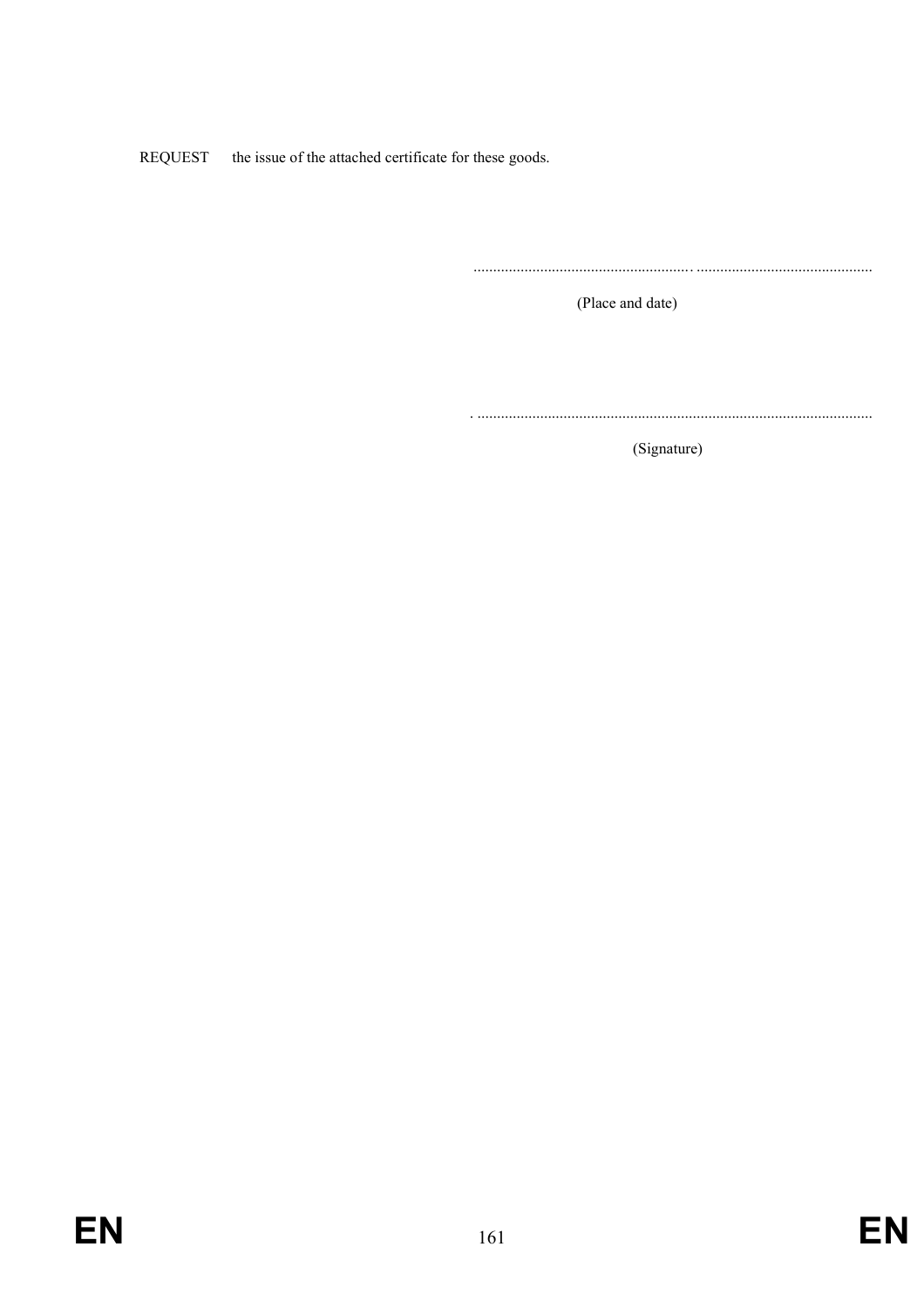## ANNEX III B

# SPECIMENS OF MOVEMENT CERTIFICATE EUR-MED AND APPLICATION FOR A MOVEMENT CERTIFICATE EUR-MED

### Printing instructions

- 1. Each form shall measure 210 x 297 mm; a tolerance of up to minus 5 mm or plus 8 mm in the length may be allowed. The paper used must be white, sized for writing, not containing mechanical pulp and weighing not less than 25 g/m2. It shall have a printed green guilloche pattern background making any falsification by mechanical or chemical means apparent to the eye.
- 2. The competent authorities of the contracting parties may reserve the right to print the forms themselves or may have them printed by approved printers. In the latter case, each form must include a reference to such approval. Each form must bear the name and address of the printer or a mark by which the printer can be identified. It shall also bear a serial number, either printed or not, by which it can be identified.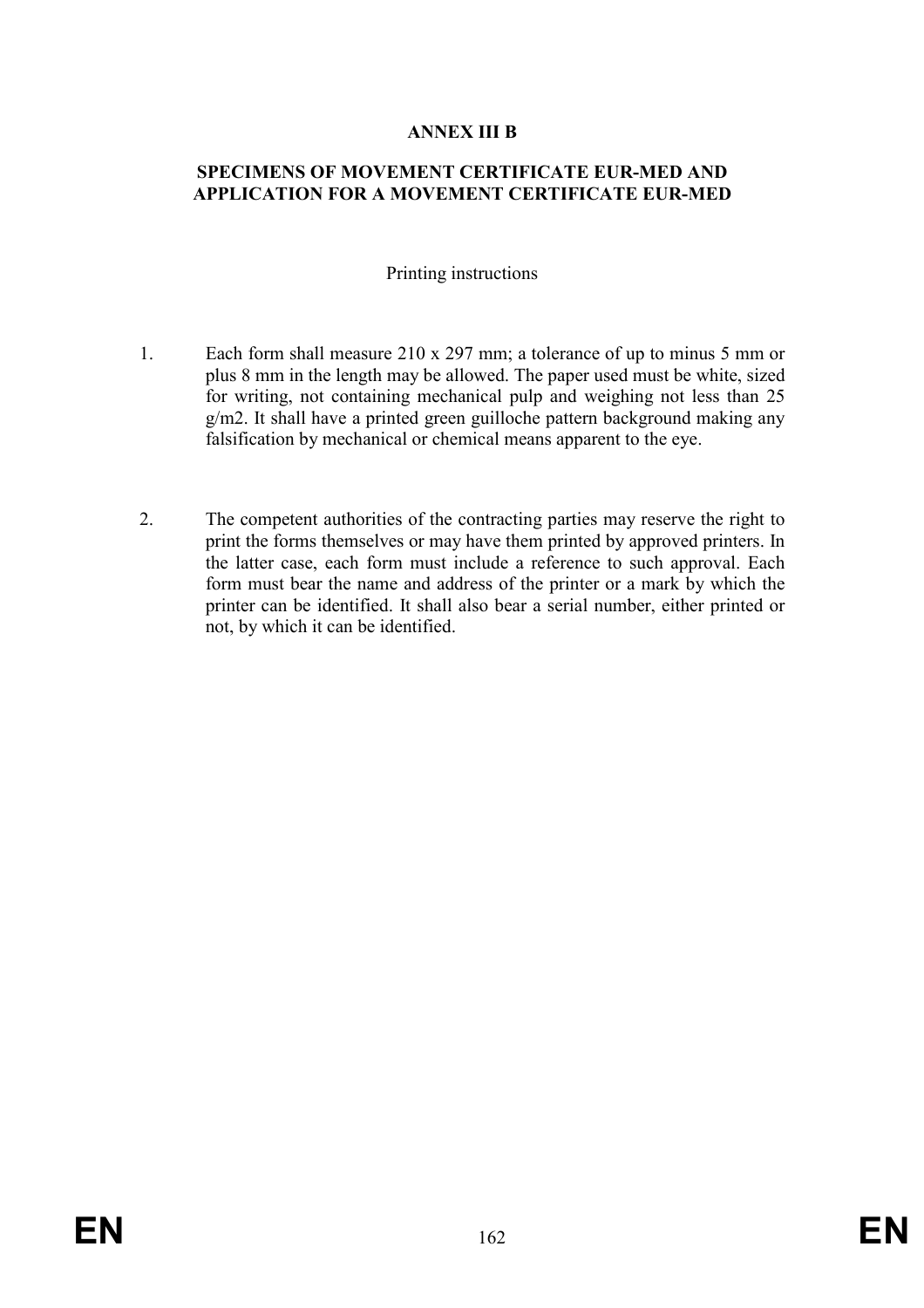### MOVEMENT CERTIFICATE

| 1. | Exporter (Name, full address, country)             | <b>EUR-MED</b><br>No A 000.000                                                                                                                                                                              |  |
|----|----------------------------------------------------|-------------------------------------------------------------------------------------------------------------------------------------------------------------------------------------------------------------|--|
|    |                                                    | See notes overleaf before completing this form.                                                                                                                                                             |  |
|    |                                                    | Certificate used in preferential trade between<br>2.                                                                                                                                                        |  |
|    |                                                    |                                                                                                                                                                                                             |  |
| 3. | Consignee (Name, full address, country) (Optional) | and                                                                                                                                                                                                         |  |
|    |                                                    | (Insert appropriate countries, groups of countries or territories)                                                                                                                                          |  |
|    |                                                    | 4. Country,<br>of<br>5.<br>Country,<br>of<br>group<br>group<br>countries or territory<br>countries or territory of<br>destination<br>in which the products<br>considered<br>are<br><b>as</b><br>originating |  |
| 6. | <b>Transport details (Optional)</b>                | Remarks<br>7.                                                                                                                                                                                               |  |
|    |                                                    | <sup>1</sup> Cumulation applied with                                                                                                                                                                        |  |
|    |                                                    | (name of the country/countries)                                                                                                                                                                             |  |
|    |                                                    | <sup><i>i</i></sup> No cumulation applied.                                                                                                                                                                  |  |
|    |                                                    | (Insert X in the appropriate box)                                                                                                                                                                           |  |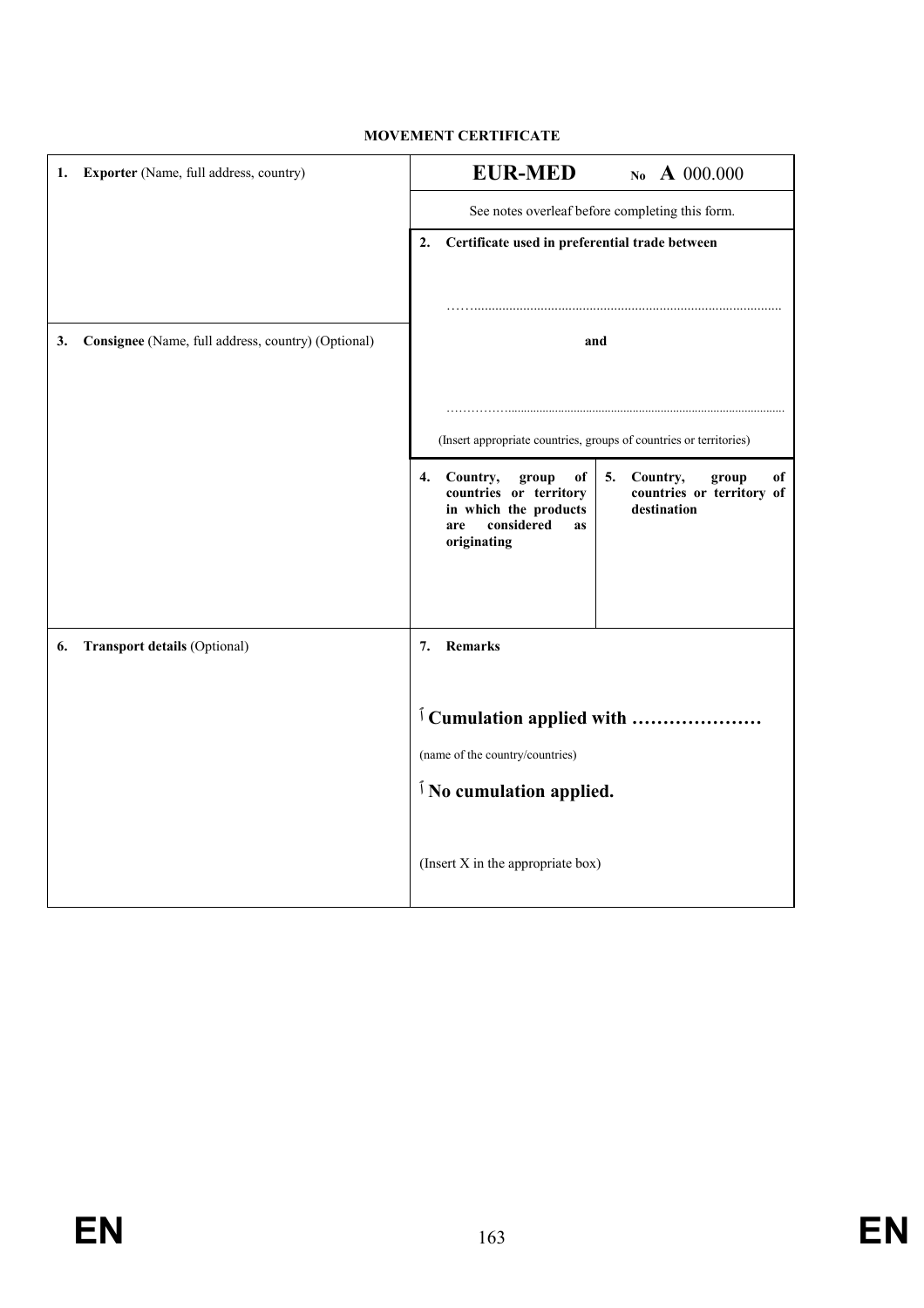| Item number; Marks and numbers; Number and kind of packages <sup>(1)</sup> ;<br>8.<br><b>Description of goods</b> | 9.<br>Gross<br>mass<br>(kg) or other<br>measure<br>$m^3$ ,<br>(litres,<br>etc.) | 10. Invoices<br>(Optional)                                                                                  |
|-------------------------------------------------------------------------------------------------------------------|---------------------------------------------------------------------------------|-------------------------------------------------------------------------------------------------------------|
| 11. CUSTOMS ENDORSEMENT                                                                                           | <b>12. DECLARATION BY THE EXPORTER</b>                                          |                                                                                                             |
| Declaration certified<br>Export document <sup>(2)</sup>                                                           | this certificate.                                                               | I, the undersigned, declare that the goods described<br>above meet the conditions required for the issue of |
| Stamp                                                                                                             |                                                                                 |                                                                                                             |
| (Signature)                                                                                                       | (Signature)                                                                     |                                                                                                             |

<sup>(1)</sup> If goods are not packed, indicate number of articles or state « in bulk » as appropriate

<sup>(2)</sup> Complete only where the regulations of the exporting country or territory require.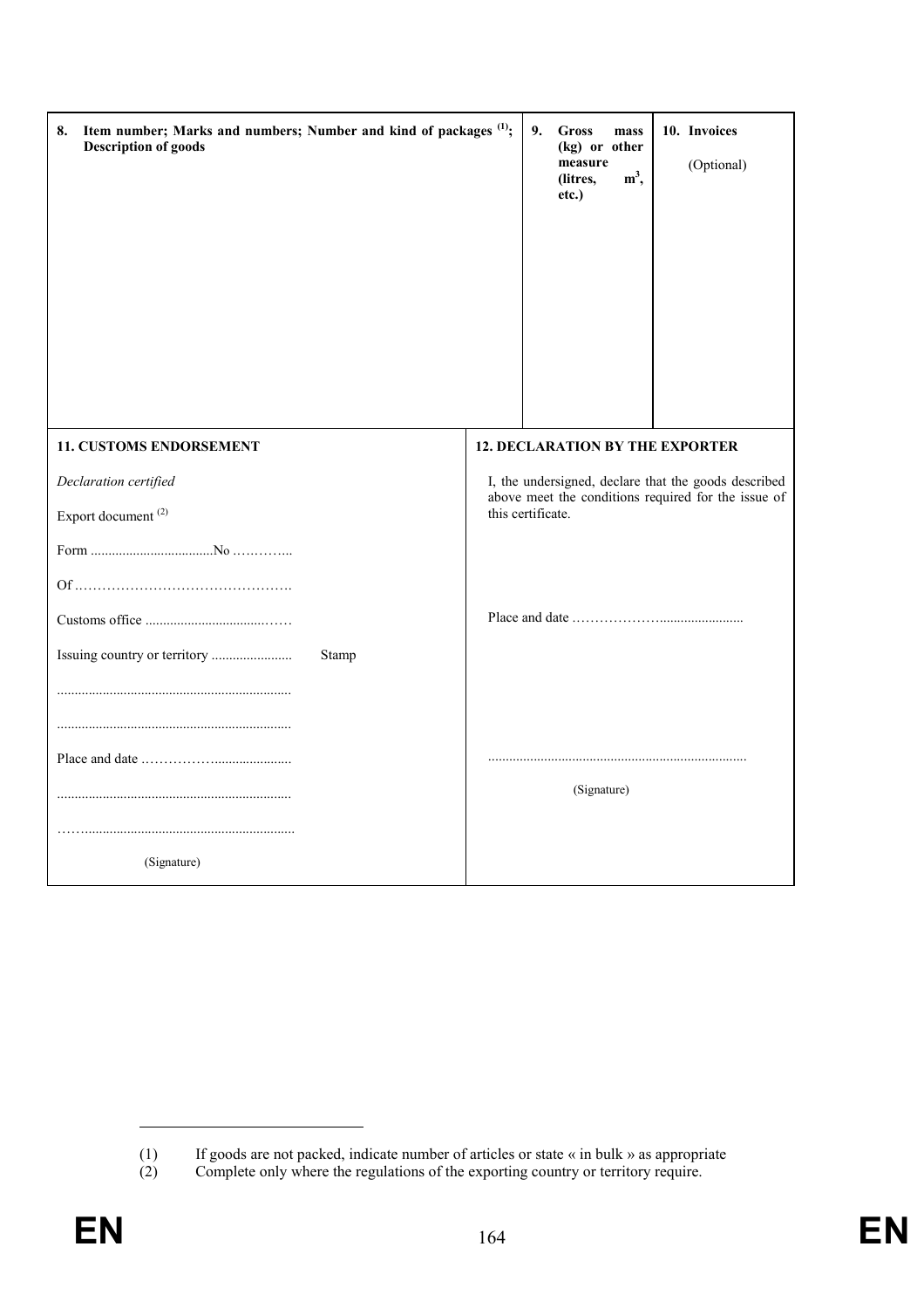| 13. REQUEST FOR VERIFICATION, to                                                   | <b>14. RESULT OF VERIFICATION</b>                             |
|------------------------------------------------------------------------------------|---------------------------------------------------------------|
|                                                                                    |                                                               |
|                                                                                    | Verification carried out shows that this certificate $^{(1)}$ |
|                                                                                    | $\Box$ was issued by the customs office indicated and         |
|                                                                                    | that the information contained therein is accurate.           |
|                                                                                    |                                                               |
|                                                                                    | $\Box$ does not meet the requirements as to authenticity      |
|                                                                                    | and accuracy (see remarks appended).                          |
|                                                                                    |                                                               |
| Verification of the authenticity and accuracy of this certificate is<br>requested. |                                                               |
|                                                                                    |                                                               |
|                                                                                    |                                                               |
| (Place and date)                                                                   |                                                               |
|                                                                                    | (Place and date)                                              |
|                                                                                    | $\operatorname{Stamp}$                                        |
| Stamp                                                                              |                                                               |
|                                                                                    |                                                               |
| (Signature)                                                                        |                                                               |
|                                                                                    | (Signature)                                                   |
|                                                                                    | $(1)$ Insert X in the appropriate box.                        |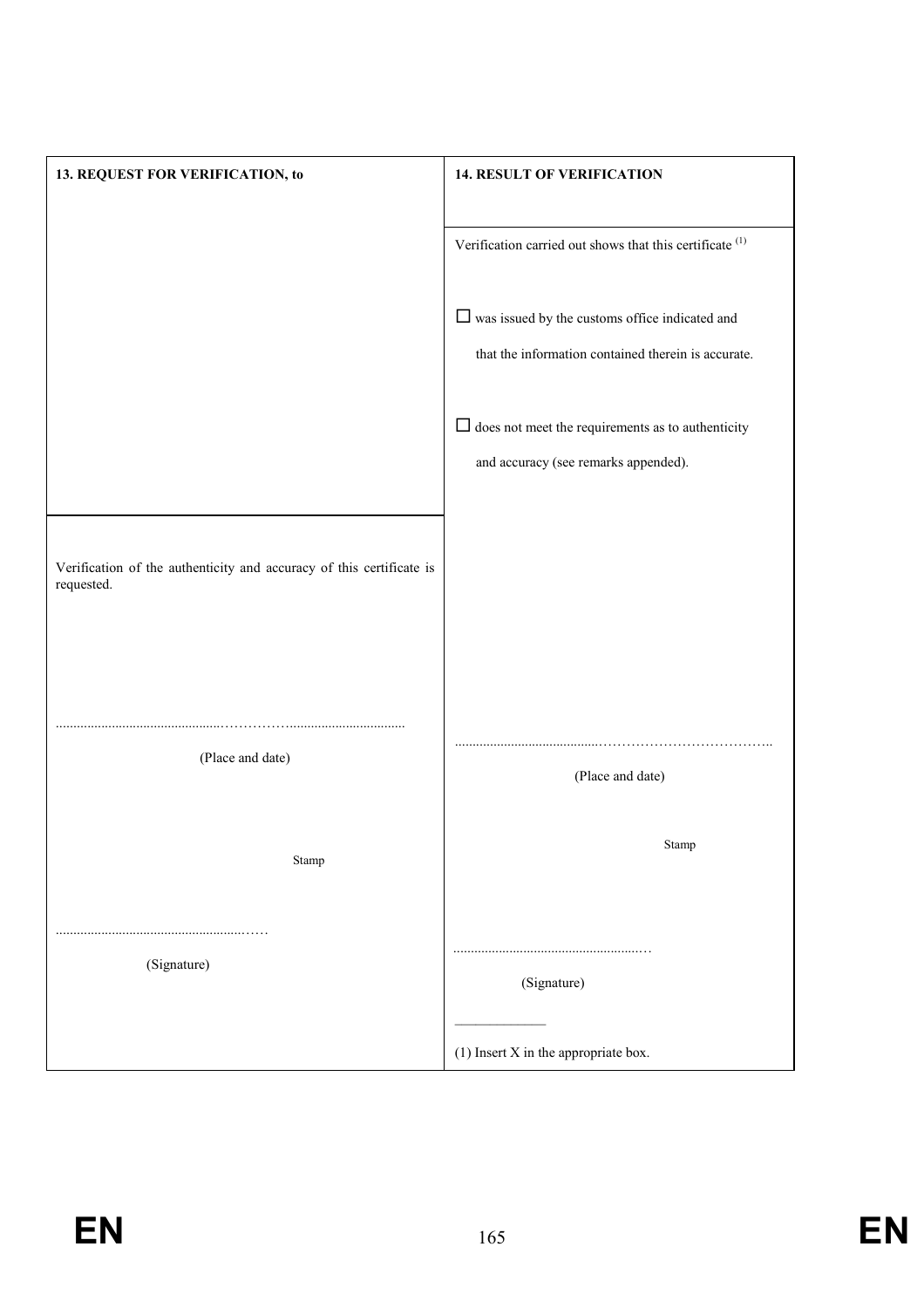#### **NOTES**

- 1. Certificate must not contain erasures or words written over one another. Any alterations must be made by deleting the incorrect particulars and adding any necessary corrections. Any such alteration must be initialled by the person who completed the certificate and endorsed by the Customs authorities of the issuing country or territory.
- 2. No spaces must be left between the items entered on the certificate and each item must be preceded by an item number. A horizontal line must be drawn immediately below the last item. Any unused space must be struck through in such a manner as to make any later additions impossible.
- 3. Goods must be described in accordance with commercial practice and with sufficient detail to enable them to be identified.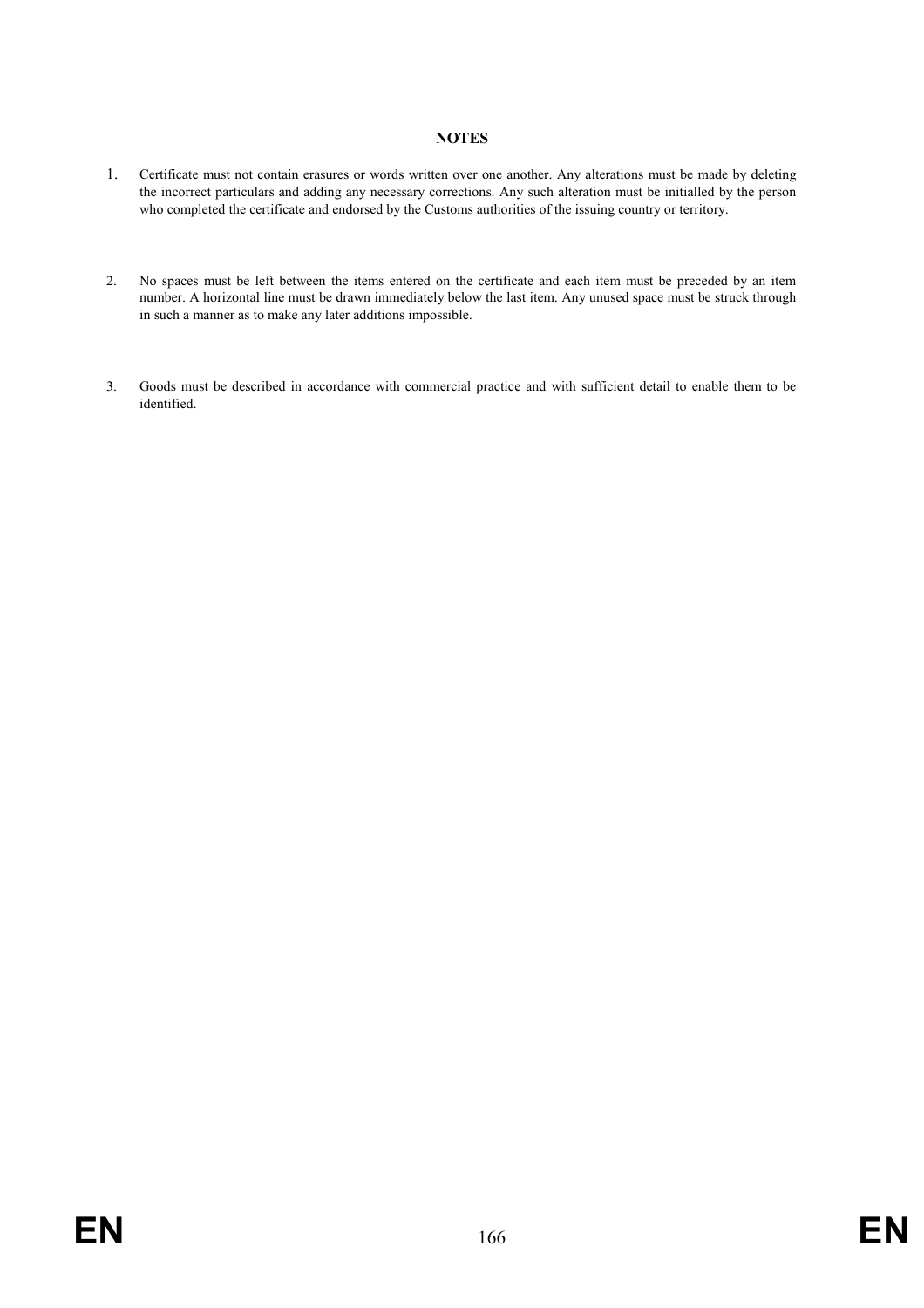| 1. | Exporter (Name, full address, country)             | <b>EUR-MED</b><br>No A 000.000                                                                                                                                                                          |  |
|----|----------------------------------------------------|---------------------------------------------------------------------------------------------------------------------------------------------------------------------------------------------------------|--|
|    |                                                    | See notes overleaf before completing this form.                                                                                                                                                         |  |
|    |                                                    | Application for a certificate to be used in preferential<br>2.<br>trade between                                                                                                                         |  |
| 3. | Consignee (Name, full address, country) (Optional) | and                                                                                                                                                                                                     |  |
|    |                                                    | (Insert appropriate countries or groups of countries or territories)                                                                                                                                    |  |
|    |                                                    | Country,<br>4.<br>group<br>of<br>5.<br>Country,<br>of<br>group<br>countries or territory of<br>countries or territory<br>in which the products<br>destination<br>considered<br>are<br>as<br>originating |  |
| 6. | <b>Transport details (Optional)</b>                | Remarks<br>7.                                                                                                                                                                                           |  |
|    |                                                    | <sup>1</sup> Cumulation applied with                                                                                                                                                                    |  |
|    |                                                    | (name of the country/countries)                                                                                                                                                                         |  |
|    |                                                    | <sup><i>i</i></sup> No cumulation applied.                                                                                                                                                              |  |
|    |                                                    | (Insert X in the appropriate box)                                                                                                                                                                       |  |

## APPLICATION FOR A MOVEMENT CERTIFICATE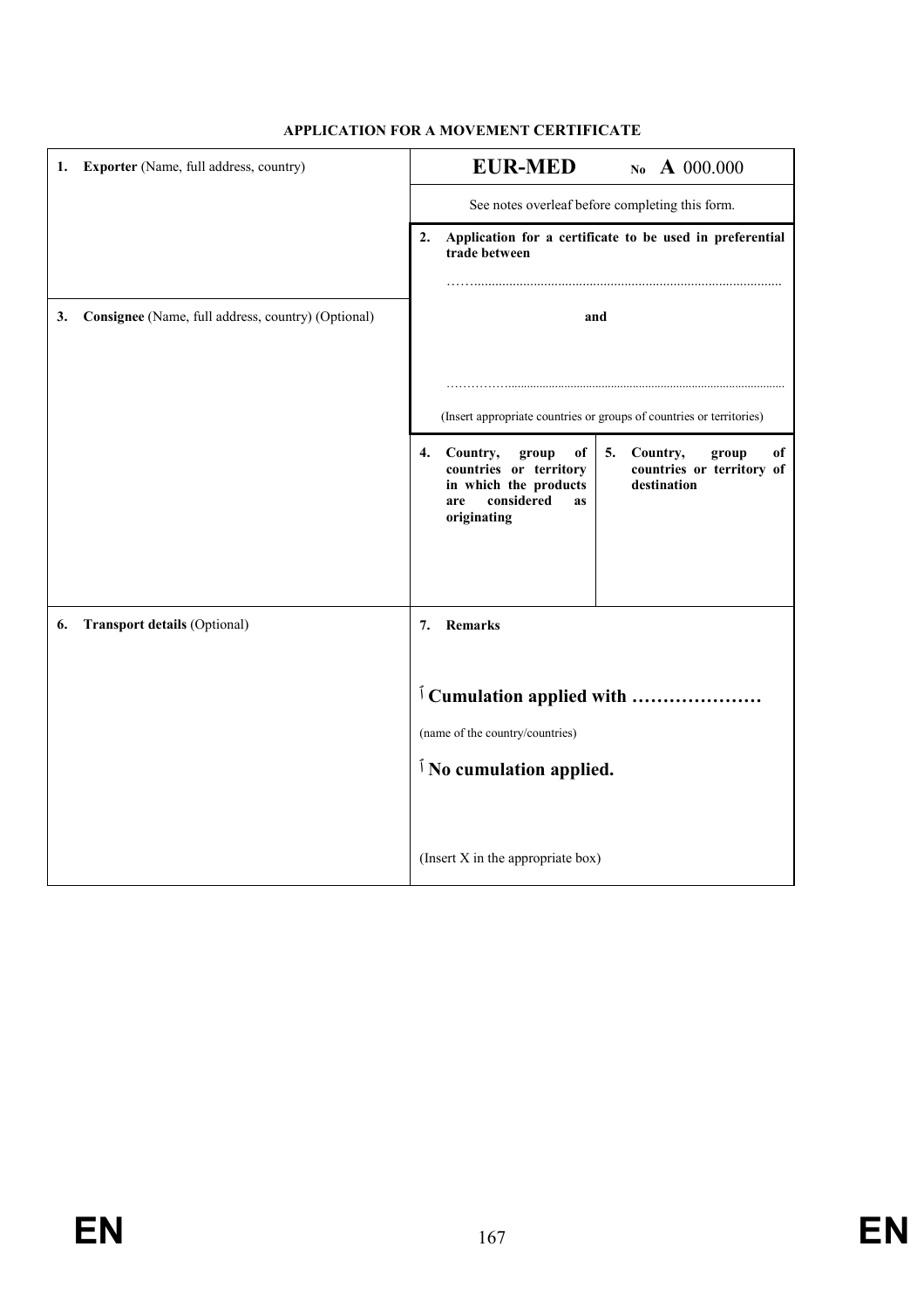| 8. Item number; Marks and numbers; Number and kind of packages <sup>(1)</sup><br><b>Description of goods</b> | 9. | Gross<br>$_{\rm mass}$<br>(kg) or other<br>$\,$ measure<br>$m^3$ ,<br>(litres,<br>etc.) | 10. Invoices<br>(Optional) |
|--------------------------------------------------------------------------------------------------------------|----|-----------------------------------------------------------------------------------------|----------------------------|
|                                                                                                              |    |                                                                                         |                            |
|                                                                                                              |    |                                                                                         |                            |
|                                                                                                              |    |                                                                                         |                            |
|                                                                                                              |    |                                                                                         |                            |

(1) If goods are not packed, indicate number of articles or state « in bulk » as appropriate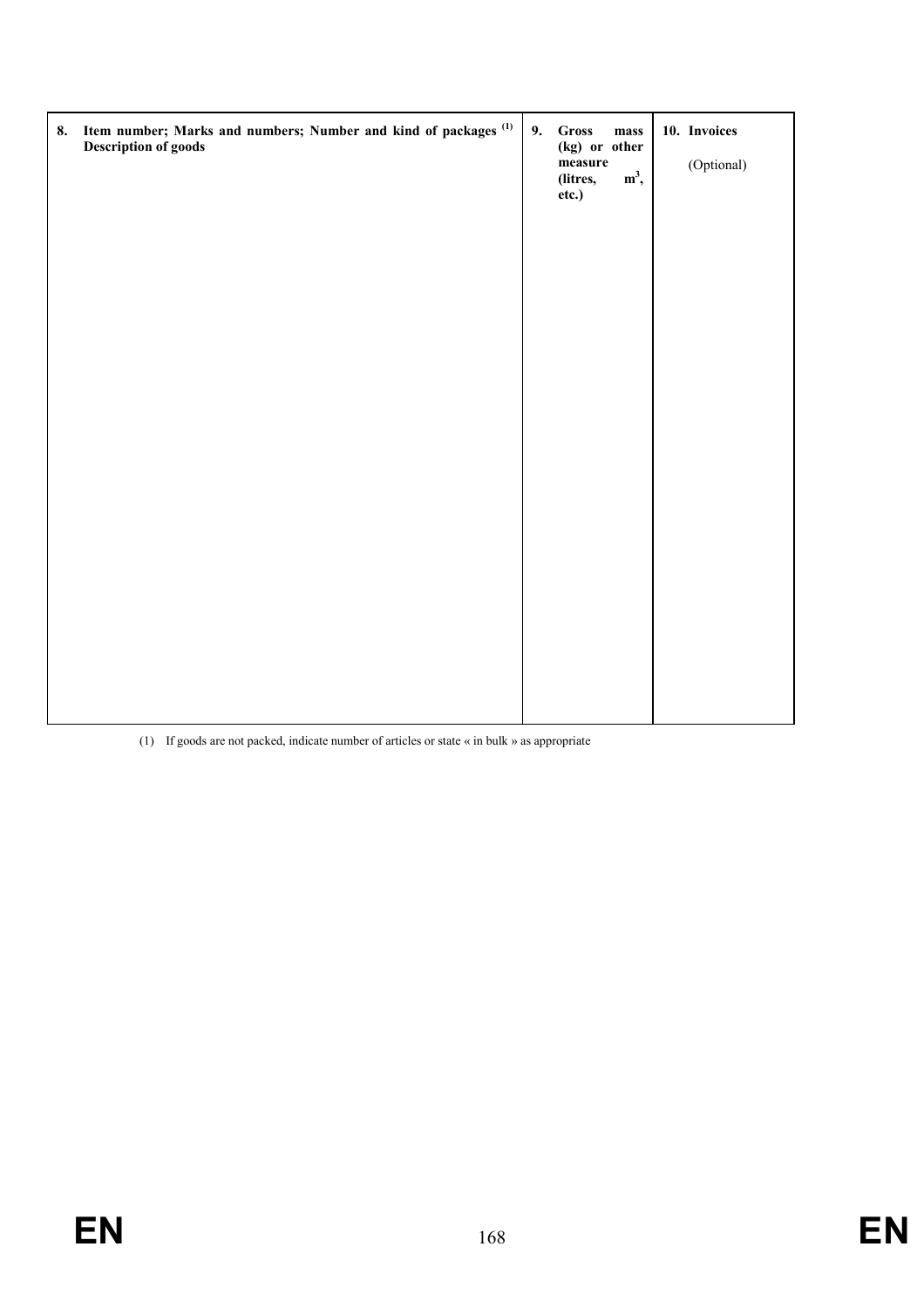#### DECLARATION BY THE EXPORTER

I, the undersigned, exporter of the goods described overleaf,

DECLARE that the goods meet the conditions required for the issue of the attached certificate;

| <b>SPECIFY</b> | as follows the circumstances which have enable these goods to meet the above<br>conditions: |
|----------------|---------------------------------------------------------------------------------------------|
|                |                                                                                             |
|                |                                                                                             |
|                |                                                                                             |
| <b>SUBMIT</b>  | the following supporting documents $(^{97})$ :                                              |
|                |                                                                                             |
|                |                                                                                             |

UNDERTAKE to submit, at the request of the appropriate authorities, any supporting evidence which these authorities may require for the purpose of issuing the attached certificate, and undertake, if required, to agree to any inspection of my accounts and to any check on the processes of manufacture of the above goods, carried out by the said authorities;

<sup>97</sup> For example: import documents, movement certificates, invoices, manufacturer's declarations, etc., referring to the products used in manufacture or to the goods re-exported in the same state.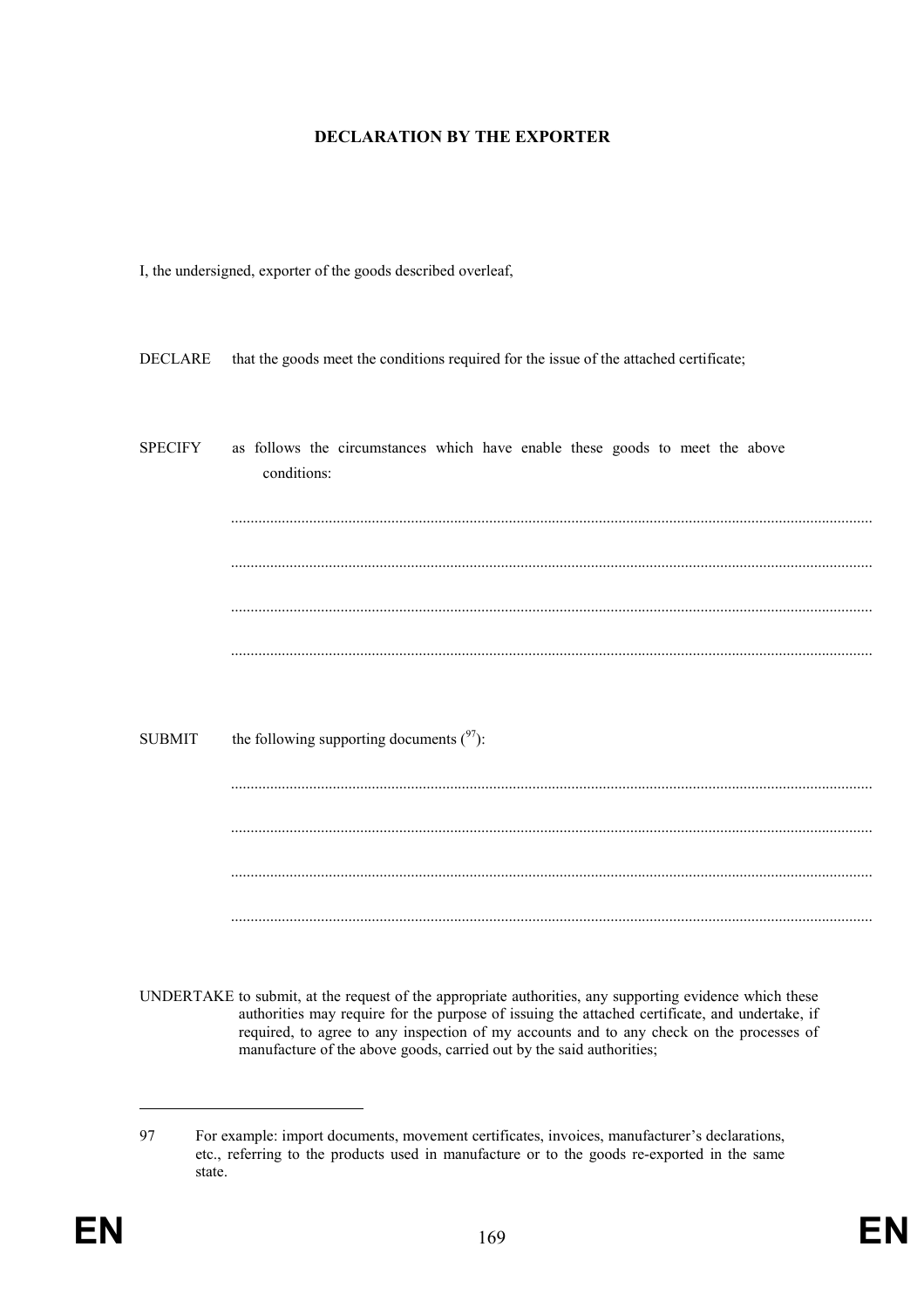**REQUEST** the issue of the attached certificate for these goods.

(Place and date)

(Signature)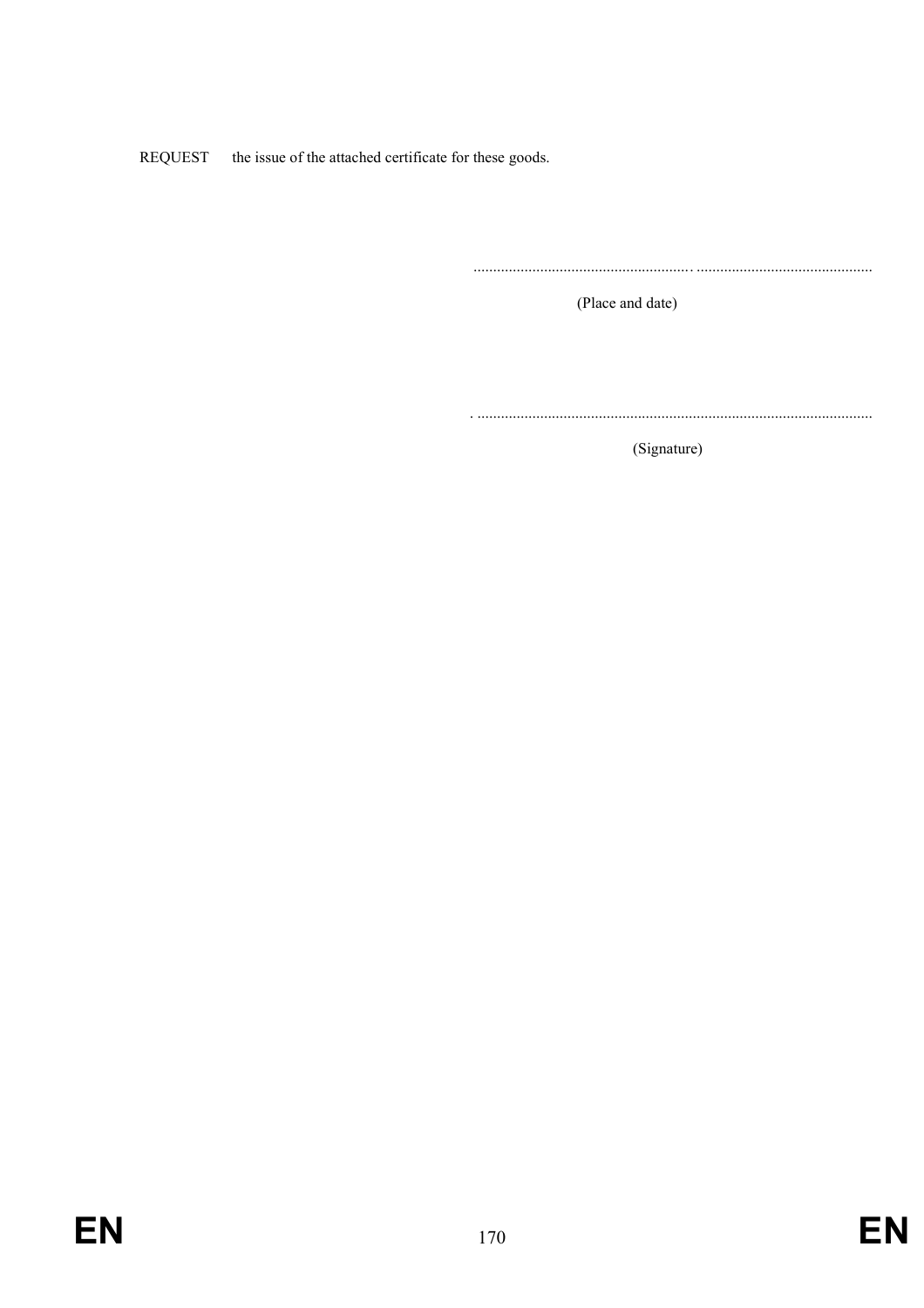# ANNEX IV A

# TEXT OF THE INVOICE DECLARATION

The invoice declaration, the text of which is given below, must be made out in accordance with the footnotes. However, the footnotes do not have to be reproduced.

### Spanish version

El exportador de los productos incluidos en el presente documento (autorización aduanera n°. …(1).) declara que, salvo indicación en sentido contrario, estos productos gozan de un origen preferencial …(2).

## Czech version

Vývozce výrobků uvedených v tomto dokumentu (číslo povolení …(1)) prohlašuje, že kromě zřetelně označených, mají tyto výrobky preferenční původ v …(2).

#### Danish version

Eksportøren af varer, der er omfattet af nærværende dokument, (toldmyndighedernes tilladelse nr. ...(1)), erklærer, at varerne, medmindre andet tydeligt er angivet, har præferenceoprindelse i ...(2).

#### German version

Der Ausführer (Ermächtigter Ausführer; Bewilligungs-Nr. ...(1)) der Waren, auf die sich dieses Handelspapier bezieht, erklärt, dass diese Waren, soweit nicht anderes angegeben, präferenzbegünstigte ...(2) Ursprungswaren sind.

#### Estonian version

Käesoleva dokumendiga hõlmatud toodete eksportija (tolliameti kinnitus nr. ...(1)) deklareerib, et need tooted on ...(2) sooduspäritoluga, välja arvatud juhul kui on selgelt näidatud teisiti.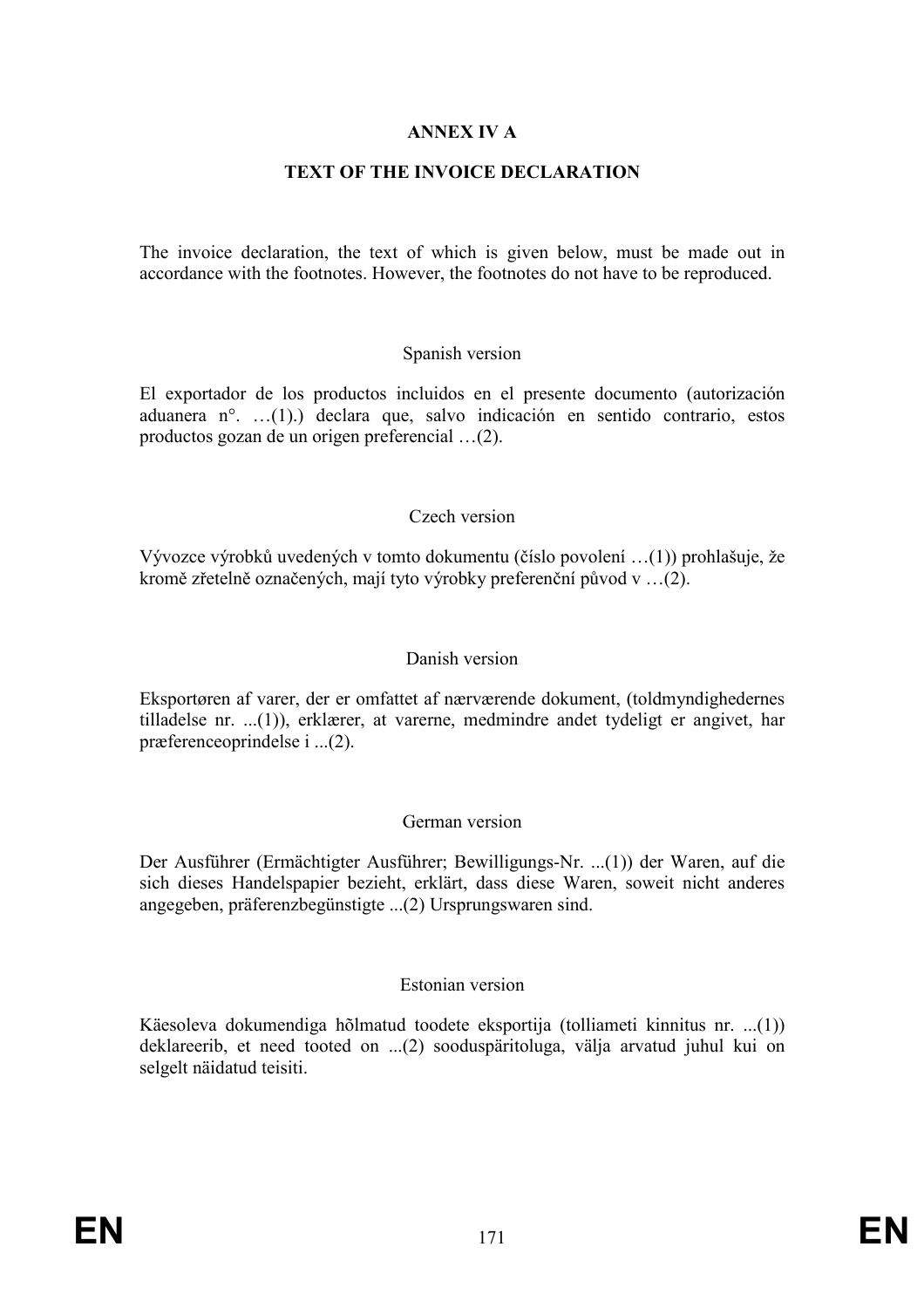## Greek version

Ο εξαγωγέας των προϊόντων που καλύπτονται από το παρόν έγγραφο (άδεια τελωνείου υπ΄αριθ. ...(1)) δηλώνει ότι, εκτός εάν δηλώνεται σαφώς άλλως, τα προϊόντα αυτά είναι προτιµησιακής καταγωγής ...(2).

### English version

The exporter of the products covered by this document (customs authorization No ...(1)) declares that, except where otherwise clearly indicated, these products are of ...(2) preferential origin.

## French version

L'exportateur des produits couverts par le présent document (autorisation douanière n° ...(1)) déclare que, sauf indication claire du contraire, ces produits ont l'origine préférentielle ... (2).

## Italian version

L'esportatore delle merci contemplate nel presente documento (autorizzazione doganale n. ...(1)) dichiara che, salvo indicazione contraria, le merci sono di origine preferenziale ...(2).

## Latvian version

Eksportētājs produktiem, kuri ietverti šajā dokumentā (muitas pilnvara Nr. …(1)), deklarē, ka, iznemot tur, kur ir citādi skaidri noteikts, šiem produktiem ir priekšrocību izcelsme no …(2).

## Lithuanian version

Šiame dokumente išvardintų prekių eksportuotojas (muitinès liudijimo Nr …(1)) deklaruoja, kad, jeigu kitaip nenurodyta, tai yra …(2) preferencinès kilmés prekés.

## Hungarian version

A jelen okmányban szereplő áruk exportőre (vámfelhatalmazási szám: ...(1) kijelentem, hogy eltérő jelzés hianyában az áruk kedvezményes ...(2) származásúak.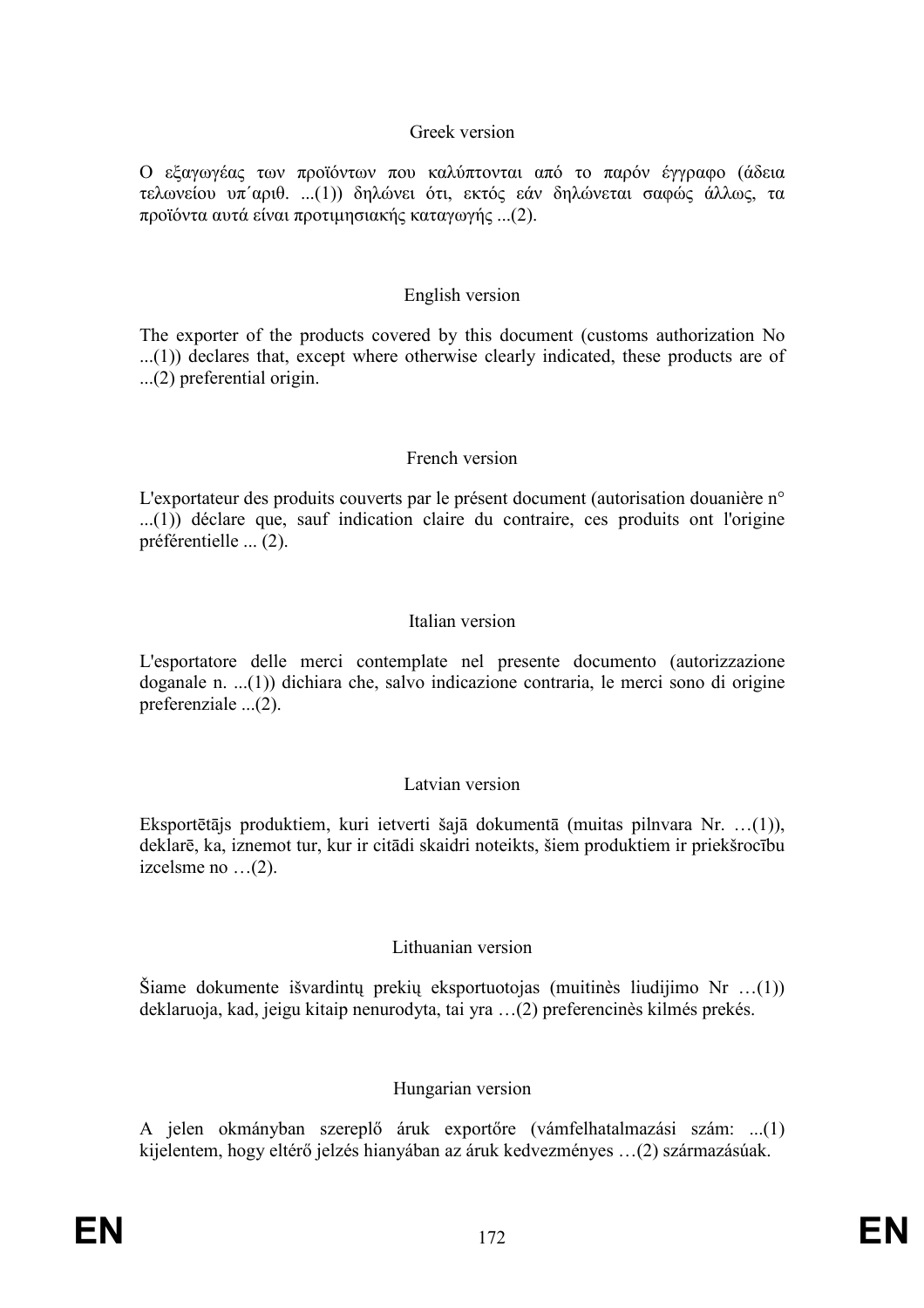## Maltese version

L-esportatur tal-prodotti koperti b'dan id-dokument (awtorizzazzjoni tad-dwana nru. …(1)) jiddikjara li, ħlief fejn indikat b'mod ëar li mhux hekk, dawn il-prodotti huma ta' oriģini preferenzjali ...(2).

# Dutch version

De exporteur van de goederen waarop dit document van toepassing is (douanevergunning nr. ...(1)), verklaart dat, behoudens uitdrukkelijke andersluidende vermelding, deze goederen van preferentiële ... oorsprong zijn (2).

## Polish version

Eksporter produktów objętych tym dokumentem (upoważnienie władz celnych nr  $\dots(1)$ ) deklaruje, że z wyjątkiem gdzie jest to wyraźnie określone, produkty te mają …(2) preferencyjne pochodzenie.

## Portuguese version

O abaixo assinado, exportador dos produtos cobertos pelo presente documento (autorização aduaneira n°. ...(1)), declara que, salvo expressamente indicado em contrário, estes produtos são de origem preferencial ...(2).

# Slovenian version

Izvoznik blaga, zajetega s tem dokumentom (pooblastilo carinskih organov št …(1)) izjavlja, da, razen če ni drugače jasno navedeno, ima to blago preferencialno …(2) poreklo.

# Slovak version

Vývozca výrobkov uvedených v tomto dokumente (číslo povolenia …(1)) vyhlasuje, že okrem zreteľne označených, majú tieto výrobky preferenčný pôvod v …(2).

# Finnish version

Tässä asiakirjassa mainittujen tuotteiden viejä (tullin lupa n:o ...(1)) ilmoittaa, että nämä tuotteet ovat, ellei toisin ole selvästi merkitty, etuuskohteluun oikeutettuja ... alkuperätuotteita (2).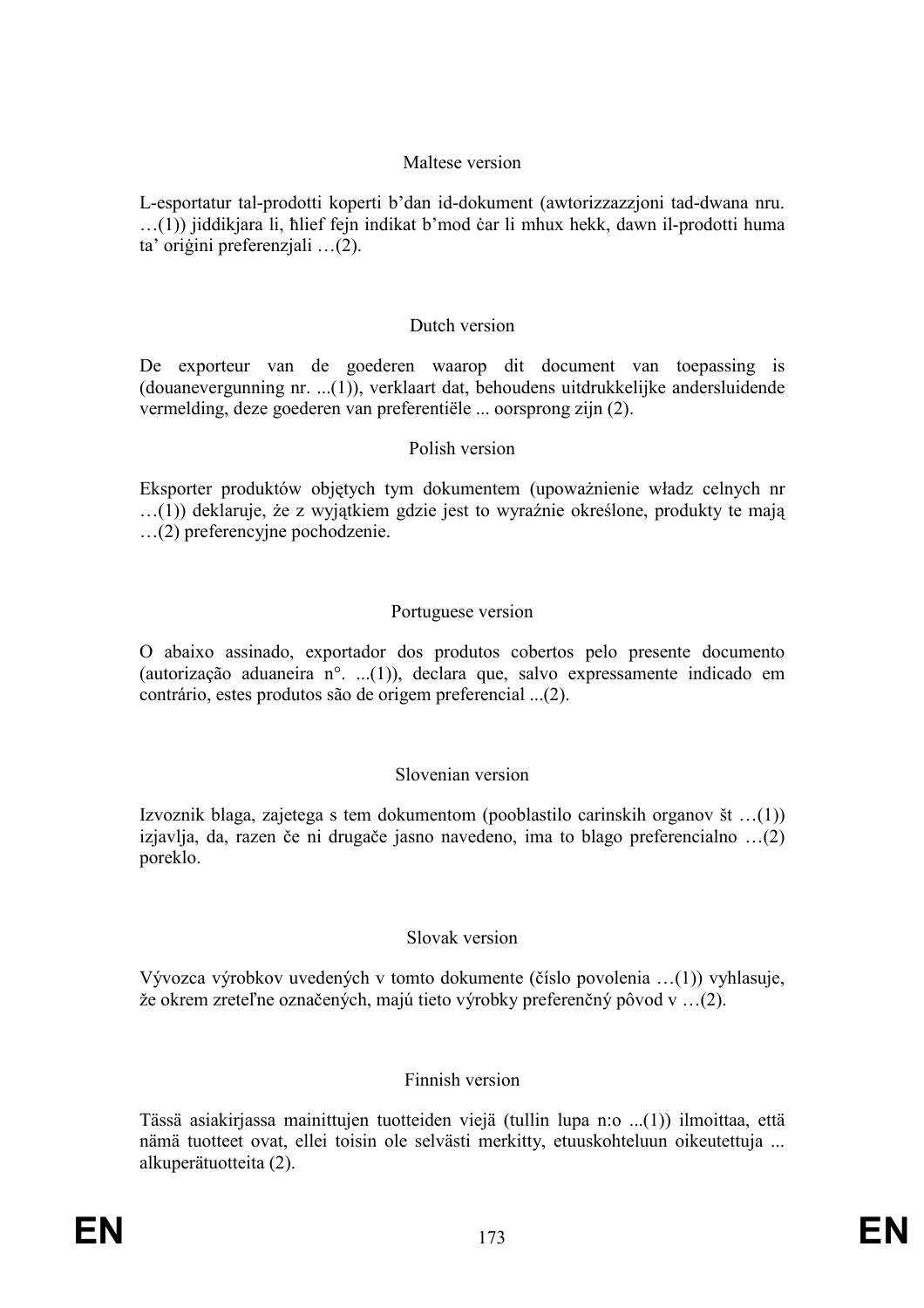## Swedish version

Exportören av de varor som omfattas av detta dokument (tullmyndighetens tillstånd nr. ...(1)) försäkrar att dessa varor, om inte annat tydligt markerats, har förmånsberättigande ... ursprung (2).

# Icelandic version

Útflytjandi framleiðsluvara sem skjal þetta tekur til (leyfi tollyfirvalda nr…(1)), lýsir því yfir að vörurnar séu, ef annars er ekki greinilega getið, af… fríðindauppruna (2).

…………………………………………………………….........................................(3) (Place and date)

...……………………………………………………………………..........................(4) (Signature of the exporter, in addition the name of the person signing the declaration has to be indicated in clear script)

<sup>(1)</sup> When the invoice declaration is made out by an approved exporter, the authorization number of the approved exporter must be enter in this space. When the invoice declaration is not made out by an approved exporter, the words in brackets shall be omitted or the space left blank.

<sup>(2)</sup> Origin of products to be indicated. When the invoice declaration relates in whole or in part, to products originating in Ceuta and Mellila, the exporter must clearly indicate them in the document on which the declaration is made out by means of the symbol "CM".

<sup>(3)</sup> These indications may be omitted if the information is contained on the document itself.

<sup>(4)</sup> In cases where the exporter is not required to sign, the exemption of signature also implies the exemption of the name of the signatory.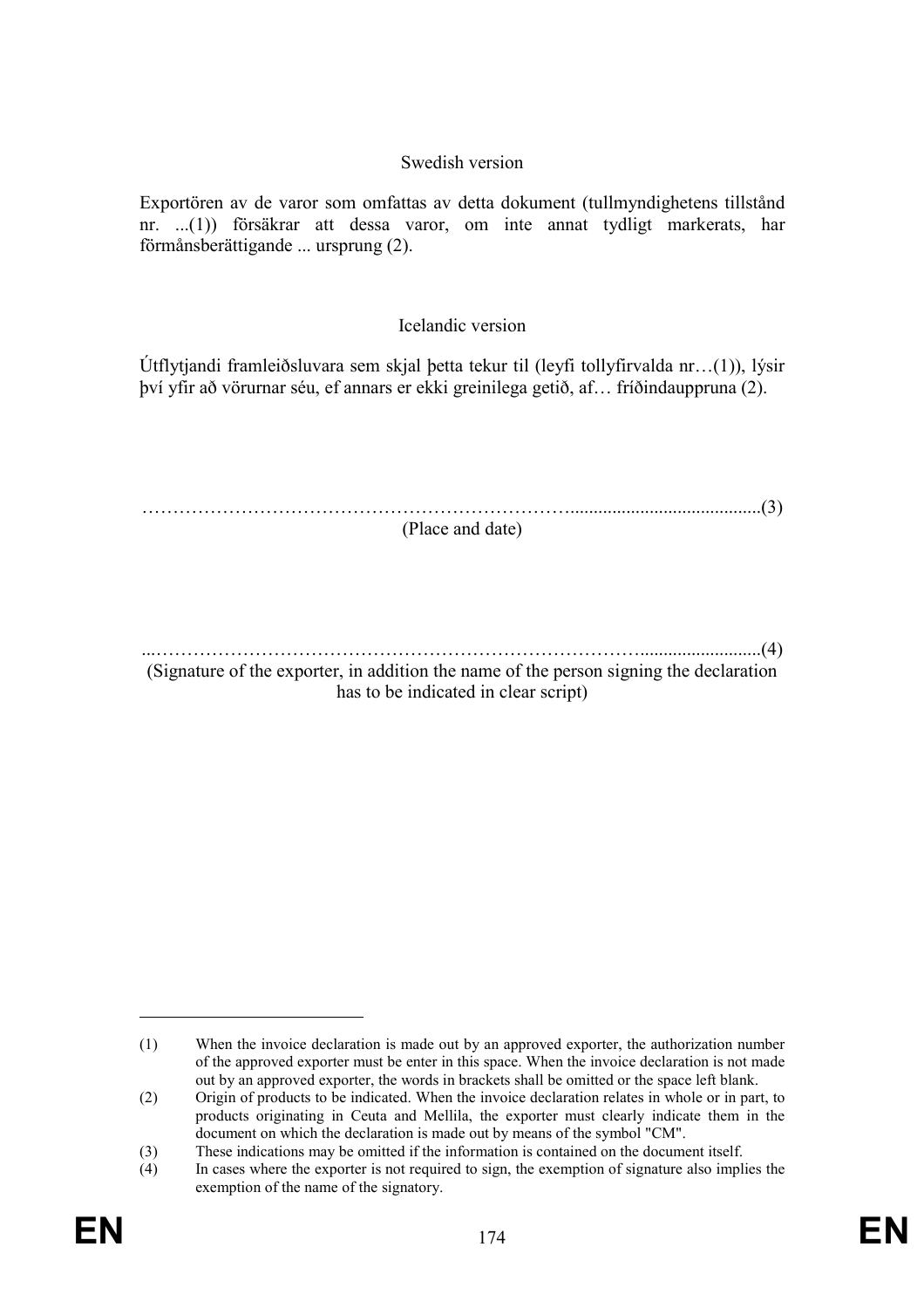## ANNEX IV B

# TEXT OF THE INVOICE DECLARATION EUR-MED

The invoice declaration EUR-MED, the text of which is given below, must be made out in accordance with the footnotes. However, the footnotes do not have to be reproduced.

### Spanish version

El exportador de los productos incluidos en el presente documento (autorización aduanera n°. …(1).) declara que, salvo indicación en sentido contrario, estos productos gozan de un origen preferencial …(2).

- cumulation applied with ……..(name of the country/countries)
- no cumulation applied  $(3)$

## Czech version

Vývozce výrobků uvedených v tomto dokumentu (číslo povolení …(1)) prohlašuje, že kromě zřetelně označených, mají tyto výrobky preferenční původ v …(2).

- cumulation applied with ……..(name of the country/countries)
- no cumulation applied  $(3)$

#### Danish version

Eksportøren af varer, der er omfattet af nærværende dokument, (toldmyndighedernes tilladelse nr. ...(1)), erklærer, at varerne, medmindre andet tydeligt er angivet, har præferenceoprindelse i ...(2).

- cumulation applied with ……..(name of the country/countries)
- no cumulation applied  $(3)$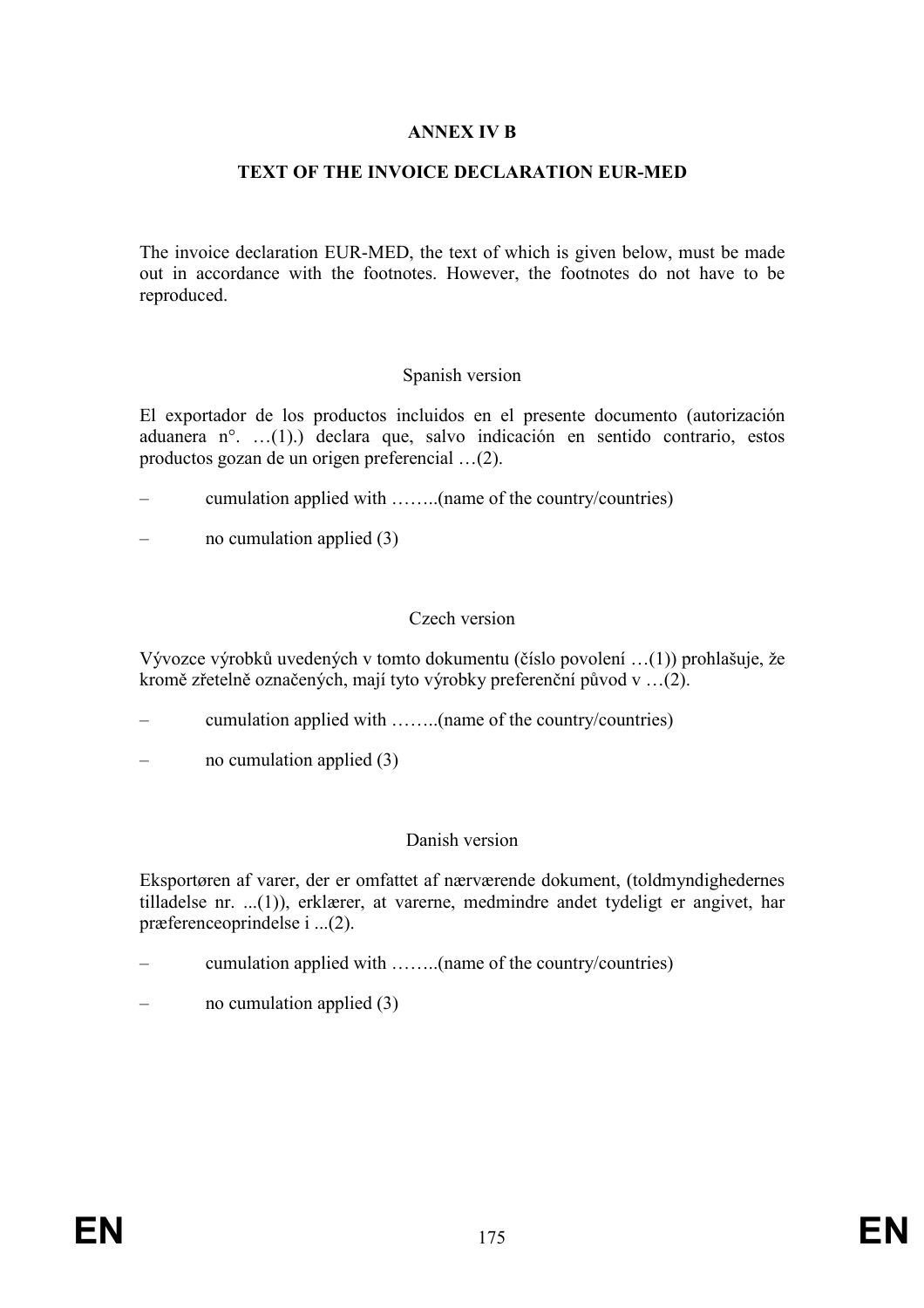## German version

Der Ausführer (Ermächtigter Ausführer; Bewilligungs-Nr. ...(1)) der Waren, auf die sich dieses Handelspapier bezieht, erklärt, dass diese Waren, soweit nicht anderes angegeben, präferenzbegünstigte ...(2) Ursprungswaren sind.

- cumulation applied with ……..(name of the country/countries)
- no cumulation applied  $(3)$

## Estonian version

Käesoleva dokumendiga hõlmatud toodete eksportija (tolliameti kinnitus nr. ...(1)) deklareerib, et need tooted on ...(2) sooduspäritoluga, välja arvatud juhul kui on selgelt näidatud teisiti.

- cumulation applied with ……..(name of the country/countries)
- no cumulation applied (3)

## Greek version

Ο εξαγωγέας των προϊόντων που καλύπτονται από το παρόν έγγραφο (άδεια τελωνείου υπ΄αριθ. ...(1)) δηλώνει ότι, εκτός εάν δηλώνεται σαφώς άλλως, τα προϊόντα αυτά είναι προτιµησιακής καταγωγής ...(2).

- cumulation applied with ……..(name of the country/countries)
- no cumulation applied  $(3)$

## English version

The exporter of the products covered by this document (customs authorization No ...(1)) declares that, except where otherwise clearly indicated, these products are of ...(2) preferential origin.

- cumulation applied with ……..(name of the country/countries)
- no cumulation applied  $(3)$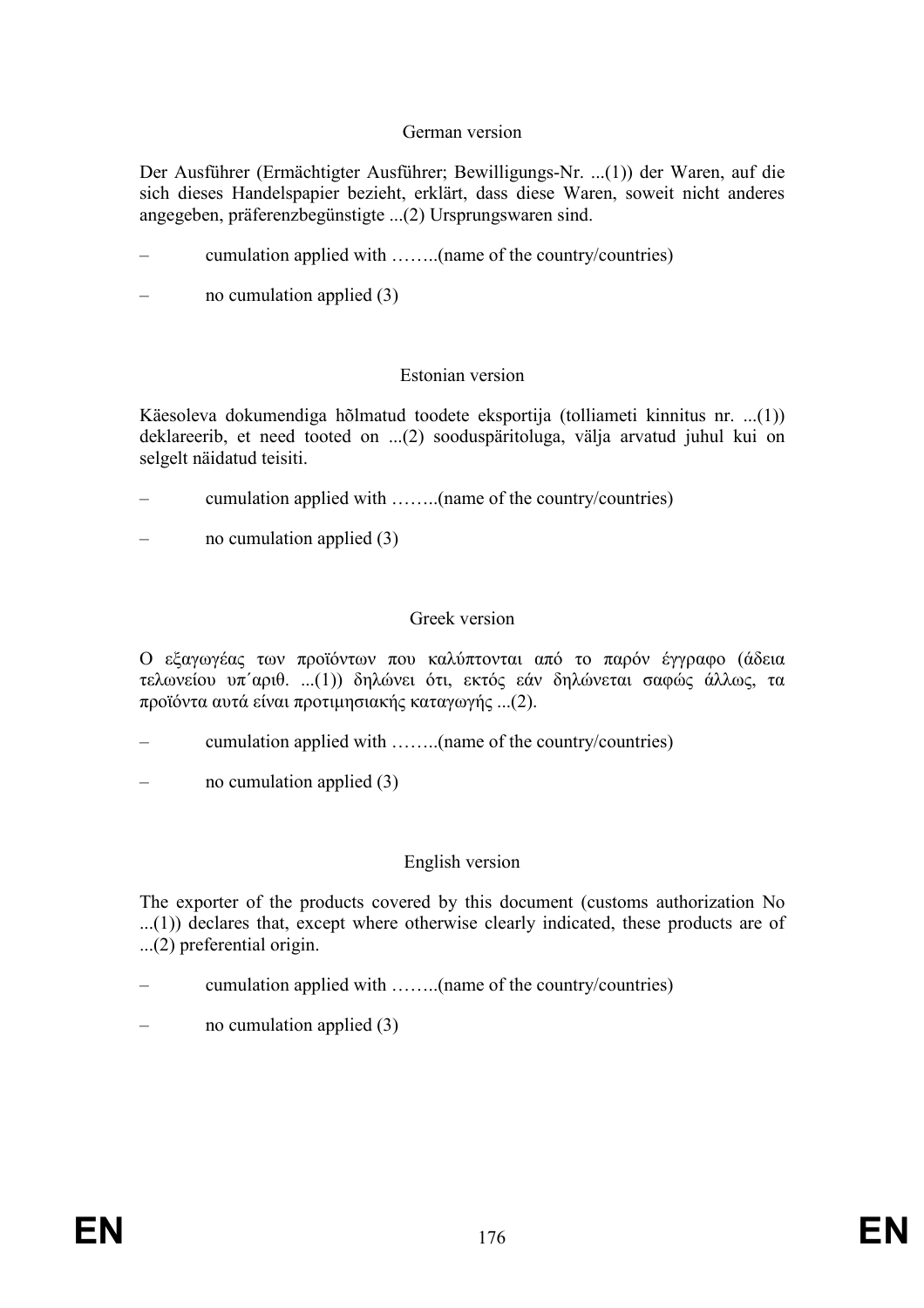# French version

L'exportateur des produits couverts par le présent document (autorisation douanière n° ...(1)) déclare que, sauf indication claire du contraire, ces produits ont l'origine préférentielle ... (2)).

- cumulation applied with ……..(name of the country/countries)
- no cumulation applied (3)

## Italian version

L'esportatore delle merci contemplate nel presente documento (autorizzazione doganale n. ...(1)) dichiara che, salvo indicazione contraria, le merci sono di origine preferenziale ...(2).

- cumulation applied with ……..(name of the country/countries)
- no cumulation applied  $(3)$

## Latvian version

Eksportētājs produktiem, kuri ietverti šajā dokumentā (muitas pilnvara Nr. …(1)), deklarē, ka, iznemot tur, kur ir citādi skaidri noteikts, šiem produktiem ir priekšrocību izcelsme no …(2).

- cumulation applied with ……..(name of the country/countries)
- no cumulation applied  $(3)$

## Lithuanian version

Šiame dokumente išvardintų prekių eksportuotojas (muitinès liudijimo Nr …(1)) deklaruoja, kad, jeigu kitaip nenurodyta, tai yra …(2) preferencinès kilmés prekés.

- cumulation applied with ……..(name of the country/countries)
- no cumulation applied  $(3)$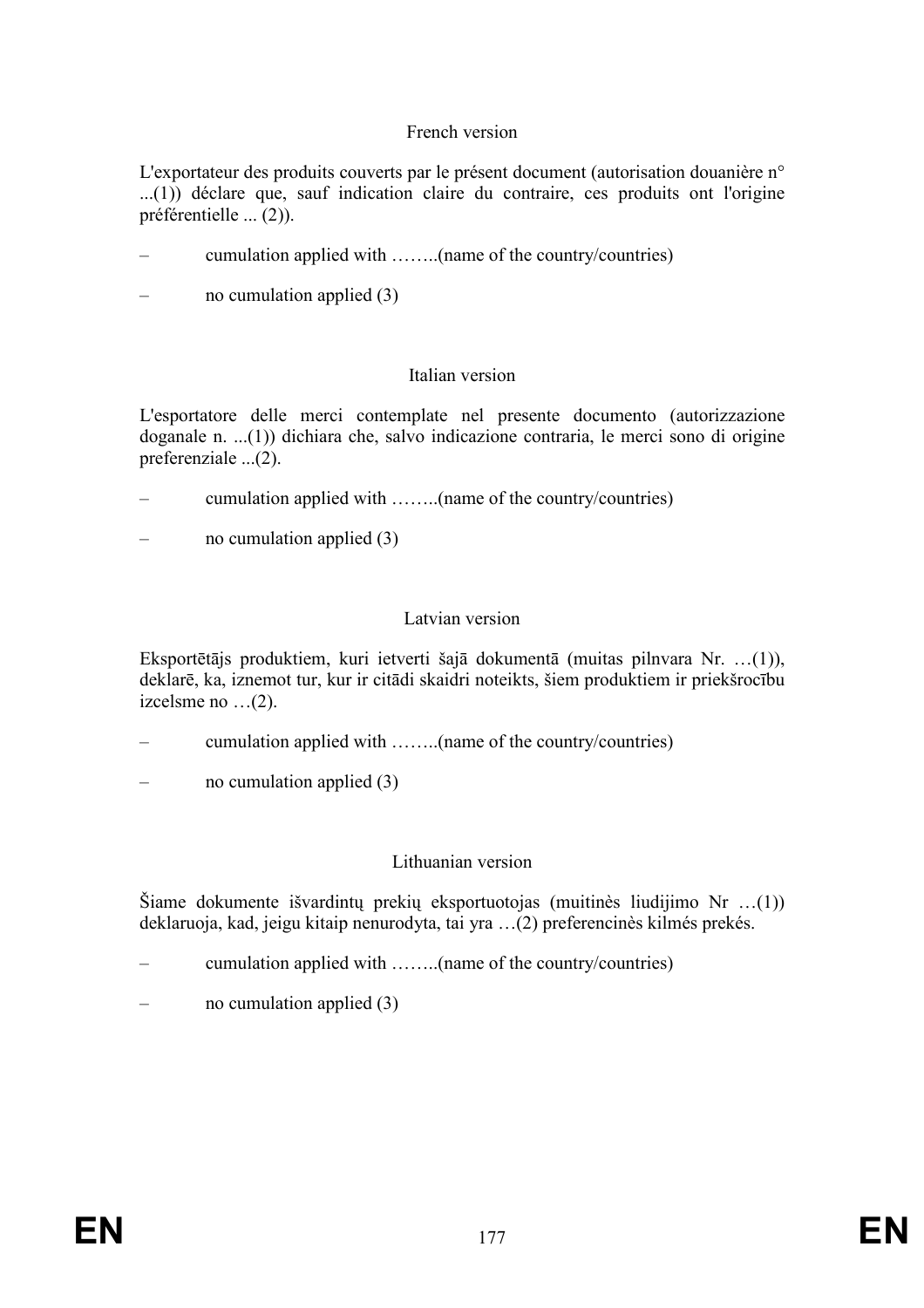# Hungarian version

A jelen okmányban szereplő áruk exportőre (vámfelhatalmazási szám: ...(1)) kijelentem, hogy eltérő jelzés hianyában az áruk kedvezményes ...(2) származásúak.

- cumulation applied with ……..(name of the country/countries)
- no cumulation applied  $(3)$

## Maltese version

L-esportatur tal-prodotti koperti b'dan id-dokument (awtorizzazzjoni tad-dwana nru. …(1)) jiddikjara li, ħlief fejn indikat b'mod ëar li mhux hekk, dawn il-prodotti huma ta' origini preferenziali …(2).

- cumulation applied with ……..(name of the country/countries)
- no cumulation applied  $(3)$

## Dutch version

De exporteur van de goederen waarop dit document van toepassing is (douanevergunning nr. ...(1)), verklaart dat, behoudens uitdrukkelijke andersluidende vermelding, deze goederen van preferentiële ... oorsprong zijn (2).

- cumulation applied with ……..(name of the country/countries)
- no cumulation applied  $(3)$

## Polish version

Eksporter produktów objętych tym dokumentem (upoważnienie władz celnych nr  $\dots(1)$ ) deklaruje, że z wyjątkiem gdzie jest to wyraźnie określone, produkty te mają …(2) preferencyjne pochodzenie.

- cumulation applied with ……..(name of the country/countries)
- no cumulation applied  $(3)$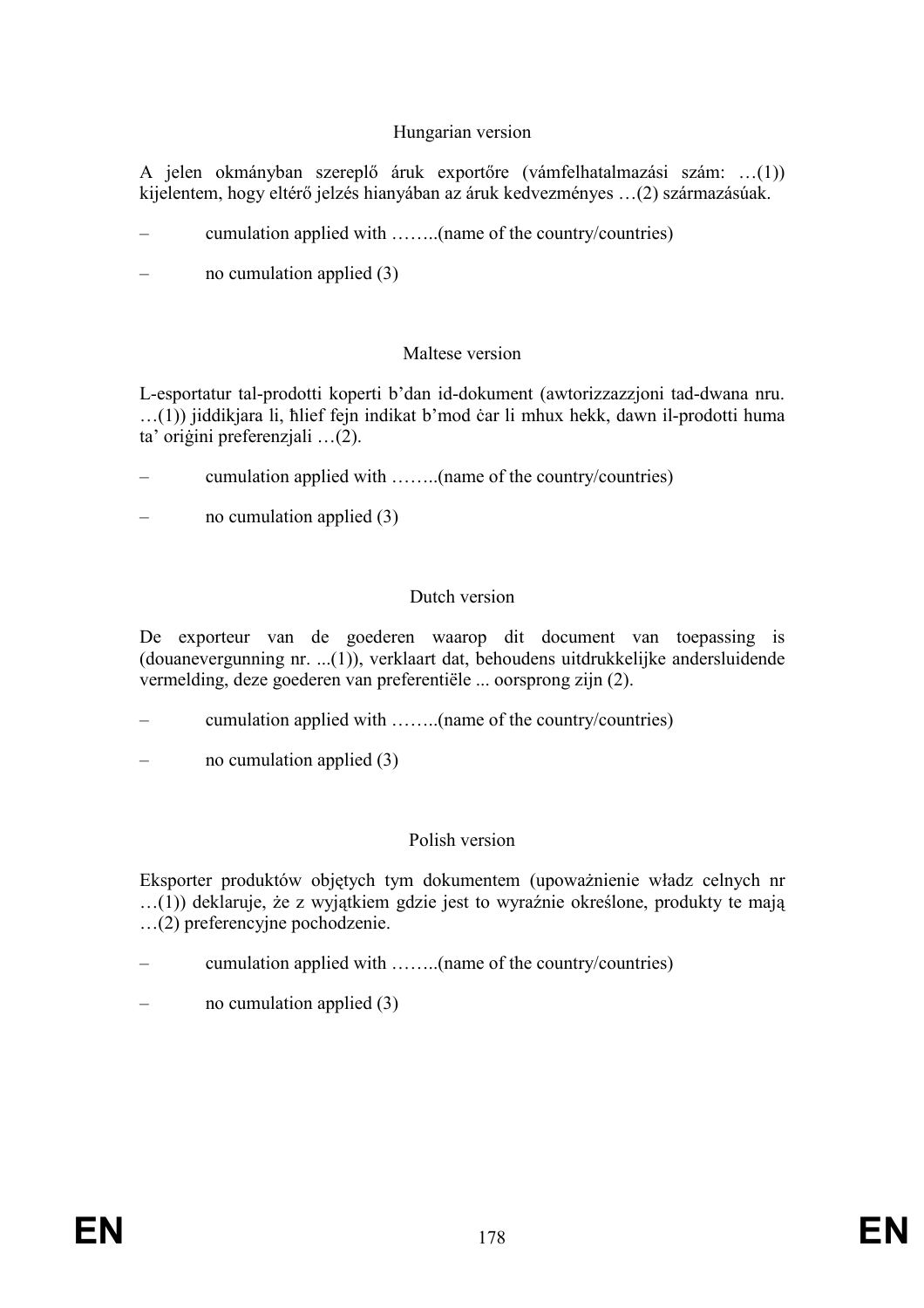# Portuguese version

O abaixo assinado, exportador dos produtos cobertos pelo presente documento (autorização aduaneira n°. ...(1)), declara que, salvo expressamente indicado em contrário, estes produtos são de origem preferencial ...(2).

- cumulation applied with ……..(name of the country/countries)
- no cumulation applied  $(3)$

## Slovenian version

Izvoznik blaga, zajetega s tem dokumentom (pooblastilo carinskih organov št …(1)) izjavlja, da, razen če ni drugače jasno navedeno, ima to blago preferencialno …(2) poreklo.

- cumulation applied with ……..(name of the country/countries)
- no cumulation applied  $(3)$

## Slovak version

Vývozca výrobkov uvedených v tomto dokumente (číslo povolenia …(1)) vyhlasuje, že okrem zreteľne označených, majú tieto výrobky preferenčný pôvod v …(2).

- cumulation applied with ……..(name of the country/countries)
- no cumulation applied  $(3)$

## Finnish version

Tässä asiakirjassa mainittujen tuotteiden viejä (tullin lupa n:o ...(1)) ilmoittaa, että nämä tuotteet ovat, ellei toisin ole selvästi merkitty, etuuskohteluun oikeutettuja ... alkuperätuotteita (2).

- cumulation applied with ……..(name of the country/countries)
- no cumulation applied  $(3)$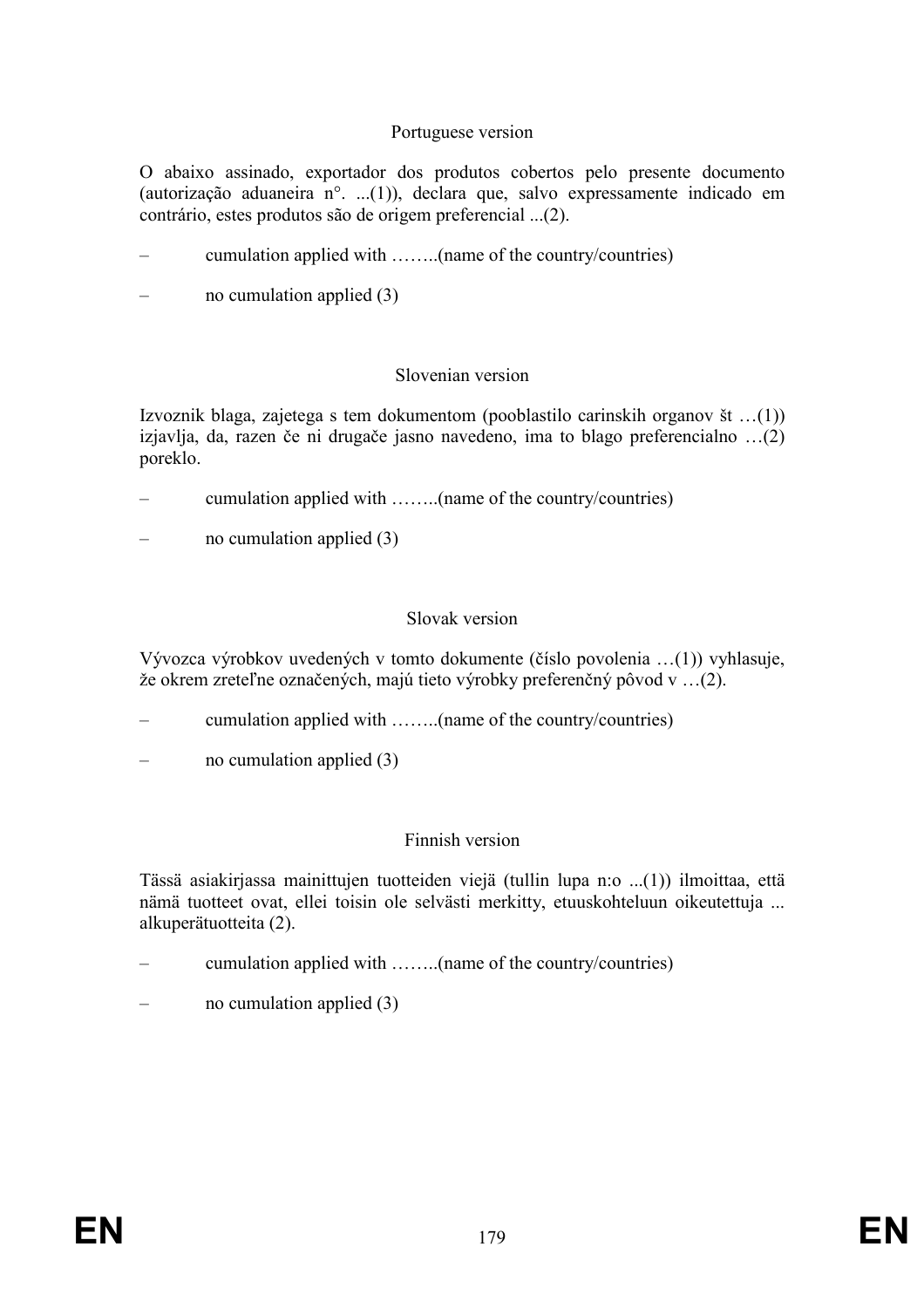## Swedish version

Exportören av de varor som omfattas av detta dokument (tullmyndighetens tillstånd nr. ...(1)) försäkrar att dessa varor, om inte annat tydligt markerats, har förmånsberättigande ... ursprung (2).

- cumulation applied with ……..(name of the country/countries)
- no cumulation applied (3)

## Icelandic version

Útflytjandi framleiðsluvara sem skjal þetta tekur til (leyfi tollyfirvalda nr…(1)), lýsir því yfir að vörurnar séu, ef annars er ekki greinilega getið, af… fríðindauppruna (2).

- cumulation applied with ……..(name of the country/countries)
- no cumulation applied  $(3)$

…………………………………………………………….........................................(4) (Place and date)

...……………………………………………………………………..........................(5) (Signature of the exporter, in addition the name of the person signing the declaration has to be indicated in clear script)

<sup>(1)</sup> When the invoice declaration is made out by an approved exporter, the authorization number of the approved exporter must be enter in this space. When the invoice declaration is not made out by an approved exporter, the words in brackets shall be omitted or the space left blank.

<sup>(2)</sup> Origin of products to be indicated. When the invoice declaration relates in whole or in part, to products originating in Ceuta and Melilla, the exporter must clearly indicate them in the document on which the declaration is made out by means of the symbol "CM".

<sup>(3)</sup> Complete and delete where necessary.

<sup>(4)</sup> These indications may be omitted if the information is contained on the document itself.

<sup>(5)</sup> In cases where the exporter is not required to sign, the exemption of signature also implies the exemption of the name of the signatory.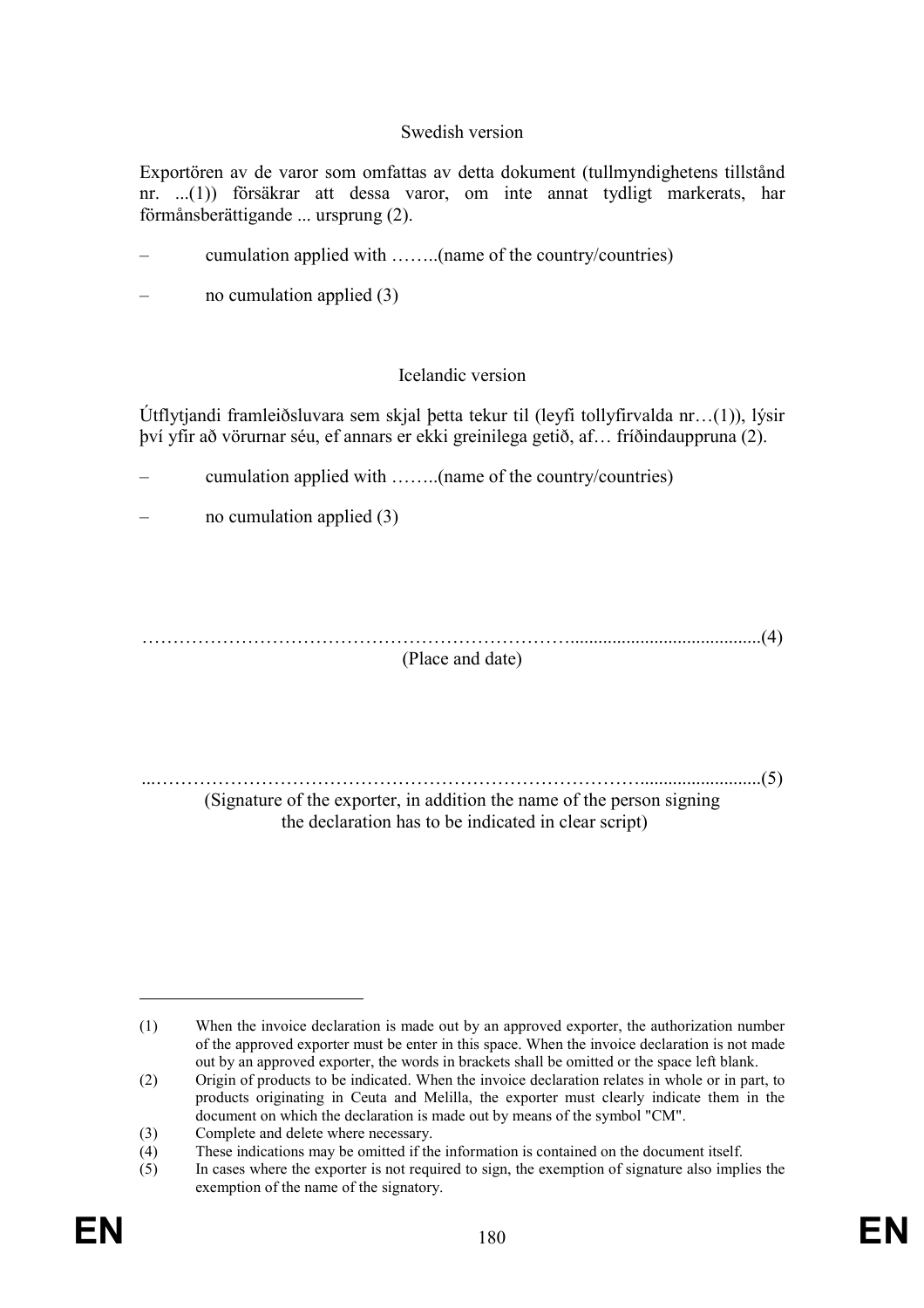## JOINT DECLARATION

#### CONCERNING THE PRINCIPALITY OF ANDORRA

- 1. Products originating in the Principality of Andorra falling within Chapters 25 to 97 of the Harmonised System shall be accepted by Iceland as originating in the Community within the meaning of this Agreement.
- 2. Protocol 3 shall apply mutatis mutandis for the purpose of defining the originating status of the above-mentioned products.

# JOINT DECLARATION

## CONCERNING THE REPUBLIC OF SAN MARINO

- 1. Products originating in the Republic of San Marino shall be accepted by Iceland as originating in the Community within the meaning of this Agreement.
- 2. Protocol 3 shall apply mutatis mutandis for the purpose of defining the originating status of the above-mentioned products.

 $\overline{a}$